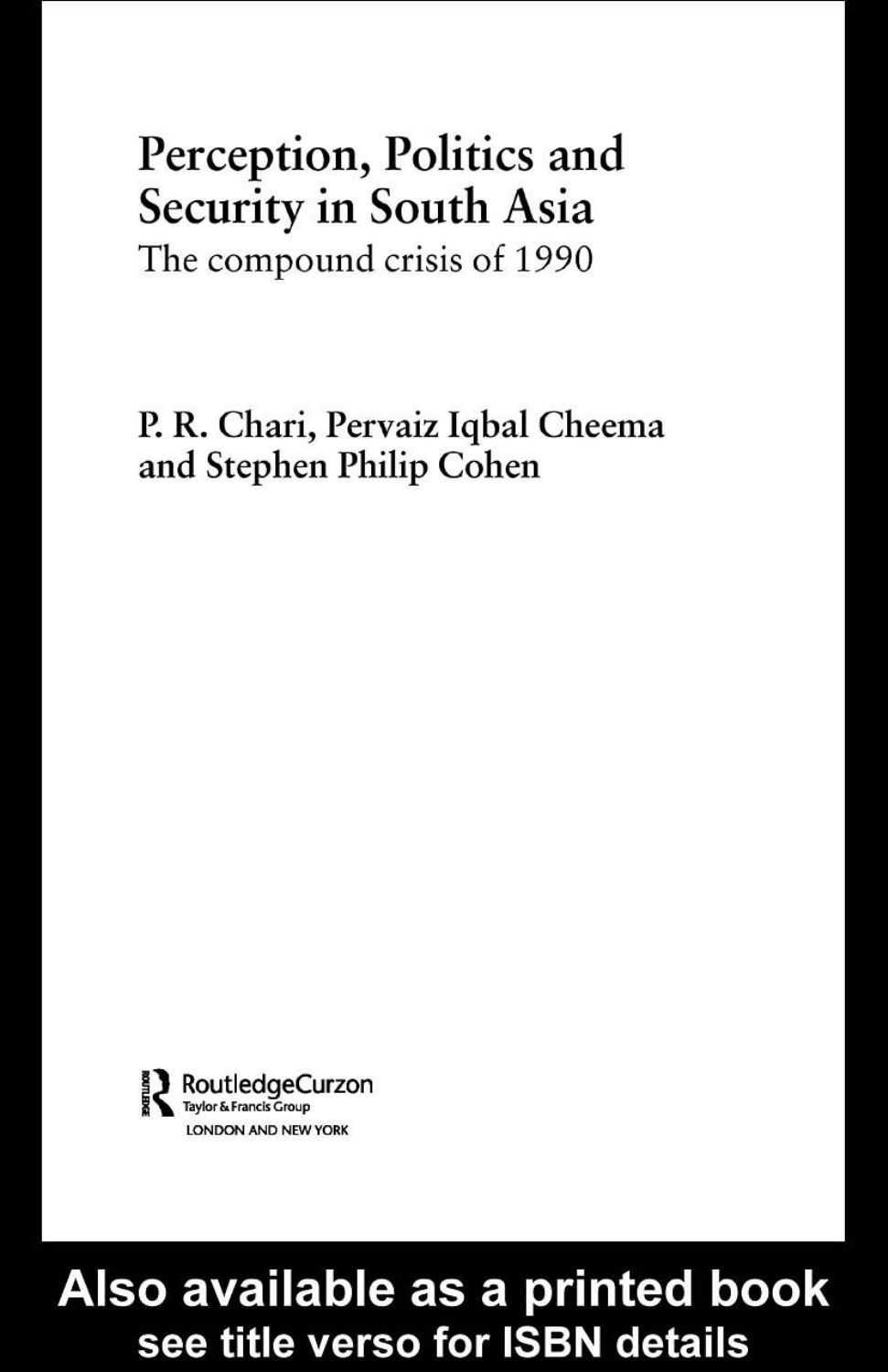# **Perception, Politics and Security in South Asia**

As the international community attempts to manage repeated military crises between India and Pakistan, this book examines the standoff of 1990, the first nuclear-tinged confrontation between the two regional rivals. Studying the denouement of one of the first regional crises enables a better understanding of the dynamics of India–Pakistan brinkmanship and points to ways of how long-standing disputes might be pushed towards resolution. Unlike earlier accounts of the 1990 crisis, this book argues that it was not a single event but a confluence of actions, statements, and perceptions that interacted over the brief period of four months.

Placing the crisis in the context of concurrent international events such as the fall of the Soviet Union, the authors draw out the lessons for present-day South Asian affairs. The book also makes a significant contribution to the debates on the role of nuclear weapons, confidence- and security-building strategies, and the place of ethnicity in contemporary international relations.

**P. R. Chari** is currently Director of the Institute of Peace and Conflict Studies, New Delhi. **Pervaiz Iqbal Cheema** is the president of the Islamabad Peace Research Institute. **Stephen Philip Cohen** is a senior fellow in Foreign Policy Studies at the Brookings Institution.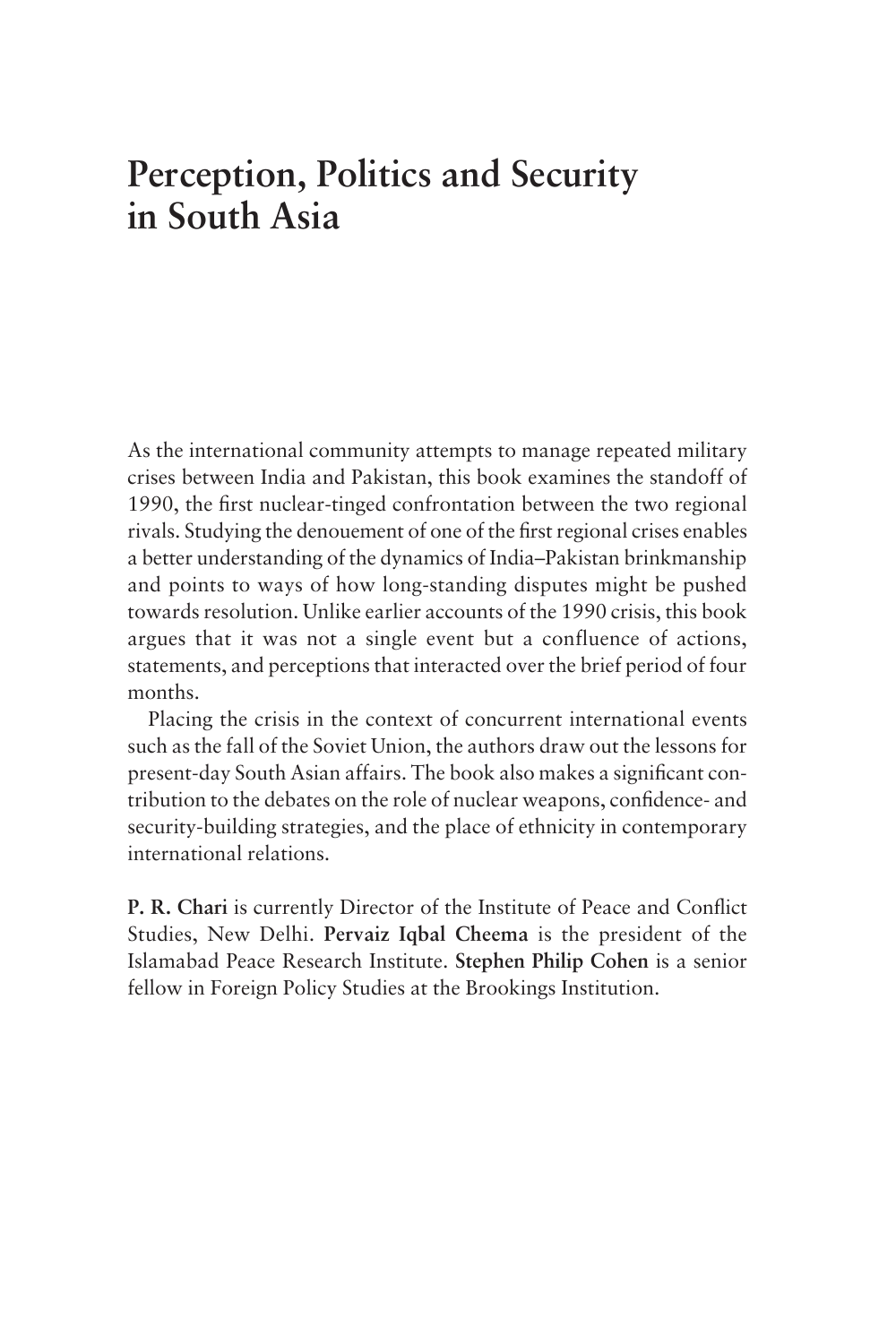# **RoutledgeCurzon Advances in South Asian Studies**

**1 Perception, Politics and Security in South Asia** The compound crisis of 1990 *P. R. Chari, Pervaiz Iqbal Cheema and Stephen Philip Cohen*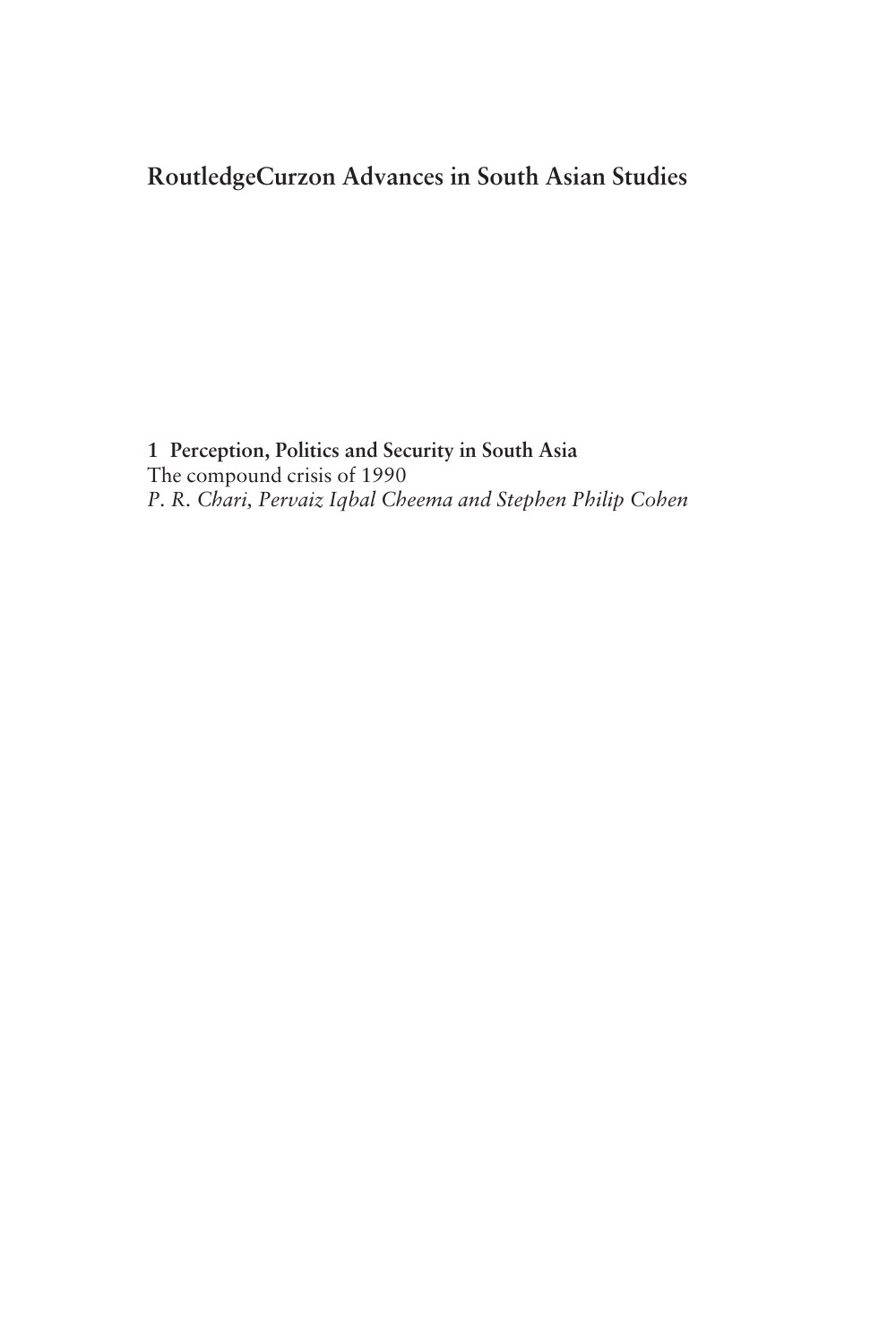# **Perception, Politics and Security in South Asia**

The compound crisis of 1990

**P. R. Chari, Pervaiz Iqbal Cheema and Stephen Philip Cohen**

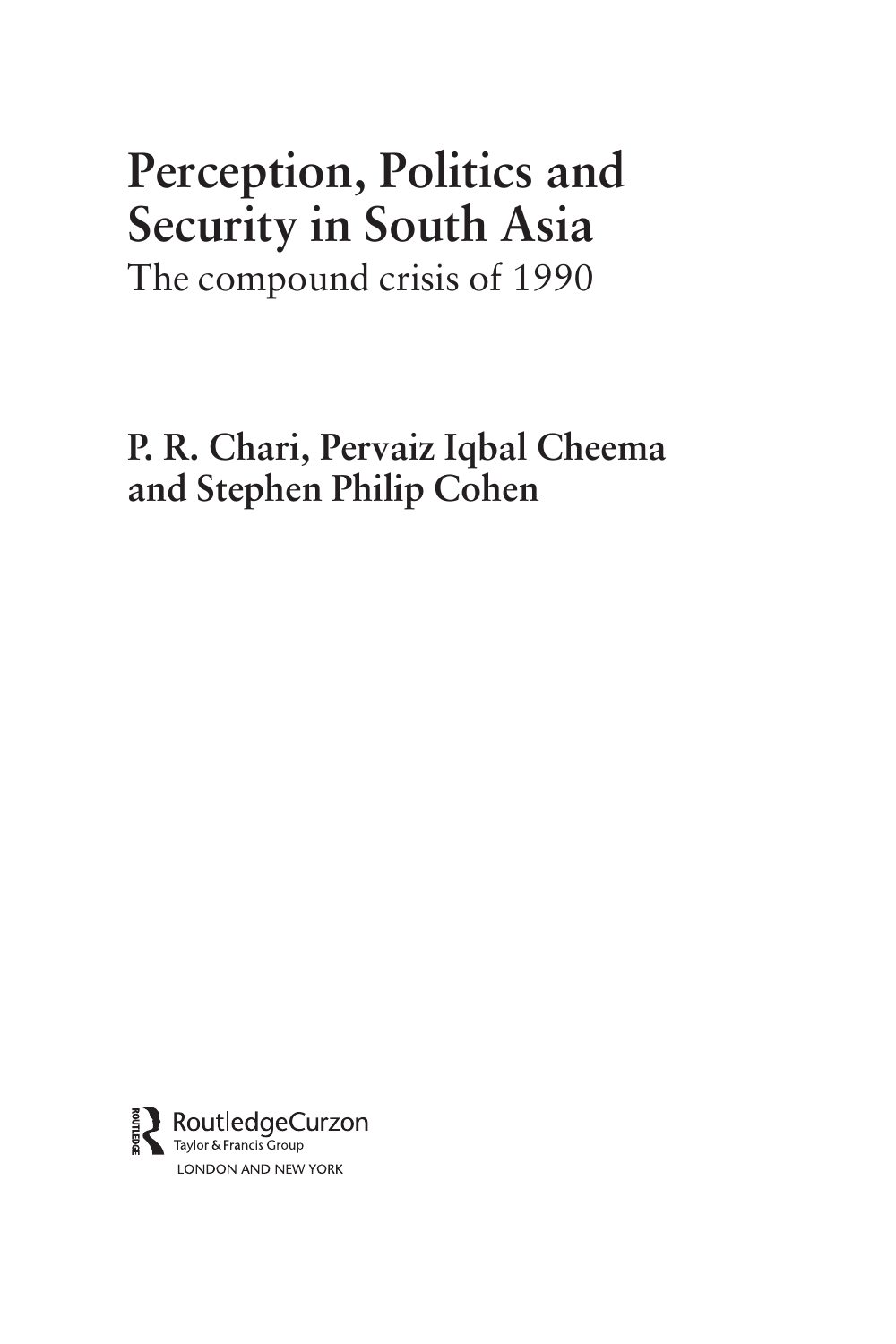First published 2003 by RoutledgeCurzon 11 New Fetter Lane, London EC4P 4EE

Simultaneously published in the USA and Canada by RoutledgeCurzon 29 West 35th Street, New York, NY 10001

This edition published in the Taylor & Francis e-Library, 2003.

*RoutledgeCurzon is an imprint of the Taylor & Francis Group*

© 2003 P. R. Chari, Pervaiz Iqbal Cheema and Stephen Philip Cohen

All rights reserved. No part of this book may be reprinted or reproduced or utilized in any form or by any electronic, mechanical, or other means, now known or hereafter invented, including photocopying and recording, or in any information storage or retrieval system, without permission in writing from the publishers.

*British Library Cataloguing in Publication Data* A catalogue record for this book is available from the British Library

*Library of Congress Cataloging in Publication Data* Chari, P. R. Perception, politics, and security in South Asia: the compound crisis of 1990 / P.R. Chari, Pervaiz Iqbal Cheema, Stephen Philip Cohen. p. cm. Includes bibliographical references and index. ISBN 0–415–30797–X (Hardcover) 1. India–Foreign relations–Pakistan. 2. Pakistan–Foreign relations– India. 3. South Asia–Politics and government. 4. National security–South Asia. 5. Nuclear weapons–South Asia. I. Cheema, Pervaiz Iqbal, 1940– II. Cohen, Stephen P., 1936– III. Title.

DS450.P18 C44 2003 327.5405491′09′049–dc21 2002012953

ISBN 0-203-47518-6 Master e-book ISBN

ISBN 0–415–30797–X (Print Edition)ISBN 0-203-33971-1 (Adobe eReader Format)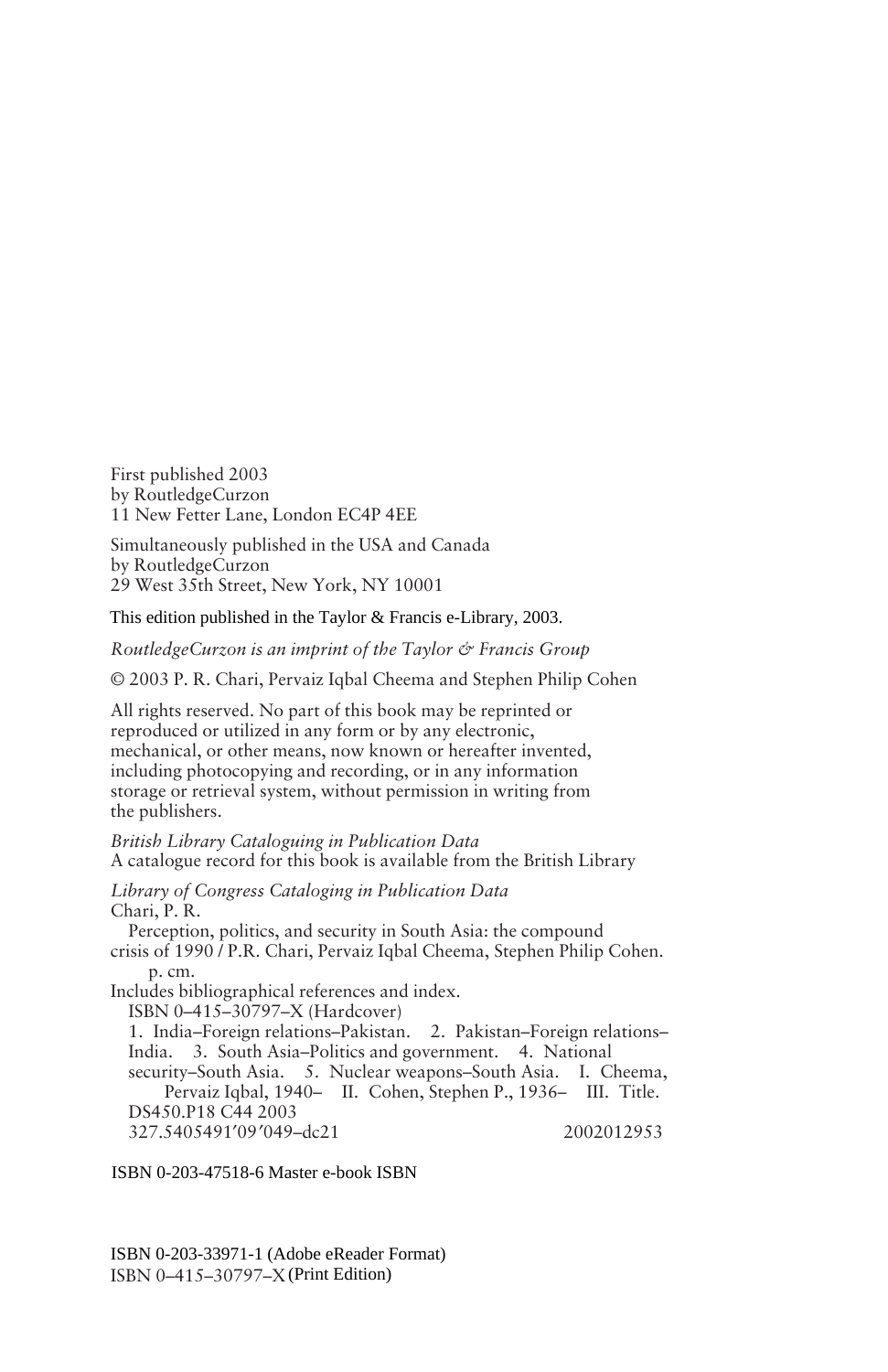# **Contents**

|                | Acknowledgments                                              | ix |
|----------------|--------------------------------------------------------------|----|
|                | Introduction                                                 | 1  |
|                | Compound and complex crises 2                                |    |
|                | After the crisis 4                                           |    |
|                | An overview 5                                                |    |
| 1              | The strategic context                                        | 9  |
|                | The Soviets and the major non-regional powers 10             |    |
|                | China 12                                                     |    |
|                | The United States 12                                         |    |
|                | The subcontinental powers: India 14                          |    |
|                | Pakistan's unsure status 16                                  |    |
|                | A world in tumult 17                                         |    |
|                | Proliferation: once again, a cause 18                        |    |
|                | Global events and the 1990 crisis 20                         |    |
| $\overline{2}$ | A region in turmoil on the eve of crisis                     | 21 |
|                | Democratic instability: "no good deed goes<br>unpunished" 21 |    |
|                | India 22                                                     |    |
|                | Pakistan 27                                                  |    |
|                | A deteriorating political environment 32                     |    |
| 3              | Kashmir: from Simla to chaos                                 | 34 |
|                | The origins of the Kashmir conflict 36                       |    |
|                | The diplomatic record 39                                     |    |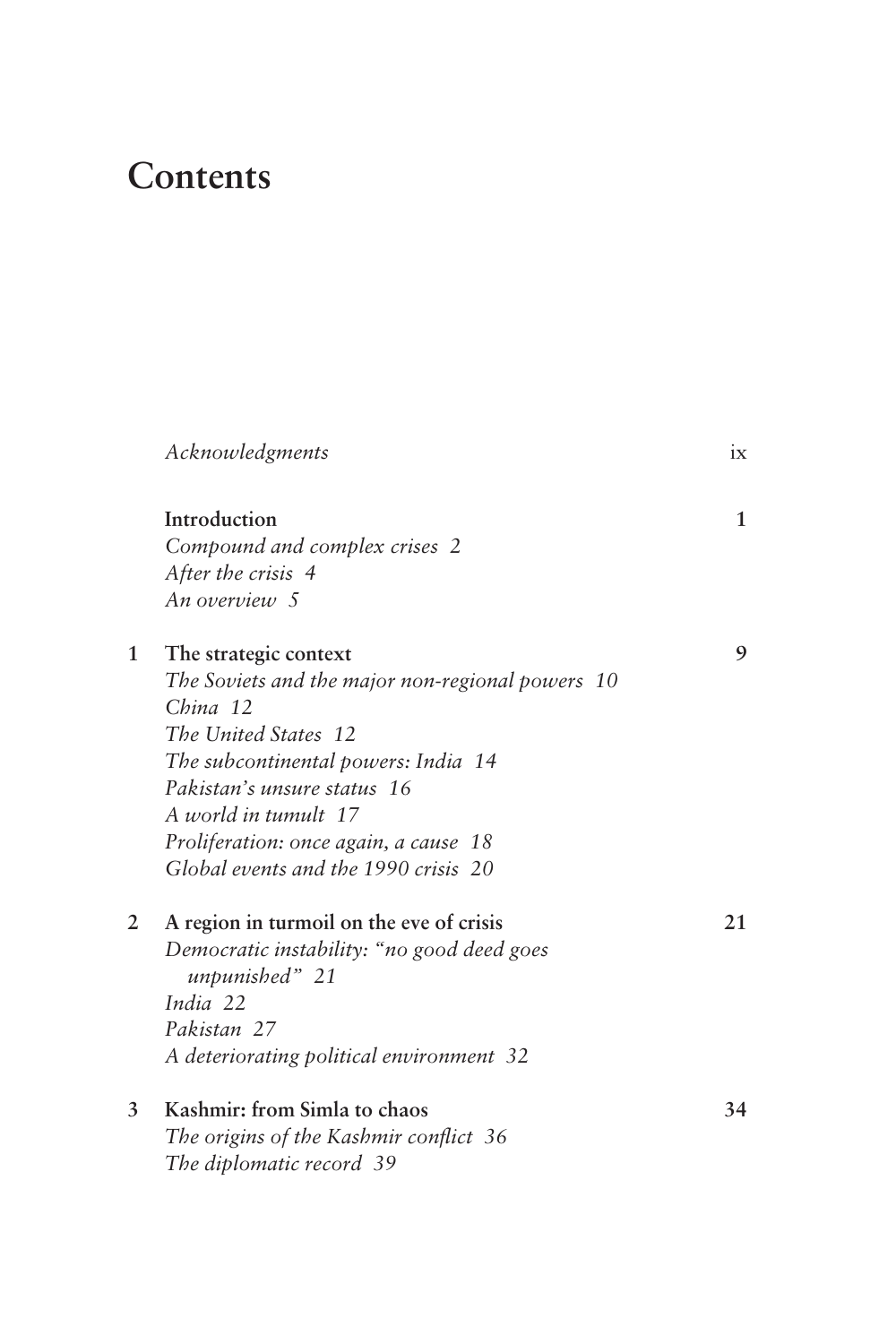vi *Contents*

*The Second Kashmir War 40 The Simla Agreement 41 Kashmir recedes 42 The onset of crisis 43 1984–1988 45 Crisis and war aversion: Wular and Siachin 53 Explaining the Kashmir crisis 57 In search of an explanation 61*

#### **4 From domestic insurgency to international concern 65**

*Kashmir on the boil 65 Pakistan's varied responses 67 Yaqub: the ambiguous emissary 70 The war of words escalates 74 Pakistan responds 76 Tottering governments 77 The military crisis 79 Zarb-i-Momin and Brasstacks 80 Mahajan 84 Military movements 86 Outside involvement 90 The pressure increases 92 Diplomacy, or heightened crisis? 94*

**5 America's deepening engagement 96**

*A course of action 98 Prospects for American intervention 99 The Gates mission 101 The mission in Islamabad 102 The mission in New Delhi 105 Consequences 107 The Gates mission: an evaluation 109 Other countries 112 America's role: a preliminary assessment 112*

| 6 1990 as a nuclear crisis                           | 115 |
|------------------------------------------------------|-----|
| The history of regional nuclearization 116           |     |
| Were there nuclear weapons? 118                      |     |
| Nuclear weapons in Indian and Pakistani strategy 121 |     |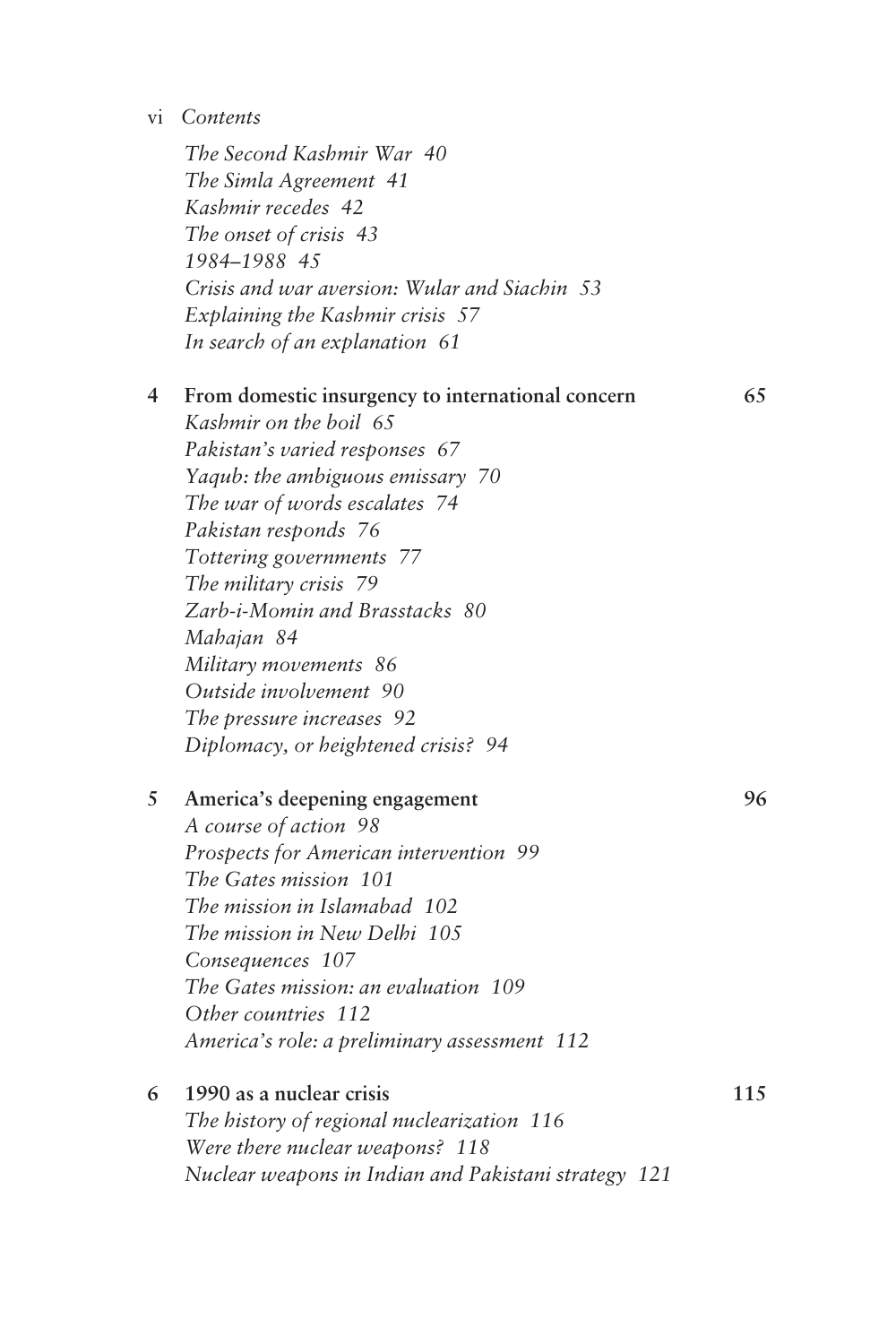|                                                                                                    | Contents | vii |
|----------------------------------------------------------------------------------------------------|----------|-----|
| The injection of nuclear weapons into the crisis 124<br>The Hersh account and its consequences 126 |          |     |
| The nuclear issue and the crisis 134                                                               |          |     |
| Nuclear lessons 134                                                                                |          |     |
| Lessons for the real world                                                                         |          | 137 |
| Major conclusions 138                                                                              |          |     |
| How real was the threat of war? 142                                                                |          |     |
| Toward the future 144                                                                              |          |     |
|                                                                                                    |          |     |
|                                                                                                    |          |     |

| <b>Notes</b> | 147 |
|--------------|-----|
| Index        | 169 |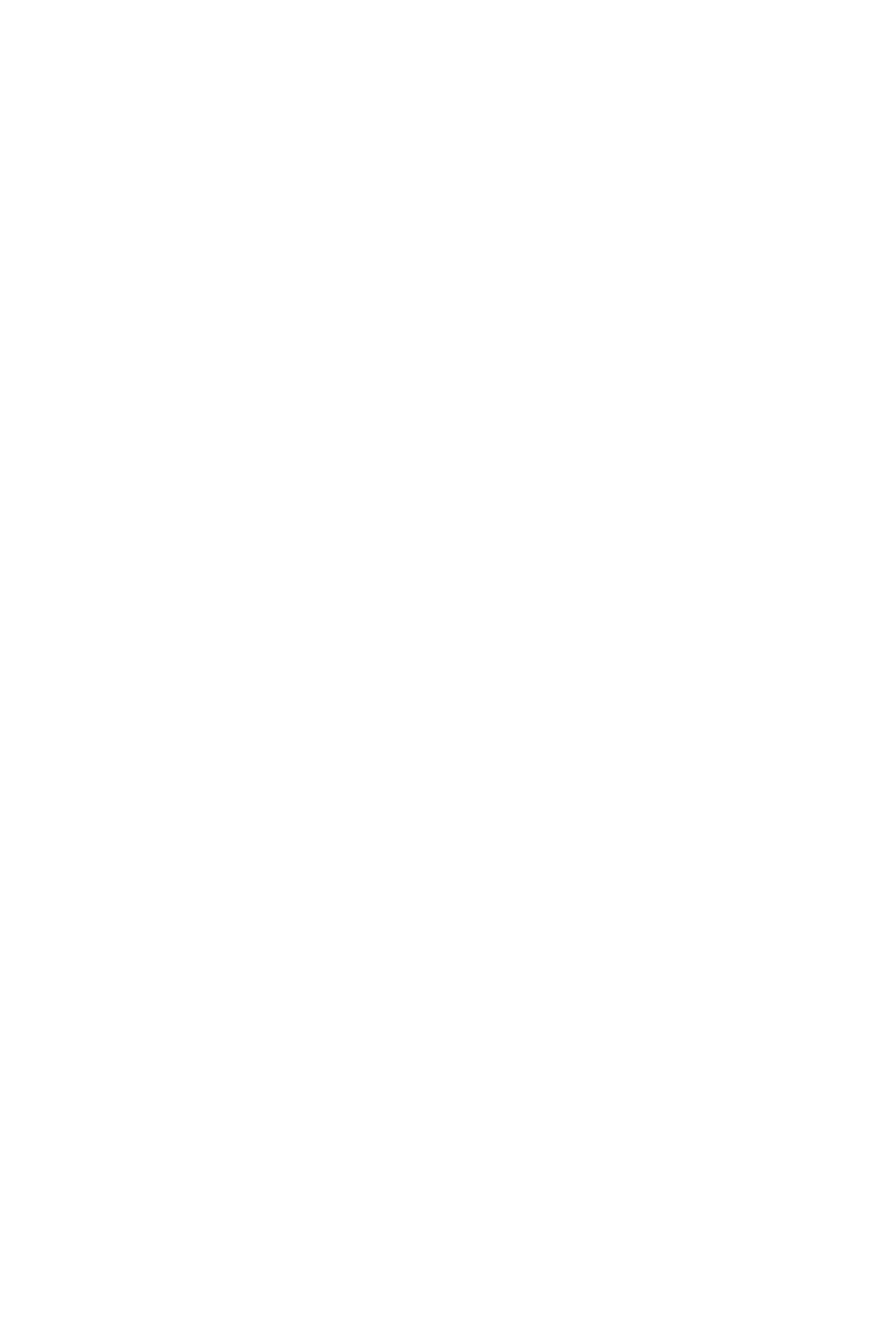# **Acknowledgments**

The authors would like to thank Dr. Edward Fei of the Department of Energy for his wise advice and counsel at an early stage of this project. At a later stage, Dr. George Perkovich, then of the Alton Jones Foundation, provided equally valuable assistance. Both recognized the importance of the growing nuclearization of South Asia, and the need to put that process in its proper historical and strategic context.

An earlier version of this book was prepared for the Department of Energy. We are also indebted to the Program in Arms Control, Disarmament, and International Security (ACDIS), which provided intellectual and administrative support. ACDIS's Director, Dr. Clifford Singer, and its then Assistant Director, Merrily Shaw, cleared away the administrative underbrush, while Deb Aronson and Mary Anderson did copy-editing and Allison Angell, ACDIS librarian, checked the references. Subsequently, we received support from Dr. Sunil Dasgupta and Ms. Taylor Sherman, then with the Brookings Institution, who assisted in the final draft of this manuscript. This study draws upon earlier work on the 1990 crisis by Professor Devin Hagerty of the University of Maryland-Baltimore. Above all, we wish to thank the many American, Indian, and Pakistani officials who shared their insights and knowledge with us, in many conversations and sometimes in repeated interviews.

> P. R. Chari Pervaiz Iqbal Cheema Stephen Philip Cohen July 2002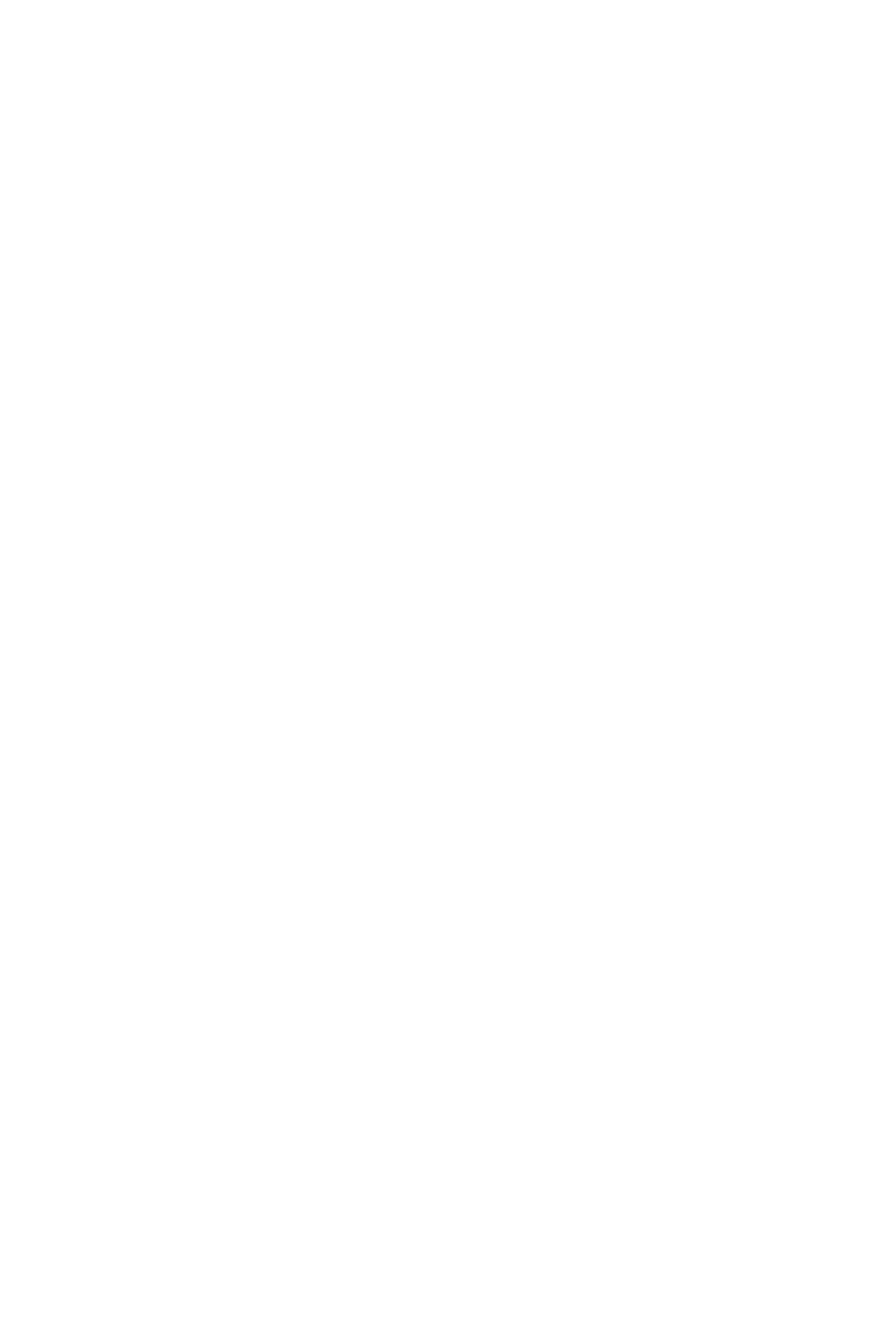# **Introduction**

In early 1990, a major crisis broke out in South Asia between India and Pakistan. This crisis has – with good reason – been much studied and discussed. However, it was not a single event but a confluence of actions, statements, and perceptions that interacted over the brief period of four months – it was thus shorter than other crises that have occurred in South Asia and elsewhere (such as the events that led to the war of 1971 between the two states, or the slow-mounting crisis that led to World War I), but it lasted considerably longer than the Cuban Missile Crisis of 1962. The crisis of early 1990 was preceded by the Brasstacks crisis of 1987, which lasted, in its critical phase, no more than a week or two. The 1990 crisis was followed in the next few years by several alarms, lasting two or three days at most, and then in 1999 by an even more serious confrontation between India and Pakistan in the Kargil region of Kashmir. In 2001–2 there was an extended crisis – some have called it brinkmanship, others have termed it "coercive diplomacy" – that brought the armed forces of India and Pakistan on a high state of alert for nearly six months.

In the minds of many outside observers, South Asia has become identified as a crisis-prone region, and since 1990 these crises have carried the threat of escalation from harsh diplomacy, to limited war, to a wider conventional war, to the possible use of nuclear weapons.

The crisis of 1990 was also significant in the sense that both participants and observers believed they were witnessing a progression of events that portended direct conflict. However, perspectives of the crisis differed significantly among observers and participants and have been judged differently with the benefit of hindsight.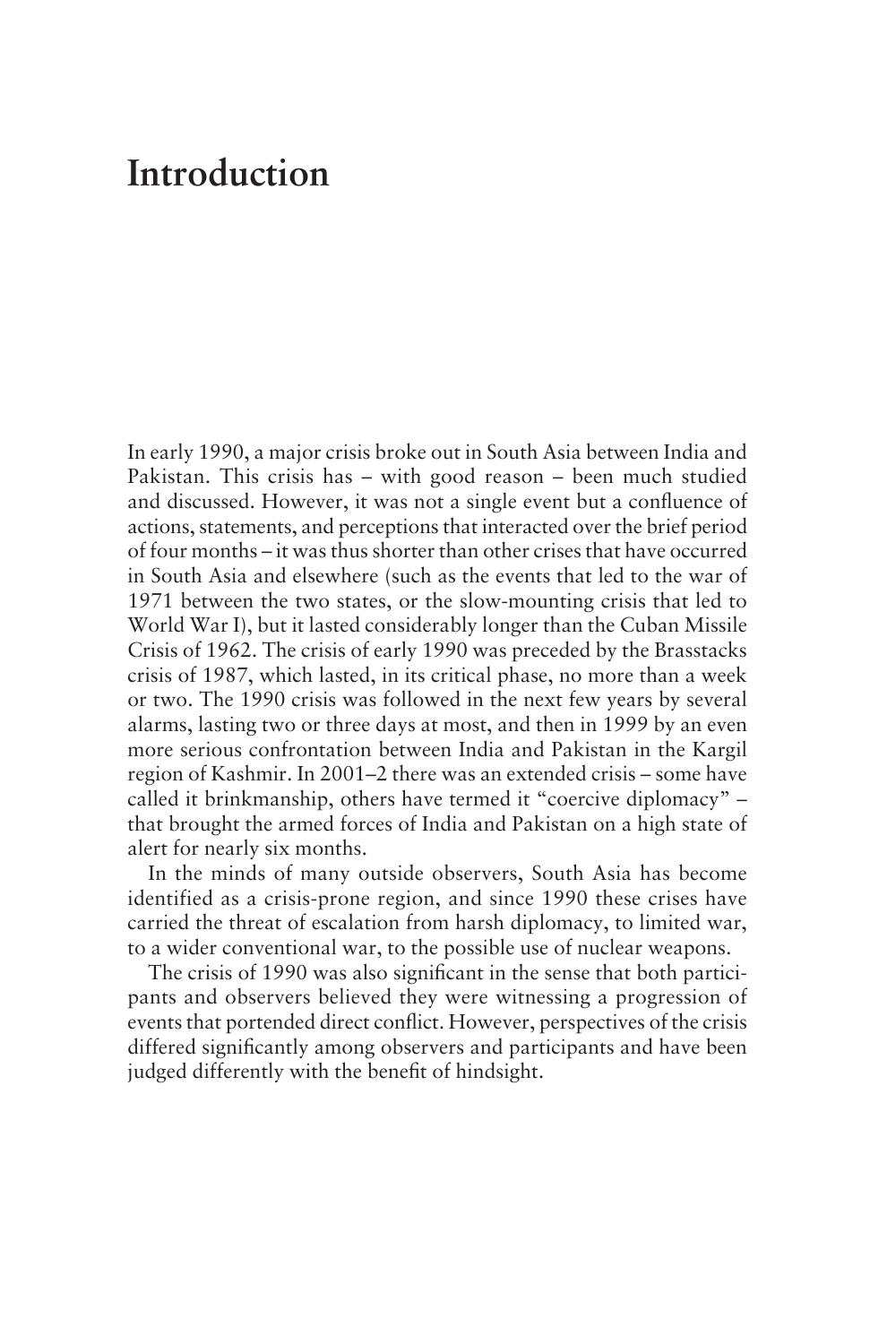#### 2 *Introduction*

#### **Compound and complex crises**

The causes of any major disaster – such as an air crash or a train wreck – are *complex*, in that they usually require a sequence of events and decisions before they occur. Often, a mechanical malfunction along with human error, plus a flaw in the "defense" mechanisms of a complex system, are all required for system failure – and disaster – to occur.

States do not precipitously decide to go to war, they are usually led down that path through a series of decisions, actions, and perceptions. Nor do they move directly to war: there is often a "crisis," a period characterized in the crisis literature as having three qualities: a threat, the prospect of war, and a sense of urgency.<sup>1</sup>

Crises begin with a series of events that lead policy-makers to believe that the action, or the threatened action of others, constitutes a threat to specific national interests, to their status in the international community, or to their ability to stay in power. During the 1990 crisis Indian and Pakistani decision-makers identified specific, albeit different political and strategic concerns; they also saw opportunities to advance their own and national interests. Then, policy-makers become aware that actions that might be taken to counter the threat raise the prospect of war. This was also true in 1990, more so on the Indian than the Pakistani side. Finally, policy-makers perceive themselves to be acting under time constraints, suggesting an environment of high risk and short lead time, thus making crisis decisions qualitatively different from other kinds of decisions. This seems to be the case for the 1990 crisis, again more on the Indian than the Pakistani side.

However, the 1990 crisis differed from other classic bilateral international crises in many ways. It involved parallel domestic political crises, armed and militant separatist groups, and a concerned superpower. An examination of the events of 1990 solely in terms of its international dimension is necessarily incomplete. One goal of this book is to explain how domestic and international factors intersected in a crisis that was not merely complex, but one that was a composite of several sub-crises.

Differing perceptions and judgments of the events of 1990 (beyond the fact that it was a crisis) stemmed from the unique nature and complexity of the events that occurred in early 1990.

First, the events of that year gave rise to the *first post-Cold War crisis* (predating the Gulf War by eight months). They took place against a rapidly changing international background – most notably the collapse of the Soviet Union, the unraveling of the Warsaw Pact, and the Gulf War later in the year. It was also a watershed year in terms of the relationship of South Asia with the rest of the world. Whereas others looked forward to peace, or the accrual of a peace dividend, the develop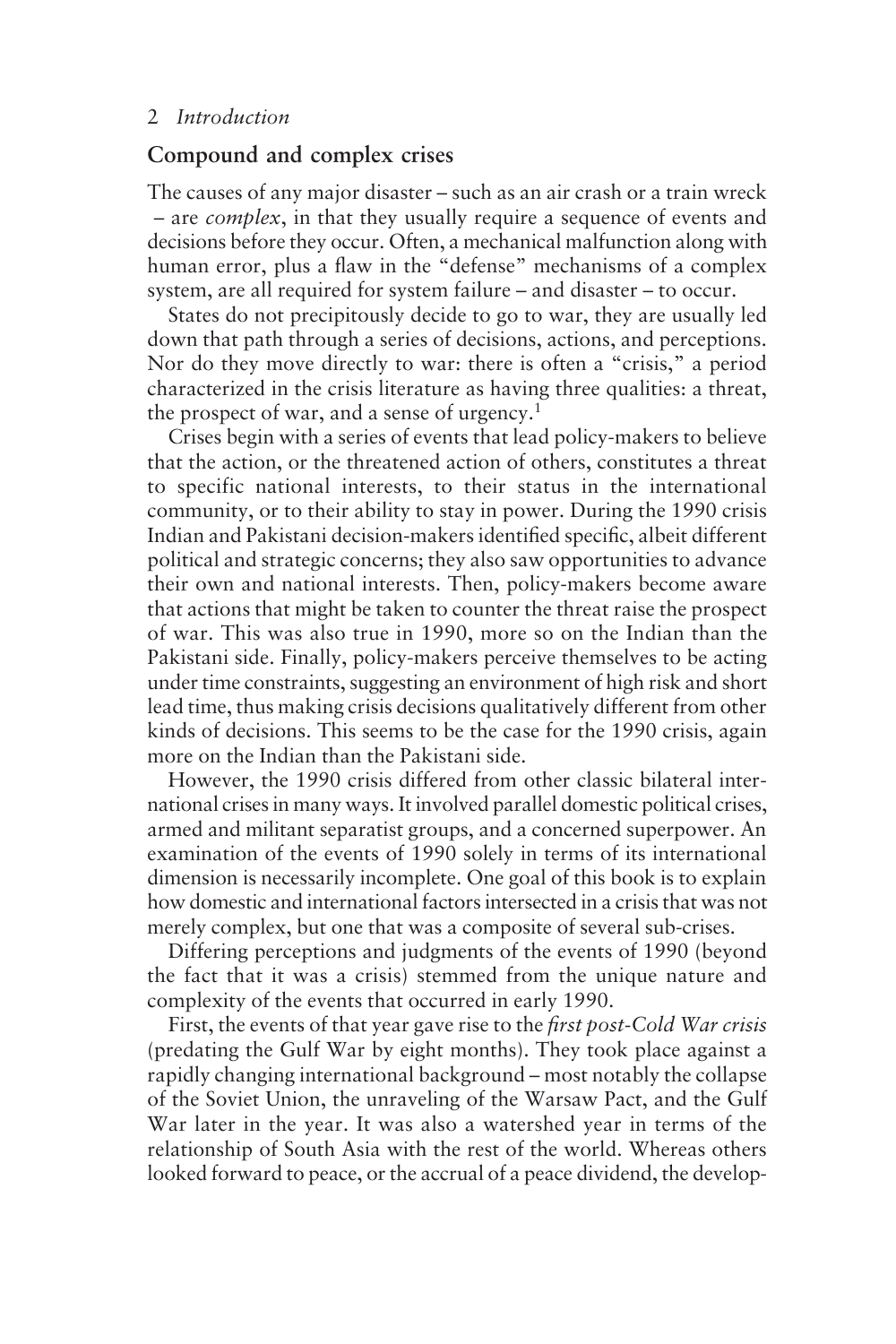ments in 1990 at the global, regional, and domestic levels paradoxically *intensified* India–Pakistan rivalry.

Second, the 1990 crisis was, in the view of some at the time, the world's second *nuclear confrontation*. This aspect of the crisis has attracted the most publicity in the West, although there is reason to believe that the crisis was less "nuclear" than suggested in some important accounts. On the other hand, there are credible reports of nuclear-related threats, reported at the time, which, if true, place the 1990 crisis alongside the Cuban Missile Crisis in that special and rare category of a "near nuclear event."

Nineteen-ninety also witnessed the third major regional crisis over the contested state of Jammu and Kashmir. As we shall discuss in Chapter 3, Kashmir had lain dormant for twenty-five years. It was not the cause of the 1971 war between India and Pakistan that bisected the latter country, nor was it a major factor in the 1987 Brasstacks crisis. However, it was the cause of war between India and Pakistan and the chief theater of operations in 1948 and 1965, so a revival of the Kashmir issue could, legitimately, be regarded as a crisis in its own right.

Fourth, these events interacted with and contributed to the twin *domestic political crises* in India and Pakistan: the former deriving from the unstable politics of an unstable non-Congress government, the latter from the travails of a very weak civilian government after thirteen years of military rule. In retrospect, it is hard to pinpoint another period when such unstable political leaderships existed in both countries simultaneously, suggesting a possible relationship between political coherence and regional stability.

Finally, the 1990 crisis was situated amidst a number of other crises, none of which led to war, but several of which threatened war. It followed upon the dramatic Brasstacks crisis of 1987 (referred to by Seymour Hersh as being "even more serious than the 1990 crisis"). Brasstacks involved some of the largest military maneuvers seen since the end of World War II, and brought the two states to the edge of war. In turn, the 1990 crisis was followed by a series of smaller events or scares in 1991, 1992, 1993, and 1994. And even more than ten years after the 1990 crisis, India–Pakistan relations are still characterized by considerable hostility, including mutual accusations of support for terrorist activities and sporadic shelling across the Line of Control in divided Kashmir. These resulted in armed clashes between the two countries in the Kargil sector in May–July 1999, amounting to a fourth India–Pakistan war. These crises have alternated with spells of dialog and diplomacy, notably the two India–Pakistan Summits, first in Lahore in February 1999 and then again in Agra in July 2001.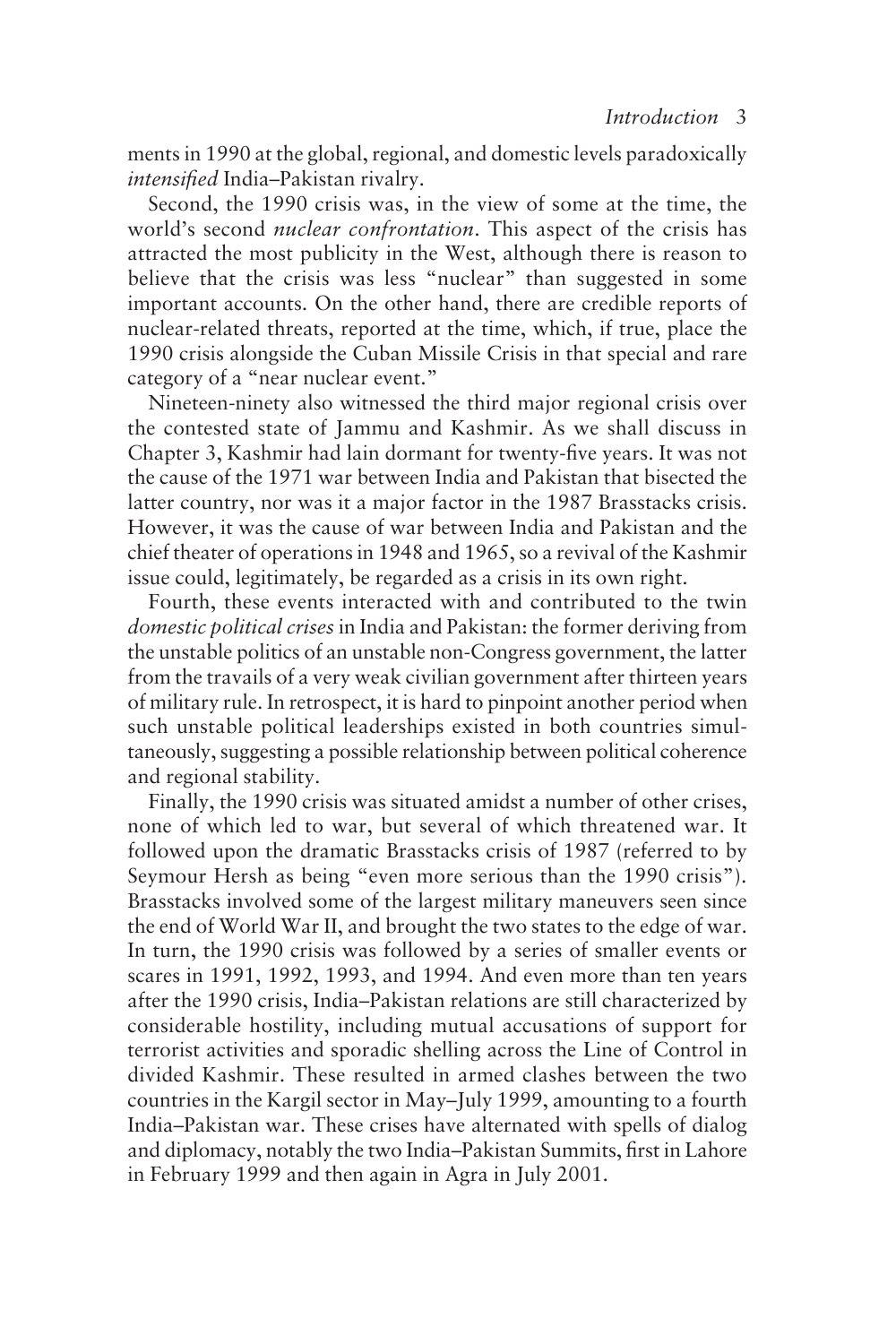#### 4 *Introduction*

Thus the crisis of 1990 was a *composite* one. It was not merely the outgrowth of a historically persistent hostility between the two countries, it resulted from an unusual confluence of events, trends, and personalities. Not the least of these events was the Brasstacks crisis of late 1986 and early 1987, which shaped the response of all parties to 1990, even though very few of the leading personalities were directly involved in the events that had occurred some three years earlier. The complexity of the 1990 crisis, when coupled with the dramatic events that preceded it in 1987 (and the different interpretations of the events of 1990 that are recorded in this book), raise important questions about the nature of compound or composite crises, particularly the difficulty of predicting them, as well as strategies for their resolution. We will discuss some of these questions at length below and return to them in the final chapter.

### **After the crisis**

If 1990 did not lead to war, it had other important consequences. It convinced many outside observers that South Asia was *the* area in the world where nuclear war was most likely to occur. This understanding of 1990 strongly shaped later beliefs and policies, especially in the United States. Yet, many important regional analysts did not regard the events of 1990 as being all that serious.

None of the existing studies of the 1990 crisis probe these events deeply or place them in their proper regional and international perspective. Perceptions of the crisis differ from country to country, and within countries. Thus, while a great deal has been written on the subject, especially in the United States, these writings have largely focused on the *nuclear* dimensions of this crisis<sup>2</sup> while its internal political and security aspects are generally referred to in passing. This American perspective was greatly influenced by beliefs within the administration that hostilities between India and Pakistan could have easily flared up – arising from the long-standing Kashmir dispute – and could have escalated into a nuclear exchange between the two countries. These beliefs were enunciated and amplified by the director of the Central Intelligence Agency, James Woolsey, in his dramatic testimony to the U.S. Senate. Woolsey stated that a nuclear arms race between India and Pakistan posed "the most probable prospect for future use of weapons of mass destruction, including nuclear weapons. Both nations have nuclear weapons development programs and could, on short notice, assemble nuclear weapons."3 The anxiety that the South Asian regional "hotspot" could have turned into a nuclear battlefield explains Washington's avid interest in this crisis. This view was unexamined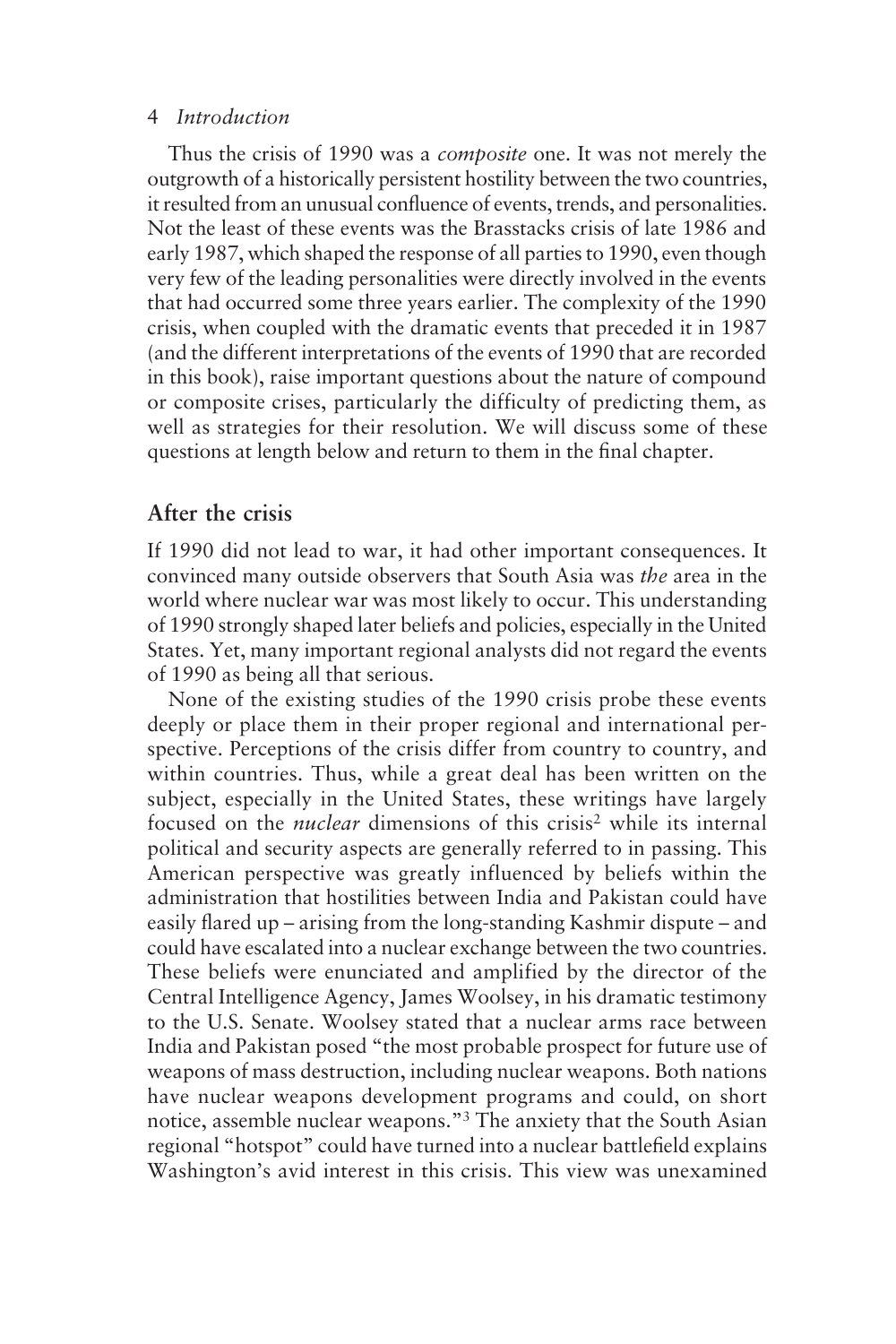gospel within the first Clinton administration – a view shared by many Russian, Japanese, and European analysts.

The perception of a region on the edge of crisis informed the administration of George H. Bush when it dispatched the Gates mission to the subcontinent at the height of the 1990 crisis. American writings have placed considerable emphasis on this mission and its apparent accomplishments. The Gates mission's relevance from both the Indian and Pakistani points of view will be discussed later in this book but it might be noted here that anxieties concerning a nuclear confrontation were less evident in New Delhi and Islamabad than in Washington. Rather, the dominant perception – with one or two important exceptions – was that the two states were never, in truth, close to war, let alone a nuclear exchange. These conclusions are necessarily tentative. However, it is disconcerting that no systematic effort has been undertaken in India or Pakistan to study these events from the subcontinental point of view and thereby derive appropriate lessons to guide their fractious relationship. As we (the authors) have discovered, the major personalities involved in this crisis are still available and willing to share their recollections.4 But although references have been made to the 1990 events by Indian and Pakistani analysts, and even in some official documents, these have not been based on conversations with policymakers on both sides of the border.

Like Brasstacks or, indeed, every other major crisis in the subcontinent over the past half-century, it is most unlikely that a full official account will be forthcoming from either India or Pakistan – and American sources, while useful, can only tell part of the story. The past history of India's and Pakistan's inability to publish any official history of their several wars, or their other conflicts, which have long been written about, confirms this observation of official reticence. Only recently have two essential accounts become available, the first being the official Indian history of the 1965 war, the second being the official Pakistani inquiry into the 1971 war.<sup>5</sup> Astonishingly, these saw the light of day only because they were leaked to the press by unknown sources. Purely American sources, official or unofficial, cannot suffice, because even the proximate truth of the 1990 crisis, like any other complex event, cannot be understood from one national perspective only.

## **An overview**

This book is the first attempt at a comprehensive understanding of the 1990 crisis as it evolved, and as it was seen at the time by key decisionmakers and strategic analysts within and outside the region. It is a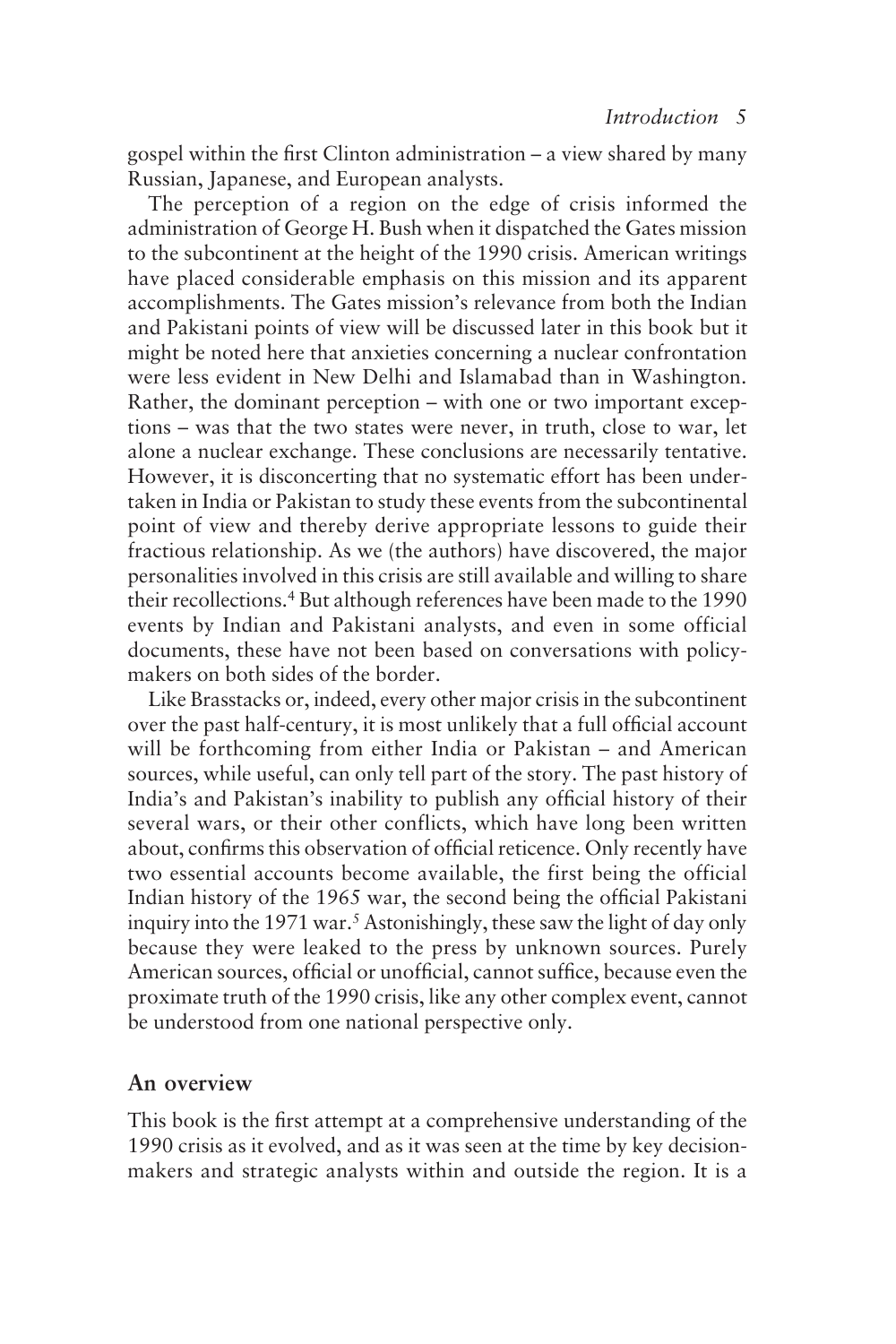#### 6 *Introduction*

successor to an earlier book that examined the onset and evolution of the Brasstacks crisis of 1987.<sup>6</sup> Virtually the same methodology used in the Brasstacks book has been employed here. This volume is also a tentative "first complete look." In this case we have had the advantage of there being several earlier efforts to describe and explain the events of 1990, and have drawn upon them throughout. These have been supplemented by interviews with almost all available participants in the 1990 crisis. We have also been able to bring some key participants together (as in 1987) to review and critique our effort. As in the case of Brasstacks, a group of key policy-makers and informed observers met with the authors to review an earlier version of this manuscript, and their frank and forthright discussion contributed significantly to improving the final version – even where they disagreed among themselves. Our respondents must remain anonymous, and we accept the inevitable criticism that our sources are not fully cited. However, as in the Brasstacks study, we are confident of the story we tell, and have clearly designated those areas where we are less sure, or where our information is incomplete, or contradictory, or where we disagree among ourselves. In such cases, we have tried to offer alternative explanations of what happened and why.

What follows below can be seen as a series of interrogations. First, the book will examine entrenched beliefs in the Indian establishment that the 1990 crisis was vastly exaggerated by the United States; that India–Pakistan relations, although tense at this time, did not possess any nuclear dimension; and, further, that these exaggerations were motivated by an American desire to corral India and Pakistan into the nuclear Non-Proliferation Treaty (NPT) before the Review and Extension Conference began its deliberations in 1995. It was never very clear within this logic how or why exaggerating the proportions of this crisis and imbuing it with a nuclear dimension would influence India to join the NPT, because any suspicion that the United States was pressuring India in this regard would only have stiffened domestic opposition to this treaty. The United States could not have been unaware of this situation.

Second, it will examine the dominant version of the crisis offered by various American experts, journalists, and officials, some of whom have spoken freely about these events. While the United States was extremely well informed about regional events, there were crucial developments which were beyond its capabilities (and perhaps even its imagination) to grasp. These largely pertain to discussions within the respective South Asian governments and, in some cases, between them – discussions that were not revealed to American interlocutors at that time.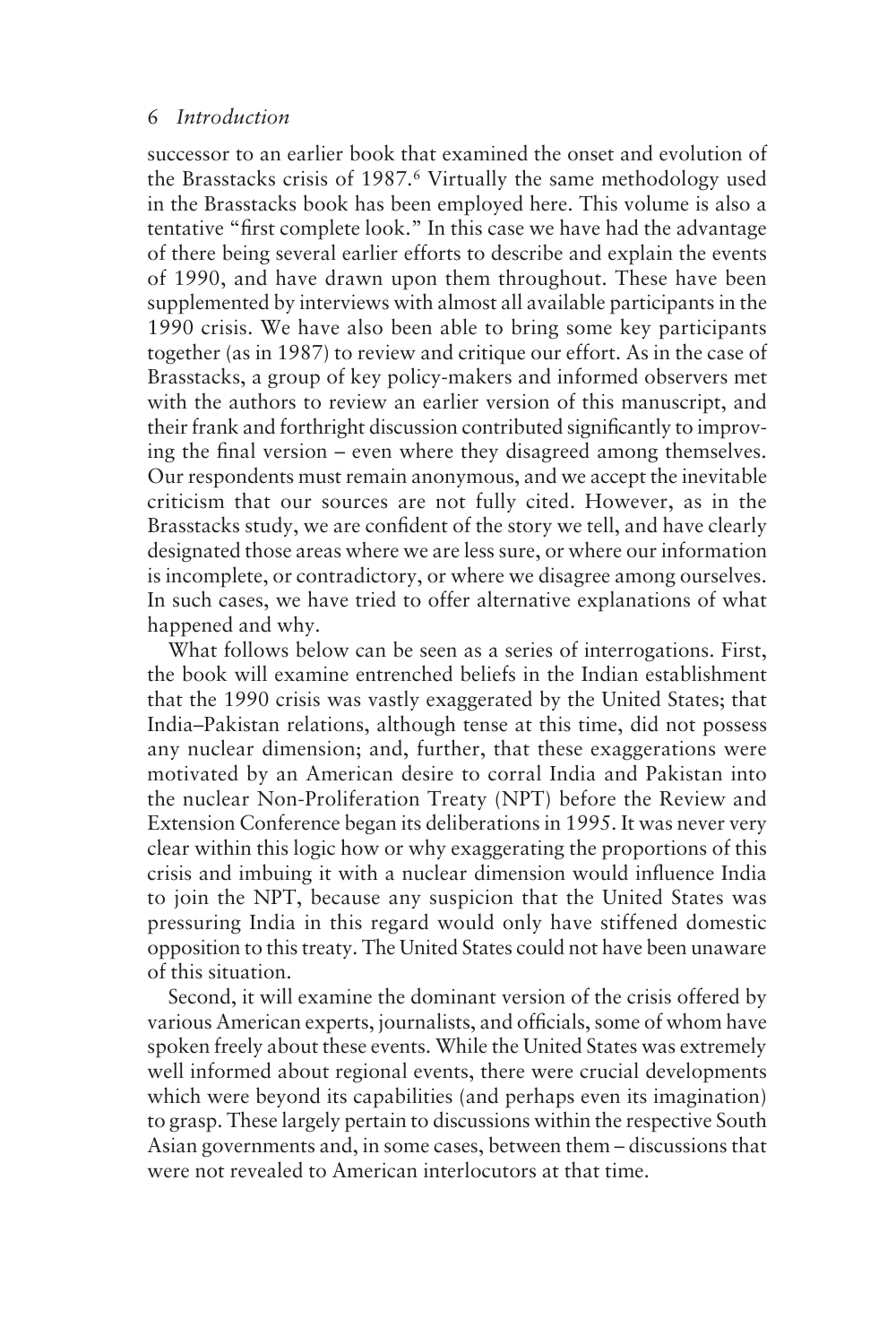Third, the dominant Pakistani interpretation – that the crisis was one involving Kashmir (more particularly, India's policies in Kashmir), and that Pakistan's incipient nuclear capabilities may have prevented an Indian attack, but also have enabled the Kashmiris to pursue their goals more successfully – needs to be scrutinized. While we have the benefit of hindsight about what happened after 1990 and what did not happen – there was no war – it cannot be said that the two countries have enjoyed normal relations since then.

The basic questions that we have set out to answer have been only partially and incompletely addressed by others. We still need to know what were the origins and true proportions of the 1990 crisis. Did it possess a nuclear dimension? What brought India and Pakistan to the brink of another conflict? How did Pakistan read Indian intentions? Were the Indians and the Pakistanis contemplating a path leading to a nuclear exchange? Did Pakistan really assemble one or more nuclear weapons? Did the existence of nuclear capability encourage the deescalation of tensions? What precipitated American involvement? What was the role of non-regional actors, particularly the United States? How was the crisis defused? What were the motives behind the Gates mission, and what was its contribution to defusing the crisis? Finally, what were the conclusions and lessons derived from this episode by the players as well as the observers of the crisis and, again, with the benefit of hindsight, were there any significant missed opportunities before and during the crisis of 1990?

As with the Brasstacks book, this is a consensus study. Not all the authors agree with all the interpretations presented below. However, there is enough agreement about the facts and the meaning of these events that none of the authors has been moved to write a dissent or supplementary note. Indeed, we encourage further work about this crisis, and would be pleased to share our insights and data (while retaining confidentiality of our sources) with the scholarly community. Finally, as in the Brasstacks book, we have refrained from linking this study to the purely academic literature on crisis behavior, on Indian and Pakistani foreign policy, and on decision-making theory. We hope, however, that enough material has been presented to facilitate further work along these lines.

Our principal debt is to the many former (and, in some cases, serving) government officials who have shared their understanding of the events surrounding the 1990 crisis. We hope this book comes close to their (sometimes very divergent) understanding of these events. We also wish to acknowledge the important earlier studies of the crisis of 1990 that encouraged us to proceed with this book, especially Seymour Hersh's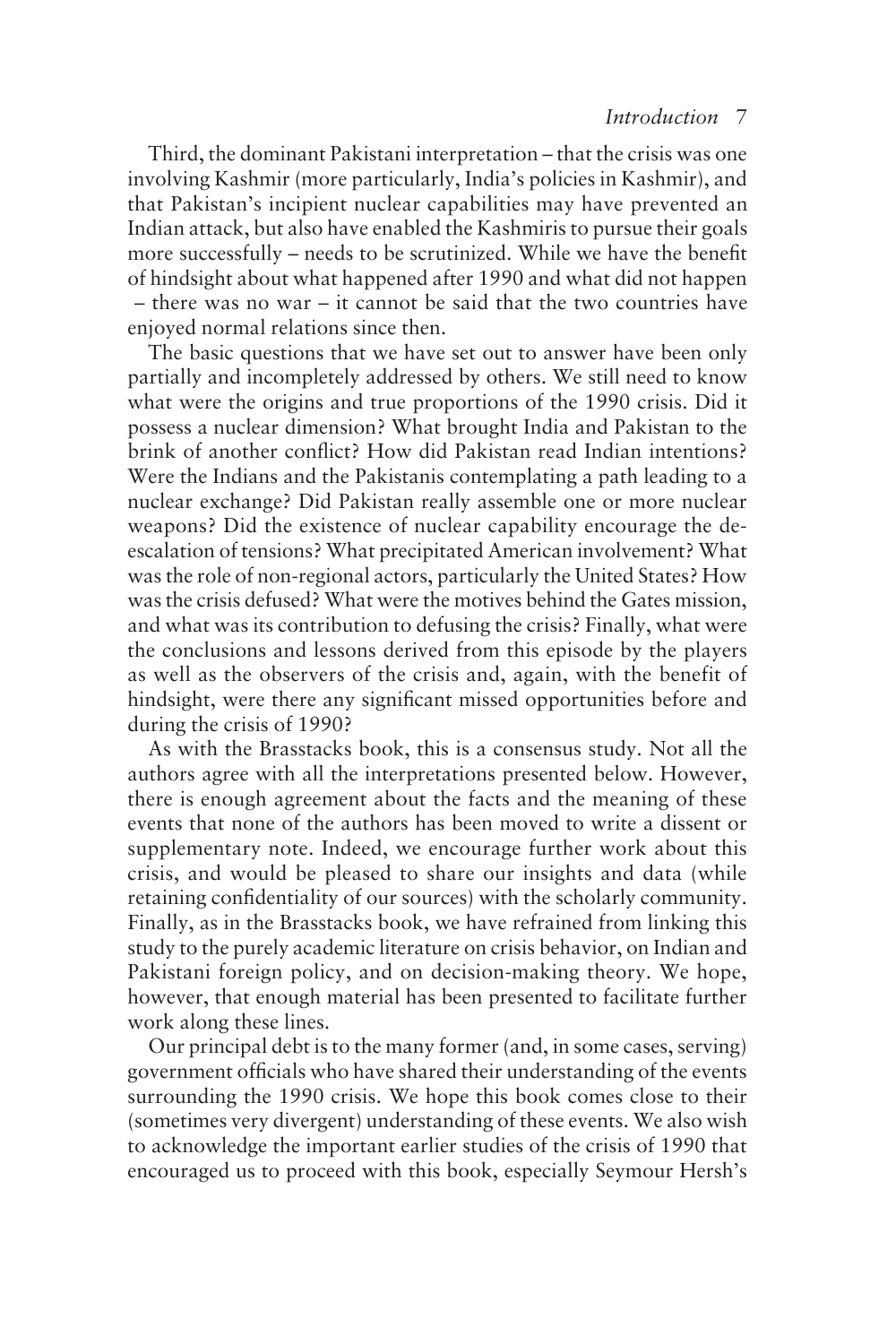#### 8 *Introduction*

*New Yorker* article and the report of the Stimson Center.7 Finally, this study, in its first draft, originally drew heavily from a book written by Devin Hagerty.<sup>8</sup> However, it represents an extension of these studies and, we believe, makes an important contribution in its own right.

The book is organized as follows. In Chapters 1, 2, and 3 we discuss the international and regional background of the crisis, especially the turmoil in Kashmir that precipitated it. Chapters 4 and 5 provide a chronological overview of the crisis as it evolved in the spring of 1990, and as it was perceived by Indian and Pakistani policy-makers, the Kashmiri militants who had taken up arms against India, and the United States government. Chapter 6 examines the dominant interpretation of the crisis, which suggests that India and Pakistan nearly fought a nuclear war in 1990, and alternative perspectives, which have suggested that Islamabad and New Delhi were deterred from war by their recognition of each other's nuclear capabilities and the possibility that any military hostilities might escalate to a nuclear exchange.

To summarize our own assessment, neither India nor Pakistan *wanted* to go to war in early 1990 despite the fact that the tension level between them had risen to an alarmingly high level. The primary reason for these new, heightened tensions, of course, was the intensification of the Kashmiri–India struggle – seen in New Delhi as a Pakistan-inspired, funded, and led terrorist campaign, but viewed by Pakistan as a Kashmiri independence movement to secure the right of self-determination. But, we argue, "1990" was not solely a Kashmir crisis, nor was it solely a nuclear crisis, nor a crisis of governance and leadership. This study will attempt to disentangle these multi-layered, immediate, precipitating, and long-term "causes" that led to these events in spring 1990 and, perhaps as important, to the lessons various observers have drawn from them.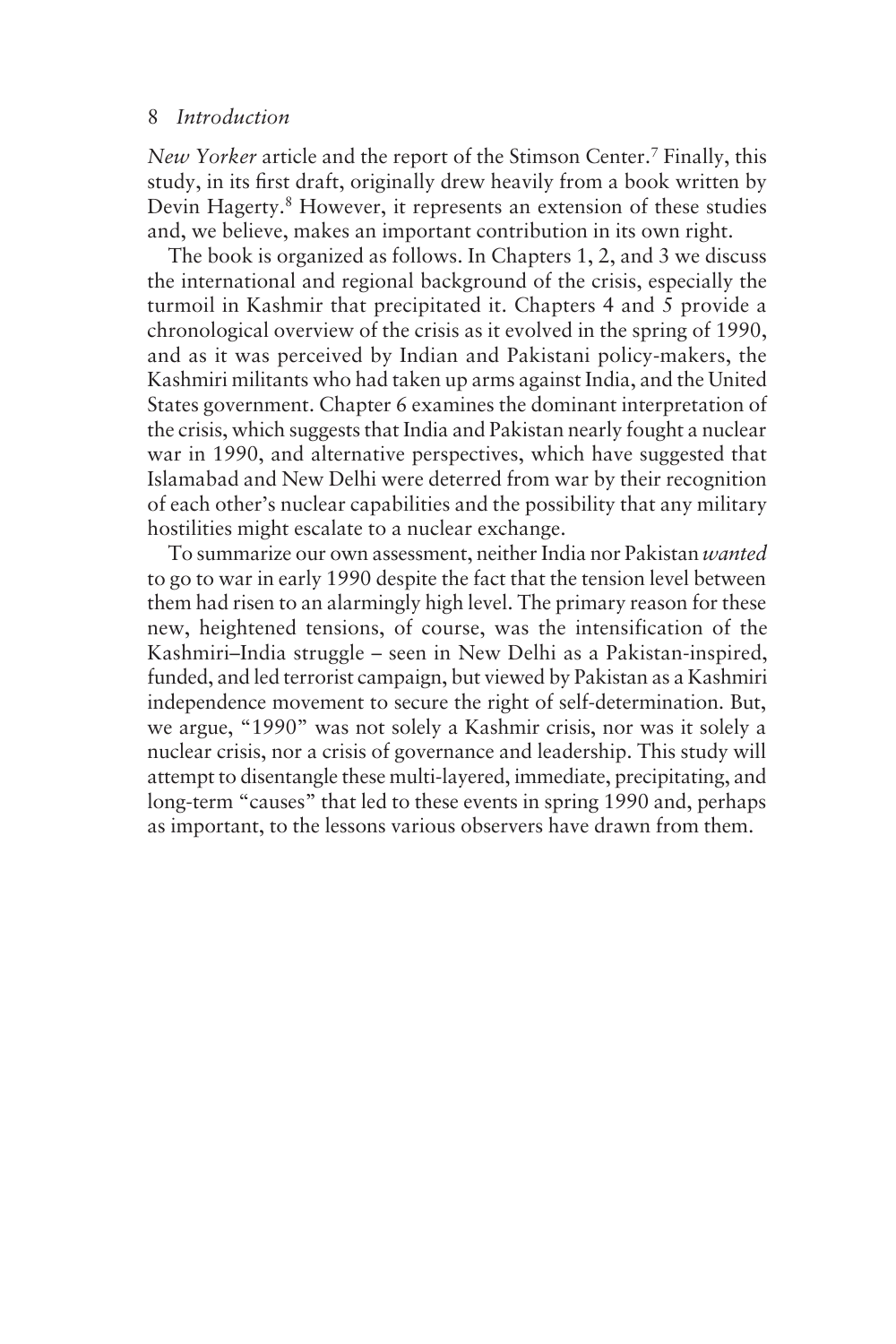# **1 The strategic context**

The eighteen months *preceding* the 1990 crisis were an astonishingly dramatic period in contemporary history. Immediately *following* the crisis studied here, Iraq invaded Kuwait (on August 2, 1990), and the Gulf War began four months later on January 15, 1991. Further, the Soviet Union collapsed, the Warsaw Pact unraveled and several other important events took place. For most non-specialists, the 1990 crisis appeared to be a tiny eruption during a period when more significant developments were taking place elsewhere. It was not until 1993, and the publication of Seymour Hersh's *New Yorker* article, that the larger international community came to view 1990 as a significant event. This chapter will briefly survey the global strategic milieu of 1989–90 and its direct and indirect impact on South Asia.<sup>1</sup>

At that time South Asia did not merit much discussion in the world's press except for the consequences of the Geneva agreement in April 1988, which paved the way for Soviet withdrawal from Afghanistan. The earlier Brasstacks crisis (1986–7) had ended peacefully, even on a note of hope – it led to Zia-ul Haq's "cricket diplomacy" trip to India in mid-1987 and regional consideration of confidence-building measures (CBMs), earlier proposed by the United States. The Indian military interventions of late 1987 and 1988 (Sri Lanka and the Maldives) were viewed by many outside the region as benign at worst, and helpful at best – it was only a year or two later that the full, tragic costs of the former intervention became apparent. There was a general assumption outside the region that South Asia would return to "business as usual." Zia's death in August 1988, and the move toward democratization in Pakistan led many observers to conclude that the region had passed through its period of greatest crisis. Except for specialists, the attention of the international community was drawn elsewhere. What were the major developments taking place outside the region, and within it?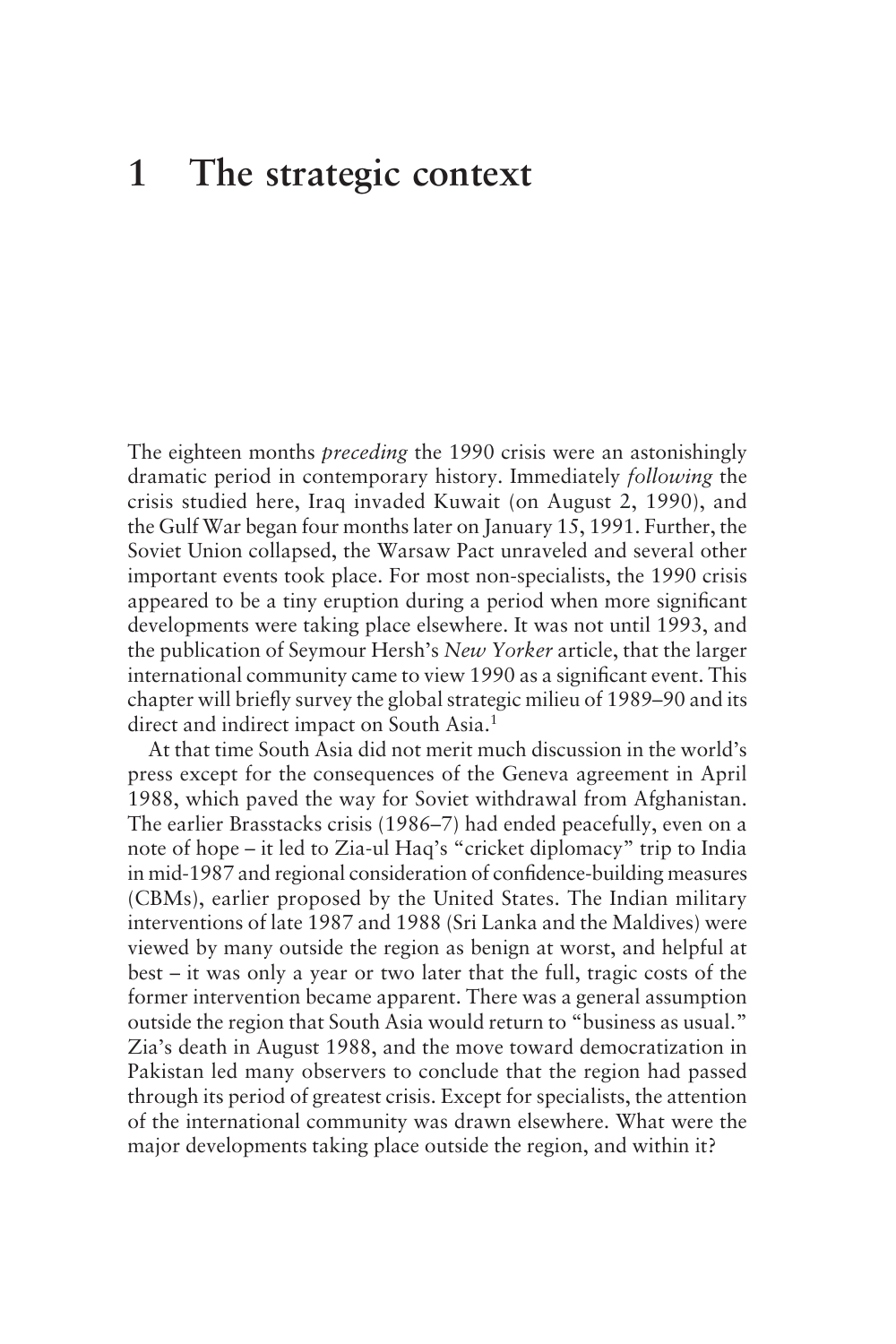#### **The Soviets and the major non-regional powers**

The single most important non-regional event during 1988 and 1989 was the gradual enfeeblement of the Soviet Union and the loosening of its grip within its borders and in countries that were part of its alliance system. This led to a series of strategic negotiations and military withdrawals (most notably from Afghanistan), but few at the time predicted that it would culminate in the ultimate break-up on December 25, 1991 of the Soviet Union.

At home, the Soviet Union was in increasing disarray. In mid-1988 the province of Nagorno-Karabakh voted to secede from Azerbaijan and join Armenia. Early in 1989 Moscow imposed direct rule on Nagorno-Karabakh. There were serious ethnic (anti-Russian) riots in Kazakhstan, and in February, Lithuanian independence day was publicly celebrated, followed by rallies demanding Estonian and Georgian independence. A month later the Soviet government revealed plans to give more autonomy to its republics, and by May 14, 1989, Estonia, Latvia, and Lithuania had declared a common position on sovereignty. Four months later the Lithuanian parliament declared the 1940 Soviet annexation to be invalid. In the fall of 1989, the new Latvian Popular Front advocated independence and the Republic of Georgia voted itself the right to secede from the USSR. In late November the Soviet Parliament granted economic autonomy to the three Baltic republics and ended its direct rule over Nagorno-Karabakh.

Just across the Soviet frontier, the Warsaw Treaty Organization members were moving quickly to overthrow their communist governments and leave the Soviet orbit. They were encouraged to do so by Mikhail Gorbachev's statement of December 7, 1988 (two months after becoming president), that Soviet troops would withdraw from Europe. Throughout 1989 Soviet forces were withdrawn from or reduced significantly in Mongolia, Hungary, Czechoslovakia, East Germany, and elsewhere.

Solidarity's much-publicized strike over recognition took place in August 1988, and by March 1989, the Polish government and Solidarity came to an agreement on political reforms. Hungary began to open its borders with Austria in May, and in November 1989, the Warsaw Pact foreign ministers' meeting formally abandoned the Brezhnev doctrine – which provided legal justification for Soviet intervention in WTO countries. The pace of change accelerated, as pro-democracy marches took place in Czechoslovakia, the hard-line Eric Honecker was replaced in East Germany, and the dismantling of the Berlin Wall started on November 10. German unification plans were announced (leading to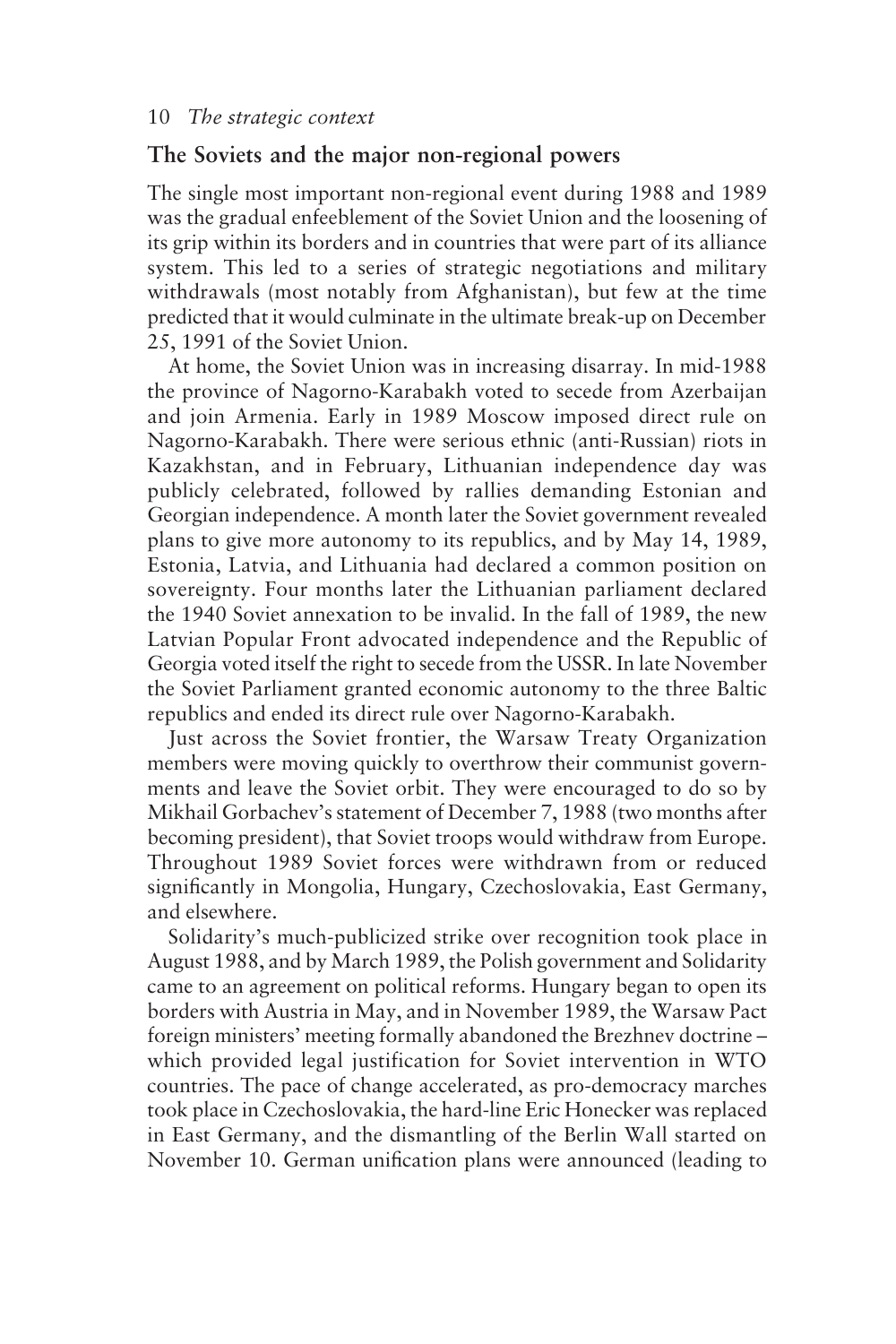final reunification in October 1990) and the democratic philosopher– activist, Vaclav Havel, was elected Czech president at the end of 1989. The pace of change did not ease during the first few months of 1990, when the 1990 India–Pakistan crisis took place. It was during this period that Gorbachev promised to amend the Soviet Constitution to allow Soviet republics to secede (a particularly startling announcement for Indians and Pakistanis, worried about their own separatist movements), and the Soviets also agreed to withdraw their forces completely from Hungary and Czechoslovakia. By the end of 1990 it seemed that the Union of Soviet Socialist Republics was unlikely to remain either socialist or a union.

No one who lived through these events could escape a feeling of profound change – barriers and ideologies that had stood fast for fifty years were being peacefully and speedily torn down. These events were covered extensively in the South Asian press, on international radio, and even on local government-controlled television services. But in terms of an impact on South Asia, the Soviet withdrawal from Afghanistan was to have the most direct consequences.

The Soviet Union agreed to the withdrawal of its forces from Afghanistan following the Geneva agreement concluded on April 14, 1988. Withdrawal began a month later and was completed on 15 February 1989 when the last Soviet general in Afghanistan walked across the Amu Darya. While it was widely assumed in the United States (and Pakistan) that the Mujahidin would sweep across Afghanistan, toppling the Najibullah government, this did not happen. The Afghan Mujahidin attacked Jalalabad and other major cities in March 1989, but the Najib government reversed these gains and the war dragged on.

The Soviet Union was re-evaluating its position in the wider South Asian region as well, particularly its previous ties with New Delhi. In a series of visits and speeches, the Soviet leadership made it clear that its relationship with India would be reviewed. We shall discuss this in the context of India's response to the changing international environment.

Likewise the Soviet Union also seemed to be taking a new look at its relations with Pakistan. Appreciative of Pakistan's positive contribution to the conclusion of the Geneva Accords, which provided a face-saving framework for Soviet withdrawal from Afghanistan, Moscow sought Pakistan's help in ensuring their smooth implementation and securing the release of Soviet POWs from the Afghan Mujahidin alliance. It also sought Pakistan's cooperation for an orderly transition in the Muslim republics of Central Asia.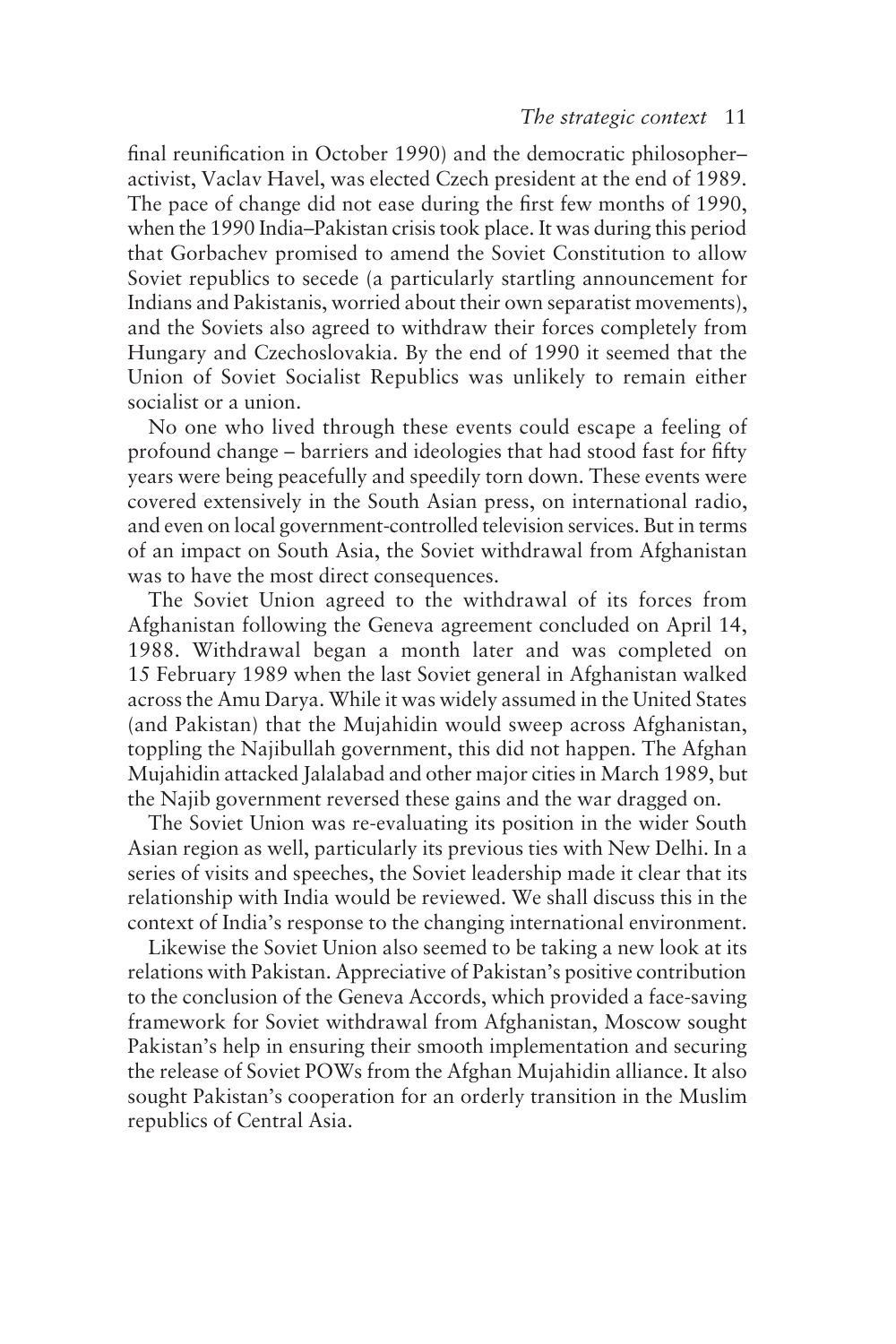# **China**

Beijing's "emergence" as a global power coincided with the decline and disintegration of the Soviet Union. Beijing's economic power was not very visible in 1988–90 (these were the years when Americans and others were more worried about the emergence of the Japanese "economic superstate"). Furthermore, China was entering a period of domestic turmoil, which was to make it something of a pariah in the West and the human rights community. In 1988 mass uprisings took place in Tibet. They continued until March 1989, when martial law was imposed in Lhasa and the rest of the Tibetan province. Then, in May, Tiananmen Square was occupied by students and joined by Chinese workers in prodemocracy demonstrations which spread to other major cities. Their occupation continued throughout the month until, on June 4, hundreds of Chinese students and workers were killed when the PLA forcibly cleared Tiananmen Square. Most of these events were commented on exhaustively by the international media, who were in Beijing to cover Gorbachev's summit meeting with the Chinese leadership.

In foreign affairs, the Chinese had initiated a systematic attempt to normalize relations with their chief antagonists, and prepare the ground for an altered relationship with the "sole superpower." One of the first visitors to discuss normalization of relations with China was Rajiv Gandhi. On December 19, 1988, he made the first visit by an Indian premier to China in thirty-four years. There was an armed confrontation two years before, when Indian and Chinese border troops faced each other, eyeball-to-eyeball at Sumdorong Chu in Arunachal Pradesh. The two countries established a joint working group to resolve their border dispute. Subsequently, Beijing hosted a summit meeting with Gorbachev, whose earlier Vladivostok speech (of July 28, 1986) announced a new, conciliatory, Soviet policy toward China.

Beijing had thus begun to normalize its relations with the Soviet Union and India. This had implications for Pakistan whose role in weakening the declining Soviet Union by assisting the Afghan resistance now was sharply reduced. For China, the Pakistan relationship was important largely in terms of balancing India, but even here Beijing and New Delhi were moving toward a dialog on their outstanding border disputes. Further, there were reports of Chinese concern about the spread of Islamic fundamentalism into its own Muslim minority provinces.

# **The United States**

The United States elected a new president in 1989. George H. Bush, assumed office on January 20, 1989, and James Baker became his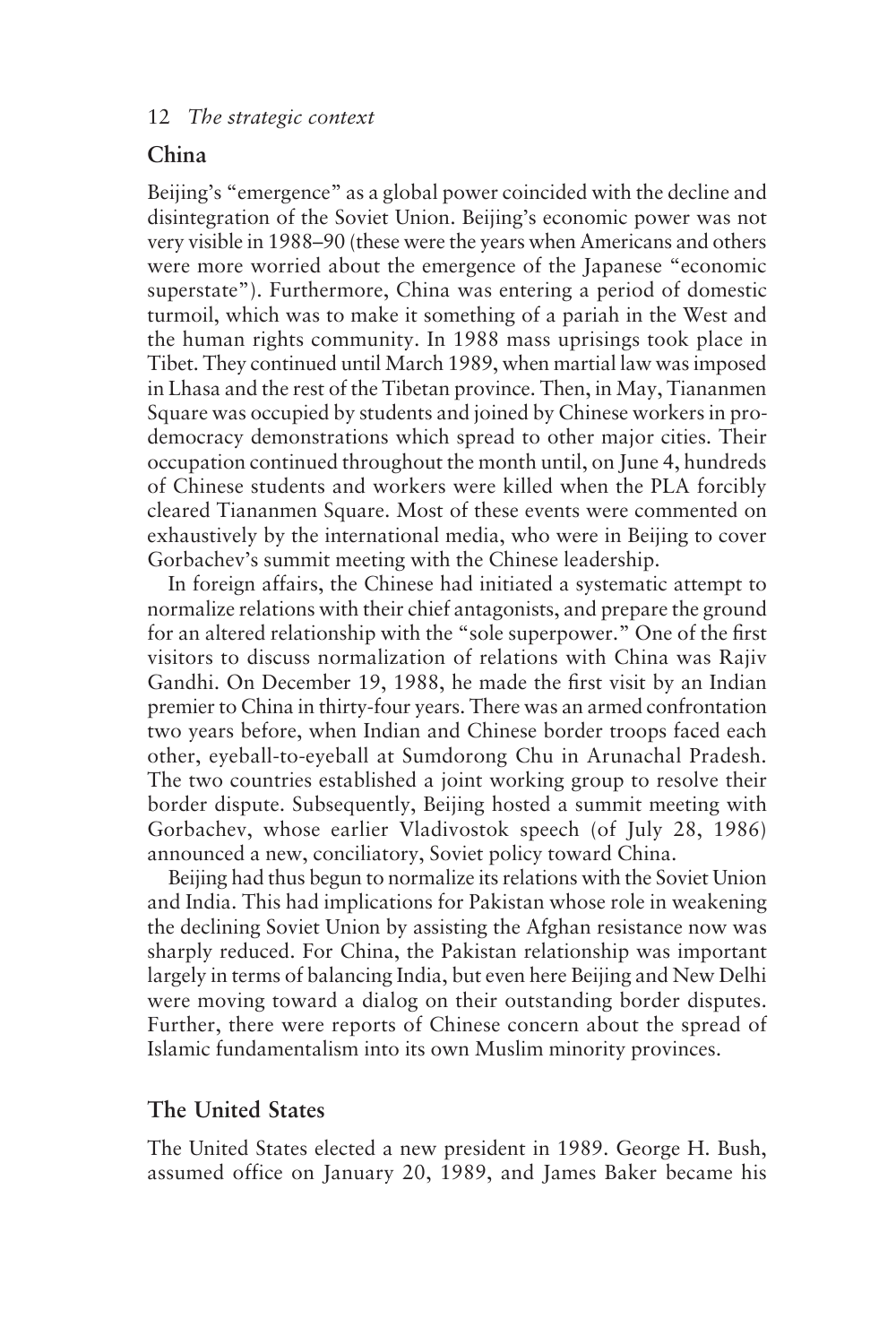secretary of state. Although there were holdovers from Reagan's eight years' presidency, a major re-evaluation of policy options was initiated after Bush took office. The new administration was less than fully persuaded by Mikhail Gorbachev's motives and direction, and there were still some doubts about the meaning of the Soviet pull-out from Afghanistan, the Soviet commitment to arms control, and the implications of these events for American strategy.

While Washington was suffused with a sense of exhilaration over the end of the Cold War, Bush declared on May 12 in a speech at Texas A&M University that the Cold War had ended in a decisive American victory. However, despite its resulting pre-eminence in the international system, Americans were perplexed at finding themselves at the end of a long road without any indication of how to proceed. This feeling of uncertain victory was encapsulated by two very different books, published about the same time. Francis Fukuyama's "The End of History?" published in the summer of 1989, argued that liberal democracy, of which the United States was the strongest and most important representative, had not only triumphed throughout the world over rival ideologies, but also constituted the "end point" of mankind's ideological evolution and "the final form of human government."2 The global diffusion of liberty and democracy would be uneven and fitful, but in the future there was no foreseeable challenge to this ideology.

Fukuyama's optimism was ridiculed by the pessimists, who saw environmental degradation, ethnic conflict, economic disarray, and the rise of rogue and unprincipled states as new factors that could seriously endanger the United States (the latter through terrorism and nuclear, biological, and chemical weapons). They also lamented the growing incapacity of the United States to develop the resources and the coherent policies to meet such threats, let alone old ones. The historian, Paul Kennedy, not the most pessimistic member of this group, offered a widely shared vision of the future: an America in slow decline in relative living standards, educational levels, technical skills, social provisions, industrial leadership, and ultimately, national power, "just as in Britain."3

As for strategic concerns, these were entirely focused on managing the relationship with a Soviet Union in decline. In the case of the Soviets, the U.S. administration was generally one step behind – the first Bush– Gorbachev summit was not held until December 1989 off Malta – and many of the Bush policy-makers viewed with skepticism the rapidity with which their Reaganite predecessors had accommodated Mikhail Gorbachev. Obsessed by the Soviet relationship, and the epochal changes occurring in East Europe (and with the Middle East peace process in progress), little interest was bestowed on South Asia, or even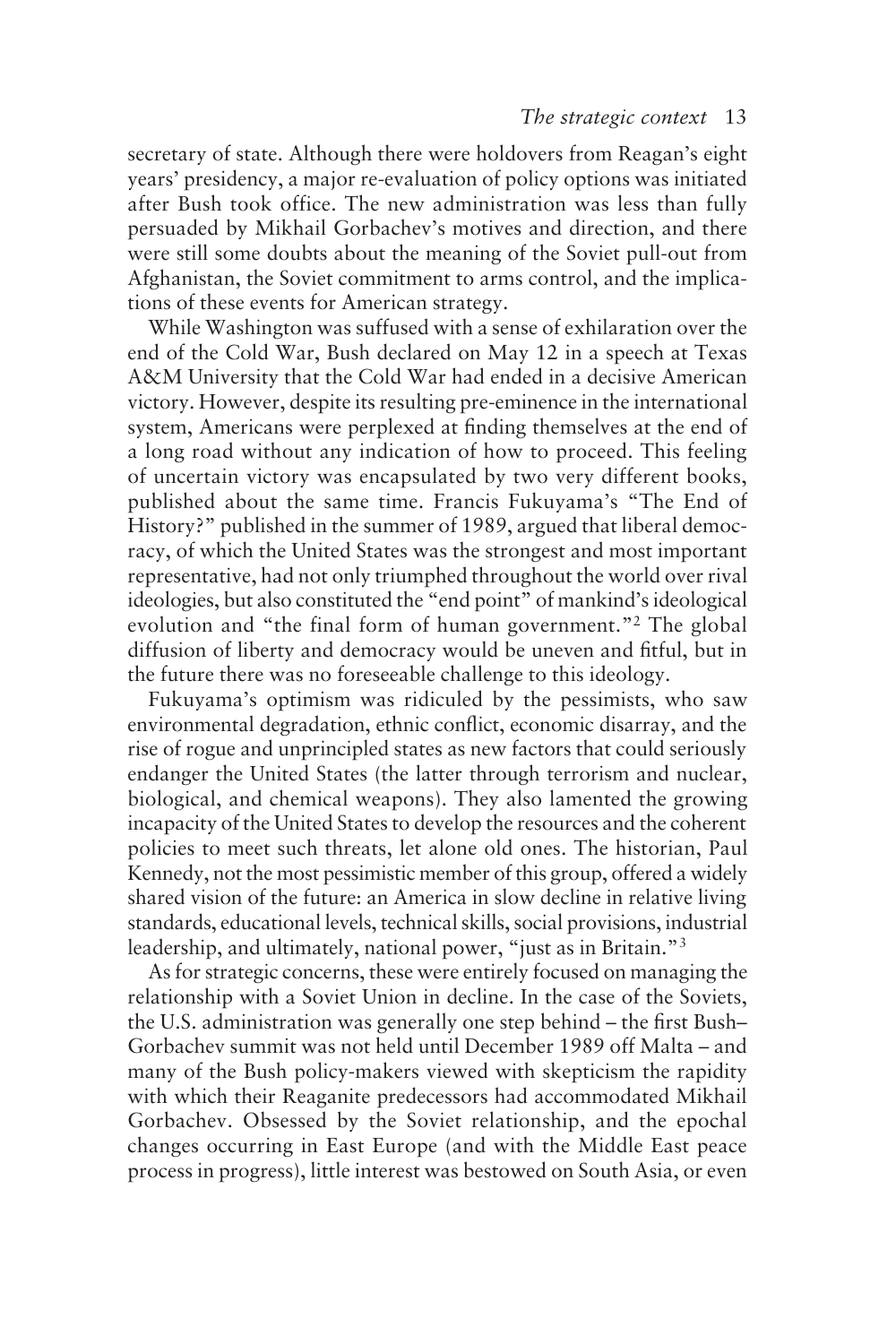### 14 *The strategic context*

to the Iran–Iraq conflict, with its uneasy ceasefire. Both the Gulf and South Asia seemed secure and stable; there was hardly any need, time, or urgent requirement to look at either region closely until the India– Pakistan crisis of early 1990 and Iraq's invasion of Kuwait on August 2, 1990.

## **The subcontinental powers: India**

Many Indians could not bring themselves to believe that the long postwar era of a bipolar world, which had made "non-alignment" viable, and which, indeed, allowed Indian foreign policy to be placed on autopilot, had come to an end. As the Soviet Union dissolved, New Delhi was rapidly losing its chief strategic ally, although the full extent of the decline of the Soviet Union was not yet apparent. Its two neighborrivals, Pakistan and China, however, were in rough alignment with the other superpower.

Gorbachev's glasnost (opening) and perestroika (transparency) signified a radical departure from the comfortable years of Brezhnev. The latter's project of trying to draw India into a pan-Asian alliance (in part directed against China), had triggered off a minor foreign policy alarm in New Delhi, and the slight warming of the relationship with the United States that had been initiated in the early 1980s.<sup>4</sup> Glasnost was a complete reversal of direction for the Soviets. Gorbachev applied it to Asia in a speech given on July 28, 1986 in Vladivostok. This produced considerable anxiety in Delhi.<sup>5</sup> Gorbachev announced his intention to withdraw some units from Afghanistan; he recognized America's legitimate presence in the Asia–Pacific region, Japan's great economic strength, the validity of the Association of Southeast Asian Nations (ASEAN), and noted a desire to work more closely with China. It was part of what one observer called an overall strategy of "muscular retrenchment – one which vigorously asserts Soviet interests while groping for a new power balance to minimize the costs of defending them."6 Gorbachev referred to India in these terms:

The acknowledged leader of [the non-aligned] movement is great India, with its moral authority and traditional wisdom, with its own particular political experience and huge economic potential. We esteem highly the contribution it has already made to the cause of asserting the norms of equal coexistence and justice in the international community. The friendly relations between the USSR and India have become a stabilizing principle on an international scale.7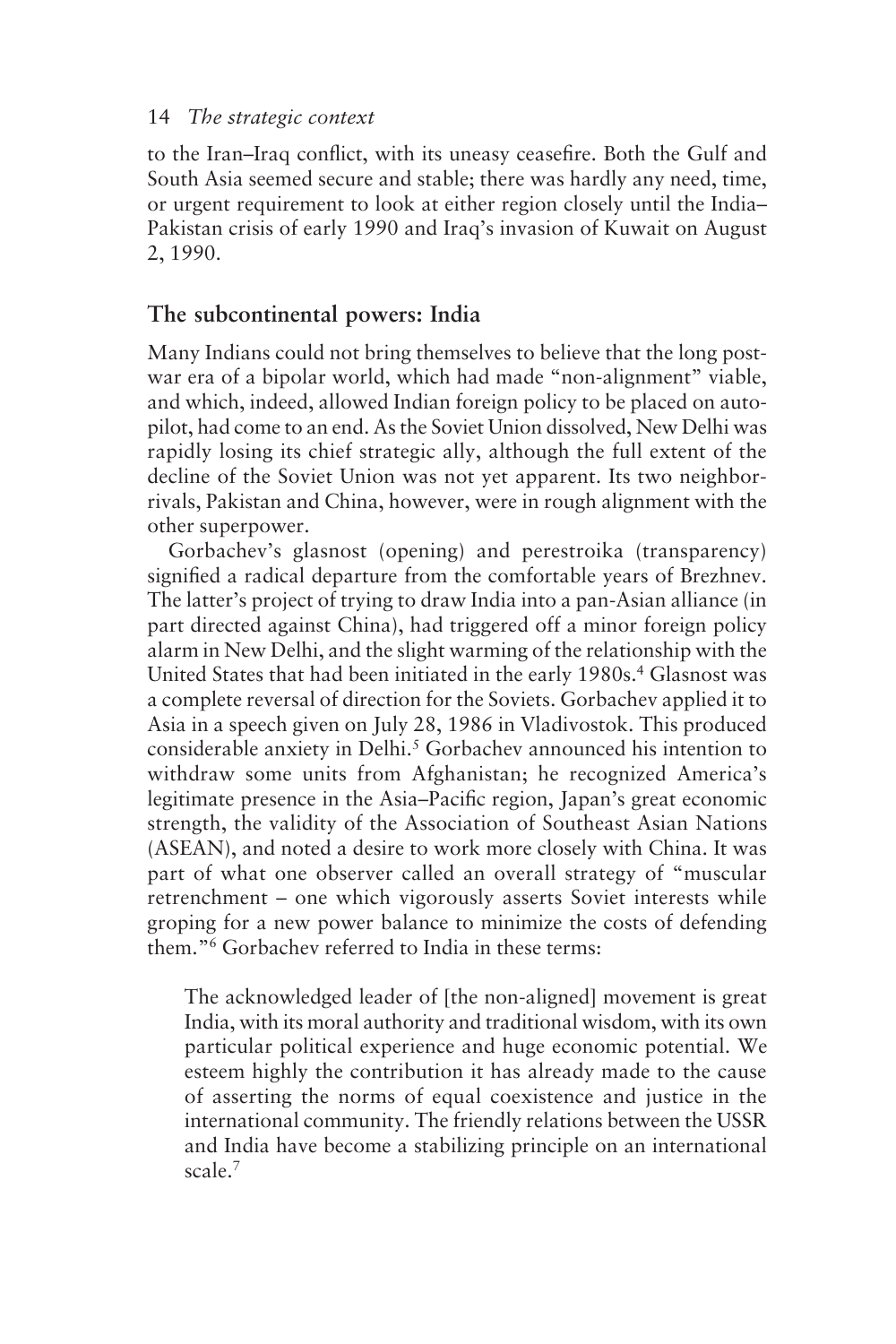It was hard to interpret such change as being in India's interest. A former Indian ambassador to Moscow, Inder K. Gujral, soon to become foreign minister, tried to put the best face on the radical changes in the international order, and especially on the decline of Soviet power and interest in South Asia. On the eve of his becoming foreign minister, Gujral wrote that:

Of late there have been some misgivings about the future of our relations with the USSR. These myopic views show that we are afraid of a tension-free world. The collapse of bipolarity and an end to the Cold War terrifies the pundits of doom and status quo. Some of them fear that a "superpower condominium" may bully us, while others feel that the Soviet interests may marginalize us in their view. Such perceptions understate our own power and the strategic position we occupy. The Soviets will continue to need us as much as we need their friendship and support. . . . Moscow has not slackened its sales to our defense sector. We have been able to neutralize Pakistani acquisitions of sophisticated armaments because of open-handed support from the Kremlin.8

Summing up, Gujral offered the outline of a new Indian foreign policy:

Perestroika and the new Soviet foreign policy . . . offers us the prospect of dealing with both East and West without affecting our close and purposeful relations with the USSR. The strategy and nuances of these dealings have to be worked out carefully with one point in mind: our policy must, under no circumstances, smack of opportunism or dilute our time-tested friendship with the USSR.9

It was the Soviet veto that had insulated India from international censure on the Kashmir issue. The Indo-Soviet Treaty provided India with a strategic counterbalance against the developing Pak-Sino-American axis, and permitted India to excise Bangladesh from Pakistan. The loss to India of its core relationship with the Soviet Union and its chief source of arms was all the more devastating because it was wholly unexpected.

For its part, India had accommodated Soviet sensitivities by not making critical references to what India termed the Soviet "entry" into Afghanistan. In fact, India pleaded in international forums for an understanding of the compulsions that led the Soviets into that country.

As Moscow's attention turned inward and its rivalry with Washington evolved into a tentative partnership, India lost its value as a bulwark of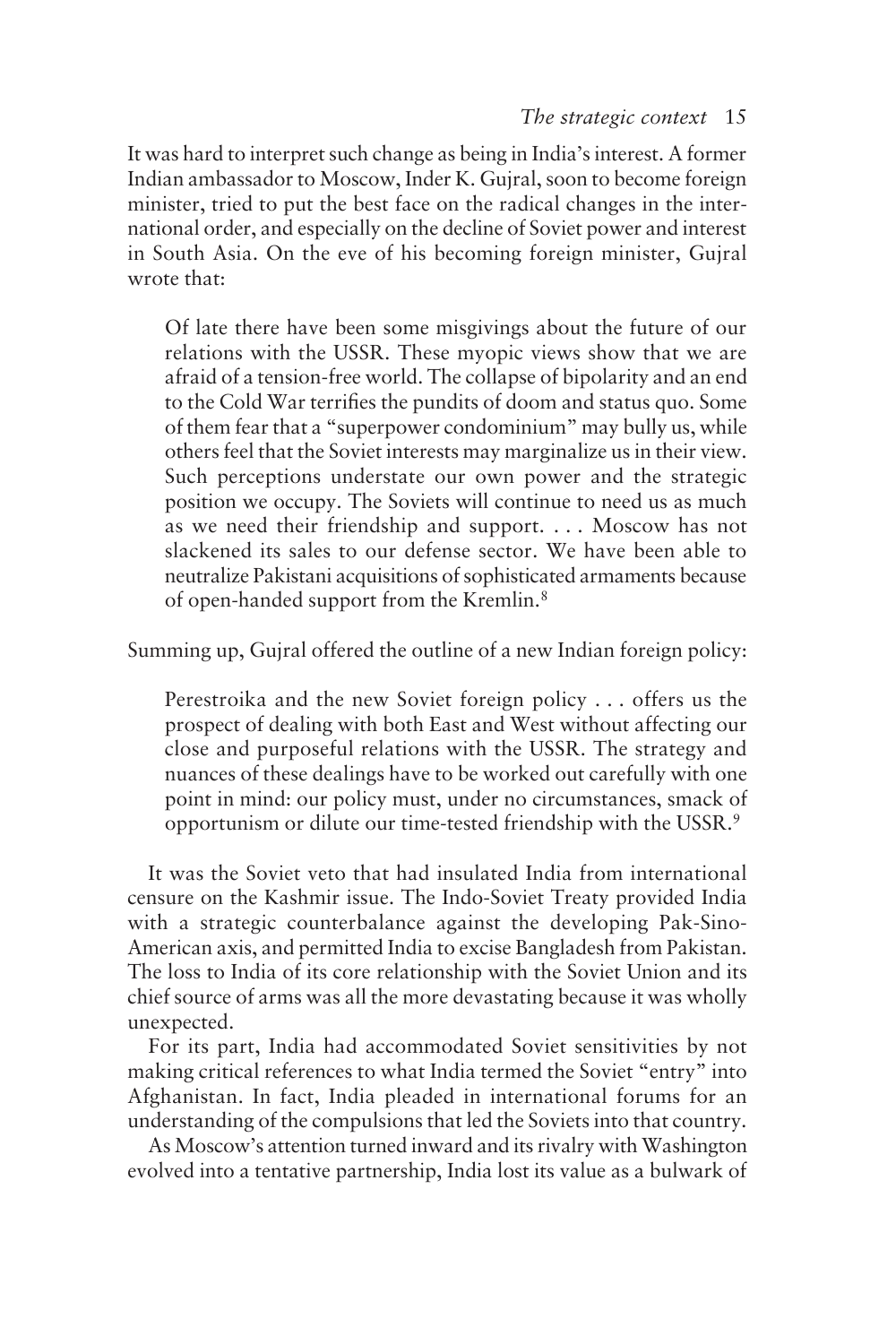pro-Moscow sentiment in the Third World. When Gorbachev's initial reforms plunged the Soviet economy into depression, Moscow was forced to re-think the generous terms under which it had structured its economic and military ties with its Third World allies. Indian trade with the Soviet Union – previously conducted in rupees, which conserved New Delhi's precious hard currency – was placed on a more conventional commercial footing. The terms of Soviet military sales to India also became less attractive.

Further, Indian power was in visible retreat by late 1989 after years of military growth and expanding regional influence. Its largest-ever military exercise, Brasstacks, had only revealed how a militarily dominant India could be checkmated by a smaller Pakistan; the Sri Lanka incursion by the Indian Peace-Keeping Force (IPKF) was a continuing disaster. The Indian army had fared badly against the Liberation Tigers of Tamil Eelam (LTTE), losing over 1,200 troops. Finally, after negotiations between the Tigers and the Sri Lankan government, elections were announced, one condition being that the Indian forces would be asked to withdraw. The election of Sri Lankan President Ranasinge Premadasa in early 1989 led to an unseemly wrangle between him and Indian Prime Minister Rajiv Gandhi on this issue, but ultimately India had to pull out its peacekeeping forces. The expansion of the Indian navy at this time alarmed more than impressed India's otherwise friendly neighbors in Southeast Asia. The confrontation with China in Sumdorong Chu demonstrated that neither the United States nor the Soviet Union was willing to support New Delhi – but it did lead thereafter to the reopening of negotiations with Beijing.

### **Pakistan's unsure status**

Islamabad had the most to lose by international change: its close relationship with China, the United States, and the supportive Muslim states were all up for recalculation after the Soviet pullout from Afghanistan. However, some Pakistani strategists had turned their gaze upon Central Asia – making the assumption that pro-Pakistani Mujahidin forces would soon come to power in Afghanistan. The war in Afghanistan had drawn arms and narcotics into Pakistani politics. This, coupled with a decade of military rule, had badly eroded Pakistani civil society. After President Mohammad Zia ul-Haq's death in an air crash on August 17, 1988, its politics were thrown into a tumultuous state. The transition to democracy was not smooth, even though the elections held in November produced a weak minority government headed by Benazir Bhutto. Pakistan was also able to regain admission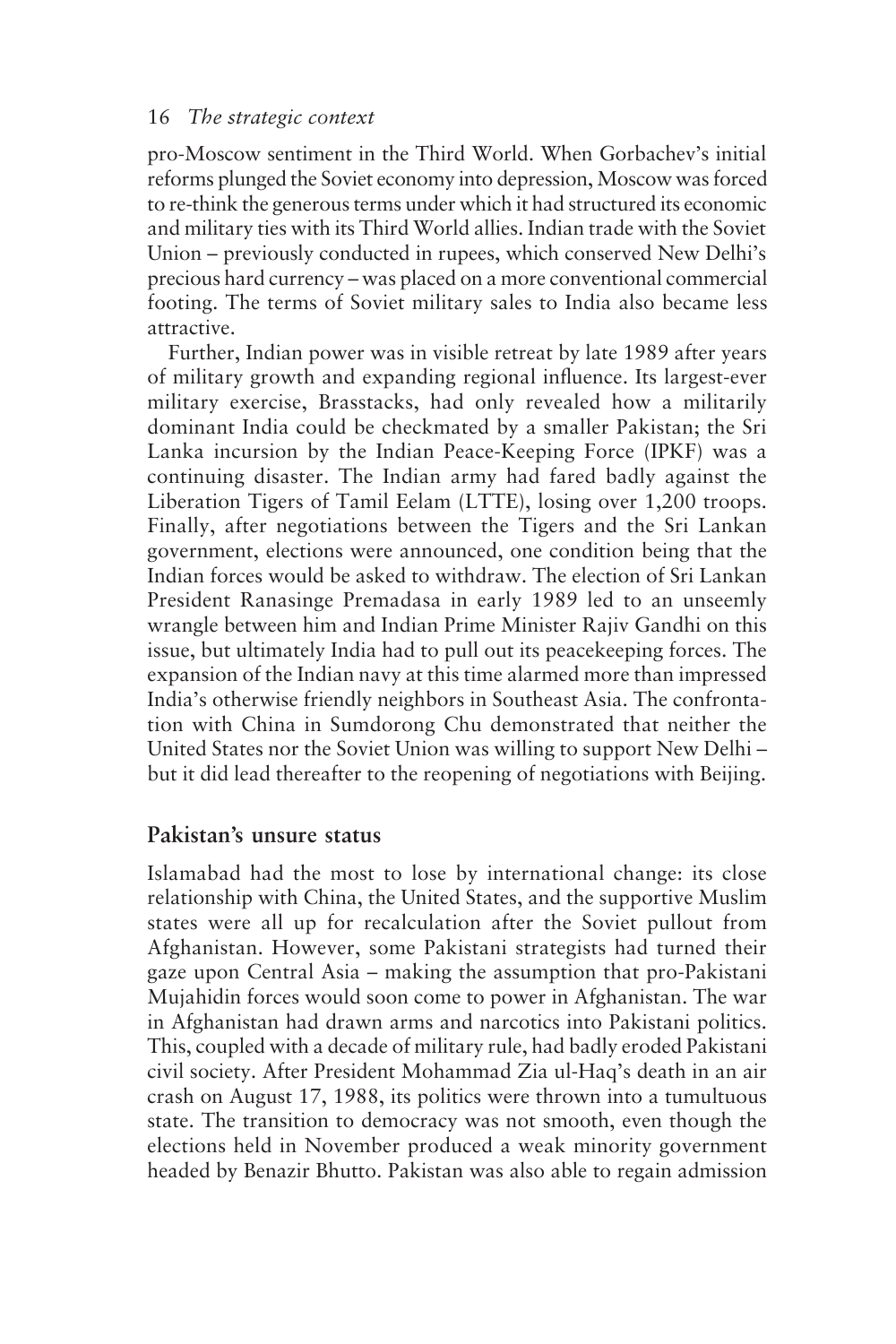into the Commonwealth a year after her election – her father had pulled Pakistan out of the organization seventeen years earlier.

Pakistan was, however, becoming strategically marginalized. Islamabad's value to the United States and China was in decline, as it was no longer needed to funnel arms and financial support to the militants battling Soviet forces in Afghanistan. The Soviet defeat in Afghanistan had reduced the value of the U.S.–Pakistani strategic partnership. Among the emerging differences between the United States and Pakistan was the possibility of Islamabad extending its power from Afghanistan into the Muslim Central Asian Republics. This policy had been pursued by some of Zia's successors, especially those in Pakistan's Inter-Services Intelligence (ISI) – a policy only reversed twelve years later in 2001. With Afghanistan as a base, they argued that they could actually bring down the Soviet Union, and sought American support for the effort. Zia's death weakened American influence over Pakistani policy, and there were sharp exchanges between Americans and Pakistanis over these plans for Central Asia.10

There was also growing friction over Pakistan's covert nuclear weapons program. Proliferation had begun to displace the Afghan war effort as the prime component of America's South Asia policy.11 There had always been sharp differences between the two states as to the acceptable limits of this program. The emerging American concern over the Pakistani nuclear program anticipated a much larger "nuclear" crisis later in the year: the discovery of the full extent of the Iraqi and North Korean nuclear programs. This was to further toughen American policy toward Pakistan's own program.

Thus, as the new decade of the 1990s began, both New Delhi and Islamabad were losing their chief strategic allies.12 These harsh realities required a readjustment in their foreign policies, a readjustment that was both hastened and complicated by the 1990 crisis.

## **A world in tumult**

Other major events occurring in the world need to be noted: all of them featured prominently in the South Asian media, but some of them, especially in the Middle East, seemed to hold great relevance for the increasingly disturbed situation in Kashmir.

Indians and Pakistanis, and especially Kashmiris, were closely following developments in the Middle East. There was great regional sympathy for the Palestinian movement, which had taken a new turn with the Intifada that began in December 1987. Almost a year later the process accelerated when Yasser Arafat recognized the state of Israel and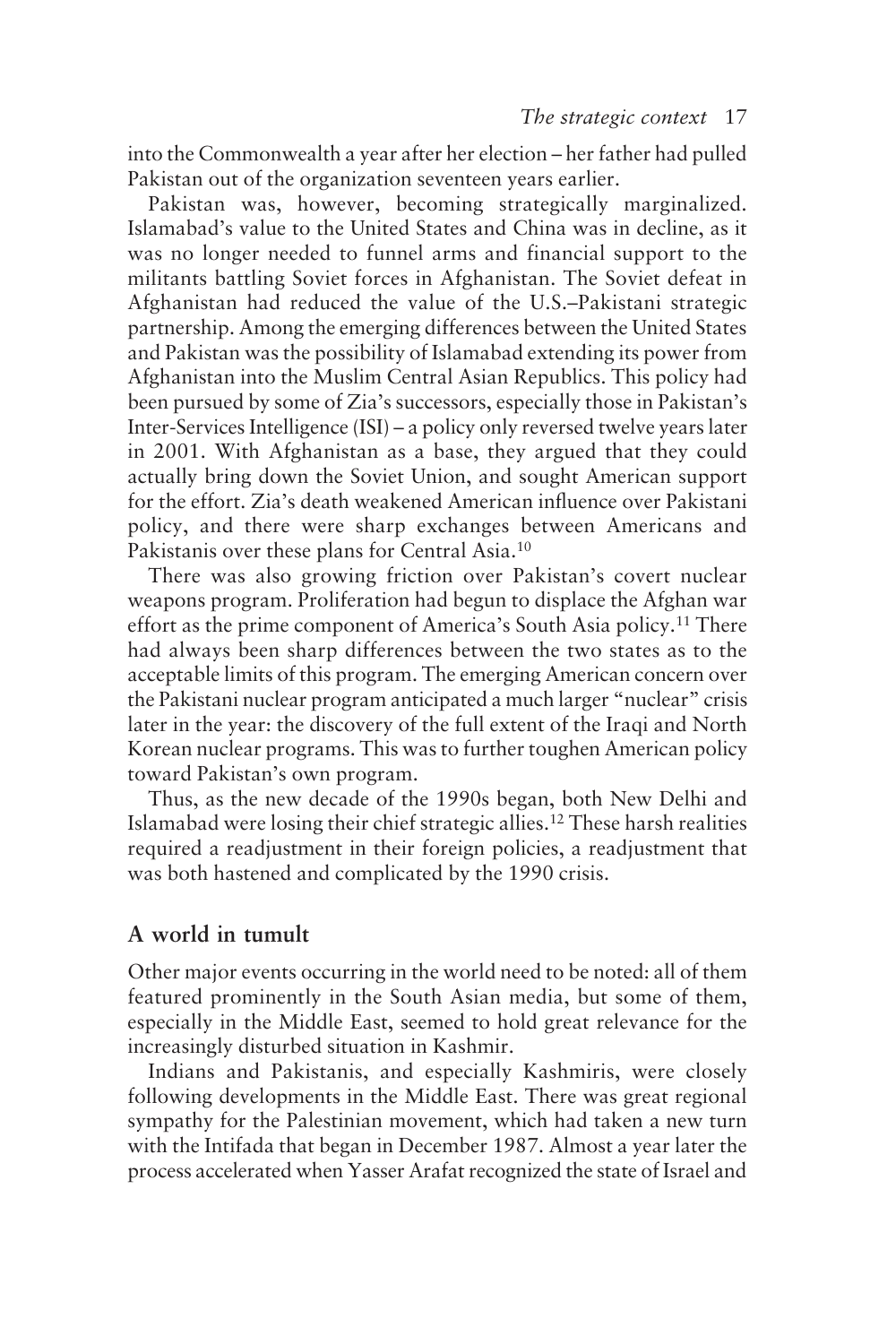#### 18 *The strategic context*

denounced terrorism (December 1988). By mid-1989 Israel had released hundreds of detained Palestinians, and in October 1989, American proposals for a regional peace plan were being negotiated between Israel, Egypt, and the Palestinians, who by the end of the year were demanding direct talks with Israel's neighbors. The Intifada seemed to have made the difference, and leaders in both India and Pakistan publicly and profusely praised the Palestinian struggle.

The period 1988–9 also saw other major developments of relevance to South Asia. There were demonstrations in the Yugoslav provinces of Kosovo and Vijvodina against curbs on their autonomy, and the beginnings of an unraveling of the Yugoslav federation when (in fall 1989) Slovenia voted to secede from Yugoslavia. In Western Sahara, Polisario was still active, and in the Horn of Africa, the Ethiopian government offered unconditional peace talks to the Eritrean and Tigre rebels. In Southeast Asia, Vietnam withdrew its troops from Cambodia (April 1989), and major racial reform plans were announced in South Africa, followed by negotiations between the new, liberal president of South Africa, F. W. de Klerk, and the still-imprisoned Nelson Mandela.

### **Proliferation: once again, a cause**

With the demise of the Soviet Union and a decline in the need for nuclear deterrence between the major global powers, the nuclear debate moved on to a new phase of concern over nuclear proliferation. Global arms control negotiations seemed to be progressing well. In the fall of 1989 a series of arms control talks (Conference on Security and Cooperation in Europe [CSCE], Chemical Weapons Convention, and Intermediate Nuclear Forces [INF]) progressed rapidly. Further, there was dramatic progress in South Africa and Latin America, as a number of states either admitted their capacity to produce nuclear weapons, or declared that they would renounce nuclear weapons forever (South Africa did both, and also joined the Non-Proliferation Treaty [NPT]). Developments in the region seemed to be moving toward détente as Rajiv Gandhi and Benazir Bhutto reached an agreement in 1988 not to attack each other's nuclear facilities and installations.

For a variety of reasons, the United States and other countries became increasingly sensitive to proliferation issues. There were revelations about the manufacture of nuclear weapons by South Africa, greater knowledge of the Iraqi program(s), and considerable bureaucratic pressure to reveal what was known about Pakistan. Further, the global engagement with negotiations over the extension of the NPT further sensitized Americans to the threat of nuclear proliferation.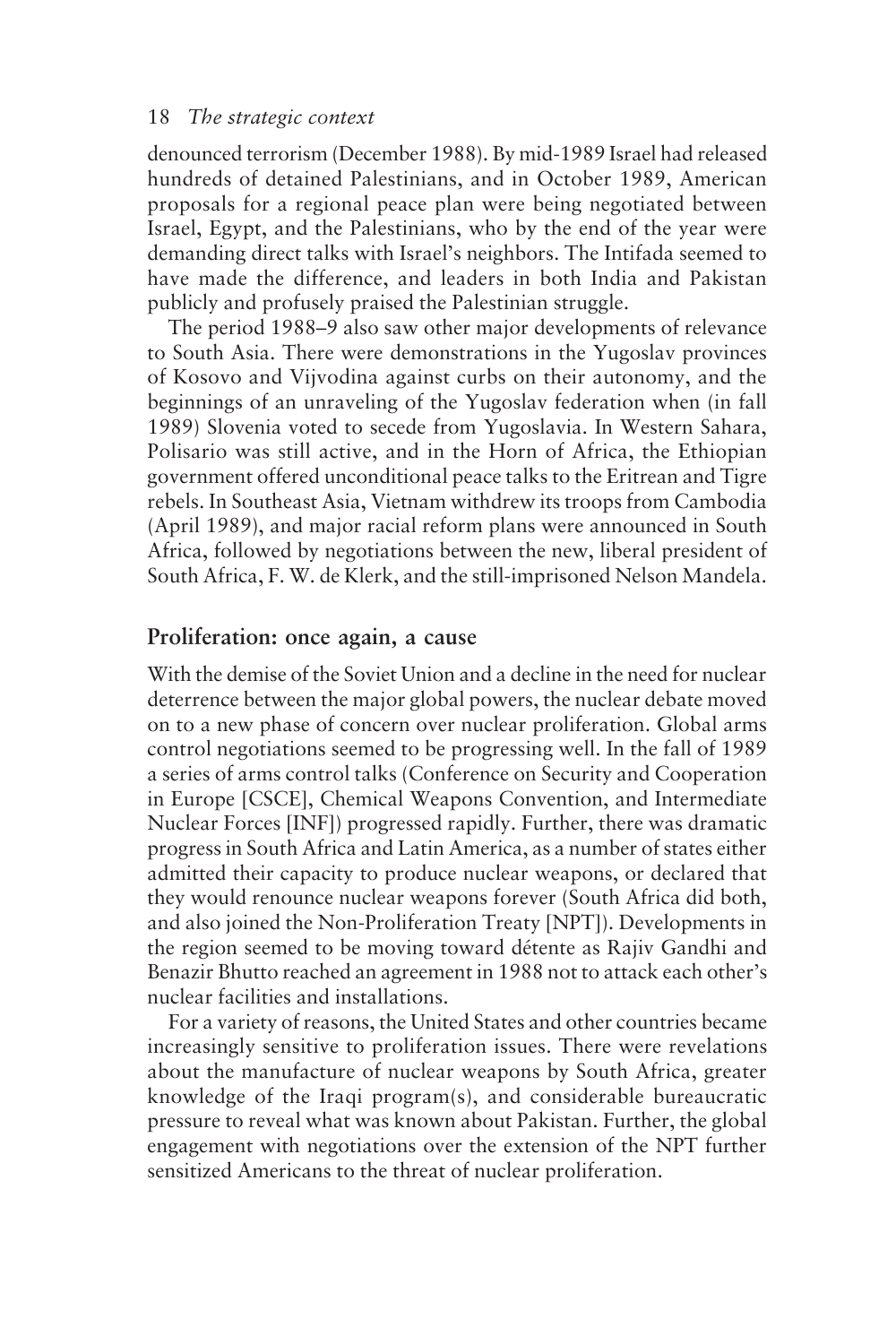Non-proliferation concerns, long-submerged, were thus beginning to surface again, particularly in South Asia. During the Reagan and much of the Bush administration, the hawks on Afghanistan had dominated the defense and foreign policy establishments, preventing any significant effort to contain the Pakistani nuclear program. But at the end of the Afghan War, congressional concerns over nuclear proliferation grew as the Soviet threat receded. While a Pakistani military nuclear program was known to exist in the 1980s, neither America nor India, nor, least of all, China believed then that it was a danger to international stability. American officials were aware – or at least had their own understanding – of how far Pakistan had proceeded in crossing various "red lines" established from 1984 onward. But they were not unduly concerned that Pakistan would deploy and use its nuclear weapons to precipitate a regional crisis.

The U.S.–Pakistan differences were expressed in their dissimilar understandings of the implications of the Pressler Amendment. This provided for the cut-off of military and other assistance to Pakistan if the U.S. President was unable to certify that Pakistan was not in possession of a nuclear device *and* that American assistance to Pakistan made the acquisition of a Pakistani weapon less likely. Pakistanis took the amendment to be a statement of American tolerance of at least a minimal Pakistani program, admitting of some flexibility in interpretation. The United States came to view it as requiring an automatic cut-off of assistance should the U.S. President determine that Pakistan was violating the agreement. Pakistan's nuclear program was among the most "visible" to post-Cold War non-proliferation warriors, since there still was incomplete knowledge about the Iraqi, North Korean, and Iranian nuclear programs. With the retreat of the Soviets from Afghanistan, it was politically the most vulnerable. Ironically, by late 1989, it was also thought to be susceptible to American pressure, with its new civilian government being headed by the seemingly pro-American Benazir Bhutto. At the onset of the 1990 crisis, the intersection of the Pakistani nuclear program with a regional crisis heightened U.S. concern, especially because non-proliferation seemed, at long last, to be succeeding elsewhere. South Africa had begun dismantling its nuclear program in 1989. Two other countries on the verge of acquiring a nuclear capability, Brazil and Argentina, were moving toward a nonproliferation agreement; they finally signed it in November 1990.

India's nuclear program was not subjected to the same kinds of American diplomatic and political pressures as Pakistan's. India was not a recipient of U.S. military assistance, nor was it a major purchaser of American equipment. The laws that permitted a presidential waiver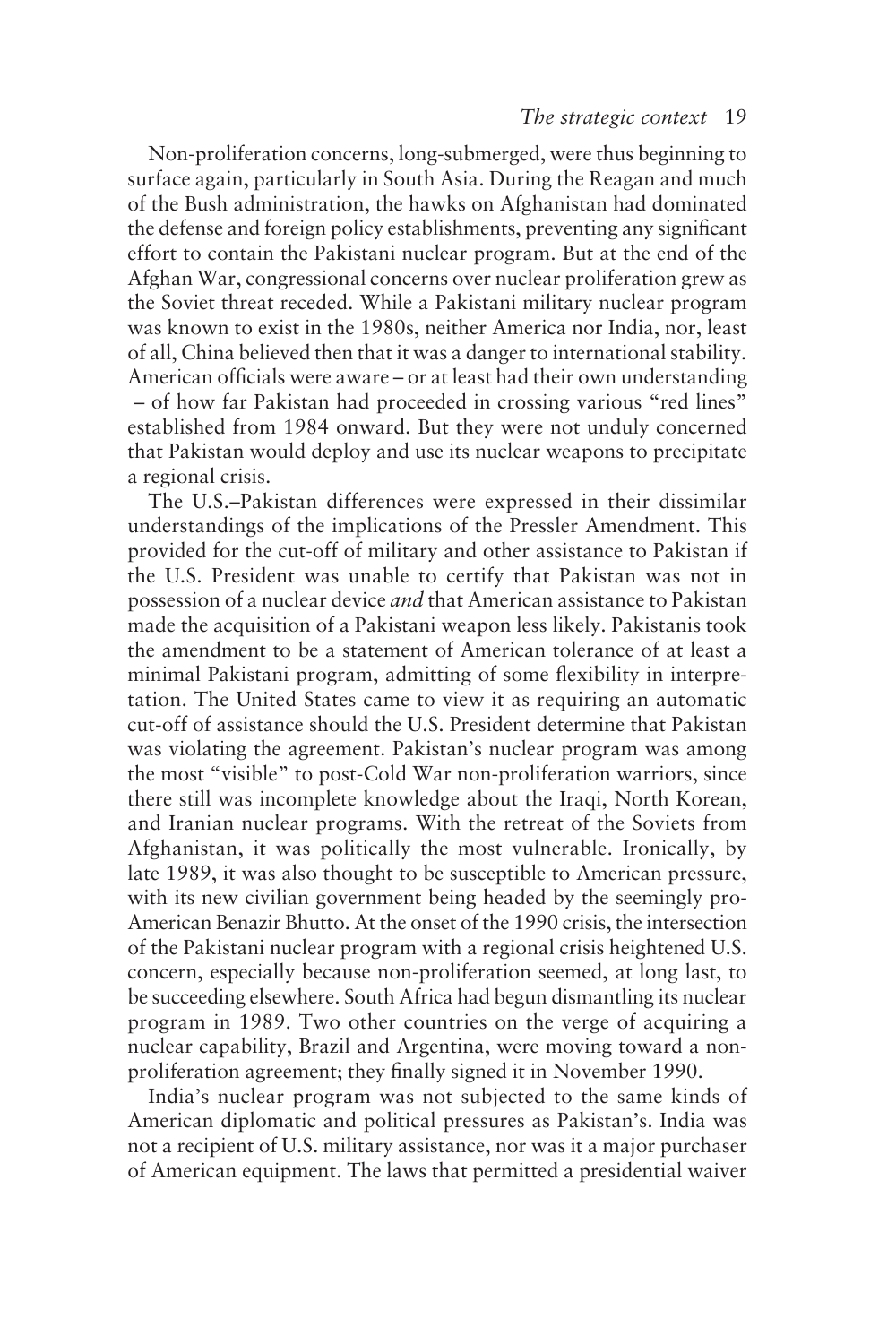### 20 *The strategic context*

for Islamabad were not applicable to it, although India remained under the technology transfer restrictions imposed after its 1974 nuclear test, mandated by the Nuclear Nonproliferation Act (1978).

# **Global events and the 1990 crisis**

While the major precipitating cause of the 1990 crisis was the growing turmoil in Kashmir, the global strategic context influenced the way in which the crisis unfolded and shaped the way in which both South Asian and non-regional policy-makers behaved during and after the crisis. In summary, this regional–strategic linkage was important in four ways:

- The winding down of the Cold War threw into disarray the strategic calculations made by India and Pakistan that depended upon the support, or interest, of the two major global powers.
- Because of this and other dramatic events that occurred during the 1988–90 period, policy-makers in Washington, Moscow, and other major capitals were distracted; they paid even less attention to South Asia than usual. Their *strategic* disinterest in the region was compounded by the way in which a relatively amicable Soviet pullout from Afghanistan was accomplished.
- This period also coincided with a growing American concern over the proliferation of nuclear weapons, as further details were discovered about the Pakistani and Indian programs and the efforts made by Iraq, North Korea, and other states to acquire missile and nuclear technology and other weapons of mass destruction.
- Finally, international events had an impact on the simmering Kashmir dispute. Kashmiris watched the progress of the Palestinian Intifada on Indian and Pakistani television; they saw the Berlin Wall being torn down, and the celebration of Polish and then other East European independence movements. Above all, they saw the defeat of a major superpower in Afghanistan: a country brought down by a combination of international support and popular resistance. We will describe the evolution of the Kashmir crisis in greater detail in Chapter 3, but it is evident that these dramatic international events – some of them in close geopolitical proximity to Kashmir itself – were being closely watched in the Valley.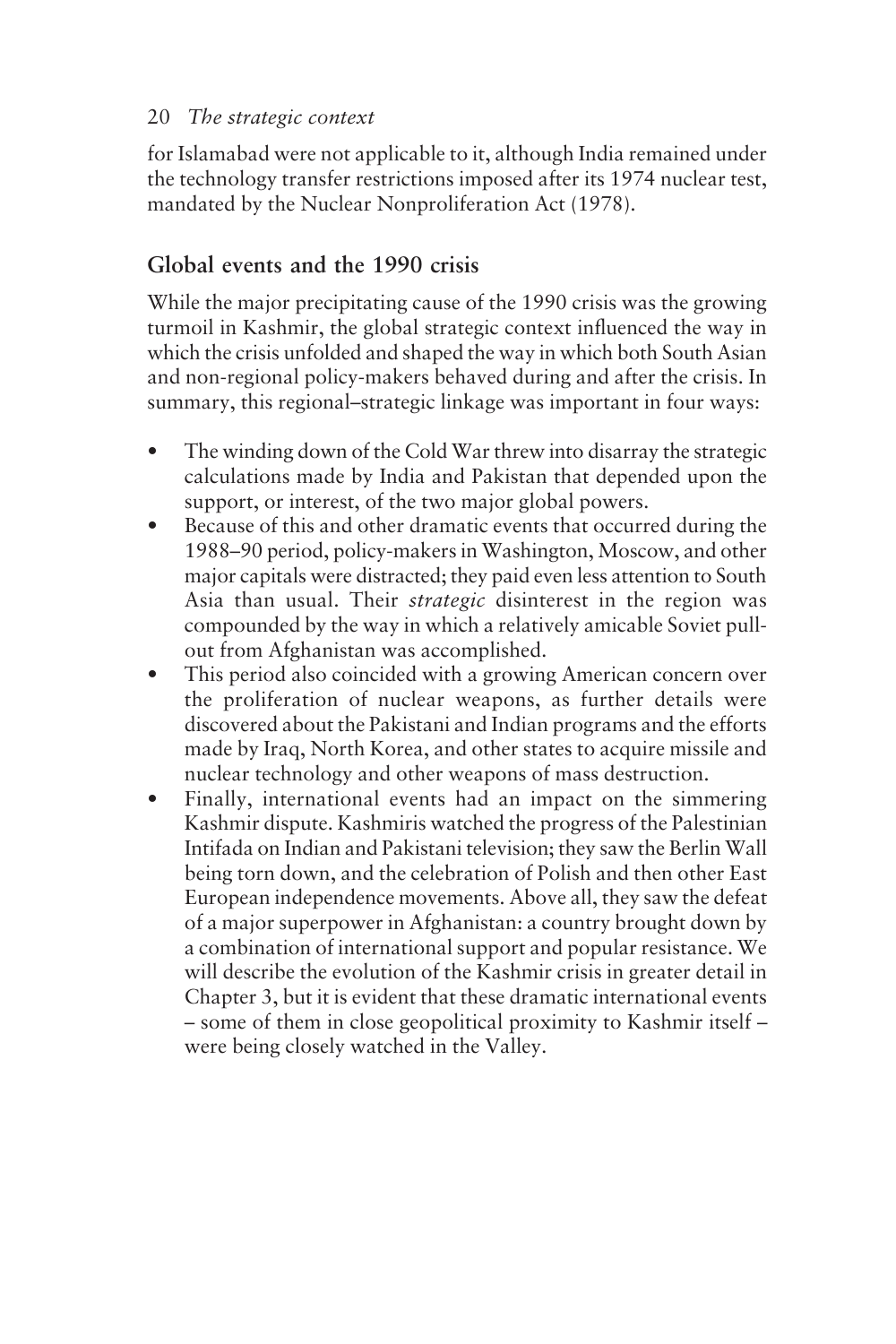# **2 A region in turmoil on the eve of crisis**

In early 1990, both India and Pakistan had weak minority governments and their strategic relationship had begun to deteriorate. During 1986–7 there was a major regional military crisis (Brasstacks), but it was characterized by strong, if sometimes overambitious, leadership on both sides: Zia ul-Haq in Pakistan and Rajiv Gandhi in India. Zia died in an unexplained plane crash on August 17, 1988, along with several key generals and the U.S. ambassador, Arnold Raphel. This event sent Pakistan into uncharted political waters. Then, in late November 1989, India's Congress Party lost a national election, and V. P. Singh replaced Rajiv Gandhi as prime minister. There was growing uncertainty and confusion in both states regarding the personalities and intentions of the "other." This chapter surveys both the regional political and strategic developments, reserving for Chapter 3 a discussion of those elements of the 1990 crisis that emerged from events taking place in Kashmir itself.

### **Democratic instability: "no good deed goes unpunished"**

The period from mid-1988 to the beginning of 1990 was a turning point in South Asia's relationship with the outside world. These years were also a period during which domestic political events in India and Pakistan accelerated in pace and intensity. Zia died, but an election scheduled by Zia went ahead as planned; an Indian coalition government collapsed; and everywhere politicians fought savagely to hold on to power. Hitherto politically stable, India and Pakistan were transformed into uncertain political entities. In this context the bureaucracies – always significant in India and Pakistan – began to assume greater powers. Both countries were also about to plunge into severe economic crises brought on by their extravagant military spending in the 1980s and their mismanagement of economic policy. All these essentially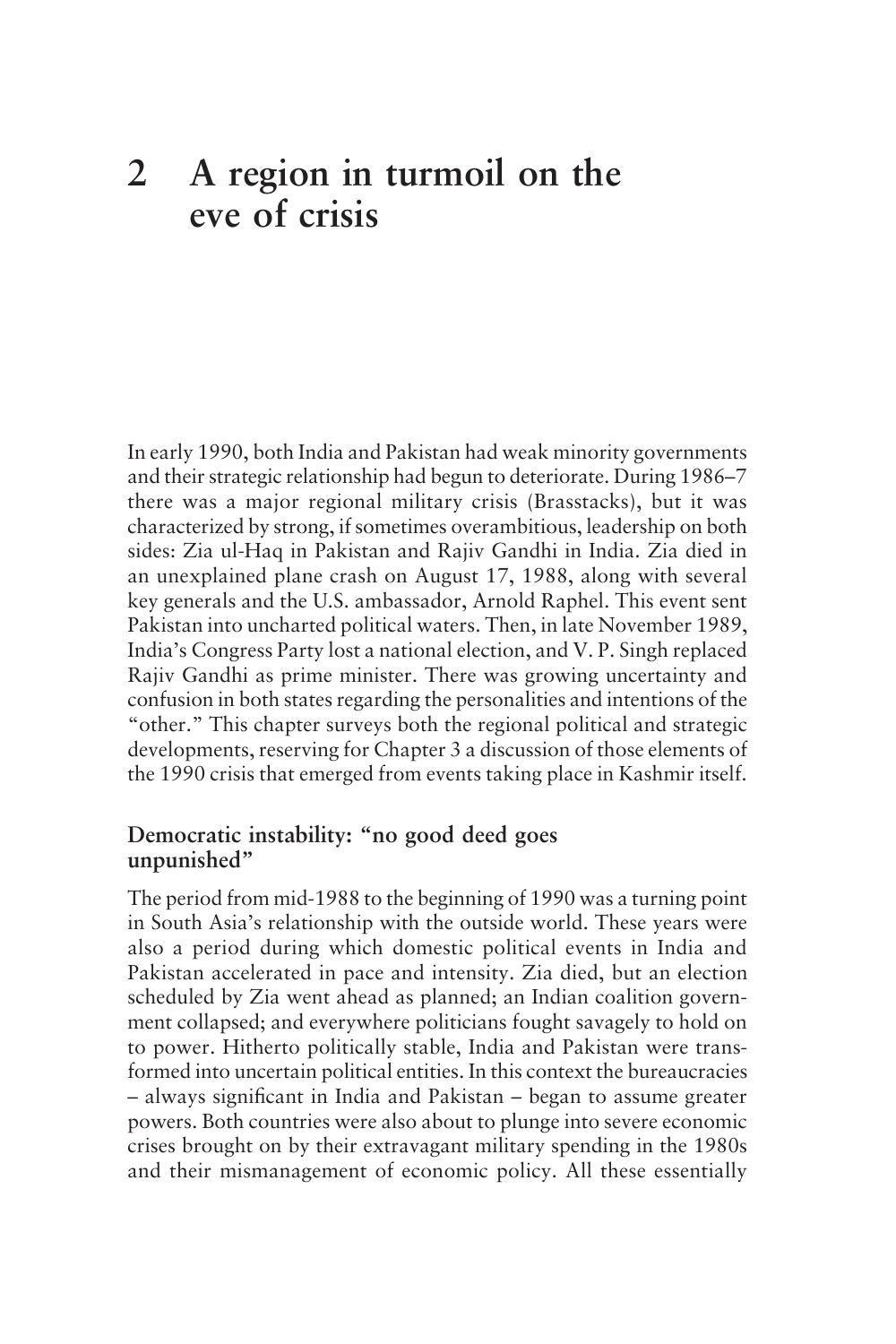#### 22 *A region in turmoil on the eve of crisis*

domestic developments were to contribute significantly to the composite crisis of early 1990.

The domestic political crises were wholly unexpected. On the surface, the election of Prime Ministers Benazir Bhutto on November 17, 1988, and V. P. Singh on December 2, 1989, were reassuring developments. They were believed to mark Pakistan's completion of the transition from military to civilian rule and the successful transfer of power from the long-dominant Congress Party to a multi-party opposition coalition. However, neither Benazir's Pakistan People's Party (PPP) nor V. P. Singh's National Front (NF) had won decisively, as both failed to obtain a majority of votes. Rather than ushering in stable governments, the elections, paradoxically enough, resulted in political insecurity. Neither Benazir nor V. P. Singh could obtain a clear "mandate" from the people, and in both countries there were powerful groups waiting on the sidelines ready to topple the government – the military and the defeated Nawaz Sharif in Pakistan, and the just-ousted but long-inoffice Congress Party in India.

The elections and the change in political leaders brought to power many new personalities. There were new ministers, army commanders, and senior civilian bureaucrats in both countries, as well as an entirely new cast of politicians. This contributed to new perspectives being voiced in India and Pakistan regarding the lessons of recent conflicts, the nature of their security situation, the interests of their own country, and the steps, unilateral and bilateral, that were needed to advance these interests. We will briefly survey the state of informed opinion on each of these questions in India and Pakistan before turning to contemporary regional security developments.

### **India**

Before the 1990 crisis erupted, India had undergone a number of traumatic experiences, including the 1987 Brasstacks crisis and the abortive military operation in Sri Lanka. During the Brasstacks crisis few Indian policy-makers took Pakistan's nuclear credentials seriously. It was seen as a historical curiosity, not a real crisis, and was, by 1989, overshadowed by the disastrous intervention in Sri Lanka which cost some 1,200 Indian lives, ending in a humiliating withdrawal of Indian forces.

At home, the 1989 elections were a turning point. They were the first in a series of national elections (others were subsequently held in 1991, 1996, 1998, and 1999), which resulted in the installation of minority or coalition governments. In 1988 seven opposition parties worked out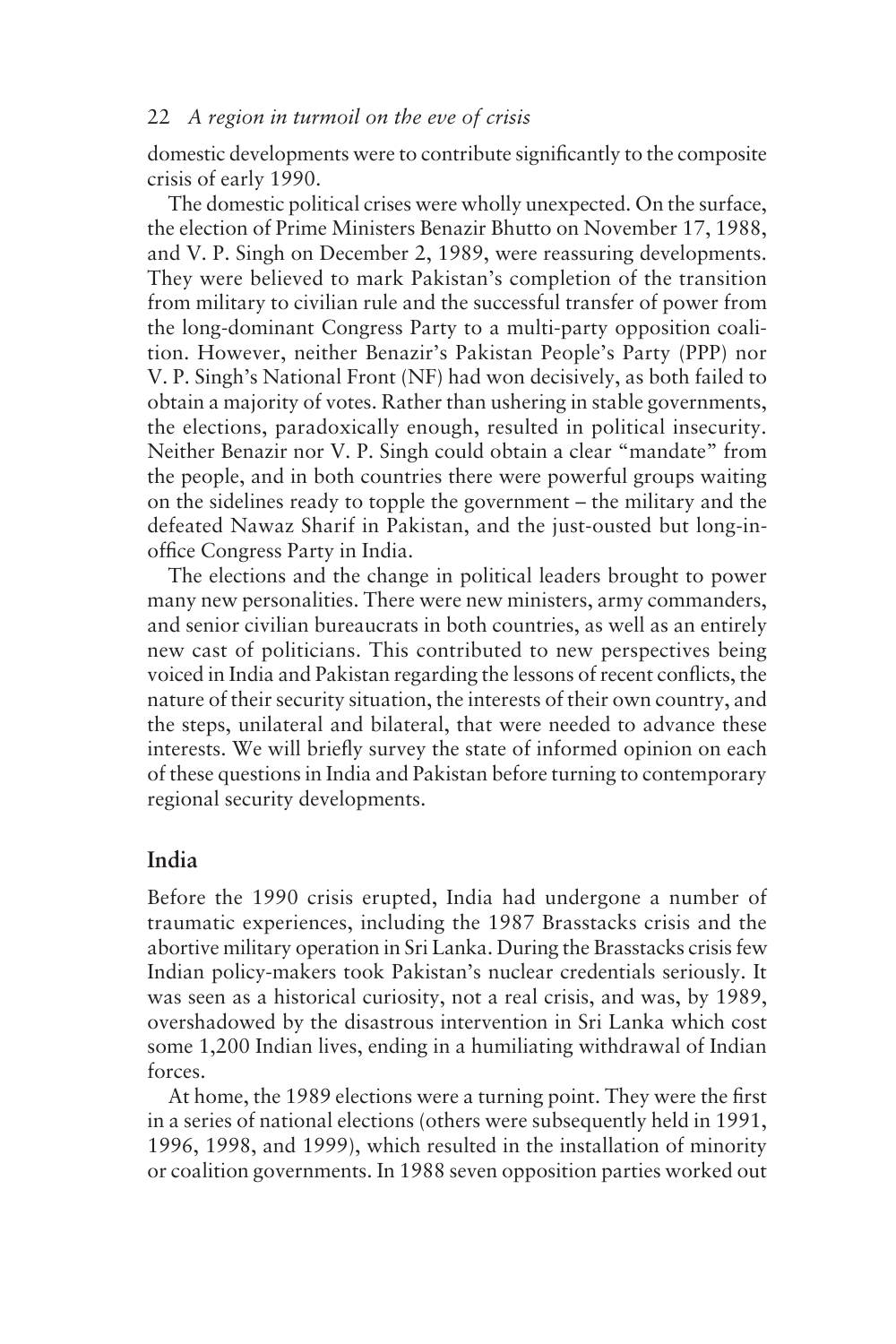#### *A region in turmoil on the eve of crisis* 23

a common strategy. These included a number of centrist parties, including the Janata Party, two Lok Dal factions, and V. P. Singh's Jan Morcha that formed the Janata Dal. They were joined by several powerful regional parties and formed the National Front, but this coalition did not command a majority of parliamentary seats. With outside support from the quite dissimilar conservative Bharatiya Janata Party (BJP) and the Left Front, the National Front could barely govern. Dissensions within the Janata Dal (Deputy Prime Minister Devi Lal was openly antagonistic to Prime Minister V. P. Singh) and the withdrawal of the BJP's support over the Ayodhya issue viz. the BJP's campaign to replace a five-hundred year old mosque with a Hindu temple at Ayodhya, led to the government losing its majority. The government was replaced, very briefly, by one headed by Chandra Shekhar who, in turn, had to resign in March 1991 when new elections were called.

The future appears to portend much the same, suggesting that this period was a learning experience for India in terms of dealing with a new international system, and the governmental arrangements which had been so stable and consistent in previous decades had disappeared. Coalition governments focus on domestic politics, but are deeply vulnerable to foreign policy issues for two reasons. One is that the earlier national consensus on foreign policy had broken down in India; the other is that foreign policy issues can also provide the pretext to bring down a government. Until the BJP-led coalition of 1998, none of the coalition governments that governed India in the preceding ten years made more than incremental changes in foreign policy, adjusting it minimally only where unavoidably necessary.

This could be because the power of the central bureaucracy was, paradoxically, enhanced during this period. Very few of the Indian political parties have much in the way of foreign policy expertise (compared, say, with the Swatantra Party of the 1960s, or the Socialists of that era, or Congress under Nehru). By default, those who control the files control the policy; while the Indian foreign policy bureaucracies are no more experimental or daring than their counterparts elsewhere, they do provide a degree of continuity to Indian foreign and security policy. V. P. Singh's National Front government governed without a majority of parliamentary seats thanks to the support "from the outside" of the BJP and the leftist parties. It managed to come to power in large part because of the Bofors scandal.<sup>1</sup> From that time onwards Rajiv was on the defensive, both internally and abroad, as he fought a rearguard action to prevent further disclosure about the Bofors deal.

Prime Minister V. P. Singh had earlier occupied a number of senior government posts – first as Rajiv Gandhi's finance minister, then as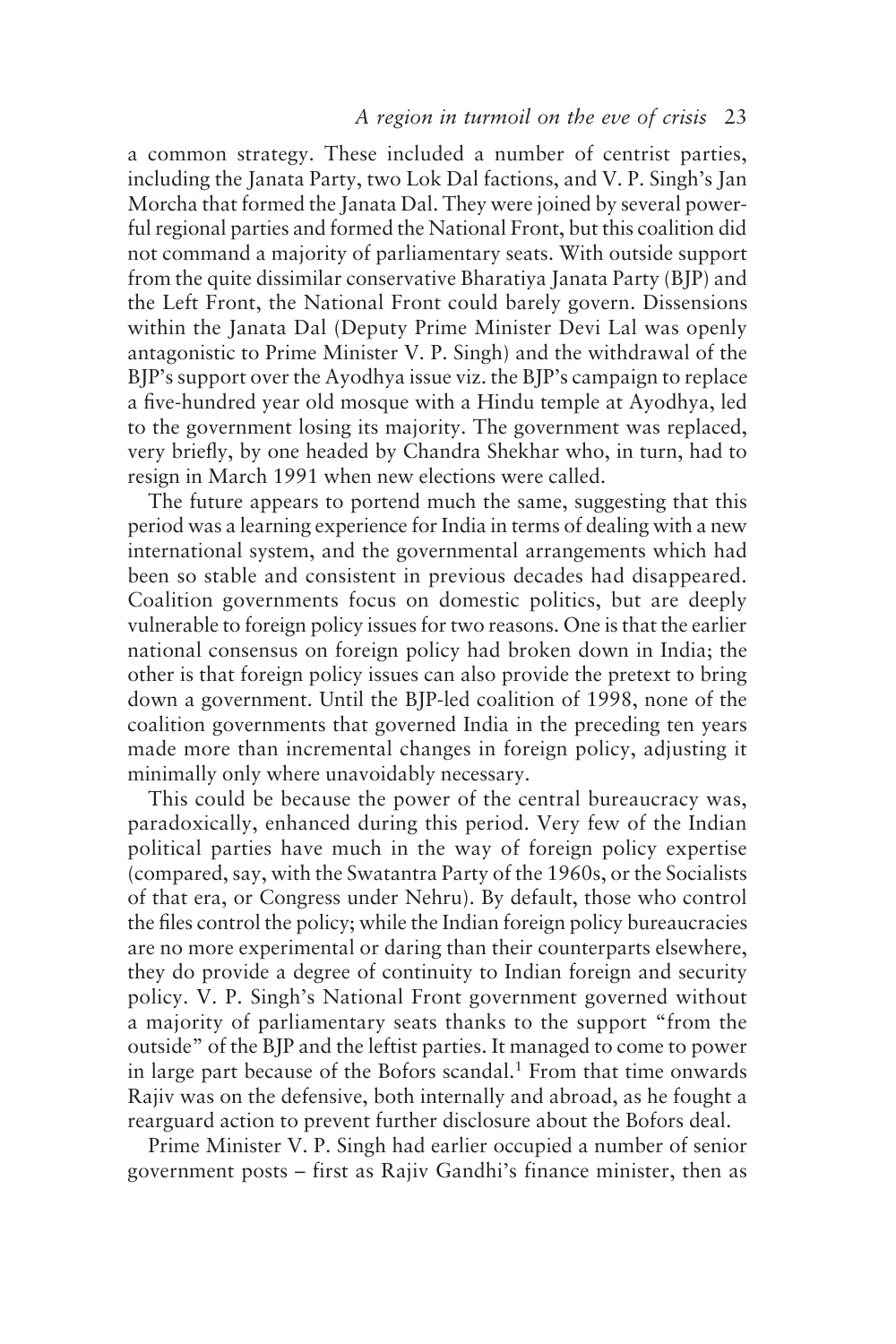#### 24 *A region in turmoil on the eve of crisis*

defense minister, where he became aware of the Bofors scandal, and also helped defuse the Brasstacks crisis. His triumph over Rajiv Gandhi marked the second time in the history of independent India when the dominant Congress Party had been removed from office.<sup>2</sup> The smooth transfer of power in New Delhi was widely interpreted as signaling the robustness of Indian democracy. V. P. Singh had a foreign minister, Inder K. Gujral, who undoubtedly had a major influence on shaping foreign policy, even though Gujral shared V. P. Singh's primarily inward, domestic-looking orientation. However, he also had a deputy prime minister, Devi Lal, another senior Janata leader, who had prime ministerial ambitions himself.

There were thus three major groups contributing to decision-making at this time: the National Front government, the Congress opposition, and the permanent bureaucracy, especially in the foreign ministry. The BJP, while vocal and articulate on a number of issues, had only eightysix parliamentary seats and at this stage little influence over foreign or security policy.

Strategically, India was undergoing a period of consolidation and reappraisal: Indian forces were coming back from the disastrous expedition to Sri Lanka.<sup>3</sup> The much publicized Indo-Sri Lankan agreement of July 29, 1987, which had led to Indian military involvement in Sri Lanka, began to unravel after the mass suicide of a group of Tiger cadres held by the Sri Lankan navy in October 1987. The IPKF dispatched to Sri Lanka metamorphosed into a "peace maintenance" and then a "peace enforcement" force. It was eventually withdrawn under humiliating circumstances in March 1990. The crisis in the Punjab was still acute, and the economy was on the edge of a catastrophe with foreign exchange reserves having dwindled to barely two weeks' requirements. Relations with the Soviet Union were good (Gujral had served as India's ambassador to Moscow fifteen years earlier) although there was deep concern about Gorbachev's new policies and unpredictability.

The National Front, especially its Janata core, believed that India had badly overextended itself during the Rajiv Gandhi years and that mistakes had been committed by Congress in their policy toward Punjab and Kashmir. This was a time for consolidation and domestic healing, not for foreign adventures or brinkmanship. In their view, India's most pressing threats came from within, not from abroad, although they continued to condemn Pakistani support for Khalistani separatists, and terrorist elements in Kashmir. The policy implications of this worldview were that the central government needed to pursue a conciliatory policy toward dissidents and separatists, and reach an accommodation with these groups. V. P. Singh went to Amritsar in an open jeep wearing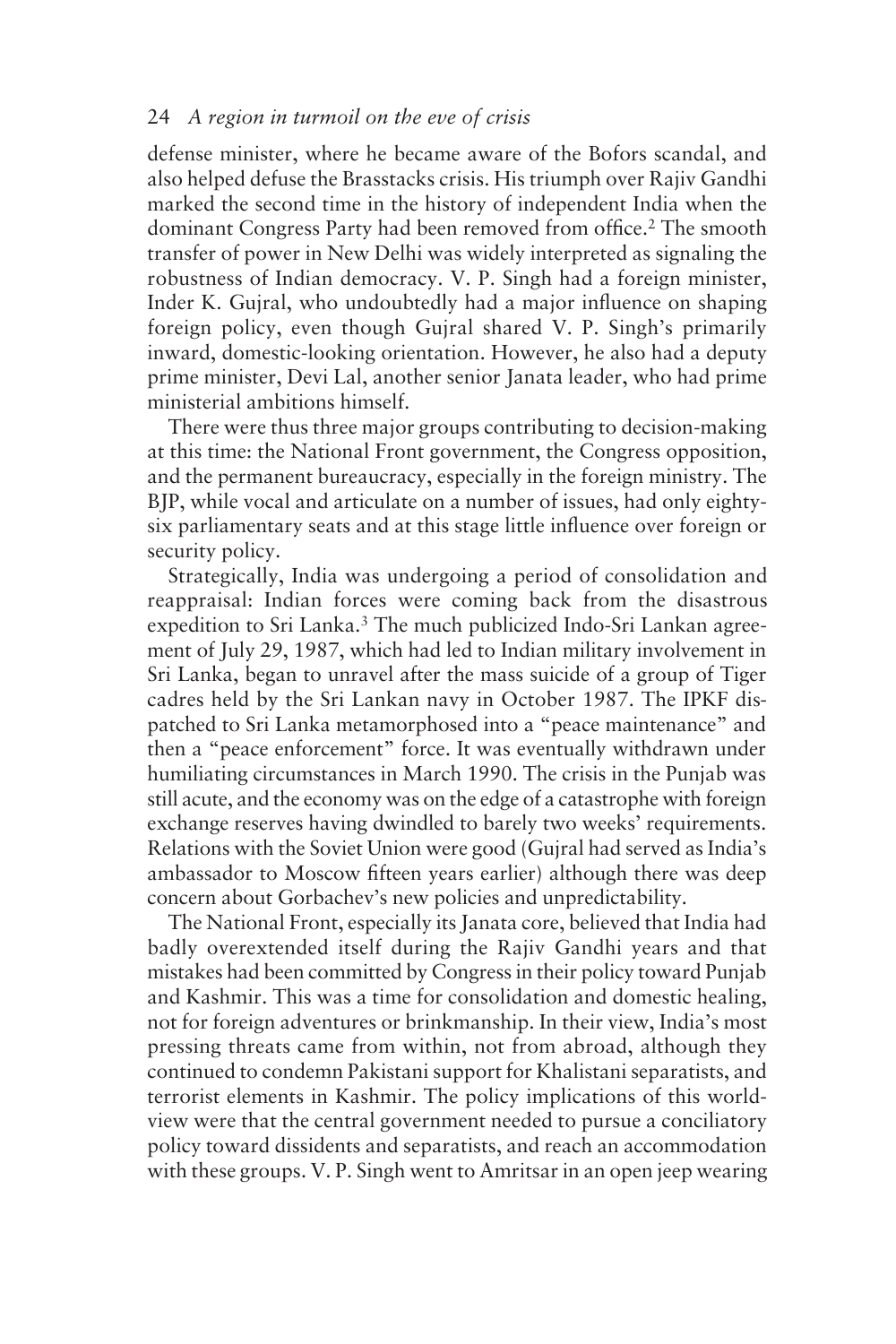a turban to woo the estranged Sikh community. There he criticized Rajiv Gandhi for having backed out of an accord reached in 1985 with the Sikh leadership. Led by Gujral, the Janata–NF leadership embarked upon a reappraisal of India's foreign and security policy.

The National Front government was vehemently criticized on almost all its policies by the opposition Congress Party led by Rajiv Gandhi as well as the BJP, even though the latter had pledged to support to the government. The BJP's leading parliamentary spokesman was Atal Behari Vajpayee, who served as foreign minister in the late 1970s in an earlier coalition government. (Vajpayee subsequently served twice as India's prime minister.) Congress was still the largest party in parliament, but had not been able to form a government. Both Congress and BJP spokesmen argued in parliament and the press that India had become a power in decline, that the Janata elements in the government had allowed foreign agents and powers to meddle in the country's internal affairs, especially in Kashmir and Punjab. They demanded that India needed to assert its regional dominance again. While still reeling from the Bofors scandal, Rajiv was still assertive in foreign policy matters, arguing (as did the BJP) that a strong India (that is, India led by itself) would deter others from undercutting India in its own region.

The permanent bureaucracy was closer to this perspective than to that of the new government. S. K. Singh, the new foreign secretary, held hawkish views regarding Pakistan, where he had recently served as India's high commissioner. For Singh, and the Indian high commissioner in Islamabad, J. N. Dixit, a unilateral, conciliatory policy toward a Pakistan where the hardliners and the military still held sway was a naive policy. Dixit, who later became foreign secretary under P. V. Narasimha Rao, has written extensively about this period, to justify his own views and that of the government. Dixit blamed both Benazir Bhutto and the UF government for the subsequent crisis. Benazir, he wrote, had "simplistic expectations" about the very complex Indo-Pakistan relationship.4 In contrast, Rajiv Gandhi's approach, according to Dixit, was cautious but pragmatic: Rajiv's goal was to engineer "positive and substantive cooperation," which would create the necessary atmosphere of mutual trust and confidence that could ultimately lead to practical solutions to intractable problems. Gandhi, Dixit claims, was willing to sign a treaty of peace, friendship and cooperation, and to meet Pakistani concerns. In addition, Rajiv's suggestion about not attacking each other's nuclear facilities was transformed into a bilateral agreement.

Dixit saw Rajiv Gandhi as a statesman, willing to pursue confidencebuilding and risk-reducing methods, an approach "tempered by realism." But because of Benazir's inexperience, and the anti-Indian power blocs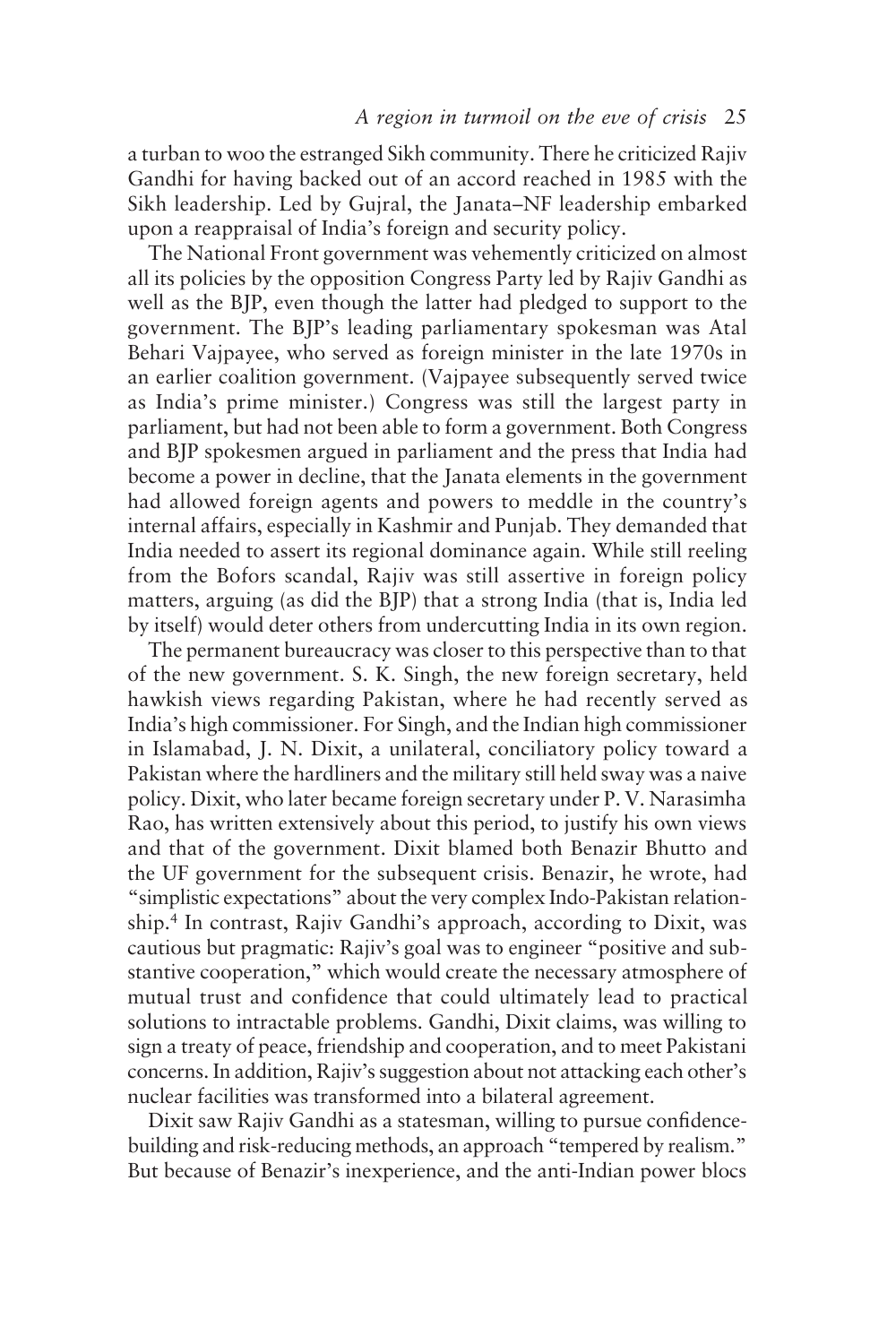in Pakistan, "Mutual disappointment between Benazir and Rajiv was therefore inevitable." At best, if Rajiv had continued in power, and if Benazir had not faced domestic problems, "they could perhaps have made small beginnings in resolving the contradictions over policy differences such as Kashmir, Siachen, non-proliferation and arms control, and structuring the military balances on the subcontinent."<sup>5</sup>

As poorly as he regarded Benazir, Dixit and a number of other senior Foreign Service officers had little more respect for Gujral, whom they regarded as naive. In the words of Dixit, who met Gujral for a personal briefing shortly after the new government took office:

Gujral told me during the personal briefing sessions that the Janata government wants to qualitatively change the orientation of Indian foreign policy, particularly toward its neighbors. He said that the Rajiv Gandhi era was characterized by tensions and conflict with neighbors and that all this had to be changed by a concerted effort and a positive attitude. I told him that the norm for good relations with our neighbors was unexceptional, but fulfilling that norm could never be a one-sided or unilateral process. Our policies have to be geared to the attitudes of our neighbors toward us and we should have appropriate responses in our foreign policy or appropriate preemptive elements in our policies to meet negative attitudes or contingencies.6

Although Dixit heard rumors that he was going to be removed shortly after he went to Islamabad as high commissioner, he sardonically notes that ". . . the situation in Kashmir blew up in January 1990, and Pakistan became vocally anti-Indian, both in word and action. It was perhaps in the context of this development that the government of India may have decided to let me stay on in Pakistan in the conviction that if Pakistan is nasty then it is appropriate that a nasty fellow like Dixit should remain in Islamabad."7

No less disturbing to the bureaucracy, which had grown accustomed to dealing closely with the Soviets, was the anxiety that this ally was drifting away. However, the bureaucracy, both civilian and military, had grown wary of an activist policy. India's Brasstacks exercise, the earlier tension along the China border, and the calamitous peacekeeping mission to Sri Lanka (in many ways, the Indian army's Vietnam), with which Dixit had been closely associated (as he had been India's high commissioner to Colombo during this period), had especially angered the senior ranks of the officer corps. Many of them resented General K. Sundarji for involving the army in these enterprises only slightly less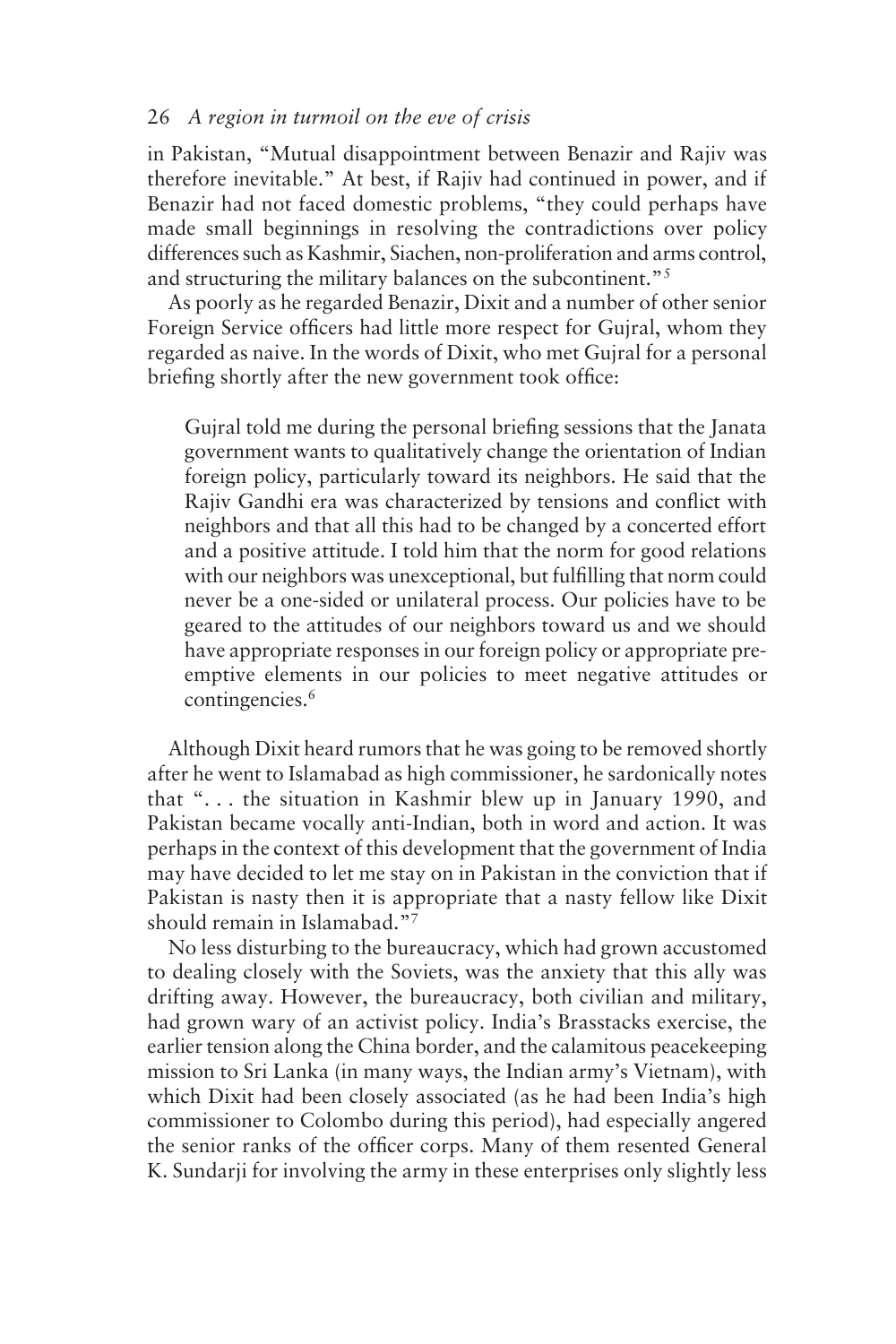than they resented the civilian leadership that approved them. After Brasstacks, the Indian army suffered a severe budget crunch, made worse by the wear and tear on armor and transport equipment due to the Exercise. The Indian army was also becoming increasingly concerned that domestic disarray could affect the defense of India's borders.

Whether civilian or military official, politician or bureaucrat, there was widespread distrust of the United States in New Delhi. America had armed Pakistan for almost ten years, it had tolerated Islamabad's covert nuclear weapons program, and Washington was still very close to China. There were few "pro-American" voices in India during those years. Instead, an ingrained belief obtained that the United States was trying to undercut India by supporting its two chief antagonists, Pakistan and China. This was the policy framework for many Indian officials, who still regarded the Soviet Union as an important strategic ally. It was to shape their response to Washington's attempt at conflict resolution throughout the early 1990s.

# **Pakistan**

Informed military and strategic opinion in Pakistan concluded that it was in an excellent strategic position vis-à-vis India, and could take advantage of the opportunity presented by the Kashmir uprising. It held this view even though Pakistan's own domestic political situation was in turmoil.

Many strategists concluded that Islamabad had "won" the 1987 Brasstacks crisis. Its bold countermove in the direction of the Indian Punjab deterred New Delhi from attacking across the Rajasthan border. Additionally, some Pakistanis believed that the near-possession of a Pakistani nuclear program may have contributed to what they saw as an Indian retreat in that crisis. This attitude was most fully expressed on several occasions by Zia's successor, General Mirza Aslam Beg. After Zia's death on August 17, 1988, Beg concurred in the restoration of at least a limited democracy through the electoral process. There is some evidence that at the time Beg wanted to become president himself, but that he was talked out of this Ziaist arrangement by the other service chiefs and senior army commanders, many of whom concluded that Pakistan had had enough of military rule. Pakistan then acquired the first of many "troikas" – governments in which power was uneasily shared between the president and the prime minister, but with the army chief as the ultimate political power, the final arbiter. Subsequently, various army chiefs exercised that power more or less vigorously and more or less openly – Beg most vigorously and most openly.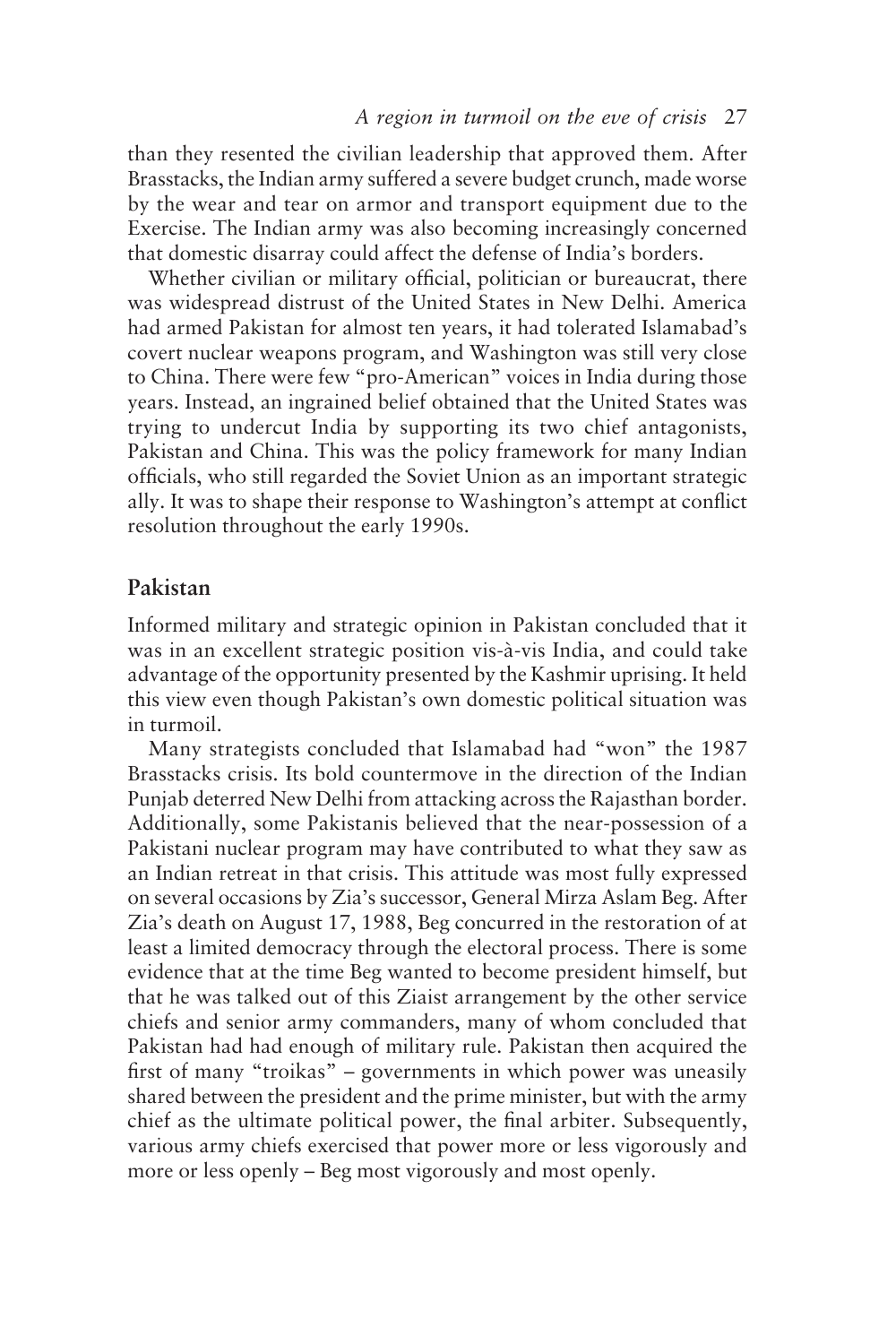Benazir Bhutto was elected as prime minister on November 17, 1988, with a plurality of votes. The daughter of the charismatic and populist Zulfiqar Ali Bhutto, who had been tried and executed during the martial law regime in 1979, she was suspicious of both the military and the "Ziaists" – former associates of President Zia, including Ghulam Ishaq Khan. He was one of Zia's closest civilian advisors, and was elevated from the chairmanship of Pakistan's Senate to become acting president on August 18, 1988, in accordance with the relevant constitutional provisions.

Her chief electoral opponent, Mian Nawaz Sharif, was also a protégé of Zia, having served as the finance minister and then chief minister of Punjab during Zia's rule. Sharif assembled a center-right coalition that relied heavily upon Islamic conservatives and former Zia officials. It also had the support of many in the military, who were suspicious (and in some cases, fearful) of another Bhutto coming to power. When the Kashmir crisis erupted, this appeared to be an issue tailor-made for Nawaz, who was to use it to further strengthen his ties with the armed forces and the conservative elements in Pakistan.

Yet, in 1988 these developments were still in the future. Many then saw Benazir Bhutto's assumption of the prime ministership as a major step towards the restoration of democracy. Below the surface, Pakistan's domestic political scene was quite volatile. The post-1988 troika had no rules and no clear-cut definition of roles and responsibilities. Each party was jealously guarding its power, and was fearful of encroachment by the other. Benazir was especially vulnerable, and was also the most inexperienced of the three, and even her popular political base was not decisive. She had only won 92 out of 215 contested seats in the National Assembly, and had incurred the enmity of Nawaz Sharif who had won a plurality of seats in Punjab, Pakistan's dominant province.<sup>8</sup>

Yet, each member of the troika believed that they were acting on behalf of a Pakistani national interest, that they represented "the people" (or at least the state) of Pakistan. The military in particular viewed itself as the last bastion of stability and security. While President Ghulam Ishaq Khan and the Chief of the Army Staff (COAS), Aslam Beg, were content to let the popular and populist Benazir Bhutto represent Pakistan to the world, she chafed under their continuous dominance over vital national security issues, such as the nuclear program and relations with India.

The army also had well-formed foreign policy views and, unlike their Indian counterparts, had the means to implement them. Most Pakistani army officers believed that a dominant India needed to be balanced against a dominant Pakistan if there was to be peace in South Asia and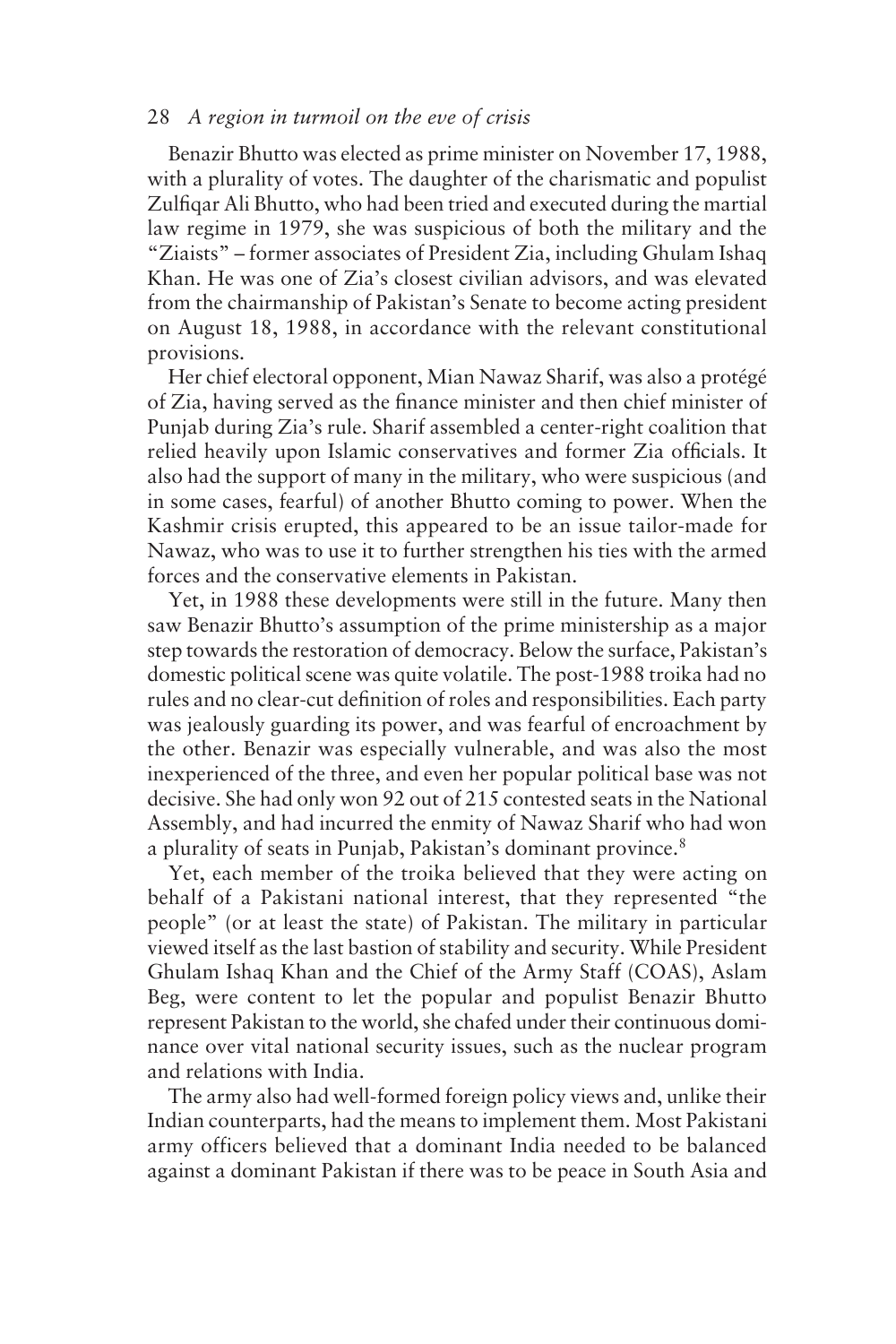if the chief India–Pakistan grievance, Kashmir, was ever to be resolved. But they had little faith in the good offices of outsiders, such as the United States, in helping Pakistan achieve justice for the Kashmiris, and doubts about Washington's reliability as an ally. While some were privately worried about the increasing political disorder in Pakistan (stemming both from the spillover of arms, narcotics, and combatants from Afghanistan, and from India's hand in purely Pakistani ethnic and linguistic quarrels), most senior officers were proud of Pakistan's recent military performance, and confidant that a smaller Pakistan could hold off a more powerful India if it remained firm and true to its core principles. This implied a continuation of the nuclear program, which was widely understood to be Pakistan's "equalizer," not only against a suspected Indian nuclear program, but against India's much larger conventional forces.

There were also army officers and members of the intelligence community who felt that Pakistan should take the offensive against New Delhi, and carry the war into India by expanding support to Sikh dissidents and separatists. In some Pakistan army schools it was taught that India was an artificial creation which might yet unravel.<sup>9</sup> Indeed, the creation of Pakistan at the time of partition was considered to be only the first step on the road to the creation of a South Asia of many states and the elimination of a regionally dominant India. Zia had allowed his intelligence services to provide some support to Sikh separatists after 1984. There were officers, including many who had been actively supporting the gigantic operation in Afghanistan, who were eager to apply their techniques to vulnerable "India-held" Kashmir.10

Pakistan's civilian foreign policy establishment had its own, somewhat different perspectives on the question of relations with India and the United States. Since 1977 they had served as the interface between a military regime and the rest of the world. They shared the widespread assumption regarding Indian hegemonic ambitions, but were less persuaded that these could be countered merely by the acquisition of more firepower, or even nuclear weapons. They understood Pakistan's larger political and strategic vulnerabilities better than the military, and remembered the years before the Afghan war when Pakistan had dropped in significance to being considered a third-rate country. They were also somewhat embittered by the way in which the armed forces had brushed them aside, and most of them were eager to see Benazir succeed, as it would represent the further "civilianization" of Pakistan. As for India, they were willing to negotiate on critical issues, including Kashmir, but they had no clear idea themselves about what a normal relationship with India would be like. Like most foreign services, Benazir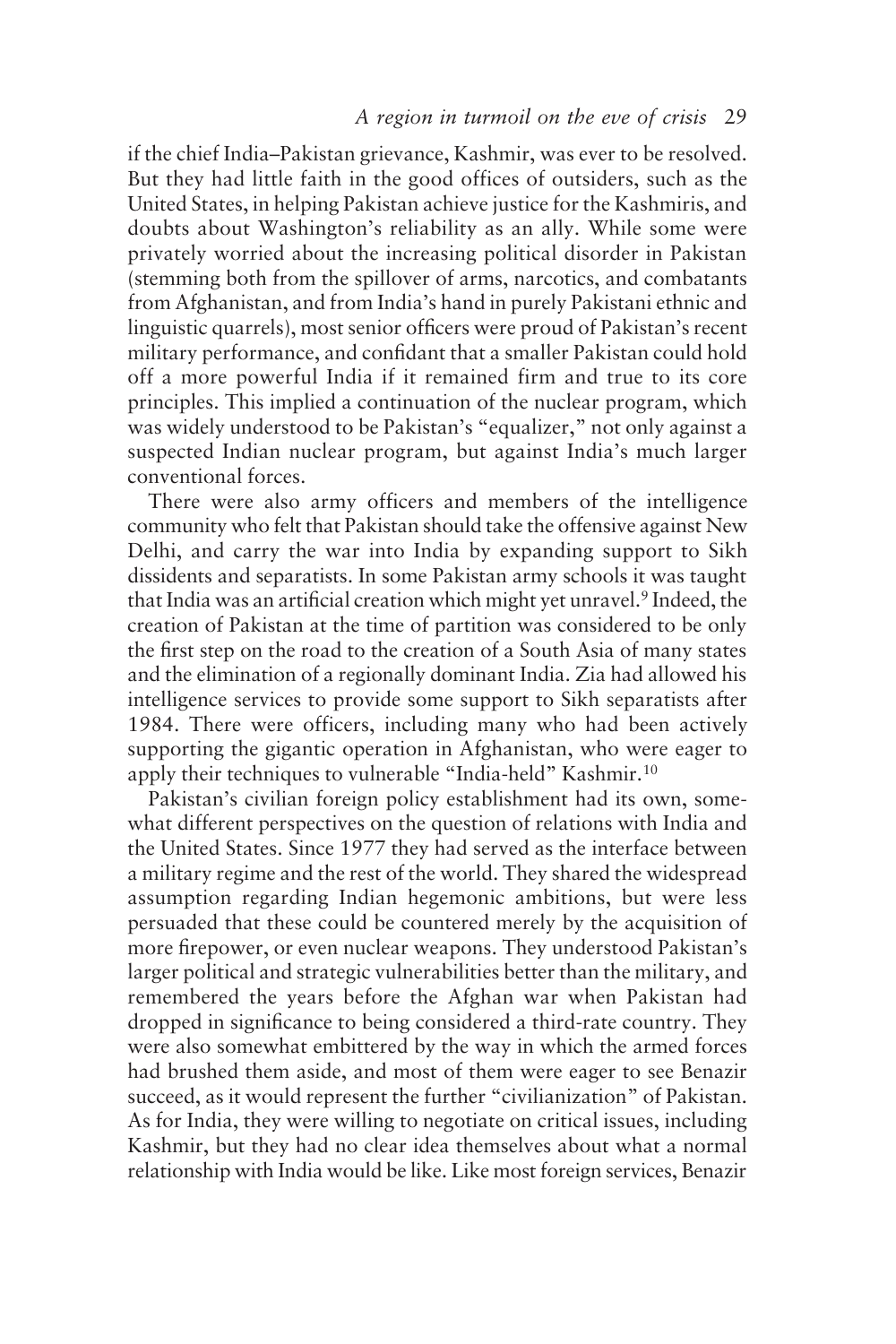Bhutto's civilian bureaucratic advisors were superb on tactics, but short on strategy.

Ms. Bhutto came to office with a few important assets and many liabilities. She possessed one great advantage: she was widely recognized and widely liked by the Americans – indeed, she had close personal ties with many influential American officials, going back to her years as a Harvard undergraduate. Because Pakistan was very dependent upon the United States for modern arms, economic assistance, and diplomatic support on Afghanistan, this was a tremendous asset, and made Benazir indispensable as far as the military was concerned. They knew of the tensions between the United States and Pakistan that had existed during the Zia years, even though many of them were concealed from the public. There were strong differences over the pace and direction of the Pakistan nuclear program and bitter disagreement over what "red lines" Pakistan had agreed not to cross, and whether it did cross those lines. There was also a growing difference of policy on Afghanistan, with Pakistan's intelligence services eager to press forward and the Americans content with having driven the Soviets out. Benazir's election promised, in American eyes, to put a brake on the nuclear program and to discourage Pakistani plans for expanding its influence in to Central Asia.

But Benazir also had many liabilities. Her only experience in politics was during the traumatic period before and after her father's imprisonment and execution. Her earlier career plans were to enter the Pakistani foreign service. Very few of her advisors were experienced in government. Her father's style was, at best, autocratic, and many of his wisest advisors had long since left the Pakistan People's Party.

Benazir was heavily dependent therefore upon the civilian and military bureaucracy for advice and direction. She never developed a coherent domestic and foreign policy of her own. She did, however, believe she could build a new relationship with India, one based in large part upon the accomplishments of her father in reaching an accord with Prime Minister Indira Gandhi at the Simla Summit of 1972.11 There, Zulfiqar Ali Bhutto and Indira Gandhi agreed to a process by which outstanding disputes, especially Kashmir, could be settled. Benazir had accompanied her father to Simla and was part of the Pakistani delegation. Upon coming into office she attempted what she thought would be a fresh approach to India. In the words of the International Institute of Strategic Studies (IISS) *Strategic Survey* for 1990:

On assuming power Bhutto quickly sought a wide-ranging reconciliation with India, promoting many useful if modest agreements in the areas of travel, trade, cultural exchange, information transfers,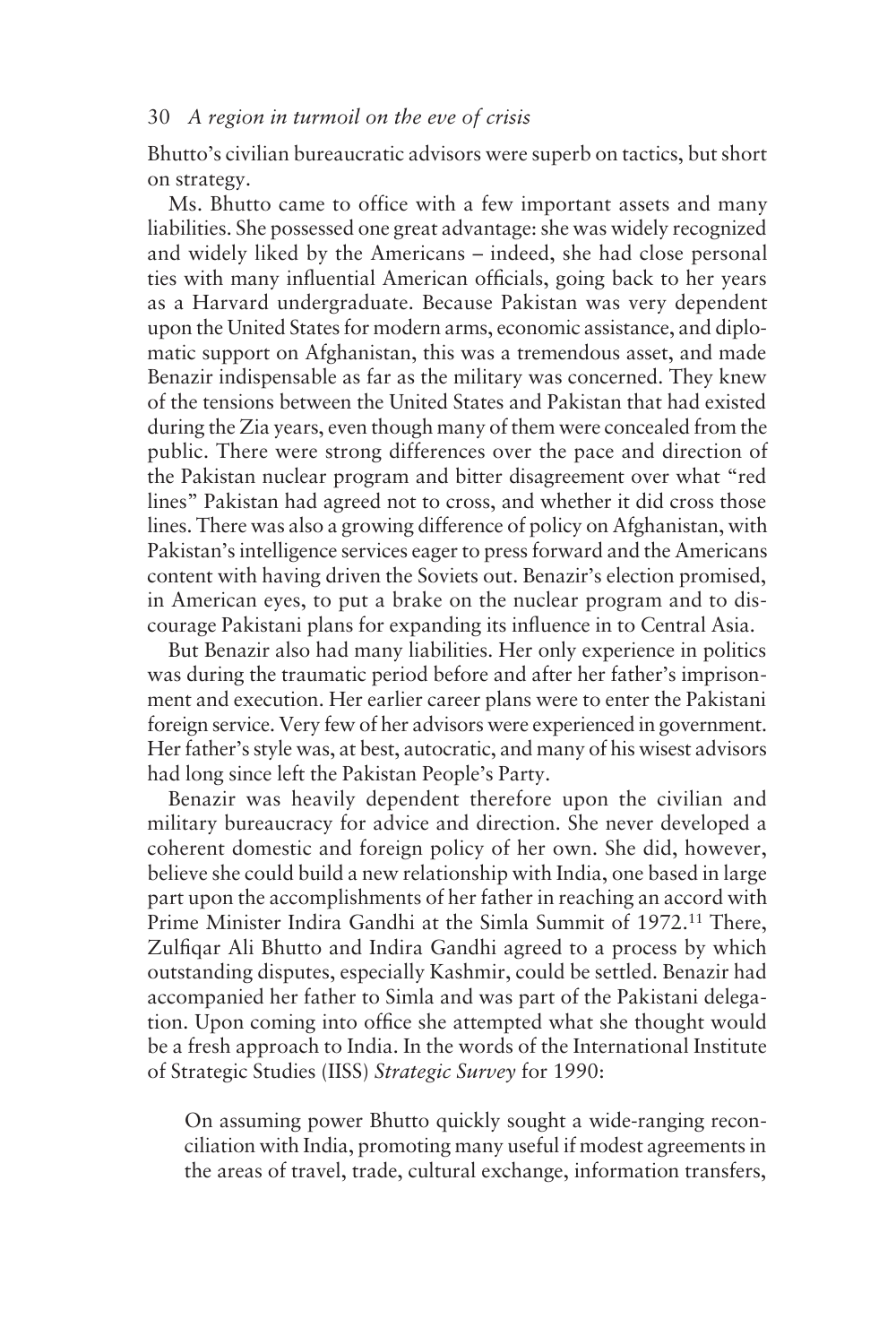drug trafficking, rail traffic, double taxation, border security and smuggling. Early on, too, Bhutto promised non-interference in the domestic affairs of India, especially in Punjab. Her own domestic weakness, however, may hamper her efforts to improve Indo-Pakistani relations (the same is true of her counterpart V. P. Singh). The attacks of her opponents, and the opinions of the army and the president, who, in 1989, accused India of having "hegemonistic" designs in South Asia, forced Bhutto near the end of the year to rein in her enthusiasm for rapprochement.<sup>12</sup>

Most of her energy was devoted to anticipating and countering the efforts of a wide variety of groups to embarrass or depose her. She remained fearful, even paranoid, about the intentions of the armed forces, and never really understood their institutional and ideological imperatives. Nor was she fully informed about key elements of Pakistan's foreign and security policy. While the ISI nominally reported to the prime minister, there is evidence that it did not tell her everything they were doing either in Kashmir or in Afghanistan. Kashmir was not an issue for Benazir Bhutto. Upon assuming office she made the usual proforma statements about the need to settle the issue, but it was not until open rebellion broke out in the state that she became more vocal, and, as we shall discuss in the next chapter, then largely as a result of domestic political pressures. But she also had no strategy to resolve the Kashmir problem before it became a crisis. She had not spoken much about the issue, but wanted to resolve it – or at least move towards its resolution – during the 1988–90 period.

Benazir Bhutto was initially optimistic about Kashmir. She was not the first Pakistani politician to call for a plebiscite at that time. That was to be the new president, Ghulam Ishaq Khan, who reintroduced the "unfinished agenda of partition" argument in 1989. But Benazir turned notably more hawkish after she barely survived a no-confidence vote on October 31, 1989, and, in the words of an informed Indian observer, the then high commissioner, J. N. Dixit, one of the sticks used by the opposition to beat her with was the "so-called compromising attitude toward India and her having failed to extract any compromise from Rajiv Gandhi, despite the alleged softness which he had shown toward Pakistan."<sup>13</sup>

These uneven perceptions of events are not unusual: perhaps the closest parallel would be the conclusion drawn by Saddam Hussein that Iraq had "won" the war against Iran, partially with the help of weapons of mass destruction, although the rest of the world thought that this bloody war had, at best, ended inconclusively.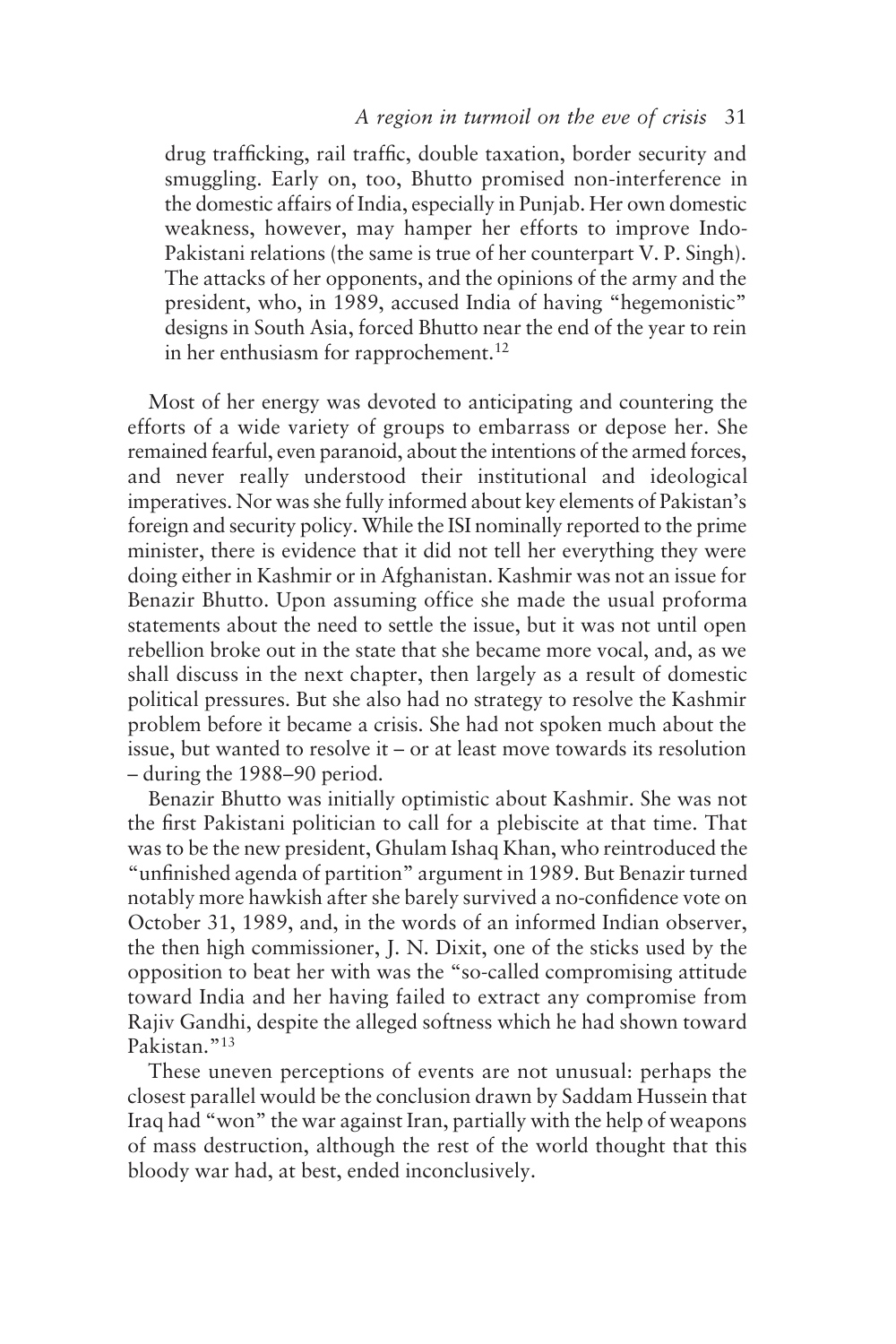# **A deteriorating political environment**

The interaction of global, regional, and domestic developments made South Asia very unstable in 1990. The Kashmir conflict re-ignited just when both countries were losing the support of their former Cold War benefactors, and were beginning to grope their way forward toward an accommodation with new global realities. Democracy had been "restored" in Pakistan in 1988, and India underwent an important election in 1989. Both elections were applauded by Western analysts and there was a general assumption that liberal, two-party democracies would, in South Asia, as elsewhere, make war between them difficult if not impossible in the future.14

However, each country's government was weak and key political leaders had limited experience in managing India–Pakistan relations. They were drawing very different conclusions from events that had occurred just a few years earlier, especially Brasstacks. That was perceived as a triumph by Pakistan, whereas the new Indian leadership was not fully aware of its dangerous ramifications.

As for the personalities involved, for all the animosity evident between President Zia and the two Gandhis during the 1980s, one can also discern a certain degree of mutual familiarity and respect for each other. Prior to 1990, India–Pakistan relations were hostile, but stable. The 1990 crisis strained India–Pakistan relations to breaking point, but was also accompanied by a precipitous decline in the influence of the leaders who steered their countries through it. Benazir Bhutto was dismissed by President Ghulam Ishaq Khan on August 6, 1990, under article 56–2 (b), a constitutional provision since repealed. She lost the elections held in October 1990, which is now admitted to have been massively rigged by Pakistan's Inter-Services Intelligence Directorate, to Nawaz Sharif. The V. P. Singh government did not last the year out either: a minority Janata Dal government headed by Chandrasekhar replaced it with the support of the Congress Party from outside. These two governments, in turn, had short lives as well: Nawaz Sharif was deposed from office in 1993, then restored by the Supreme Court, then turned out again in the elections of October 1993. The Chandrashekhar government, too, lasted for only a few months before it was pulled down by the Congress Party.

The question that suggests itself here is whether a different leadership in one or both countries might have averted the 1990 crisis, or handled it in a very different way. In January 1990, not only were the Indian and Pakistani prime ministers unfamiliar with each other, but their domestic positions were subject to relentless pressures which few governments in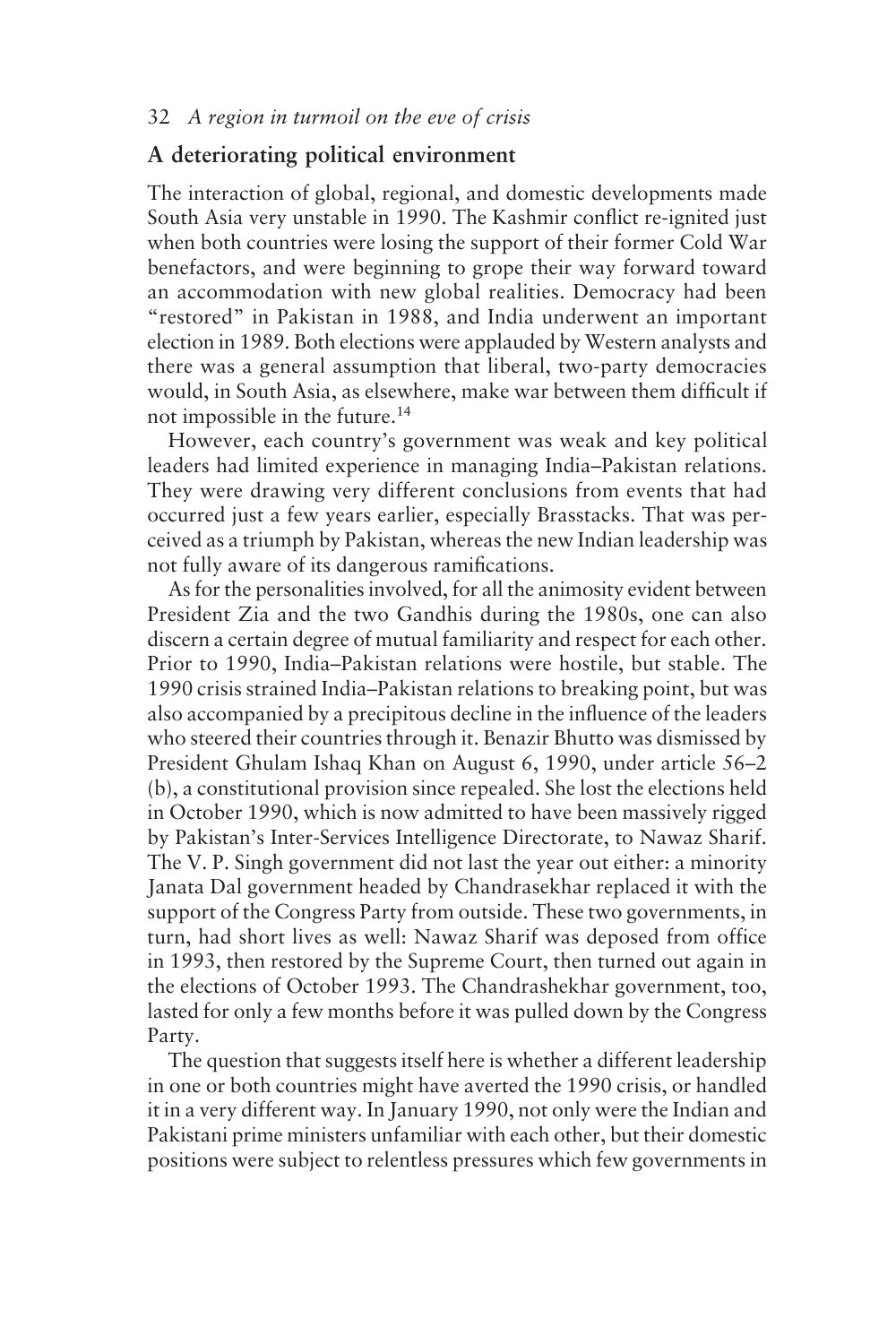either country needed to face for years. In Pakistan this came from the military as well as the civilian bureaucracy and the political right; in India, it came from skeptical civilian officials, a vengeful Congress Party and an increasingly powerful BJP. However, the Kashmir turmoil was of transcendent importance to the national identities of India and Pakistan, and always had considerable *potential* to escalate – the developments that occurred in Kashmir in late 1989 and early 1990 probably would have been treated in the same way had there been strong governments present in both countries.

In the event, the Kashmir crisis intensified the instabilities that inhered within these already weak governments, which plunged them into a renewed cycle of mutual recriminations, threats, and counter-threats that have continued. The upheaval of the Kashmir crisis, coupled with unstable and weak central governments at that time, undoubtedly contributed to the general perception that the region was in crisis.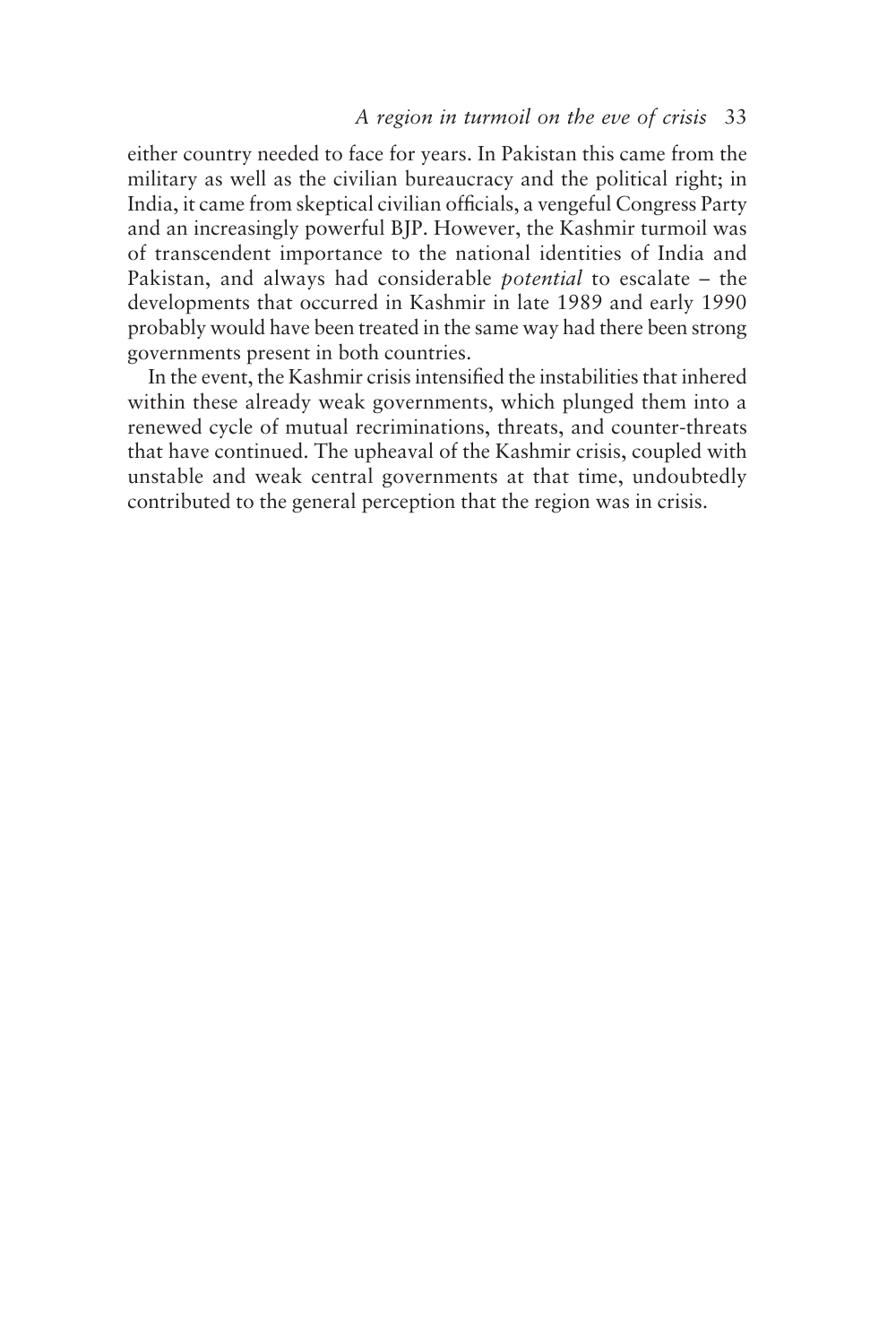Two different "Kashmirs" constitute the dispute between India and Pakistan. First, there is the physical state of Kashmir, the former princely state of Jammu and Kashmir, sometimes abbreviated as "J&K," and sometimes just as "Kashmir," which causes much avoidable confusion.<sup>1</sup> The former princely state of Kashmir consists of many diverse regions:

- The largely Hindu region of Jammu, south of the Pir Panjal range of mountains, that separates the Valley of Kashmir from the rest of India.
- The Buddhist-majority districts that comprise Ladakh, which is the subject of a separate dispute between India and China – the latter is in possession of some portions of Ladakh claimed by the Indian government.
- The Muslim majority districts of Mirpur and Muzzafarabad (now part of what the Pakistanis call "Azad" or Free Kashmir and the Indians call "Pakistan Occupied Kashmir").2
- The Northern Areas or Territories, consisting of Baltistan, Hunza, and the Gilgit Agency, sparsely settled, and predominantly Muslim territory; a portion of this region, north of the peak K-2, was provisionally ceded to China by Islamabad in an agreement reached on March 2, 1963.3 This agreement contains clauses that provide for re-negotiation once the Kashmir dispute is settled between India and Pakistan.
- Finally, the "Vale" or Valley of Kashmir, centered on Srinagar (now called "India Held Kashmir" by the Pakistan government). The Valley contains most of the state's population and resources, and is the sub-region most often equated with Kashmir in the minds of Indians and Pakistanis.

These different sub-regions have very different ethnic and religious composition: Jammu is about 60 percent Hindu and 40 percent Muslim;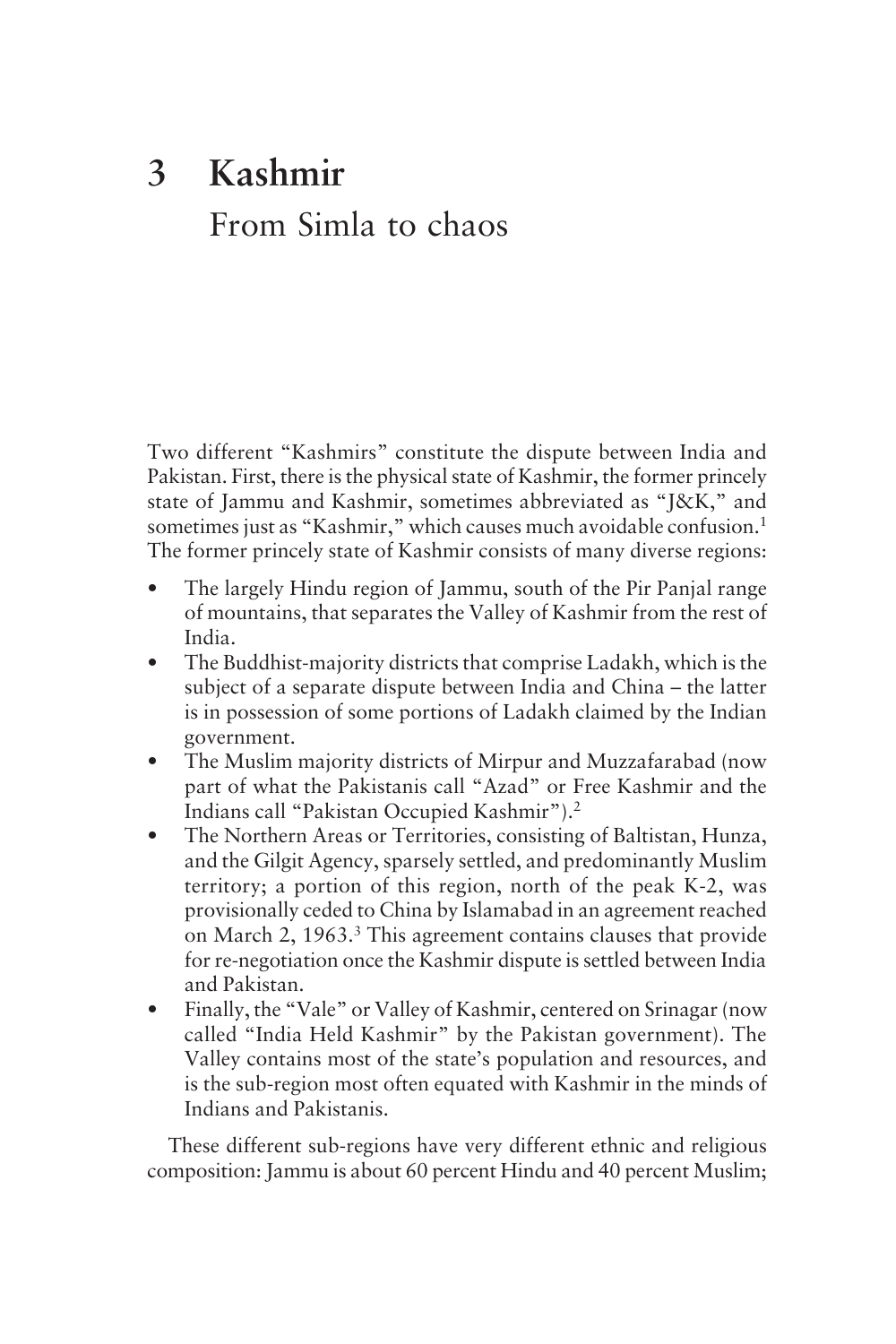Ladakh is about 50 to 55 percent Buddhist, and culturally linked to Tibetan Buddhism (although the Kargil district contains a substantial number of Shia Muslims as does the Northern Territories). The Valley is overwhelmingly (about 90 percent) Sunni Muslim, but the Hindu minority includes one of the most important of Indian castes: the Kashmiri Brahmins (or Pandits) to which the Nehru family and many other senior Indian politicians and bureaucrats belong. Finally, Mirpur and Muzaffarabad are entirely Sunni Muslim.

The second typology of Kashmir is to be found in the minds of politicians, strategists, and scholars. This is a symbolic Kashmir, a place where larger national and sub-national identities are ranged against each other. The conflict in this Kashmir is as much a clash between identities, imagination, and history, as it is a conflict over territory, resources, and peoples.

Pakistanis have long argued that the Kashmir problem stems from India's refusal to accept the reality of Pakistan, and from its hegemonic aspirations; if it yields on these, then a peaceful solution to the Kashmir problem can be found.4 For the Pakistanis, Kashmir remains the "unfinished business" of the 1947 partition. Pakistan argues that because both India and Pakistan accepted the UN Security Council resolutions of August 13, 1948, and January 5, 1949, the Kashmiris should be allowed to exercise the right of self-determination in accordance with these resolutions.

Indians, however, argue that Pakistan, a state defined and driven by its obsession with religion, has irredentist aspirations in Kashmir, because it is unwilling to accept the fact of a secular India. The presence of this India questions the very need for Pakistan to exist at all, fuelling the Pakistani contention that Indians have never reconciled themselves to Pakistan.

These same concerns about dominance, hegemony, and identity are to be found within the state itself; whilst the minority Buddhist Ladakhis would prefer to be governed directly from New Delhi, in Jammu much of the majority Hindu population has long been discontented with the special status lavished upon the Valley by the Union government in New Delhi. Finally, the small Kashmiri Pandit Brahmin community in the Valley is especially fearful. It has lost its privileged position within the administration of the state and much of its dominance in academia and the professions; indeed, after the emergence of violent Muslim activity most of the Pandit community have fled the Valley, and live in exile in Jammu and in several Indian cities, especially New Delhi. Some of their spokesmen have demanded *Panun Kashmir*, a homeland for the tiny Brahmin community within Kashmir. In the early 1990s their plight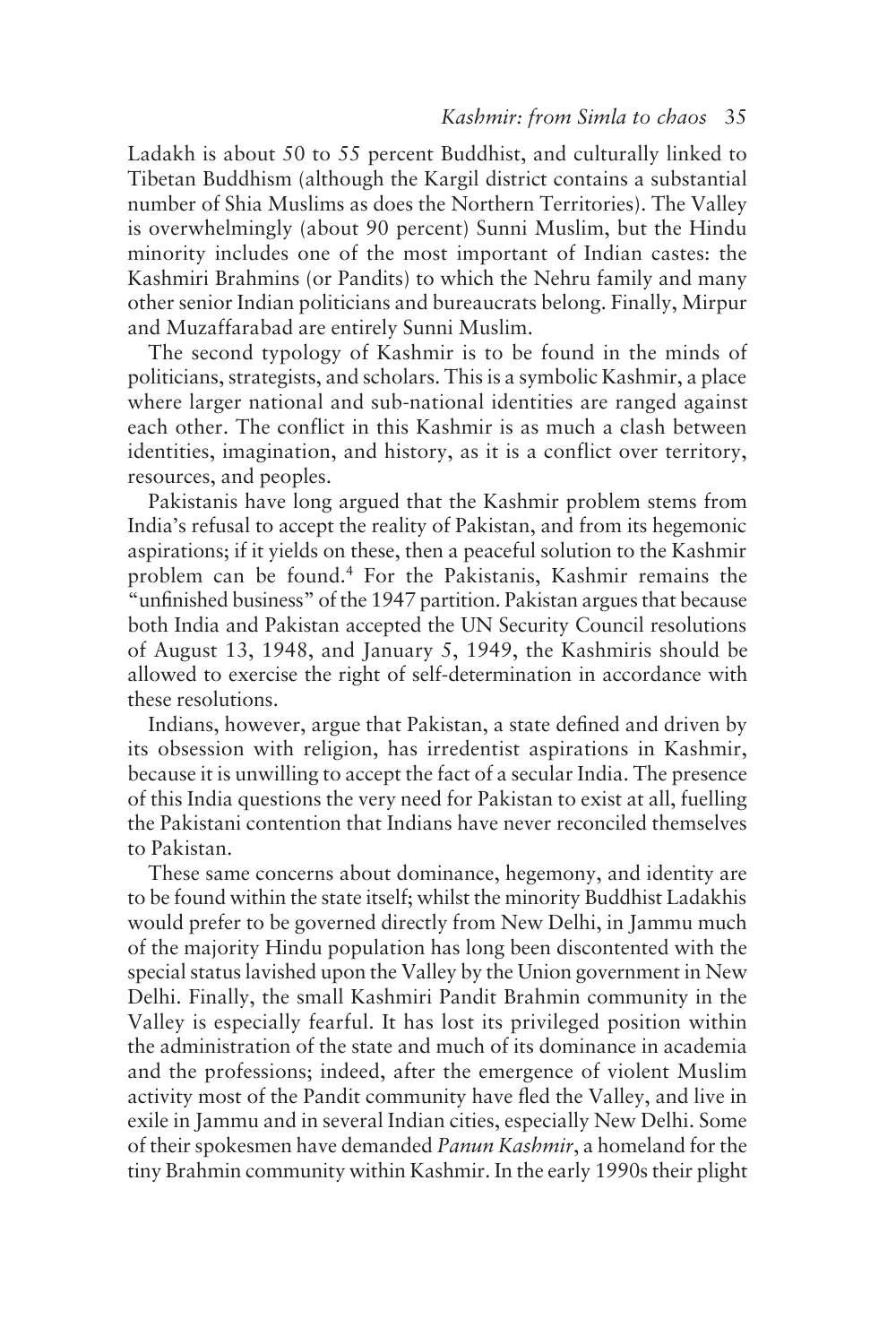found particular support within the New Delhi establishment, where Kashmiri Brahmins are significant players.<sup>5</sup>

In addition to these conflicting identities, the "strategic" Kashmir has also played a very significant role over the years.6 The military establishments on both sides of the border insist that Kashmir is critical to the physical defense of their respective countries. The Indian army believes that giving up the mountains of Kashmir would expose the plains of Punjab and Haryana, and even Delhi, to Pakistani attack. Delhi would then be "spitting distance away." Moreover, the Valley of Kashmir, the only real area of contention between India and Pakistan, is strategically important to India because of the communication links that run through it to Ladakh, where China controls a chunk of territory – Aksai Chin – claimed by New Delhi, and which was fought over during the 1962 India–China war.

The Pakistan army's view is, not surprisingly, quite different. Its officers believe that the inclusion of Kashmir into Pakistan would give it a strategic depth that it otherwise does not possess. While the whole of Pakistan is vulnerable to Indian air attack, the better part of India remains beyond the range of Pakistani aircraft. In Pakistani eyes, the Indian ground forces stationed in southern Kashmir threaten the Shakargarh salient, and, more importantly, the Grand Trunk Road linking Lahore and Islamabad.

# **The origins of the Kashmir conflict**

How did geostrategy and identity become so inextricably intertwined in Kashmir? In 1947, the ruler of Jammu and Kashmir, like the other princely states, was not given the option of independence.7 The Maharaja (a Dogra Hindu) delayed accession to either India or Pakistan, even when the state was invaded by "raiders" from Pakistan's North-West Frontier Province. There is speculation that the Maharaja himself was contemplating independence, and as one of the two largest princely states in British India (Hyderabad Deccan being the other), there was some incentive to explore the possibility of becoming a separate state. Theoretically, when the British left South Asia, "paramountcy" over the princely states lapsed and the princes were free to choose either India or Pakistan, or become independent. However, the British informed the princes that independence would not be tolerated, and that they had to choose one state or the other.

At this point, and on other related issues, there are strongly divergent views as to what happened. Pakistanis claim that the raiders were provoked by anti-Muslim atrocities committed in Kashmir by the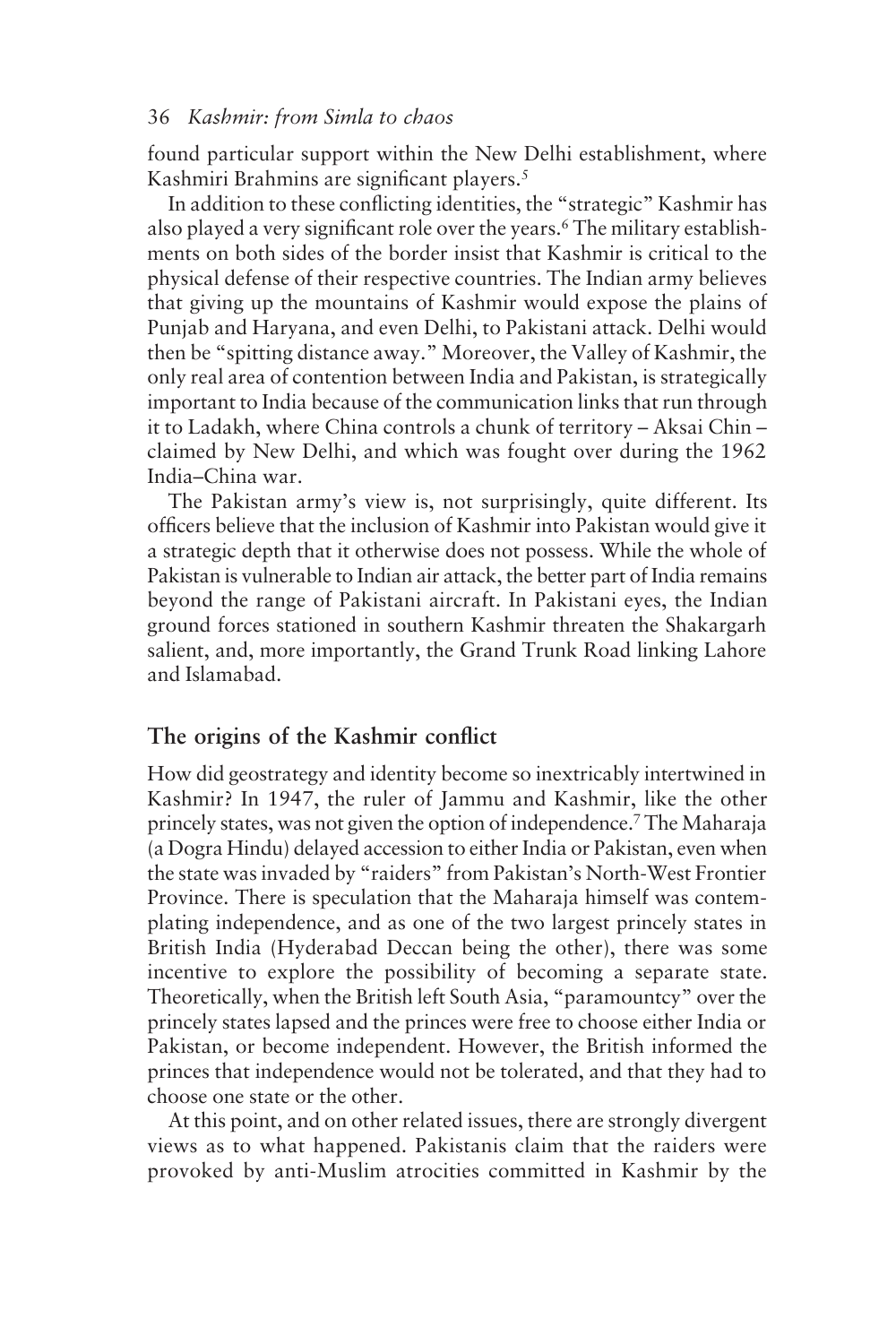Maharaja's predominately Hindu army. Indians claim that there was a Pakistani plot to seize Kashmir by force and that there may have been British (and even American) complicity.8 Thus, from the official Indian perspective there was an unprovoked aggression and the Maharaja's signature on the instrument of accession was legal and sufficient to enable India to help him defend the state. The conflict continued into the summer of 1948 and escalated to the point where regular armed forces of the two new countries – which had been a single force until a few months earlier – became involved. (Kashmir would become the focal point of another war between the two countries in 1965.)

From the Pakistani point of view, an accession by the ruler of a princely state (in this case the Maharaja of Kashmir) was subject to considerations of geographical contiguity, composition of the population, and above all to the wishes of the people.9 These were criteria which had been applied by the British to the partition of the provinces of Bengal and Punjab, parts of British India proper. Pakistanis point out that India forcibly acquired Junagadh and Hyderabad on the principle that they were princely states with Hindu majority populations and geographically contiguous to India. New Delhi had not bothered that the ruler of Junagadh opted to accede to Pakistan and the ruler of Hyderabad preferred an independent status. When it came to Kashmir, however, New Delhi quickly abandoned these principles and became legalistic. It ignored the wishes of the Muslim-majority population and the contiguity principle, extracting the ruler's consent through blackmail. Once the Maharaja had signed the instrument of accession (and some Pakistani and foreign experts have claimed that the instrument was never, in fact, signed), India relegated the principle of self-determination and geographic contiguity to secondary position and pushed the legalistic approach – based on the wish of the ruler – to the forefront.10 It is interesting, however, that Pakistan has not taken the question of accession to the international court system.

On this point the official Indian position is almost the exact opposite of Pakistan's. On October 27, 1947, a little over two months after the British left, Lord Louis Mountbatten – no longer the last British viceroy but India's first governor general – accepted Kashmir's accession to India with a caveat: that the question of Kashmir's accession should ultimately be settled by ascertaining the will of the people.<sup>11</sup> This pledge was subsequently reiterated by the then Indian Prime Minister Jawaharlal Nehru in speeches, statements, letters and telegrams.12 India took the Kashmir dispute to the newly created United Nations on January 1, 1948, under article 35 of the UN Charter. It charged Pakistan with assisting the tribesmen and other invaders to violate her sovereignty.13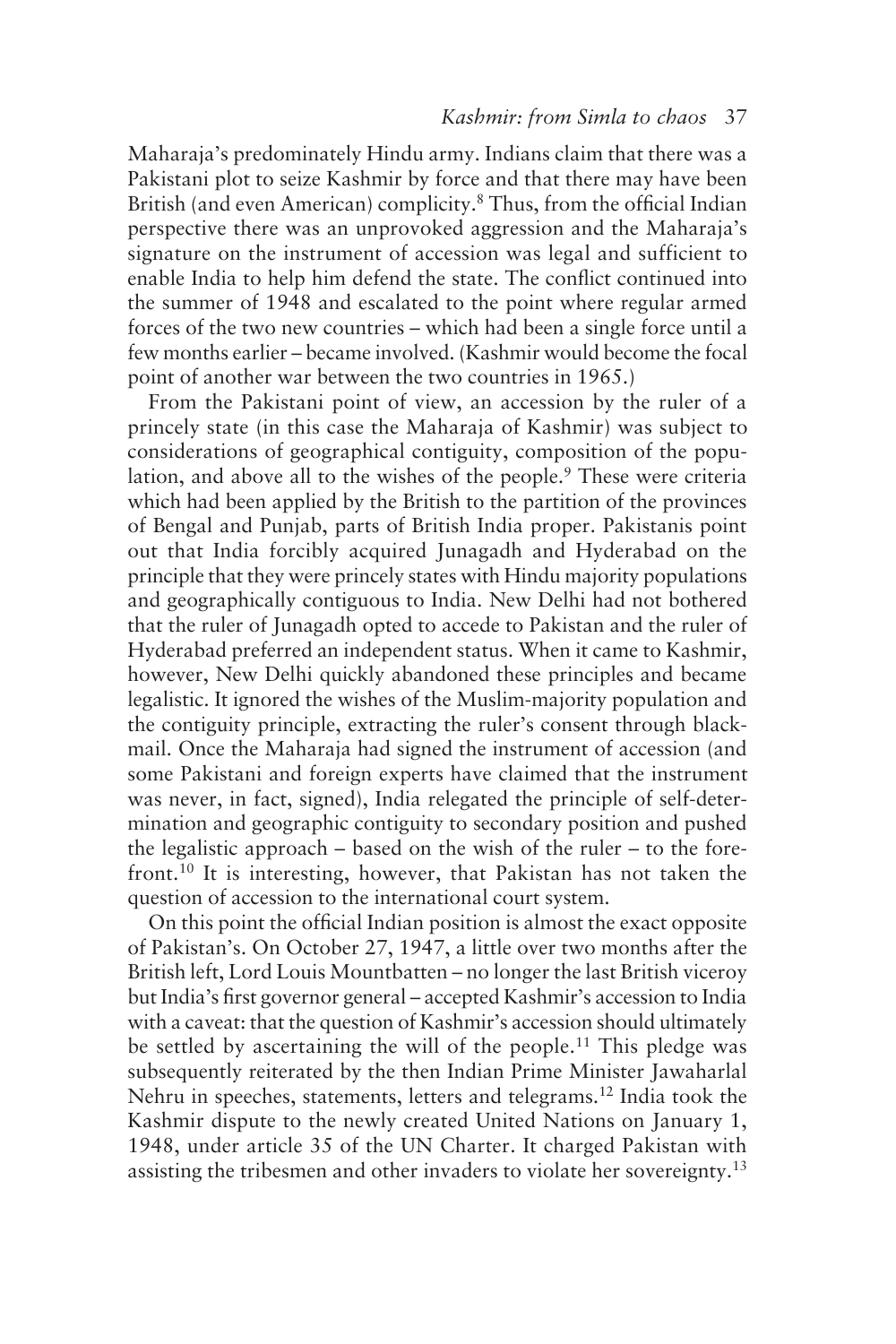Pakistan lodged a counter-complaint accusing India of organized genocide of Muslims in East Punjab, Delhi, and other places in India, as well as the forcible occupation of Junagadh (whose Muslim ruler had acceded to Pakistan) and the manipulation of Kashmir's accession by fraud and violence.14

The Security Council, having heard both parties at length, passed two resolutions, one on January 17, 1948, asking parties "not to aggravate the situation but to do everything to improve it," and a second on January 20, 1948, establishing a mediatory commission eventually known as the United Nations Commission on India and Pakistan (UNCIP).15 UNCIP visited the area, met leaders on both sides, and after lengthy consultations tabled two resolutions on August 13, 1948, and January 5, 1949. These were accepted by both states and were endorsed by the Security Council.16 Taken together these resolutions provided for a ceasefire, demilitarization of the state, and a free and impartial plebiscite to be conducted by the UN. The ceasefire was quickly attained, but the issue of demilitarization proved to be insoluble. Because the second stage of demilitarization was not completed, the third stage of plebiscite has never been implemented.

At the ceasefire, Pakistan held about a third of the state of Jammu and Kashmir, including the Mirpur and Muzaffarabad areas and the Northern Territories of Gilgit and Hunza.17 India retained control over Ladakh, Jammu, and the crucial Valley of Kashmir. Effectively, the war in 1947–8 partitioned the state of Jammu and Kashmir as the rest of the subcontinent had been sliced. The predominantly Muslim areas of Mirpur, Muzaffarabad, and the Northern Areas went to Pakistan, while India was able to control the non-Muslim-majority areas of Ladakh and Jammu. The Vale of Kashmir, still controlled by India, was the only part of the state that went against the overall logic of partition. It was a Muslim-majority region that had remained with India.

Thus, the chief conflict in Kashmir is over who controls the Valley. Pakistanis believe that a plebiscite in the predominantly Muslim area would endorse their claim over the territory; they accuse India of going back on its word of holding a plebiscite in the state. India charges Pakistan of not fulfilling the prior conditions of demilitarization for conducting the plebiscite. According to the UN resolutions, Pakistan was supposed to remove its soldiers from the one-third of Kashmir that it controlled (Mirpur, Muzaffarabad, and the Northern Territories). Indians have maintained that, unless there is demilitarization of Kashmir, a plebiscite is unfeasible.18 Without prior demilitarization, Indians fear, Pakistan will unfairly influence the outcome of the referendum. They accuse Pakistan of not keeping its part of the bargain, and insist that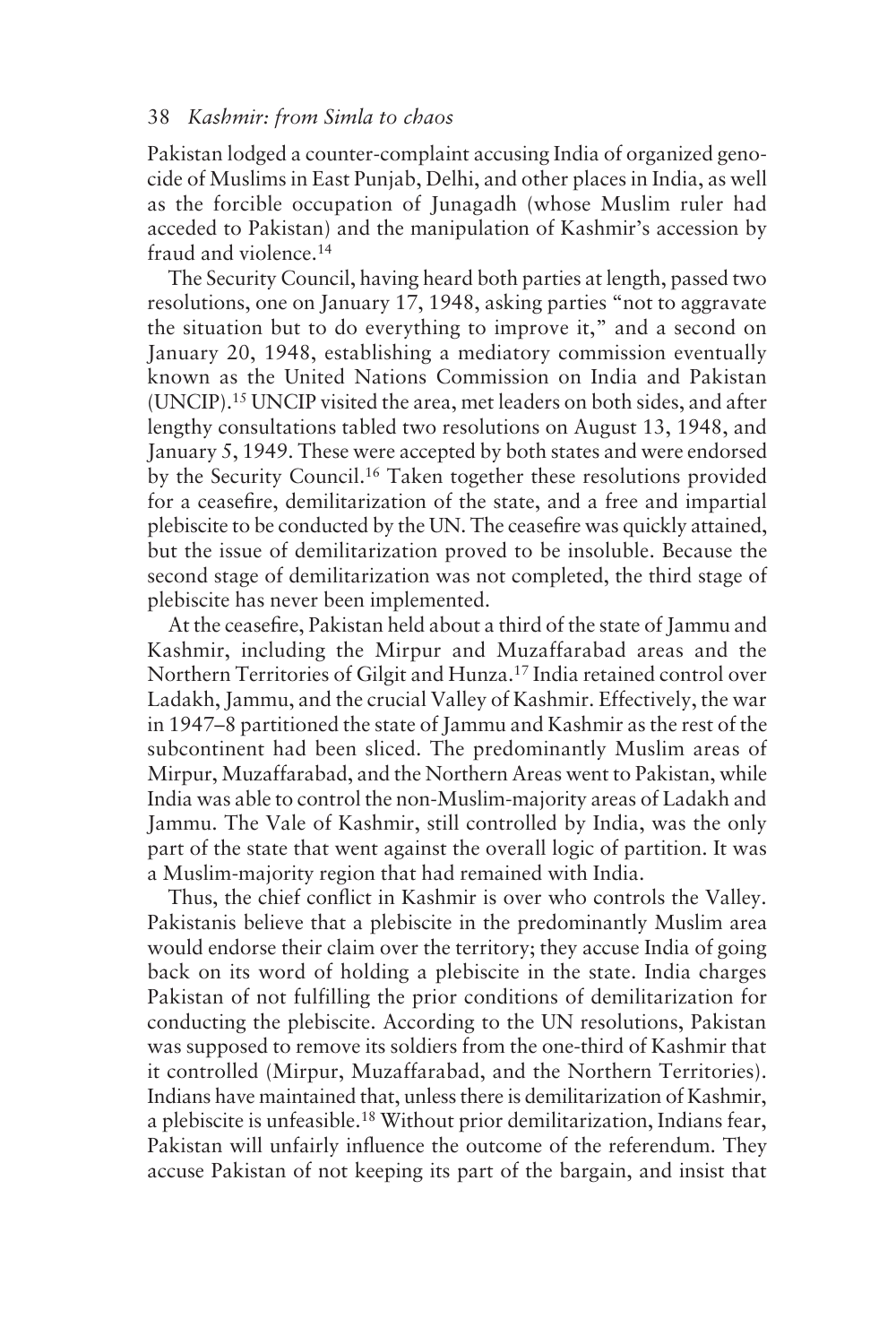under the circumstances India could not be expected to keep its promise to hold the plebiscite. Further, India points to the ratification of the instrument of accession that was originally signed by the Maharaja and was ratified by the Jammu and Kashmir State assembly in which 73 out of 75 members had been nominated. This ratification had no basis in law or political morality and was repudiated by the United Nations. In addition, India argues that participation in the subsequent elections was an expression of people's desire to remain in India.

While both governments claim to speak for the people of Kashmir, both fail to take into consideration, or even contemplate discussing, the real Kashmiri demand – of independence. The cry that has repeatedly torn through the Valley – most violently in the late-1980s – was "*azadi*" or freedom. While New Delhi is unwilling to talk about *azadi*, and claims that the insurgency in Kashmir is Pakistan-inspired, Islamabad has been equally uncomfortable with the idea of Kashmiri independence.19

# **The diplomatic record**

The failure of diplomacy to bring an end to the dispute long before the onset of the 1990 crisis is remarkable, given the amount of international as well as regional attention paid to it. India and Pakistan have gone to war twice over Kashmir itself (1947–8 and 1965). Kashmir-related considerations affected the strategies of both countries in their other conflicts. For example, during the 1962 Sino-Indian conflict, New Delhi was reluctant to pull troops out of their positions on the India–Pakistan border and move them to face the Chinese. In the 1971 war, fought largely in East Pakistan, both sides skirmished in Kashmir with Pakistan launching an offensive in the Chamb and Punch sectors, although the war ended soon afterward.

After the 1947–8 and 1965 wars, and even after the 1962 India–China conflict, there were concerted efforts to resolve the Kashmir problem. In 1948 the United Nations became deeply involved – Kashmir is the oldest conflict inscribed in the body of UN resolutions and is certainly one of the most serious.20 After the 1962 conflict there were intense American and British efforts to bridge the gap between Delhi and Islamabad, but these efforts came to nothing, although six rounds of talks between India and Pakistan took place between 1962 and 1963, with a view to arriving at an amicable solution. The 1965 war was followed by the entry of the Soviet Union as a regional peacemaker.<sup>21</sup> The Soviets did manage to promote a general peace treaty at Tashkent, but increasing dissatisfaction with the terms of the agreement led to open opposition in Pakistan, and eventually the Indians intervened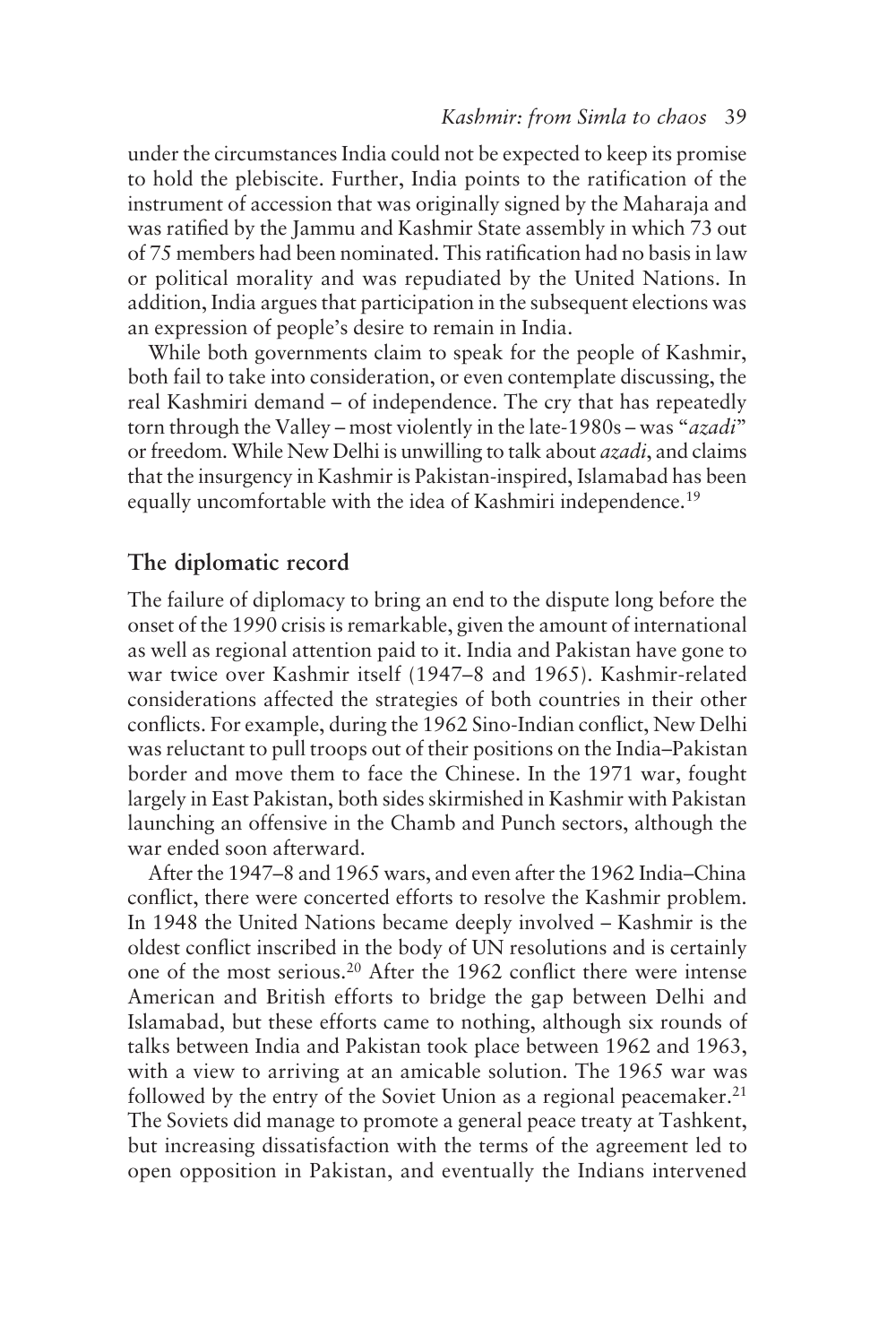directly in what had become a civil war between East and West Pakistan in 1971.

The absence of the influence of a great power on the Kashmir problem has been a consistent feature of the dispute. Beyond their regional Cold War patronage, both the United States and the Soviet Union have played significant, often parallel and cooperative roles in the subcontinent.<sup>22</sup> Over the years the United States has had considerable influence with both India and Pakistan; at one point the Soviet Union, generally regarded as pro-Indian, temporarily moved closer to Pakistan, even providing military assistance to Islamabad and brokering the 1966 Tashkent agreement. Yet, neither superpower was able to bring an end to the dispute.

# **The Second Kashmir War**

The standard Indian position points to the Second Kashmir War (1965) as clinching evidence that Kashmiris do not want to be part of Pakistan, and if Kashmiris are currently upset with New Delhi, it is only temporary, and the handiwork of Pakistani intelligence services.23 The Second Kashmir War occurred as India was going through a particularly difficult period. A little more than a year before, on December 26, 1963, the vial that is believed to contain a strand of the Prophet Mohammed's hair disappeared from the Hazratbal mosque in Srinagar. The mosque has always been a focal point of religious and political activity in the Valley – in October 1993, for example, Kashmiri separatists took over the shrine, and precipitated a major crises. The vial was, however, mysteriously restored, and all ended well. A few months later, on May 27, 1964, Jawaharlal Nehru, India's prime minister since independence, died, leaving an uncertain succession. As seen from Pakistan, New Delhi appeared to be divided and weak. As the succession struggle continued into the next year, India must have appeared to Pakistani strategists as particularly vulnerable. Pakistanis were also increasingly worried about the growth of U.S.–Indian ties after the 1962 India–China conflict.

Pakistan launched Operation Gibraltar in July–August 1965, infiltrating thousands of irregulars and special units into Kashmir from Pakistan-administered parts of the state, and perhaps from Pakistan itself. The identity of these raiders is vague. Publicly, Pakistan claims there was a spontaneous campaign mounted from Azad Kashmir, not Pakistan itself. India claims this was a well-orchestrated offensive led by Pakistan army regulars. Accounts by various Pakistani officers concede that half the infiltrators in 1947 were "muhajids," raising the unanswered question as to the composition of the other half.<sup>24</sup> As to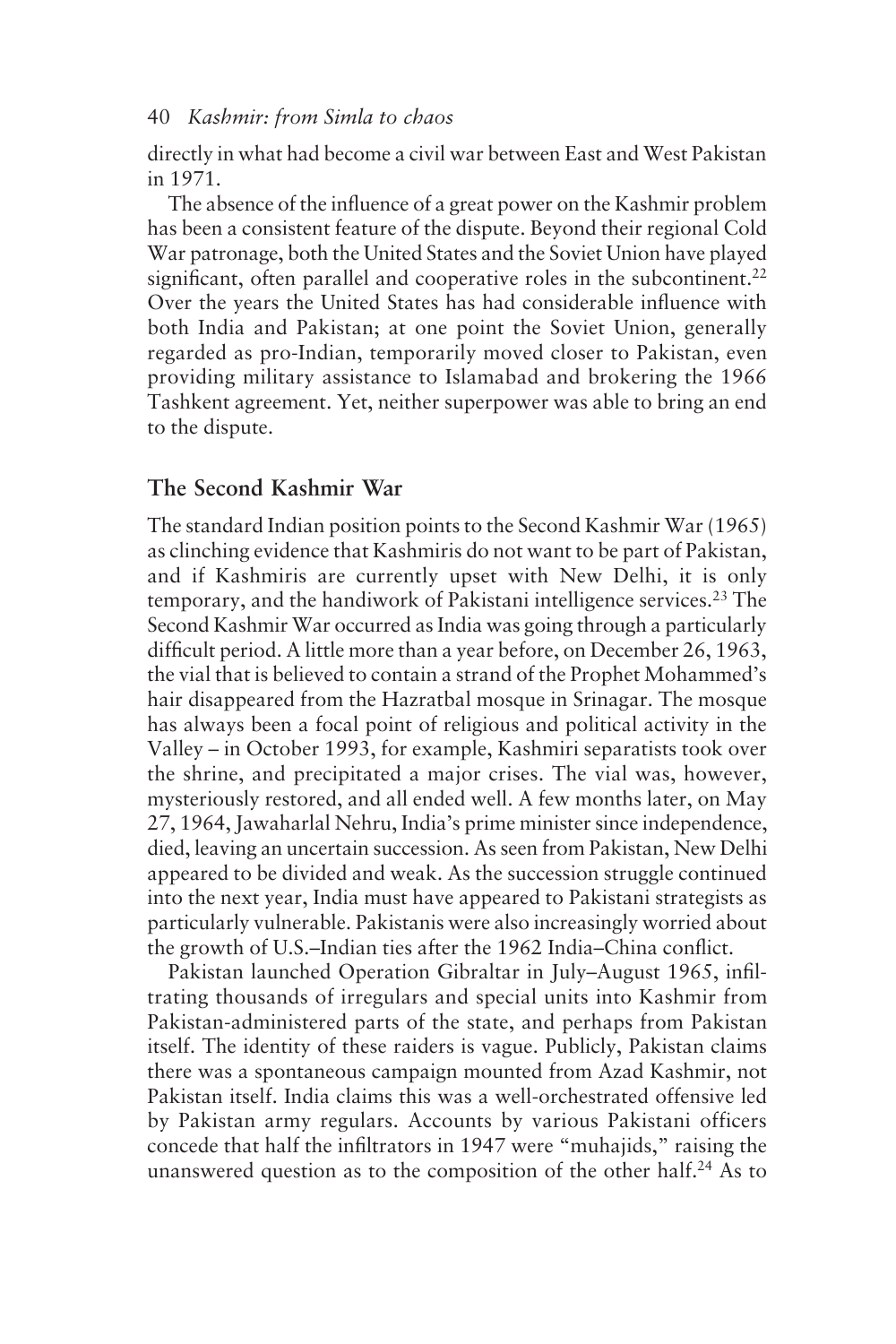1965, Pakistani officers have spoken of Gibraltar being launched too soon. In any case, Gibraltar failed miserably as Kashmiri Muslims identified the infiltrators, and the Indian military retaliated by capturing the Haji Pir Pass and the area north of Tithwal, the two biggest infiltration routes. This action would have serious portents in 1990, when a similar infiltration in Kashmir may have made both Indian officials think about broad retaliation, and made Pakistanis apprehensive that there might be a repeat of 1965. Pakistan's armed forces hit back across Jammu's Chhamb-Akhnur sector. India took the war further south, attacking Pakistan in the Sialkot-Lahore sector and across the desert in Sindh.

Unlike the 1947–8 war, 1965 was a short affair. The UN sponsored a ceasefire that became effective on September 23, 1965. Although both sides have since claimed victory in 1965, the war actually ended in stalemate. India and Pakistan retreated to their earlier positions. Until 1990, this was the last real confrontation between India and Pakistan over Kashmir. Following the 1965 war, Pakistan became increasingly preoccupied with its eastern wing. With a population that exceeded West Pakistan's, the East could install a prime minister of its choice in the Pakistani capital. West Pakistanis fought hard to retain control and provided the spark for rebellion in the East. Aided by India, the Bengali Mukti Bahini conducted guerrilla raids into what would become Bangladesh.

# **The Simla Agreement**

The 1971 India–Pakistan war resulted in the partition of Pakistan and the creation of a new country, Bangladesh. This time a dominant India excluded outside powers from the region and sought to reach a bilateral understanding with Pakistan – now led by Zulfiqar Ali Bhutto. Indian Prime Minister Indira Gandhi and Bhutto met in the Indian hill station of Simla in late June and early July 1972. There, after a long and complicated negotiation, which was concluded only at the last minute, Bhutto and Indira Gandhi committed their countries to a bilateral settlement of all outstanding disputes.<sup>25</sup> This included Kashmir, which was mentioned in the last paragraph of the text. The Simla Agreement envisaged a systematic process of *bilateral* discussions – with no outside guarantors or mediators. But, the Simla text does not prohibit other methods, subject to the agreement of both sides.<sup>26</sup>

Most Pakistanis argue that Simla was negotiated under duress. Not only had Pakistan lost the war in 1971 and was unable to prevent its dismemberment, but over ninety thousand Pakistani POWs were held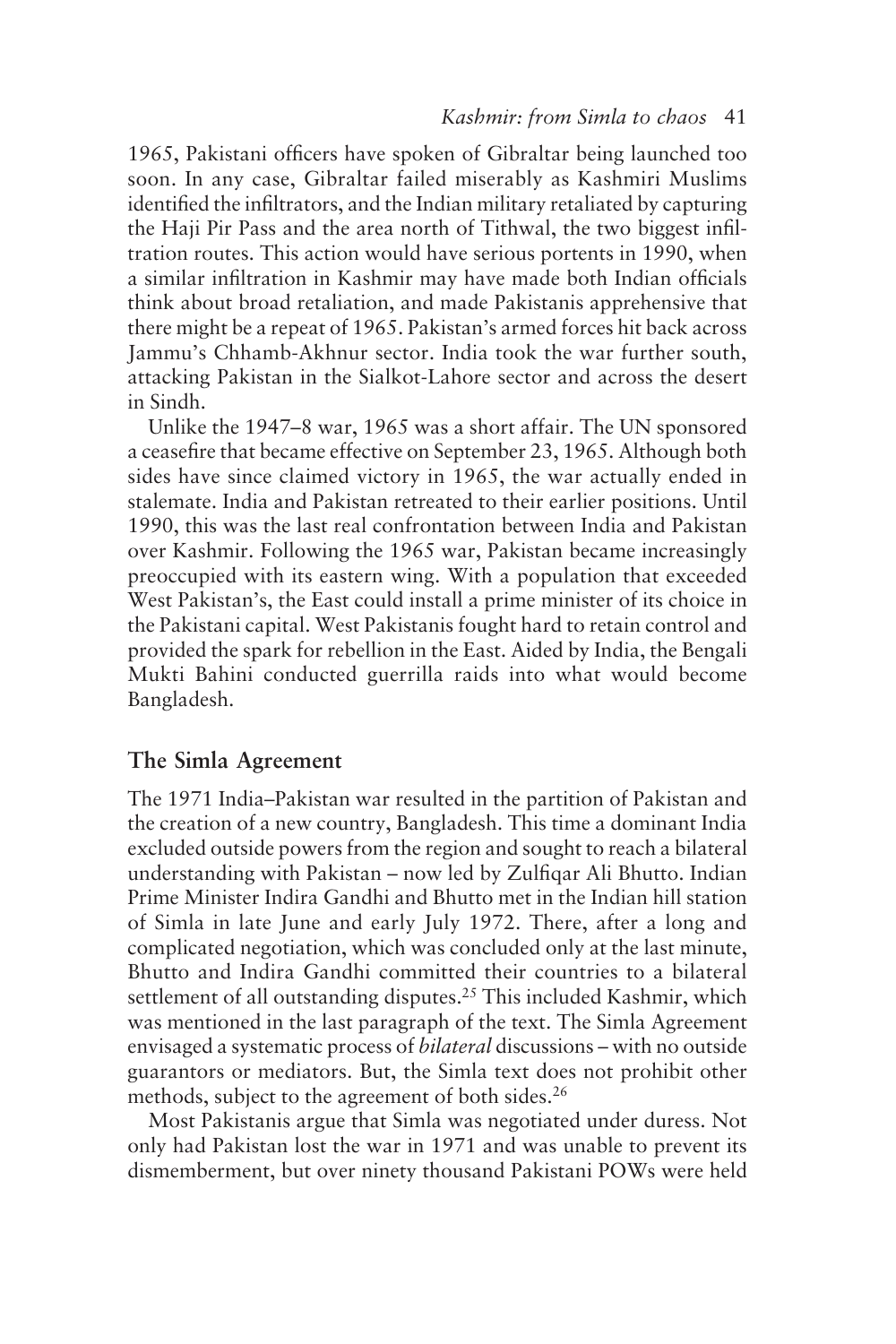by India. Pakistan had to acquiesce to the Indian demand regarding bilateral settlement but diluted its significance by inserting a prior paragraph to emphasize that the principles and purposes of the charter of the United Nations shall govern the future relations between the two countries. In interpreting the Simla agreement, India often dwells on paragraph two (dealing with the principle of bilateralism) while Pakistan focuses on paragraph one (referring to the United Nations). These contradictions have persisted.

After Simla both sides continued to press their claims to the disputed territory using all the old arguments. Ironically, divergent interpretations of the Simla Agreement itself added yet another layer of India–Pakistan disagreement. For India, Simla had abrogated the UN resolutions as a point of reference for resolving the Kashmir dispute. After all, Indian leaders reasoned, the two parties had pledged to work directly with one another, implicitly abandoning extra-regional diplomacy. For Pakistan, Simla supplemented but did not replace the operative UN resolutions on Kashmir. While it pledged both countries not to alter the territorial status quo unilaterally, it did not rule out external mediation if both New Delhi and Islamabad agreed to seek it.27 In any event, the Line of Control (LOC) had become the *de facto* boundary between the Indian and Pakistani parts of Kashmir, although this line has been repeatedly crossed by military personnel from both sides, the most spectacular movement being that of Pakistani forces in the Kargil sector in 1999.28

# **Kashmir recedes**

After the Simla Agreement the Kashmir dispute moved out of the international limelight. The Indian government began to view the Line of Control rather than the UN cease-fire line as a more or less permanent border. The Pakistanis, of course, were aware of this replacement, but consistently argued that the UN resolutions were still as operative and valid as they were before the signing of the Simla Agreement. For Pakistan, the Simla Agreement did not replace the UN resolutions and the conversion of the ceasefire line into a Line of Control did not produce a *permanent international* border. Guided by these differing interpretations, both sides continued to press their respective claims whenever the opportunity arose, but for seventeen years Kashmir was widely regarded outside the region as either "solved" or on the way to resolution. This was because within two years of signing the Simla accord, both principals, Zulfiqar Ali Bhutto and Indira Gandhi, got into political difficulties: Mrs. Gandhi because of her "Emergency," and Bhutto because of his increasingly strained relations with the generals.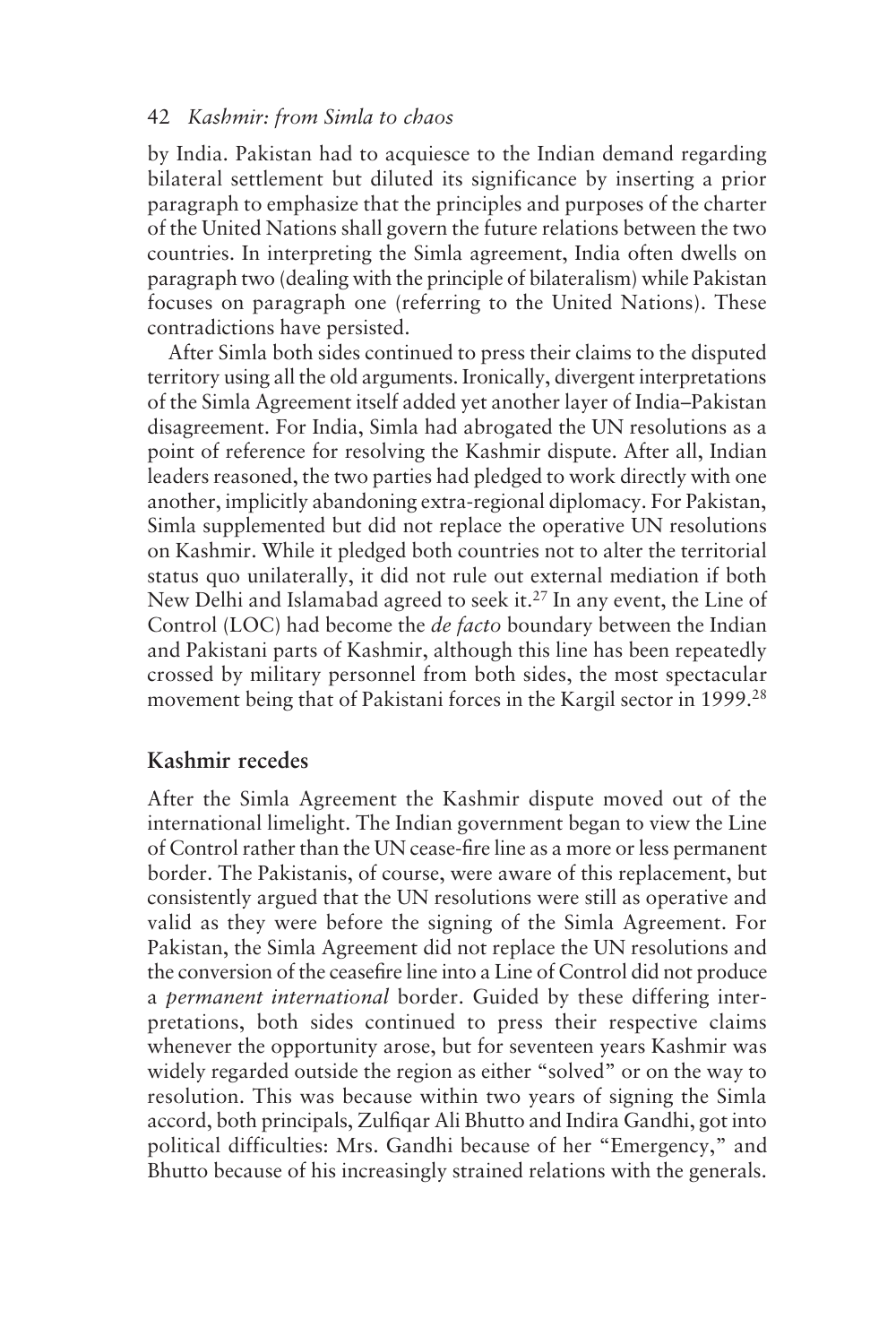Two other issues received international and regional attention: the Indian nuclear explosion of 1974 and Pakistan's subsequent response in the form of its own covert nuclear weapons program; and the Soviet invasion and occupation of Afghanistan in December 1979.

Because the principle of bilateralism was incorporated into the Simla Agreement, the Pakistanis, in a strategically disadvantaged position after 1971, waited for the initiation of a bilateral dialog. Until the late 1980s they abided by the terms of Simla and rarely, if ever, brought the Kashmir issue before international fora. Yet for twenty-four years no concerted efforts were made to resolve the Kashmir problem, nor was there much evidence of the revival of the once-vociferously acclaimed "spirit of Simla." Indeed, Article VI of the Simla Agreement said that there should be another meeting, but for reasons, which are not entirely clear, this meeting was never held. Between 1972 and 1994 India and Pakistan held forty-five bilateral meetings. Only one was fully devoted to Kashmir, and that session was held only in Islamabad in the first week of January 1994.<sup>29</sup>

# **The onset of crisis**

Most students of the region date the onset of the 1989–90 crisis to July 2, 1984, when a political coup orchestrated by Indira Gandhi removed Farooq Abdullah from the chief ministership of Kashmir. But active central meddling in Kashmiri politics had been going on for years. In 1953, Nehru jailed Kashmir's most prominent and influential politician, *Sher-e-Kashmir* ("The Lion of Kashmir") Sheikh Abdullah, for encouraging separatist tendencies in the state. The sheikh headed the National Conference Party, and was responsible for bringing the subcontinental freedom movement to the princely state of Jammu and Kashmir (where the movement protested the Hindu ruler, not the British). Despite this, the sheikh and Nehru remained close, personal friends.<sup>30</sup>

Abdullah presided over the social and economic transformation of Indian-controlled portions of Kashmir – especially the Valley – and under his guidance educational and training institutions grew quickly. Eventually, a new generation of educated professional Kashmiris evolved, and later became the separatist movement's core. The sheikh himself was independence-minded. If the opportunity had arisen he might have declared Kashmir an independent state. However, Sheikh Abdullah's own party, the National Conference, was not entirely behind him on this issue: many of its leading members felt comfortable with Kashmir's special status within India.<sup>31</sup> The ratification of the instrument of accession and Article 370 (the provision in the Indian Constitution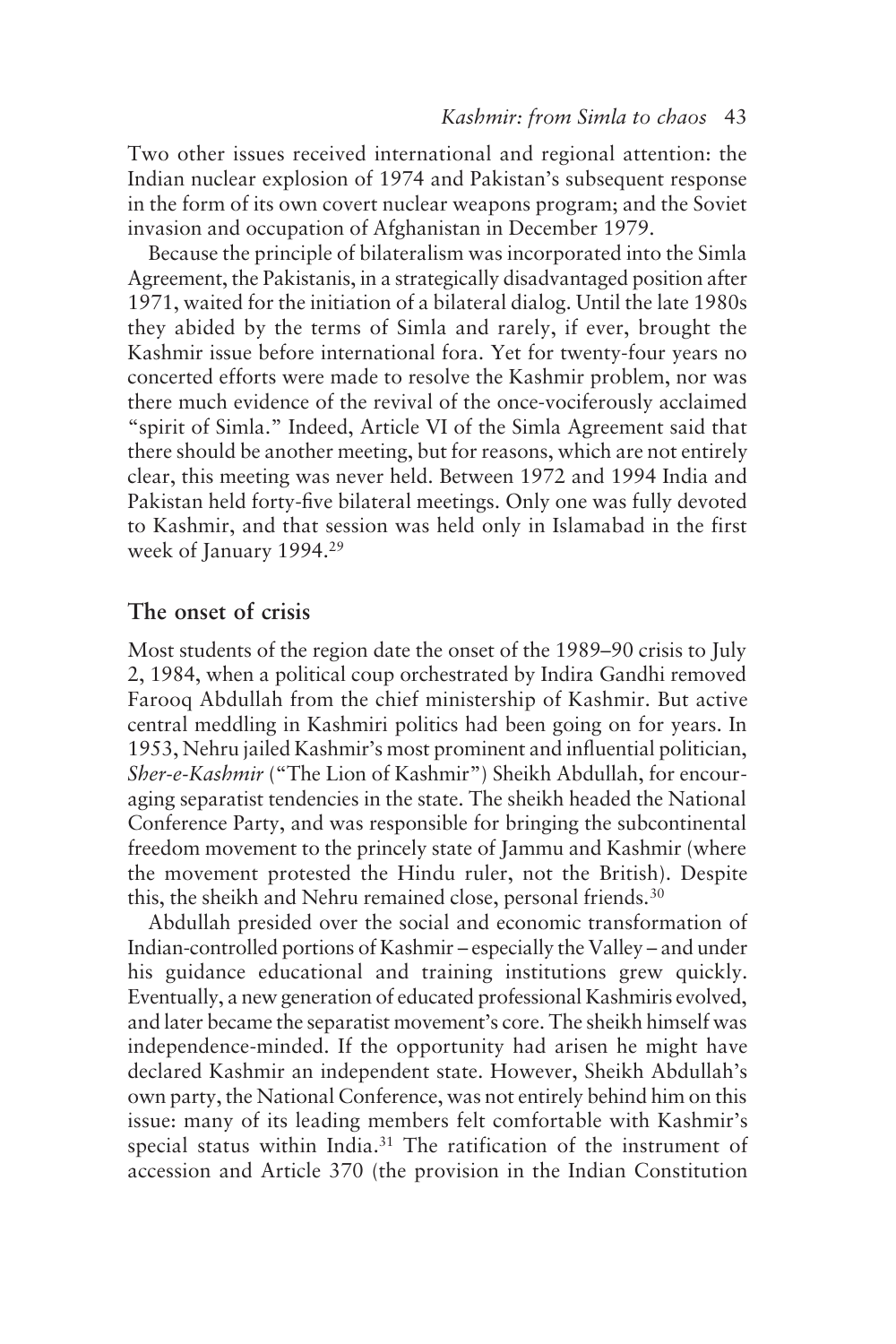awarding special status to Kashmir) was completed after he had been iailed.<sup>32</sup>

Further, the Valley Muslims (and their Hindu Pandit neighbors) did share a special Kashmiri culture – "Kashmiriyat" – which was quite distinct from anything found in Pakistan, or for that matter in the Mirpur and Muzaffarabad areas of Azad Kashmir. For many years, ties of religion meant less than ties of culture to Kashmiri Muslims, and they valued the opportunity to function with a high degree of autonomy within the Indian Union. Article 370 was introduced in the Indian Constitution to safeguard this special status and higher autonomy for the state. Finally, separatism was a difficult practicality. All of Jammu and Kashmir, but especially the Valley, was virtually an armed camp. A number of Indian army divisions were based there to defend against both the Pakistanis and (especially after 1962) the Chinese.

Moreover, Sheikh Abdullah, the one man who could sway popular Kashmiri opinion, was jailed until the mid-1970s.<sup>33</sup> He was only released in early 1975 after G. Parthasarathy, Indira Gandhi's special envoy, and Mirza Afzal Beg, Abdullah's negotiator, reached a broad arrangement, including an electoral alliance.<sup>34</sup> This was a few months away from the "Emergency," which Indira Gandhi imposed on the entire country that year. The National Conference and the Congress formed a coalition but that soon fell apart. In 1977, in Kashmir's *first free election*, Abdullah became the state's chief minister. He served five years until he died on September 8, 1982. "Kashmir became quiet – and beautiful as ever; it seemed as though the problem had been solved. From the perspective of Delhi, it was a golden phase, both the rulers in Kashmir and the populace seemed content as if a marriage had been made."<sup>35</sup>

Doctor Farooq Abdullah, the sheikh's son, became the chief minister, winning a succession battle against his brother-in-law, Ghulam Mohammed Shah. State assembly elections were held again in 1983. Prior to the elections, Indira Gandhi offered Farooq an electoral alliance. Farooq turned her down, and the ensuing election campaign was marred by violence and the introduction of communal appeals. The National Conference won a convincing victory in the heavily Muslim-majority Valley, while Indira's Congress fared well in predominantly Hindu Jammu. These elections polarized the population along communal lines for the first time since independence. From this point on, the situation began to deteriorate. Kashmir, however, received little attention. New Delhi had its hands full just to the south, where the Punjabi Sikh separatist leader Jarnail Singh Bhindranwale was calling for a separate "Khalistan" from the Golden Temple in Amritsar.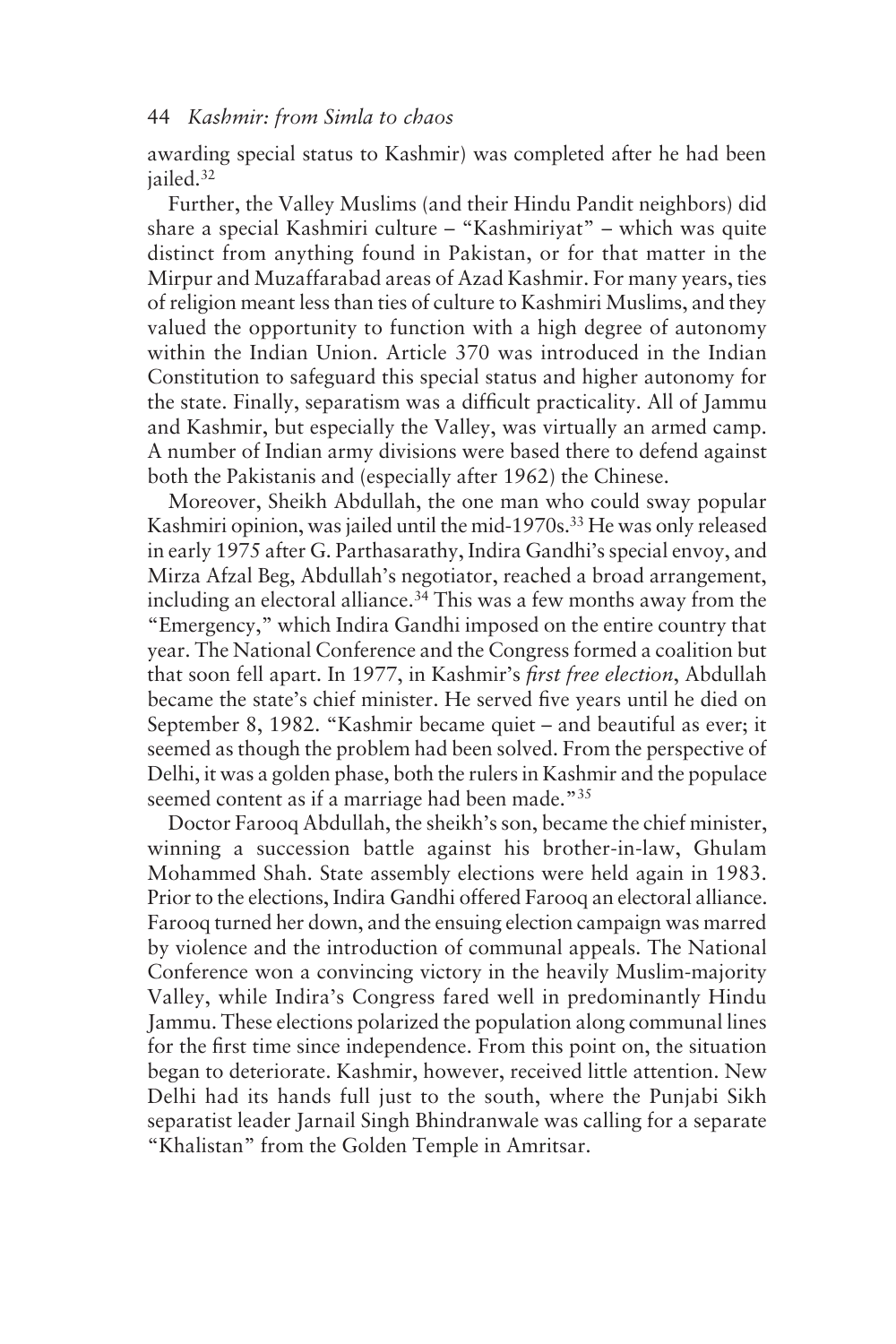# **1984–1988**

Not only did Dr. Farooq Abdullah refuse to enter into an electoral alliance, he further upset Indira Gandhi by trying to unify India's opposition parties on the sensitive issue of center–state relations.36 Upset by his prominence in the all-India anti-Congress (I) opposition grouping, Indira Gandhi began to actively pursue Farooq's removal from Kashmir's chief ministership. The Indian Constitution accords certain rights to the Center to dismiss a state government on the governor's advice. When the then governor, B. K. Nehru, refused to follow Mrs. Gandhi's bidding, she replaced him with Jagmohan Malhotra (in his first tour as governor of Jammu and Kashmir). Jagmohan engineered Farooq's dismissal after the Congress (I) had succeeded in inducing the defection of a bloc of Farooq loyalists in the state assembly.37 Farooq was branded pro-Pakistani and anti-Indian. Earlier that year Farooq may have made matters worse by visiting the Sikh separatist Bhindranwale in Amritsar. The final straw, however, was a cricket match in Srinagar (between India and the West Indies) on October 13, 1984, where a section of the audience shouted pro-Pakistani slogans and waved Pakistani flags.

Farooq was replaced by his brother-in-law, G. M. Shah, while Indian paramilitary forces were rushed to Kashmir to keep peace. This political coup ignited a cycle of political degeneracy that would increasingly alienate young Muslims from Indian democracy. A number of observers, foreign and Indian, as well as Pakistanis, have singled out this decision as being particularly fateful and unwise. The eminent British scholar, W. H. Morris-Jones wrote: "It seemed an act of gratuitous folly not to accept the electoral verdict of 1983 which saw Congress defeated by what was, after all, the well-established state party."<sup>38</sup> For the Indian journalist, M. J. Akbar, Kashmir was one battleground in an

unceasing war of attrition between Delhi and the non-Congress governments in which decency and democracy were the prime victims. The hook-or-crook methods used to try and break the governments of Karnataka, Andhra, and Kashmir were a blot on the very concept of a federation.39

Of course, New Delhi's view at the time was that India is not a confederation, in which states can behave as they please, but a union, in which the central government has the right and the power to make and unmake states at will.

Following Indira Gandhi's assassination in October 1984, and two years of ineffective rule by G. M. Shah, Farooq Abdullah did a political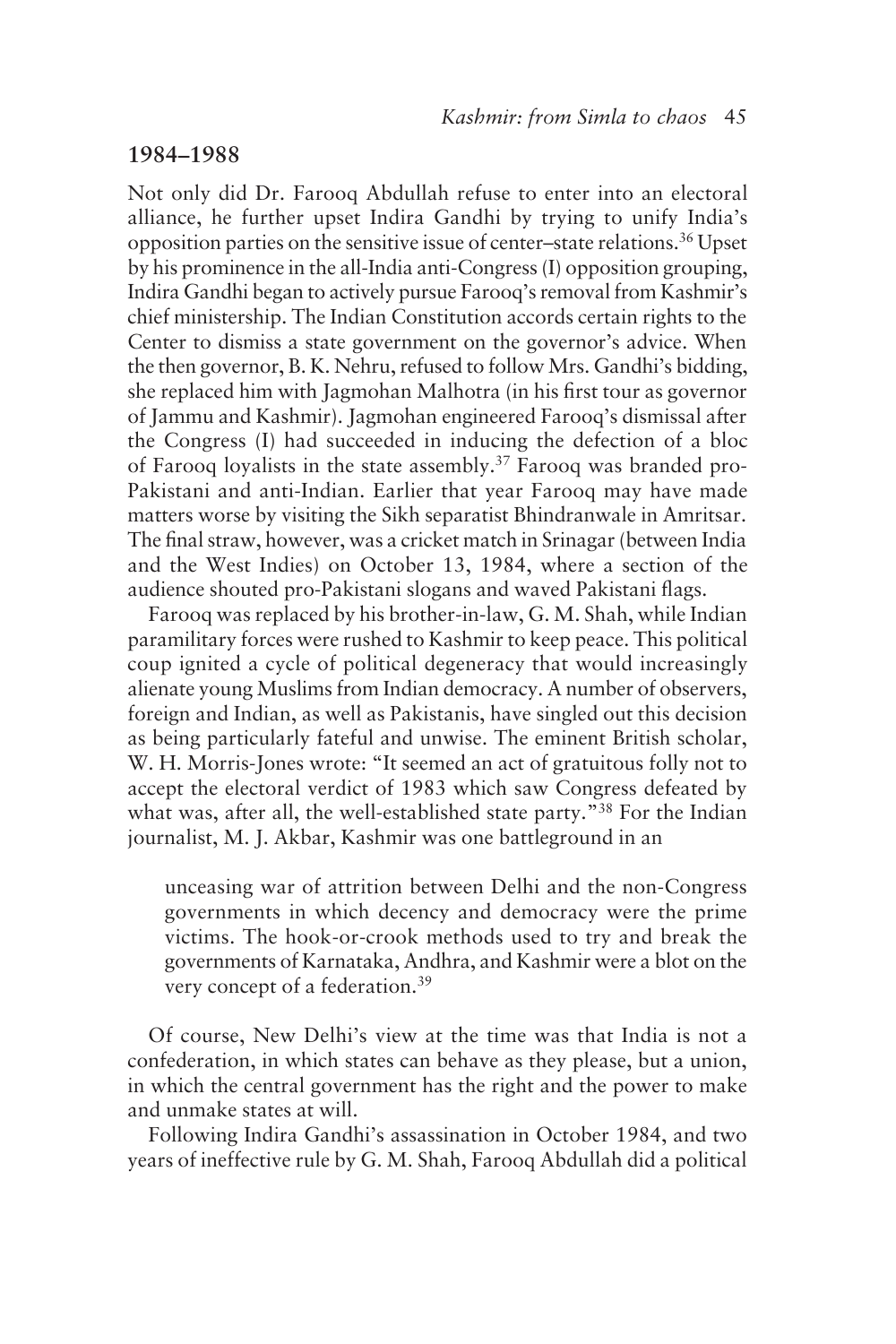flip-flop that severely strained his own credibility in the Valley by aligning his National Conference with Rajiv Gandhi's Congress (I) Party. After the widely despised G. M. Shah regime was ousted by the governor in March 1986, Farooq had demanded new state assembly elections.40 As a condition for restoring him to power in Kashmir, Rajiv Gandhi insisted that Farooq's National Conference join the Congress (I) in an electoral alliance and a governing coalition. Reversing his 1983 anti-Congress stand, Farooq accepted the offer, asserting to his followers that by doing so he would increase the flow of resources for economic development to Kashmir. The 1987 election thus pitted a Congress (I)/ National Conference alliance against a coalition of smaller parties under the banner of the Muslim United Front (UF).

In what was to be the final blow to any sense of decency in the portions of Kashmir administered by India, the elections were massively rigged to ensure victory for the National Conference/Congress (I) alliance. Farooq Abdullah became chief minister once again. The elections, however, completely alienated young Kashmiris whose experience with Indian democracy had gone sour twice in less than three years.<sup>41</sup> The National Conference had been a catchment area for Kashmiris; they might have resented New Delhi's tactics, but were also uncomfortable with open rebellion. By merging the two entities in so blatant a fashion – the National Conference and the Congress (I) even engaged in electionrigging together – Farooq left young Kashmiris with no choice but to join the extremists. As pro-Congress journalist M. J. Akbar writes, "compromise with the very people who had manipulated 1984 ravaged Farooq Abdullah's credibility. He was charged with betraying his father's fifty-year legacy of pride. It created a vacuum where the National Conference had existed, and extremists stepped into that vacuum."42

The inefficiency and corruption of the new Farooq government became particularly galling in these circumstances.43 The chief minister himself was viewed as aloof and ineffective. There was little headway towards any economic development. Adding further to the disgruntlement caused by the political machinations of 1984 and 1987, many well-educated Muslim youths, denied their voice in Kashmiri politics, were unable to find remunerative jobs.<sup>44</sup> Sumit Ganguly writes: "As swelling numbers of college-educated Kashmiris discovered bleak employment prospects, their anger and frustration turned against what they correctly perceived to be a corrupt and insensitive regime."45

By mid-1988, writes Ved Marwah, a retired police officer who knew Kashmir well, the situation had rapidly deteriorated. While the government in Delhi was beset with its own problems (Rajiv was under attack on corruption charges and the opposition seemed to be gaining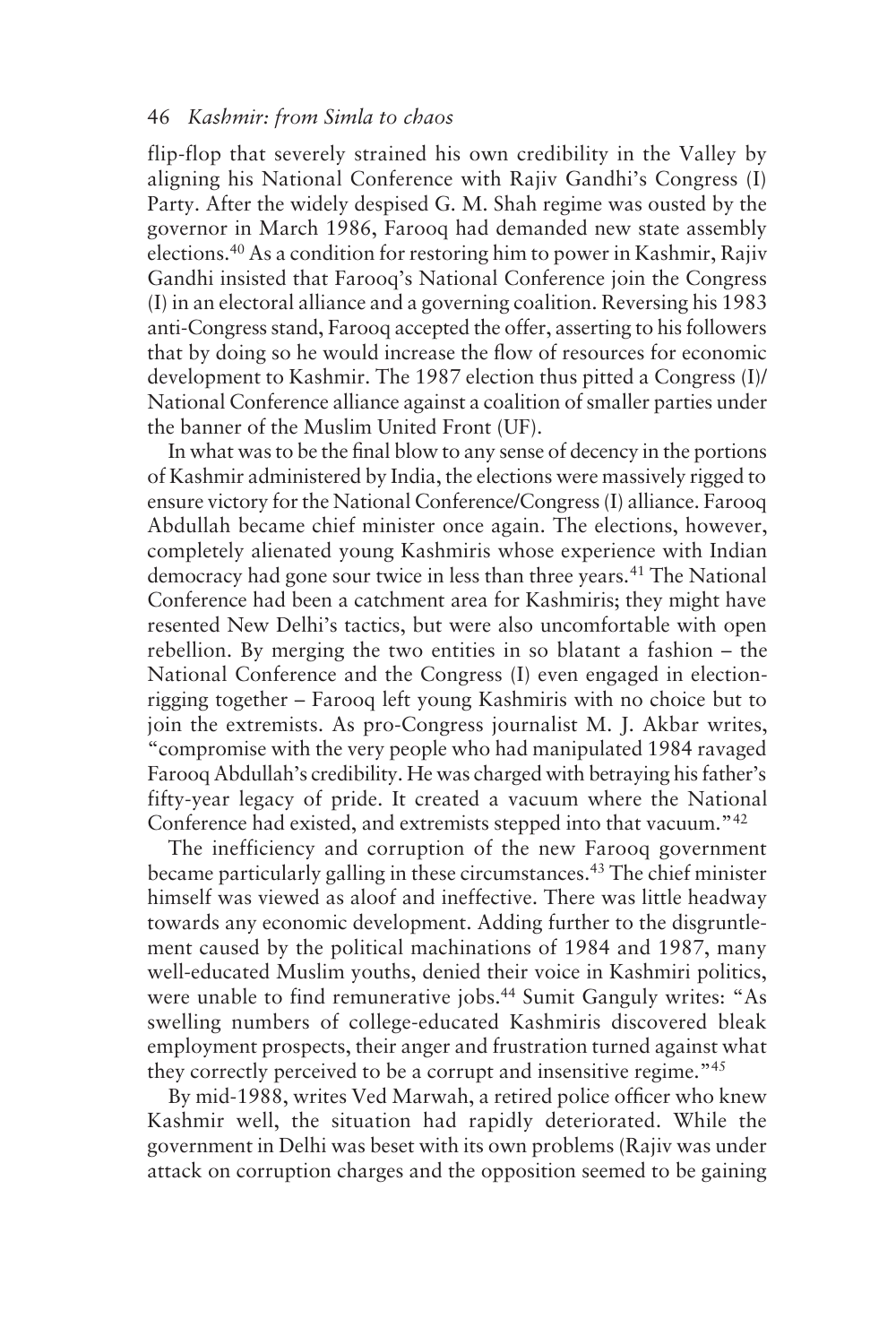ground; Punjab was still the hotspot, and in June had witnessed *Operation Black Thunder*, a major action to flush militants out of the Golden Temple in Amritsar), Farooq seemed incapable of doing anything. Jagmohan wanted to crack down, but New Delhi never gave him the requisite forces. New Delhi was convinced, however, that the militancy in Kashmir was sponsored by Pakistan.

Meanwhile, in Kashmir, just before the Pakistani and Indian independence days of August 14 and 15, 1988, a series of explosions rocked the Valley. On the 14th (Pakistan's Independence Day) the Pakistani flag was flown in Srinagar and the anti-government protests erupted into sporadic violence and organized strikes. The next day, black flags were displayed on India's Independence Day. On August 16 a procession shouting anti-India slogans clashed with the police at Nallahmar Road in Srinagar. One person died, fifty persons were injured, a police jeep and a number of shops were gutted. The same night, there was an attempt to set the Hindu Rishi Pir temple in Srinagar on fire.

The rioting and violence became worse on August 17 with the news that Pakistani President Zia ul-Haq had died in a plane crash. This led to police firings and deaths in Srinagar, Baramula, Phulwama, and Bhaderwah, among other places. Militants retaliated with bomb explosions. In Pakistan, the military withdrew from overt rule, thus turning that state into a "democracy" overnight. Popular support for democracy was manifest on November 16, 1988, when the opposition PPP won the election (albeit without an absolute majority) and Benazir Bhutto became prime minister. The ushering in of democracy, and the popular appeal of Kashmir in Pakistan, gave the militants legitimacy and led to an escalation of the situation. The Pakistani people expected *their* government to liberate Kashmir and placed the government under pressure to live up to its mandate.46

Meanwhile, in the Valley, bomb blasts, clashes with the police, and protest marches continued unabated. On August 26 after the Friday prayers to offer "fateh" to Zia, the crowd turned violent and the police fired on the demonstrators. On August 31, a bomb went off in a bus in Anantnag. On September 18, four young men were caught outside the house of a senior police officer. In the scuffle, one of them, Ajaz Dar, was shot dead. He became the first "martyr" for the Kashmiri cause. According to Robert Wirsing (who quotes a source in the Indian Ministry of Home Affairs) a total of 390 violent incidents occurred in 1988 – a single direct attack on civilians, six on security forces, 142 cases of bombing and arson, and 241 were classified "other." There were twenty-four explosions in public spaces that killed fifteen persons and injured sixty-nine.47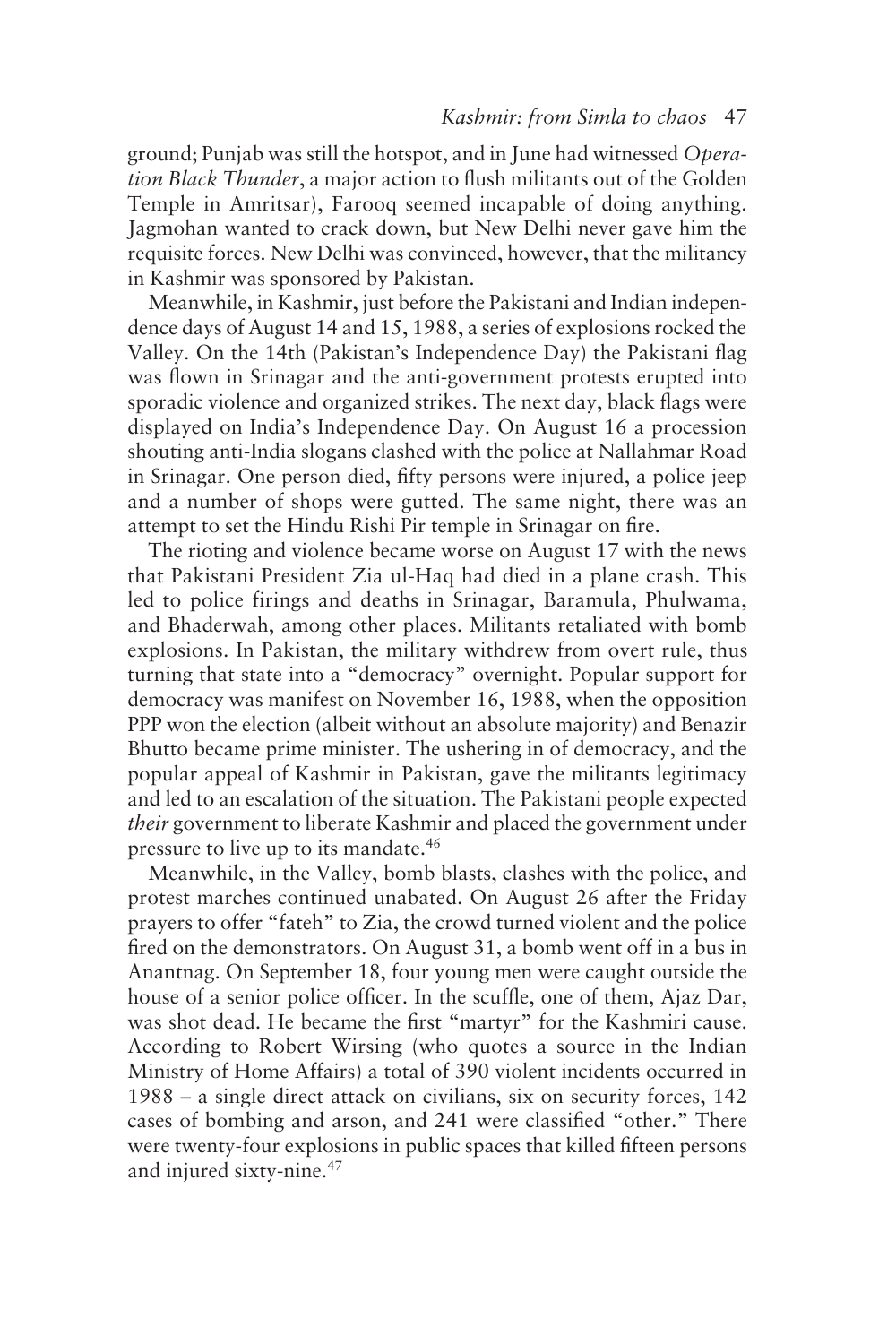Early 1989 saw an escalation of the sporadic violence, the bombings, and the processions, but with the summer melting of the snows in the mountain passes, the intensity of violence increased manifold. Wirsing finds an almost six-fold increase, with 2,154 incidents in 1989. Attacks on civilian populations surpassed attacks on security forces. There were 506 bombings in public places that year, and although fewer people died in the explosions, that may simply have been a function of the continuous *bandhs* (public boycott and strike) and *hartals* (strikes) the Valley had to live through in 1989. In April, *India Today* magazine reported that: "The eight-month-old hit-and-run tactics of the militants have escalated. Even in broad daylight, they open fire with their automatic weapons on police patrols and stations and attack government and private buildings with powerful explosives."48 The report said that five persons had died and more than four hundred had been injured since February.

Following a police raid in Anantnag town and the subsequent death (while in police custody) of the 70-year-old father of Shabbir Shah, the popular Kashmiri leader, a four-day *hartal* was called. Shah was president of the Kashmir People's League (a rival of Farooq's National Conference). In Kahnyar and Naidkadal, neighborhoods of Srinagar, the police and militants fought pitched battles.<sup>49</sup> When the paramilitary and the police were forced back into their barracks, the young men who had fought off the Indian might were carried on the "shoulders of admiring mobs who showered them with kisses and milk in traditional Kashmiri revelry." Even Srinagar's houseboat-owners, who were fast losing business, were supportive of the movement. Photographs of former Pakistani president, Zia-ul-Haq, were openly sold in roadside stalls. Areas such as Borikadal, Kahnyar, Zainakadal, and Naikadal were referred to as *chhota* ("Little") Pakistan. The revolt was well on its way.

In April, Rajiv Gandhi appointed a former chief of the army staff, General K. V. Krishna Rao, as governor of Kashmir "in the simplistic belief that the appointment of a former army general would send the right signals to the militants."50 He did not have much of a chance. Even before he could settle in, G. M. Shah, Farooq's brother-in-law and political opponent, was asking for Jagmohan's return as governor. In May, separatists launched the "Quit Kashmir" movement (reminiscent of Gandhi's "Quit India" call in 1942). As another Independence Day anniversary approached in August, the Valley, for all practical purposes, was almost lost to India. In July, militants ambushed a bus carrying CRPF (Central Reserve Police Force) personnel, killing two soldiers. The Jammu and Kashmir Liberation Front (JKLF) openly claimed responsibility for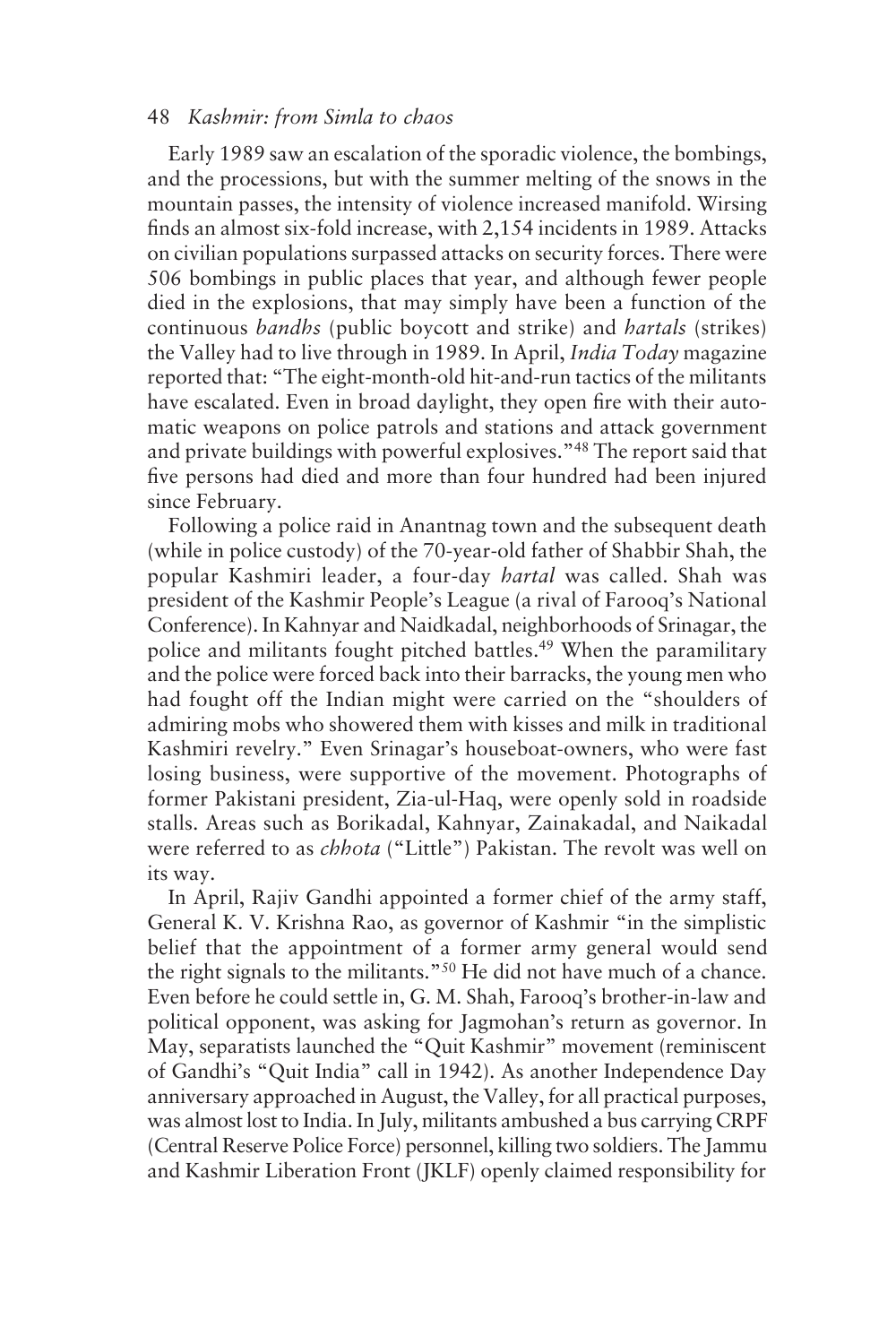this attack. Pakistan's Independence Day (August 14) was celebrated once again this year with enthusiasm, while a complete *bandh* was observed in the Valley on India's Independence Day (August 15). The Indian national flag was burnt in public protest gatherings, and black flags were flown all over the city. The arrest of Shabbir Shah led to widespread protests and disturbances in the Valley. Police firings added to the death toll in the riots, and led to further protests and disturbances.

In November, the Congress government led by Rajiv Gandhi was defeated in the general elections, and replaced by the Janata Dal government headed by V. P. Singh. The Janata government wanted to remove General Krishna Rao on the grounds that

the new government was looking ahead in case of [*sic*] Abdullah's resignation and imposition of governor's rule. Many names were considered including Jagmohan's, who was ultimately appointed, although it was known that Farooq Abdullah might resign if Jagmohan was made Governor.<sup>51</sup>

The confusion in New Delhi – revealed in the removal, appointment, and re-appointment of governors in Kashmir – is worth noting. This confusion extended to Srinagar, where the civil servants and police officials were divided in their loyalty between the chief minister and governor and, then again, between the successive governors to the state, Krishna Rao and Jagmohan. This lack of cohesiveness and sense of purpose in the Indian government found its reflection in the confusion regarding its Kashmir policy and India–Pakistan relations. In 1989, young Kashmiri Muslims assassinated policemen, judges, and other government officials with impunity. As *India Today* editorialized in September 1989:

Today, thanks to rampant nepotism, corruption and notorious maladministration, Farooq's compact with his people seems to have broken. He has lost their trust. Some of them have turned to guns, and others, who initially blamed only Farooq's government for their woes, now increasingly blame New Delhi.<sup>52</sup>

On December 8, 1989, in what became a watershed event, Rubaiya Sayeed, daughter of the home minister in the newly constituted Janata government, was seized from a public bus and kidnapped. The kidnappers demanded the release of five prominent JKLF members who were in jail. At this crucial juncture, Chief Minister Farooq Abdullah was absent (he was on holiday in London, but would return before the kidnapping saga had played out). The state cabinet decided that it would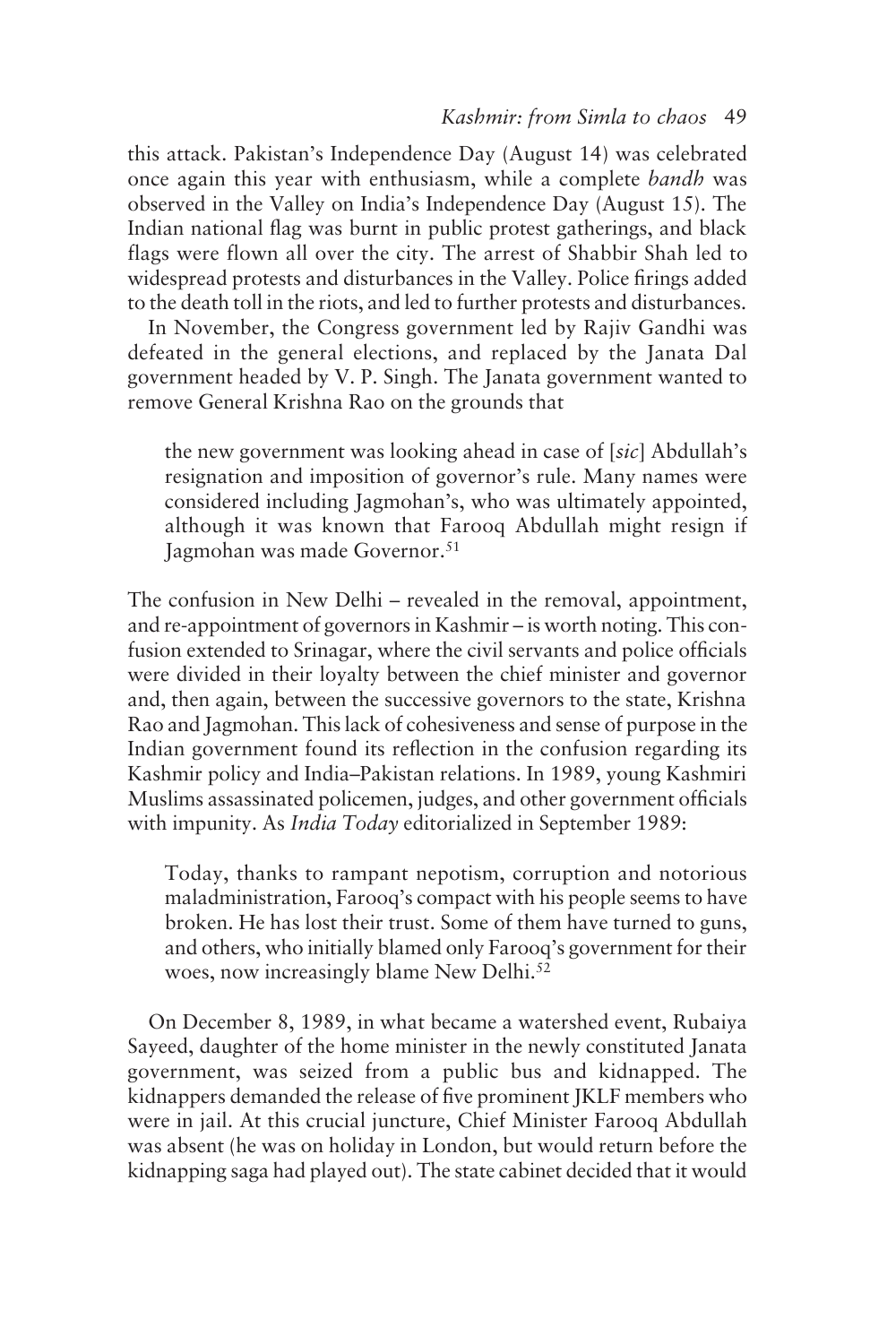be safest to acquiesce to the kidnappers' demands. The predominant view in New Delhi was the same. Although Home Minister Mufti Mohammed Sayeed did not insist that the five militants be released to ensure the safe return of his daughter, his cabinet colleagues were unwilling to take chances with Rubaiya's safety.

In retrospect, the separatists later admitted that the kidnapping had been a risky proposition. The kidnapping of an unmarried Muslim girl, even if she was the daughter of the Indian home minister, would not have gone down well with the tradition-bound people in Kashmir.<sup>53</sup> If something had happened to her, the JKLF would have been the subject of popular opprobrium, and perhaps the group would have been denied food, money, and shelter by the local population. As it turned out, the biggest loser was the Union government. In a panic, different government agencies and officers opened separate lines of communication to the kidnappers. These intermediaries, because they wanted the deal to be struck through themselves, offered the militants more and more. The competitive bargaining, ultimately between the different government agencies, gave the militants a better negotiating position. A fairly neutral international body, Asia Watch, subsequently observed "the outcome, interpreted as a major political victory for the militants, encouraged other, newly emergent armed organizations."54

While 1989 had seen momentous developments, the following year was calamitous. After the Rubaiya fiasco and the rapid increase in separatist violence, New Delhi changed governors once again, bringing Jagmohan back on January 18, 1990. Jagmohan promulgated "Governor's Rule" after he was sworn into office on January 19 in Jammu, the state winter capital.<sup>55</sup> The newly appointed governor arrived in Srinagar on January 21 to the accompaniment of widespread rioting and demands for the release of over a hundred young Kashmiris, who had been detained by the CRPF.56 Jagmohan provides a graphic description of the situation in Kashmir when he took charge. In an interview, after his second removal, he claimed

every component of the power structure had been taken over by the terrorists. Subversive elements had infiltrated the police ranks and a portion of the police was on the verge of mutiny. Civil services had broken down completely. Lawyers, doctors and even the press were dominated by militants.<sup>57</sup>

Jagmohan has asserted that the situation improved during his term of office, although this judgment is not borne out by the record or by most other first-hand observers.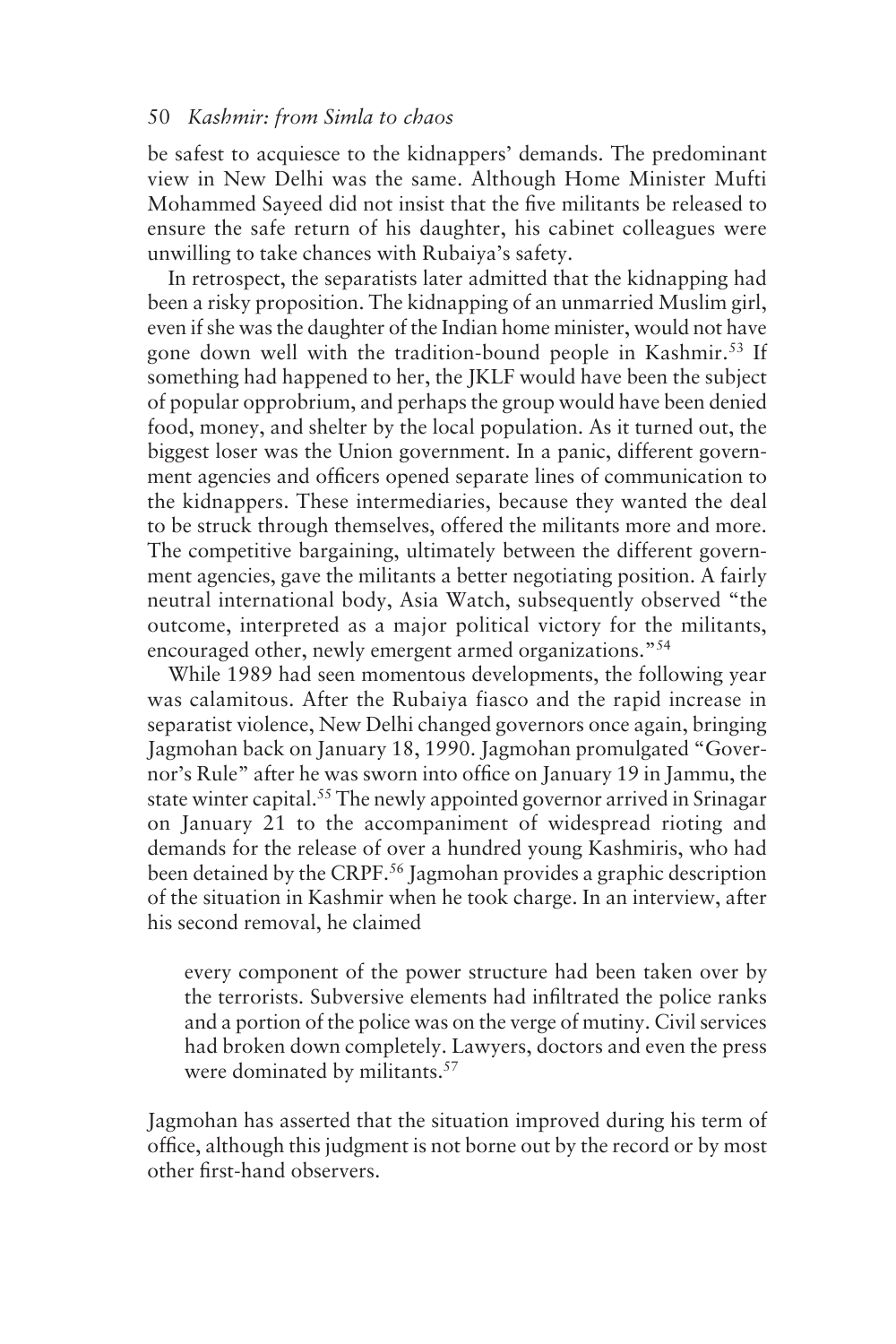Ved Marwah, who traveled to Srinagar as Jagmohan's reluctant advisor, says that there were no policemen on the streets, even the CRPF had been forced into their barracks, and most senior police officers had disappeared.58 Srinagar, it seemed, had been lost to India. The situation was only controlled after the Indian army had been brought in, but at heavy cost. The army fired at unruly mobs and reportedly killed thirty persons. The next day, the Jammu and Kashmir Police went on strike, protesting the alleged death of four of their comrades by the central paramilitary force, the CRPF. They conducted a procession in full uniform with their weapons in their hands demanding "*azadi*." Two days after the police rebellion, on January 24, four Indian air force personnel were shot as they were waiting for their bus.

In February, after the killing of the director of the government-run television station in Srinagar, employees of the All India Radio and Doordarshan refused to work in the Valley anymore.<sup>59</sup> Three Kashmiri leaders, Mir Mustafa, an ex-member of the Legislative Assembly (MLA), Ghulam Nabi Butt of the Congress, and Abdul Sattar of the Communist Party, were killed in quick succession.<sup>60</sup> Whether it was to celebrate the killing of an Indian agent, or a successful attack on a symbol of Indian statehood, or at the *namaz-e-janaza* (funeral prayers) for a martyr to the Kashmiri cause, the crowds in Srinagar and elsewhere were getting bigger and bigger. There seemed no way of controlling the protesters. On February 24, as Marwah was riding to the airport, he saw the procession en route to the Charar-e-Sharif shrine, south of Srinagar. He describes it thus:

It was an unbelievable sight. It appeared as if the entire population of Srinagar had come out to join the procession. The State Transport [Authority] buses had also been commandeered in addition to other means of transport for taking the processionists to the shrine. Many were sitting on top of the buses, unmindful of the cold, rain, and sleet. There were women and children and everyone was shouting *azadi* slogans and showing the 'V' sign.<sup>61</sup>

On March 6, the Indian army fired on processions in the towns of Zakura and Rawalpura, near Srinagar. Seventeen died, reviving memories of the January riots and deaths in Srinagar.

Meanwhile, politics continued as usual. According to Marwah, a close and reliable observer of these events, Jagmohan, apprehensive that he would be removed as governor after having brought the situation back in "control," dissolved the Jammu and Kashmir state assembly on February 19, 1990, without consulting the Home Ministry in New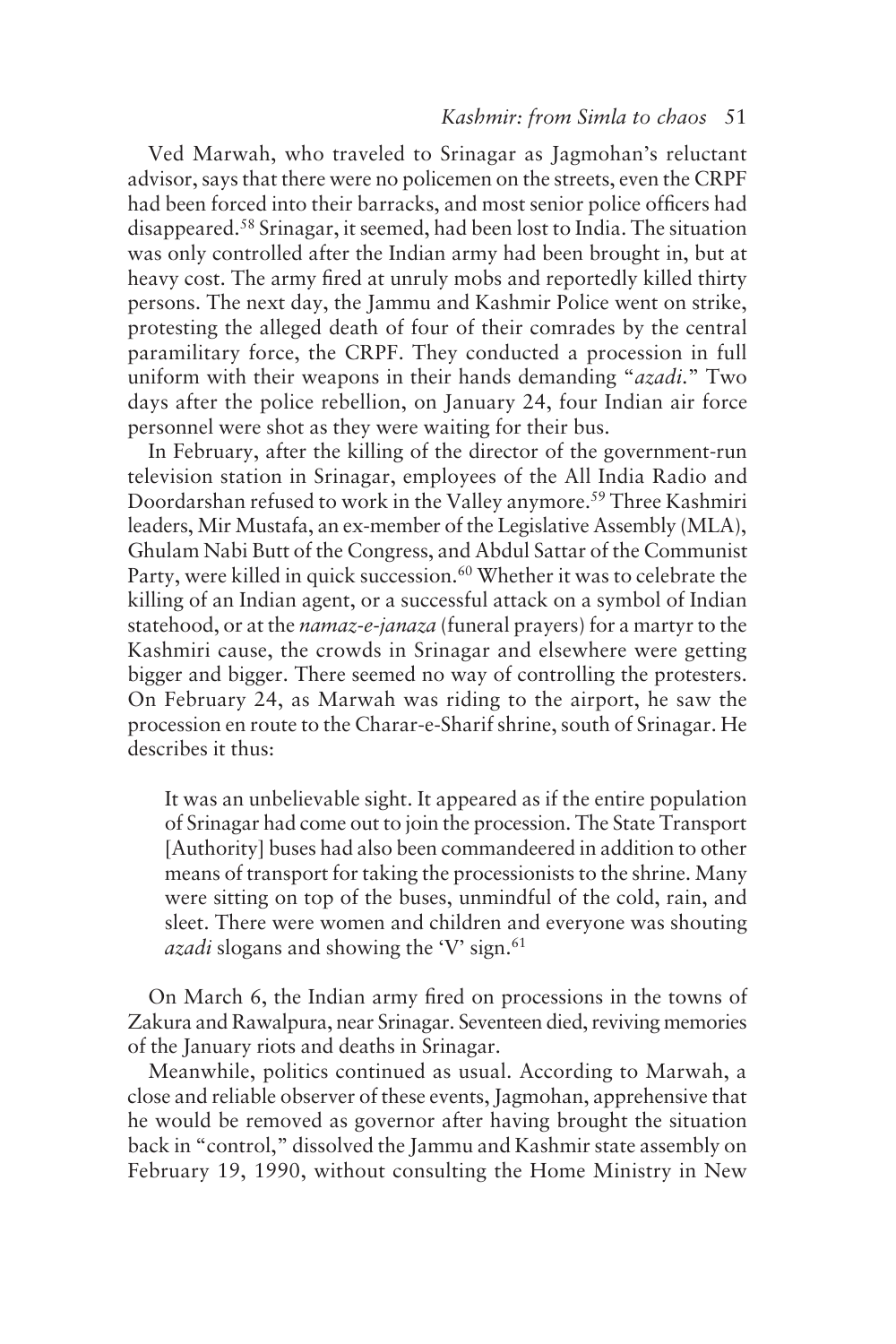Delhi.62 Except for the BJP, all other parties, including the Janata Dal, which was in government, criticized Jagmohan. Most observers of Kashmir expected another change in governors. In early March, an allparty delegation arrived in Srinagar, speaking in different voices. While Janata Dal members such as George Fernandes went into downtown Srinagar to "talk" with the people, Rajiv Gandhi was briefed by senior police officers. Only the BJP seemed to be on the governor's side. The visit itself was a clear indication of the center's unhappiness with Jagmohan. Meetings between the governor and the delegation went off badly.

To make matters worse, at a meeting with Rajiv Gandhi and other Congress leaders at Srinagar's Centaur Hotel, local Kashmiri leaders began shouting slogans of *azadi* and were joined by the hotel staff.63 Ordinarily, this would have been unheard of, as those presented to the leaders from Delhi would have been vetted for their political views, but obviously no local leader could afford to stand apart from the agitation.

Since February, Kashmiri Pandits had begun to flee the Valley as a spate of killings began to target them. Governor Jagmohan may have taken advantage of the Hindu Pandits fleeing to provide justification for his brutal methods. The kidnapping and subsequent killing of Mushirul Haq, vice-chancellor of Kashmir University, his secretary, and H. L. Khera, general manager of the public sector Hindustan Machine Tools factory, one of the few large industrial units in the Valley, in April further strengthened Jagmohan's hand. He clamped indefinite curfew on Srinagar, causing tremendous hardship and further alienating the Kashmiri population.64 Soon after, Farooq Abdullah described Jagmohan as a Genghis Khan.<sup>65</sup> During the summer the death of moderate and influential Mirwaiz Maulvi Farooq, president of the Awami Action Committee, angered the young freedom fighters, considered as militants by the Indians. Fearing violence, the local police imposed a curfew and prohibited the funeral procession, but his body was forcibly seized by the mourners. The ensuing police firings led to an estimated forty-seven deaths.66

Despite Jagmohan's claims to the contrary, his brutal approach helped build greater support for separatism. Moreover, he found it impossible with a divided administrative apparatus to single-handedly resolve a situation that was out of control. Week-long curfews were not merely inconvenient, they brought the economy to a standstill. If the security forces controlled some territory during the day, the nights were dominated by the young men who were referred to by the Pakistanis and Kashmiris as freedom fighters. It was in this context that the 1990 crisis occurred. Some analysts, especially in Pakistan, single out these events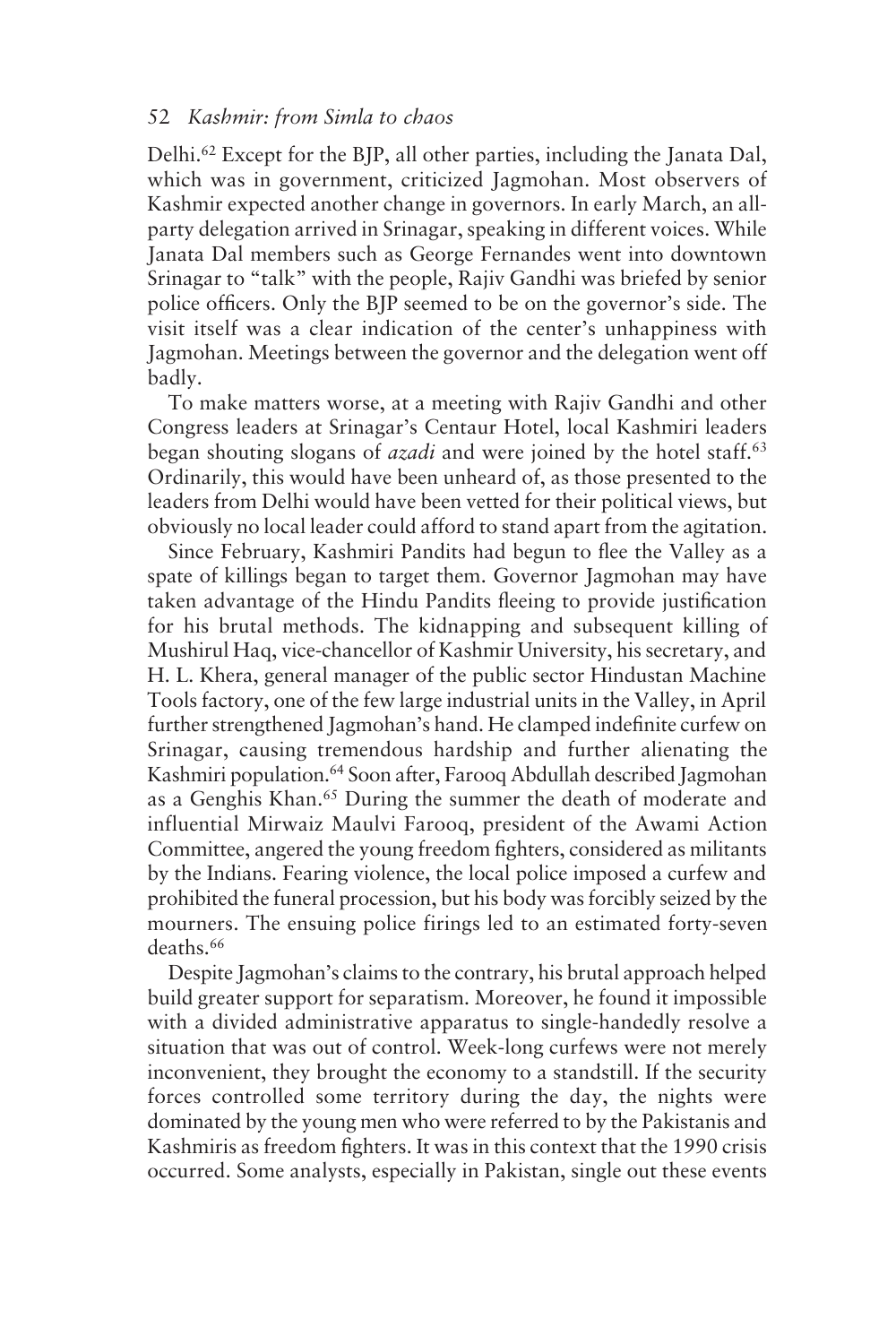as being a major cause of the 1990 crisis. New Delhi, unable to fight the militancy, may have wanted to take the battle to the training camps in the Pakistani part of Kashmir, thus posing a security threat to Pakistan.<sup>67</sup>

# **Crisis and war aversion: Wular and Siachin**

The Kashmir dispute, which has waxed and waned over the years, now seems to be one of the world's most intractable problems. Yet, upon closer examination two components of this crisis seem to have been managed satisfactorily. No discussion of the Kashmir conflict – which pertains largely to the Valley – would be complete without some mention of Siachin and Wular, each a case of regional conflict management. Both offer insights into the origin and resolution of India–Pakistan conflicts.

Even before the armed clash between India and Pakistan in Kargil, their armies were engaged in a bitter and seemingly irrational conflict over control of the Siachin Glacier, located approximately 150 miles northwest of Srinagar, but still part of the state of Kashmir. Siachin has not been resolved, but it has been contained, albeit at a high level of violence and enormous cost.

The Siachin Glacier is located in an area where both the UN ceasefire line and the Line of Control are ill-defined. The inhospitable climatic conditions in the region may have persuaded both India and Pakistan to refrain from detailed demarcation of the line. Indian attempts to retain physical possession of the Siachen Glacier area and Pakistani counterattacks to dislodge them have resulted in several violent clashes.68 For almost twelve years both India and Pakistan have been engaged in armed combat in this mountainous glacial region over the physical possession of "one-thousand square miles of the cathedral peaks and icy wilderness," undoubtedly the "world's loftiest battleground."69

The India–Pakistan confrontation in the Siachen Glacier, which is now technically part of Jammu and Kashmir, continues, although both countries have been careful not to allow their intermittent clashes in the icy mountains to snowball into a major war. Nor did they allow the conflict to spread.

After the UN-mediated ceasefire in 1949, the line between India and Pakistan was demarcated up to point NJ9842 at the foot of the Siachen Glacier. Beyond that point the terrain was almost inaccessible; perennially snow-clad mountains that no one had bothered about. The 1949 description of the ceasefire line reads: "Thence northwards along the boundary line going through point 18402 up to NJ9842."70

Following the India–Pakistan war of December 1971, and the Simla Agreement in July 1972, the ceasefire line was converted into a "Line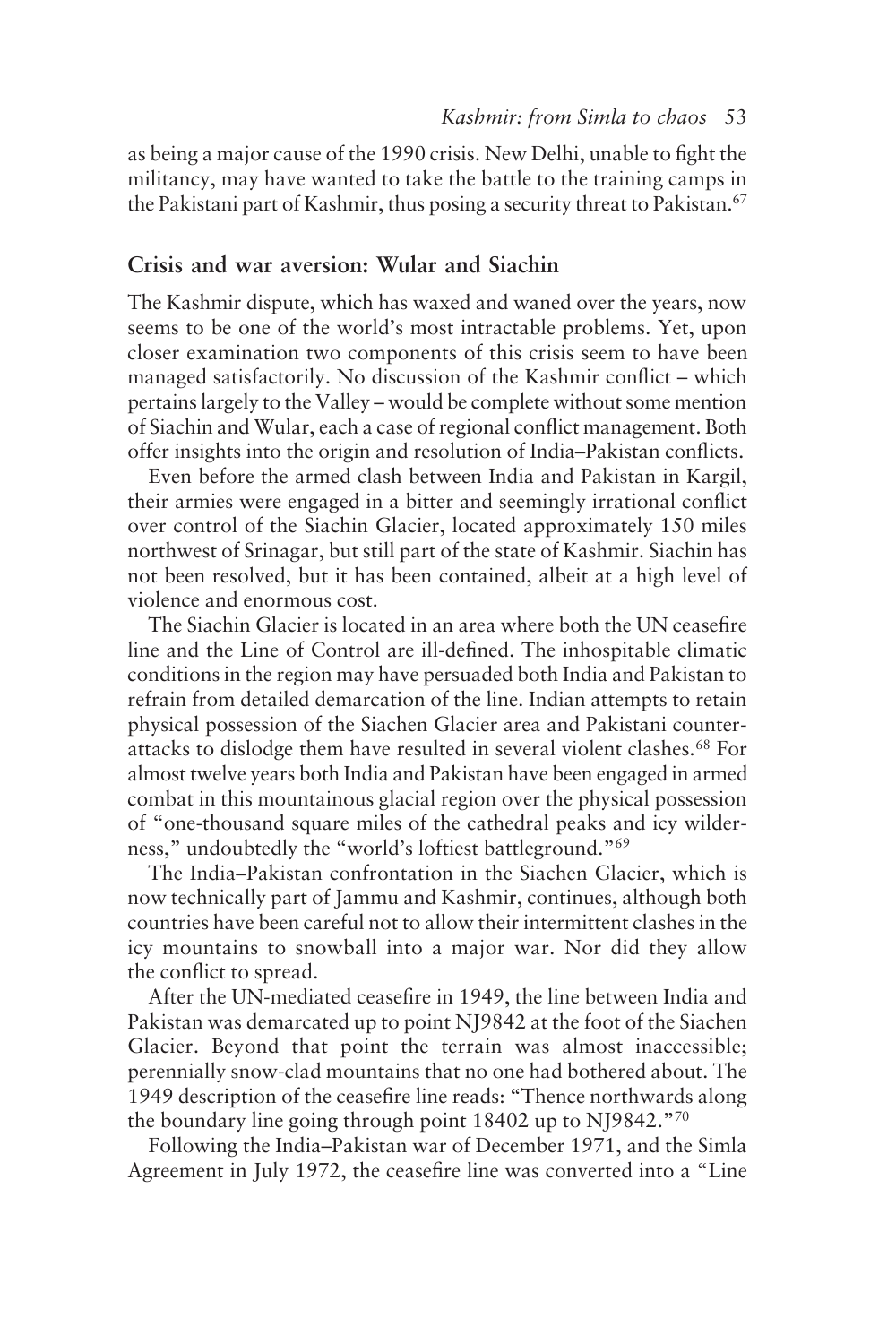of Control" extending from the "Chhamb sector on the international border [to] the Turtok-Partapur sector in the north." The detailed description of its northern end was that from Chimbatia in the Turtok sector "the line of control runs north-eastward to Thang (inclusive to India), thence eastwards joining the glaciers." This vague formulation sowed the seed for the bitter dispute to follow.<sup>71</sup>

The Siachen dispute surfaced in 1984. India claimed that it needed to control the glacier because it was a gateway to Ladakh, the Buddhist part of Jammu and Kashmir, alongside the disputed border with China. Pakistan wanted Siachen on the grounds that it could be used by the Indians to deny them access to the Northern Areas. Both claims are greatly exaggerated, but military action by the Indian and Pakistani armies were motivated by fears that the other would gain control of the area.

According to Robert Wirsing, there is little evidence pointing to any one of the parties being the aggressor in the Siachen dispute:

Precisely who shot first is probably impossible to determine. Which of the two armed forces had the right to be on the glacier – because the question of legitimacy of the two sides' territories claims has never been submitted to impartial adjudication – is a matter obviously open to disagreement.72

Wirsing notes, however, that ample evidence points to the Indian armed forces as being the first to establish permanent posts on the glacier and that they had prepared themselves long and well for the task.

The principal actor in militarizing Siachen was the Indian Lieutenant General M. L. Chibber who headed India's Northern Command in 1983–4. After his retirement, Chibber has ruefully described the buildup to *Operation Meghdoot*, as the plan to take over the glacier was code-named.73 Chibber sent the first army reconnaissance mission to the area as early as 1978. The expedition was the result of the new thinking of a more pro-active, post-1962 generation of army officers, who felt that India had lost the Aksai Chin salient primarily because of New Delhi's neglect. The Indian government had refused to allow Indian army reconnaissance expeditions to the higher Himalayas in the 1950s and, unknown to the Indians, China had been able to build the Xinjiang–Tibet highway, which proved strategically significant during the Sino-Indian war of 1962.

After the 1978 expedition, it was decided that the Siachen area would be regularly patrolled by the Indian army during the summer. The severe winter conditions ruled out the establishment of any permanent posts.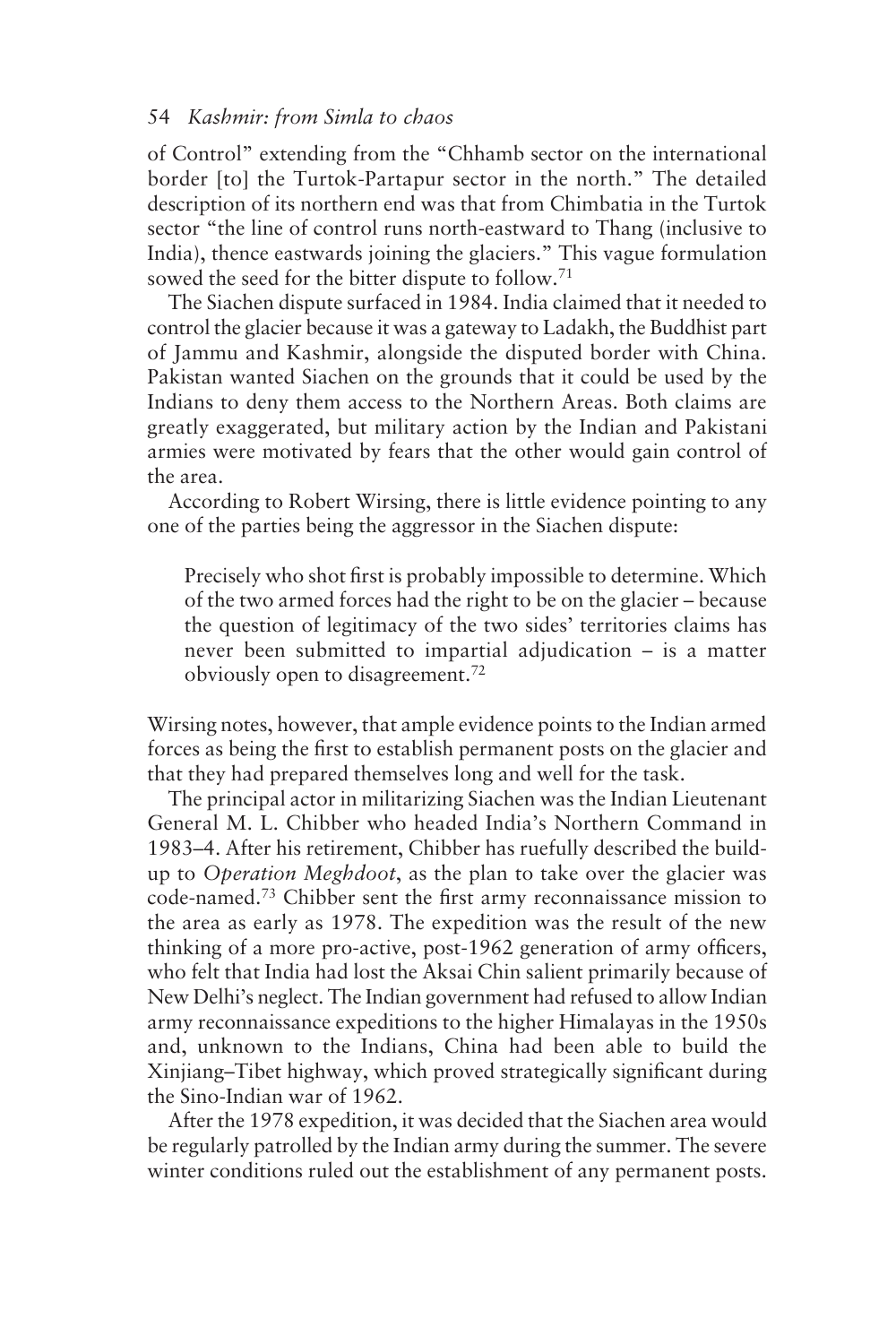After Chibber took over the northern command, and perhaps because of his earlier experience in the region, Siachen became a major dispute. The Pakistanis, apprehensive of Indian army expeditions in the area, lodged a protest on March 29, 1982, and twice again in late-August 1983. Chibber found the protest notes particularly disturbing since this was the first time Pakistan had formally claimed the entire area between NJ9842 and the Karakoram Pass that connects China with Pakistan. In September–October 1983, Chibber claims, Indian intelligence detected a column of Pakistani troops moving into the area, ostensibly with the purpose of occupying the vantage points. However, bad weather prevented the Pakistanis from setting up any permanent posts. (It needs to be pointed out here that many Pakistanis argue that no evidence exists that Pakistan had ever contemplated establishing a military post in Siachin.) The Indian army's Northern Command finally swung into action and, preparing over the 1983–4 winter, established the first permanent post on the glacier on April 13, 1984, two months ahead of the regular mountaineering season. The mountaineering expeditions, mostly comprising Westerners, came from Pakistan's Northern Areas, and the continuation of this practice was seen by the Indians as strengthening Pakistan's claims to the area.

Thereafter, as Indian analyst A. G. Noorani describes it,

an extremely costly, futile, and wholly avoidable conflict had begun in the world's principal mid-latitude mountain glaciation. It could have been averted had Indian and Pakistani leaders acted in 1983 to freeze the status quo as it then existed. The establishment of a permanent picket in the area by India constituted a breach of the Simla Agreement.74

The countries had committed themselves in the Simla Agreement to settle their differences by peaceful means through bilateral negotiations and not to unilaterally alter the Line of Control, and although the line had not been violated, both countries had acted unilaterally to alter the situation, ignoring the bilateral negotiating process.

Although the strategic importance of the Siachen area has been extensively debated on both sides of the border, the political, administrative, and military establishments in both countries have done little to deescalate the conflict. Some estimates put troop deployment in the area at almost three brigades between the two countries. Pickets are constantly firing at each other. In 1987, in a series of relatively large attacks and counterattacks, the Indians maintained an advantage by controlling two key mountain passes.75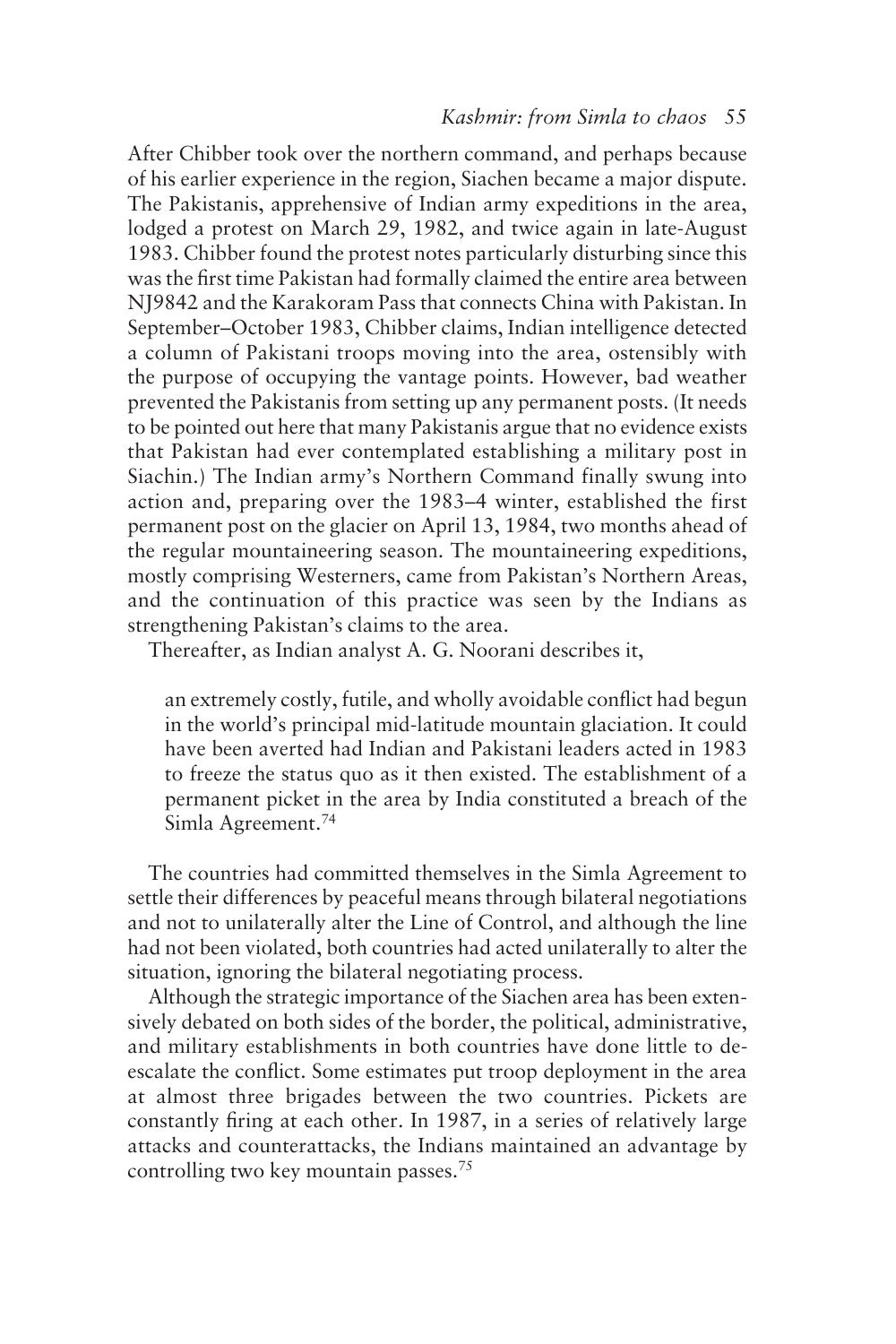India has wanted to freeze the situation as it existed after Operation Meghdoot, while Pakistan wants to revert to the status quo that existed previously. Despite the disagreement, however, there has been some realization that this battle in the world's loftiest battleground cannot be allowed to snowball. In 1985, when Prime Minister Rajiv Gandhi and President Zia-ul Haq met, they agreed in principle to talk about Siachen. By 1993, six rounds of foreign secretary-level talks had taken place. At the fifth round in 1989, a breakthrough had apparently been reached. After issuing a joint statement in Islamabad on June 17, 1989, hinting at some preliminary agreement, the Indian government thereafter denied that the talks had been conclusive.76 This may have been occasioned by electoral considerations, in that the agreement envisaged the withdrawal of forces from the Siachin area and its demilitarization; this was believed to be a confession of weakness in India that could affect the electoral prospects of Rajiv Gandhi and the Congress Party.

A second component of the larger Kashmir dispute relates to the Wular Barrage located on the Indian side of the LOC on the Jhelum River.<sup>77</sup> By and large, Wular has also been successfully managed.

In the mid-1980s India proposed to build a dam on the Jhelum River below Lake Wular, in Ningli, near Sopore, forty kilometers from Srinagar. According to the Indus Waters Treaty of 1960 between India and Pakistan, the waters of the six rivers of the Punjab were allocated between the two countries. India could use the three rivers in the east – Ravi, Beas, and Sutlej – while Pakistan was allocated the three western rivers, including the Jhelum. India was required to let the waters of the western rivers pass unrestricted into Pakistan, the lower riparian. It could, however, use the waters of western rivers for four distinct purposes: domestic use (drinking, washing, etc.), agricultural use (irrigation), a restricted use for hydroelectric power that returned the water used to the river, and any "non-consumptive" use that did not reduce the flow in the river. The treaty specifically identifies "any control or use of water for navigation" as a non-consumptive use – and this was what India claimed it was doing: increasing the navigability of the Jhelum between Sopore and Baramula.

The Pakistanis viewed this differently. They claimed that India was storing water – the barrage would hold water for a period before releasing it – and storage of water from the western rivers in any manmade works was prohibited by the Indus treaty. The bilateral arbitration mechanism provided in the treaty was activated. The Indians promised to ensure that the water flow in the Jhelum would not be reduced, and this was verifiable. Even as the Kashmir situation was exploding, Indian and Pakistani officials were talking about the Wular Barrage. Indians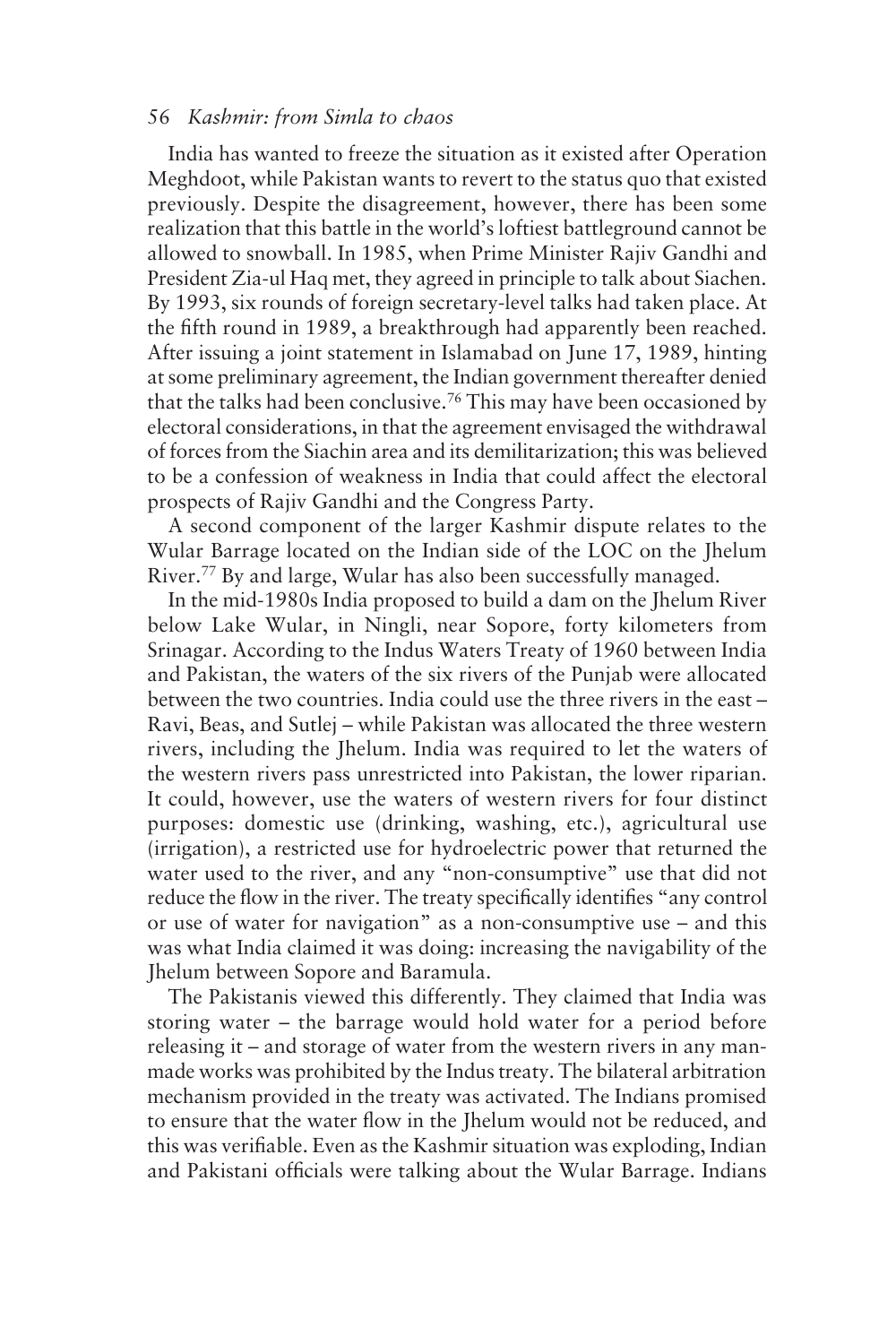called it the Tulbul navigation project. On September 22, 1989, the Pakistani newspaper *Dawn* reported a preliminary agreement. However, after the full text of the draft agreement was published in another newspaper, a furor ensued in Pakistan. The draft was later revised. The important thing, however, was that the basic disagreement had been worked out, and now it was a matter of working at the margins. The revision process was carried out despite the rebellion in Kashmir and the 1990 crisis. Since 1986 the dispute has been dealt with first at the Indus Commission level and later by government officials from both sides. The important point to be emphasized here is that neither India nor Pakistan want to see the dispute made the subject of international arbitration. Thus, in a corner of South Asia where agreement seems hard to come by, this case offers important lessons in conflict management.

# **Explaining the Kashmir crisis**

A number of explanations have been offered to explain the origins of the Kashmir crisis (narrowly defined in terms of the crisis in the Valley), which in turn became an important part of the larger, compound crisis of 1990. Unsurprisingly, there is considerable disagreement between Indians and Pakistanis (and within each country), as well as among outside observers, about the true "cause" of the events that in late 1989 and 1990 brought the state, and eventually India and Pakistan, to a point where nuclear war was a possibility. Three major explanations have been offered by students of these events.

First, mainstream Pakistani opinion has always regarded Kashmir as the unfinished business of the 1947 partition, and has accused India of not fulfilling its promises to allow a plebiscite that would determine the future of the state. With some modification, and rarely expressed as stridently or as plainly, this is also the position of the British and American governments, both have retreated from their earlier support of the plebiscite – an idea, incidentally, that was originally proposed to the United Nations by Nehru himself, but which has long since been rejected by the Indian government. The Americans and the British now argue that "the Kashmiris" must be consulted in the final determination of the status of Jammu and Kashmir. Until the late 1980s it was widely believed that Kashmir's anomalous situation could be managed indefinitely and peacefully for years to come. Indeed, suggestions that Kashmir might be "settled" were rejected by Indians and Pakistanis in the early 1980s, who felt that the Simla process and bilateral negotiations might yield an agreement.78 By the late 1980s these positions had changed: Pakistanis, tired of waiting, began to demand a resolution of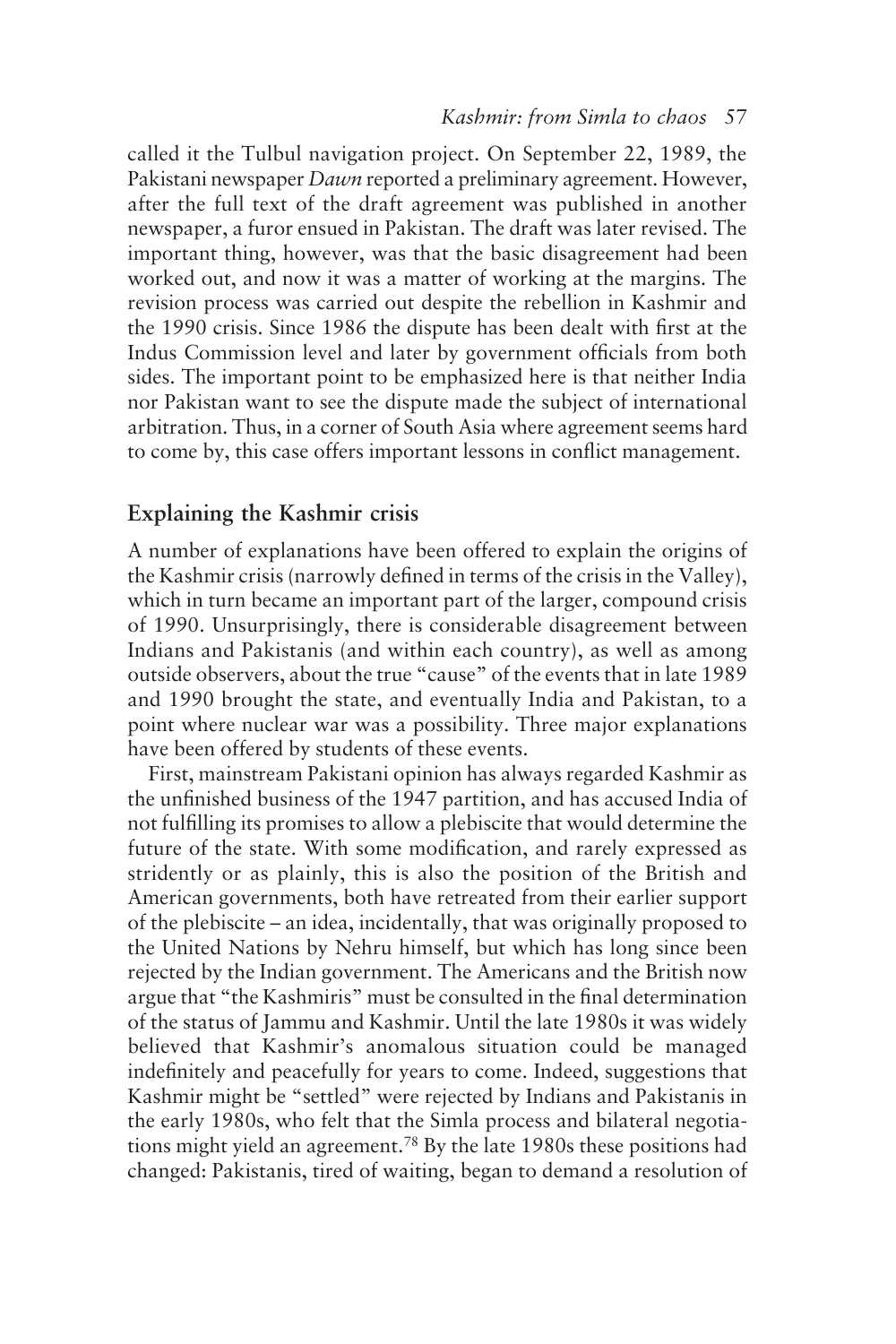what they saw as an unjust and unsustainable situation, and Indians began to dig in further as signs of Kashmiri discontent became more evident.

A second explanation of the Kashmir crisis is offered by a number of scholars who have studied the process of social change in Kashmir – especially the Valley – and have noted the tremendous expansion of education as well as of social and economic aspirations without the emergence of corresponding employment opportunities. They argue that young Kashmiris underwent a revolution of rising expectations, but that their avenues to economic and political empowerment were blocked or manipulated. Thus, there was a core, a cadre, of young, disenchanted Kashmiris who were ripe for radical views. By the mid-1980s decades of education and development had turned Kashmir from a very low-literacy region – especially among its Muslims (the Hindus always had a strong educational tradition) – into one with a reasonably high literacy rate. The expansion of electrical services, the growth of the VCR culture, and the availability of broadcasts from both India and Pakistan led an Indian analyst to conclude that

given the dramatic expansion in literacy and media exposure, a generation of Kashmiris has now emerged that is far more conscious of its political rights and privileges. This generation is also more likely aware of political developments well beyond the Valley of Kashmir.79

This social revolution took India by surprise. Except for a few scholars and some administrators, it was neither examined nor were its political implications discussed.80 In retrospect, it is easy to see how the acceleration of social change had such implications, but on the whole there was a failure of understanding and, for the governments, an intelligence failure, when it came to an appreciation of how much Kashmir had really changed.81

A third perspective on Kashmir suggests that Indian mismanagement and misgovernment was the main problem. There are several chronicles of the disillusionment wrought by what is now recognized as a systematic mismanagement of Kashmir affairs by both the state government in Srinagar and the Union government in New Delhi. However, the nature of that mismanagement is disputed. Indian hardliners argue that the central government was far too tolerant of separatist inclinations in the state and too supportive of corrupt Kashmiri politicians: they should have cracked down on both much earlier.<sup>82</sup> They want an early repeal of Article 370, the special provision in the Indian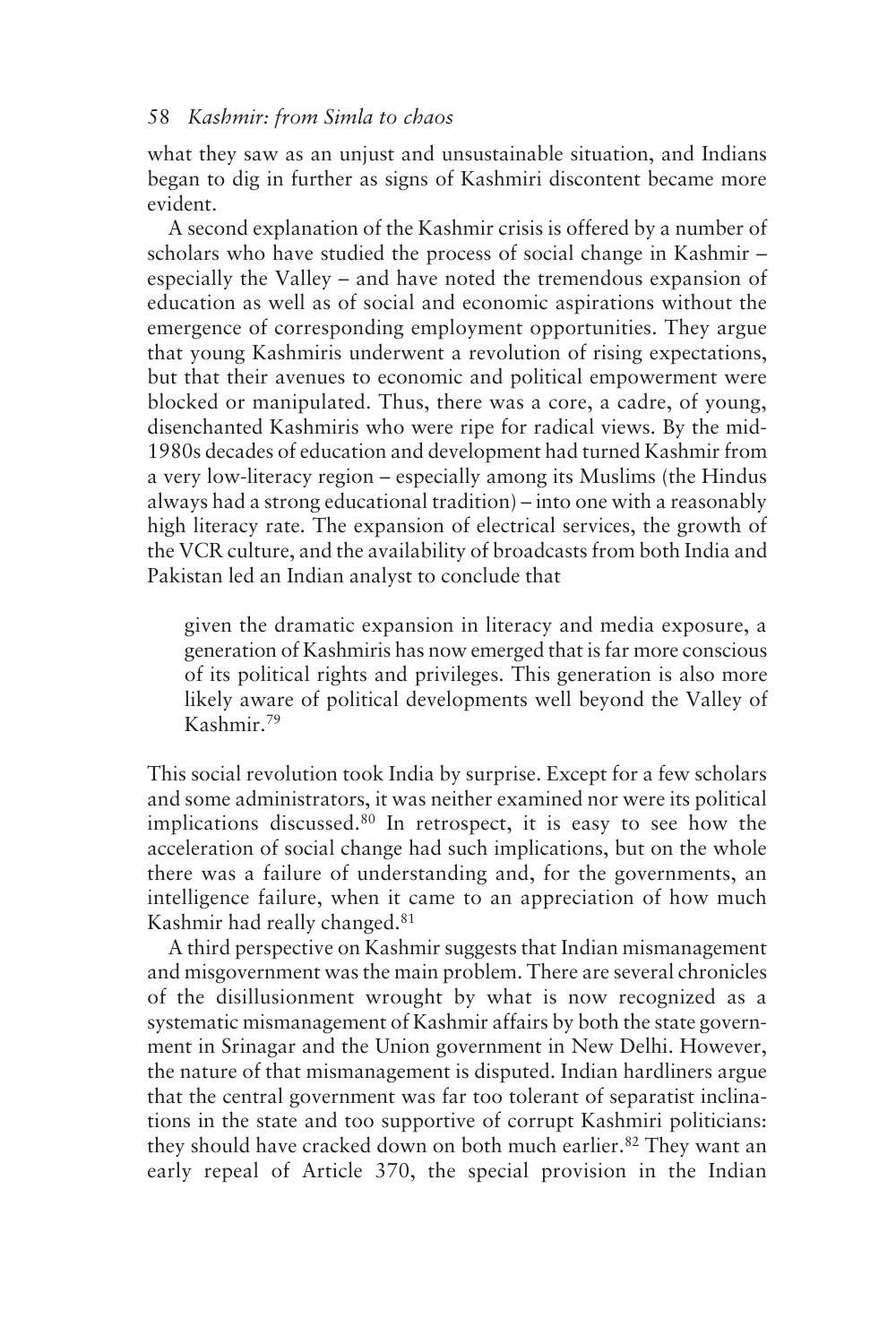Constitution that envisages special rights for the state of Jammu and Kashmir. Taking a cue from the Jewish settlements in Jerusalem, some political leaders have also suggested large-scale resettlement of people from the rest of India in Kashmir, thus reducing the proportion of the original Kashmiri population.

More liberal observers take the position that the solution to bad democracy is more democracy, and that New Delhi's failure to offer Kashmiris the same rights as other Indians led to their ultimate alienation, pushing them into Pakistan's arms. These two arguments are mutually exclusive, and since the events of late 1989 India has been groping for a way to bring normalcy to Kashmir. The hardliners argue that concessions and compromise only perpetuate the problem, offering hope to foreign-inspired militants; those who argue for negotiations and a "political" solution claim that India has been creating its own enemies by the brutal tactics favored by such officials as Jagmohan. Both sides point to the way in which India has managed other dissident and separatist movements (Nagas, Mizos, Sikhs, Naxalites, and so forth); this argument is an important one, somewhat beyond the purview of this study, but we will return to it in the last chapter.

The period prior to and during the 1990 military crisis witnessed a steady worsening of the law-and-order situation in Kashmir. An informed judgment holds that:

The situation in the Valley took a decisive turn for the worse in the aftermath of the firing on Maulvi Farooq's funeral procession. The three incidents which contributed more [*sic*] to the rise of militancy in the Valley than anything else were the mishandling of Rubaiya Saeed's kidnapping case; searches, arrests, and firings at Chhota Bazar and Hawal on January 19–21, 1990; and the firing on Maulvi Farooq's funeral procession.<sup>83</sup>

In January 1990, the government resolved to fight fire with fire: New Delhi returned former governor Jagmohan to Kashmir. As Jagmohan has himself put it: "The best way of solving the crisis is to assert the authority of the state and create an impression that, no matter what the cost, the subversionists and their collaborators will be firmly dealt with and eliminated."84 Jagmohan's appointment signaled New Delhi's resolve to crush the Kashmir militants rather than negotiate with them. Farooq Abdullah, who had opposed Jagmohan's appointment, resigned immediately, Jagmohan dissolved the state assembly a month after taking office, and finally New Delhi imposed direct governance or "President's Rule," as it is called, on the state within six months.<sup>85</sup>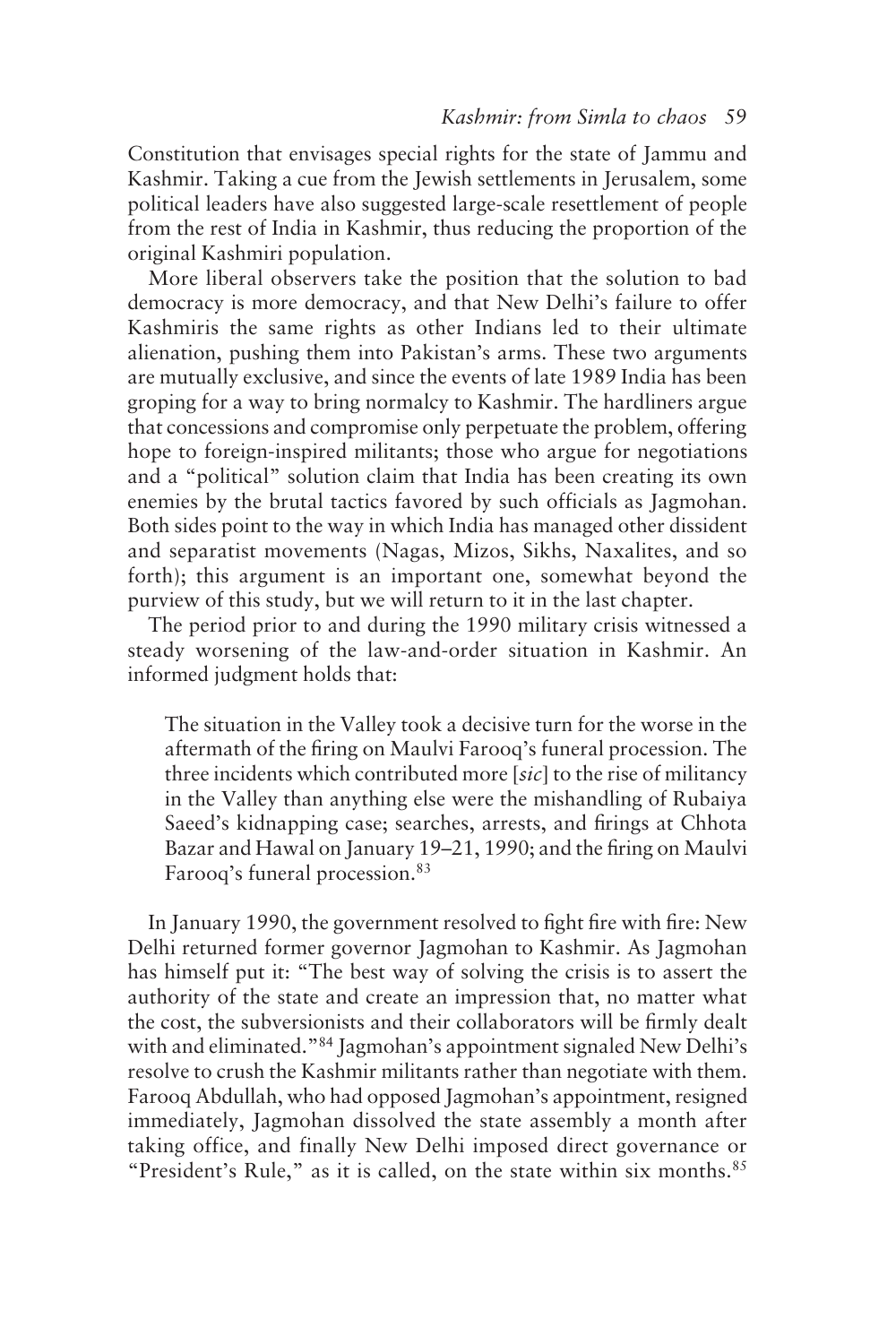Jagmohan began a sustained crackdown with day-long curfews and house-to-house searches, in an often inhumane effort at containment. By this time, the secessionist movement had begun to affect every aspect of life in the Valley and adjacent areas. Local businesses suffered from the dwindling flow of tourists. Insurgents called for general strikes. When coupled with government curfews they brought economic activity to a virtual standstill.

New Delhi also sent in thousands of additional paramilitary soldiers to implement Jagmohan's tough policies.<sup>86</sup> On January 20, 1990, growing tension between the militants and security forces exploded into what would be the first of many spasms of violence. Police in Srinagar fired on a crowd of demonstrators, and an estimated thirty-two people were killed. Roughly one hundred people were killed in the two weeks following New Delhi's imposition of direct rule over the state.<sup>87</sup> One reporter described the emergence of a disturbing pattern of violence:

Trigger-happy troops mean more deaths which is exactly what the militants want. Every new "martyr" means a *namaz-e-janaza* (funeral prayer) from the *mohalla*'s mosque which inevitably results in an angry mob (marching down the streets) resulting in more firings, more martyrs and more mobs . . . there could not be a more vicious cycle.88

No doubt, India's errors in its handling of the Kashmir problem had greatly exacerbated the political situation there. The way New Delhi handled the appointment of state governors, for instance, reduced the possibility of a solution. The governor of Jammu and Kashmir, unlike in other states of the Indian Union, is the pivotal political and executive authority. In early 1989, the incumbent, Jagmohan, was literally "on extension till further orders." Because he had already completed his five-year tenure in the state, his continuing in the position was a sure prescription for drift. This was hardly conducive to his taking any longterm or decisive measures to meet the deteriorating law-and-order situation in the state. Relations between Jagmohan and Chief Minister Farooq Abdullah were seriously estranged, and they often contradicted each other's orders. New Delhi was too preoccupied with its own political battles to look carefully at Kashmir.

When a new governor (Krishna Rao) was appointed, he lasted for only six months. Jagmohan was brought back, but he too left after another six months, to be replaced by a former head of India's external intelligence service, Girish Saxena. Krishna Rao's appointment and later return was predicated on the belief that a former army chief's presence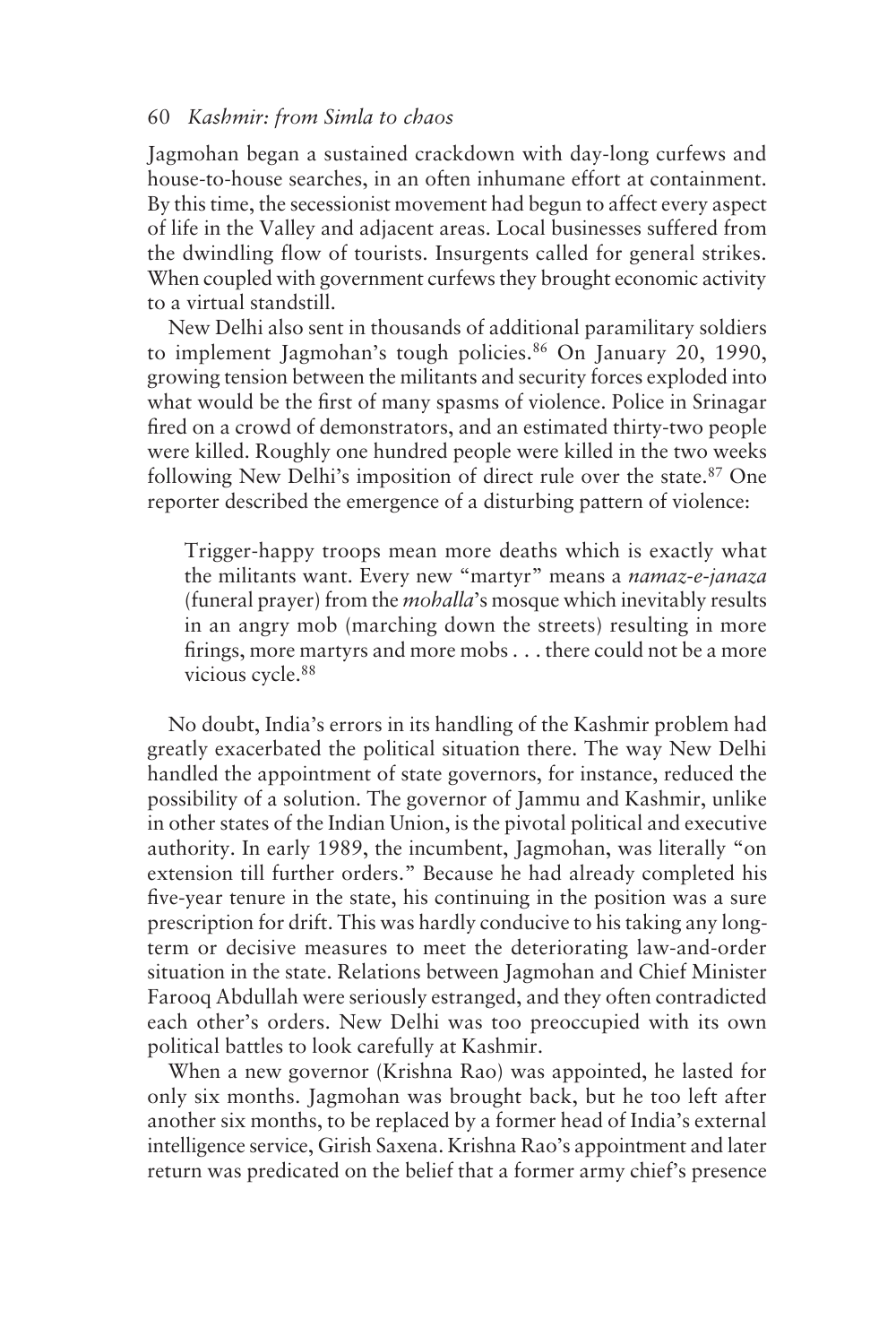in Srinagar would have a salutary effect on the morale of the security forces while signaling New Delhi's strong resolve to the militants. Moreover, the Indian army, the police forces, and the civil administration could have been expected now to work better together. None of this happened, and Kashmir continued to fester. Jagmohan's return to Kashmir was perhaps the Janata Dal government's concession to the BJP, which was supporting the government from outside. Contrary to expectations, it was not Krishna Rao but Jagmohan who signaled strong resolve. In fact, he laid the precedent for widespread repression in the Valley. The first six months of 1990 were among the most brutal periods witnessed. Jagmohan seldom took any action against errant soldiers or policemen. Continuous curfews meant people did not have food and their businesses did not just slow down, they ceased completely. Girish Saxena's appointment to the governorship was even more bizarre. It gave a face to intelligence gathering. If Saxena would have been useful as a coordinator of intelligence on militant groups in the Valley and across the border, his appointment as governor implied that good intelligence operations might solve what was essentially a political problem.

Understandably, India's Janata Dal coalition that came to power in November 1989 was busy maintaining itself in office, but its intrinsic weakness and inherent fragility were exacerbated by the fact that it was a conglomerate of political parties knitted together only by a common interest in the fruits of power – no ideology bound them together, nor were there affinities of region, community or class. Further, the Janata government did not possess a working majority in parliament. This ensured that the government remained weak and in a state of perpetual tentativeness. A revival of the backward castes reservation issue, generated by the Mandal Commission Report, further enfeebled the Janata government within a few months of its installation, and led to its ultimate downfall after holding office for a little over a year. Thus, the larger 1990 crisis, and the specific Kashmir crisis, occurred during a period of great central weakness in India.

# **In search of an explanation**

None of these explanations are mutually exclusive and none seem to fully explain the onset of the rebellion in Kashmir in the late 1980s. Nor do they provide a plausible explanation of the strategies that might resolve the Kashmir crisis. Undoubtedly, the answer to the questions "how did the crisis start?" and "how might it be resolved?" lies in a combination of factors.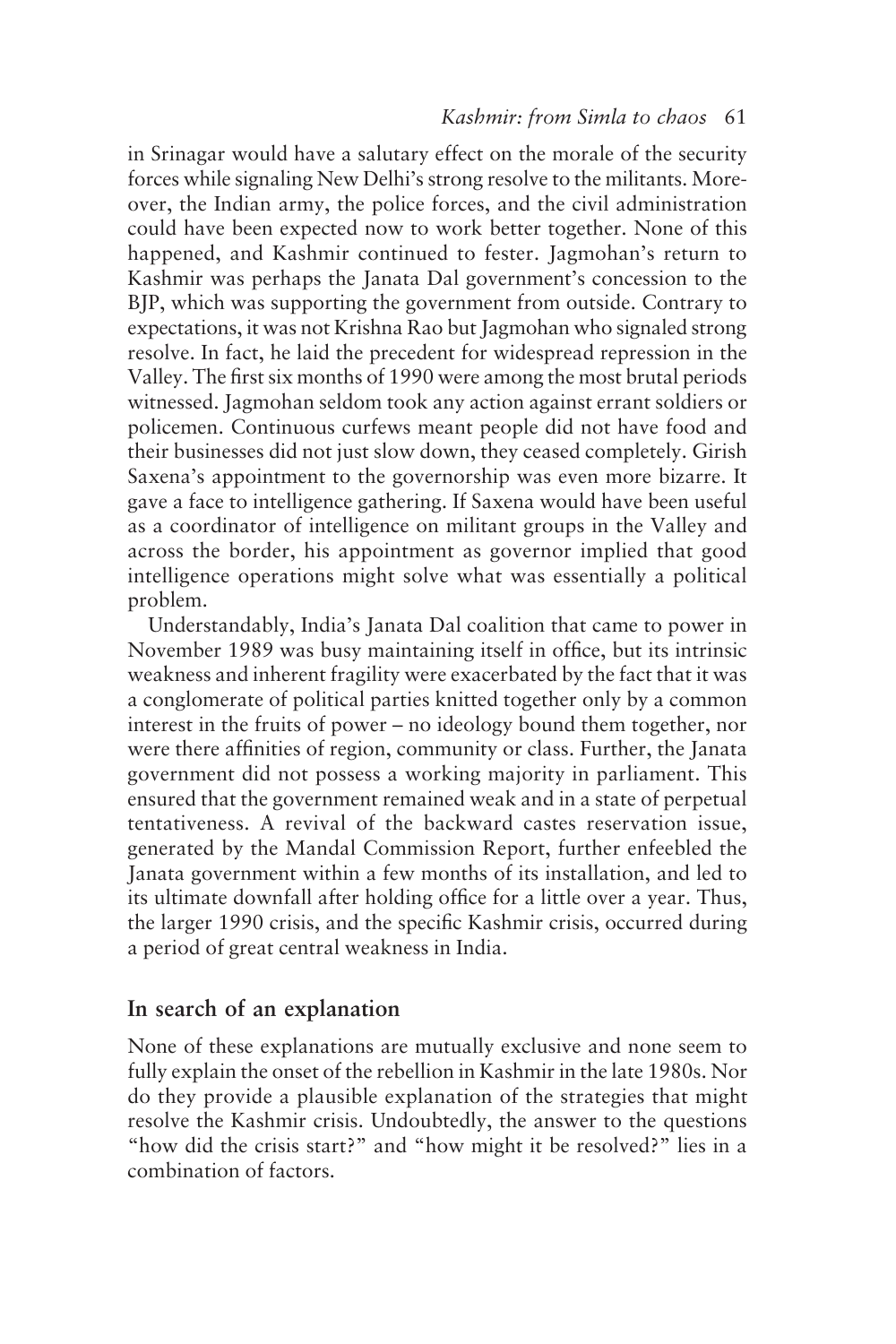#### 62 *Kashmir: from Simla to chaos*

The different explanations for the Kashmir crisis fall into four categories. The first holds Pakistan's "not-so-hidden-hand" responsible – blaming the ISI, the rapid growth of Madrassas (Islamic religious schools) in the Valley, and military/ financial cross-border support, which complemented and operated through the growing number of Madrassas in the Valley. However, second, a large number of observers, including official Pakistani sources, blame India's unwillingness to offer credible "self-determination" to the Kashmiris as the prime cause of their discontent. In addition, there exists plenty of evidence of Indian malpractices and misgovernance that seems to have exacerbated the situation. Third, many observers have pointed to the growth of ethnonational fervor and the emergence of ethnic subnationalism in Kashmir in a way that challenges the Indian state. Some authors have attributed this to accelerated social and economic change, others have pointed to the breakdown of the ethos of Kashmiriyat, an ill-defined, almost ineffable concept of the confluence of Islamic, Hindu, and uniquely Kashmiri cultural strains in the region.

Finally, as Ganguly argues, a combination of the slow and imperfect growth of political mobilization of the Valley Kashmiris, especially among the younger generations, the decay of Indian political institutions, and continuous administrative mismanagement and political malpractice in Kashmir by at least those dealing directly with the state, were the major factors that explain the rise of the ethno-religious separatist movement in Kashmir.<sup>89</sup> Kashmiris were mobilized too late and too quickly and, therefore, imperfectly. "Kashmiriyat" remains, but was not the rallying point for this mobilization. Undoubtedly Pakistani support is an underlying factor. Indeed, some Pakistanis, especially those in the religious parties, speak proudly of their assistance to the Kashmiris, and their right to help the latter free themselves from an oppressive Indian state. But the "foreign hand" alone was not, as New Delhi has claimed, the decisive factor. For that matter, Indians would have to look dispassionately within Kashmir for the real causes of turmoil.

As for the failure to *resolve* the Kashmir dispute, three factors seem to be particularly important. First, over the long run, the existence of the Cold War made both the United States and the Soviets see this regional dispute as part of the systemic East–West struggle.<sup>90</sup> Later, when the superpowers finally began to compose their own differences, neither found any truly important interest in South Asia, apart from their indirect confrontation in Afghanistan. Kashmir was important only insofar as it concerned their respective regional partners; yet neither was willing to be dragged into the Kashmir issue by those partners.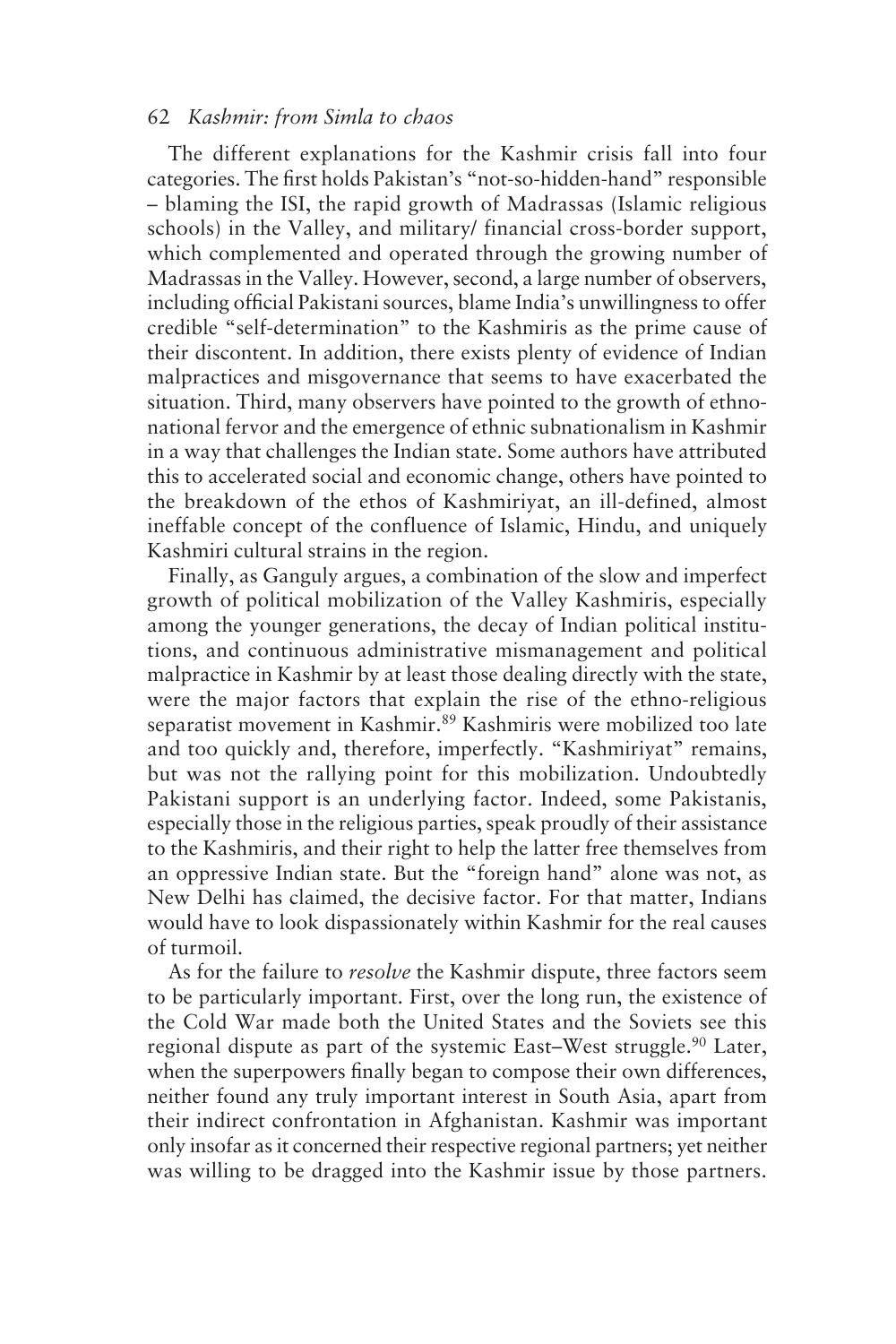While Indians and Pakistanis often based their regional calculations on the premise of outside support for their position on Kashmir, this support has been limited and constrained. For many years the Soviets provided India with an automatic veto in the United Nations on Kashmir-related resolutions, and backed New Delhi diplomatically. The Pakistanis became more dependent on the United States for political and military support, but could never get the United States to offer security assurances against India, precisely because Washington was afraid of being sucked into the Kashmir impasse. Washington and Moscow made several inconclusive efforts to mediate the dispute, but each was wary of getting drawn into a purely regional dispute. Ironically, the 1990 crisis, with its possibilities of a nuclear dimension, did bring the United States back to the region, and we shall discuss that diplomacy at length in Chapter 5.

Second, neither India nor Pakistan has shown much flexibility over the years. India's objective has been to gradually and systematically erode the special status that its own constitution had extended to Kashmir under Article 370,<sup>91</sup> eventually making compromise unnecessary. It also treated the problem as "solved" by the Simla Agreement, and resented Pakistan's attempts to internationalize Kashmir. This dual strategy of no change within Kashmir, and no discussion of this issue with Pakistan or others, is a policy that failed to prepare New Delhi for the epochal events that were to unfold late in the 1980s. India rejected the plebiscite option, it rejected a strategy of accommodating Kashmiri demands, it excluded Pakistan from its Kashmir policy, and it has stubbornly opposed outside attempts to mediate or otherwise assist in a settlement of the problem. Yet it lacks the resources, the will, or the strategy to deal with the Kashmir problem unilaterally. The use of force to wrest Kashmir from India has often alienated the Kashmiris, providing the Indian government with the perfect excuse to avoid negotiations.

Finally, it must be added that the Kashmiris, while patently victims, have not been reluctant to exploit the situation for their own, sometimes narrow ends. A significant number of Kashmiris have always sought independence from India *and* Pakistan, which ironically brings the two states closer together. They disagree as to who should control Kashmir, and the mechanism for determining Kashmiri sentiment, but they are unified in their opposition to an independent state, a development which is seen in both Delhi and Islamabad as potentially catastrophic for their internal politics. Thus the seemingly well-intentioned proposal, heard frequently from Americans and concerned outsiders that Kashmiris be "consulted" or have a voice in determining their own fate, is potentially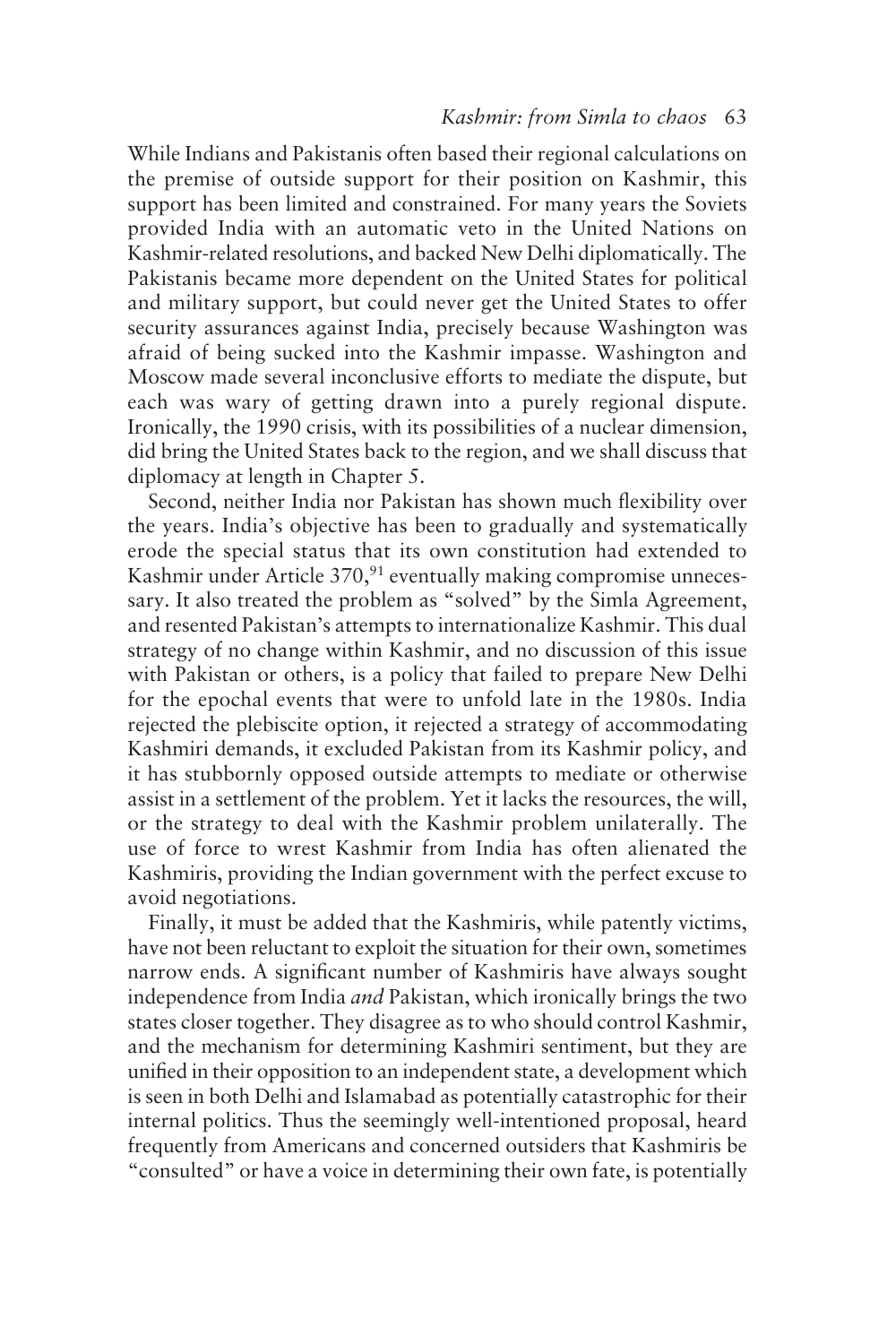## 64 *Kashmir: from Simla to chaos*

threatening to the two regional powers. The Kashmiris themselves, exemplified by Sheikh Abdullah, have often tried to play off the two countries against each other in order to ensure autonomy, a strategy that backfired for the sheikh when he was kept in custody almost continuously for over twenty years.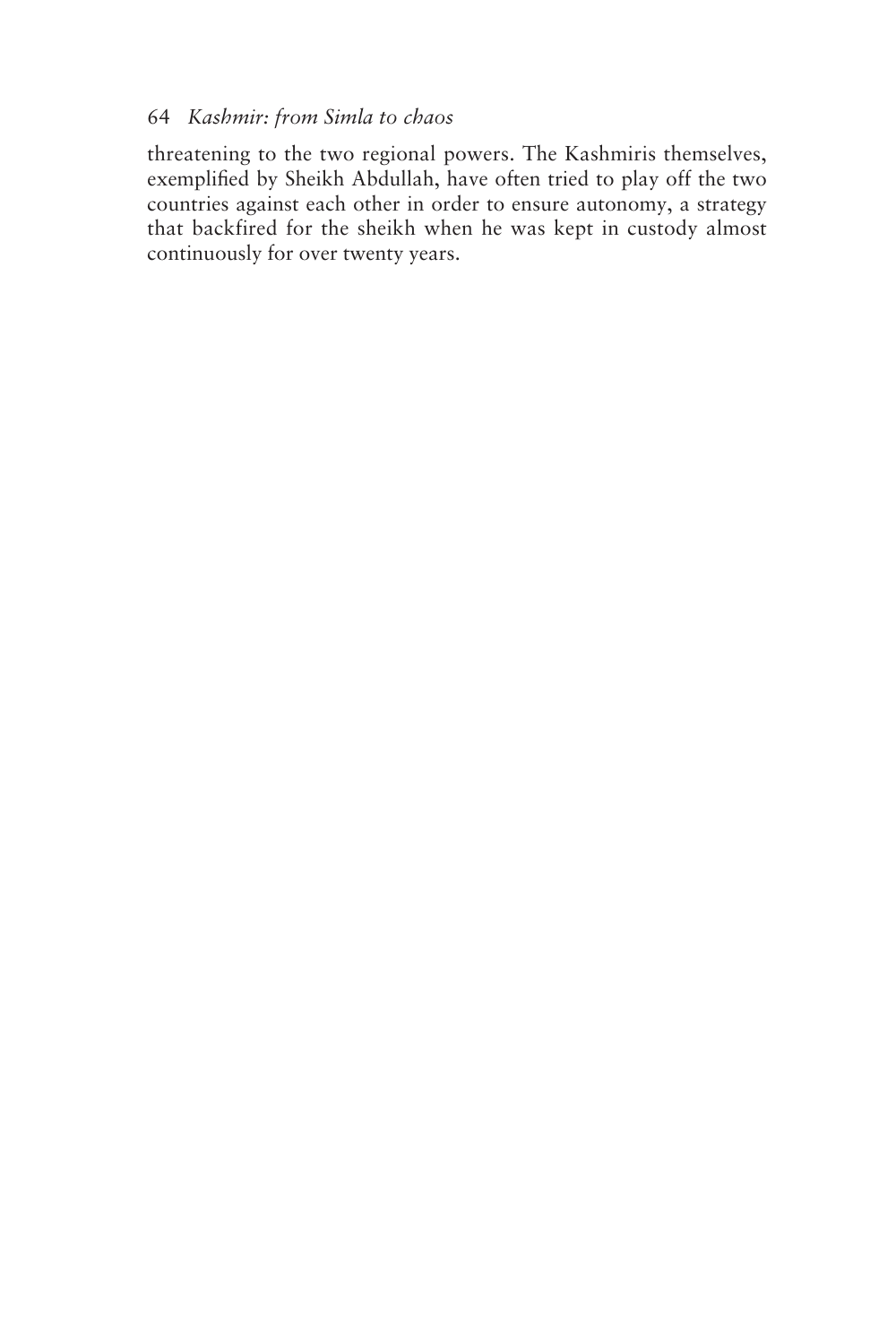By December 1989 a series of violent incidents greatly inflamed popular passions in Pakistan and northern India and brought the weak, minority governments in both states under considerable internal political pressure to do something. A military crisis became imaginable. These events attracted the attention of outside powers, and the Kashmir crisis was transformed from one of domestic concern to India and of great interest to Pakistan, into a confrontation between the two states that had military, and even nuclear overtones. This chapter traces the emergence of an international crisis; subsequent chapters will explore the role of the United States and its nuclear dimension.

## **Kashmir on the boil**

Robert Oakley, the American ambassador to Islamabad during the crisis, recalls that before 1990, Kashmir was not a major irritant in Indo-Pakistani relations:

Kashmir was so calm it was not discussed . . . there was a series of meetings during 1989 between the two prime ministers and the defense ministers and the foreign ministers and the foreign secretaries – no one raised Kashmir. Punjab always; but Kashmir, no.1

In early 1990 this changed dramatically. As the situation in the Vale of Kashmir deteriorated, forty years of antagonism burst in fury and the Simla process appeared to be in jeopardy. New Delhi accused Pakistan of waging an unconventional war against India by arming and training the Kashmiri Muslim "terrorists." From the Indian perspective, Pakistan appeared to have developed a low-cost strategy to destabilize its larger and stronger neighbor without risking the near-certain prospect of defeat in a conventional military encounter. Islamabad's response was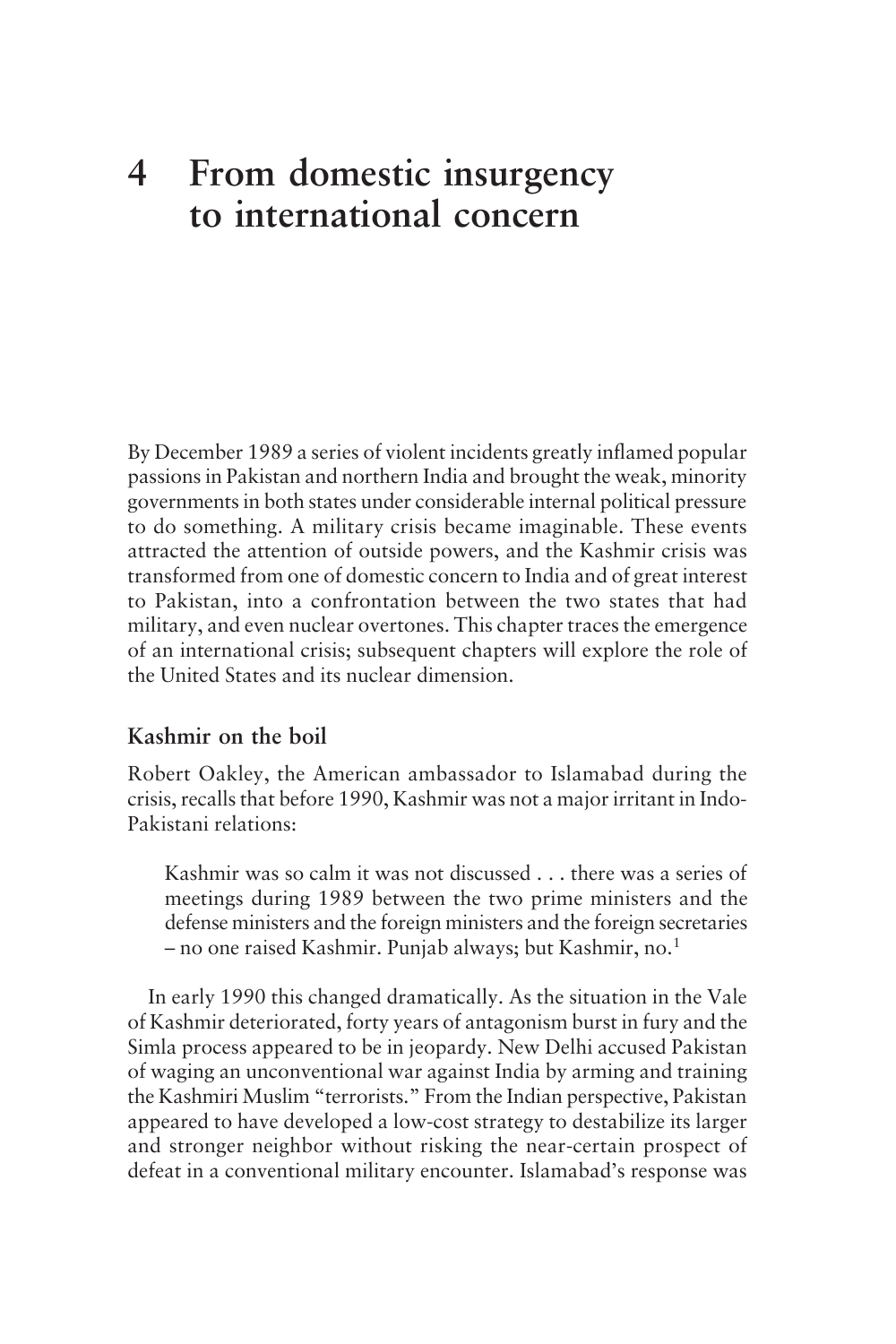that it was only providing diplomatic and moral support to the Kashmiri "freedom fighters," but that it had eschewed military or other material support. Pakistani leaders further charged that the Kashmir insurgency was the product of decades of Indian abuses in the state, not of Pakistani meddling; this claim, as we have seen, was not without some merit. Most commentators, Indian and others, agree that the primary cause of the Kashmir insurgency must be found in India's domestic failures.<sup>2</sup> Pakistani support for the militants is typically viewed as an important but secondary factor in the Kashmir imbroglio.3

There is some irony in these charges and counter-charges because India's new prime minister, V. P. Singh, had campaigned for an immediate, effective and *political* resolution of the many separatist conflicts in India. He assumed office on December 2, 1989, and his message was one of national healing in the wake of Hindu–Muslim communalism, and sustained confrontation between New Delhi and disaffected elements in Assam, Nagaland, Mizoram, and Punjab, as well as Kashmir. He had also crusaded against caste conflict, although he would further incite caste antagonisms in the fall of 1990, just before he was ousted as prime minister, by implementing the recommendations of the Mandal Commission.

Anxious to turn his words into deeds and take two steps in the direction of moderation and conciliation, V. P. Singh appointed a Kashmiri Muslim, Mufti Mohammed Sayeed, as his home minister. The Home Ministry is responsible for domestic political intelligence, and the home minister is the political head of India's vast paramilitary apparatus, which always had a strong presence in Kashmir. Singh thought that Sayeed would best understand the sentiments of his fellow Kashmiris; instead, he inadvertently provided them with a fresh target.

One week later, on December 8, Rubaiya Sayeed (Home Minister Sayeed's daughter) was kidnapped and held hostage. From this point on, the descent into chaos was precipitate. The kidnapping, widely regarded as the turning point in the crisis, demonstrated to the militants and their supporters in Pakistan that the V. P. Singh government lacked resolve, and was disorganized and divided. Several different officials had vied with each other for the privilege of negotiating with the guerrillas at various times during this episode. To the just-defeated Rajiv Gandhi and the Congress Party, as well as the emerging militant pro-Hindu BJP, this incident seemed to confirm their warnings about a "soft" policy toward the militants and the need for a firm hand in dealing with the Valley separatists. For many, it was also proof of a "foreign hand" – in this case, Pakistan's, behind India's troubles. The militants also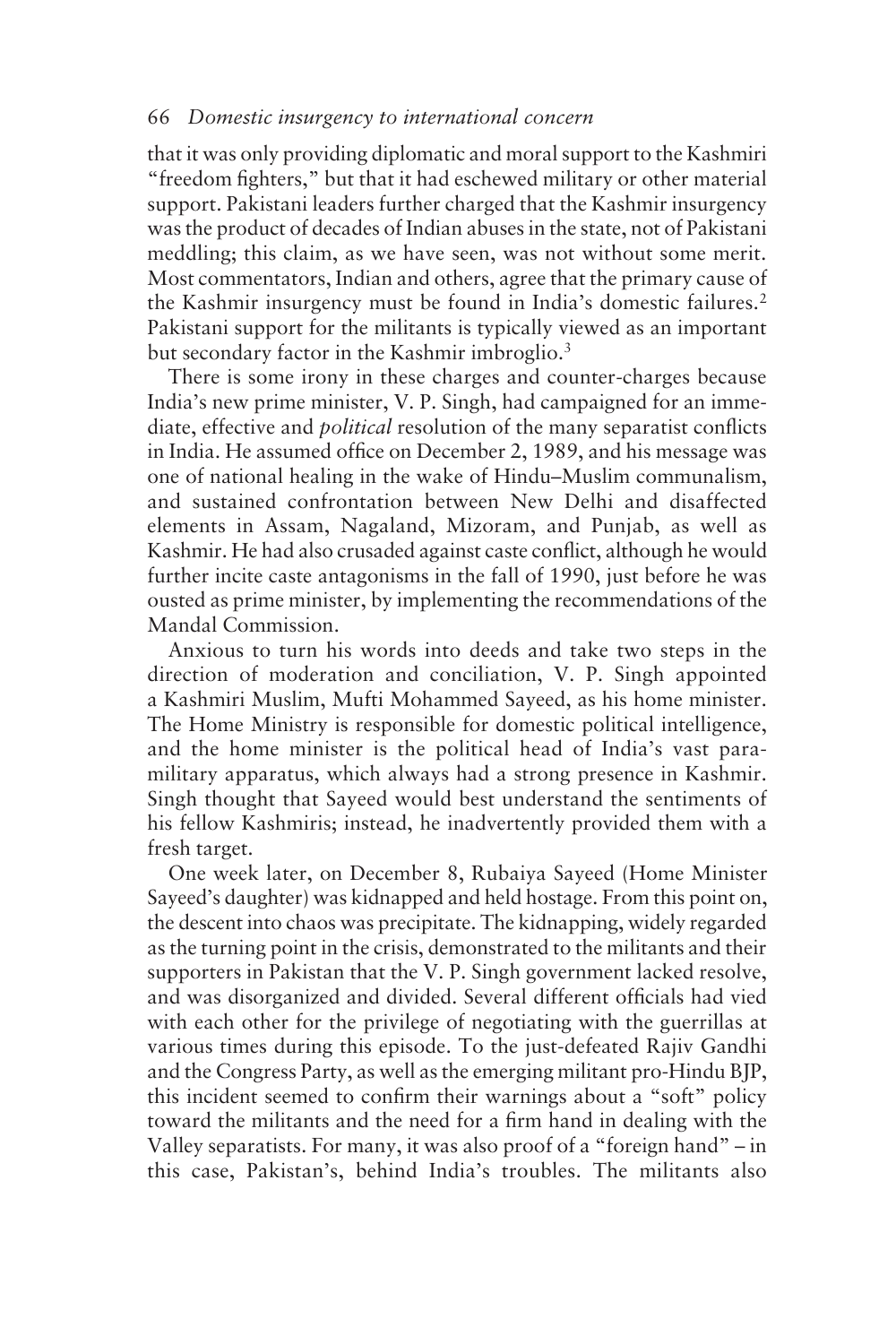undertook bolder operations against Indian security forces, ambushing military convoys and attempting open engagements.

These events, and the unprecedented scale of violence, transformed the Kashmiri insurgency from a purely internal issue into an India– Pakistan conflict. Oakley, viewing the scene from Islamabad, remembers that the initial popular uprising in Kashmir was "primarily spontaneous." He adds, however:

Pakistan, willy-nilly, began to play a much more active role. Unofficially, groups such as Jamaat-i-Islami [an Islamic political party] as well as ISI [Pakistan's main intelligence organization] and the Pakistani army, began to take a more active role in support of the Kashmiri protests. Training camps of various kinds multiplied. . . . There was much more activity. There were more people and more material going across the border from Pakistan into Kashmir.4

One of the Indian participants in the policy process, J. N. Dixit, then India's high commissioner to Pakistan, traces the origin of the crisis to two events which "became a critical factor in the foreign policies of both India and Pakistan." The first was Rajiv Gandhi's defeat and Janata's advent to power, the second was the kidnappings and the increase of violence in the state. $5$ 

As the war of words escalated, public interest and pressure began to mount, but not evenly within each country. A trip through India and Pakistan at this time by one of the authors revealed striking regional differences *within* each country in the intensity and passion of the public. In Pakistan, feelings ran very high in the Punjab and in cities where large numbers of Kashmiris had settled. There was much less interest in Sindh, and virtually none in Pakistan's largest city, Karachi, which was bleeding from its own unrelated ethnic and sectarian conflicts. In India, public sentiment was stronger in Delhi than any other city. Delhi had in 1947 become the home to a large number of Punjabi refugees from Pakistan and was later to become a BJP stronghold; in 1990, it also became home to large numbers of Kashmiri Hindu refugees fleeing the Valley.

## **Pakistan's varied responses**

While all sides concede that there was outside support and encouragement being provided to the dissidents from Pakistan, there was no consensus on the significance of that support. Indian hardliners argued that the entire uprising was being plotted in Islamabad, and that Indian politicians and bureaucrats had unwittingly became accomplices to a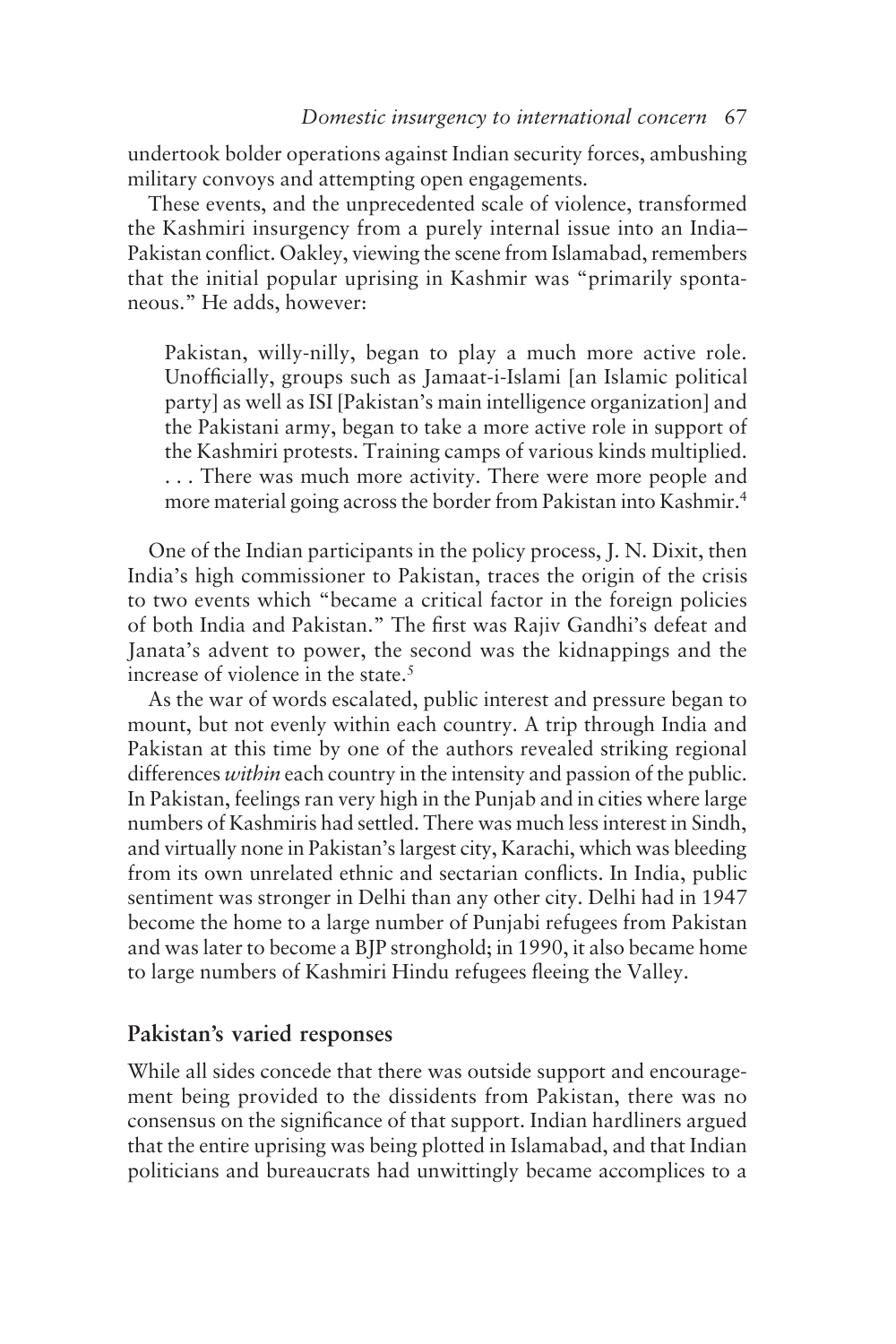Pakistani gambit by their weakness and vacillation.<sup>6</sup> Former governor Jagmohan firmly believed that Pakistan was openly assisting the militants by posing and answering the rhetorical question: "Where do you think the Kalashnikovs come from? Pakistan is running training camps and supplying weapons. Take their propaganda machinery. All you have to do is switch on Pakistan TV."7 Apropos, the Kashmir militants were displaying greater sophistication in their tactics. Indian intelligence officials were being deliberately targeted, women and children were being used as human shields to cover militant acts of violence, and sniper rifles with silencers began to appear.<sup>8</sup> These advanced urban guerrilla tactics clearly indicated an external involvement in their training and equipment. Other Indian observers, close to the situation, made the argument that Pakistan had been trying to suborn the Kashmiris for decades, but had not succeeded. This was accurate both in 1948 and in 1965 when Pakistani raiders and operatives were captured and handed over to the Indian government, and there was no evidence of Kashmiris collaborating with Pakistan. The eagerness with which Kashmiris now sought Pakistani help, which had been on offer since at least 1984,<sup>9</sup> when the JKLF began to negotiate with the Pakistan intelligence services, suggests a radical change occurring over the intervening years.

The question of Pakistani support to the Kashmiris, and the degree to which they facilitated the transfer of militants from Afghanistan to Kashmir, lies at the heart of the subsequent crisis between India and Pakistan; it was the suspicion that India would move militarily against the training camps organized for the militants that raised the possibility of Pakistani military escalation, which could have led on to a nuclear response. One Indian view of this strategy holds that:

Pakistan had come to realize by the late 1970s that they cannot take Kashmir away from India by force. Zia, therefore, decided to wage a silent, proxy and low-cost war against India by fomenting terrorism and secessionism in Punjab and Kashmir. The whole operation was masterminded by the ISI, an empire in itself, reporting directly to Zia. After his death, the ISI recognized no civilian authority and had a free run to such an extent that even Benazir Bhutto had no control over it.10

A knowledgeable American expert corroborates this view, and states that key Pakistanis started believing that "a combination of indirect warfare, supporting surrogates materially and politically, and adding a certain amount of Islamic zealotry" could succeed in detaching Kashmir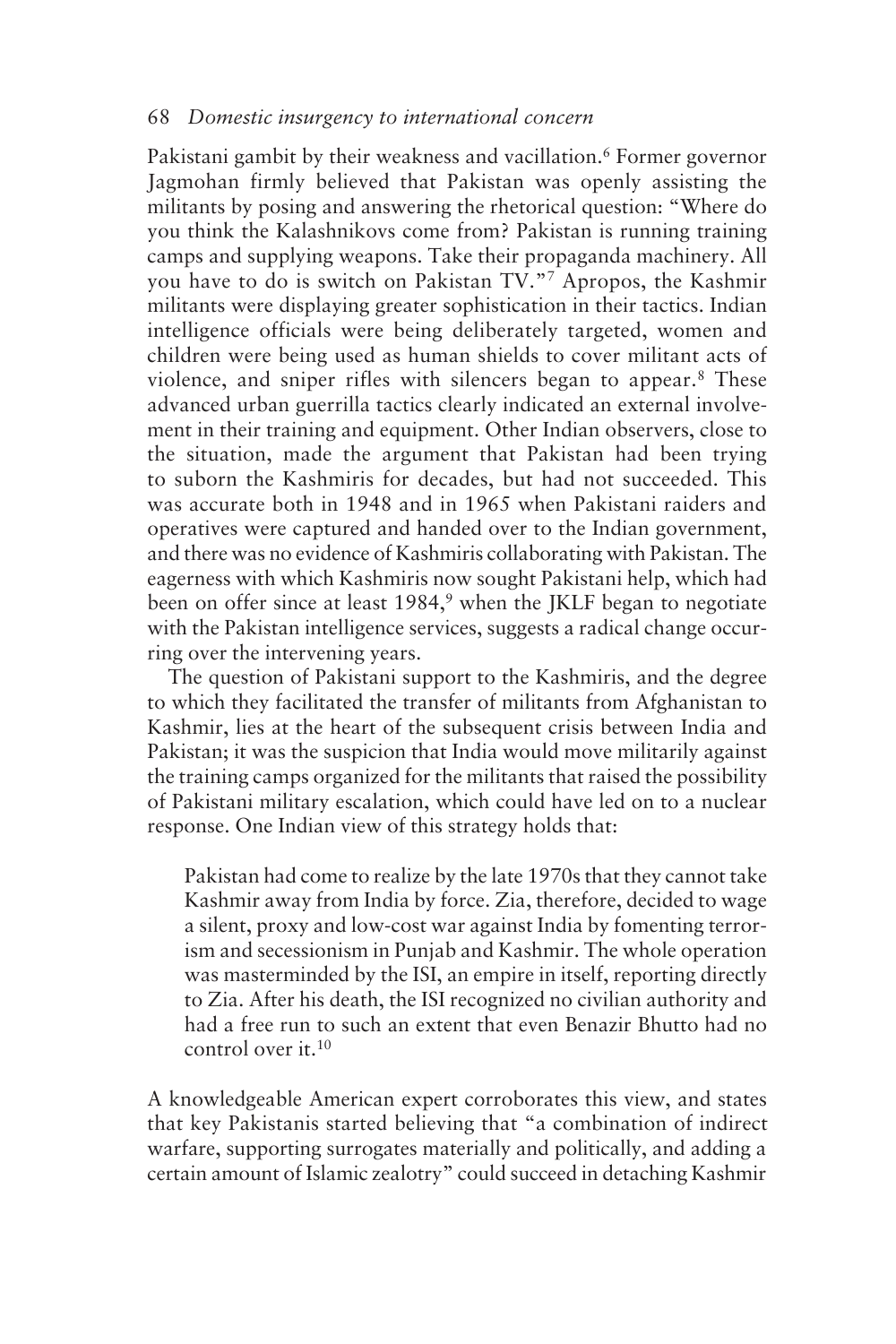from India.11 In consequence, Pakistan's Kashmir policy began to change around this time. The ISI began "finding greater receptivity with key decision-makers in making the point that Kashmir was an increasingly vulnerable point for India. The argument continued that no responsible Pakistani leader could afford to ignore the opportunity or, 'the duty' as it was called, to help Kashmiris who were less than content with India."12

These Pakistani convictions were strengthened by the rapid growth of an Intifada-type movement in Kashmir that began "to look like perhaps the early stages of what happened in Afghanistan."13 They were further encouraged by a perceived loss of administrative control by the Indian political leadership in dealing with the growing Kashmir crisis. Indeed, several elements in Pakistan, especially the right-wing religious parties, discovered an opportunity opening up in Kashmir to avenge India's bifurcation of Pakistan some two decades earlier, and army officers privately talked of using their nuclear weapons program as an umbrella under which they could mount a concerted effort to wrest Kashmir away from India.14 Pakistani intelligence agencies and several private organizations had been actively supporting the Kashmiri militants. It remains unclear exactly which groups were supported by Pakistan, which were supported by private groups, and which were officially sponsored to undertake unregulated covert operations – there is evidence of all three.

Prime Minister Benazir Bhutto initially took a cautious and lowprofile stand on the deteriorating situation, not wanting to disrupt the rapprochement she had begun with Rajiv Gandhi. Even Indian analysts acknowledged Islamabad's surprise and wrote that Pakistan seemed to have forgotten the Valley.<sup>15</sup> Her government was itself caught by surprise when Kashmiri discontent finally erupted on such a massive scale. It became a target for the wrath of hawks and opportunist opposition politicians in Pakistan who began accusing her of betraying the Kashmiri cause.16 As the situation on the ground grew more violent, Pakistan's opposition parties demanded that she take a stronger stand and support the Kashmiri insurgents. In early February 1990, during the deliberations in Pakistan's National Assembly, opposition politicians called on the government to pursue a *jihad* (holy war) in Kashmir. On February 10, the leader of the Jamaat-i-Islami urged the government to build nuclear weapons to meet the Indian threat.<sup>17</sup>

Since Benazir Bhutto did not know the new Indian leaders as well as she had come to know Rajiv Gandhi, she sent a distinguished Pakistani diplomat, Abdul Sattar, as a special envoy to New Delhi in December 1989, to explore how amity could still be maintained despite the worsening conditions in Kashmir. Just appointed as Pakistan's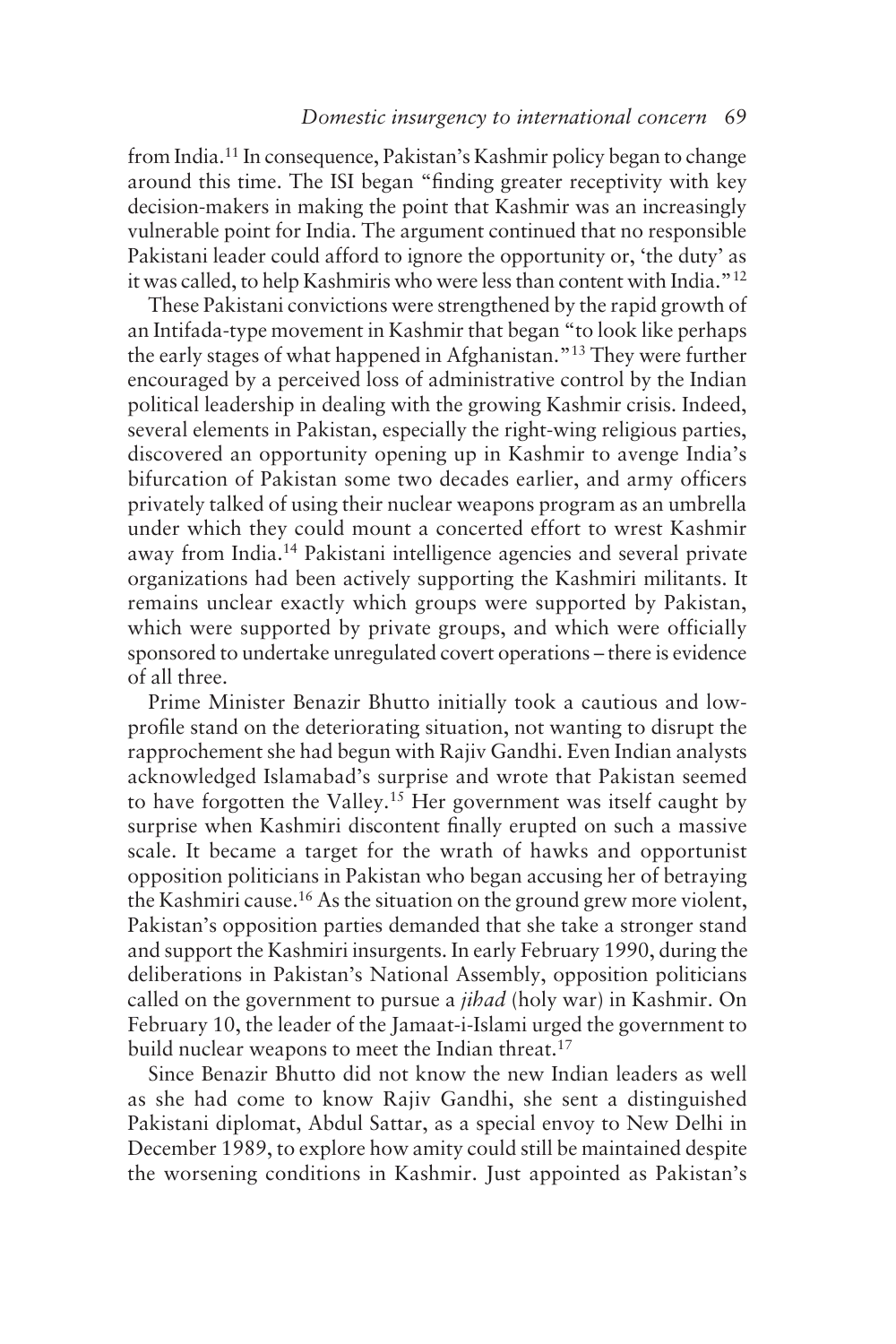ambassador to Moscow, Sattar had been a former high commissioner to New Delhi and foreign secretary in Pakistan, and was widely regarded by Indian officials as having hardline predilections toward Delhi. It was his understanding that he was to deliver a message that Prime Minister Bhutto desired to maintain amicable relations with India.18

In New Delhi, Sattar found that, among others, Foreign Minister Gujral and Prime Minister Singh were wholly sanguine about Kashmir, and felt that the current difficulties being faced there reflected a passing phase. The Indian attitude was summed up in a phrase offered to Sattar: "Sometimes the wind starts blowing strongly." According to Sattar, again, the subject of Kashmir was raised very briefly during his meetings with V. P. Singh, who told him that New Delhi was concerned about reports of Pakistani support for the "secessionists and separatists" in Punjab and Kashmir. Sattar says he was "taken aback" by the rising concern over Kashmir in the Indian media, which at that time was more strident than the government in their accusations of Pakistani complicity in the uprising.19

Sattar's return to Pakistan was widely covered in the press, where it was generally greeted as an important step in reviving the dialog that Benazir Bhutto had established with the previous government on a range of issues, including the Siachin dispute. But as far as Kashmir was concerned, there was little understanding in the Pakistani press for acceding to any Indian request to eliminate, let alone reduce, Pakistani support for the Kashmiri dissidents, which was regarded as a matter of "principle."<sup>20</sup> The press quoted Sattar as saying that his trip was "successful,"21 but this optimistic assessment was not shared by the Indians. In truth, his mission was not considered very important by New Delhi due to a message from Pakistan's Ministry of Foreign Affairs "not to take Sattar too seriously."22 The official Indian view was that the mainspring of insurgency lay within Kashmir, but Pakistan was fueling it from across the border.

# **Yaqub: the ambiguous emissary**

Pakistan's ruling troika – Prime Minister Benazir Bhutto, President Ghulam Ishaq Khan, and Army Chief Mirza Aslam Beg – met to discuss the Kashmir situation on February 3, 1990.<sup>23</sup> The mood in Pakistan had also begun to change. Earlier, the Pakistani hardliners had become silent, whereas a few weeks before that, they had been accusing Benazir Bhutto of being "soft" toward India, and of selling out the Kashmiris. Even hawks like the Azad Kashmir President, Sardar Abdul Qayyum, were quoted as approving Benazir's change of direction as now "on the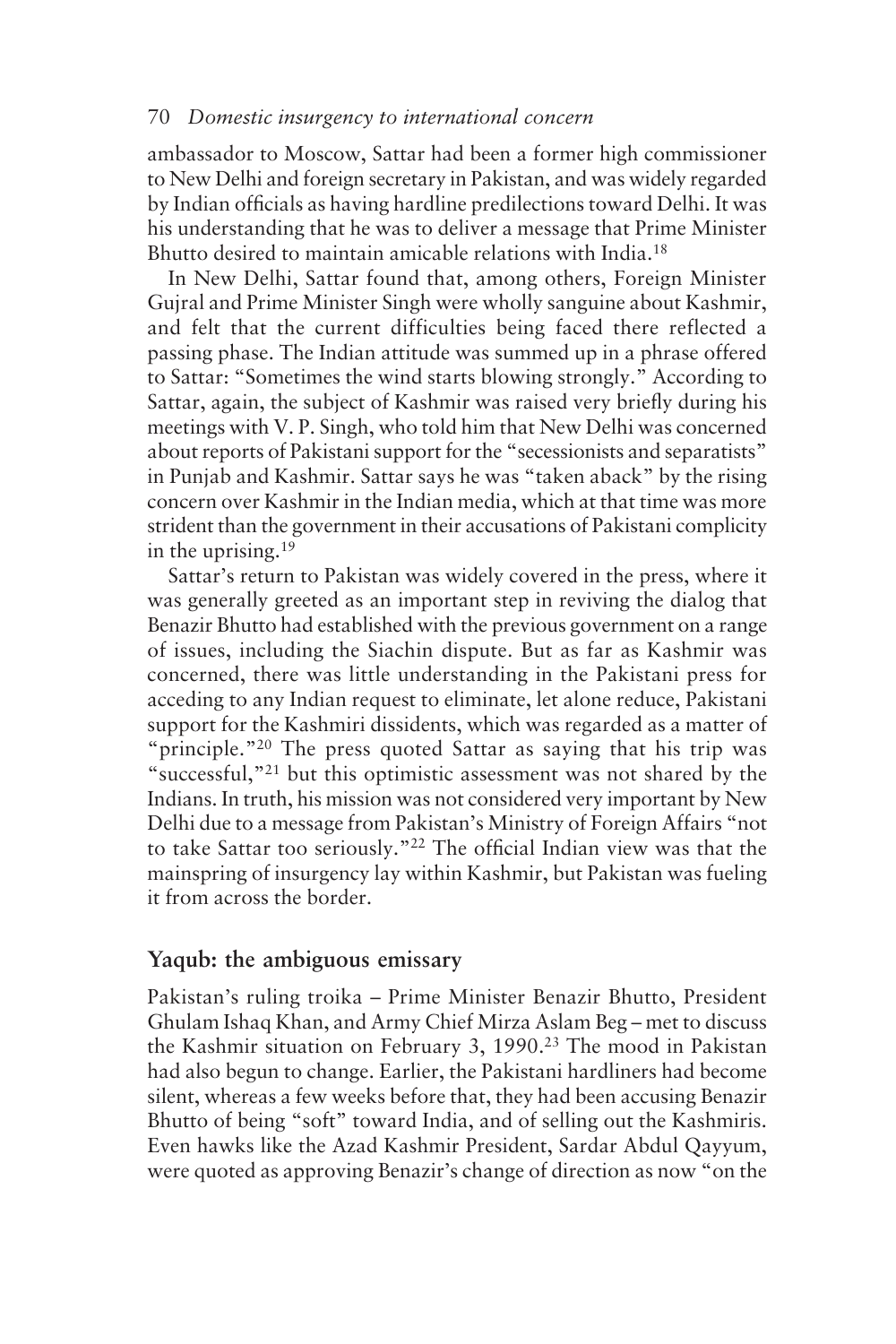right line."24 This change in mood was explicable, not only due to the situation in the Valley worsening, but also because high expectations had earlier been generated and then dashed when a Benazir–Rajiv agreement on Siachin was shelved due to the compulsions of the impending Indian elections in November 1989.

Pakistani hawks now expressed concern about the next "mission" going to India, one to be headed by the Pakistan foreign minister, Sahibzada Yaqub Khan. His visit to New Delhi is especially important, because he is alleged to have issued a veiled nuclear threat.<sup>25</sup> The details of this visit have been pieced together by interviewing several participants in these meetings from both countries, and from retrospective analyses by sources close to Benazir Bhutto. Yaqub, it may be recollected, was not Benazir's choice as foreign minister, having been Zia's foreign minister. When Benazir became prime minister on December 1, 1988, in a deal brokered by the United States Embassy, Yaqub's continuation as foreign minister was part of the package she had to accept. This was to ensure "continuity in foreign policy" – meaning according to one of her supporters, that she would show a willingness not to consciously attempt to break with the "Ziaist" world-view.<sup>26</sup> Nevertheless, "she embarked on the dual track of a genuine détente with India, and a search for a modus vivendi with Kabul."27

Yaqub was directed by the defense committee of the cabinet to convey a "tough message" regarding Kashmir. He requested flexibility in this regard, knowing that such a message could trigger a needless crisis. Yaqub conveyed Pakistan's concern to the Indian leaders, while emphasizing the strong sentiments prevailing in Pakistan, because Kashmir was an "emotional issue." In a meeting with the Indian foreign minister, Inder K. Gujral, the latter seemed to show some understanding of Pakistan's domestic political necessity to express sympathy for the Kashmiri militants. However, Yaqub's subsequent meeting with Prime Minister Singh went indifferently. The same message was conveyed, but Singh maintained that the domestic politics of Pakistan were its internal matter, and India had no interest in them.

At a later dinner meeting, where the press was present, verses from the great poet, Faiz Ahmed Faiz were quoted by Gujral and Yaqub Khan. Those by Gujral referred to "lovers who had lost each other." But those recited by Yaqub were about "lovers being separated by objective circumstances." This exchange of verses created an impression in India that Pakistan was conveying an oblique warning. In the perception of some Pakistanis, on the other hand, Gujral was hoping, somewhat optimistically, to reverse the long-standing hostility between India and Pakistan during his tenure, but was disappointed when this did not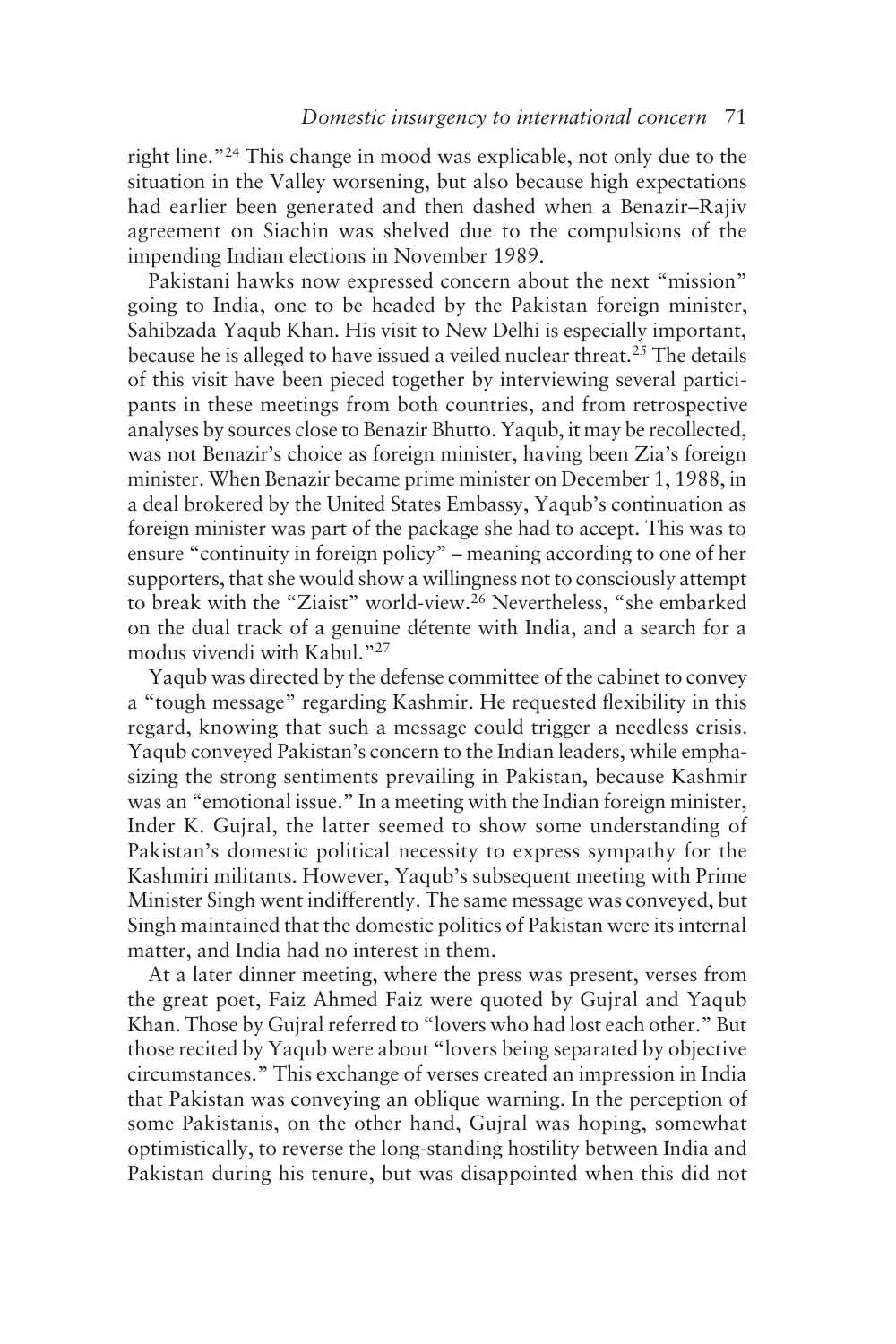happen. This disappointment might have colored his later judgment about these exchanges.28

In the Indian perception, Yaqub Khan was cold and unfriendly. His initial request was that no reference be made to Rampur – the princely state in India where his ancestors had been the rulers – or to the Simla Agreement. A warning, deliberately couched in harsh language, was conveyed supporting self-determination in Kashmir. This warning was also conveyed to Prime Minister Singh, and repeated at a press meeting.29 An Indian cabinet meeting was held subsequently, in which it was decided to reciprocate by warning Pakistan to "keep off Kashmir." Without doubt the Indian posture was guided by disturbing reports about the growing militancy in Kashmir; it coincided with a threat by the JKLF leader, Amanullah Khan – he was living in Pakistan – that he would march thousands of his supporters into the Valley.

In truth, there were *three* meetings between Yaqub Khan and the Indian leaders. The first, with Gujral, conveyed a "hard" message, suggesting that India needed to resolve the Kashmir problem by according a free choice to the Kashmiris regarding their continued association with India. Apparently, Gujral was unsure of himself, because the Janata government was new in office. His reply to Yaqub Khan in this meeting was deemed insufficiently resolute. This was corrected in the second meeting by Prime Minister Singh, who also held the defense portfolio, a position that he had also held in Rajiv's government at the time of the Brasstacks crisis. Following this meeting, India decided to reciprocate with a "hard" message to Yaqub Khan. Gujral delivered this message at a third meeting with Yaqub later in the day, following a dinner arranged by the Pakistan High Commission.<sup>30</sup>

To discern whether the Yaqub meetings in Delhi had a nuclear dimension requires large inferences to be drawn from the ambiguous language used in these conversations. Yaqub Khan is believed to have drawn attention with the words, "the clouds are roaring with thunder," and "there is lightning in the skies." These remarks might have suggested a nuclear threat, but much lay in the ears of the listener. Opinion is divided among close observers of these events whether Yaqub Khan would have indulged in such crude threat-mongering, given his cultivated style and long experience in foreign affairs, or whether he was especially suited to perform this task in a suitably circumlocutory and ambiguous manner. The possibility cannot be ruled out that too much had been read into these conversations; but some anxieties undoubtedly arose in the Indian leadership.<sup>31</sup>

One informed Pakistani account has it that Yaqub exceeded the limits of his mandate to "placate" New Delhi and instead delivered an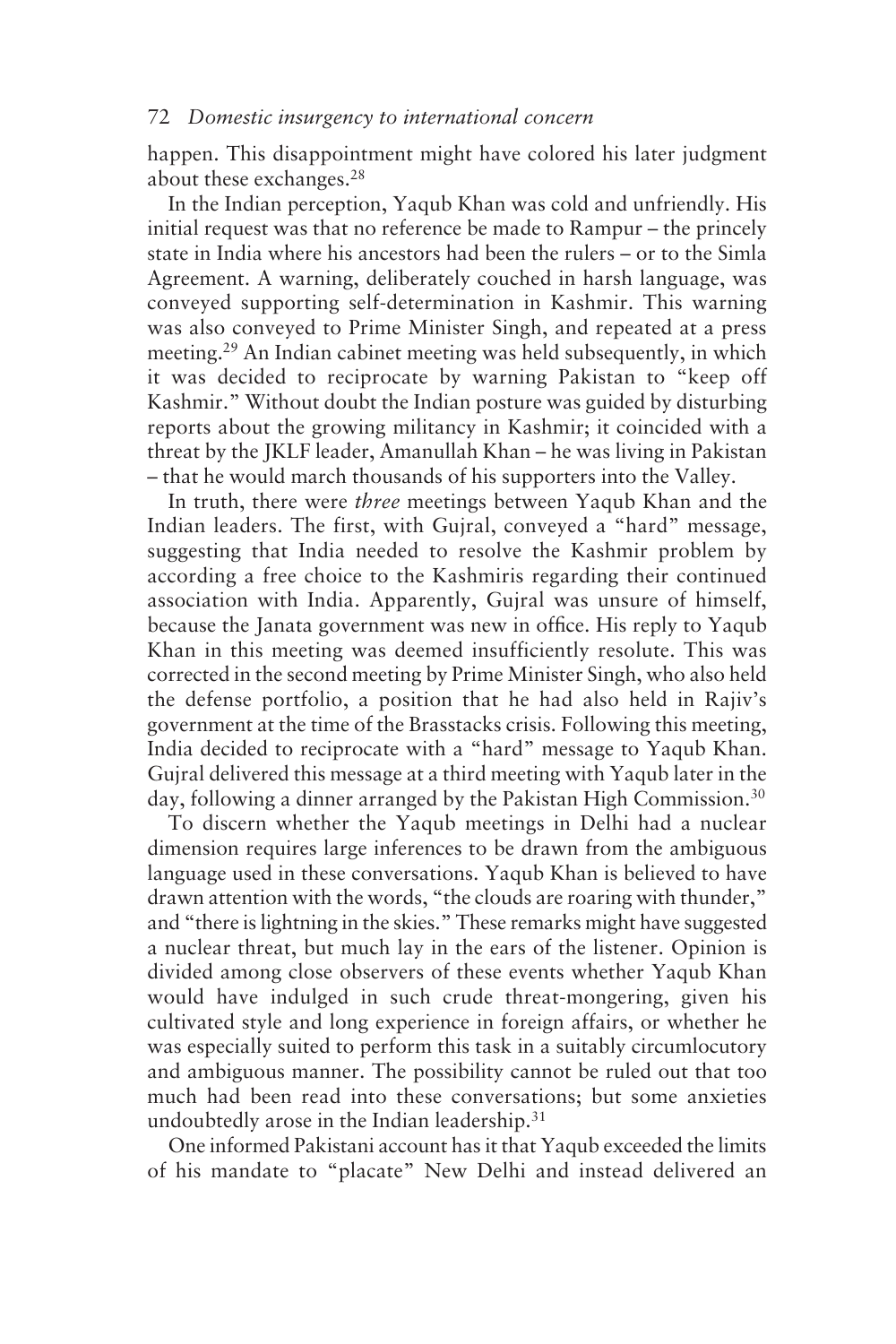ultimatum. He reportedly told Gujral that if New Delhi did not meet a certain "deadline" then the "subcontinent would be set on fire." Yaqub's tough talk in New Delhi produced a contrary result. After an emergency meeting of his cabinet, V. P. Singh declared that India would "retaliate even if it meant war."32 Press reports in Pakistan of Yaqub's visit gave some hint of this dialog, although these were generally submerged in the more extensive reporting of Yaqub's unprecedented national television address to the nation after the completion of his trip. This address was "clear, forceful, and unambiguous." It appealed to, and further exacerbated, the increasingly hawkish Pakistani mood on Kashmir.33 The *Frontier Post* introduced the idea of war between India and Pakistan by quoting Yaqub as having told Gujral that even when wars are not intended they break out, and warned the Indians of "strong retaliation" if there should be any "mischief" along the Line of Control.34 This may have been the first credible public discussion of a possible war between India and Pakistan at that time.

Gujral and V. P. Singh's perceptions of Yaqub's threatening words might explain an inquiry later made by Prime Minister Singh to the Indian air force authorities as to whether they could be certain about repulsing a "sneak nuclear attack" launched by Pakistan against India. Singh was informed that no such guarantee could ever be given since Pakistan could launch a successful attack if it had nuclear-capable aircraft and the attack was executed at low (treetop) level to evade radar. On the prime minister's further inquiry as to what India could do to prevent such an attack, he was informed that India would need to develop a nuclear deterrent.<sup>35</sup> Surprisingly, the army and navy were not queried in this regard by the prime minister. Also, there is no evidence that we are aware of, that India proceeded further and weaponized its nuclear capabilities at this stage.

V. P. Singh's statement thereafter that "India would have to review its peaceful nuclear policy if Pakistan employed its nuclear power for military purposes<sup>"36</sup> becomes significant in these circumstances. The context in which it was made remains unclear, but it can be surmised that this public warning was occasioned by a perception that Yaqub Khan's threat had a nuclear component which needed a visible, public response. V. P. Singh was bluntly asked in a subsequent interview whether he was apprehensive about nuclear weapons being used in the event of escalating India–Pakistan tensions. He replied: "We want to avoid conflict, but if it comes we have nothing to fear."37 Further, if Pakistan were to go nuclear "we will have to take stock of the situation and act accordingly."38 These ambiguous replies can, of course, be interpreted in many different ways.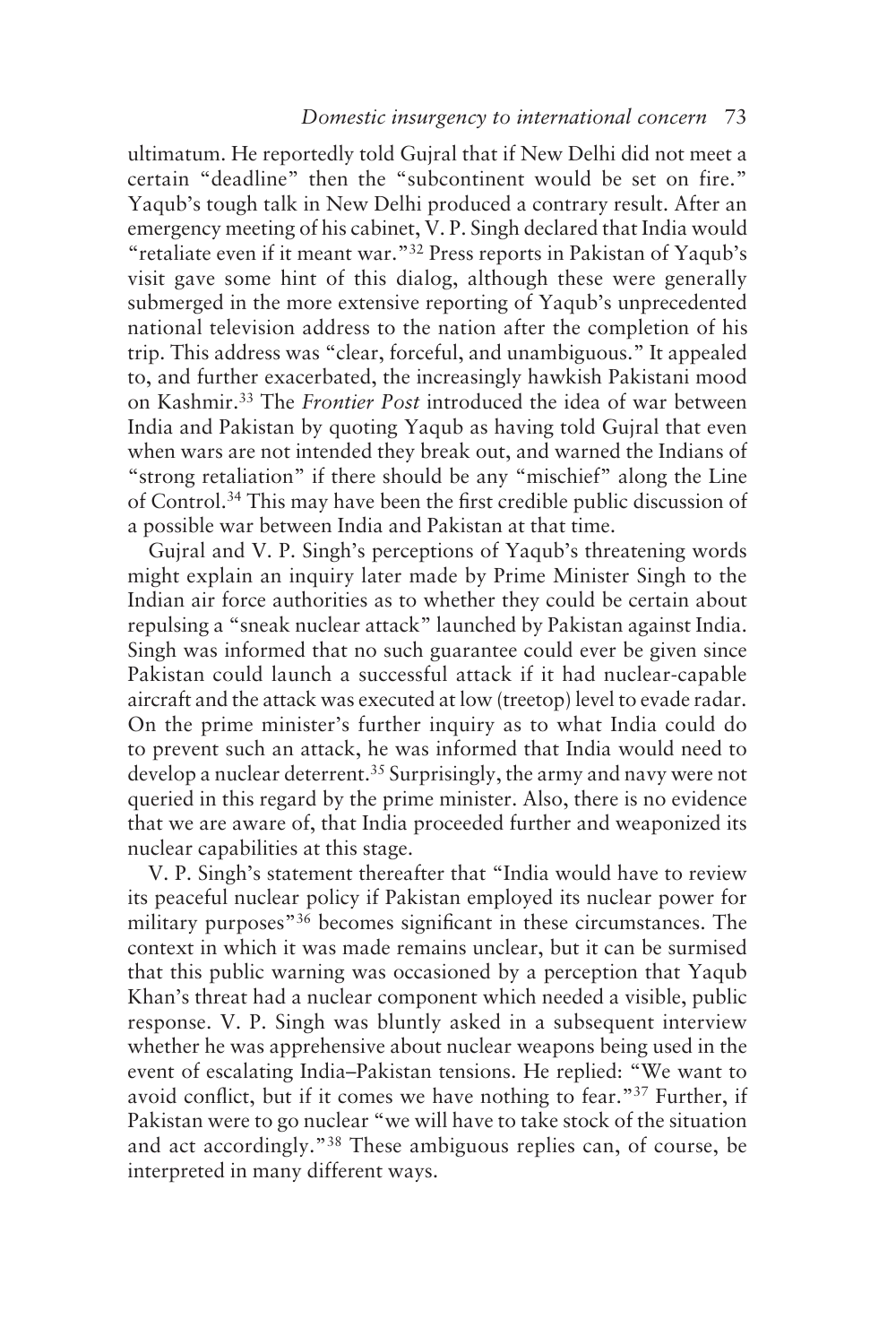## **The war of words escalates**

Benazir Bhutto and other Pakistani leaders parried Indian charges of Pakistani complicity in the insurgency by declaring that the Kashmiri militancy was "indigenous and intrinsic." Unable any longer to resist pressure from conservative elements urging a more aggressive posture, she loudly proclaimed the Kashmiris' right to self-determination.39 On March 13, as massive demonstrations continued against the crackdown of the security forces in Srinagar, Bhutto traveled to Muzzafarabad in Pakistan-held Kashmir, where she promised a "thousand-year war" in support of the militants and announced the creation of a \$4 million fund to support the "freedom fighters" across the LOC.<sup>40</sup> Although the material effect of such support would be slight, it considerably raised the symbolic content of the conflict – and for many Indians, Pakistanis, and Kashmiris, the conflict became an intensely emotional issue.

The speech she gave made for gripping newspaper copy and sections were videotaped and widely distributed. "Jag-jag, mo-mo, han-han," she proclaimed, implying that she wanted to cut up the Indian governor in Kashmir like the syllables of his name.<sup>41</sup> The speech was broadcast on Pakistani television, which was available to Indian viewers, who also saw excerpts on the videocassette *Newstrack*, produced by the news magazine *India Today*. This appearance was especially inflammatory to informed Indian opinion, which had earlier regarded her election as a positive step forward towards the democratization of Pakistan, and a step away from the military junta that had ruled the country for ten years.42

Benazir Bhutto has told interlocutors that the speech was a forgery, blaming both the ISI and "the Indians,"43 but there is no evidence in this regard. Senior Indian officials have since explained that they had put her English-language speeches at the time alongside her Urdu speeches, and noted that they were quite different: the latter were far more hawkish and threatening than the former. While she may have intended one message for a domestic audience, and the other for India, the Indians were deeply affronted by her Urdu speeches, which could be seen in their homes and offices. In response, her Indian counterpart, V. P. Singh, was to replicate her speech, although in a somewhat more moderate tone, in his address to the Lok Sabha a few weeks later.

As one would expect, the threat of a "thousand-year war" struck New Delhi like a thunderbolt. V. P. Singh quickly responded that India would react decisively against Pakistani intervention in Kashmir: "I do not wish to sound hawkish," he told the Indian Parliament, "but there should be no confusion. Such a misadventure would not be without cost."44 At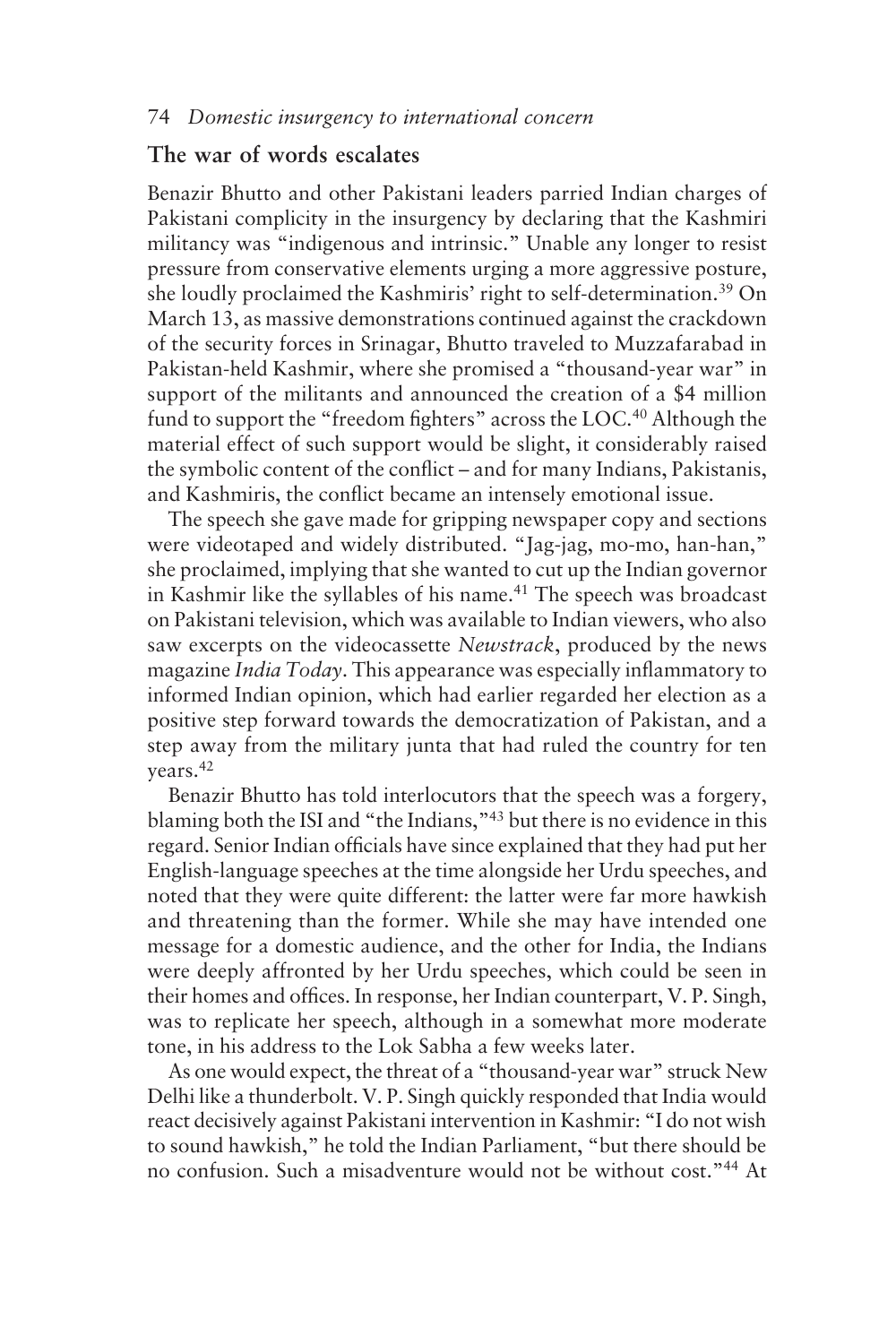about the same time, the BJP's national executive committee passed a resolution urging the Indian government to "knock out the training camps and transit routes of the terrorists." This stance was supported by the party's contention that: "Pakistan's many provocations amount to so many acts of war today. It is literally carrying on a war against India on Indian territory." The BJP further argued that the doctrine of "hot pursuit is a recognized defensive measure."45 It made matters worse for the Singh government that the BJP was providing it with crucial parliamentary support. Former Prime Minister Rajiv Gandhi added to the clamor by urging the government to take "some very strong steps on Kashmir." He added, obliquely, perhaps with reference to India's secret nuclear weapons program, "I know what steps are possible. I also know what is in the pipeline and what the capabilities are. The question is, does the government have the guts to take strong steps?"46

Over the next week, V. P. Singh made a series of forthright public statements intended both to deter Islamabad and to neutralize his opposition within India. On April 10, in a Lok Sabha speech, the prime minister exhorted Indians to be "psychologically prepared" for war. Addressing Islamabad, he said: "Our message to Pakistan is that you cannot get away with taking Kashmir without a war." Responding to Bhutto's "thousand-year war" threat, he declared: "I warn them that those who talk about 1,000 years of war should examine whether they will last 1,000 hours of war." The prime minister claimed that Islamabad had moved its radar systems up to the border, made operational its forward air bases, and mined the frontier with India. Pakistan's strategy, he charged, was to avoid direct confrontation, while continuing to destabilize India by fanning the flames of violence in Kashmir. If this were successful, a limited Pakistani intervention might follow, to consolidate whatever gains the insurgents had made. Operation Topac was widely cited in the Indian press and government circles as evidence of a Pakistani strategy, even though it was widely known to be an Indian fabrication.47 According to informed Pakistani military sources, Zia never developed a full blown operation of this sort, "even though he might have had some vague ideas about this kind of operation."48 Finally, as if to dispel any notion that Pakistan's nuclear weapon capabilities would give Islamabad a deterrent umbrella under which to carry out offensive operations against India, Singh said that if Pakistan deployed nuclear weapons, "India will have to take a second look at our policy. I think we will have no option but to match. Our scientists have the capability to match it."49

Thus, a simple, if shocking, kidnapping in December led precipitately in four months to two weak minority governments frantically trying to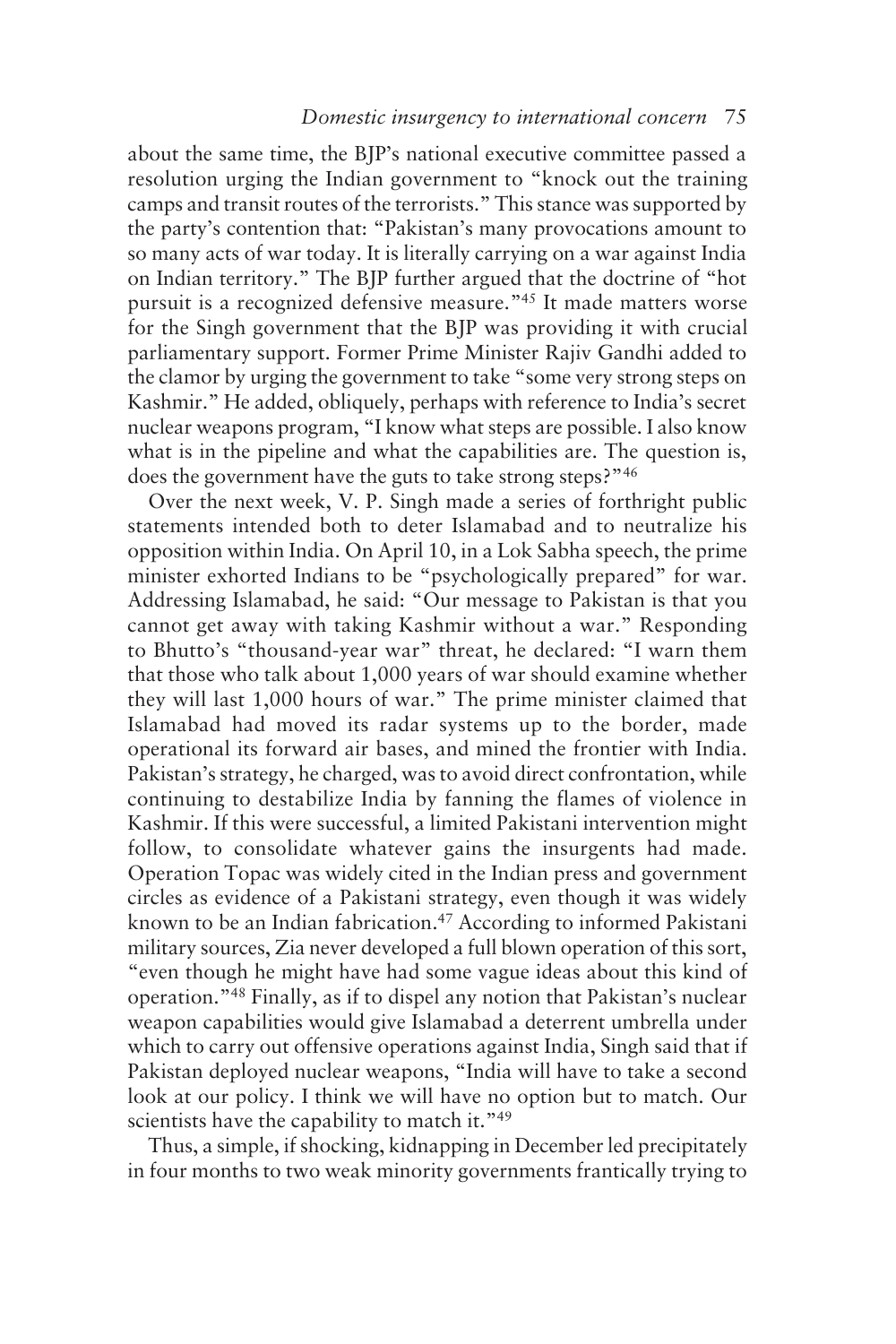manage an increasingly militant public opinion, egged on by opposition groups who regarded them as soft, and to the exchange of public threats of a "thousand-year" war. Behind this development, which had begun to alarm various foreign states, there were other political games being played within each government: intelligence services "on the loose," especially in Pakistan, foreign affairs and defense bureaucracies which did not have much confidence in the quality of leadership provided by their respective prime ministers. Before turning to that threat, we must now track the crisis as it slowly became a conventional military confrontation.

# **Pakistan responds**

V. P. Singh's April 10 statement exhorting Indians to be psychologically prepared for war revived memories of the Brasstacks episode three years earlier and was interpreted by the senior Pakistani military leadership as warning that a shooting war over Kashmir was possible. Pakistan's leading English-language daily called the Indian prime minister's warning "one of the most serious ever hurled at this country in recent years."<sup>150</sup> As read in Islamabad, V. P. Singh's speech fell just short of a declaration of war, and was based upon false or mischievous interpretations of events on the ground: for example, his claims regarding the Pakistan Air Force (PAF) preparatory maneuvers were denied by Pakistan military sources and were not supported by American observers then in Pakistan.<sup>51</sup>

The first major response to V. P. Singh's statement itself came from Aslam Beg, the Pakistani army chief, who on April 11, convened a meeting of his corps commanders to carry out a "detailed threat assessment." Beg told his subordinates that India, in an act of intimidation, had deployed a strike force of up to one hundred thousand men within fifty miles of the border, between Bikaner and Suratgarh in Rajasthan. He was referring to the Indian army units that were on winter exercises in the Mahajan area, which Pakistani officials now claimed had been extended. Pakistan army sources believed that the Indian force comprised several infantry divisions, one armored division, and three or four armored brigades. They estimated that the Indian units were deployed in such a way as to "halve India's normal mobilization time to one week." In addition, Islamabad noted that India continued to move large numbers of paramilitary forces into Kashmir. One reporter wrote:

The concern in Islamabad is that India might be preparing an attack on Pakistani Kashmir on the pretext of destroying Kashmiri "freedom fighter" training camps. There is also concern that a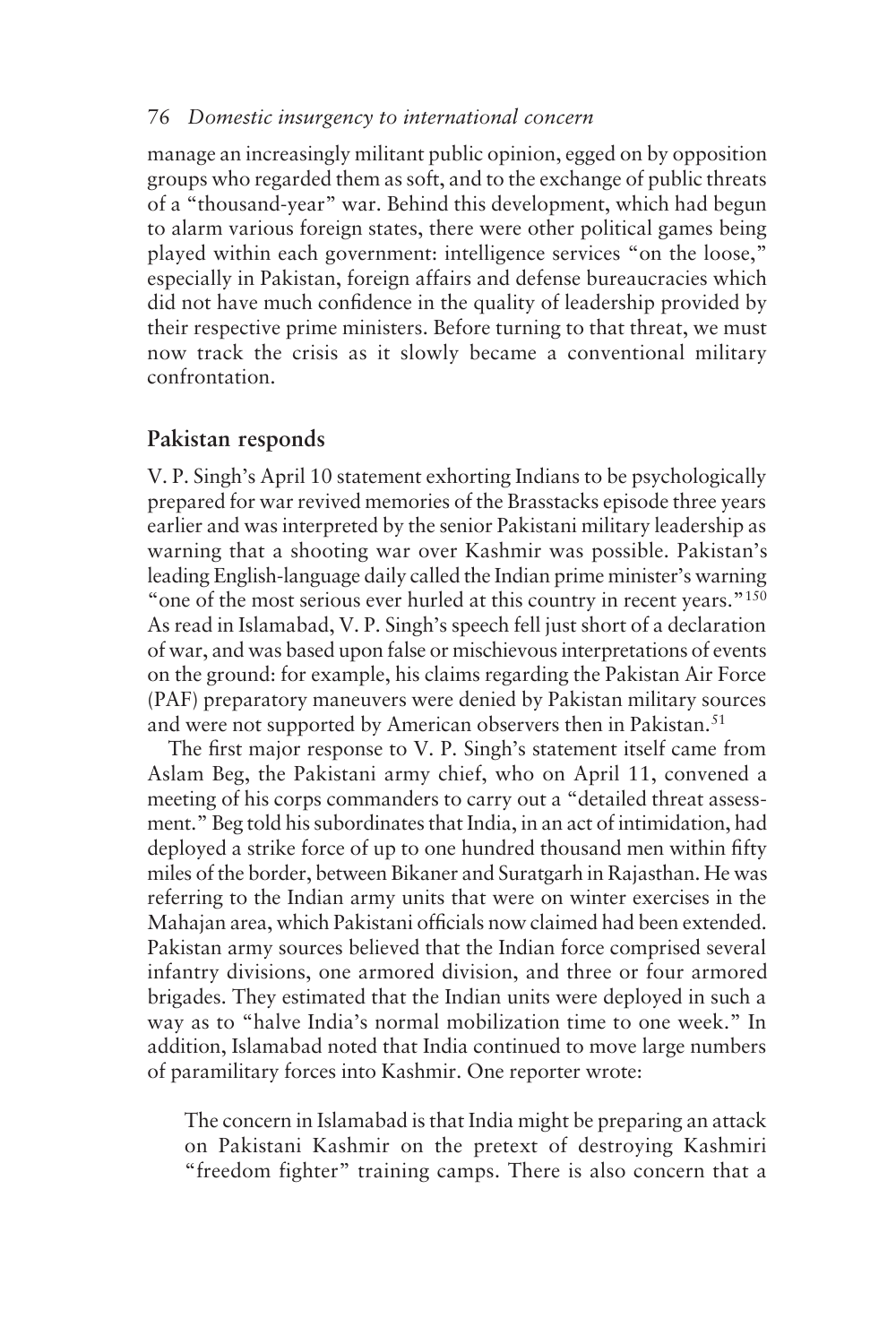simultaneous attack might be launched into Sindh province, where the only road and rail link between north and south Pakistan is located about forty kilometers from the Indian border.

On April 14, a senior Pakistani official told a parliamentary committee that the country's military forces were in a "high state of preparedness and vigilance to meet any external threat." He continued: "If, out of sheer frustration, India dragged Pakistan into military confrontation, it would find that Pakistan has the full capability of meeting the Indian invasion by mobilizing all its national resources."52

According to the Indian Chief of the Army Staff, General V. N. Sharma, the Indian troops had remained in their peacetime stations or cantonment locations. The two Indian strike corps also remained at their normal locations in Ambala and Jhansi; any move to shift them to the border would have entailed extensive disruption of the Indian railway system.53 But the deteriorating situation in Punjab and Kashmir necessitated the movement of reinforcements into these states. Only the 8th (Mountain) Division was moved into Kashmir, but without its divisional artillery and heavy vehicles. For its part, the Indian Air Force (IAF) made changes in its radar positions and the dispositions of its Mobile Observation Units. The prime minister also permitted the IAF to take preventive measures by speeding up its defensive operations and activating its forward bases. In many ways, these steps, taken in conjunction with the April 10 speech by V. P. Singh, raised the tension levels to crisis proportions.<sup>54</sup>

## **Tottering governments**

Meanwhile, in New Delhi, Singh's problems were multiplying. Deputy Prime Minister Devi Lal brought his revolt out into the open in March. The contradictions within the Janata government, and Rajiv Gandhi's still significant opposition party, looked as if they would precipitate a mid-term election. These crises occurred quite apart from Kashmir, Punjab, and the India–Pakistan rivalry. Soon after the 1990 crisis an embattled Singh decided to implement the Mandal Commission's recommendations, which called for extensive educational and public service reservations for Backward Classes; this produced violent protests and a number of immolations by young Indians of both sexes belonging to the higher castes that would be affected. His government fell shortly thereafter, following the withdrawal of support by the BJP.

Benazir Bhutto's own government was also in crisis. Following the general elections in autumn 1988, she had only 92 members of her Pakistan People's Party in a House of 215, but needed to share executive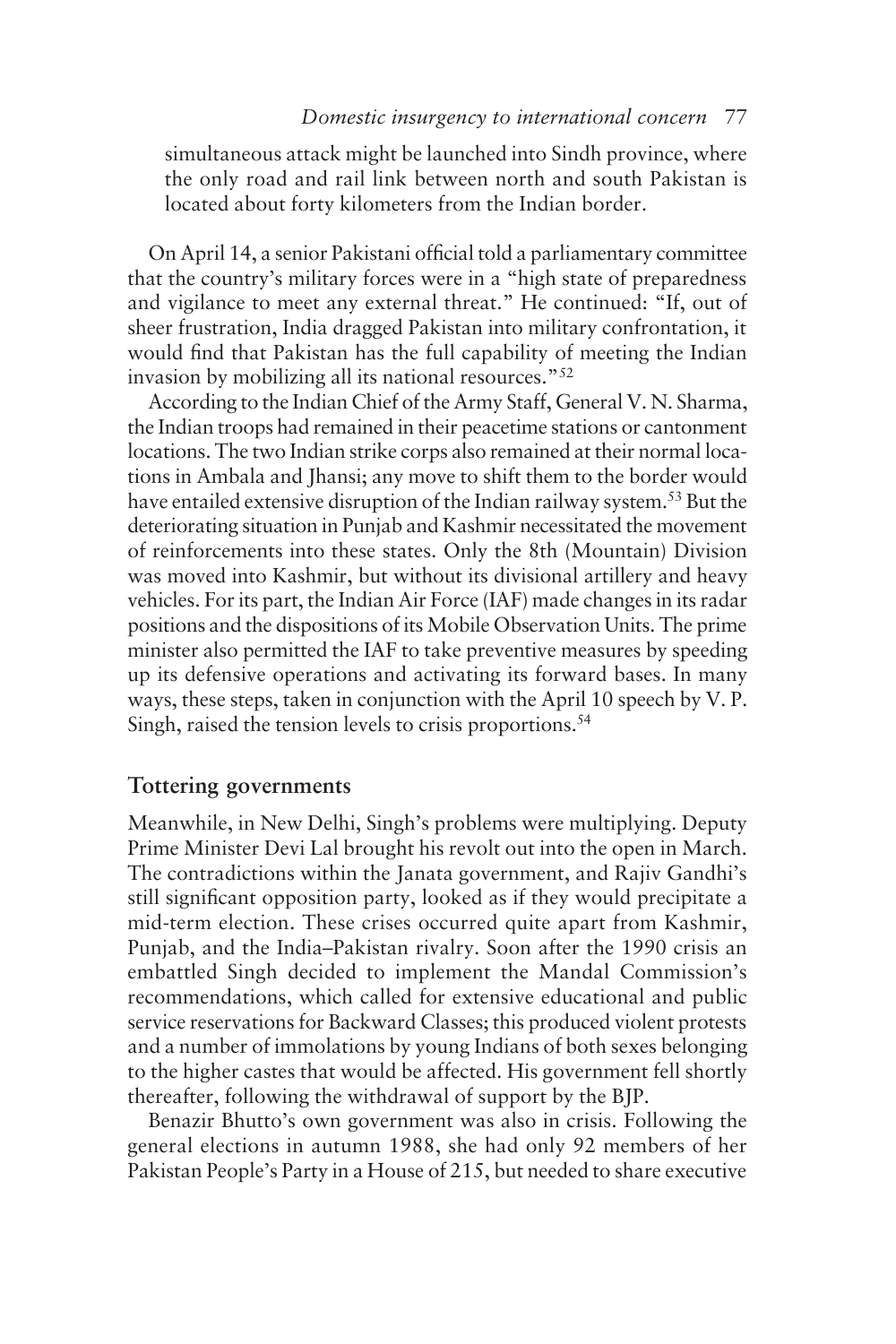authority, formally, with President Ghulam Ishaq Khan and, informally, with the Chief of the Army Staff, Mirza Aslam Beg. The Eighth Amendment allowed Pakistan's president to dismiss an elected government at his (or her) pleasure. Further, on crucial matters of national security and the nuclear program she was a junior partner, and not fully informed about the latter. It might be added here that Ghulam Ishaq Khan had been associated with Pakistan's nuclear program since its inception, and that Benazir Bhutto was involved in the 1990 decision to recommence the uranium enrichment program after it had been suspended in 1989.

India's many insurgencies were also mirrored in Pakistan. A "virtual civil war" occurred in Sindh between Benazir Bhutto's PPP and the Mohajir Quami Movement (MQM).<sup>55</sup> Besides, there were over three million Afghan refugees, 200,000 of them armed, but splintered into a half-dozen groups. Bhutto was caught in an intensely competitive political environment with Punjab's Chief Minister Nawaz Sharif and other opposition politicians looking for the chance to topple her. They were encouraged by elements in Pakistan's intelligence community, who were later to help rig the election that brought Nawaz Sharif to power. When Kashmir imploded, Bhutto was unable to use this event politically either against India or her domestic opposition.

It could be asserted, in retrospect, that the preoccupation of the Indian government with its survival eroded its capacity to undertake the patient diplomacy needed to address long-existing problems like Kashmir or India–Pakistan relations. Indeed, the Janata government was unable to support Foreign Minister Gujral, who was committed to distance himself from the adventurist foreign policies of the Rajiv Gandhi era, and work for improving India's relations with its estranged neighbors. The tendency in the Janata government was to let matters drift until they came to a head – at which point it would take the minimal action necessary to prevent the situation from going out of control. This overview of the confusion within the political system during the last half of 1989 and first half of 1990 might explain the government's inattention toward these major crises as they evolved.

The 1990 crisis developed not by design, but through inadvertence. It was occasioned by the unhappy coincidence that both India and Pakistan were headed by minority governments that had inherited difficult problems. They were now under unrelenting pressure from their predecessors, now in opposition, to find a quick solution to problems that had taken years to incubate and develop.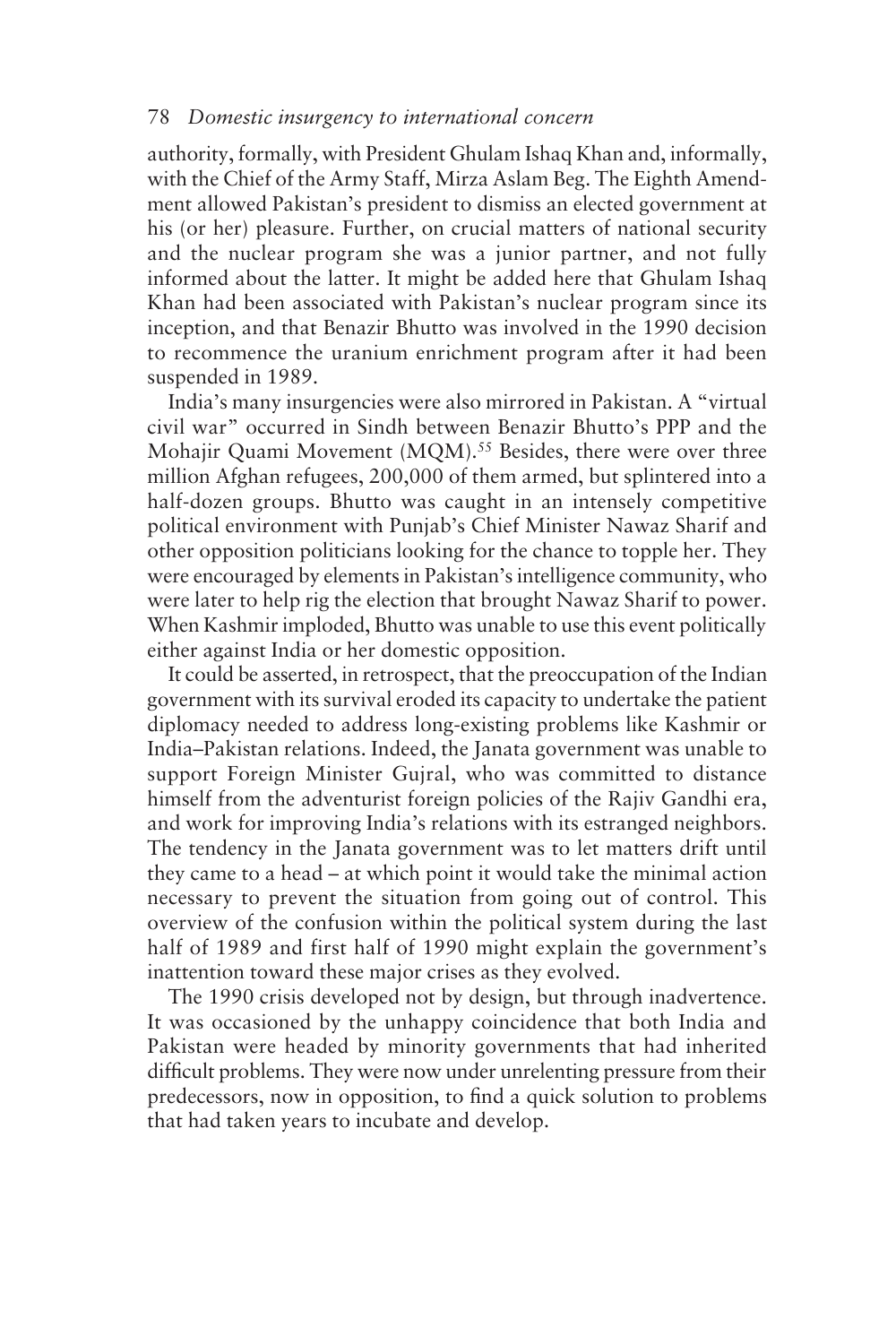## **The military crisis**

By early April, conventional military preparations were under way on both sides of the border. Why this happened will be discussed below. Let us first reconstruct the strategic and tactical perceptions and the actual movements of the military on both sides. For purposes of clarity, these activities can be grouped into three regions: Kashmir, Punjab, and the Rajasthan–Sindh border.

Early in August 1989, the Indian government began to be concerned with the insurgency situation in Kashmir and Punjab. It decided to augment its security forces, primarily with para-military forces, and later with infantry from the Indian army after December 1989, following the Rubaiya Sayeed kidnapping incident; but only the 8th Division was inducted. The army's chief concern, according to then Army Chief General V. N. Sharma, was to stem the infiltration by Pakistan-backed Sikh and Kashmiri terrorists into India, which threatened to overwhelm the local police forces, endangering India's larger plans for mobilization and war. Thus, very early on the insurgency was regarded as a factor in India's larger war-fighting plans.

Sharma believed that the infiltrators in the Punjab were backed by Pakistani intelligence agencies and were specifically sent to attack vital installations in order to disrupt Indian military movements.<sup>56</sup> As he told an interviewer in 1993:

Terrorist groups backed by agencies in Pakistan were able to attack railway stations and vital installations, which could affect any military movement on our side. . . . Therefore, there was need for the Indian army to go in there to take care of the communication lines and other bottlenecks so that if there was a military flare-up, we could conveniently move our fighting forces from locations deep in the country to the border areas.<sup>57</sup>

Across the border different judgments were being made. A very senior Pakistani military official contested Sharma's explanation for dispatching the troops, arguing that while some volunteers may have participated in the jihad, Sharma had misrepresented the facts by branding them as government-sponsored infiltrators.58

According to Sharma, tank units of Pakistan's II Corps (also designated Army Reserve South) had moved into the desert region of Bahawalpur and Bahawalnagar across the border from the Indian states of Punjab and Rajasthan. In addition, he claimed that parts of Pakistan's I Corps (designated Army Reserve North) had moved into the Shakargarh bulge,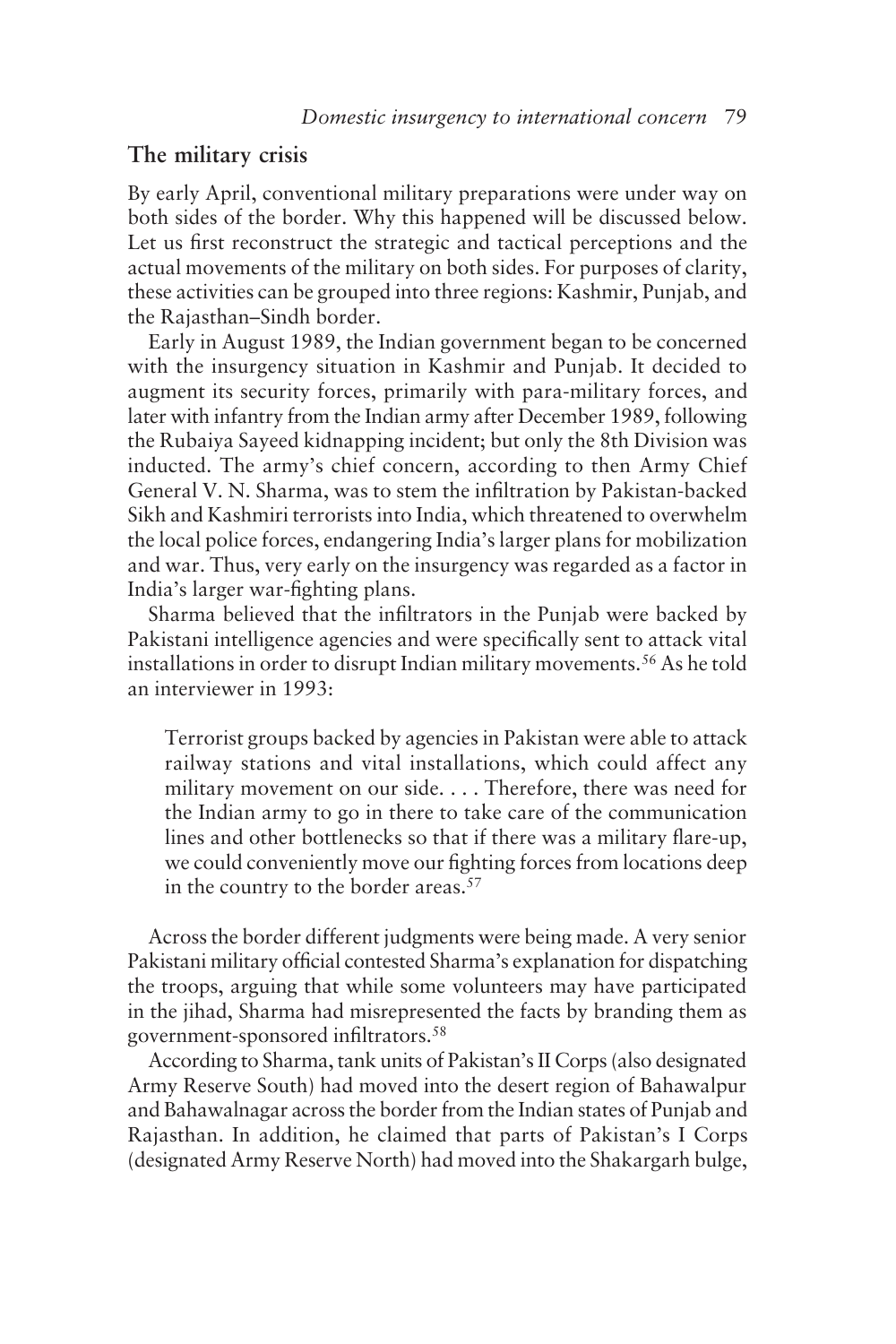just across the border from the vital road linking Jammu to Punjab. Sharma maintains that a tank division was also included in these forces. Indian military planners were also concerned with residual deployments of Pakistan army forces after the integrated land–air exercise called Zarbi-Momin (Arabic for "Sword of the Believer"). General Sharma also claimed that troops involved in this exercise, the largest integrated land–air exercise in Pakistan's history, did not go back to their peacetime stations and had stayed back in the exercise area, which is within striking distance of the international border and ceasefire line, but primarily to extend support to the infiltrators.<sup>59</sup> More specifically, he held that Pakistan's Army Reserve North remained in its exercise location within the Indus–Jhelum *doab* (the area between two rivers). Army Reserve Force South went back to its peacetime station, but it did not need to cross the Sutlej River, because it could reach its offensive positions within forty-eight hours in pursuance of Pakistan's stated military policy of "offensive defence." The most senior Pakistani military officials contradict Sharma's claims and have stressed that the troops involved in Zarb-i-Momin went back to their peacetime stations within five weeks after the exercise was over. Sharma disagrees.

# **Zarb-i-Momin and Brasstacks**

Zarb-i-Momin was the largest military exercise in Pakistan's history. It began on December 9, 1989, in Pakistani Punjab and involved some two hundred thousand soldiers. According to General Beg, it tested a new Pakistani ground strategy:

In the past we were pursuing a defensive policy; now there is a big change since we are shifting to a policy of offensive defense. Should there be a war, the Pakistan army plans to take the war into India, launching a sizeable offensive on Indian territory.<sup>60</sup>

Zarb emulated many aspects of the Brasstacks exercise developed in 1986–7 by India's General K. Sundarji.<sup>61</sup> One senior Pakistani officer observed that Beg had visions of himself as a great general and wanted to do something on a large and grand scale. Brasstacks had been spectacular. Seymour Hersh described it as even more dangerous than the 1990 crisis. It institutionalized memories in both the Indian and Pakistani militaries regarding the dangers inherent in large-scale armor exercises being held near the India–Pakistan border. This reduced the time required for both countries, but especially India, to move its forces up to the border by several weeks because its cantonments were more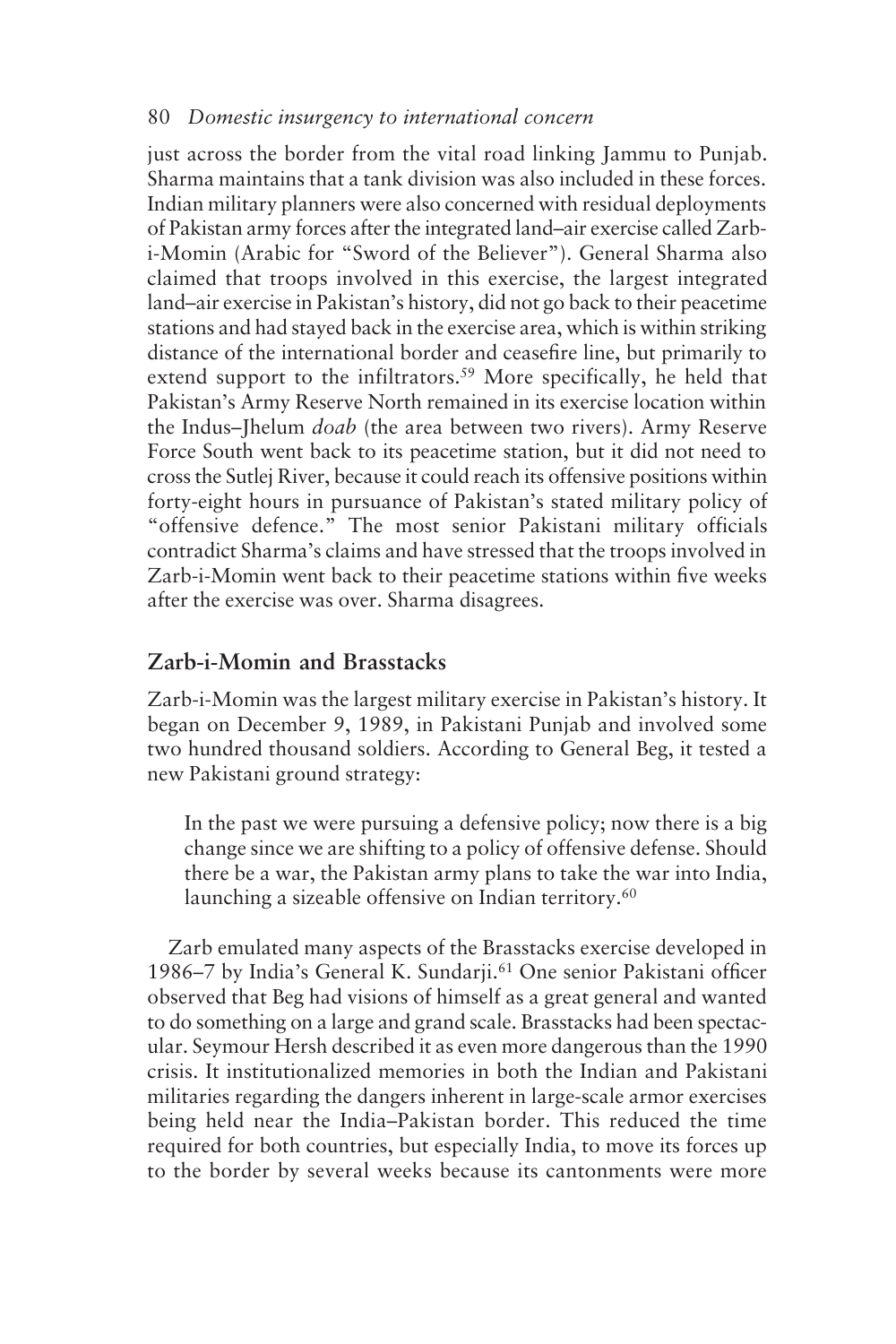distant from the border. The Brasstacks exercise made a particularly deep impression on the Pakistanis, and almost led to a war.<sup>62</sup>

Zarb-i-Momin involved four army corps, seven infantry divisions, one armored division, three independent infantry and armor brigades, a squadron of the army's *Cobra* attack helicopters, air defense units, and several air squadrons; it was clearly designed to demonstrate Pakistan's conventional military prowess and send a firm dissuasive message to Indian military planners.63 Further, a contemporaneous Pakistan air force exercise ("Highmark") was merged with Zarb to create a realistic air-threat environment.64 This involved the PAF generating a large number (some say thousands) of sorties with combat and transport aircraft and the live firing of missiles, rockets, and bombs. The purpose was to allow pilots to test their wartime ordnance; ground crews to ensure peak serviceability of equipment; radar units to provide timely warning of enemy aircraft; and ground controllers to guide pilots onto their targets.<sup>65</sup>

Authoritative Pakistani sources confirm that Zarb contained an element of bravura and showmanship, but state that the actual deployments after the exercise were quite restrained, and that General Sharma's interpretation of the flow of events was exaggerated. Pakistan did not move its reserve corps in Quetta (12th Corps); only a few elements of the 11th Corps based in Peshawar had taken part in Zarb. Defensively deployed corps were facing India; the 30th Corps (between the Chenab and Ravi), 31st Corps (between the Ravi and the Sutlej), and 5th Corps (defending Sind and Karachi) remained in place. Zarb did involve movement of elements of the northern and southern Strike Forces, but not on a scale that would threaten India.

The Indian perception of Zarb-i-Momin and subsequent Pakistani military deployments was that it took place because the Pakistan army under General Aslam Beg wanted to prove that they could also stage a tactical training exercise on the same scale as Brasstacks. It was notable that the terrain picked for the exercise was very similar to the terrain in north Punjab and portions of Jammu in India. Even the movements planned for the attacking force and the defending forces replicated the likely scene of a Pakistani attack in northern Indian Punjab, and how Pakistani forces would move to defeat the Indian forces there. The Pakistani strategists must have envisioned a pre-emptive attack on north Punjab making it difficult for the Indian army to bring in supporting units. India was definitely worried.<sup>66</sup>

The assessment made by the Indian armed forces was that, apart from emulating the Brasstacks exercise, Zarb-i-Momin might have had other purposes in mind. This interpretation seemed to be vindicated when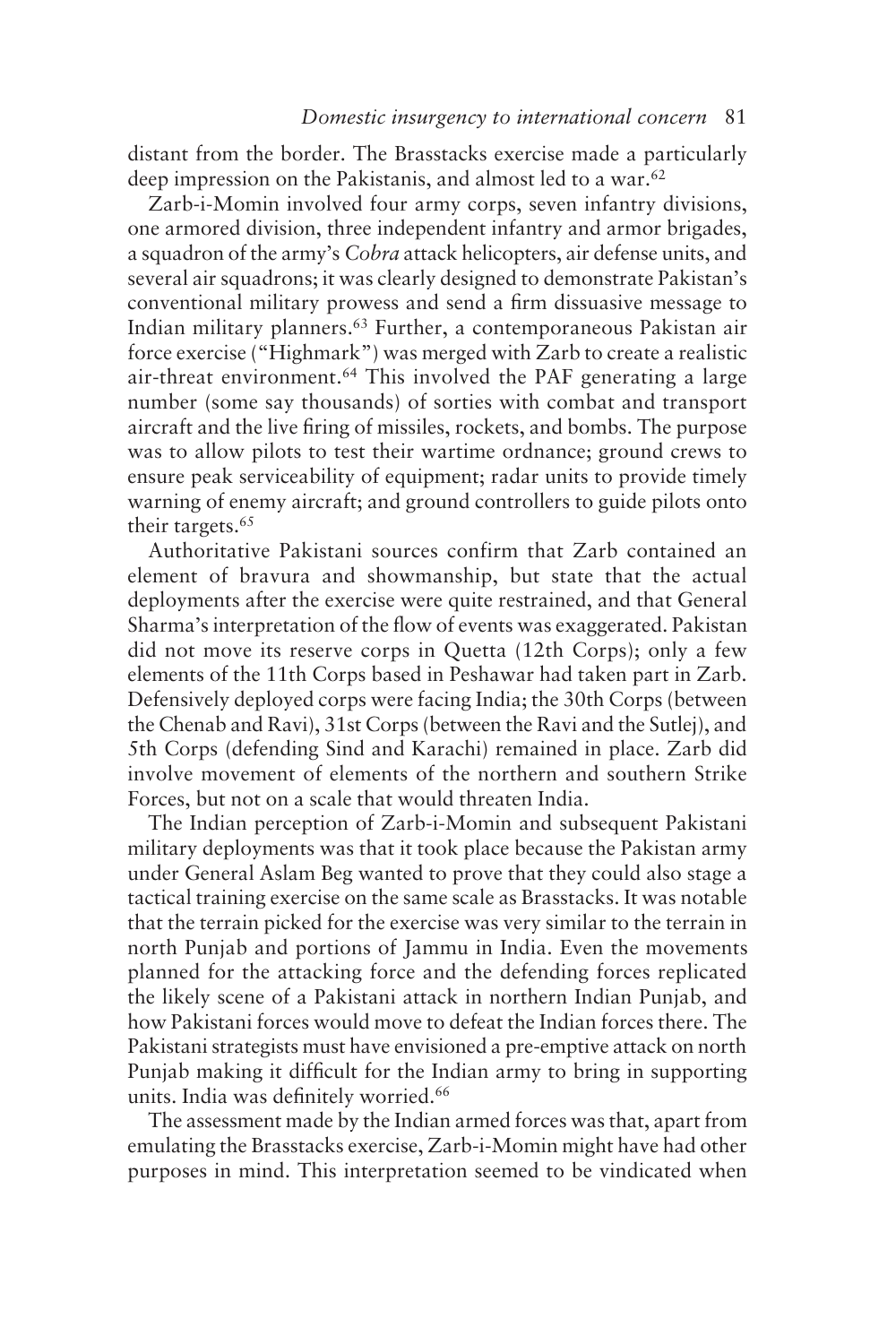Pakistan's troops remained in their field positions after the exercise concluded, and did not return to their peacetime stations.<sup>67</sup> It was further believed that Pakistan might have come to believe that the time was propitious for an "adventure," calculating that Kashmir had joined Punjab and other Indian regions that had become "hotspots." Consequently, the Indian police and paramilitary forces were tied up in tackling militants, and would not be available to protect the lines of communication or perform other second-line-of-defense duties. Militants were also active in Nagaland and Manipur and the IPKF was stuck in Sri Lanka until the end of March 1990. With a weak and minority government in power, Indian analysts thought that Pakistan might have concluded that India was "strategically unbalanced."68 One of India's leading strategic writers, misquoting one of the authors, concludes that there was a prospect, at this time, of a Pakistani "sneak attack."69

India's civilian bureaucratic assessment was even more alarming:

We got definite information that Pakistan was planning to make a pre-emptive attack in northern Punjab as soon as the monsoon broke (May–June), which would make movement on the Indian side difficult. The Pakistani terrorists would then declare (in Srinagar, on August 14) their secession from India and invite Pakistan to send its army to protect them. Pakistan thought that this would be enough grounds for them to officially and legally enter Kashmir . . . A sizeable part of the Pakistan army would also be deployed against our Punjab border in the south, apparently to tie us down there.70

Like a set of mirrors facing each other, it is clear that Indian perceptions of Pakistan's misperceptions informed Delhi's own assessment of the Zarb-i-Momin exercise, and the crisis that followed. Even though there were reports that Pakistan privately informed India of the scope and scale of these maneuvers, worst-case interpretations predominated.71 For example, according to General Sharma, the Indians determined that after the exercises were completed, "these troops were not going back to their peace stations, but they were staying on in the exercise area, which is quite close to the international border and the ceasefire line in Jammu and Kashmir." His assessment of these military movements "was that Pakistan was keeping troops ready as back-up support to the growing terrorist activities in Indian territory across the border and could take full advantage of terrorist successes to support military intervention."72 Further, the exercise was held within the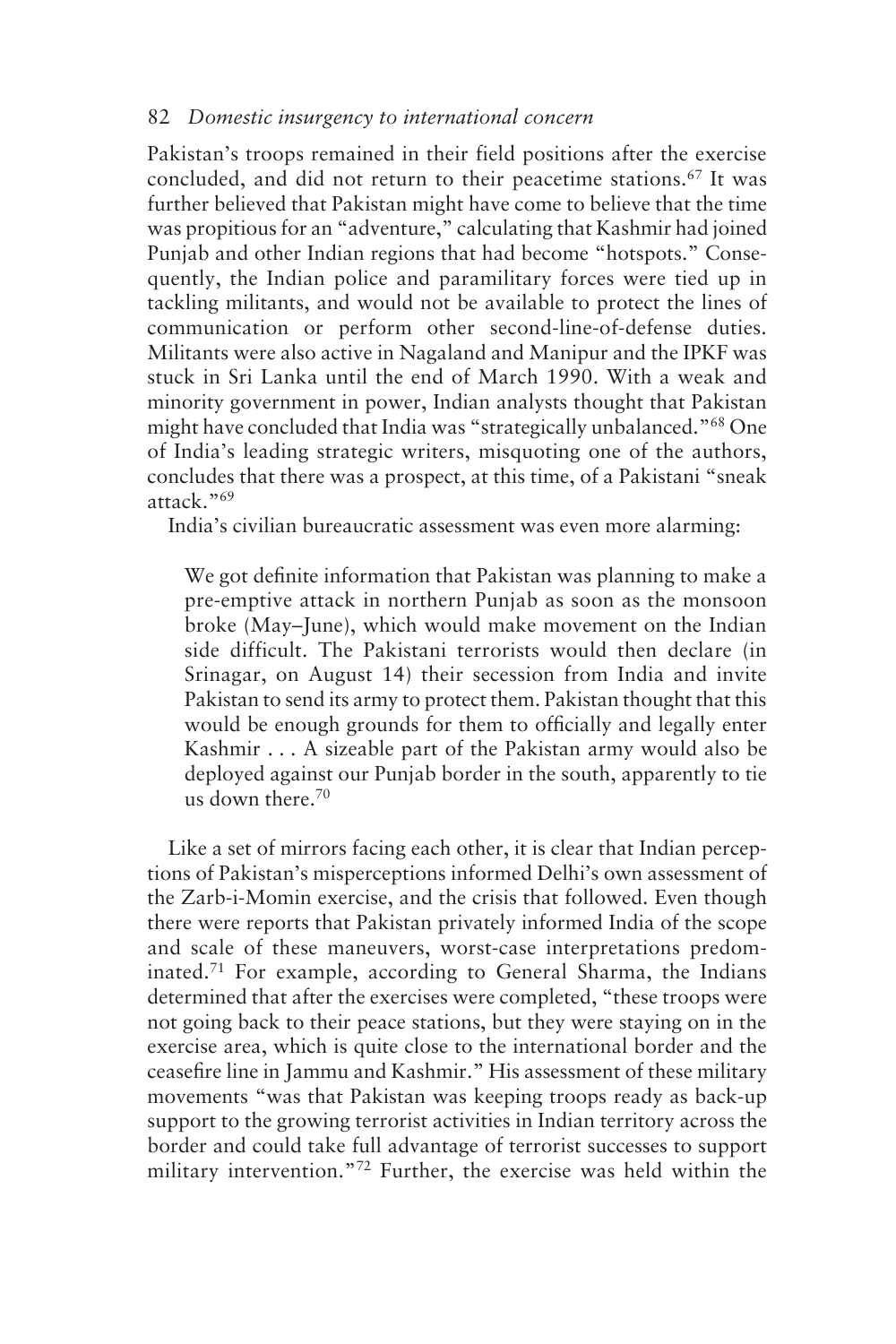Indus–Jhelum *doab*, where the rivers run in a north–south direction; this could enable an attack upon Indian-administered Kashmir during the monsoons when these rivers would be in spate and an Indian offensive across them would become very difficult.

Thus to Indian analysts, Zarb-i-Momin, like Brasstacks, placed battleready troops within striking distance of the border. The need for counter-measures suggested itself to the Indian military, as it did to Pakistan during the Brasstacks exercise, lest Zarb become the "real thing." The reversal of roles in 1990, compared to 1986–7 needs no emphasis.

Zarb-i-Momin and Brasstacks had something else in common. Both were linked to critical ethnic conflicts on either side of the India–Pakistan border, although in different ways. Brasstacks occurred at a time when Pakistan's Sind province was getting alienated from the Punjabidominated regime of President Zia – and the exercise was clearly directed at Sind. Pakistan's riposte to Brasstacks was to move its forces towards India's Punjab, which at that time was in equal disarray because of the alienation of the Sikhs from the Indian government. The military feints by India and Pakistan had, as a critical subtext, the possibility of deriving local support from disaffected ethnic or separatist groups across the border.

Zarb-i-Momin has often been associated with the destabilization of Kashmir, but the two events were not directly related. If war had broken out at the time of this Pakistani exercise, Pakistan's forces may not have got into the Valley, but could have interdicted the Pathankot–Jammu road to further its objective of fueling the Kashmiri insurgency. India's Sikhs remained as alienated as they were in 1986–7; indeed, a division minus force had to be deployed in the Punjab also to handle the situation in that state. So, to the degree that military conflict in South Asia has been linked with the opportunity to detach a significant ethnic group, like the East Bengalis from Pakistan or Kashmiris from India, the 1990 crisis was in character. Obviously, neither Kashmir nor Punjab could have been wrested easily from New Delhi by conventional military means without a large-scale war. Even officers in the regular Pakistan army were wary of direct military support for the Kashmiris, as they were not eager "to lose Pakistan for the sake of the Kashmiris." Some cited classical Maoist guerrilla war theory: a guerrilla movement had to succeed on its own, outside assistance might have a marginal influence, but could never be decisive.73

Not surprisingly, Pakistani perceptions were similarly informed by deep suspicions. They viewed India's "precautionary movements" skeptically. These counter-moves included the shifting of an estimated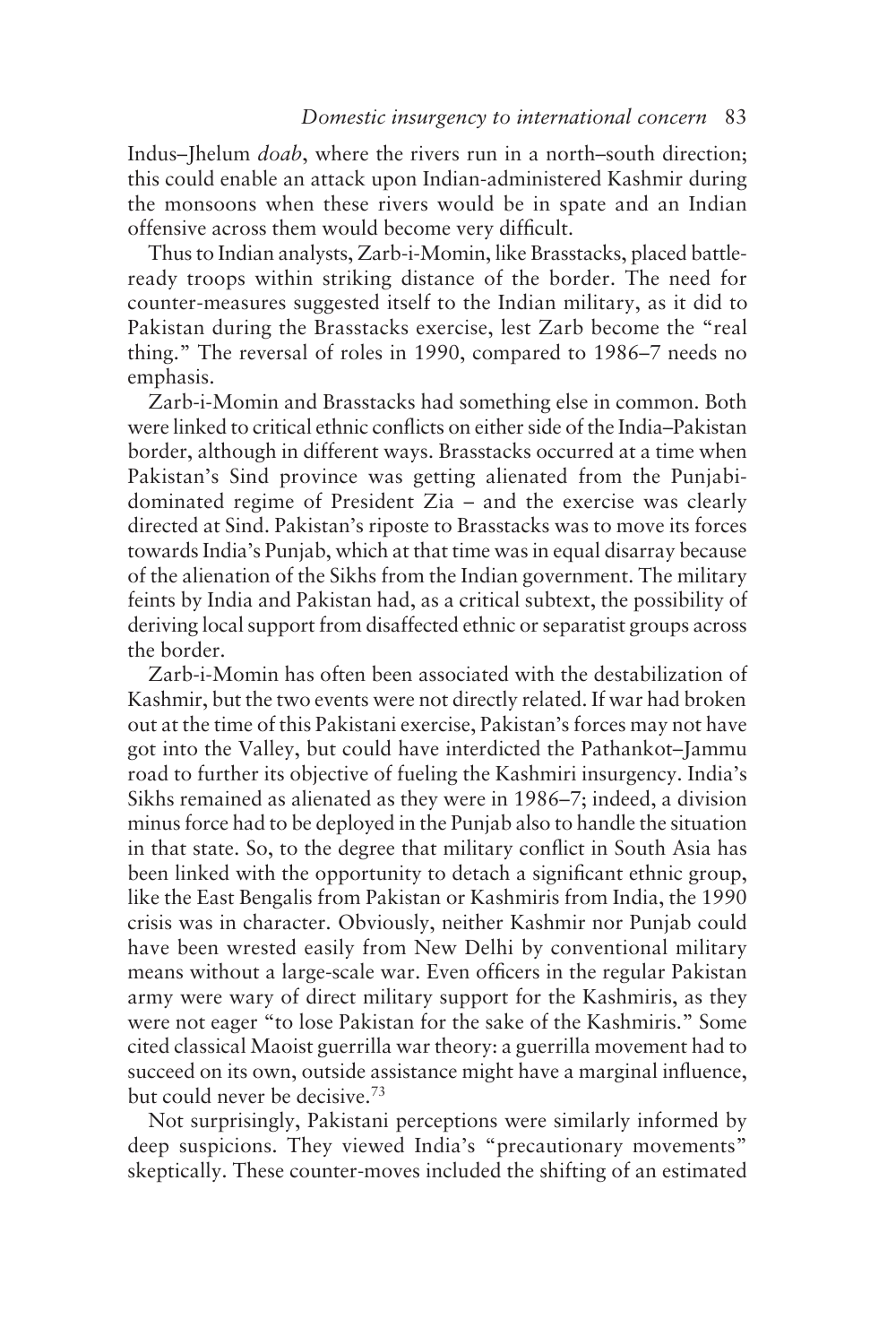one division into Jammu and Kashmir and one division minus into Punjab. "And this was done over a number of weeks so that no trains and other civil transportation got disrupted. It was not an alarmist movement."74 The purpose of these re-deployments was partly to strengthen the counter-insurgency units in Kashmir and Punjab, but also to beef up the conventional defensive posture against Pakistan. Some Indians believe that the quiet manner in which these movements were effected might have conveyed the impression to Pakistan that far larger forces had, in fact, been deployed, which would permit India to launch an offensive against Pakistan. As for the Pakistani estimate of what was actually happening in Kashmir, the chief Pakistani intelligence service, the ISI, initially believed that the guerillas might be successful in Kashmir, but later scaled down their goal to merely "bleeding" India.

# **Mahajan**

In February 1990, the Indian army sent two new tank units for training at its field firing range at Mahajan near Bikaner in Rajasthan; a great deal was read by Pakistan into this deployment. With Brasstacks fresh in their minds, Pakistani planners had to decide whether the Indian armored units at Mahajan were "ginning up another large exercise of that nature, or, preparing to launch an attack from the training range."75 In addition, the deployment period was believed to have been extended beyond the usual training cycle and linked to Prime Minister Singh's April 1990 speech in Parliament urging the country to be psychologically prepared for war.

At a conference of corps commanders in Rawalpindi in April 1990, General Aslam Beg said that India had deployed a strike force of some one hundred thousand men within fifty miles of the border in Rajasthan.76 According to the *Washington Post*, Beg put his troops on alert in response to India's move to assemble an armored strike force in the Rajasthan desert.77 Beg, however, did not consider the presence of one hundred thousand soldiers threatening enough to warrant strong reactive moves, but he did stress that the presence of one thousand tanks would indeed have constituted a major threat.78 In India the feeling was that Pakistan was overreacting. It was clarified that, "we just had two newly equipped tank units there [Mahajan ranges] as they had to be trained in tank firing. They had been sent for this [training] in Feb.–Mar. 1990."79

Nevertheless, India did appear to have beefed up its military presence both in Kashmir as well as in Punjab. Its armor units, however, were on the *eastern* side of the Indira Gandhi Canal. Bridging equipment would have been needed for launching an armored thrust across the canal into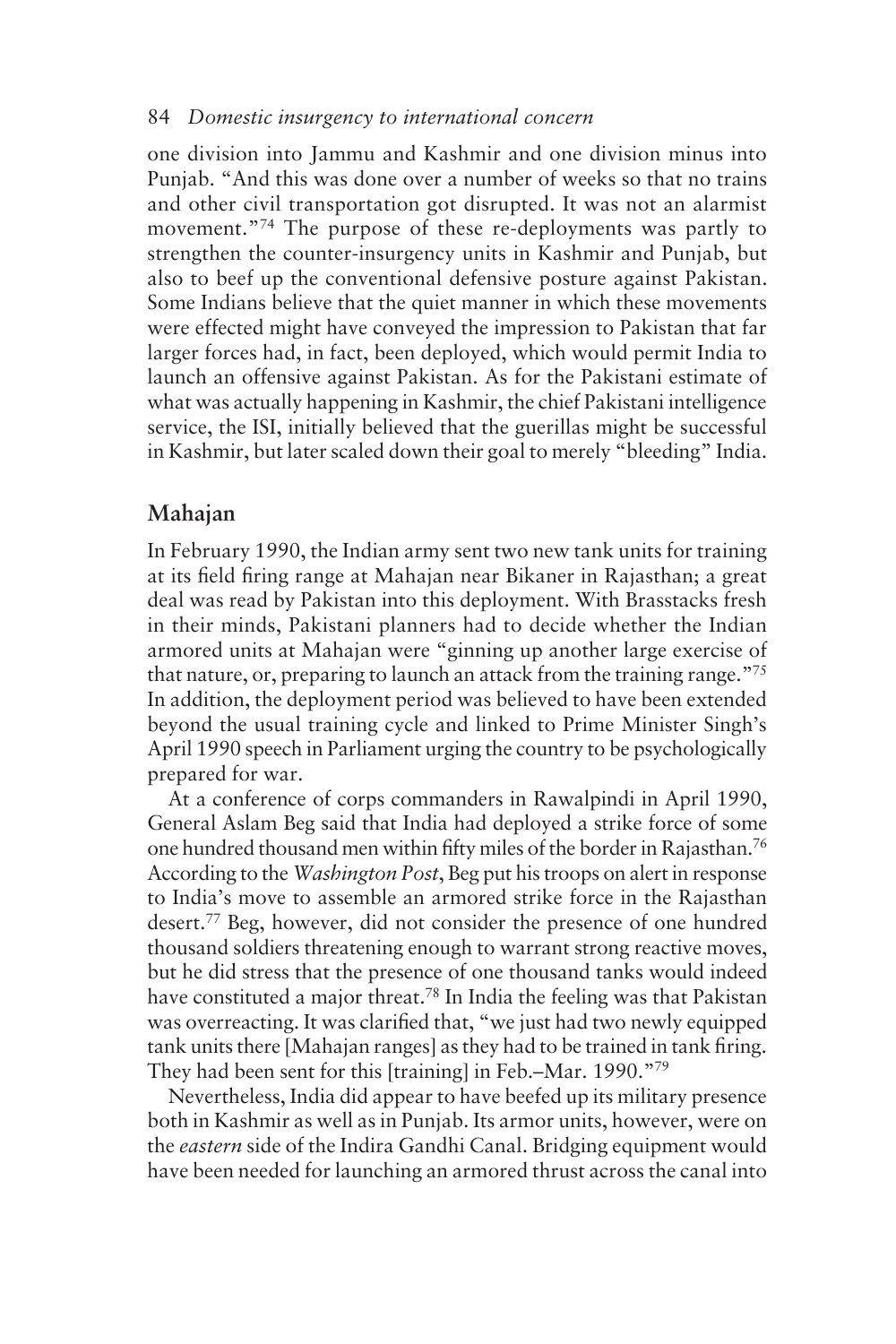Pakistan apart from building up large ammunition supplies. In fact all tank units were withdrawn in April, when it became too hot for armor to be deployed in the desert region of Rajasthan.

For India's part, the belief was that the Pakistan reserve forces had not returned to their peacetime locations but were deployed in locations near the Shakargarh bulge and the Bahawalpur–Bhawalnagar areas. From there they could strike across the international border, constituting a potential threat. The precise movement and deployment of their respective armor became a critical issue for assessing the Indian– Pakistan military crisis in 1990.

The two air forces were definitely on high alert. India "permitted the air force to go on high alert in the border areas and especially in Rajasthan, as the opposite air bases in Pakistan had gone on high alert. Accordingly, radar activities were upgraded."80 However, the American military attaché in Pakistan made reconnaissance trips and confirmed that neither the forward operating bases for the Indian air force were opened up nor were the strike corps moved out of their usual stations.<sup>81</sup> The Pakistanis, still obviously alarmed, decided to talk to the Indians on the hot line. When it was explained to them that this was part of India's annual armor training exercise, according to a very senior Pakistani military official, the alarm bells stopped ringing.<sup>82</sup>

In discussions with U.S. Embassy personnel, Indian officials confirmed that New Delhi was putting more men, material, and arms into Kashmir, but denied the existence of any special military preparations in other sectors. New Delhi claimed that these reinforcements were a response to Pakistan's own build-up on its side of the LOC. Reuters reported diplomats in New Delhi as saying that "forces on both sides of the border were on a higher than normal state of alert, but several levels lower than would indicate imminent hostilities."83 Indian officials also denied Beg's assertion regarding the formation of an Indian strike force in Rajasthan, claiming that their units had withdrawn to their "normal positions" after the winter exercise.84 Western military analysts reported no major troop mobilization near the international frontier, but speculated that by extending their exercises, Indian military planners may have pre-positioned their tanks and heavy artillery near the border. In the words of one analyst, "everything the Indians have been doing fits under the category of defensive preparedness, but some of it is ambiguous."85 None of its strike units, however, were moved closer to the border.

On April 14, V. P. Singh, in discussions with the press, elaborated on the logic of these preparations. He told them that Pakistan was preparing to launch an attack across India's western border where, he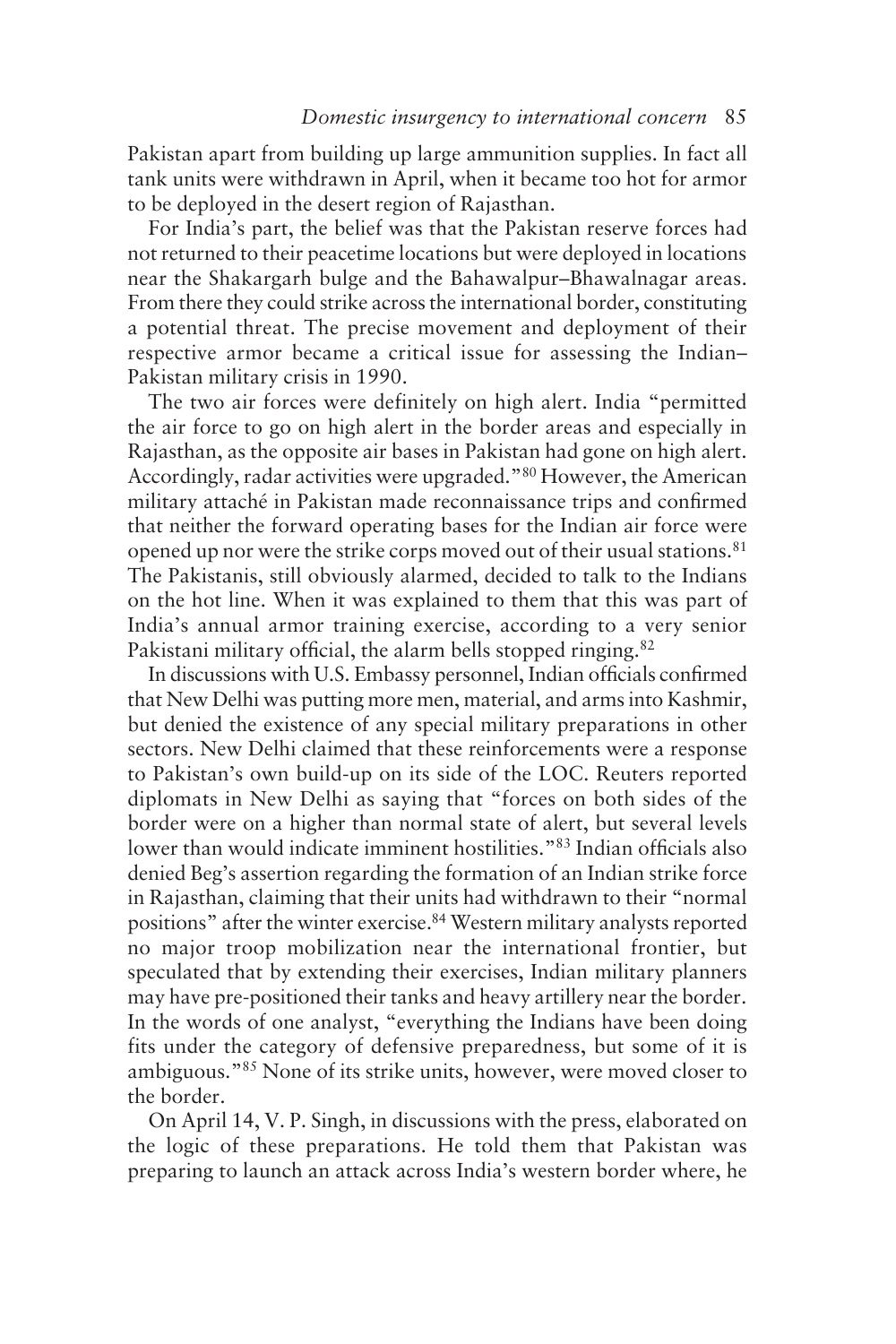asserted, Pakistan had deployed new armored regiments and sophisticated radar. Singh added that Pakistan's army and air force were on "red alert" along the ceasefire line that divides Kashmir, and that Pakistani artillery had been moved to forward positions across from Kashmir and Punjab.86 He explained that: "In my perception, Pakistan's strategy is to avoid armed conflict, yet continue to fan insurgency within India. Their strategy is to achieve the territorial goals without the price of war."87 The prime minister also said his intention was to avert war: "Many wars have been prevented by a timely warning. It is indecision and confused signals that have usually triggered a conflict."<sup>88</sup>

Claiming that political jockeying among Pakistan's ruling troika made it difficult to know exactly who was in charge across the border, the prime minister also observed that, "Had anyone been in control, it would not have been necessary for me to issue a public warning."89 Still, sentiment was growing among influential Indians for strikes against Pakistan. Home Minister Sayeed, for example, argued that war with Pakistan "would be fully justified if the objective of freeing Kashmir from the stranglehold of the secessionists was achieved."90 The BJP leader, L. K. Advani, took an even stronger line, warning that Pakistan would "cease to exist" if it attacked India.<sup>91</sup>

## **Military movements**

Pakistanis involved in these events dismissed V. P. Singh's statement of April 14 as rhetorical. One very senior Pakistani military official termed his allegations as incorrect.<sup>92</sup> He thought that the Indian PM was either unable to gauge who was in control within the Pakistani troika or was responding to incessant BJP pressures for initiating strikes against the alleged militant's training camps in Azad Kashmir. It was understandable that the armed forces would be asked to be vigilant in a crisis situation, but ordering a "red alert" implied preparations for war. He asserted that *the Pakistanis had ordered no red alert* and both director generals of military operations (DGMOs) were regularly in touch with each other on the hot lines.<sup>93</sup>

One noted Indian strategist took a sanguine view of the prospects for war. In an *India Today* interview, India's former COAS, General K. Sundarji, suggested that the likelihood of war was low due to the influence of nuclear deterrence on Indian and Pakistani leaders. In the first public discussion of the role of nuclear weapons in the crisis, Sundarji asserted that "any sensible planner sitting on this side of the border is going to assume Pakistan does indeed have nuclear weapons capability. And, by the same token, I rather suspect the view from the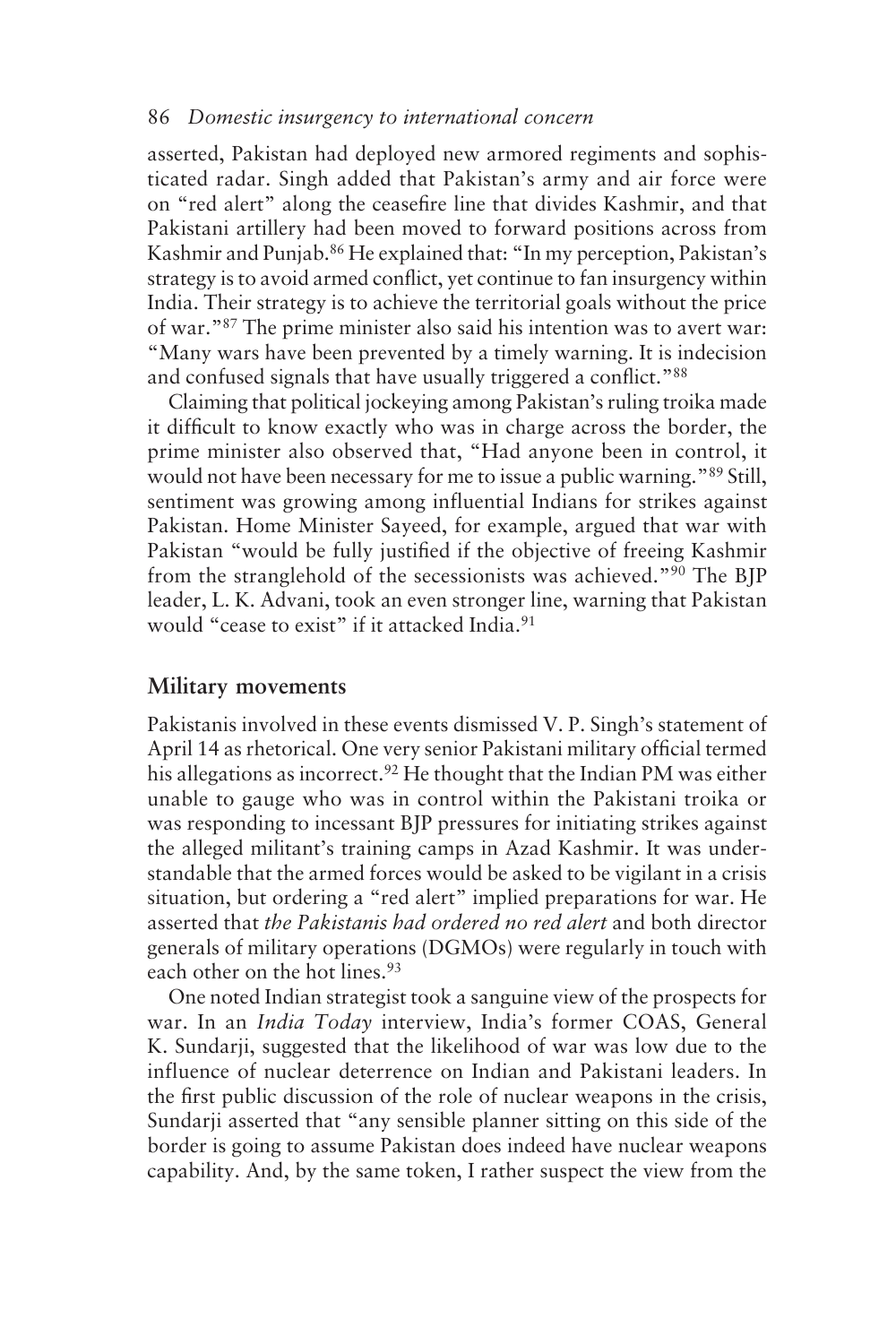other side is going to look very similar." Sundarji acknowledged that "on the other side, there may be the odd person who has kidded himself into believing that they have the nuclear weapon capability and we do not" but called this view "stupid. The sooner they wake up to this reality, the better."94 As we note in Chapter 6, although the risks of nuclear confrontation were distinctly low, the damage potential of a nuclear conflict in the subcontinental setting was unconscionably high.

How was the movement of the Pakistani armor strike forces assessed by India? The Indian army and Indian intelligence agencies held different opinions. The former believed that the two strike corps had moved into the Bahawalpur and Bhawalnagar sectors. The intelligence agencies were certain that the strike corps had *not* moved from their peacetime locations on the basis of information received from "impeccable sources." India's intelligence agencies appreciated the army's concern about Pakistani intentions, and the precautionary deployments made. But they determined that Pakistan's repositioning of its forces were actually counter-moves in reaction to the Indian ground movements.<sup>95</sup> These divergent views were brought to the notice of the prime minister's office, which decided to err on the side of caution, and take the Pakistani threat seriously.96

The deployment of forces on the Indian side can now be discussed. In addition to the six divisions normally posted in Kashmir, one more (8th Mountain Division) had been moved in. These seven divisions were supplemented by an estimated ten thousand men from the paramilitary forces. Similarly, one under-strength division had joined the four divisions positioned in the Punjab. What forces India had deployed in the Rajasthan sector is a matter of some controversy. Apart from the tank units exercising and being periodically rotated through the Mahajan ranges, the Southern Command's forces were available. One infantry division and one armored brigade from this command were in their peacetime locations, and they should not have added to Pakistan's concerns.

By mid-April 1990, the disposition of military forces near the India–Pakistan border and the LOC in Kashmir was as follows: in Kashmir, India had stationed up to two hundred thousand troops, drawn from both the army and paramilitary forces. These soldiers supplemented some seventeen thousand local Jammu and Kashmir police. The security forces often clashed with the local police, whose loyalties they suspected. Pakistan had a force of some one hundred thousand soldiers in Kashmir. The Indian and Pakistani forces were reported to be in "eyeball-to-eyeball" confrontation across the LOC; in some cases as close as two hundred meters apart. The United Nations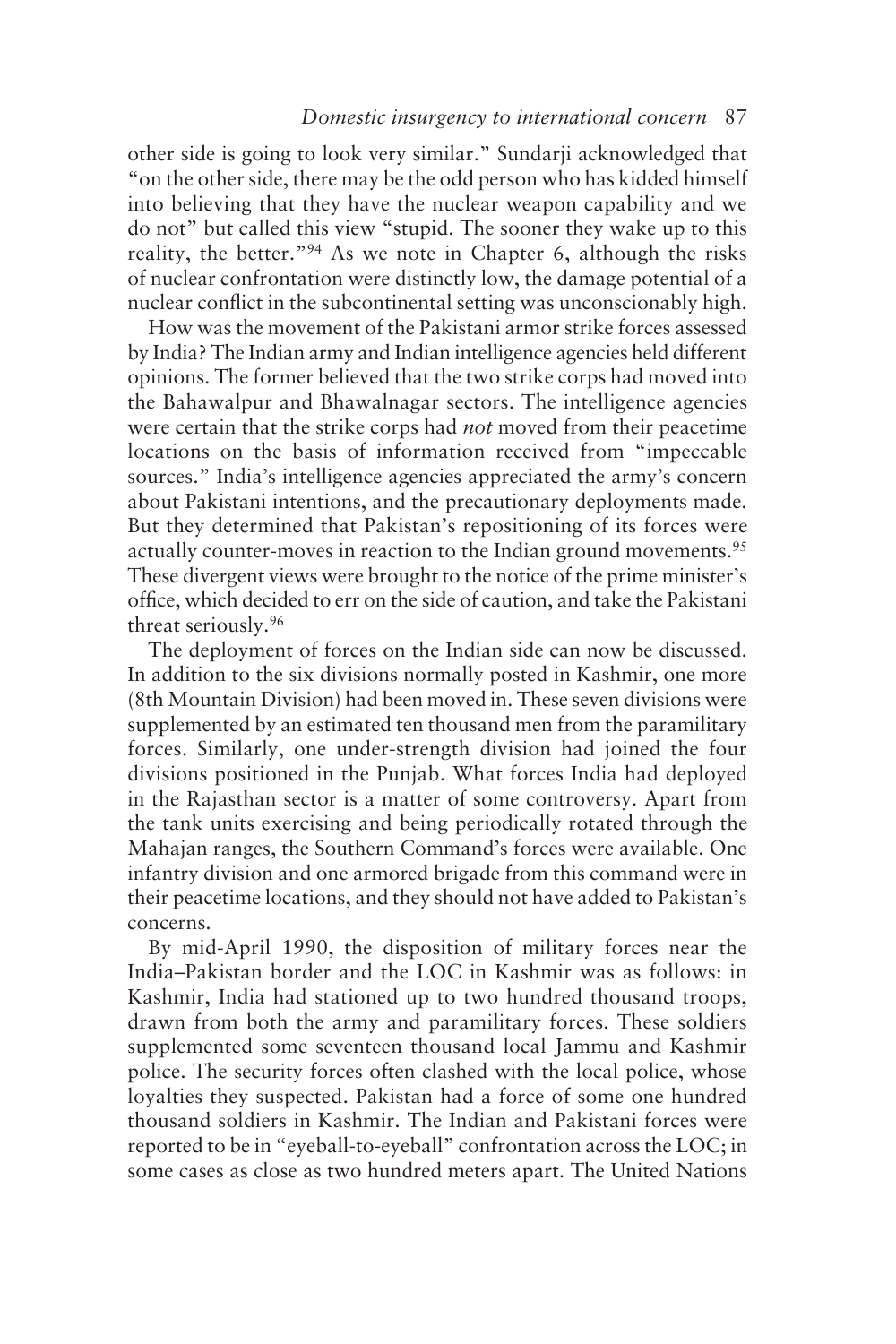Military Observer Group in India and Pakistan also reported a quadrupling of border violations in the January–March period of 1990 compared to this period in 1989.97

In Punjab, the Indian and Pakistani infantry were reported to be in their front-line bunkers, but the bulk of both sides' armor and artillery were held back in their cantonments. Opposite the Lahore sector, the Indians had moved two infantry divisions toward the border. They were spread out into "penny packets" – small unit formations – across a one hundred and twenty kilometer front, lending credence to the Indian claim that these forces in Punjab had a defensive and counter-infiltration mission. Even Pakistan's corps commander in the vital Lahore area expressed relative unconcern about India's forward movements.<sup>98</sup>

Complicating military planning along the Punjab border however was a 375-mile "wall" erected by India along the border in response to the Punjab insurgency, stretching from the Chenab River north of Jammu city in Kashmir to Fort Abbas, across from the Indian state of Rajasthan. The wall consisted of two formidable, floodlit twelve-foot high fences of barbed wire, set about twenty feet apart. Electrified wire was intermingled with barbed wire, and the space between the fences was filled with concertina wire. Powerful searchlights, watchtowers, and machine-gun nests lined the wall at intervals of 100–200 yards. According to Lt Gen. Alam Jan Mahsud, commander of the Pakistan army's IV Corps, the Indians had sealed the Punjab border so tightly that "not even a rabbit can slip through it."99 In Rajasthan, across from the southern Punjab province in Pakistan there was a three-division Indian force, including one armored division. An infantry division backed this force and an armored brigade was located in its peacetime station at Jodhpur. Another infantry division was stationed in the Ramgarh–Barmer area across from Pakistan's Sindh province. A Pakistani corps based in Multan, whose armored division was in its cantonment, opposed these forces.100

In all three regions, only *one* of the five armored divisions fielded by the two countries (three Indian and two Pakistani) was in an unusual position.101 This was the Indian division whose units were being exercised in rotation at Mahajan after the February exercises. The other Indian armored division remained in its cantonment in Ambala, as did the Pakistani divisions in Multan and Kharian. None of the five divisions was moving, intact, toward the frontier. At that time, diplomats in New Delhi and Islamabad said they had detected "no troop movements that could be construed as anything more than logical precautions given the war of words between the two capitals."102 As the Stimson Center's account of the crisis concludes, "the Indian military leadership deliberately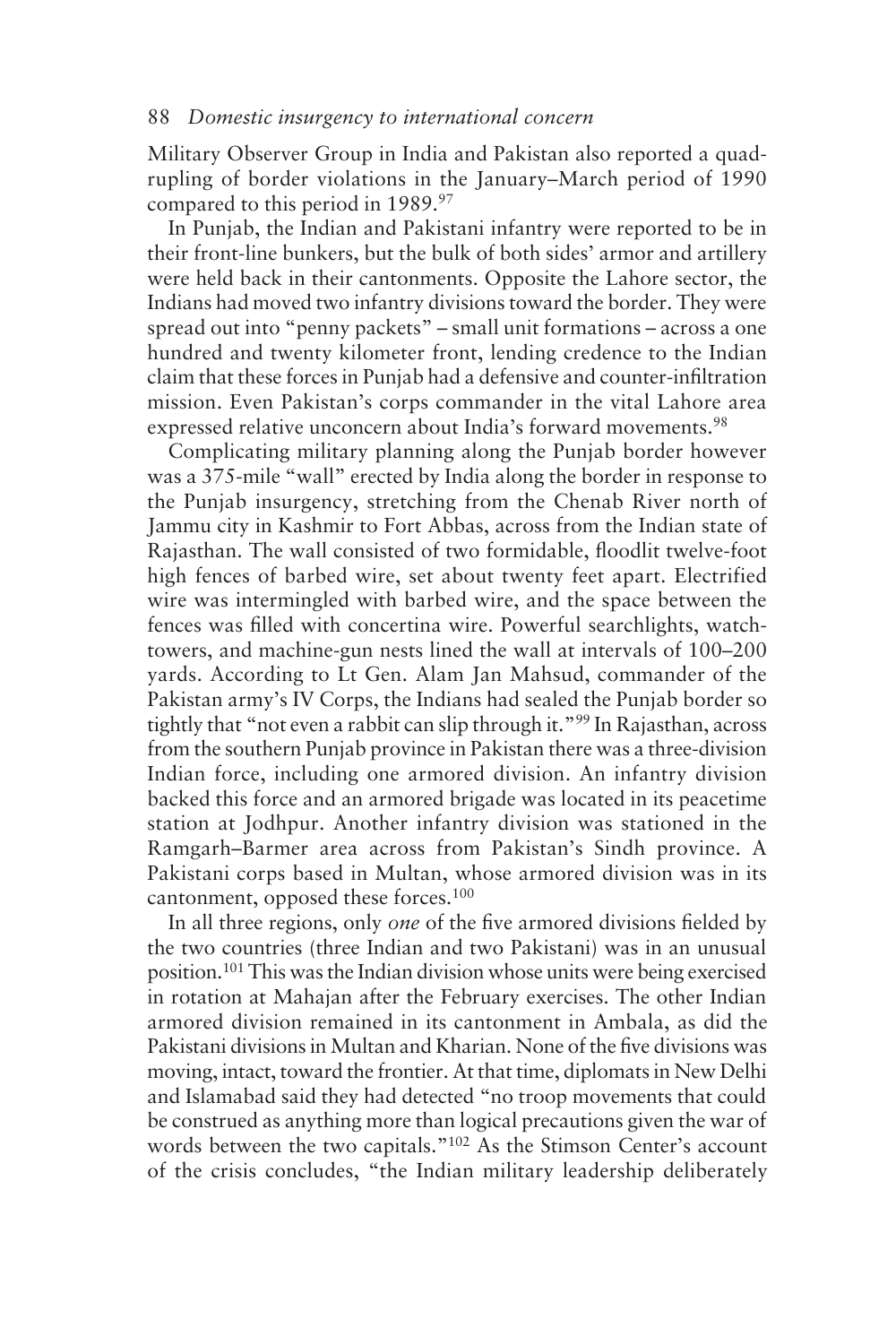refrained from moving armor associated with its strike forces out of peacetime cantonments," and Pakistan "deliberately refrained from moving its two strike corps to the front."103 At this time, the Indian defense secretary, Naresh Chandra, visited Pakistan and conveyed the explicit message that "we are not moving."

Two parameters assume great significance in any estimate of the danger of conflict when India–Pakistan forces face each other in a state of high alert. First, the position of their armor. This requires a short explanation. The use of armor was difficult in the Punjab, because the region was heavily fortified and defended on both sides of the border. Both countries were vulnerable to armored attack in the Rajasthan– Sindh sector where the desert-like terrain and prolonged dry season made campaigning easier. India also felt especially vulnerable in the Chhamb sector, which was the staging point from which Operation Grand Slam had been launched in 1965. After its loss of territory in the Chhamb area west of the Munnawar Tawi River following the 1971 India–Pakistan war, military geography favored Pakistan in this sector. It could make an armored thrust easier for Pakistan to interdict the Jammu–Poonch line of communications in the Akhnur area.

Second, the state of readiness of the air forces was also indicative of heightened tension. This, too, requires a short explanation. A preemptive strike to initiate hostilities or the launching of a massive air strike during the initial few hours of the conflict was deemed vital by the Indian air force for both defensive and offensive purposes. Command of the air was obviously essential to render the adversary's armor units vulnerable to air attack. This would require the destruction of the adversary's aircraft on the ground. Because it was unlikely that Pakistan would leave their aircraft outside of defensive works like revetments (concrete blast-resistant pens), especially when tensions were growing over a period of time, the airfields would have to be incapacitated. This required a runway-denial attack to render the airfields inoperable and secure at least a temporary command of the air. This would then allow armor units to attack without the additional jeopardy of being subjected to aerial attacks.104

While political passions can be quickly generated in India and Pakistan, it is far more difficult to create a military situation that gives one or the other side a temporary military advantage. While Kashmir was in a state of crisis and the two weak minority governments in office were being pushed to adopt more extreme measures by hawks inside and outside their cabinets, it would not have been easy for one or the other side to achieve tactical, let alone strategic, dominance on the ground. Both sides believed they had good intelligence about the location,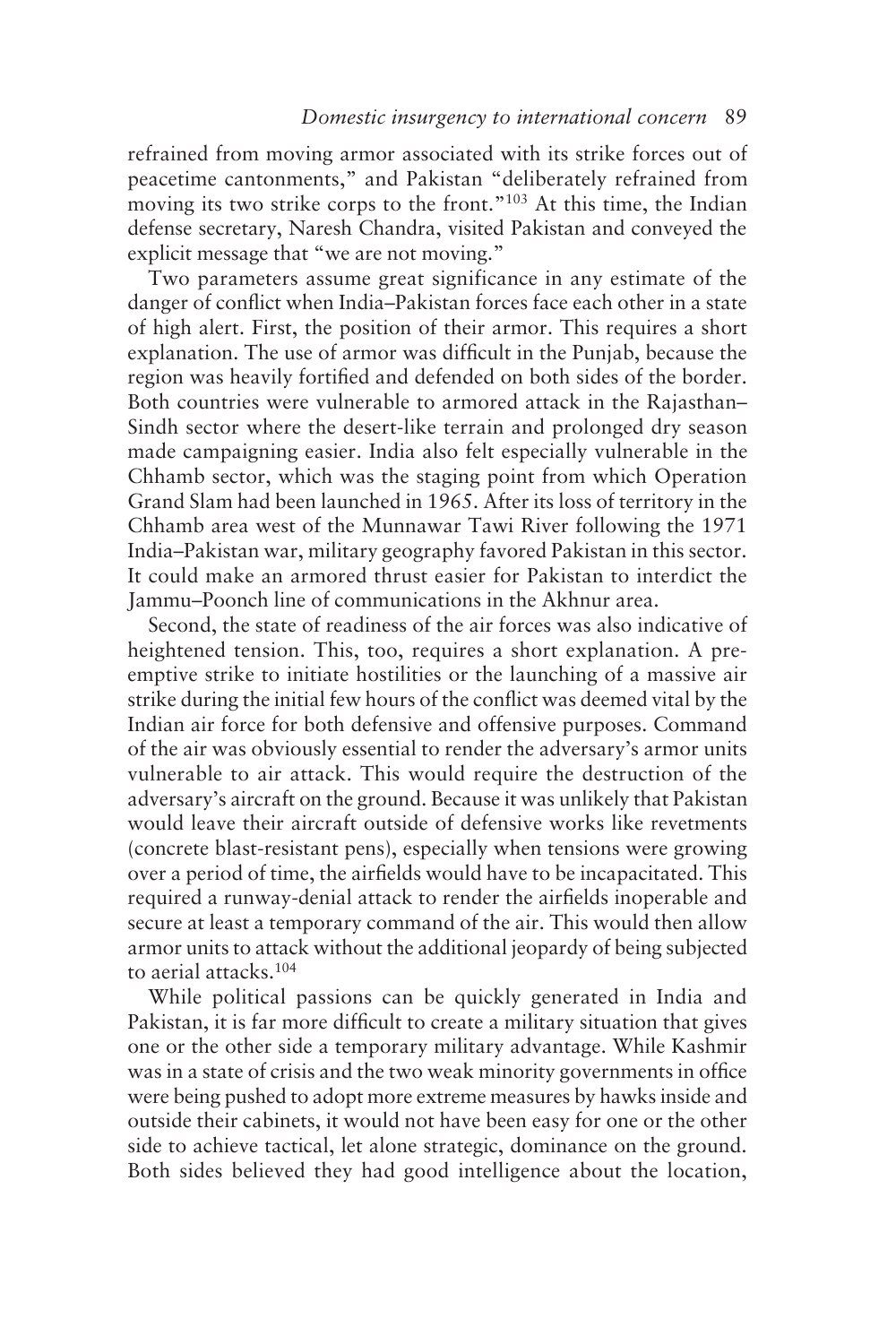strength, and readiness of their opposing armor forces. And, for reassurance, the United States had agreed to "verify" the non-movement of ground forces on both sides. To the extent 1990 was a military crisis, it was not one that would have involved the ground forces, at least in its initial phases. But the defensive actions by the two air forces fuelled mutual suspicions and this added to the sense of growing crisis. Indeed, the 1971 war in the western sector had begun in this fashion with multiple PAF strikes on Indian airfields.

## **Outside involvement**

Fairly early in the crisis, Washington was informed by Pakistan of its concern regarding Indian forces in Mahajan. A number of explanations are possible for Pakistani action. It is possible this request was tonguein-cheek since Islamabad had a realistic assessment of the limited capabilities of the Mahajan units, apart from knowledge of India's cautious movements elsewhere. Or it could be that Pakistan, uncertain of its own intelligence capabilities, wanted to verify the assurances given by various Indian emissaries about the Mahajan units. Finally, there could have been a strategic objective; as in the past, during crises and non-crises such as the putative scares of 1983 and 1984, Pakistan may again have wanted to bring the United States into the region simply to put additional pressure on the larger India.

U.S. officials relayed Pakistan's concerns about movement at the Mahajan firing range to the Indian Ministry of Defense, whose representatives explained their version of the deployments. India then decided to take the U.S. ambassador in New Delhi into confidence and requested that his staff verify that India had not deployed its armor. The military attachés in the American Embassy were detailed for this task. They were asked to specify some fifteen to twenty locations and count the "tanks in garages" and field units with tanks. Instructions were issued to all formations that they should provide full access to the attachés at whichever locations they wanted to inspect.<sup>105</sup>

This invitation might have been extended because of the belief in India that the India–Pakistan border was under surveillance by an American satellite in any case. India could, therefore, have decided to make a virtue out of necessity, occasioned by the conviction that an American satellite "was actually monitoring the movement along the border" anyway, and that India had nothing to hide, and everything to gain by full disclosure.106

From this point onwards both India and Pakistan worked with the respective U.S. embassies on verifying the actual state of military deployments. (We will examine the Gates mission in the next chapter).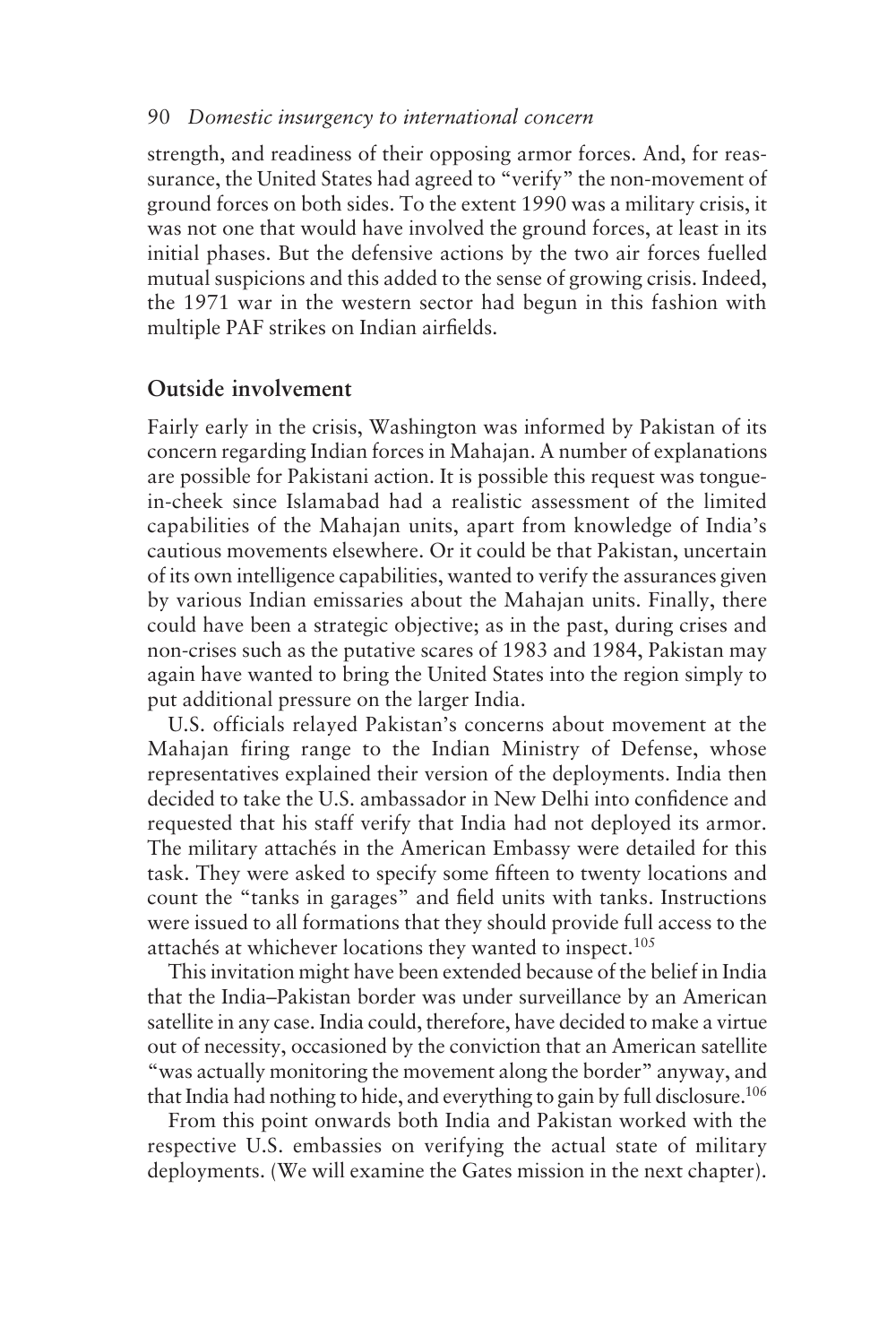The attaché tours were undertaken in February 1990, and on several occasions thereafter. They did not observe any unusual military activity during these tours, apart from "substantial rotations of armored and mechanized units into the training area. Now, that's different from deployment . . ."107 It is arguable that the Indian armor in their peacetime locations of Ambala and Jhansi were near enough to the India–Pakistan border to have been moved up easily. However, this would be an erroneous belief because any major movement of strike or armored forces from these locations would have necessitated an extensive use of rolling stock and disrupted rail communications all over the country. This had raised problems even during the Brasstacks exercises, when the rail ministry's protests about the strain on India's rail network brought about a reduction in the scale of the exercise.

The American attachés in New Delhi eventually concluded that the Mahajan training activity was normal for that time of year; the units had moved there in February when the cool weather makes it comfortable to conduct training maneuvers in the desert. The attachés also agreed with Sharma's assessment given to Ambassador Clark that the Indian army could not launch an effective offensive against Pakistan from Mahajan because extensive bridging equipment was required for armor to cross the barrier provided by the Indira Gandhi Canal.<sup>108</sup>

According to the U.S. air attaché in New Delhi, Colonel John Sandrock, the only thing "unusual from our perspective was the deployment of additional troops in Kashmir as a result of the reported cross-border infiltration from Pakistan into Kashmir and then along the border, south through the rest of Jammu and Kashmir and into the [Indian state of] Punjab." These consisted of both regular Indian army forces and troops from the paramilitary Border Security Force (BSF). The BSF had the "primary responsibility for border security," while the army's role was to "act as a back-up" in the event of "real hostilities." According to Sandrock, there was no evidence that the army's activities included the movement of tanks and artillery. This corroborated the Indian claim that the "buildup of forces on the border was to prevent cross-border infiltration and did not constitute a buildup of forces preparing for any hostile action against Pakistan."109

At the same time that the American attachés were observing Indian forces, their counterparts in Pakistan undertook a similar series of factfinding missions on their side of the border. They, also, found little unusual military activity. Of special importance, one of the attachés noted, was that the two Pakistani strike corps were not on the move and that the Pakistani air force's forward operating bases were not opened. They were, however, in a high state of alert.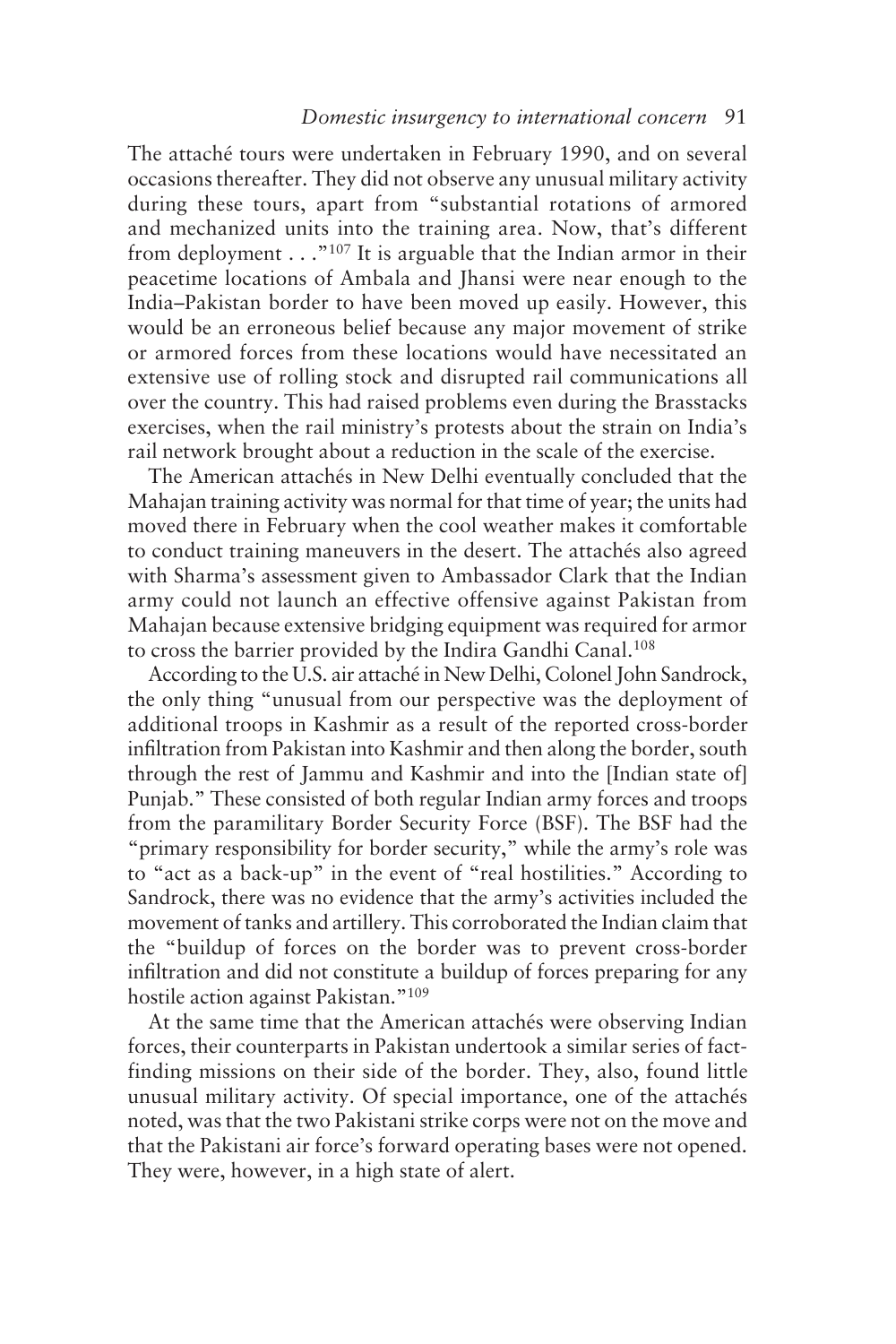The Indian judgment was that the United States was anxious to resolve this crisis because another regional crisis was brewing in the Gulf region that was demanding attention. The Indians were therefore surprised when the United States renewed its interest in the situation in April, dispatching – at short notice – a high-level team to both Islamabad and New Delhi. Indeed, the respective U.S. ambassadors, William Clark and Robert Oakley, have also professed surprise, since their respective attachés had been monitoring what was thought to be a quiet and stable military situation. The next chapter will return to the American role in the crisis and explain the origins of the Gates mission, which was sent to the two countries in May.

As for other countries, most were counseling restraint to both sides. Beijing's major concern was that instability in Kashmir could encourage Islamic militancy in its Xinjiang province.110 The Soviet Union, too, played a role. Its influence was limited, especially in Pakistan; but it acted in concert with the United States urging both countries to lower tensions.111 It seems, however, that some residual suspicion existed in Washington that Soviet restraint was occasioned by "Indian objections," and "they were shielding the Indian allies to some degree."112

#### **The pressure increases**

The public thumping of war drums continued throughout this period, and both governments came under pressure to build up their forces – India to adopt a tougher approach to the Pakistan-supported infiltrators in Kashmir, Pakistan to support the Kashmiri "freedom fighters" more actively from what was seen as brutal Indian suppression. The opposition was pressuring the Indian government to invoke the doctrine of hot pursuit and undertake air strikes to knock out the infiltrators' training camps and transit routes. Nevertheless, the hot lines between the two defense establishments continued to operate.<sup>113</sup>

Even though Pakistan was concerned with possible attacks on Azad Kashmir and Sindh by India, several senior Pakistani officers interviewed for this study claim that they had not, at the time, seen war as inevitable. One thought that, because the Indians had committed so many troops to cope with what the Pakistanis regarded as the legitimate, ongoing freedom struggle inside Kashmir, it would be extremely unwise for Delhi to contemplate a war with Pakistan.114 In contrast to the Indians, Pakistani defense and military officials felt that a war with India would not only prove to be a disaster for both sides but would still not lead to a resolution of the Kashmir dispute.<sup>115</sup> According to a Reuter's report, the corps commander of Lahore viewed the increased Indian force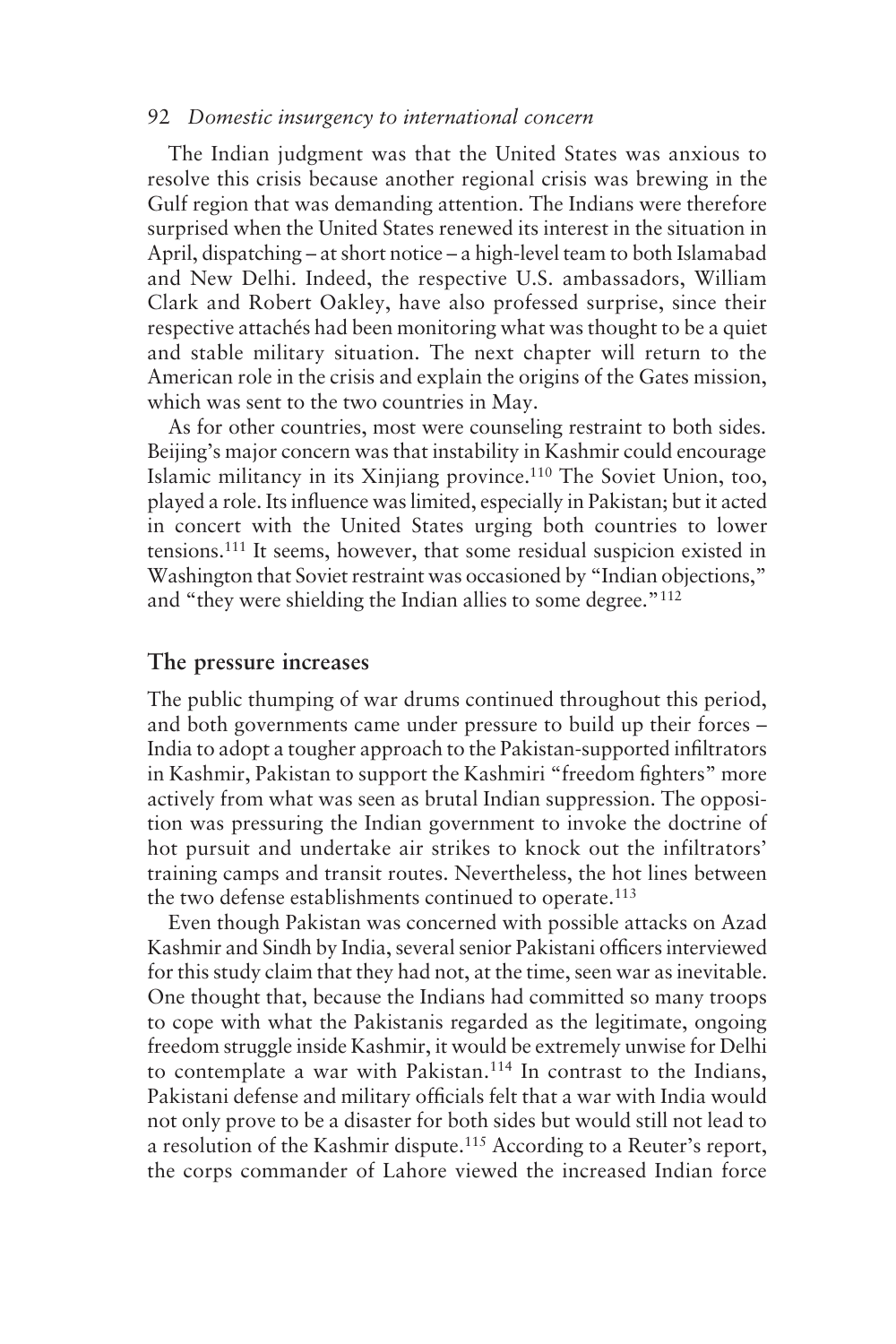deployment as not offensive in nature. He was, however, quoted as asserting that it allowed India to shorten the time it would take to put its forces on a war footing by one or two weeks.116 Another senior Pakistani officer, intimately involved with these events, claimed that Pakistan's goal was less to prevent an Indian military attack across the LOC or even across the international border itself, than to keep the Indians from clamping down too firmly on the Kashmiri freedom movement. This relaxed position adopted by Pakistan's military establishment was evident to one of the authors during a series of visits to various Pakistani military facilities at that time.

On April 19 the *Daily Telegraph* quoted briefings by Pakistani military commanders to the effect that India had stationed five army divisions along the LOC in Kashmir, two of which had moved out of their peacetime garrisons. One division and an armored brigade were also moved forward in the Ferozepur region on the northwest border of India and Pakistan between Indian Punjab and the Sutlej River. Two to three divisions in eastern India had been alerted to move west. In the Rajasthan sector India had a three-division force facing the Pakistani corps based in Multan. They had not moved out as they had during the Brasstacks crisis, but stayed in their cantonment.<sup>117</sup> A few days later the London *Times* reported that Pakistan had mobilized its Mujahid force (a paramilitary force) and another Indian division had moved out of its peacetime station.<sup>118</sup>

While much was being made of these military movements by the media, essential steps like the cancellation of leaves, disruption of train schedules, calling up reserves, moving the strike forces, making the forward air bases fully operational, and daily meetings of the defense committees were all missing from the scenario. On the contrary, the prevailing milieu appears to have been the avoidance of war. It was evident that neither side wanted a full-fledged conflict at this time. Undoubtedly the most visible activities attracting attention and generating apprehensions were either inside Kashmir or along the LOC. Both sides seemed to have moved towards a defensive posture. According to an Indian report, several senior Indian generals quite candidly admitted that many of their commanders were reacting to newspaper reports and only taking precautionary measures in congruence with their own assessment of the then prevalent situation and what was likely to happen.119 Both sides were well aware of the many factors that impeded a drift toward war. Because the political bosses gave no clear directions, the incumbent ambiguities in the political statements allowed sufficient room for unnecessary saber rattling which, indeed, continued for quite some time.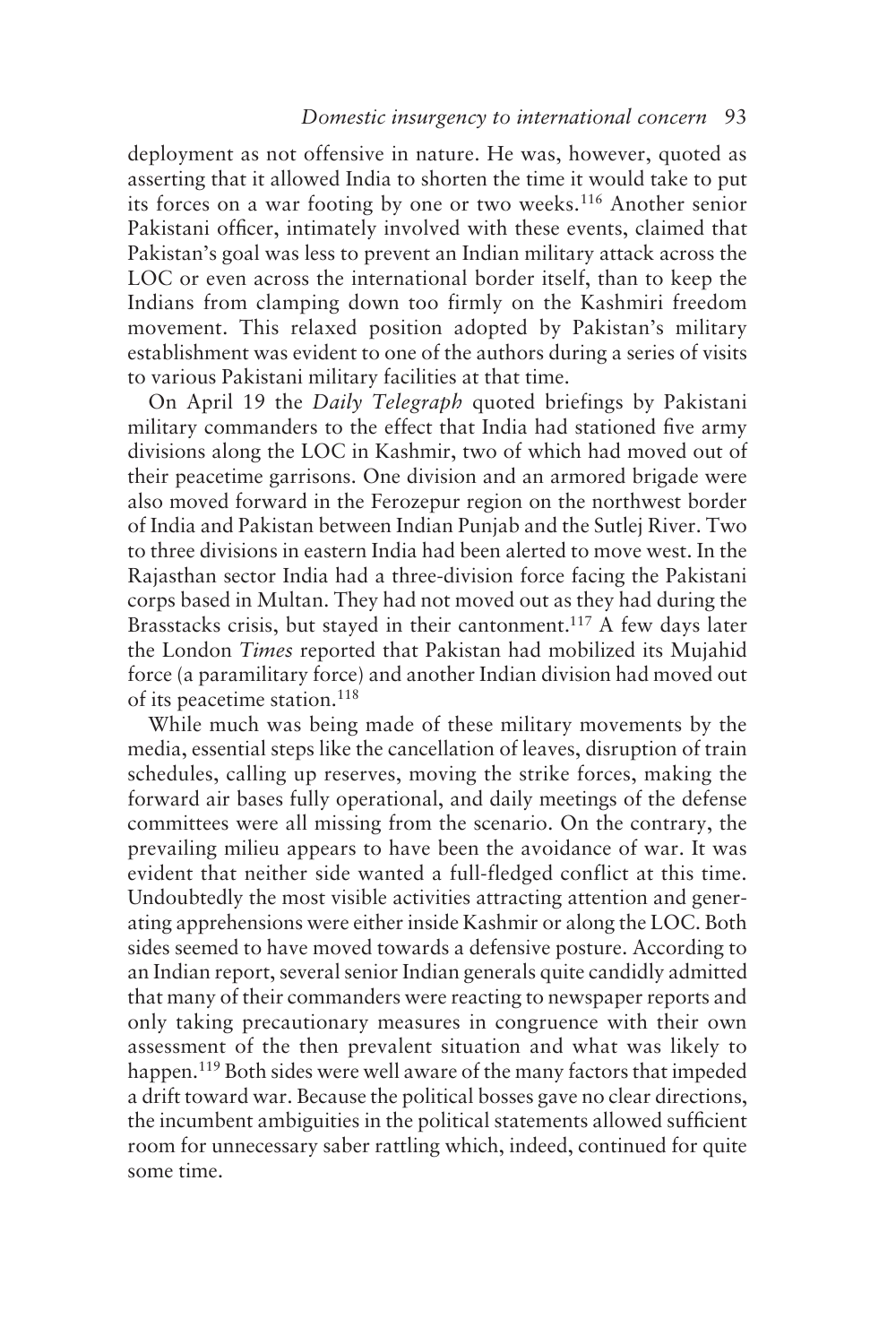First, both sides knew that the numerical superiority of the Indian army could not ensure a quick victory. American aid in the 1980s had redressed some of the serious deficiencies in Pakistan's capabilities. Pakistani officers assert that they had improved the army's capabilities to sustain and fight a war from eleven to forty days, and the 1989 Zarbi-Momin exercise confirmed the enhanced fighting capacity of the Pakistan army. In addition, the defense production sector had also been improved with assistance from a number of European states as well as China and North Korea. Further, many Indian troops were just coming back from Sri Lanka, and a failed counter-insurgency operation. This had demoralized the Indian army and embittered the officer corps. Their wrath was evenly divided between the politicians like Rajiv Gandhi, who had ordered them into Sri Lanka, and generals like K. Sundarji, who had fecklessly assured the civilian leadership that the IPKF could easily disarm the LTTE.

Second, the situation in Punjab and Kashmir was alarming and could not be overlooked while formulating operational war plans. Both the Kashmiris and a sizable section of the Sikhs in Punjab had been alienated by the coercive policies of New Delhi. Similarly the situation in Pakistan's Sindh was sufficiently worrisome to warrant serious attention by Islamabad.

Third, another war would have had a disastrous impact on their two economies. Both states were, in fact, on the brink of fiscal crisis, and their economies would have found it difficult to absorb the punitive impact of war.

# **Diplomacy, or heightened crisis?**

Throughout the crisis Indian and Pakistani diplomats and officials were in touch with each other. Despite the inflammatory speeches and changes in force deployment, the two sides never lost contact. India sent its defense secretary, Naresh Chandra, on a quiet mission to Islamabad. Chandra was an experienced and trusted civil servant. He reassured the Pakistanis that "we are not moving." The Indians also allowed the United States to verify the position of its armor and assumed, correctly, that the United States would reassure Pakistan on this count.

Later, on April 25, 1990, the respective foreign ministers, I. K. Gujral and Yaqub Khan, met in New York. There could not have been a greater contrast with their meetings in New Delhi four months earlier – meetings that for some Indians hinted at the prospect of a nuclear edge being added to the crisis. They quickly agreed to reduce tensions by employing the existing CBMs and keeping open all channels of communication,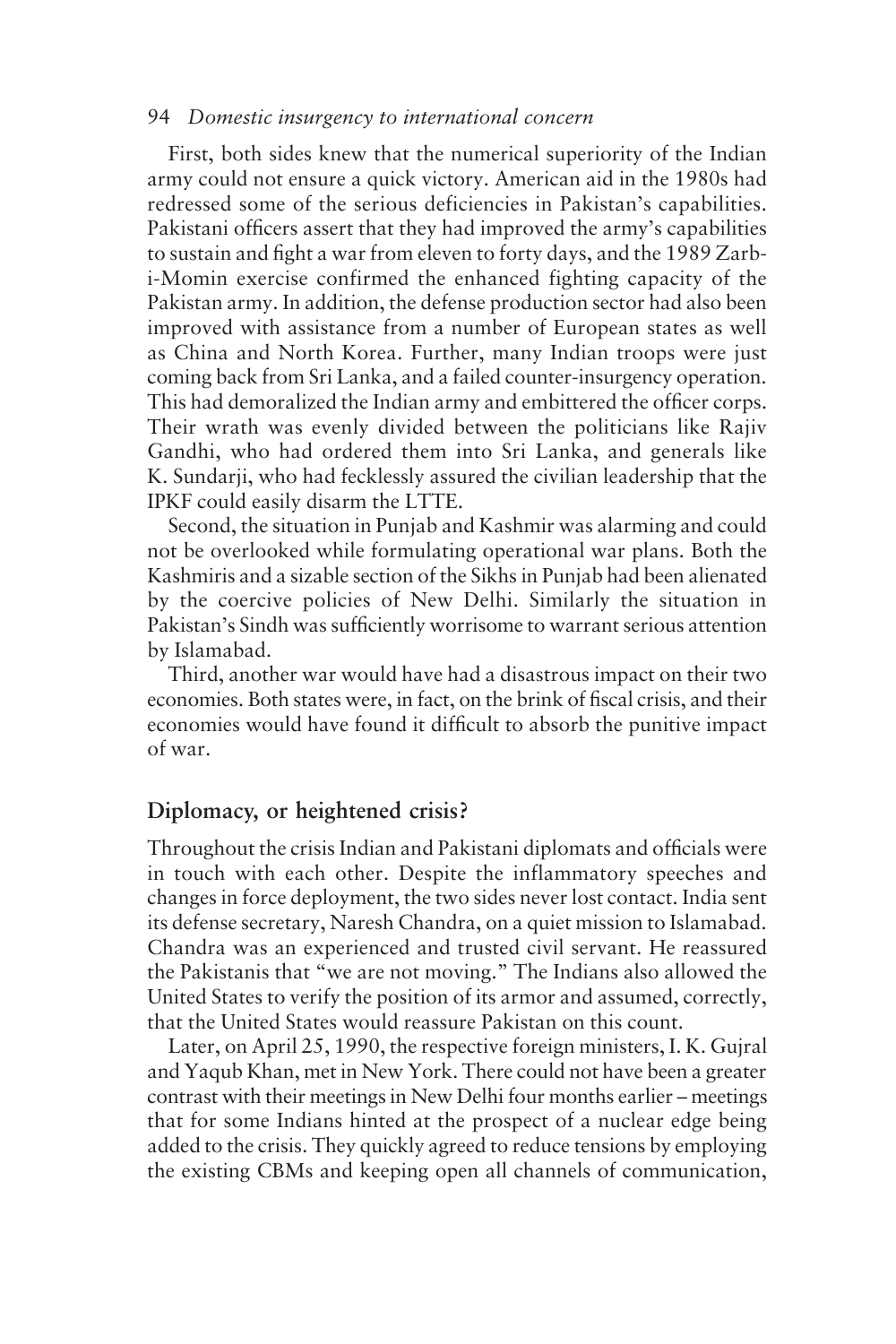especially those between senior military officers.120 This meeting seemed to be a turning point in the crisis. It appears that both sides realized that if the war tempo was raised, then it was not unthinkable that a very minor event could escalate. Both had already fought three major wars and innumerable border clashes, there was sporadic fighting in Siachin, and a war scare of the first magnitude had occurred three years earlier. Yet, both sides used every opportunity to exploit the situation, each blaming the other for the crisis in Kashmir.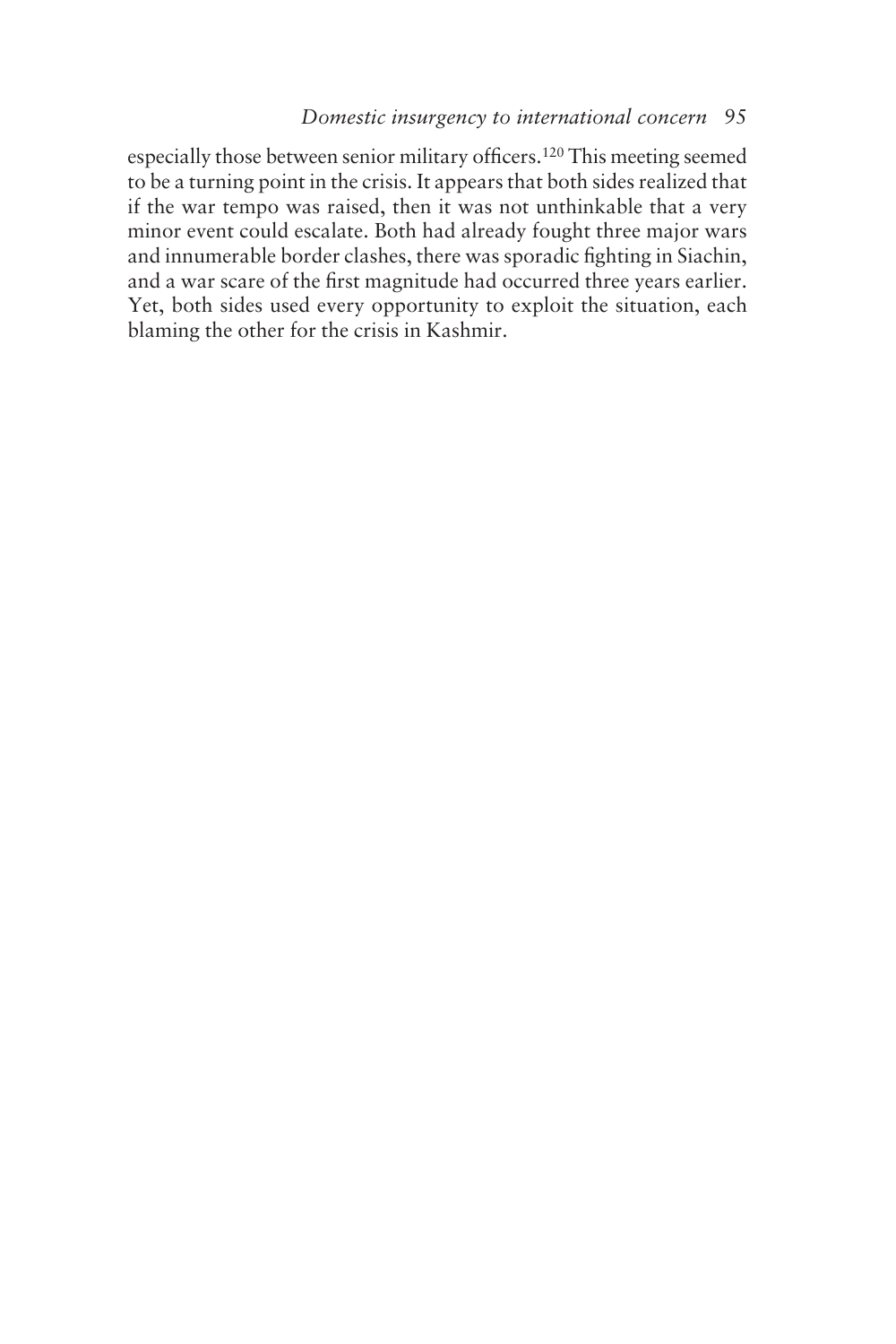# **5 America's deepening engagement**

In mid-May 1990 a high-level American mission (the "Gates mission") was sent to South Asia for talks with the Indian and Pakistani governments. This chapter examines the process that led to this diplomatic initiative, and discusses its impact on the resolution of the 1990 crisis.<sup>1</sup>

The U.S. government first expressed high level concern over the crisis in Kashmir in January 1990 when the undersecretary of state for political affairs, Robert Kimmett, made a trip to the region and discussed events in the Valley with interlocutors in New Delhi and Islamabad. In three months Washington's concerns had intensified with the Central Intelligence Agency sounding the alarm. Its analysts were unable to piece together the several pieces in the puzzle including the covert nuclear developments in Pakistan, the kaleidoscopic changes in both Indian and Pakistani politics, the termination of two major cross-border operations (the Pakistan-supported Mujahidin in Afghanistan, and the Indian Peace Keeping Force in Sri Lanka). They were now reading reports of troop movements and press references to nuclear threats. To some, it appeared to be a rerun of the 1987 Brasstacks crisis that had involved a minor failure of American intelligence. It was minor in the sense that the crisis was underestimated by American analysts and officials – no U.S. agency took seriously the prospect of war, and most did not understand the nature of Indian intentions. Fortunately this had no adverse consequences for the ultimate peaceful resolution of the Brasstacks crisis, but the effect was to make the CIA analysts especially careful and attentive about the events of 1990.

Elements of the U.S. intelligence community now warned of the growing political instability in the region, the further development of Pakistan's nuclear program, and the fragile nature or inoperability of the confidence-building measures earlier agreed upon by the two countries. Some predicted war, if not in May, when the heat would have made operations impractical, or in June or July, when the monsoon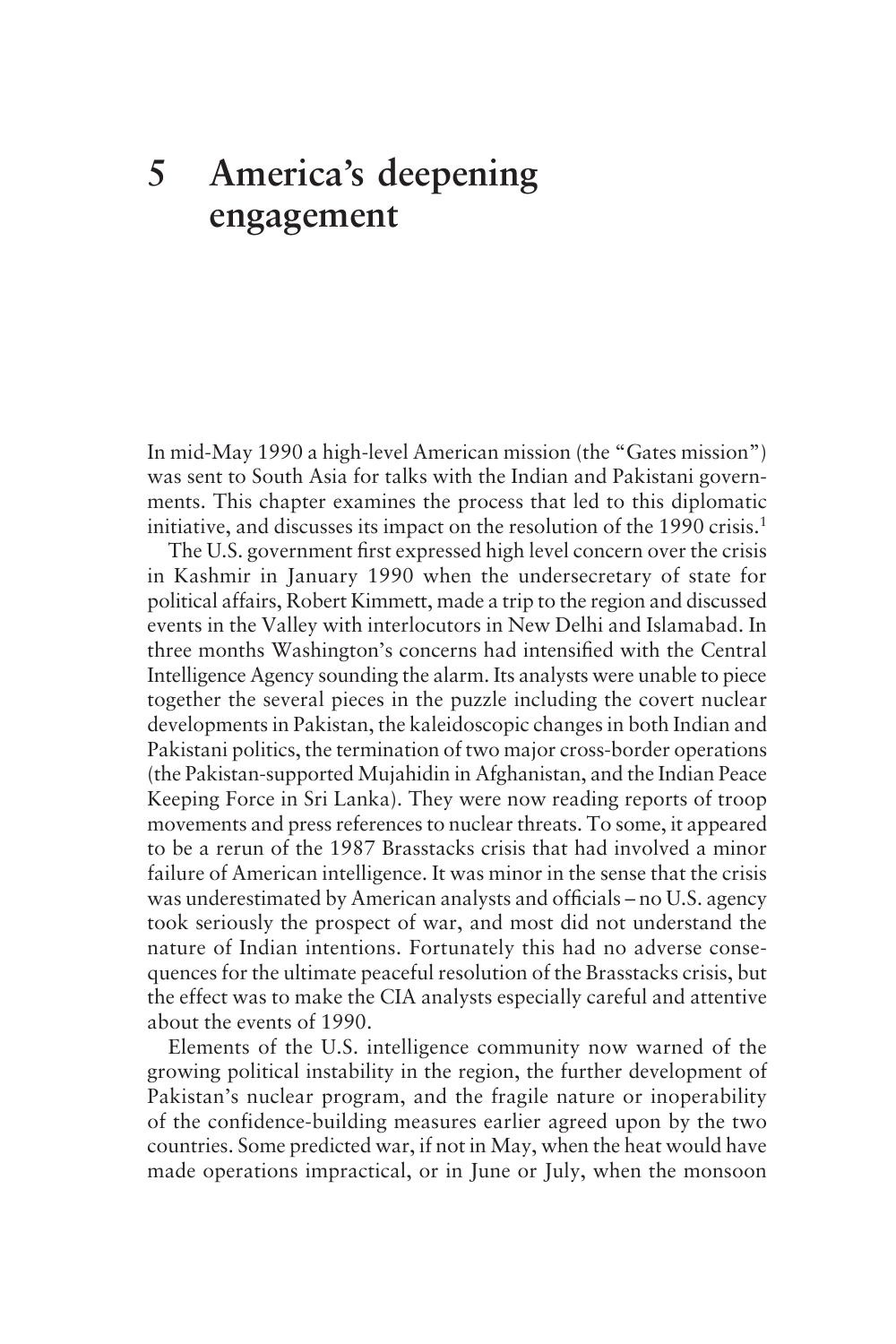would have made major roads and the desert impassable, but most likely "in the fall."

This assessment was not fully shared by the Department of State's Bureau of Intelligence and Research. This, perhaps, explains why the two U.S. missions were not alarmed. On the basis of their own observation the embassies were fairly certain that war between India and Pakistan was highly unlikely and, in the absence of hard evidence to the contrary, they were not predicting a nuclear crisis. It must be reiterated that the ambiguous conversations between Yaqub Khan, Inder Gujral, and V. P. Singh, discussed in the previous chapter, were unknown to any of the Americans or (as far as we can determine) any other state.

The United States was further drawn into the crisis in early April when the Pakistan government asked it to verify whether India had not moved its forces into threatening positions. One American official terms these requests as "panic stricken," and concluded at the time that the Pakistanis were "very alarmed." The U.S. ambassador to Pakistan, Robert Oakley, duly reported these Pakistani requests after he had been briefed in Army Headquarters in Rawalpindi. The United States had been approached by the Pakistan government on several earlier occasions for assistance in verifying Indian activities. In the early 1980s, there were reports of suspicious Indian aircraft movements, and Pakistan expressed its concern over possible Israeli and Soviet, as well as Indian, attacks on the enrichment facility at Kahuta. Some of these fears were communicated via the Pakistani press. These anxieties were expressed by Islamabad to Washington in the context of close U.S.–Pakistan military cooperation in Afghanistan. These requests had on several occasions energized the U.S. government, which tried to verify these Pakistani concerns.

After the request from Islamabad in early April there was a "whatif" meeting to discuss U.S. responses should a regional war break out. Early on in the crisis there was some low-level discussion in the Department of State about how Washington might play a more active role in settling the Kashmir dispute. This position was soon displaced by the "crisis prevention" approach that dominated American diplomacy during the months that led to the Gates mission.

The United States received tacit permission from India and Pakistan to confirm that neither side had deployed provocatively, approval being granted by each at the highest political level. If the United States was to offer assurances to both sides that the opposing forces were not deployed in a threatening fashion, then it had to verify the suspected locations of armor forces in key sites, and their withdrawal from border areas.

"Inspection" would seem to be too strong a word for these very unofficial tours around cantonments and likely military staging points.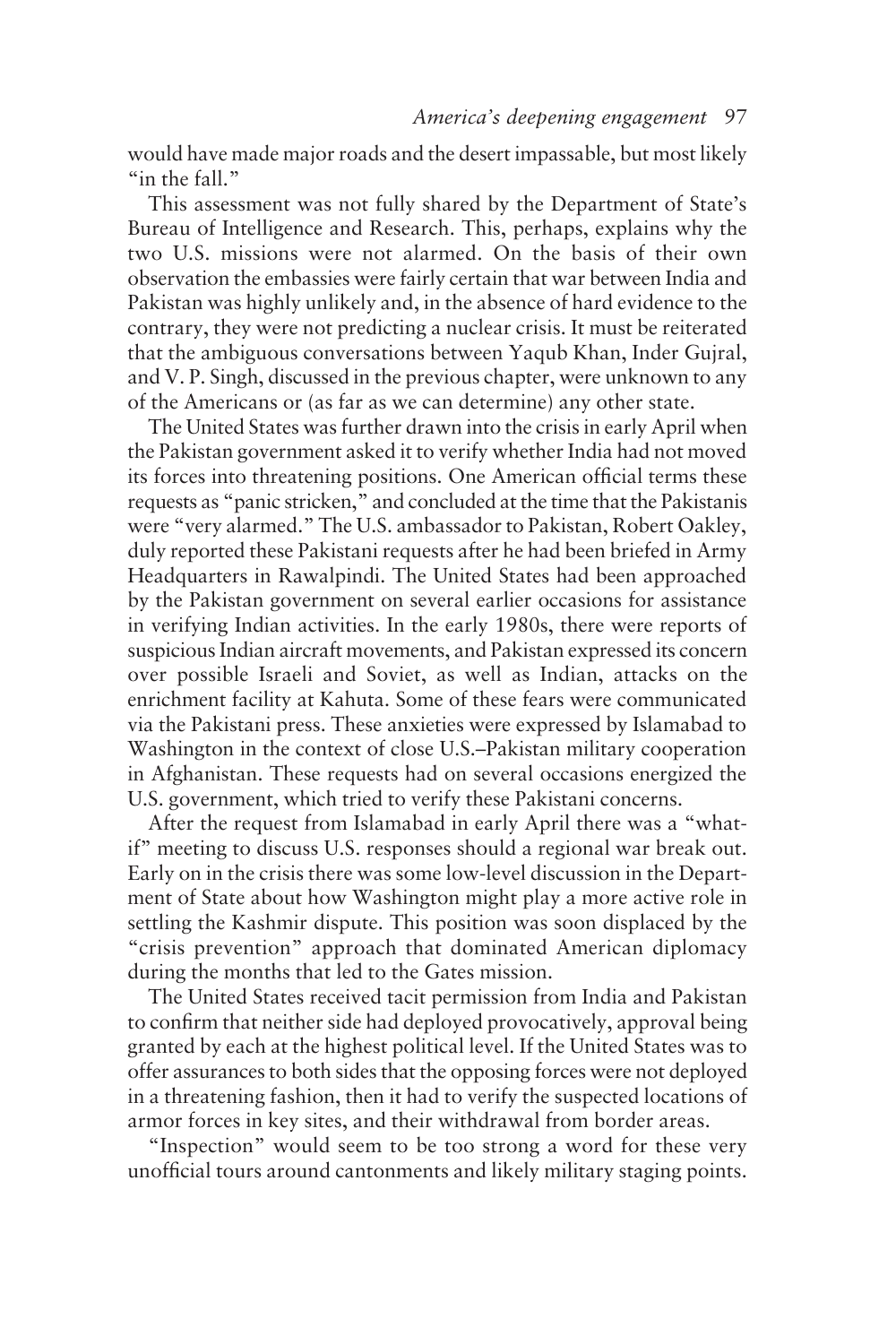The respective U.S. ambassadors, Robert Oakley and William Clark, conveyed the results of these verifications to Pakistan and India, assuring each that no major military movements were taking place.

The first U.S. *public* statement on the crisis came on April 18, 1990. Robert Kimmett, the undersecretary of state for political affairs and the third ranking official in the department, warned that "there is a growing risk of miscalculation which could lead events to spin dangerously out of control," urging the two sides to "take immediate steps to reduce the level of tension by lowering rhetoric and avoiding provocative troop deployments, and instead to devote their energies to addressing this issue through dialogue and negotiations."2 Other Americans also took notice of regional developments.

Early in the crisis Congressman Stephen Solarz and Senator Daniel Patrick Moynihan each spoke about conflict between India and Pakistan, and the need for regional reconciliation and dialog. Solarz had visited South Asia in early 1990 and met with both Prime Minister Benazir Bhutto and the newly elected government in Delhi.<sup>3</sup> He was highly respected for his energy and knowledge about the region. As chairman of the House Subcommittee on South Asia, he was present at an intelligence briefing where the CIA briefers suggested that the chances of war between India and Pakistan was pegged at somewhat less than 50 percent, but still substantial.

The only other prominent politician to comment on the crisis was Daniel Patrick Moynihan, the senior U.S. senator from New York, who had served a term as ambassador to India. Moynihan had just been briefed by a senior State Department official, and his warnings reflected this briefing. He stated that if a war between Pakistan and India began over Kashmir, Pakistan could not count on American diplomatic or military support and he vehemently accused Islamabad of supporting terrorists and separatists in Kashmir. He did address India – albeit in milder terms – making it clear to New Delhi that the United States, or at least Senator Moynihan, would oppose any offensive operation by India.4

## **A course of action**

There was widespread agreement in the Executive Branch that events in Kashmir were out of control and could get even worse. The major focal point of attention were the military movements on both sides of the border, but these had been accompanied by a dramatic increase in threatening rhetoric from both sides, evident in the speeches of Benazir Bhutto and V. P. Singh, both of whom were under attack for being too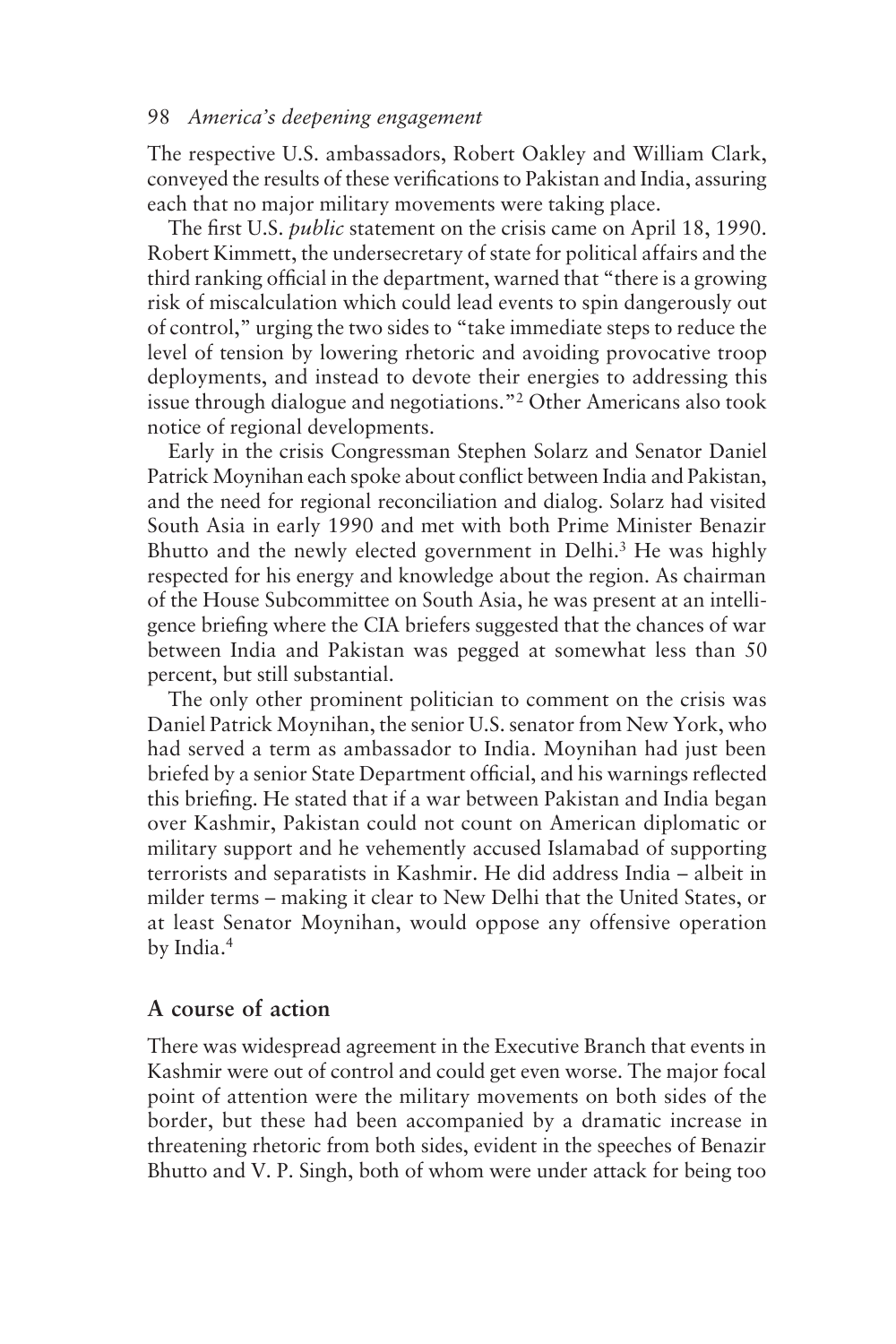soft on Kashmir. V. P. Singh's speech in Parliament 10 April, in particular, came as a "surprise" to senior U.S. officials. There were also military maneuvers that were not entirely normal, as well as a substantial addition to Indian forces in the Vale of Kashmir and along the ceasefire line.

The Bush administration had earlier exhorted the two countries to reduce the level of tension in Kashmir, because, in Kimmett's words, "there was a growing risk of miscalculation that could spin dangerously out of control."5 This was clearly a U.S. perception. Neither India nor Pakistan were alarmed about the prospect of escalation, especially to a nuclear confrontation, although a few people were privy to the putative nuclear threats issued by Yaqub Khan discussed in Chapter 4. To repeat, even though such threats were discussed in the press, the Americans had no direct or indirect knowledge about these conversations, except the information that they had gone badly.<sup>6</sup>

Confidence-building measures (CBMs) ranked high on the U.S. agenda. In inter-agency discussions in Washington it had been suggested, and agreed, that the U.S. should support strongly various India–Pakistan CBMs, and help them develop such a regime. The idea of a more expanded CBM regime had been proposed in 1985 by the State Department, and belatedly agreed to by Rajiv Gandhi and Zia ul-Haq after the near-war crisis of 1987. The possibility of sharing American intelligence information with one or both sides was raised in these meetings, but no conclusion was apparently reached on this issue. Subsequently, when talks with India and Pakistan took place, American officials adhered to the policy of avoiding the modality of providing information to one side but not the other. There is no evidence that the United States ever provided information from its own National Technical Means (NTM) to either side.

## **Prospects for American intervention**

The situation in South Asia was at this time favorable to external involvement as perceived by Washington. Both states were in a condition of domestic political crisis and their weak governments could not retreat from confrontation without prejudicing their longevity. Pakistan has always sought American intervention in its disputes with India; it was Islamabad that first raised the prospect of excessive Indian military preparations in April. As for India, although the "Indira Doctrine" rejected a role for outsiders in the region by declaring that India would manage regional problems by itself, the United Front government in 1990 had no objection in principle to outside assistance of the sort proposed by the United States. In fact, high-level contact had been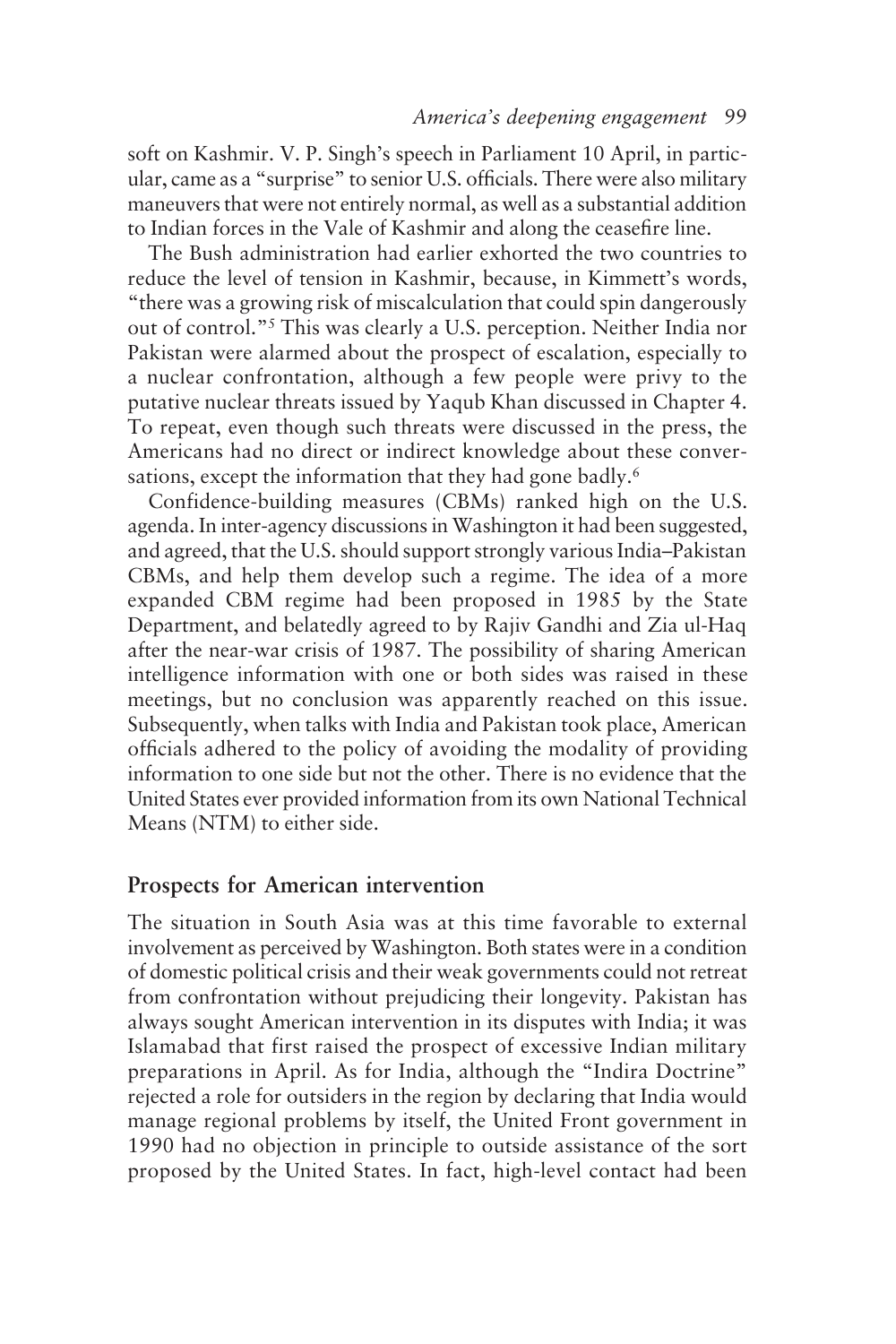established in late November 1989 when John Kelly, the U.S. assistant secretary of state for the Near East and South Asia, traveled to the region to brief officials about the recent Bush–Gorbachev summit. Kelly met V. P. Singh and others during the UF's first week in office and discussed possible confidence-building measures that might be developed in the region. This meeting was fortuitous: in a non-crisis atmosphere it helped develop the relationship between Kelly and the Indian government.

In the past New Delhi has allowed, and at times encouraged, outside states to play a role in its disputes with Pakistan – but usually when it calculated that such an outside role would work to India's advantage and never as formal "mediators." Many Indian diplomats regard such mediation as a form of pressure that can only be forced upon a weak state. Indian diplomats recall, with distaste, the World Bank's role in bringing about the 1960 Indus Waters Treaty, regarded by many outsiders as one of the few shining moments in South Asia's dismal diplomatic record.

Thus, while both Delhi and Islamabad were well disposed toward U.S. assistance in managing the military dimension of the crisis, they differed as to a U.S. role in the Kashmir dimension of the crisis. Pakistan eagerly sought U.S. help in pressuring India to change its policy on Kashmir, while the Indians firmly resisted a U.S. role in what they regarded as a domestic political dispute.

Apparently, differing assessments of the crisis had reached President Bush by May. The U.S. ambassadors in New Delhi and Islamabad were already deeply involved in the process of crisis management through their independent assessment of military positions and their reassurances to the respective governments. They also believed that hostilities were not imminent, although there was a risk of war later in the year. The Department of State was slightly more concerned, with the CIA holding the most alarmist position, seeing the possibility of a conflict that might acquire nuclear overtones. Still, even the most pessimistic view held that the prospects of a conflict were in the 20 percent range. It was the potential for the use of *nuclear* weapons that energized the U.S. government, even if the probability of war was low.

Faced with these different perspectives, the Bush administration decided to err on the side of caution and opted to send a high-level delegation to South Asia in an effort to ease tensions in the region.7 A conversation with one of the members of the delegation at that time revealed concern, but not panic, over the situation in South Asia. Thus, it was the *prospect* of escalation to a nuclear confrontation that alarmed Washington. Gates himself, according to one participant in these deliberations, suggested the idea of a mission.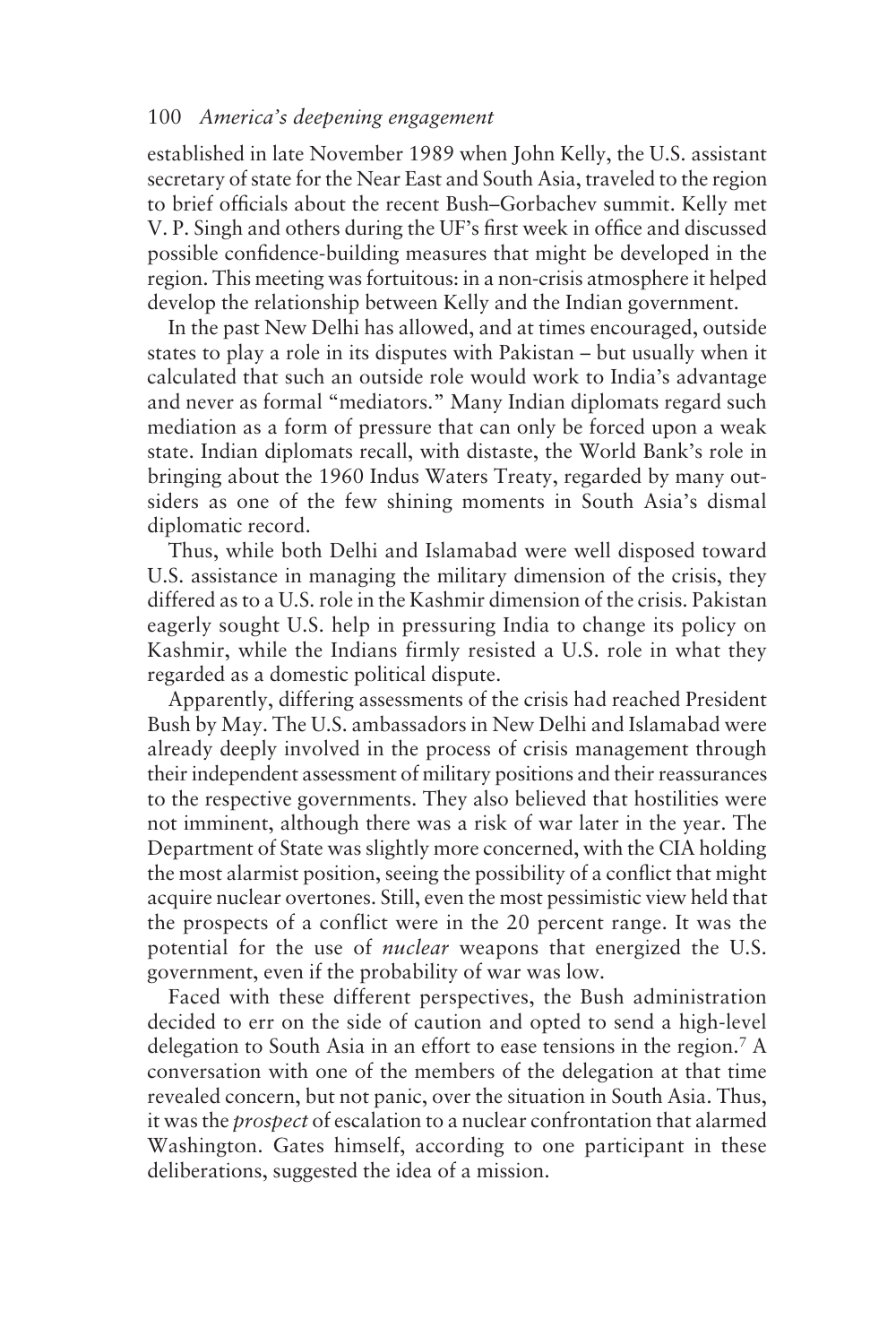## **The Gates mission**

On May 16 the White House announced that a special envoy, Robert Gates, the deputy national security advisor, would be sent to South Asia. The Gates mission was to be in Pakistan and India on May 19–21. A White House spokesman said that the United States had urged all concerned to take steps to restore calm and security and to allow political dialog to address the problem of Kashmir in the hope that India and Pakistan, both friends of the United States, would work together to reduce tension. The spokesman emphasized President Bush's deep concern over the build-up of the crisis. The president, he said, had been talking with the Indian and Pakistani leadership for months but now (May 16), as the situation had deteriorated, a special White House envoy would be able to obtain a more realistic and accurate assessment.<sup>8</sup>

At the time of the announcement of the mission Gates was in Moscow. Gates' team included the assistant secretary of state for the Near East and South Asia, John Kelly, and the senior National Security Council staffer responsible for South Asia, Richard Haass. None of them had close familiarity with South Asia – Haass and Kelly were Middle East specialists, Gates himself had been a career CIA analyst specializing in the Soviet Union.

The White House was extremely careful in defining the purpose of the Gates mission, taking into account India's vehement rejection of thirdparty mediation in what they regarded as a bilateral issue. According to U.S. sources, the primary objectives of the mission were to deliver presidential messages to leaders of both countries and also to gain a first-hand appreciation of the situation.<sup>9</sup> A senior official in the Bush administration said in a public interview that the "mission was intended to address the immediate possibility of miscalculation and inadvertent escalation to war, not the long-term political problems besetting the India–Pakistan relationship."10 This is confirmed by contemporaneous conversations with at least one of the mission's members. Gates, according to one senior State Department official who was not part of the mission but who was involved in setting its parameters, wanted a "serious trip, no social events, only substantive discussions with the most important officials in both countries."

Publicly the Gates mission statement declared that: "Our major objective is to help both sides avoid a conflict over Kashmir, which would entail great loss of life, and damage to both countries, and to begin the sort of political dialogue which would not only reduce tension but could lead to a peaceful and permanent resolution of the Kashmir problem, as called for under the Simla Agreement. . . . We are urging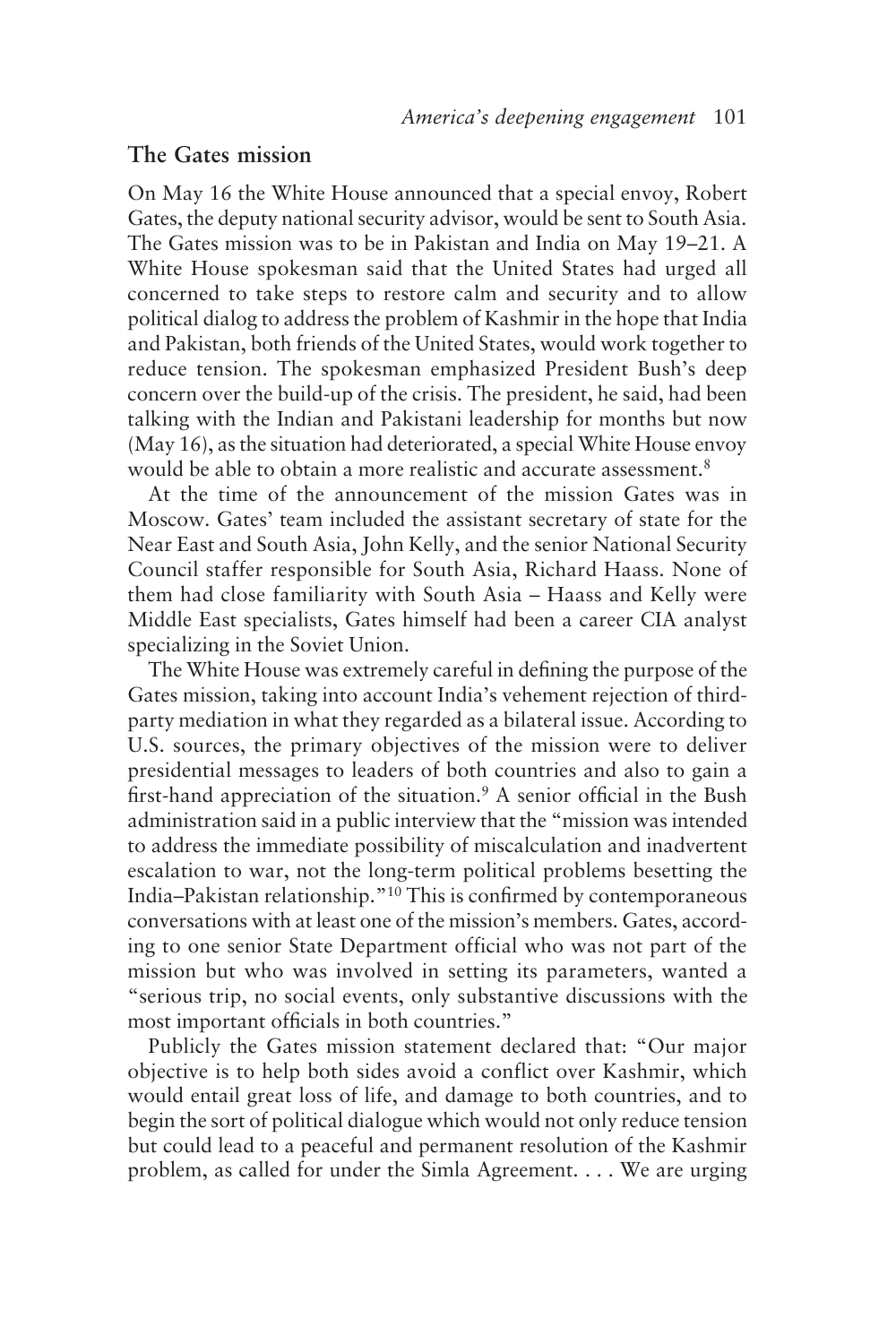both sides to restrain their rhetoric and to take confidence-building measures on the ground to lower tension."11

The different inclinations of each member of the team seem to have shaped their approach to the venture. Gates, who retained close ties with the CIA (the most alarmist of all the government agencies on this issue), was later to make significant claims about the success of the mission. Three years later he was to cite it as a rare but classic example of "preventive diplomacy," a term popularized by the then UN Secretary-General Boutros Boutros Ghali. Assistant Secretary Kelly, guided by Gate's analysis and the views of his two ambassadors, was more relaxed about the crisis itself but took the mission seriously. Haass's view was that the trip was a good example of pre-emptive diplomacy designed to reduce the likelihood of a more serious crisis later in the fall of 1990.

## **The mission in Islamabad**

At the proximate time when the 1990 crisis erupted, a series of "killer issues" were already threatening U.S.–Pakistan relations. These included narcotics, terrorism, and Pakistan's nuclear program. Additionally, there was concern about the fragility of Pakistan's democracy. All this was taking place in the context of Pakistan's sharply declining role as a strategic ally after the Soviet Union pulled out of Afghanistan in 1988.

While Washington was increasingly worried about the situation in the subcontinent, Benazir Bhutto was touring the Middle East to solicit Arab support for Pakistan's position on Kashmir. She was in no mood to be lectured to by Americans. Some Bush administration officials believe that she was trying to avoid meeting Gates: "We tried to meet her in three places in the Middle East, but she never showed up," in the words of one mission member, who also disputes Benazir's assertion that she had never been contacted by the Americans. The U.S. account has it that she was indeed contacted directly in the various countries she was visiting. She had been asked to meet with Gates in one of several Middle East countries either before or after the mission went to South Asia, but the meeting never occurred. It is unclear whether her caution stemmed from pride and haughteur, or whether she feared a confrontation over Pakistan's actions and its covert nuclear program of which she later, improbably, denied knowledge. It is also possible that she wanted the president and army chief to bear responsibility for yielding to U.S. pressures. She has asserted that the Pakistan Ministry of Foreign Affairs or some other government entity had withheld this information from her and that she had wanted to meet with Gates. Thus, when Gates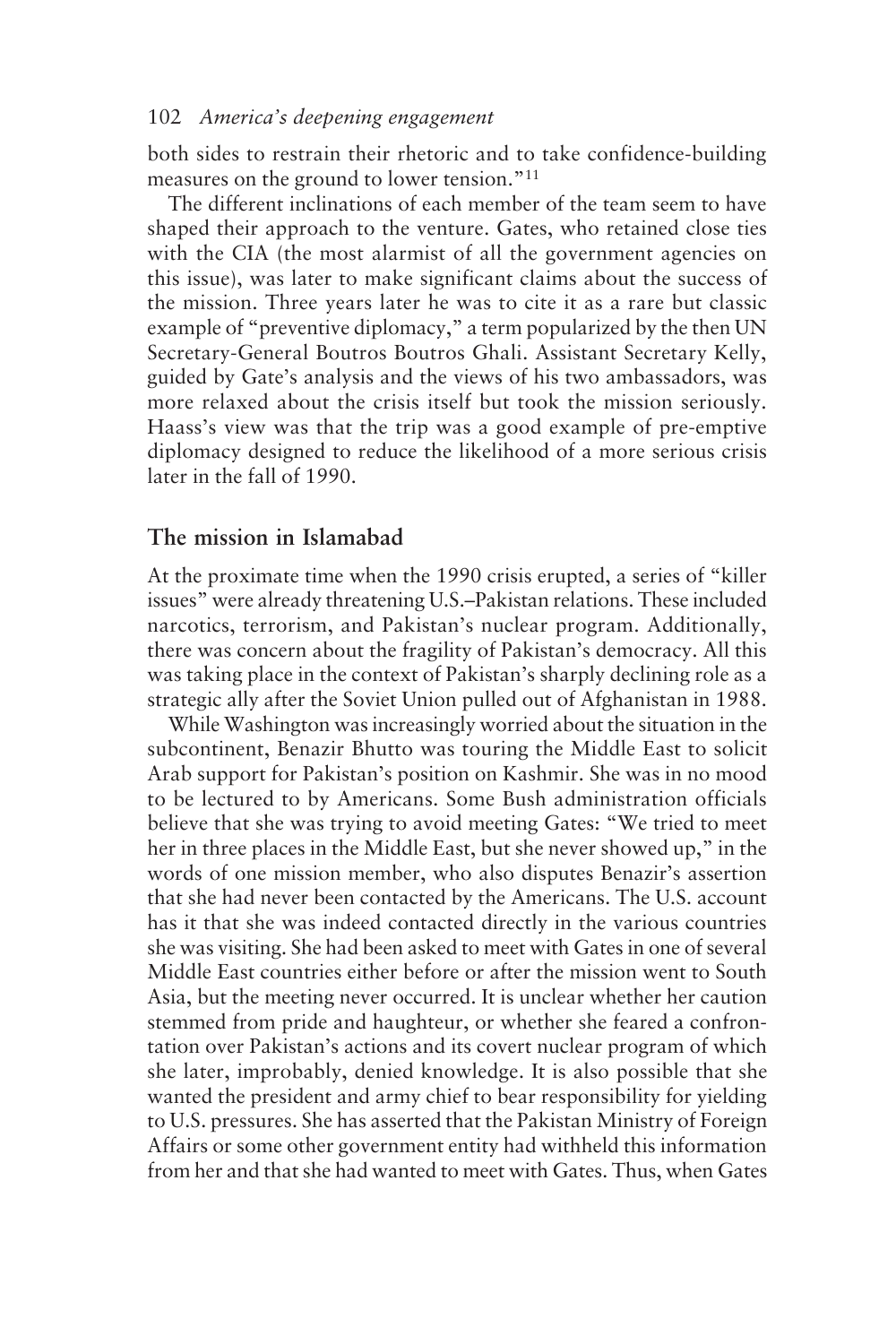arrived in Islamabad on May 20, he held meetings with President Ghulam Ishaq Khan and the Army Chief General Aslam Beg. Prime Minister Benazir Bhutto and her minister of state for defense, Ghulam Sarwar Cheema, were both out of the country.

According to several accounts, including Gates' public discussion of the crisis, the main points made by the mission were: (1) Washington had thoroughly war-gamed a potential India–Pakistan military conflict, and Pakistan was the loser in every scenario. This exercise had been carried out by the U.S. joint chiefs of staff; (2) in the event of a war, Islamabad could expect no assistance from Washington; (3) Pakistan must refrain from supporting terrorism in Indian-occupied Kashmir, avoid military deployments that New Delhi could interpret as threatening, and tone down its war rhetoric; (4) both sides needed to adopt CBMs that had already been discussed, so that this crisis would be more speedily defused and future ones prevented; (5) Gates offered U.S. intelligence support – based on its own "national technical means" to verify a confidence-building regime involving limitations on deployment near the border – if both India and Pakistan concluded such an agreement and were to withdraw their forces from near the border; and (6) he offered to carry a message to India from Pakistan.

General Beg and President Ghulam Ishaq responded defensively, claiming that *India* was using terrorist tactics in Kashmir, that Pakistani public statements had been moderate, and that Pakistani military movements had been less menacing than India's. The Americans believed, however, that Pakistan would shut down training camps for Kashmiri militants and that Islamabad welcomed U.S. efforts to prevent a war between India and Pakistan.12

According to Ambassador Robert Oakley, who joined Gates in a subsequent meeting with Pakistani President Ghulam Ishaq Khan, Gates again presented a sober assessment of what would happen in the event of war, spelling out various possible scenarios ranging from the most optimistic to the most pessimistic. He stated that he was certain that if war occurred it would be a conventional war all along the border and not a guerrilla war confined to Kashmir alone. Gates stressed that Pakistan might find the Indian navy in Karachi and the Indian air force striking deep into Pakistani territory. He also told the Pakistani authorities that if war erupted because of a Pakistani initiative, Washington would stop military support and Islamabad could *expect no further assistance*. If a war came, in short, it was likely to have a more disastrous impact on Pakistan than on India.13 While the United States refrained from accusing the Pakistanis of initiating the crisis, Gates told President Ghulam Ishaq that Pakistan needed to stop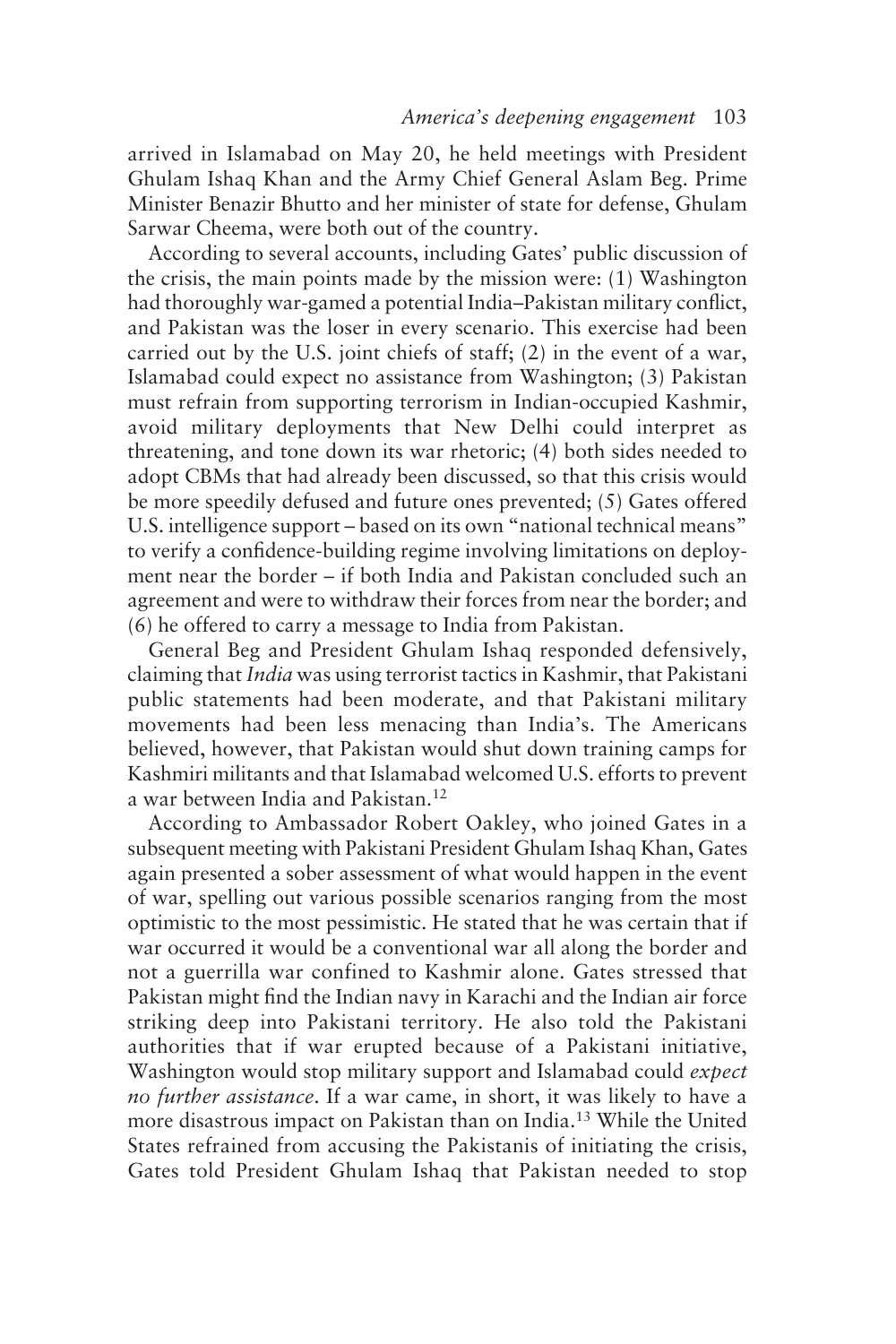supporting the Kashmiri freedom fighters. Finally, he told the president not to expect any help from the United States as the Americans had acquired hard evidence that Pakistan had crossed the nuclear line.14 General Beg, who sat quietly most of the time in this meeting, later admitted that Pakistan had already crossed the forbidden line in regard to manufacturing weapons-grade uranium in 1987. Pakistan had made a conscious decision in February 1989 to reduce the level of enrichment because the objective of acquiring a nuclear capability had already been achieved, even though Pakistan's weapons labs had not fashioned this material into a useable nuclear weapon.<sup>15</sup>

President Ghulam Ishaq Khan also told Gates that Pakistan did not desire a war with India and its support to the people of Kashmir was entirely political. He reiterated various proposals that Pakistan had made to India with a view to remove the dangers of a conflict, including Islamabad's proposal that the permanent members of the UN Security Council should be invited to play a role in the process.16

During his visit Gates also met Iqbal Akhund, Prime Minister Bhutto's advisor on national security and foreign affairs. Akhund reiterated Pakistani efforts to reduce tension and resolve the ongoing Kashmir dispute. The U.S. mission never received a positive response from Pakistan to their offer of intelligence sharing. Pakistan probably did not want to see such an arrangement develop between Washington and New Delhi, since the offer was contingent upon both sides accepting it. However, one American observer has suggested that neither Pakistan's nor India's intelligence services wanted to see such an arrangement, because such information might have contradicted the advice they were giving their own governments.

The warnings from Gates may have strengthened the importance of nuclear weapons for Pakistan, and to some degree confirmed their existence to the rest of the world because the United States could not keep such developments secret, and Pakistan did not want it to. In the view of some Pakistanis, edging toward an open declaration of Pakistan's nuclear capabilities would demonstrate Pakistan's greatpower status to the Islamic world and the new opportunity for Pakistan to exercise its power in Central Asia. At this time Pakistani officials were arguing that their moderate Islamic credentials would be an advantage to the United States, and would more speedily end Soviet power in the north.

Many Pakistanis had no clear idea of the conditions in Central Asia at this time, and grossly overestimated Pakistan's opportunities in this direction, but this was a matter of pride and strategy, of calculated judgment, and wishful thinking, but not a result of an indecisive or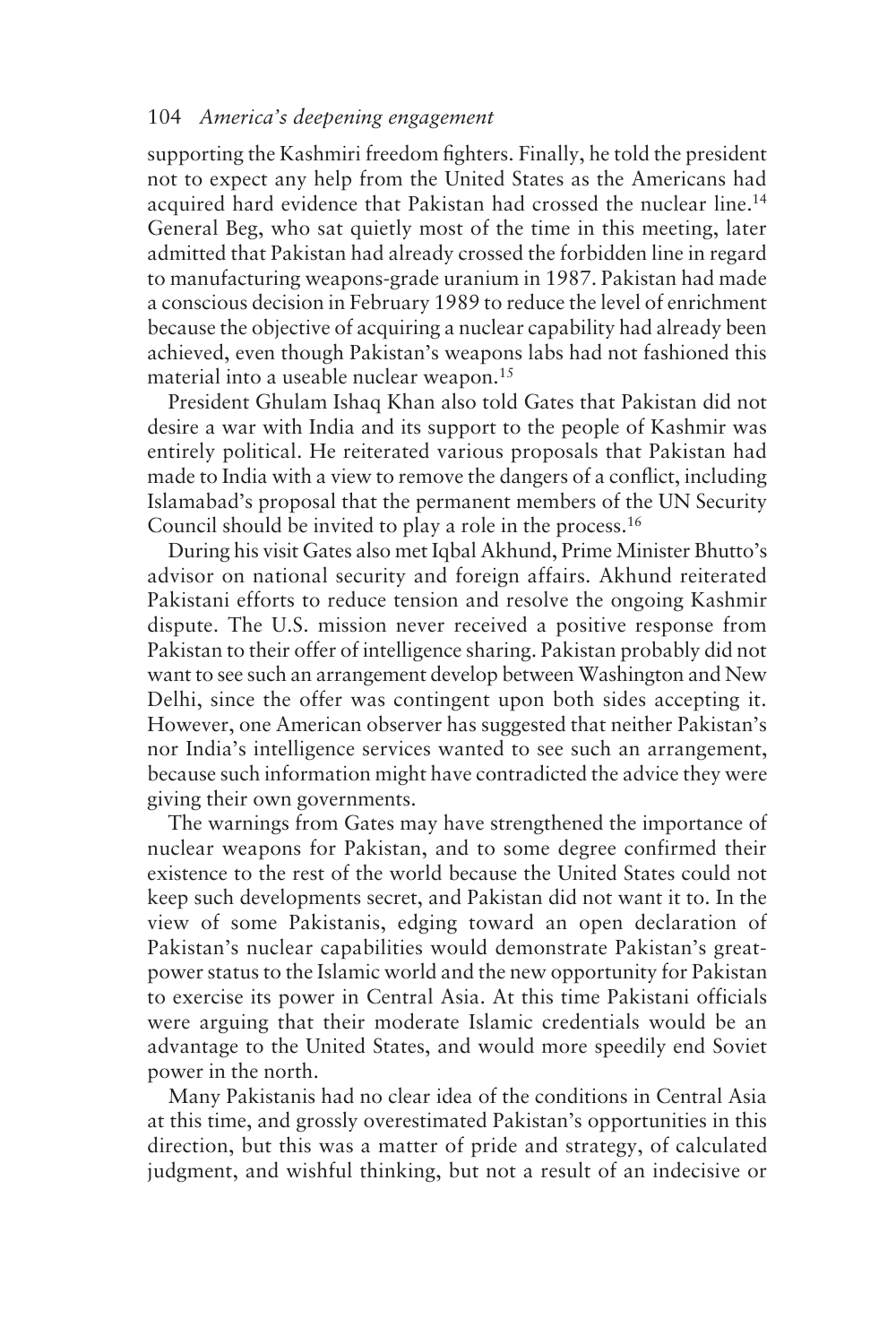fearful regime with a "lack of will." Indeed, some Pakistanis had concluded that the war in Afghanistan had made them into a major power, and it was now time to exercise that power in several directions. This view was held especially firmly in Pakistan's ISI.17

The downside of such a strategy was that it risked alienating the United States, but here Benazir Bhutto was an invaluable asset. She had avoided Gates so that she would not be put in a position of pressuring Ghulam Ishaq and Beg on behalf of the United States; it was far safer for her to let the Americans deal with these two.

## **The mission in New Delhi**

Flying thereafter to New Delhi, Gates and his entourage met with Prime Minister V. P. Singh, to whom he delivered a letter from President Bush, Foreign Minister Gujral, Chief of the Army Staff General Sharma, and Minister of State for Defense Raja Ramanna – one of the key figures in the Indian nuclear weapons program. The Gates mission's visit had been announced by Prime Minister Singh to a Parliamentary Consultative Committee.18 However, just before the mission's arrival in New Delhi, the Bharatiya Janata Party leader, L. K. Advani, not only strongly advocated that India weaponize its nuclear capability, but also demanded that the Indian army "must be sent to Pakistan to destroy the training camps."19 Compared to the BJP's assertive statements, the Indian minister of state for defense, Raja Ramanna, ruled out the use of nuclear weapons in the subcontinent – highlighting that the longterm effects of a nuclear exchange would make continued human habitation in the region very difficult.<sup>20</sup>

According to the account of one senior Indian official, B. G. Deshmukh, who was cabinet secretary, Gates informed his Indian interlocutors that "Pakistan had agreed to close training camps for terrorists. He also mentioned that Pakistan had been told not to expect any help from the Americans if they started the war." Deshmukh notes that the Americans "conveyed a similar message to us also  $\dots$  with quiet firmness."<sup>21</sup>

In his meetings with Indian officials, Gates' message was essentially the same as the one given to the Pakistanis: avoid provocation that could spiral out of control. Gates relayed the Pakistani promise to shut down the training camps for Kashmiri insurgents. He urged New Delhi to stop its own meddling in Pakistan's Sindh province and improve the human rights situation in Kashmir. Gates also told the Indians that the United States was "prepared to offer its services in ensuring that the troops of the two countries were pulled back from the borders, and remained pulled back. He offered to share the information obtained by American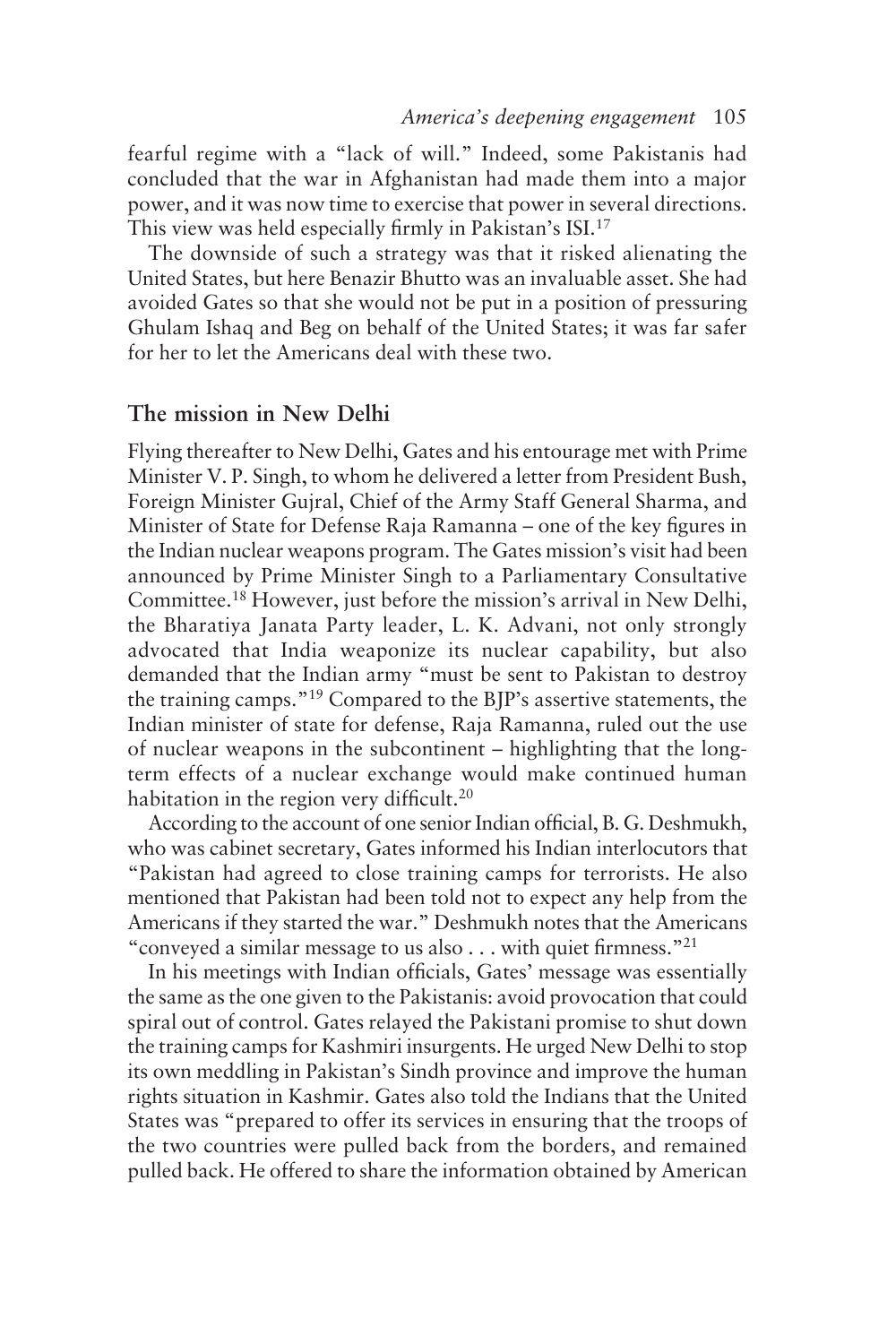satellites which, by keeping both sides fully and accurately informed, could avert the danger that either would try to steal a march on the other."22 In sum, according to one official, the gist of the Gates message was that it would be to neither side's advantage to go to war. India would win, but even if it did, the long-term costs would greatly exceed any short-term benefits.23

In his meeting with the visiting Americans, the Indian prime minister told the Americans that support extended by the Pakistanis to what he preferred to call "terrorists" in Kashmir was the root cause of the turmoil in Kashmir, and India would not hold any discussions with the Pakistanis unless these activities were called off.24 A spokesman of the Indian Foreign Ministry reaffirmed V. P. Singh's assertion and stated that the prime minister had told Gates that it was up to Pakistan to cool the tempers generated in Kashmir. According to another report both Singh and Gujral informed their guests that the Kashmir problem could not be viewed in isolation from the Valley's politics and the history of partition, and had a direct bearing on the survival of a secular India.25 It seems that Singh more or less rejected Gates' proposal for peace talks with Pakistan, saying that they would not allow alleged Pakistani support for the insurgency in Kashmir to pressure them into talks.<sup>26</sup> Neither did he respond to the American offer of intelligence or satellite information, leaving the issue hanging; this was probably seen as too intrusive an American role. Nor did he have any messages for Pakistan for Gates to deliver (V. P. Singh had been, of course, in direct contact with Pakistani emissaries).

The Indian side reiterated its position that the crisis had been generated by Pakistan's proxy war in Kashmir and Punjab, and could only be normalized after it stopped these activities. The movement of additional troops into these two states was explained as being necessary to deal with their internal security situation. Confidence-building measures were then discussed. It was agreed to make fuller use of the hotlines, and for the two armies to keep each other informed about their exercises in border areas.<sup>27</sup> The Indian side then made three specific suggestions. They pertained (1) to an agreement on arrangements for patrolling along the border, with the principle of hot pursuit being accepted; (2) assurances by Pakistan that it would not permit training camps in the future, with some system of verification being put in place; and (3) that a named Sikh terrorist, Lal Singh, who had escaped to Pakistan after trying to kill a senior Indian political leader (Bhajan Lal) in the United States, be arrested and handed over to the American authorities.

These were in the nature of test cases, designed to probe Pakistan's bona fides and American attitudes towards India. In the view of one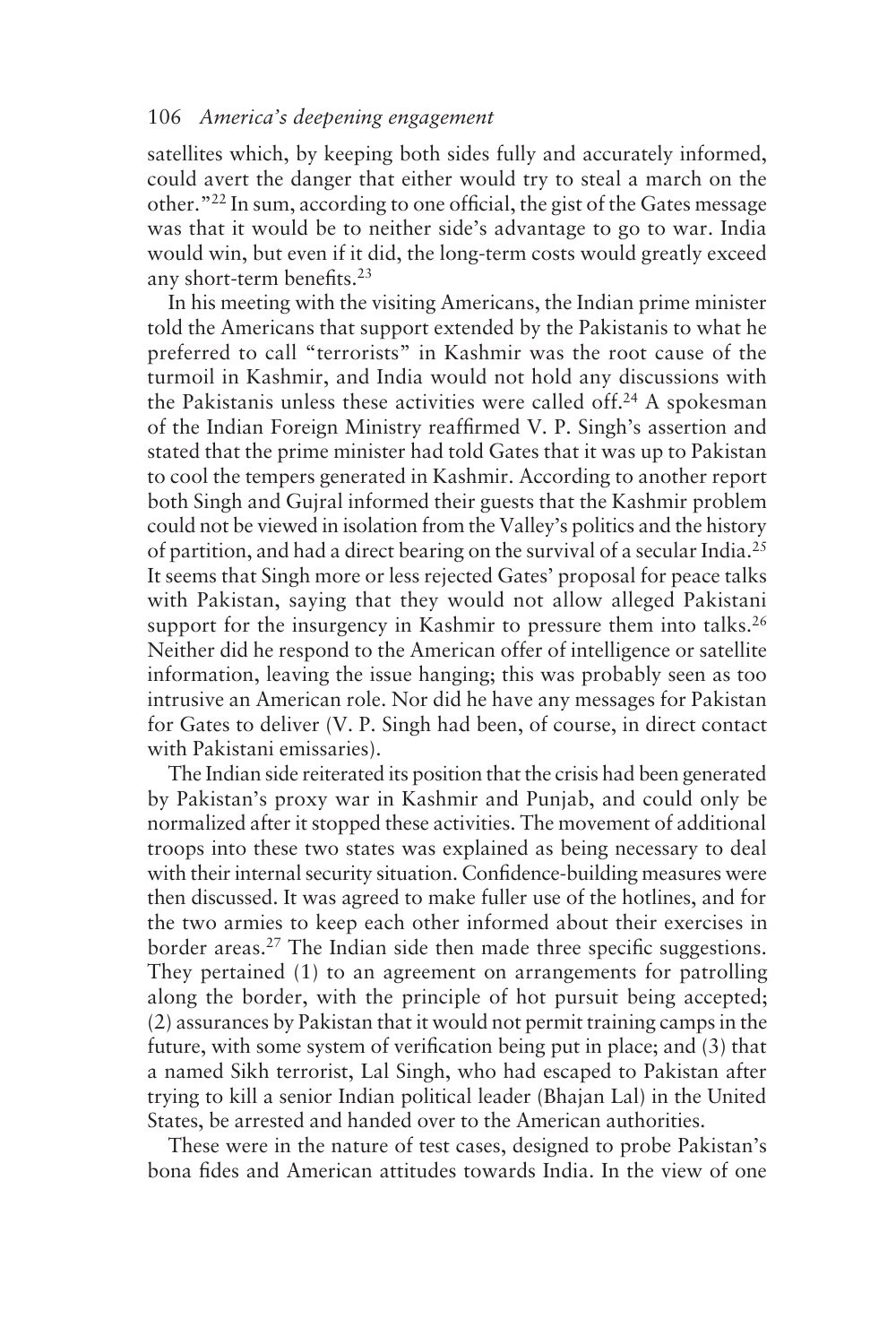Indian official, Gates "thought the . . . requirements were reasonable. Unfortunately, nothing came out of it. [But] the Gates mission did dampen Pakistan's aggressive intentions and the tense situation along the India–Pakistan border did quiet down then."28 This, of course, was not the Pakistani view, which had concluded that India's newly moved 8th Division was going to attack across the line of control in Kashmir.

# **Consequences**

The Gates mission did have consequences that lasted beyond the crisis itself. According to several sources, Gates came back thinking that while the Pakistan half of the trip went badly, the Indians had been very cooperative. The Pakistanis were dismissive of the offer to monitor troop movements, although they did not oppose it. The Indians were interested and engaged. Benazir's elusiveness contributed to the team's feeling that Pakistan, while still an ally, was both deceitful and unstable. Speculatively, this may have contributed to the subsequent refusal of the United States to "look the other way" when fresh evidence of Pakistan's nuclear program became available later in the year. It certainly reinforced the feeling that a major review of America's South Asia policy was in order, although such a review never took place – it was preempted by the Gulf Crisis later in the year.

At the conclusion of the Gates mission, three critical steps were taken by the two countries to defuse the crisis:

- India announced the withdrawal of its armored forces. It remains unclear which armor was to be involved in these withdrawals. They could not have been the regiments training in the Mahajan firing ranges. Due to climatic conditions these exercises had already been stopped (in April) and the regiments had returned to headquarters. More likely, the armored elements involved were part of the formations deployed in their forward locations that could now be pulled back.
- India proposed a package of military/non-military confidencebuilding measures to Pakistan. They included: (1) further information sharing on military exercises; (2) information sharing on field firings to avoid civilian casualties across the border; (3) communications being increased between local commanders; (4) joint border patrolling; (5) measures to prevent airspace violations; and (6) exchange of delegations to reaffirm these arrangements.<sup>29</sup> Most of these measures were agreed to one year later.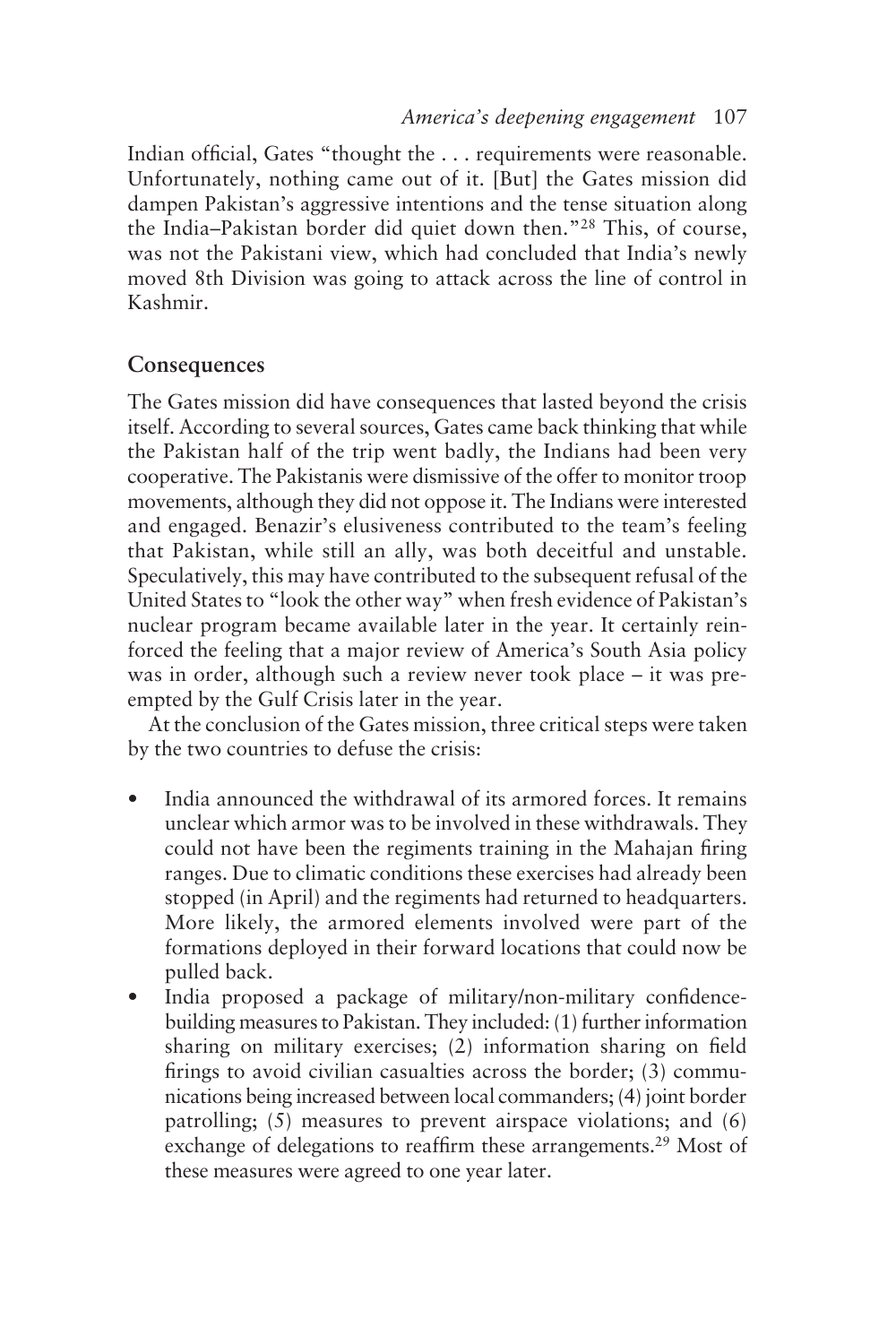Pakistan agreed, in response, to explore the expansion of old CBMs and the establishment of new ones, while making ritual noises about the inadequacy of Indian action on Kashmir and the concentration of Indian troops on its border. Pakistan suggested foreign secretarylevel talks being held to resolve all these issues in contention between the two countries.30

We cannot say definitively whether the Gates mission and/or the parallel diplomatic steps undertaken by the two U.S. embassies contributed to this improved situation. It is significant that while formal agreement to reduce tensions and move towards an enhanced CBM regime were undertaken *after*the Gates mission, these had been encouraged several years earlier by the American suggestion that India might review the provisions of the Helsinki Accord, and consider their extension to the India–Pakistan situation.<sup>31</sup> The alacrity with which this advice was now accepted, and the manner in which the crisis quickly abated, strengthens the view that the Gates mission and the earlier American diplomacy contributed to defusing this crisis.

It should also be noted that the post-1985 improvement in Indo-U.S. relations enabled the Gates mission to get a more receptive hearing than might otherwise have been the case. Also, the experience in 1987, where the United States managed to lower tensions during the Brasstacks crisis, helped Gates in his meetings with Indian officials and politicians.<sup>32</sup> As an expression of closer U.S.–India ties, Kelly's visit to the new UF government helped establish a relationship that made the later Gates mission possible, and after that, some congruence occurring in America's and India's Gulf policy, including the provision of refueling rights for U.S. Air Force transport planes in transit to the Gulf theater.

While virtually every Indian and Pakistani official that we talked to agreed that the Gates mission had a positive impact on the lessening of regional tensions, the American contribution did not begin with the mission. Informed Americans and regional participants in the crisis agree that the earlier, pro-active role played by the two U.S. ambassadors – Oakley and Clark – backed up by their attachés and the State Department bureaucracy was a significant factor in dissipating misperceptions in both India and Pakistan and reducing regional tensions. The Gates mission must be seen in the context of this larger U.S. diplomatic effort that prepared the ground for averting the conflict. While the Gates mission captured the headlines, the earlier efforts at crisis containment were no less significant, and may have been crucial for achieving whatever results were achieved by Gates and his colleagues.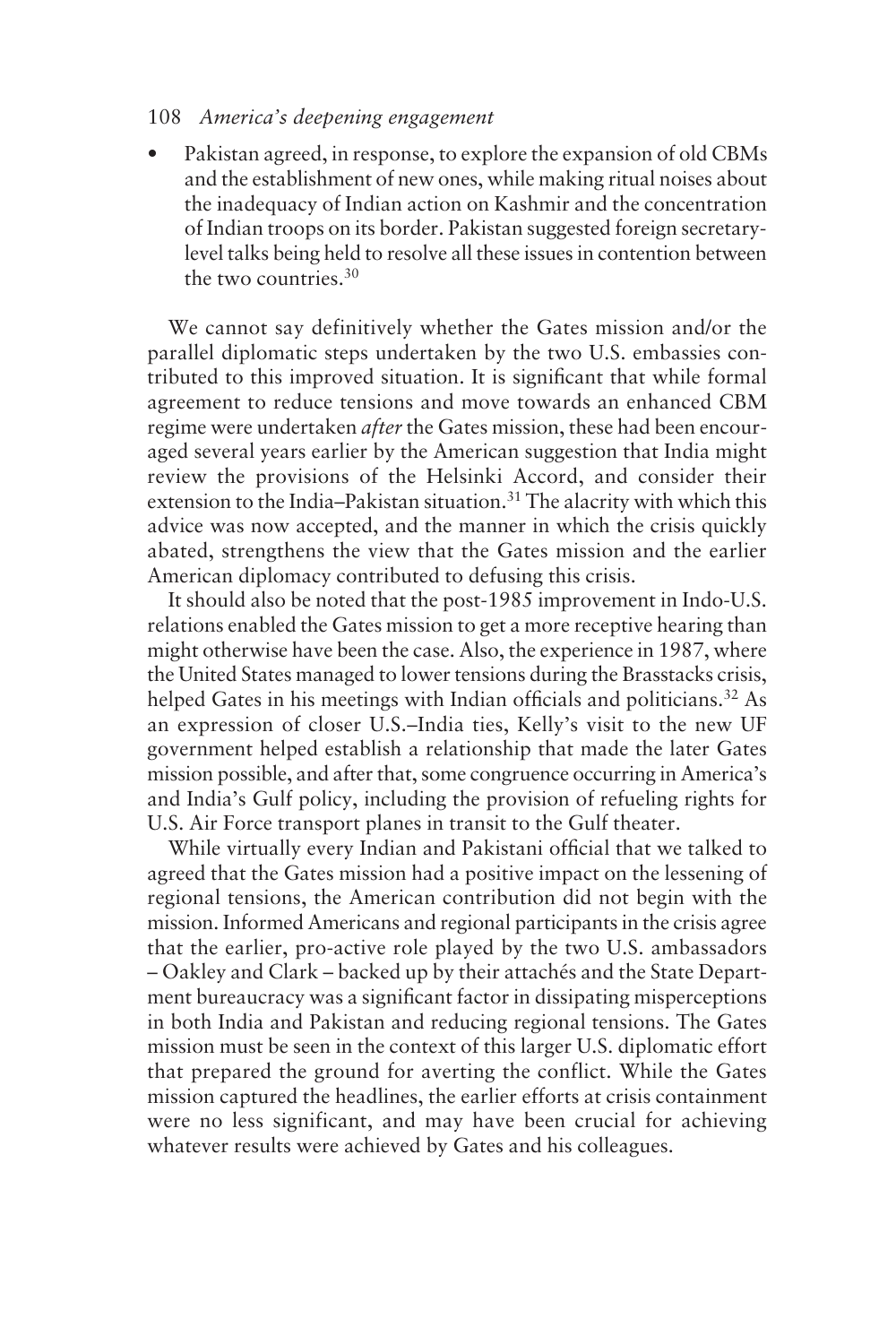## **The Gates mission: an evaluation**

Different assessments have been made of the success or failure of Gates' mission. While *Newsweek* reported that Gates came back alarmed and discouraged, the Stimson Center's debate highlighted the success of the mission in terms of providing both India and Pakistan with a face-saving excuse to back off. Similarly, a *U.S. News and World Report* story described the satisfaction of Inder Gujral, the Indian Foreign Minister, with the Bush administration's fairness.<sup>33</sup> Cognizant of Indian sensitivities regarding outside mediation, Gates seems to have been careful in avoiding suggestions that could make the situation difficult for Indian leaders. Perhaps that is why he specifically underlined that Washington did not wish to seek the role of a mediator between India and Pakistan but was merely interested in lowering the prevailing level of tensions. Another factor that seemed to have pleased the Indians was Gates' favoring a dialog, which was in congruence with the spirit of the Simla Agreement rather than draw attention to UN resolutions or even the spirit of the UN Charter.

Within two weeks of the Gates mission the crisis had passed. In early June, India announced that the armor it had sent to the Mahajan range in February would return to its normal stations. Pakistan responded cautiously at first, but grew more enthusiastic as it became clear that the Indians were, in fact, pulling back their forces. Some U.S. intelligence analysts speculate that the withdrawal may have had more to do with the searing summer heat in the Rajasthan desert than any Indian magnanimity, but all agree that moving armor away from areas where Pakistan considered itself most vulnerable was an important step in the right direction. New Delhi's package of confidence-building measures became a subject for discussion between the two countries' diplomats and contributed further to easing the crisis atmosphere on both sides.

Gates' own summary of the mission, which he regarded as one of the high points in his official career, although he does not discuss this episode in his substantial memoir, deserves to be quoted at length:

There are a few – very few, to be sure – instances where a third party has been able to prevent conflict by simply identifying the danger of war and its consequences. This can work only when neither party really wants war but needs a face-saving device to stand down. This was the case in defusing rising Indo-Pakistani tensions in May 1990. President Bush sent me that month to both Islamabad and New Delhi to convey our worry that the two sides were blindly stumbling toward a war neither wanted. I was armed with detailed information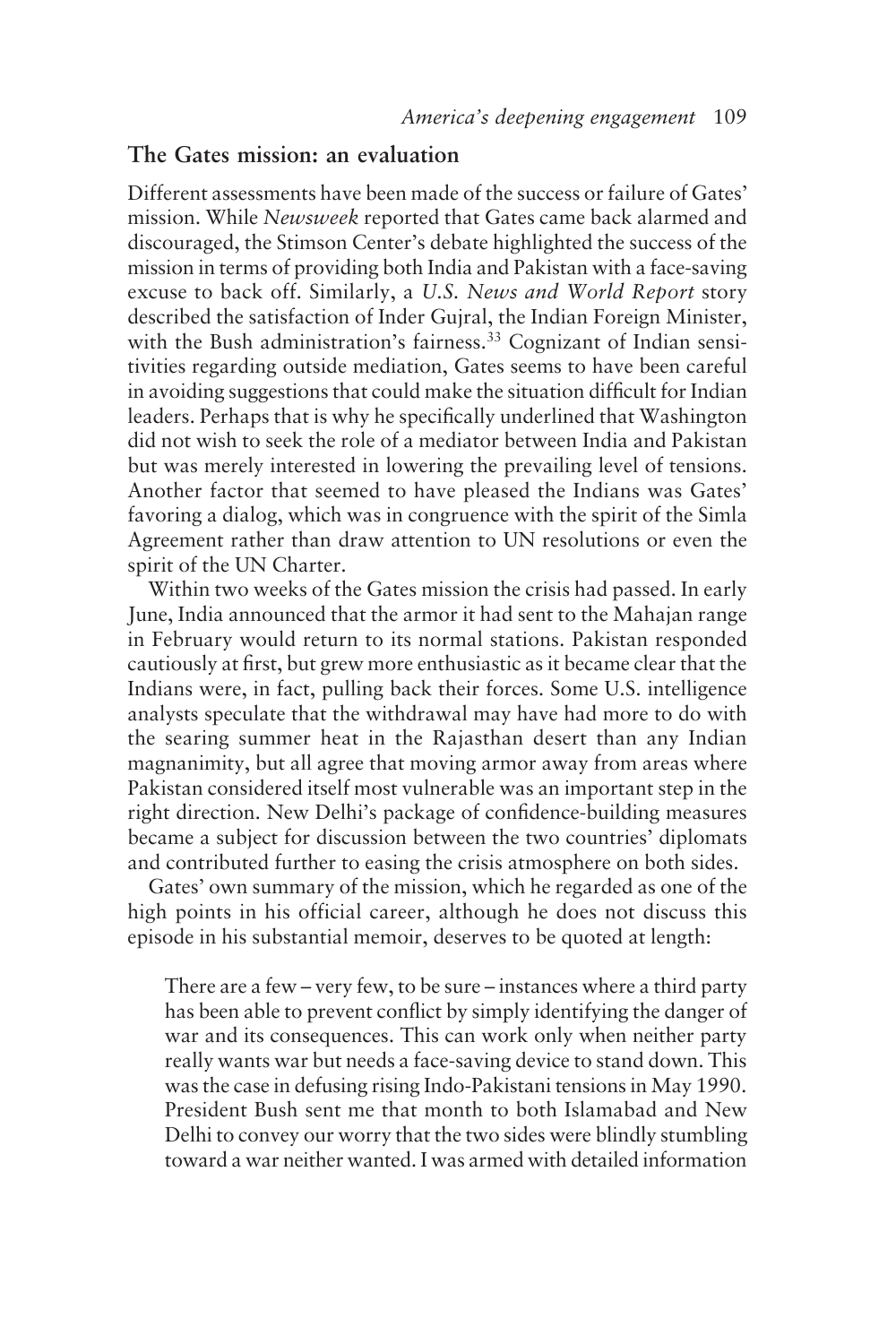about the military capabilities and postures of both countries, along with the suggestions for easing the tensions . . . confidence-building measures (CBMs). . . . I privately told the Pakistani president and Army Chief of Staff that our military had war-gamed every possible scenario for Indo-Pakistani conflict, and that there was not a single scenario in which Pakistan won. I told the Indians the consequences for them of a war, including that it might go nuclear. Neither side really wanted war, both sides acted rationally and the role played by the United States was to give them a way to retreat with no loss of face and to adopt bilaterally a number of CBMs to keep border tensions under control. The evidence of potential disaster for each was compelling. But these propitious circumstances for preventive diplomacy are all too rare.34

Subsequently, Gates wrote that:

In May 1990 President George Bush asked me, as deputy national security adviser, to go to India and Pakistan to see if we could reduce tensions that seemed to be building toward war. I took with me an offer to have the CIA monitor the borders and share information with both sides to provide reassurance that no surprise attack was being prepared.<sup>35</sup>

As to the impact of the Gates mission, the Hersh article and the Burrows and Windrem book characterize it as an unqualified success. As the latter wrote: "Gates quietly defused a situation on the subcontinent that was threatening to go out of control with horrendous consequences."36 In fact, early reports generally characterized the U.S. intervention as unsuccessful, while retrospective accounts support the notion that the mission achieved its peacemaking aims. On May 24, three days after Gates met with Indian and Pakistani leaders, a senior administration official, perhaps a member of the U.S. delegation, told reporters that the situation in South Asia "is deteriorating very rapidly and ominously."37 A story appearing in the *Sunday Times* of London on May 27 said that, "intense diplomatic efforts in the past two weeks have failed to defuse the situation." The story continued: ". . . the failure of the Gates mission has been another factor in convincing the United States that war is likely." Clearly, the early impression among both U.S. national security officials and members of the media was that the immediate effect of the Gates mission was not salutary.38

Over time, reviews of the U.S. peacemaking effort have become more favorable, ranging from positive (Gates helped to defuse the crisis) to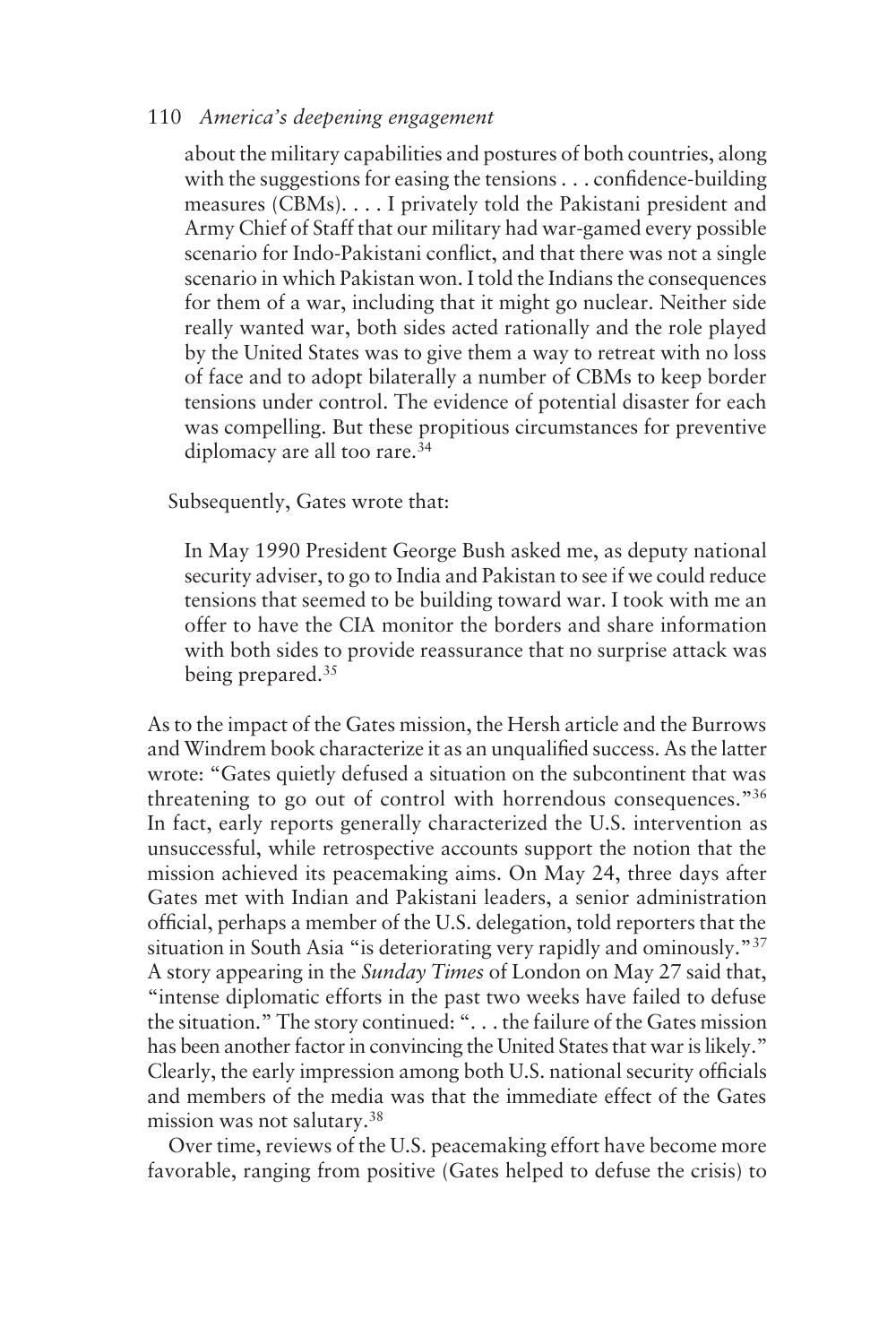neutral (the crisis was winding down anyway). The prevailing view among U.S. officials is that Islamabad and New Delhi publicly resisted the Gates message for domestic political reasons, but quietly used the intervention as an excuse to de-escalate a crisis they were already looking for a way out of. As Clark says: "at the end of the day, I think you could say that both Delhi and Islamabad used Bob Gates and his mission as an excuse, if you will, to back off of positions they had been taking."39

This perspective is not limited to U.S. decision-makers, who, after all, recommended the Gates mission and therefore had a stake in its success. South Asian officials also view the U.S. intervention in a positive light. As Pakistani Ambassador Abdul Sattar said:

I think that what is important is not what was happening in the months of January and February, but the projection of what might happen if the trends in motion were not arrested. And I think it is here that the American diplomacy deserves credit. . . . What happened in the spring of 1990 is an illustration of good, useful preventive diplomacy.40

Clark reports that Indian officials, too, appreciated the chance to ease the tension: "I did have several senior people, including the prime minister, tell me afterwards that it had been a useful visit, it had allowed a way to back off for both sides, without one having to back down to the other."41

The firmest conclusion that can be drawn about the Gates intervention is that it certainly could not have hurt, and might indeed have helped, the impulse for peace in South Asia. Was it a coincidence that India offered to withdraw its forces from Mahajan and suggested a package of CBMs to Pakistan for discussion immediately following the Gates visit? In all likelihood, the reason why these decisions were delayed for a week or two is that, for domestic political reasons, they did not wish to appear overly influenced by the United States. In addition, the fact that the tension eased so quickly in early June would seem to indicate that both sides *were* anxious to back away from the brink of war without appearing weak and that Gates provided them with a mechanism for doing so. Few knowledgeable people would likely quibble with the views of a former senior Bush administration official:

At worst, you could say what we did was unnecessary. . . . I think that at the risk of sounding self-serving, it was a success . . . my instincts are we slowed it down, we forced people to face up to the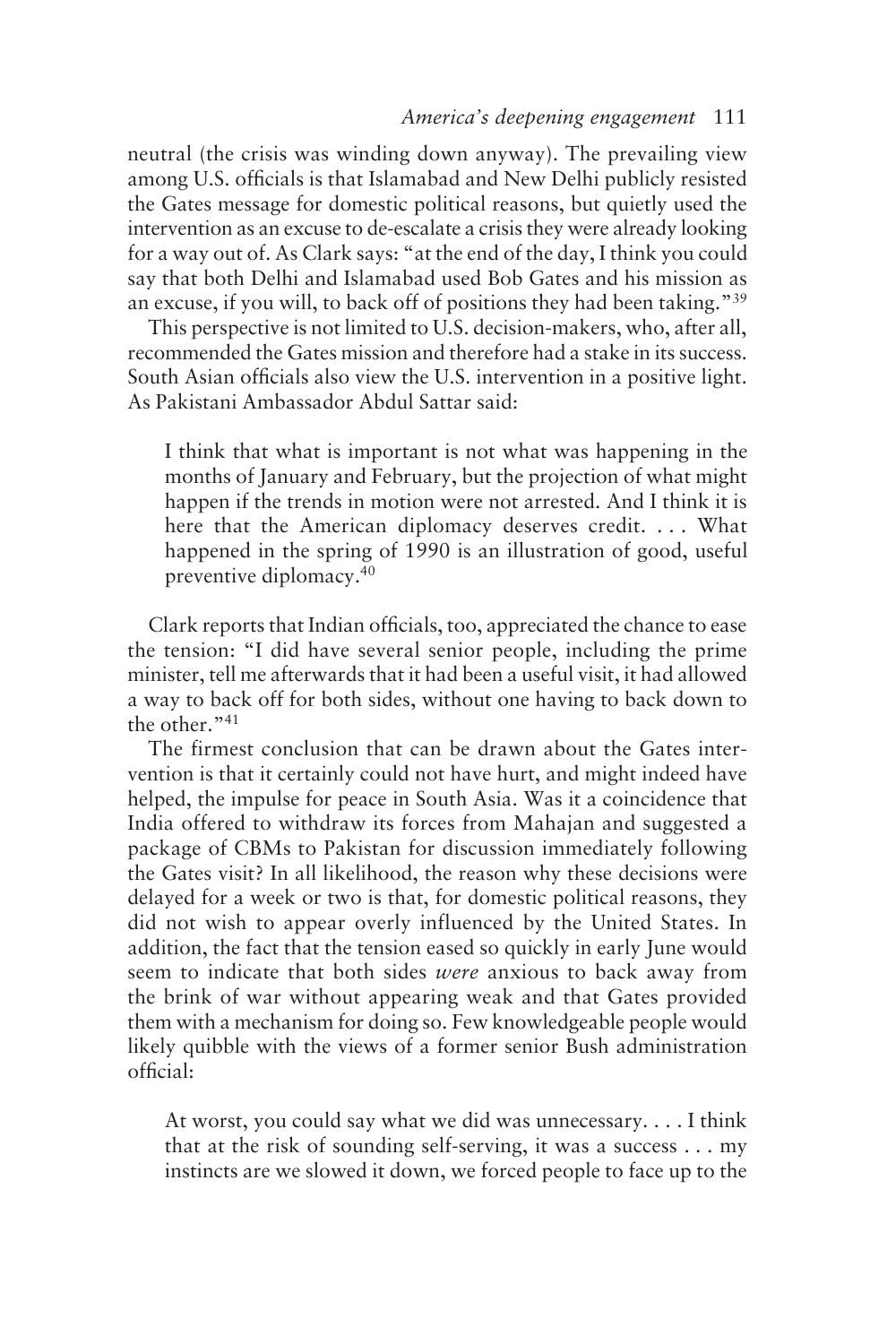consequences . . . we may have . . . affected the internal debates. What matters is sometimes that when you leave town, the internal debates that took place on either side were affected by what it was we said. We knew we'd given arguments to certain people. And my hunch is again we may have stabilized it by simply what we said ... we certainly did not make the situation worse, and my guess is we made it better. The facts speak for themselves. If one looks at what South Asia was like, say June 15, it looked a lot better than it looked May 15.42

# **Other countries**

We have discussed the American response to the 1990 crisis in this chapter, but some mention should be made of the initiatives of other countries – which were notable perhaps by their limited and tentative nature.

In late May American officials had suggested to Moscow the issuing of a U.S.–Soviet appeal for restraint, but the Soviets demurred. Instead, they quietly encouraged a tension-reducing dialog between New Delhi and Islamabad while the Americans pursued a more high-profile regional initiative. Ambassador Robert Oakley has indicated that both Moscow and Beijing also sent somewhat similar messages to both India and Pakistan asking them to back off.<sup>43</sup>

A few other countries had also expressed interest in developments in South Asia, especially Great Britain. Sensitivity to Kashmir-related issues is especially strong there, because of the large number of migrants from both India and Pakistan and the presence of a large number of ethnic Kashmiris of several different identities. Several MPs raised questions in Parliament and made public statements on the crisis.44 In early May the Japanese prime minister, Toshiki Kaifu, urged both India and Pakistan to exercise self-restraint and resolve the dispute through negotiations.45 This was the first time also that a Japanese prime minister offered his services to help resolve the Kashmir dispute; this interest taken by the Japanese prime minister was well taken in the region.<sup>46</sup> Japan, after all, had aid programs and investments in South Asia and good ties with both India and Pakistan.

## **America's role: a preliminary assessment**

A final assessment of America's activist diplomacy will have to wait until an examination of the nuclear dimensions of this crisis, but some preliminary observations can be noted at this point.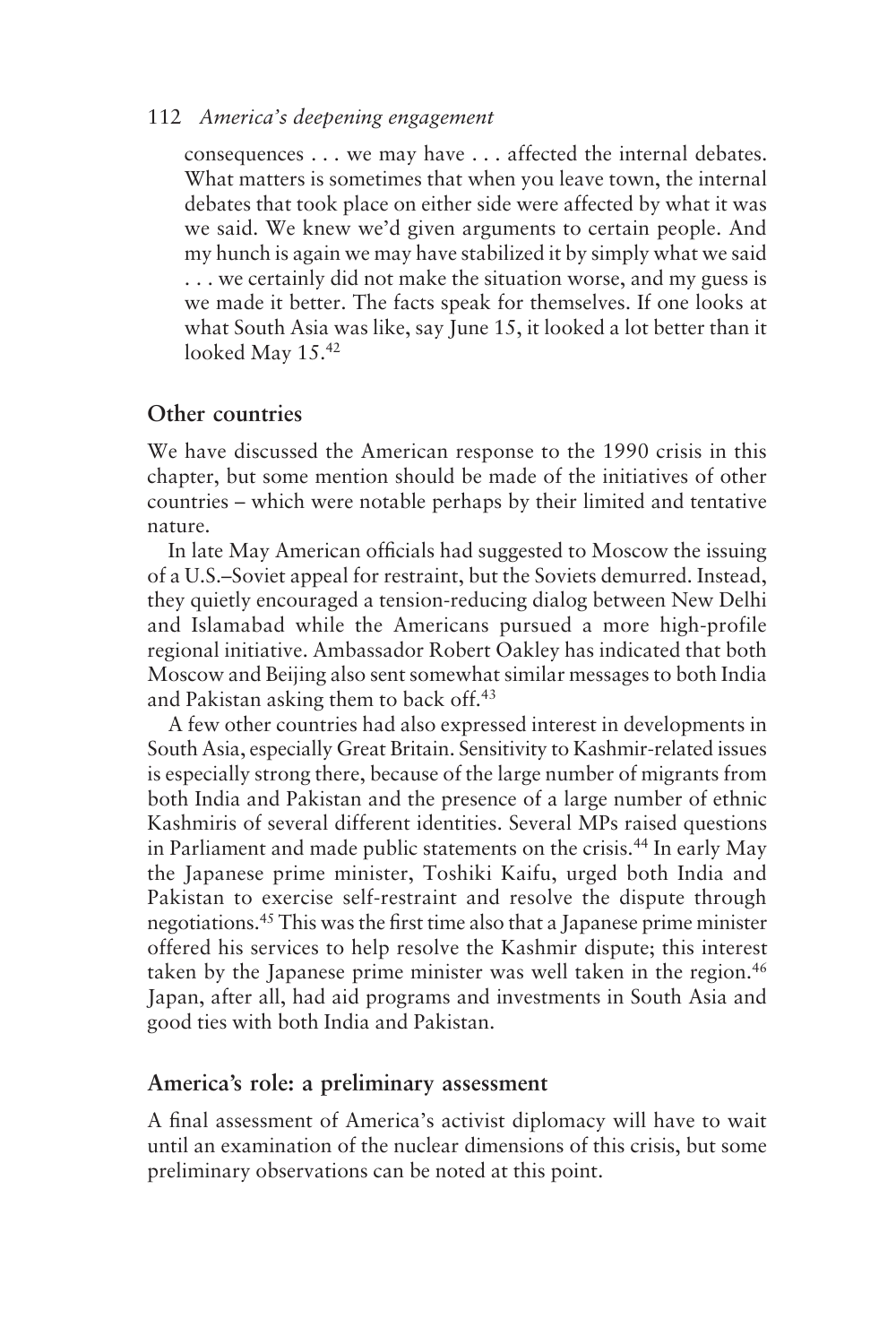First, the United States government had a fairly accurate understanding of the magnitude of the crisis (or crises) brewing in South Asia. While unaware about specific events that were believed to be significant by Indian and Pakistani participants at the time – especially the ambiguous nuclear conversations that had taken place – they acted as if such threats could have been made. At the time, some of the key participants acknowledged that American understanding of the events was incomplete. While the American estimation of the possibility of a future crisis was somewhat greater than that of regional policy-makers, it was not so high as to suggest panic or an imminent conflict being likely to their interlocutors.

Second, in this instance, American diplomacy was dominated by regional specialists. Once regional relations assumed the form of a looming crisis, concern with the *spread* of nuclear weapons was supplanted by concern with the *use* of nuclear weapons. Subsequently, the process was again dominated by the issue-oriented non-proliferation community, but reverted to the regionalists when another crisis (Kargil) occurred in 1999.

Third, the Gates mission built upon a strong framework of regional American diplomacy, utilizing both diplomatic and military assets. If there were any effective CBMs at work during the crisis months, they were the coordinated activities of experienced U.S. ambassadors in each capital and very good regional expertise in the Department of State. The Gates mission was managed with a degree of tact and circumspection that did not alienate or frighten its regional interlocutors. The mission, along with the extensive American efforts that preceded it, was, in our judgment, an example of effective preventive diplomacy.

Fourth, Gates did extract pledges from both sides that they would exercise restraint in their military deployments, although these pledges were in the pipeline anyway, because of India–Pakistan direct diplomacy. Gates believed that he got the Pakistanis to stop government support for the raiders. This is disputed by some Pakistani officials. Further, if there was a pledge, it did not prevent private groups – perhaps with the covert support of Pakistani intelligence services – from training and equipping infiltrators. In the years following the 1990 crisis such infiltrators have entered Kashmir and contributed to the violence and unrest in that state.

Finally, the most disappointing aspect of the American involvement in the 1990 crisis was something that did not occur. Senior officials involved with the Gates mission had planned to undertake a comprehensive review of South Asia once the crisis subsided. "We were going to 'do' South Asia in a big way after the election," in the words of one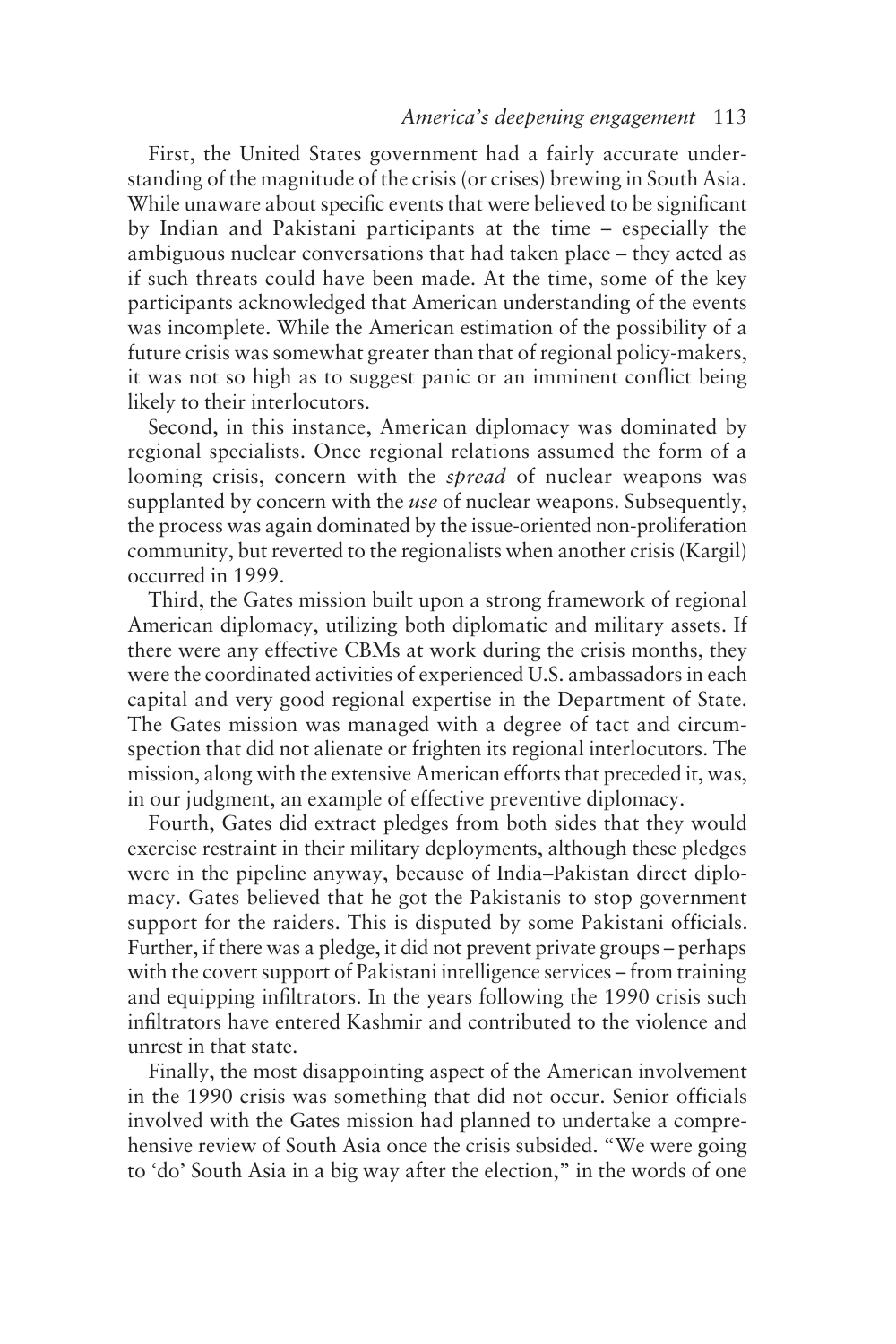White House official. This opportunity never came, because the Gulf crisis claimed the attention of senior officials until the end of the Bush administration, and because Bush was defeated and his foreign policy team was disbanded.

Instead of a nuanced understanding of the region from a potential crisis perspective, the Clinton administration came to view South Asia almost entirely from a proliferation perspective. The intelligence reports that they read when they took office singled out South Asia as one of the world's most dangerous "hotspots," and the most likely place for a nuclear war to break out. This view was not shared by their predecessors, but a proliferation-first strategy, fueled by CIA estimates of the region's instability and by viewing Kashmir as a lit fuse, came to dominate U.S. policy. This had dramatic (and in our view largely negative) consequences. Thus, the 1990 crisis may have had a pernicious effect on America's understanding of South Asia, leading eventually to policies which contributed to an event – the testing of nuclear weapons and the declaration by both India and Pakistan that they had now become nuclear weapons states – that Americans had been desperately trying to avert.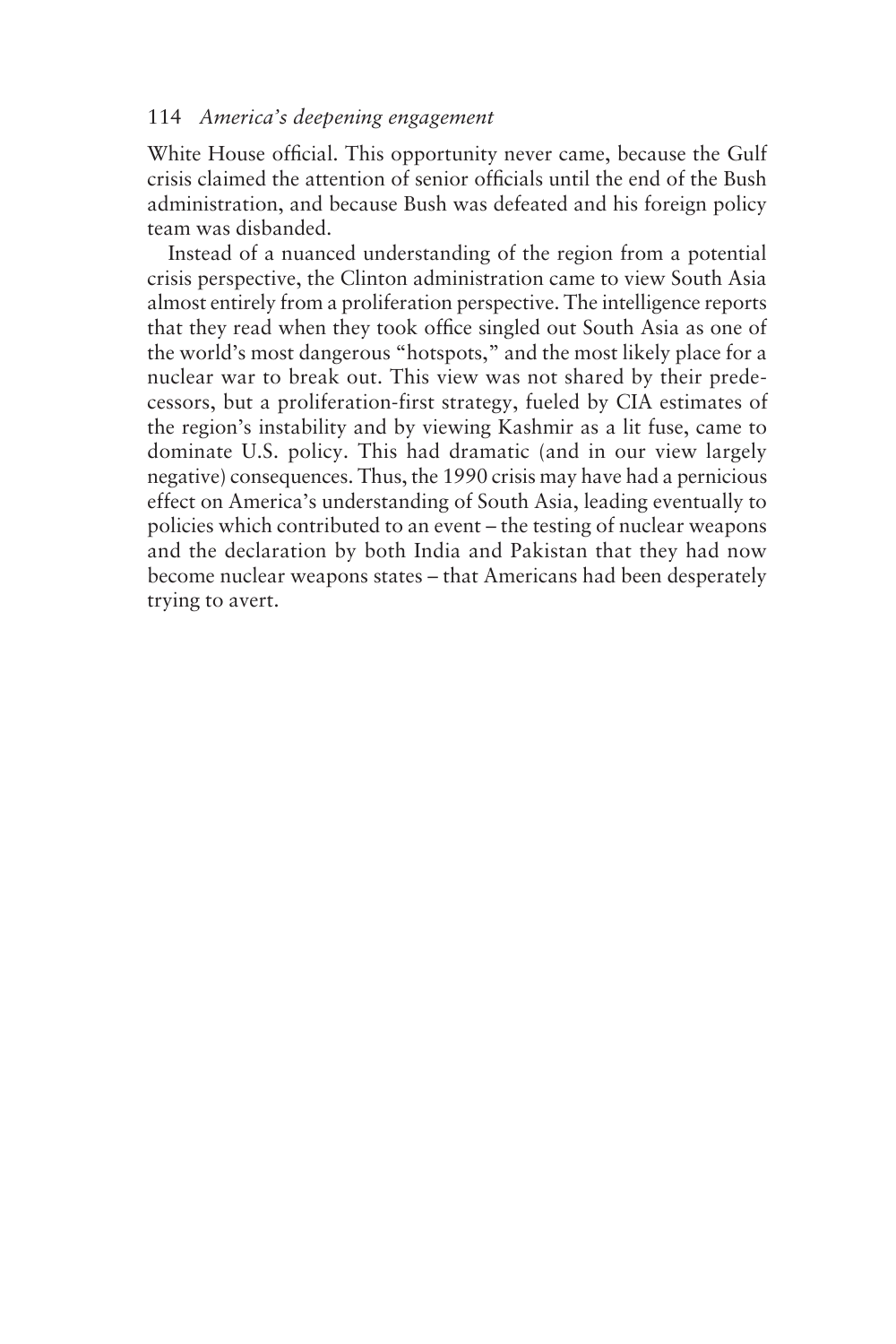# **6 1990 as a nuclear crisis**

This chapter examines more fully the nuclear dimensions of the compound 1990 crisis. The possibility of India or Pakistan deploying and using nuclear weapons definitely accelerated American interest in the crisis, and alarmed at least some South Asian leaders. It also led to the most extraordinary speculation about the 1990 crisis in subsequent years. It was this putative nuclear element that attracted the attention of the American investigative journalist, Seymour Hersh, and spawned a sensationalized account of the crisis by two others.<sup>1</sup> These, in turn, have shaped perceptions of the region by many outsiders (and also regional strategists), who either feared that India and Pakistan were "on the edge" of a nuclear crisis, or desired that the events of 1990 should, in fact, be deemed to constitute such a crisis.

Many foreign observers, especially Americans, have come to view Kashmir as the most likely trigger for a larger India–Pakistan nuclear war. This is not a new argument. In the 1950s, Josef Korbel, a former Czech diplomat turned professor, who had worked on Kashmir under UN auspices, made the same claim: that Kashmir could lead to a larger war that might ultimately draw the two superpowers into a nuclear confrontation.2 The scenario offered at that time was that the United States and the Soviet Union, each backing a regional client, might be dragged into a regional dispute, with the ultimate possibility of escalation to a nuclear war. This has been replaced by a different scenario: India and Pakistan, acting on their own and free of Cold War constraints, might escalate the Kashmir conflict to the point where *they* would deploy and even use their small nuclear capabilities against each other.

The regional perspective is very different. For the Kashmiris and most Indians and Pakistanis, *Kashmir*, not nuclear war, is the area's biggest regional security problem. For almost all South Asians the nuclear dimension of the 1990 crisis is an afterthought and, some would argue, a stabilizing development, but Kashmir remains a deeply divisive but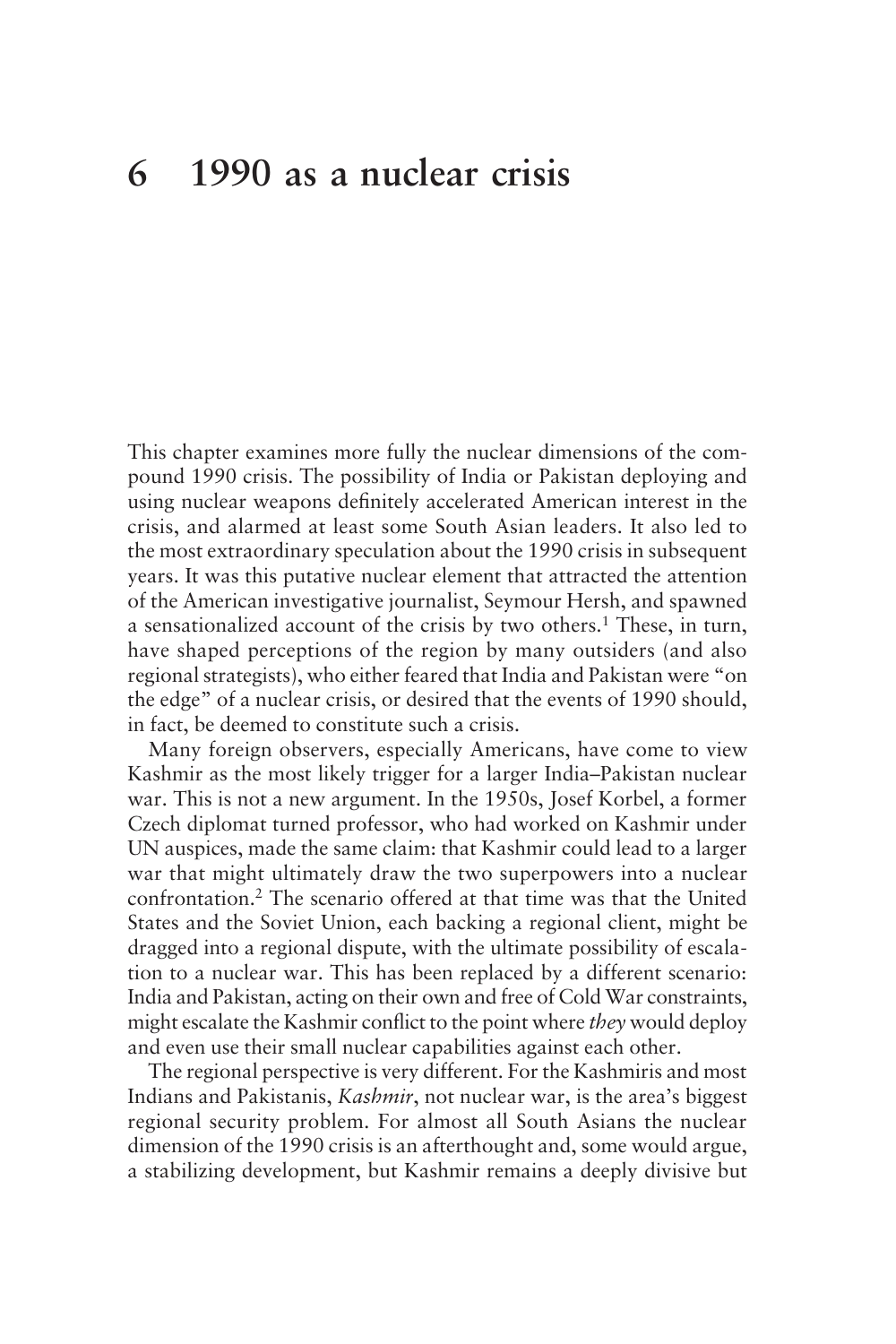#### 116 *1990 as a nuclear crisis*

supremely important issue. While many American observers saw the nuclearization of South Asia as the *beginning* of the 1990 crisis, for India and Pakistan it represents only a turning in the road – for some a turning away from war itself as a way of settling the Kashmir dispute.

This chapter summarizes the evolution of nuclear programs and nuclear doctrine in South Asia, and examines the way in which the nuclear issue was injected into what had been a crisis over Kashmir and ambiguous military deployments. We then turn to the nuclear implications of the Gates mission, and conclude with an evaluation of the way in which nuclear weapons serve to stabilize, or destabilize the India–Pakistan relationship, and their role in helping or hindering the search for a solution of the Kashmir issue.

## **The history of regional nuclearization**

Both India and Pakistan moved very slowly toward a nuclear weapons capability. India acquired the capability of a nuclear threshold state via a long, arduous process of building up indigenous technological capabilities. This culminated in a test explosion in 1974, but thereafter the program was frozen because Indira Gandhi was taken aback by the hostile international response.<sup>3</sup>

In Pakistan the situation was somewhat different.<sup>4</sup> During the long rule of President Ayub Khan, nuclear weapons were regarded as irrelevant to Pakistan's defense. Ayub and his military colleagues favored conventional weapons obtained through the alliance with the United States. The first Pakistan politician to challenge this position was Zulfiqar Ali Bhutto, who argued as early as the mid-1960s that (1) the United States was not a reliable arms supplier, (2) that India was going to acquire a nuclear capability anyway, and that (3) Pakistan's other friends, especially China, might help it to acquire a military nuclear capability.<sup>5</sup> Bhutto also saw nuclear weapons as a way of balancing the power of the military, because the nuclear weapons would presumably be under civilian control. However, it was not until the trauma of 1971 – when Pakistan was forcibly divided in half as a result of the civil war in East Pakistan and Indian military intervention – that a wide sector of Pakistani political and military opinion came to view nuclear weapons as essential for Pakistani security.

In both countries the *military* arguments in favor of an overt nuclear capability were always evident although not very persuasive. For Indian hawks nuclear weapons are seen as balancing both the Chinese and Pakistani programs. For Pakistan, they are seen as balancing India's nuclear program and its larger conventional military capability.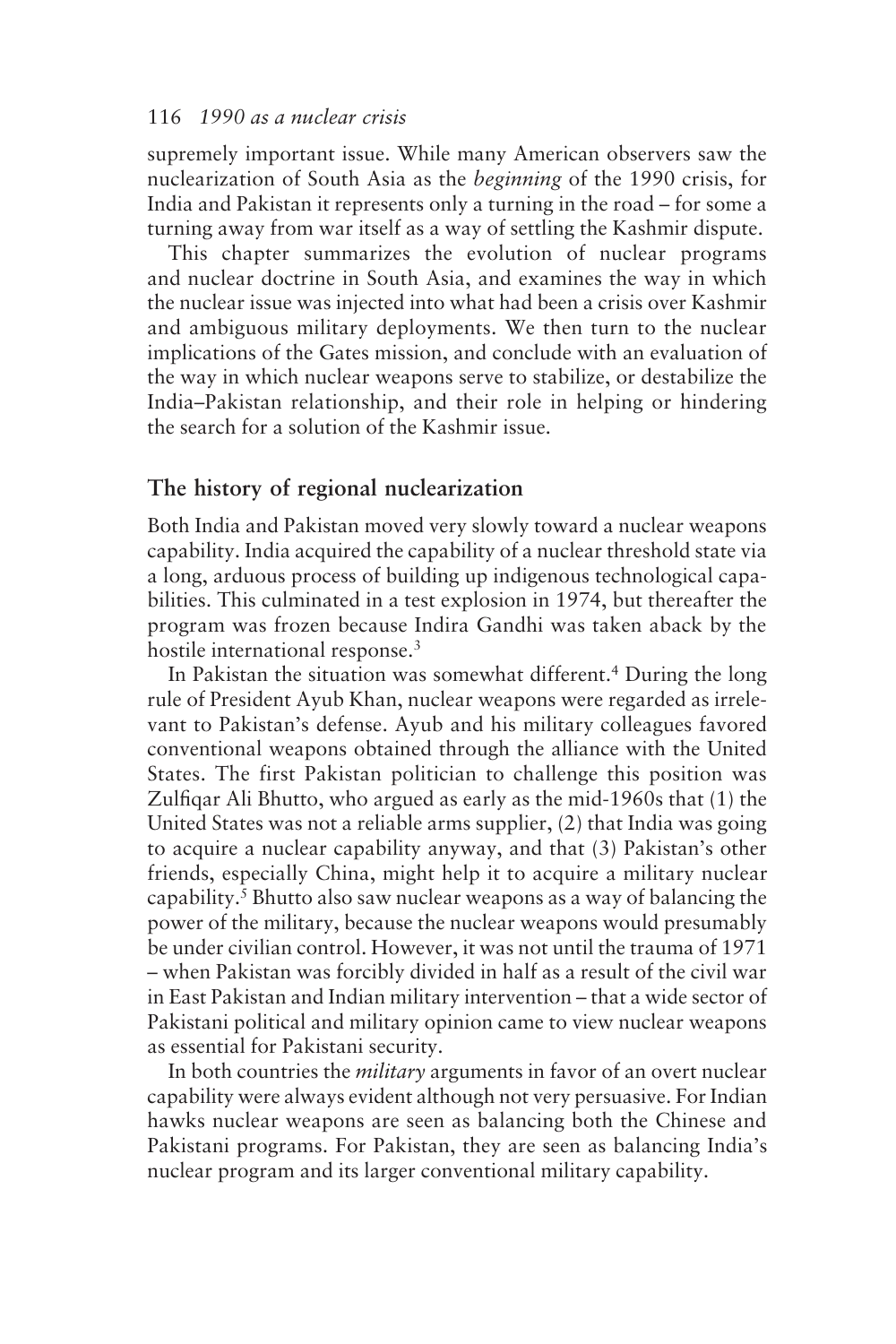In both countries there are also those who argue that nuclearization would bring important *political* and *symbolic* benefits to their country. India's nuclear policies were influenced by several factors: the existence of an exclusive nuclear club, the cautious détente reached with a nucleararmed China, the costs of the program, and the deep moral reservations about nuclear weapons that were held by most members of the Indian political elite.

Pakistan's calculations were simpler. First, Islamabad was reacting to the far more mature Indian nuclear program – many in the Pakistani security establishment have always believed that Delhi had secretly acquired nuclear weapons in the 1970s. Second, Pakistan found its strongest justification for retaining the nuclear option in the everwidening gap in conventional military capabilities, a factor that was the justification for the large American military assistance received in the 1980s. Third, some Pakistanis saw a *positive* role for nuclear weapons and argued in the 1980s that nuclear weapons would enable Islamabad to reopen the Kashmir conflict to its advantage, preventing India from conventional retaliation for fear of an escalation to a nuclear exchange – an analysis that went to the very heart of the subsequent 1990 crisis.6 Finally, Bhutto also saw nuclear weapons as a way of redirecting and reducing the role of the Pakistan army, and strengthening civilian control over the armed forces.

Under intensive pressure from Washington, Islamabad had stopped producing fissile-grade material in July 1989. However, it is known that after the 1990 crisis Pakistan resumed enrichment, possibly as part of a policy of "strategic defiance" of the United States.7 One former American official has expressed the belief that Pakistan, anticipating the end of the Cold War, knowingly pushed its nuclear program to allow it to move away from the United States.<sup>8</sup>

In both states nuclear weapons are symbols of technical and technological might, and as such, have been lauded by politicians, journalists, and intellectuals. The scientists who have developed them (and their associated missiles) receive the highest civilian decorations. Both countries hold their nuclear capabilities and, more recently, missile capabilities, to be powerful evidence of the greatness of their respective countries and cultures.

Reliable polling in India and Pakistan has consistently provided support for nuclear weapons *if the other side has them*, but they also show support for denuclearization in the context of a regional arms control agreement.9 Public opinion has become gradually more hawkish over the years and, in both states, especially after the tests of 1998, nuclear weapons have become important symbols of national pride and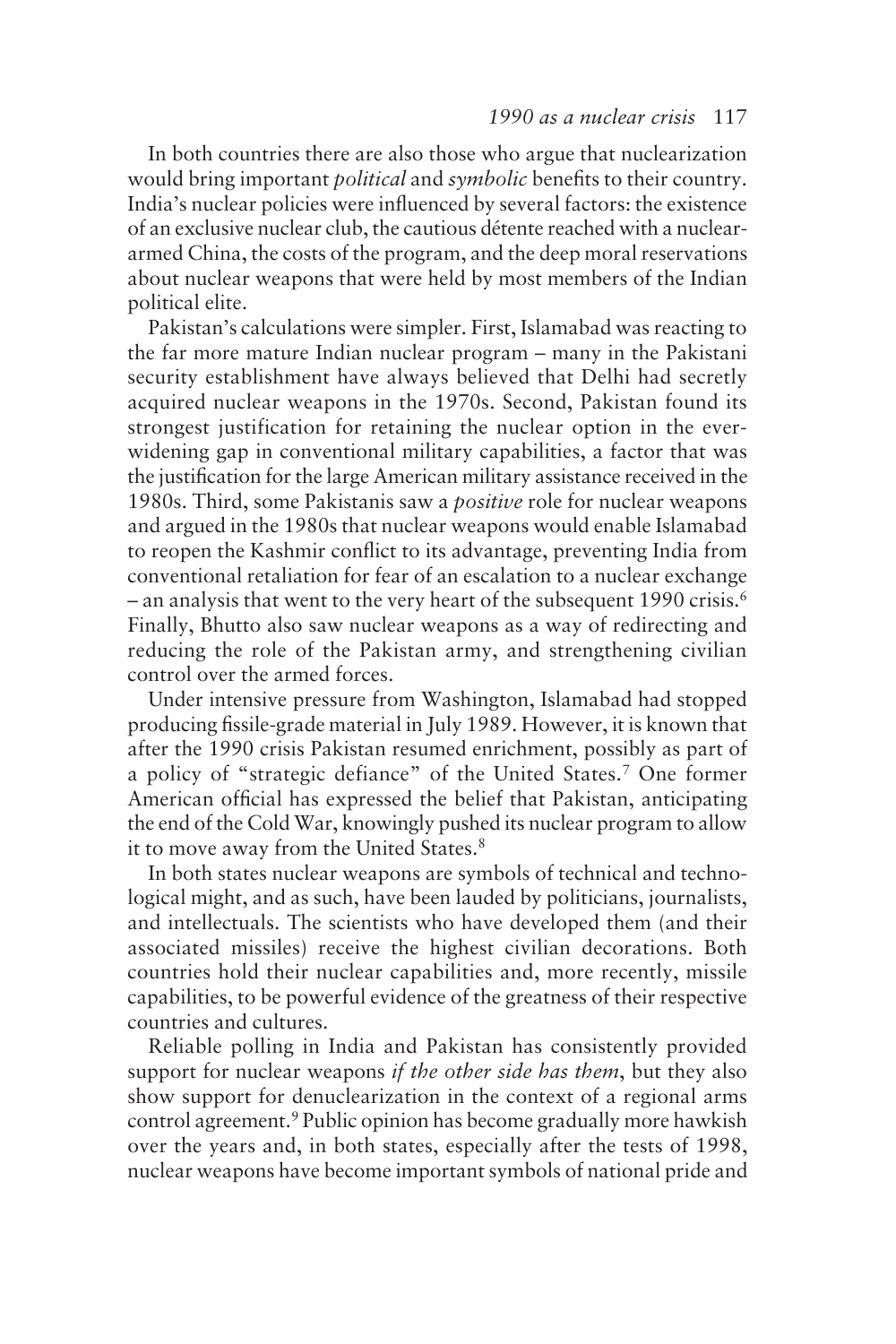#### 118 *1990 as a nuclear crisis*

self-assertion. While they are seen as necessary for political and strategic reasons, and do generate pride in the achievements of Indian and Pakistani scientists, nuclear weapons are also viewed as necessary evils, especially among informed elites in both countries. It took the accession to power of the BJP to propel India and subsequently Pakistan into the ambiguous zone where they are no longer non-nuclear states, but had not yet developed and deployed a fully operational nuclear weapon (at least until 2002).

## **Were there nuclear weapons?**

A realistic assessment of the development of nuclear weapons in South Asia is that both India and Pakistan had acquired nuclear capabilities, in the sense that they possessed the ability to produce a crude nuclear device, if necessary, by 1987, but they refrained from converting these capabilities into actual weapons for several years thereafter. How many years, what kinds of weapons, and how many of them were available in 1990 are questions that are still in the realm of speculation. More is known about the delivery systems for these weapons, but even here there is uncertainty regarding the capabilities of Indian and Pakistani aircraft which, at that time, were the only means available to deliver nuclear weapons.

By early 1990 many outside observers adjudged India and Pakistan to be nuclear-weapon *capable*, implying that they either possessed a small number of nuclear weapons, or could assemble them quickly. Informed Indian analyses estimated that Pakistan may have acquired such a capability but that India was not under immediate threat of attack, because it did not then possess any credible means of delivery.

One of the most senior Indian officials, B. G. Deshmukh, wrote (in 1994) that before the crisis, under Rajiv Gandhi's direction, "the defense establishment had . . . been directed to prepare plans for meeting any foreign threat or aggression on the basis of we [*sic*] not having any nuclear weapons."10 Deshmukh adds that the Pakistanis were told that in case, through any foolhardy action, they did use their nuclear weapons in any part of India, "our clear mandate to our Service Chiefs would be go full steam ahead and dismember Pakistan once and for all." The implication is that at the time of the crisis India did *not* have any nuclear weapons, but instead, as revealed in subsequent briefings, especially by the Indian army, the Indian forces felt that they could have destroyed Pakistan as a state by conventional means.

According to one informed Indian account, India did not have an operational nuclear weapon at the time of the 1990 crisis. The journalist,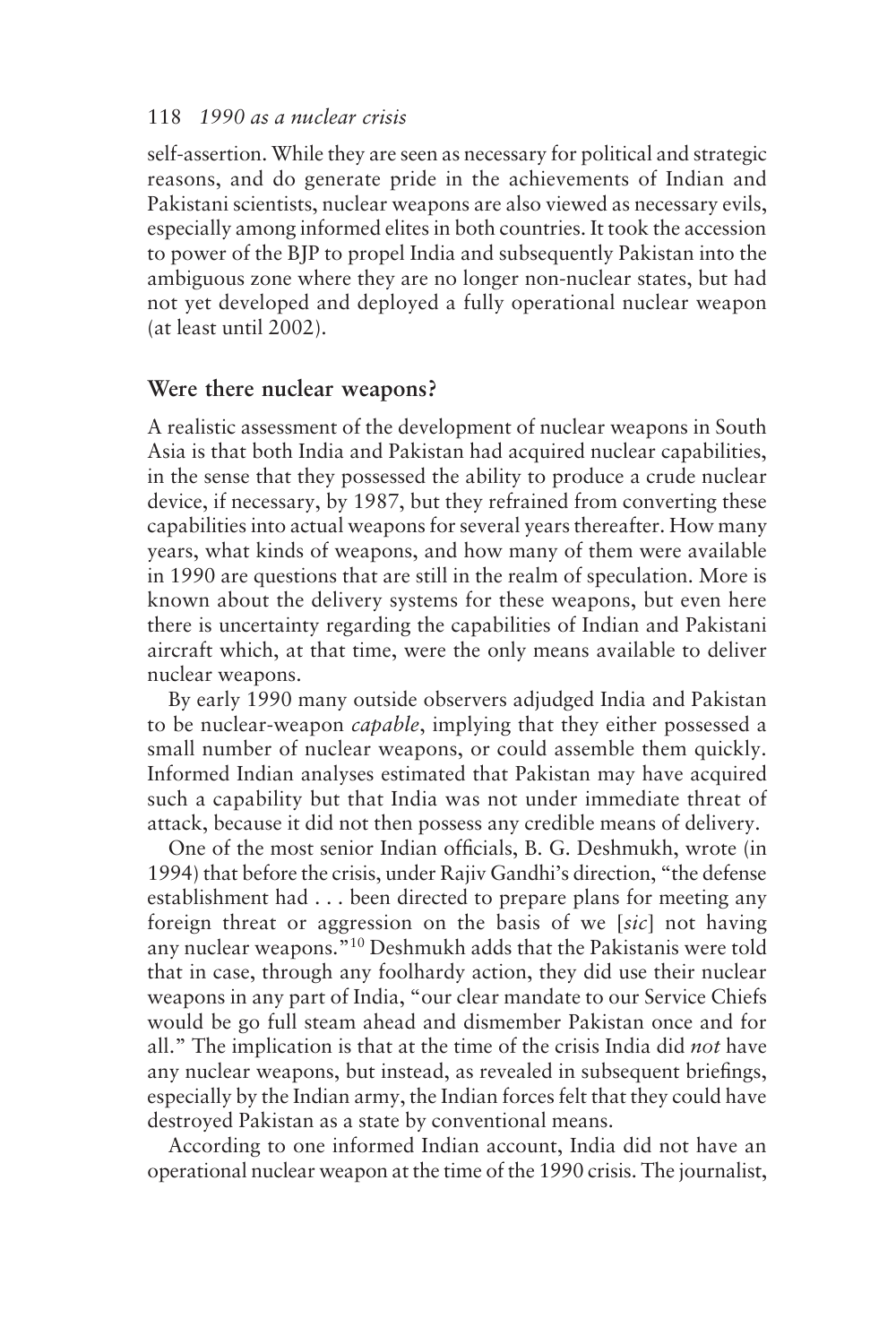Raj Chengappa, who has talked to many of the key participants in the Rajiv and V. P. Singh governments, concludes that India's "option" was not ready at the time, and quotes an unnamed senior official as saying that: "We could have tightened the bolts [of the bomb] but admittedly we were far from ready [to deliver it]."11 Chengappa's conclusion, based on extensive interviewing, is that "if the push came, India could shove a bomb off a fighter aircraft as the US did in the 1940s" (p. 348) This statement patently misrepresents both the American effort and the Indian program – the Hiroshima and Nagasaki bombs were delivered by a specially modified advanced bomber and there had been exhaustive pre-testing of both the aircraft and the designs – although the Hiroshima gun-type design had not been field-tested before it was dropped.

Chengappa reiterates Deshmukh's statement that the order given to the Indian armed forces was that if Pakistan ever went nuclear they should proceed to dismember the country – but Deshmukh's phrasing of words is more precise: if the Pakistanis used nuclear weapons anywhere in India such an order would be given, but he is unclear as to what would have been India's response in case Pakistan had either made a declaration of nuclear capability, or tested a nuclear device, or, more speculatively, exploded a nuclear weapon on Pakistani territory, or in a disputed area like Kashmir. There is nothing to indicate that such contingencies had been contemplated by the Indian decision-makers.

K. Subrahmanyam, a former official who is believed to be knowledgeable about India's nuclear weapons program, has written that "the first Indian nuclear deterrent came into existence in early 1990." But this only raises the question as to what the Indian nuclear weapon was intended to deter. In his retrospective account of the development of the Indian program Subrahmanyam suggests that it appears "that the Pakistanis attempted nuclear blackmail in May 1990, when the Pakistan-backed insurgency in Kashmir was at its peak."12 However, he adds that a "top secret analysis in India on the probability of the Pakistani nuclear threat," had concluded, "that it was not very significant," although the Indian Air Force was put on alert.<sup>13</sup> A few months later, according to Indian intelligence sources cited in the semi-official Kargil Committee Report, Pakistan had by August 1990, "developed a policy of using nuclear weapons as a first resort in case of war."14

The most exhaustive account yet provided of the history of the Indian nuclear program is that by an American scholar George Perkovich, who also had access to key figures in the Indian nuclear program, and cites one source, K. Subrahmanyam and an unidentified interviewee, to the effect that between 1988 and 1990 India readied at least two dozen nuclear weapons for quick assembly and potential dispersal to airbases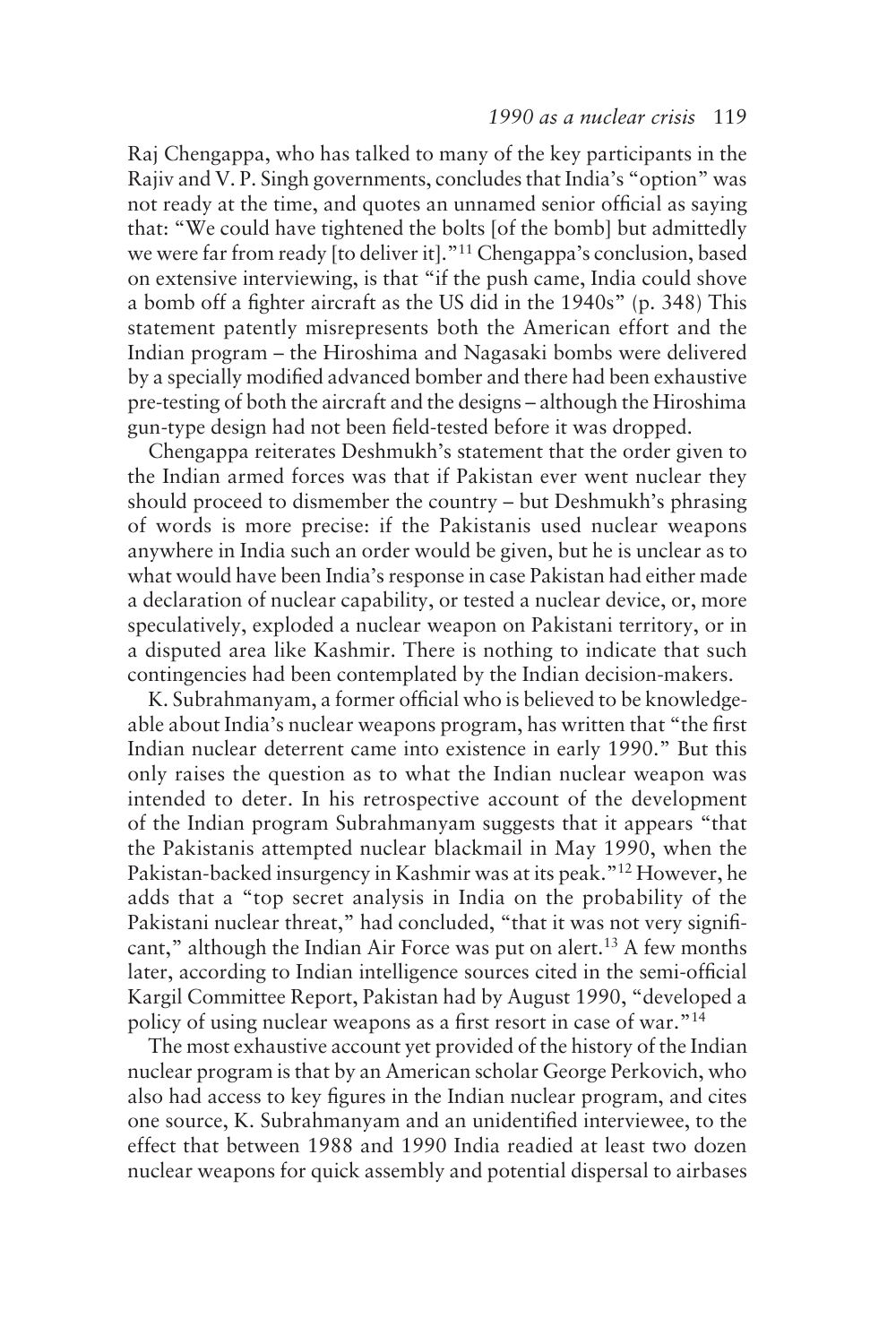for delivery by aircraft for retaliatory attacks against Pakistan.15 This version of Indian capabilities was also widely heard in India after the 1990 crisis, but if Deshmukh and Chengappa are to believed, this may have been disinformation or honest statements by individuals who were not in fact well-informed about the Indian nuclear program but who wished to exaggerate Indian capabilities. Our own information in this regard, based on interviewing sensitively placed sources who were in authority during the crisis, is that India did not have deliverable nuclear capabilities at that time; they were also sanguine in their belief that Pakistan did not possess such capabilities either.

In regard to Pakistan, there is much less hard information and there has not been any independent evaluation as to how close Pakistan was to assembling a weapon in 1990, despite Hersh's assertions. The only comprehensive Pakistani account of the nuclear weapons and missile programs, analogous in some ways to Chengappa's post-test account of the Indian programs, asserts that Pakistan did not actually carry out a mock test of a weapon mated to an aircraft until July 27, 1990, after the crisis had passed.16 This version claims that this test was the result of an eight-month "exercise" by the Pakistan Air Force (PAF) and the Pakistan Atomic Energy Commission to perfect the delivery of a nuclear weapon by an aircraft, and that this process began only after "it was confirmed in 1988 that India has perfected the delivery of nuclear device on Soviet-supplied MiG 27 and MiG-23 aircraft and has started work on a surface to surface missile system."17 While this version of Pakistan's progress towards a deliverable weapon could be accurate, there is no independent confirmation available.

Pakistan did not acknowledge that it had a nuclear weapon for several years thereafter, although individual Pakistanis have recently claimed that Islamabad did have a "nuclear arsenal" in 1990. General Aslam Beg, former COAS of the Pakistan army, states that in 1990 India had 60 or 70 devices by 1989, and that its stockpile reached 200 by 2001.18 He has also stated that Pakistan had only 30 weapons after ten years of production. Again, even though Beg must have known exactly what Pakistani capabilities were, his account cannot be relied upon since he was the leading proponent of the argument that India has been deterred by Pakistan's nuclear capabilities on several occasions in the past.

We conclude that there was a divergent and mismatched set of perceptions that might have induced caution. India had no or very few nuclear devices – as distinct from weapons that are tested and deliverable – but most Pakistani officials did believe that India's nuclear program was very mature and advanced. Pakistan may, similarly, have had a few nuclear devices, possibly in an unassembled state, but no Indian seems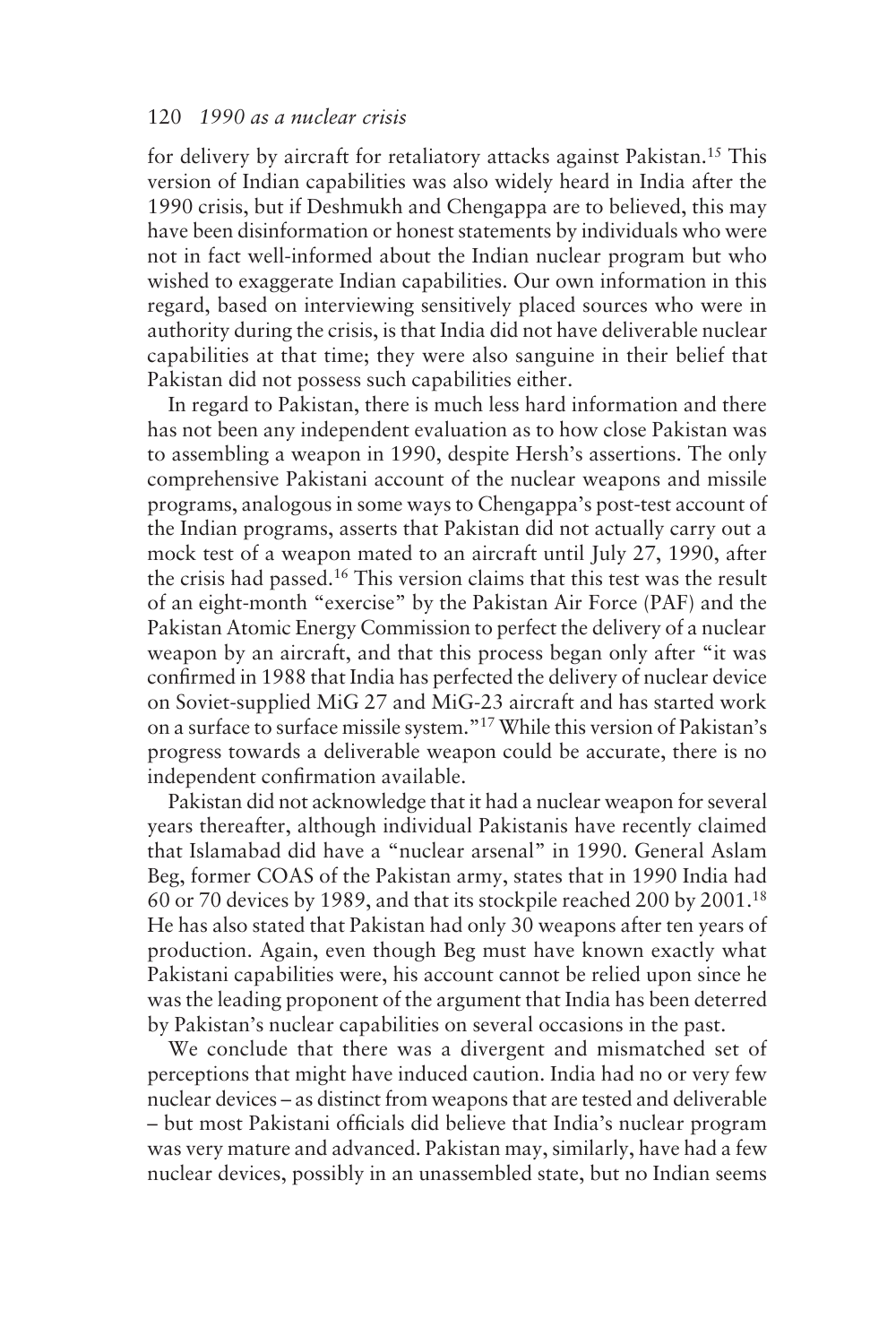to have thought in 1990 that there were several of them, or that they could be effectively delivered, or that India could not have withstood a Pakistani nuclear strike and retaliated with a massive conventional counter-attack, having as its goal the destruction of Pakistan.

There was a state of deterrence stability obtaining in that India felt secure that its conventional capabilities were adequate to retaliate, and that Pakistan's nuclear capabilities were either miniscule or non-existent. Pakistan assumed that its few weapons would provide an adequate deterrent against a likely Indian attack – especially since India had been placed on the defensive in Kashmir. Neither side had the numbers or the doctrine to contemplate a prolonged nuclear war, or a nuclear warfighting scenario. This situation is slowly changing now as both sides appear to be building up modest but real arsenals, and the means of rapidly delivering them – missiles and aircraft. They can now contemplate counter-value strikes (against major cities), and a decapitation strike (against the command centers that would have the authority to use nuclear weapons in retaliation). Probably beyond the capability of either country would be a counter-weapon strike directed against the nuclear weapons of the other side. India is too big, and the weapons could be kept very far from the Pakistan border; Pakistan is also a large country, and its weapons could be shifted from place to place, although this creates some moderate risk of accident, theft, or miscalculation.

# **Nuclear weapons in Indian and Pakistani strategy**

While they were developing weapons, India and Pakistan were also developing rudimentary nuclear doctrines, and the issue of nuclear strategy became a matter of public discussion among civilians and the armed forces. It is possible to trace the evolution of these doctrines in both states.19

The view of the Indian "strategic enclave" – that cluster of scientific, bureaucratic, and political leaders and opinion-makers who have longfavored nuclearization – was that nuclear weapons *enhance* a state's larger strategic capability, and that they are not war-fighting assets.<sup>20</sup> Pro-nuclear Indian writers seem to equate the idea of nuclear weapons with great-power status; the five permanent members of the UN Security Council are all great powers, or at least used to be so designated, and all of them have nuclear weapons: thus, an ambitious, "rising" power such as Delhi had to acquire them also. For many Indian nuclear advocates, a Pakistan program might be unwarranted but allowed India to move to the next level of overt nuclear capability; India could always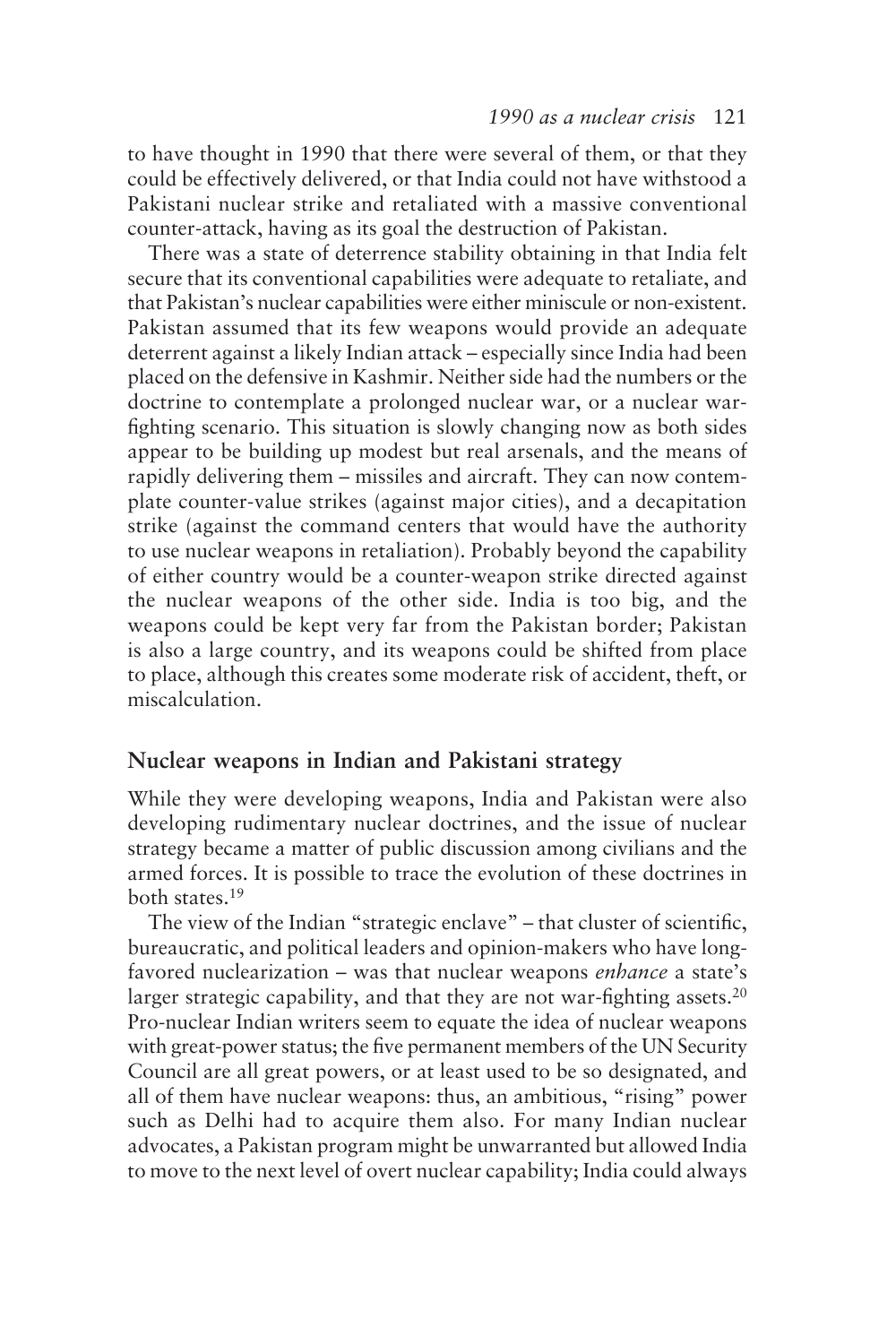#### 122 *1990 as a nuclear crisis*

deal with Pakistan conventionally, but nuclear weapons would project India as a great power. $21$ 

The Indian leadership, however, did not wish to be stampeded into a full-scale nuclear program by open evidence of a Pakistan bomb. The Indian political community had resisted pressure over the years to go nuclear, and had accepted, with an equanimity that drove the Indian hawks into a frenzy, the existence of a Pakistani nuclear program. Brasstacks had been the last opportunity to destroy that program; but even if they had gone to war with Pakistan, and destroyed Pakistan's nuclear capabilities, it would still not have eliminated the larger, Chinese nuclear threat. The fragile United Front coalition was not prepared to make such hard decisions.

While there were Pakistanis who argued that nuclearization would enable Pakistan to project itself as a great power, the chief arguments in favor of its program were that (1) nuclear weapons would be an equalizer vis-à-vis India – balancing out India's larger conventional forces and deterring its nuclear weapons – and (2) a nuclear Pakistan might be able to use more freely low-level pressure against India in Kashmir. Thus, in the 1980s, the Pakistan army had at least discussed strategies by which nuclear weapons would be used not only to deter an attack on Pakistani cities, but to deter by defending against a conventional Indian attack across the long frontier. Pakistani officers were writing publicly about extending the rungs of an "escalation ladder," recreating in South Asia the circumstances that had taken place thirty years earlier between the United States and the Soviet Union.

Thus by 1990 a number of arguments in favor of nuclearization had been fully considered, but constraints on both programs were still very persuasive. The cost of a nuclear weapons program, the problem of acquiring effective delivery systems, moral considerations, and the opposition of other states, especially the United States, which had developed a whole array of economic sanctions to be deployed against any new nuclear state, all served to inhibit the nuclear programs in both India and Pakistan.

Despite Delhi's restraint after the 1974 test, the public statements made by senior Indian officials throughout the 1980s left no doubt that India reserved the right to deploy nuclear weapons if its security predicament so demanded. The conditions and circumstances of such a deployment have never been made clear, there may not even have been an agreement as to what they were. After the Brasstacks crisis of 1987 India increased its stockpiles of plutonium and made qualitative improvements in weapons design and delivery capabilities. It now builds and deploys the tactical Prithvi missile, which can carry a nuclear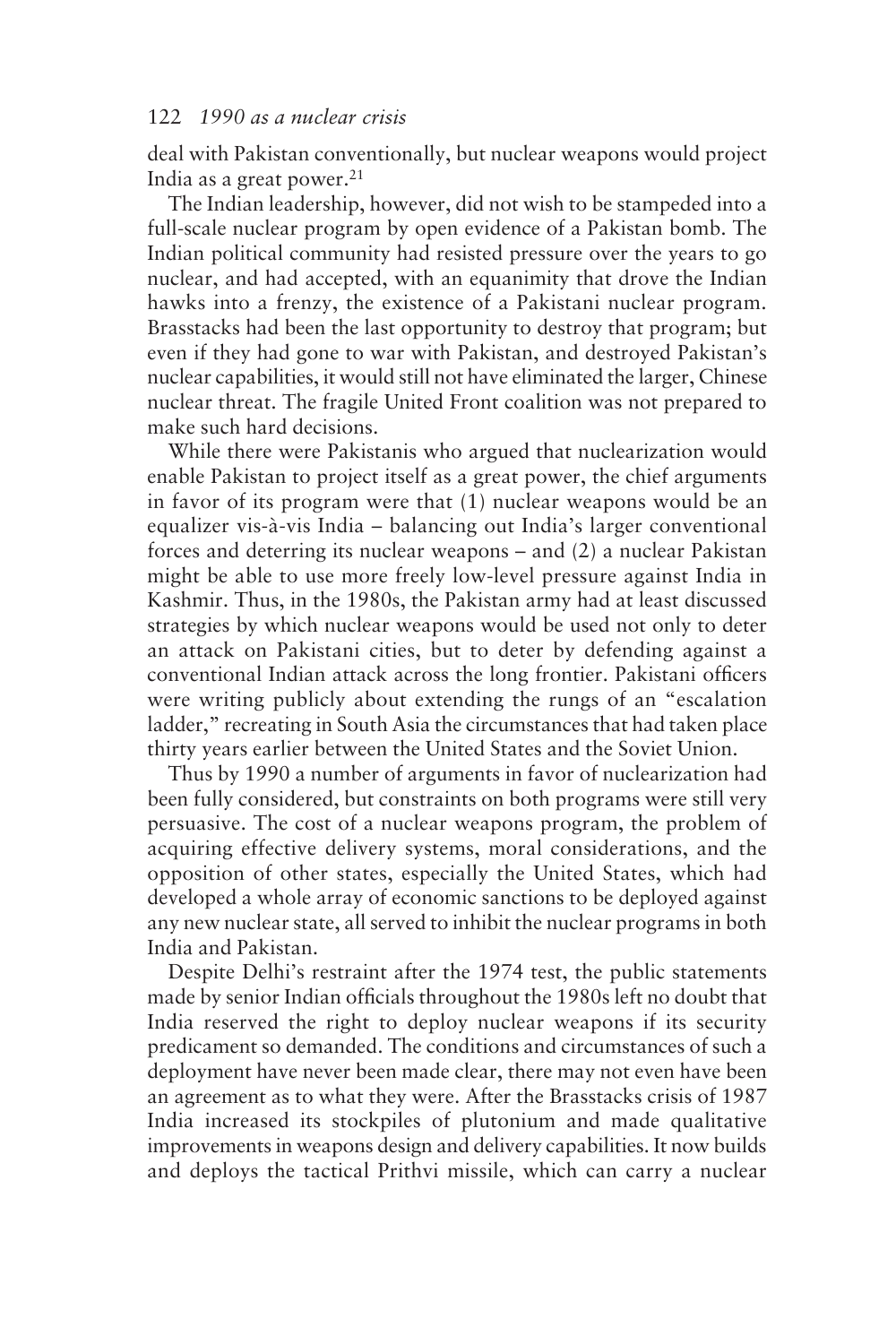warhead of one ton over 150 km, or one-half ton over 250 km in a payload/range combination, and is working on a medium-range ballistic missile, the Agni II, which would enable it to reach eastern China, and an Agni III, which would cover all of China.

Beginning in the mid-1980s, Islamabad had been judged nuclearcapable by the United States and the rest of the non-proliferation community in increasingly explicit terms. By warning about Islamabad's nuclear progress and exhorting Pakistan to refrain from developing nuclear weapons, Washington inadvertently lent credibility to a Pakistani nuclear deterrent where it mattered most – in New Delhi. Pakistan had also acquired suitable delivery systems – reportedly the Chinese M-11 missile, in addition to its own fleet of high performance F-16 aircraft and newer missiles, developed with outside technical assistance, such as the Shaheen, the Hatf, and the Ghauri. However, the distances between lucrative targets and air force bases in South Asia are so short that a very slow aircraft, such as the American-built C-130 transport, mentioned by one source as a possible delivery vehicle, could plausibly deliver a first generation nuclear weapon in an "out of the blue" attack. Pakistan used these aircraft in 1971 to drop drums of napalm on remote Indian posts in the Himalayas. However, if such aircraft were used to strike targets very far from the border or in the face of an air defense system on high alert its chances of success would be very low.

By 1990 public statements by leaders in each country had begun to display patterns of worst-case thinking. As discussed in Chapter 4, senior Pakistani officials, including President Zia ul-Haq and Dr. A. Q. Khan, used the Brasstacks crisis to convey to India and the rest of the world a declaration (some would say threat) of Islamabad's nuclear muscle, even though both declarations came after the crisis itself was resolved. Between 1987 and 1990, notwithstanding their denials that Pakistan was a nuclear weapon state, Pakistani leaders at the highest levels often referred to a prevailing situation of mutual nuclear deterrence on the subcontinent. Indian statements were less pointed, but their net effect was the same. In sum, objective evidence suggests that both sides were nuclear capable, in the sense that they could assemble a nuclear device at short notice, while mutual worst-case analyses ensured that the opponent's capabilities loomed even larger than objective circumstances would strictly warrant. In the sphere of intentions, public statements emanating from New Delhi and Islamabad during the late 1980s left no doubt that the two sides were prepared to contemplate the nuclear dimension in the event of a major conflict.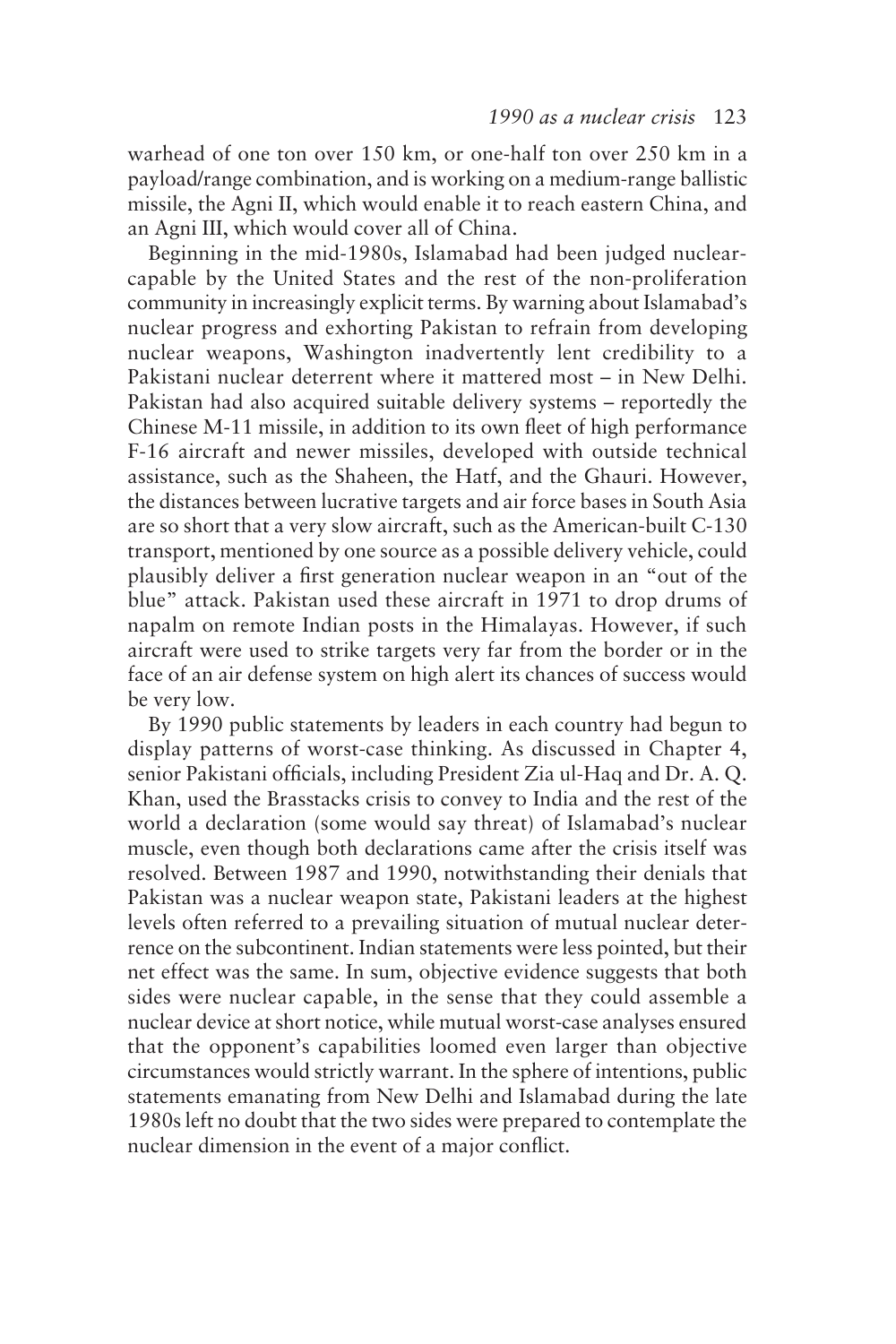## **The injection of nuclear weapons into the crisis**

Nuclear weapons and Kashmir have been linked publicly for a long time. Perhaps the first author to do so in 1954 was Josef Korbel, who speculated that Kashmir might trigger a war between the superpowers.<sup>22</sup> Thirty years later, in a book on the Pakistan army, the nuclear dimensions of the Kashmir conflict were noted by one of the authors in a discussion of the evolution of Pakistan army military doctrine as of 1984.

One does not have to be an Indian strategist to calculate also that a Pakistani bomb might enable Pakistan to reopen the Kashmir issue by the threat of force: if nuclear weapons deter each other they may also inhibit direct military conflict between states that possess them; a Pakistani leadership that was bold enough could attack and seize Kashmir at a time when India was in disarray.23

This passage came to the attention of senior Indian military intelligence officers who quizzed one of the authors about its meaning. It was quoted by Indian strategists as proof that Pakistan's nuclear program had emboldened it to launch an offensive in Kashmir, although they never quoted the sentence that concluded the above-cited passage: "Pakistani analysts make the opposite case: an Indian government could do the same to a weak Pakistan."<sup>24</sup> While the proposition of a bomb-asumbrella is plausible, there is no evidence that this factor contributed to the *initial* uprising in Kashmir. There is some question, however, as to whether its new nuclear capability might not have given Pakistani leaders the confidence to expand the conflict once it was underway.

Senior Pakistani officials began *publicly* talking about nuclear deterrence in South Asia as early as 1987.25 Prior to 1990, Indian commentary on the regional nuclear balance was more restrained: few analysts publicly accepted the thesis that nuclear weapon capabilities would deter war between India and Pakistan. The Kashmir crisis brought about a pronounced shift in the Indian nuclear discourse. Although serving officials do not discuss nuclear deterrence in South Asia, other members of India's strategic elite do so very frequently now. A quasi-official strategic community, composed mainly of retired civil servants and military officers, has, from 1990 onward, closely examined the implications of regional nuclear capabilities for Indian security. For the most part, India's pro-nuclear strategic thinkers have embraced the idea that nuclear deterrence does reduce the chance of war between India and Pakistan and that this phenomenon was evident in the 1990 crisis.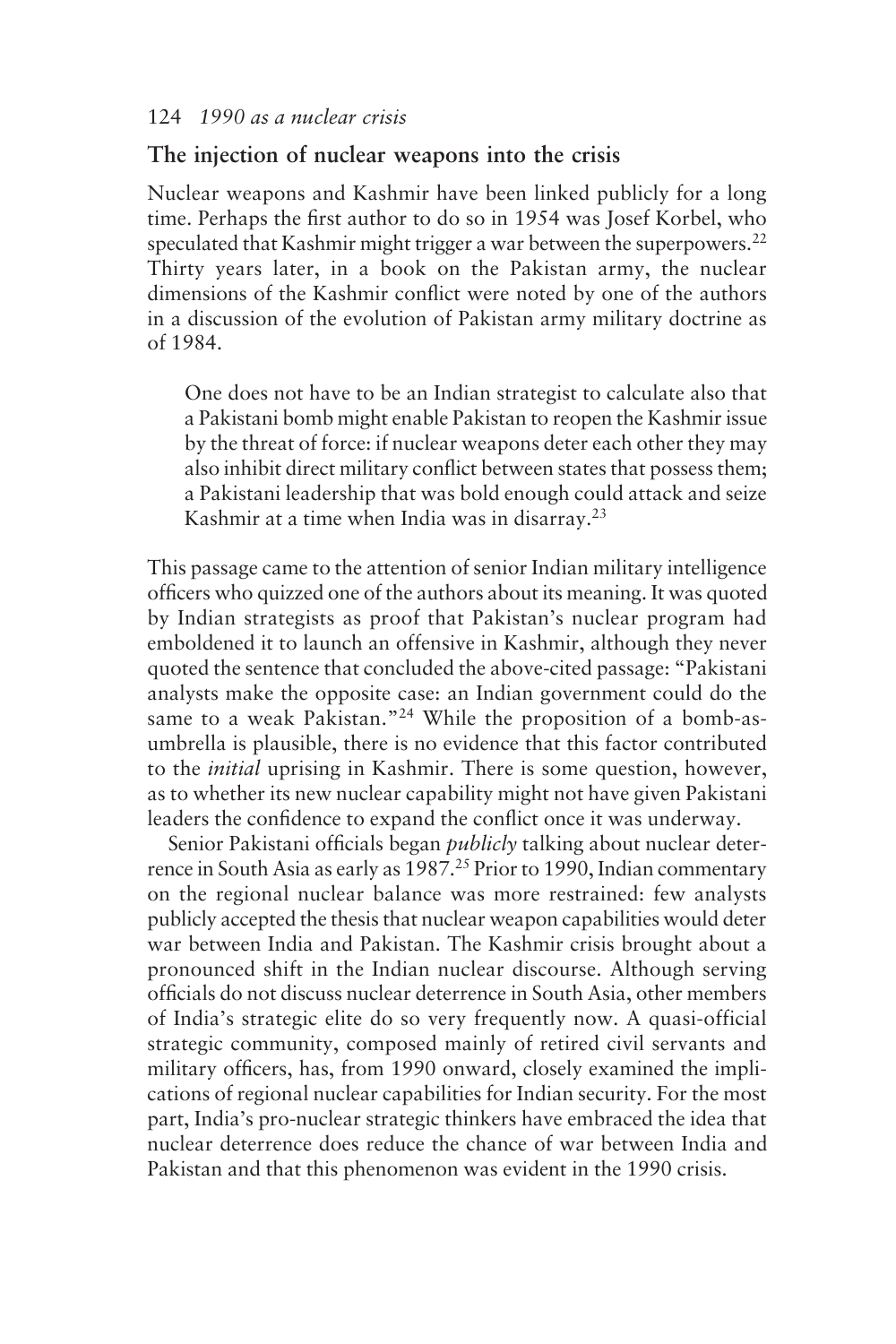#### K. Subrahmanyam has written three years *after* the crisis that:

The awareness on both sides of a nuclear capability that can enable either country to assemble nuclear weapons at short notice induces mutual caution. This caution is already evident on the part of India. In 1965 when Pakistan carried out its "Operation Gibraltar" and sent in infiltrators, India sent its army across the cease-fire line to destroy the assembly points of the infiltrators. That escalated into a full-scale war. In 1990 when Pakistan once again carried out a massive infiltration of terrorists trained in Pakistan, India tried to deal with the problem on Indian territory and did not send its army into Pakistan-occupied Kashmir.26

General K. Sundarji, a former army chief, concurred: "the chances of a conventional war between India and Pakistan have gone down considerably." He argues that: "if you could go back to 1947 as a method of replaying events once again, but with the added change of a nuclear capability of this nature as a backdrop, I rather suspect that many of those three wars would not have happened." While leaders on both sides once viewed war as a means to achieve certain policy objectives, "today I do not think the same calculus can apply." Sundarji adds that, because of nuclear deterrence, the menu of Indian responses to Pakistani provocation in Indian-held Kashmir no longer includes launching a bold offensive thrust across the Punjab border. Of Indian leaders, he says: "The reason why they've hesitated to take recourse to their stated, avowed strategy of reacting in the plains conventionally is because of the nuclear equation. . . . I've got no doubt in my mind at all."27 As a "senior Indian general" is believed to have remarked, "what the Pakistani nuclear capability does is to make sure the old scenarios of Indian armor crossing the Sukkur barrage over the Indus and slicing Pakistan in two are a thing of the past."<sup>28</sup>

These views are shared in Pakistan, where there is even greater faith in nuclear deterrence, as well as a more operational approach to the introduction of nuclear devices, because of the role of the Pakistan army in doctrinal development. That Islamabad's unannounced nuclear weapon capabilities kept the Indians at bay even before the May 1998 tests is an entrenched part of the country's nuclear folklore. Pakistanis have argued that India was deterred by a Pakistani nuclear capability four times: in 1984 (when there were rumors of an Indian attack on Pakistan's nuclear facilities, 1987 (during Brasstacks), 1990, and, most recently, 1999, during the Kargil crisis. Abdul Sattar notes the "indispensable contribution" Pakistan's "nascent nuclear capability has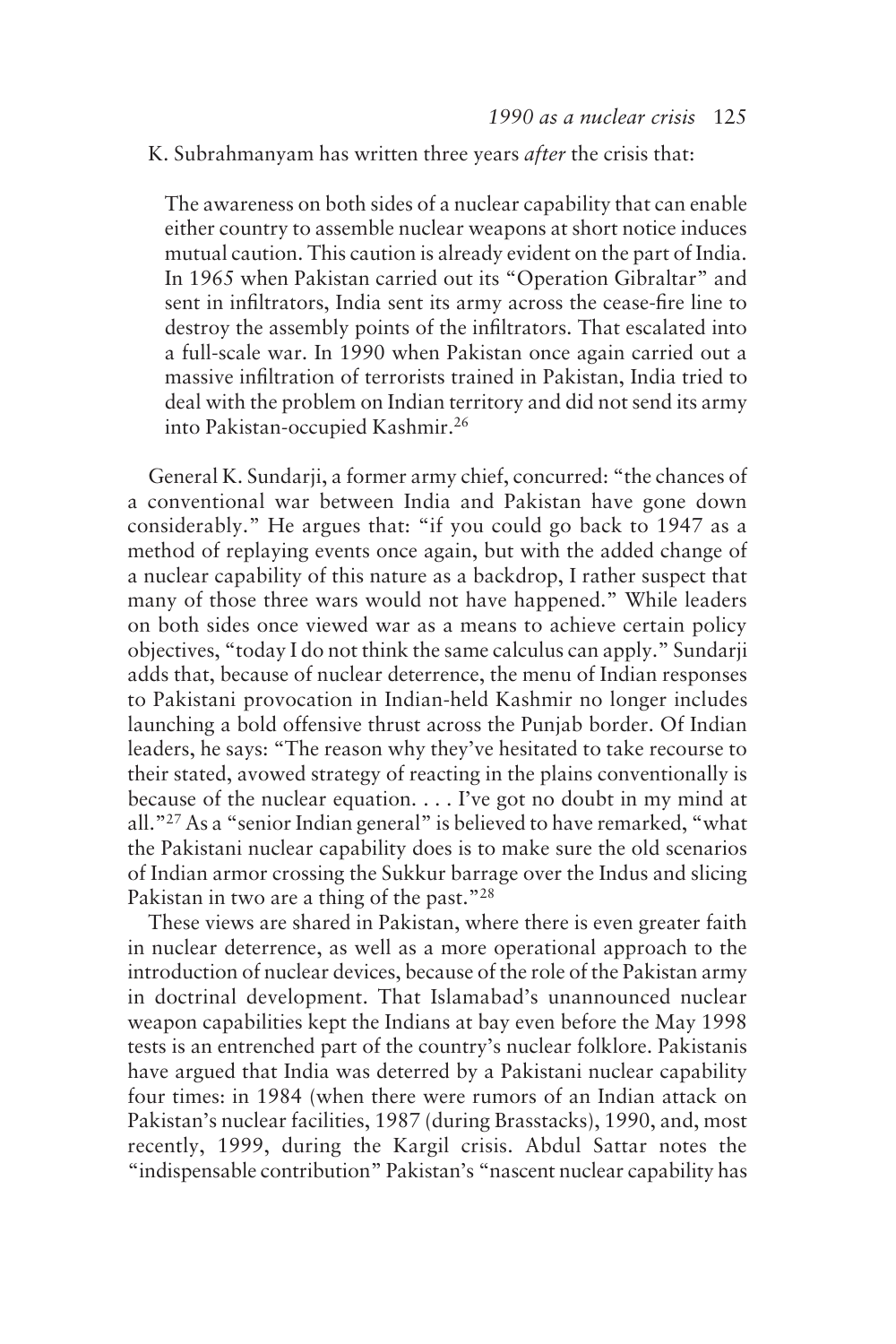made to deterrence of aggression and maintenance of peace."29 Now retired, Ghulam Ishaq Khan and Mirza Aslam Beg, have affirmed their belief that Islamabad's nuclear posture has prevented India from attacking Pakistan in 1990. As Beg says: "Far from talk of nuclear war, there is no danger of even a conventional war between India and Pakistan . . . . As compared to previous years, there is no possibility of an India–Pakistan war now."30 Beg's comments also illustrate the usefulness of ambiguity:

The very fact that the people believe that we have the nuclear capability serves as deterrence. They keep repeating that we have the nuclear capability and we assert that we do not have it, and it is this state of uncertainty and ambiguity which serves as a meaningful deterrent.<sup>31</sup>

One area where there is a potentially dangerous mismatch is in the nuclear doctrines of both countries. Well before 1990 Pakistani strategists were discussing the possibilities of a variety of uses of nuclear weapons, as tactical devices, strategically against Indian forces and in city-busting attacks. India's nuclear doctrine, evident in 1990, but subsequently declared openly after the 1998 tests, has it that India would wait for a nuclear attack before using its own weapons in a retaliatory blow. This was the philosophy that underlay V. P. Singh's statements and subsequent declarations by Indian officials, who rejected – and in any case did not have the capability for – a first strike nuclear attack against Pakistan, let alone China.

# **The Hersh account and its consequences**

The most important and influential account of the 1990 crisis views it entirely in nuclear terms, and suggests that India and Pakistan were on the brink of a nuclear war in 1990, and that the timely intervention of the United States averted a catastrophe. In his widely cited *New Yorker* article of March 29, 1993, Seymour Hersh wrote that, "the Bush administration became convinced that the world was on the edge of a nuclear exchange between Pakistan and India." He continued: "in the view of American intelligence, the weak governments in place in Pakistan and India in May of 1990 were willing to run any risk – including nuclear war – to avoid a disastrous military, and thus political, defeat in Kashmir." Hersh quotes CIA deputy director Richard J. Kerr, as calling the crisis "the most dangerous nuclear situation we have ever faced since I've been in the U.S. government. It may be as close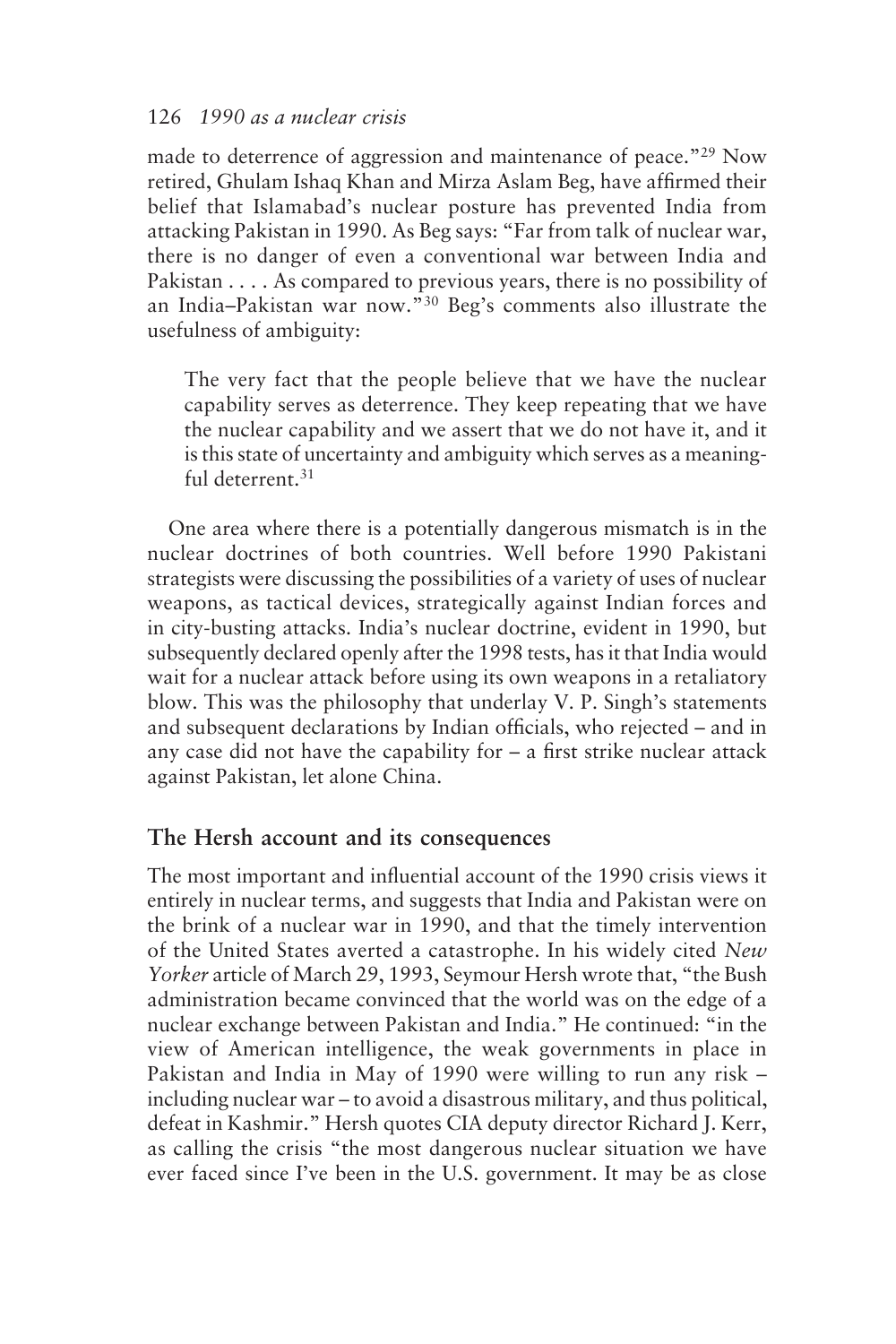as we've come to a nuclear exchange. It was far more frightening than the Cuban missile crisis." This reflects Kerr's personal evaluation of the crisis, but Kerr's further statement that "there's no question in my mind that we were right on the edge. This period was very tense. The intelligence community believed that without some intervention the two parties could miscalculate – and miscalculation could lead to a nuclear exchange," is an accurate reflection of the thinking in some elements of the U.S. intelligence community. According to one senior American official involved in the crisis, the key word here is "could," which itself involves a judgment about future possibilities. Gates himself told Hersh that "there was the view that both sides were blundering toward a war" and "I was convinced that if a war started, it would be nuclear."<sup>32</sup>

Our assessment, after conversations with a large number of American, Pakistani, and Indian civilian officials, diplomats, military, and intelligence officers is that Hersh's account is largely inaccurate. It reflects the most alarmist spectrum of American views during the crisis. For example, his statement that Pakistan, in response to India's build-up of conventional forces in Kashmir and Rajasthan, "openly deployed its main armored tank units along the Indian border and, in secret, placed its nuclear-weapons arsenal on alert," is incorrect. Such assertions reflect the worst-case assessment of some individuals at that time, but that does not make them true.

One of Hersh's most important assertions is that:

Sometime in the early spring of 1990, intelligence that was described as a hundred percent reliable – perhaps an NSA intercept – reached Washington with the ominous news that General Beg had authorized the technicians at Kahuta to put together nuclear weapons. Such intelligence, of "smoking gun" significance, was too precise to be ignored or shunted aside. The new intelligence also indicated that General Beg was prepared to use the bomb against India if necessary. Precisely what was obtained could not be learned, but one American summarized the information as being, in essence, a warning to India that if "you move up here" – that is, begin a ground invasion into Pakistan – "we're going to take out Delhi."33

American officials familiar with the flow of intelligence at that time recall that they saw such reports, but like most intelligence, it was not 100 percent evidence that there was going to be a nuclear war. The phrase, "if necessary," covers a multitude of sins: predominant American thinking at the time was that a nuclear war was possible, but only if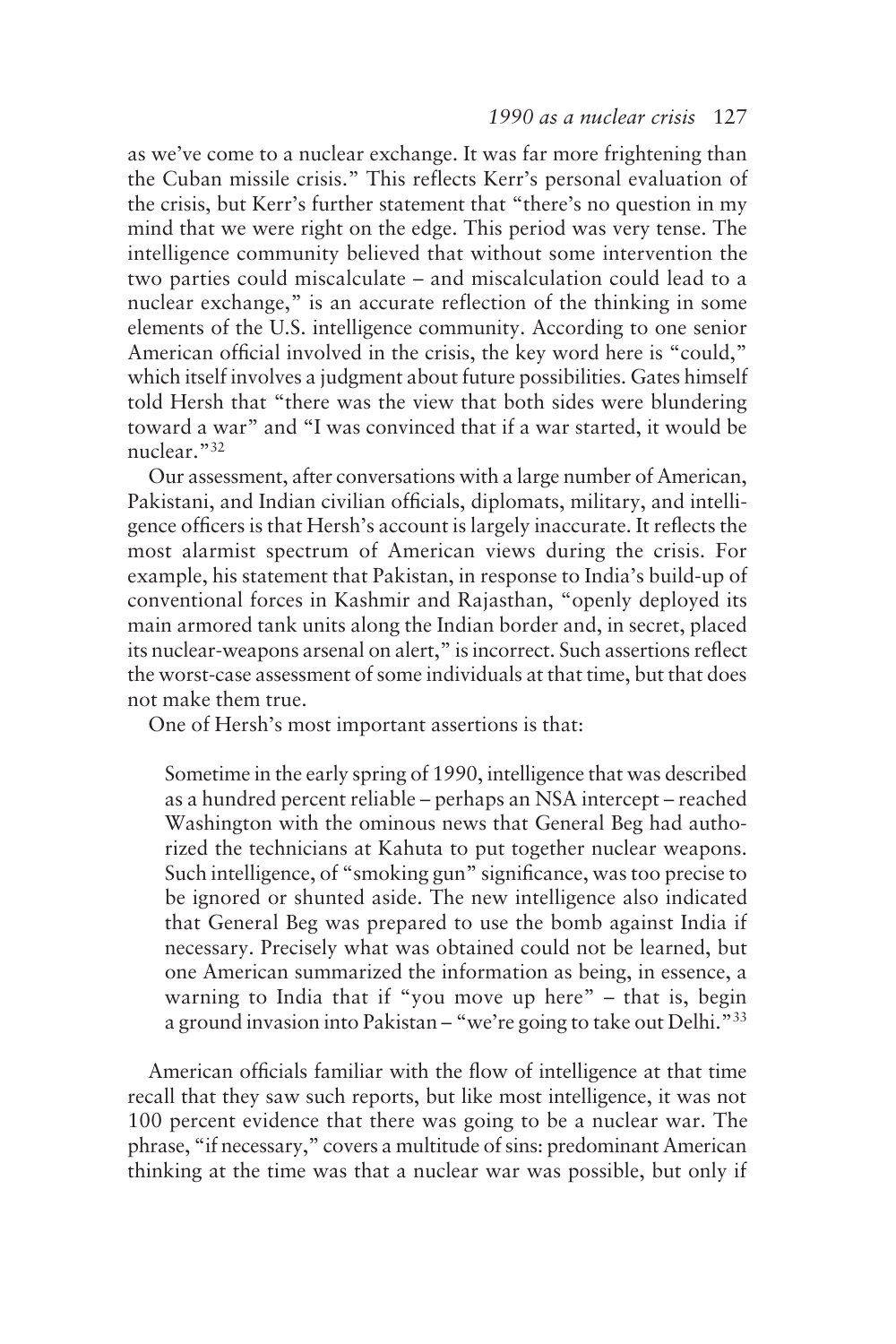#### 128 *1990 as a nuclear crisis*

either side miscalculated and thought that the other might launch an "out of the blue" attack, or if there were to be ground warfare and one side or the other were to fare badly. The judgment in Washington was that neither Pakistan nor India had fully deployed nuclear forces, nor did they have a doctrine or strategy for nuclear weapon use. There was also no evidence that India was aware of any Pakistani preparations to launch a nuclear strike, although the Yaqub Khan conversations did alarm V. P. Singh and Inder Gujral. This experience may explain why Gujral later supported the weapons program when he became prime minister in another coalition government.

Our observation, after talking to relevant officials on both sides, is that while each knew of its own feeble nuclear capabilities, and was somewhat more uncertain of those available to the other side, neither believed that the other side would launch a pre-emptive, "out of the blue" nuclear strike, or even attempt to attack such nuclear forces with its own conventional airpower. The former would have required assurances from the scientists that the crude nuclear devices then in each country's possession would have worked as a weapon (that is, that they would have been safe for air crews to handle, that they could have been armed after take-off, and that they would produce the desired yield and effect on the appropriate target). The latter would have required that one side or the other had completely accurate information regarding the location of the others' nuclear weapons. This would have been impossible for Pakistan to discover concerning India, and very difficult for India to have discovered vis-à-vis Pakistan, especially if the latter's nuclear devices had been moved out of the facility where they were assembled.

As for Hersh's declaration that "by the end of June, the crisis was over," and that the Gates mission had "defused what looked to be inevitable warfare,"34 interviews with key Indian and Pakistani leaders involved in the crisis lead us to conclude that while the Gates mission was regarded as helpful, few believed that it was critical to the termination of the crisis; considerably more stress is placed on the early and active intervention of the two American embassies, plus the evolution of talks between Indian and Pakistani officials from cold hostility to accommodation.

Some of Hersh's allegations had already appeared two years before his article was published. In May 1990, a week after the Gates mission departed from the region, the London *Sunday Times*reported that "new information in the hands of both superpowers suggests that [both India and Pakistan] have been readying their nuclear arsenals." Anticipating the Hersh version, the *Sunday Times* wrote that,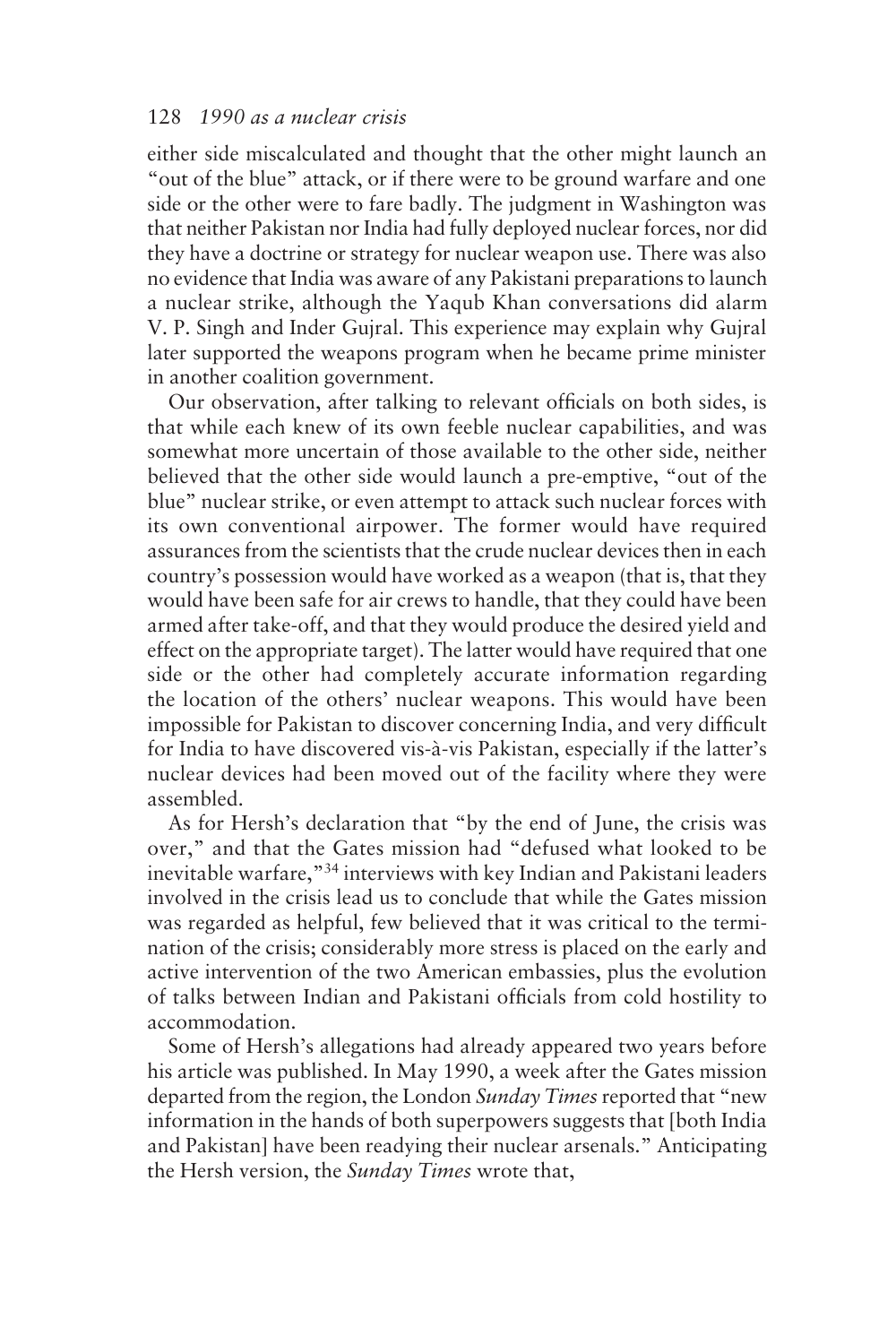American spy satellites have photographed heavily armed convoys leaving the top-secret Pakistani nuclear weapons complex at Kahuta, near Islamabad, and heading for military airfields. They have also filmed what some analysts said were special racks designed to carry nuclear bombs being fitted to Pakistani F-16 aircraft.

According to this report, "the Soviet Union has detected signs that" India's nuclear weapons "are being readied for use." The *Times*reported a consensus in Washington "that if war breaks out, a nuclear exchange is possible and this is more likely if Pakistan faced a full-scale invasion."35 Again, the term "possible" covers a variety of sins.

Other accounts of the military and nuclear components of the 1990 crisis support and embellish Hersh's reconstruction of events. The *Far Eastern Economic Review* reported in 1992 that

according to leaks from the then V. P. Singh government in New Delhi, Gates was told by Pakistan's president Ghulam Ishaq Khan that in the event of a war with India, Pakistan would use its nuclear weapons at an early stage. Gates subsequently relayed this to New Delhi.36

None of the members of the Gates mission that we have interviewed, let alone Pakistani officials, support this assertion, nor does the version published by William E. Burrows and Robert Windrem, which claims that in May the CIA learned that Pakistan had finally converted its highly enriched uranium from gas to metal and atomic bomb cores, two of which were machined and "stored near the other components needed to make a complete weapon so the Pakistani bomb . . . could be assembled in as little as three hours." Although the U.S. national security community was divided over whether or not Islamabad had succeeded in making its F-16s capable of carrying and delivering nuclear weapons, Burrows and Windrem find "solid evidence" that Pakistani C-130 transport aircraft had been "reconfigured to drop an atomic bomb on New Delhi";<sup>37</sup> it is impossible to confirm or deny this version of events, and it is entirely possible that Pakistan had reduced the assembly time for a bomb, and that aircraft had been reconfigured. Indeed, it is possible that the same steps were taken on the Indian side. However, the testimony of relevant military officials from both countries is that they did not at any time undertake these preparations, nor did they believe that they would soon be engaged in a nuclear conflict.

Since its publication in 1993, Hersh's account has been widely criticized by U.S. diplomats and military attachés posted in Islamabad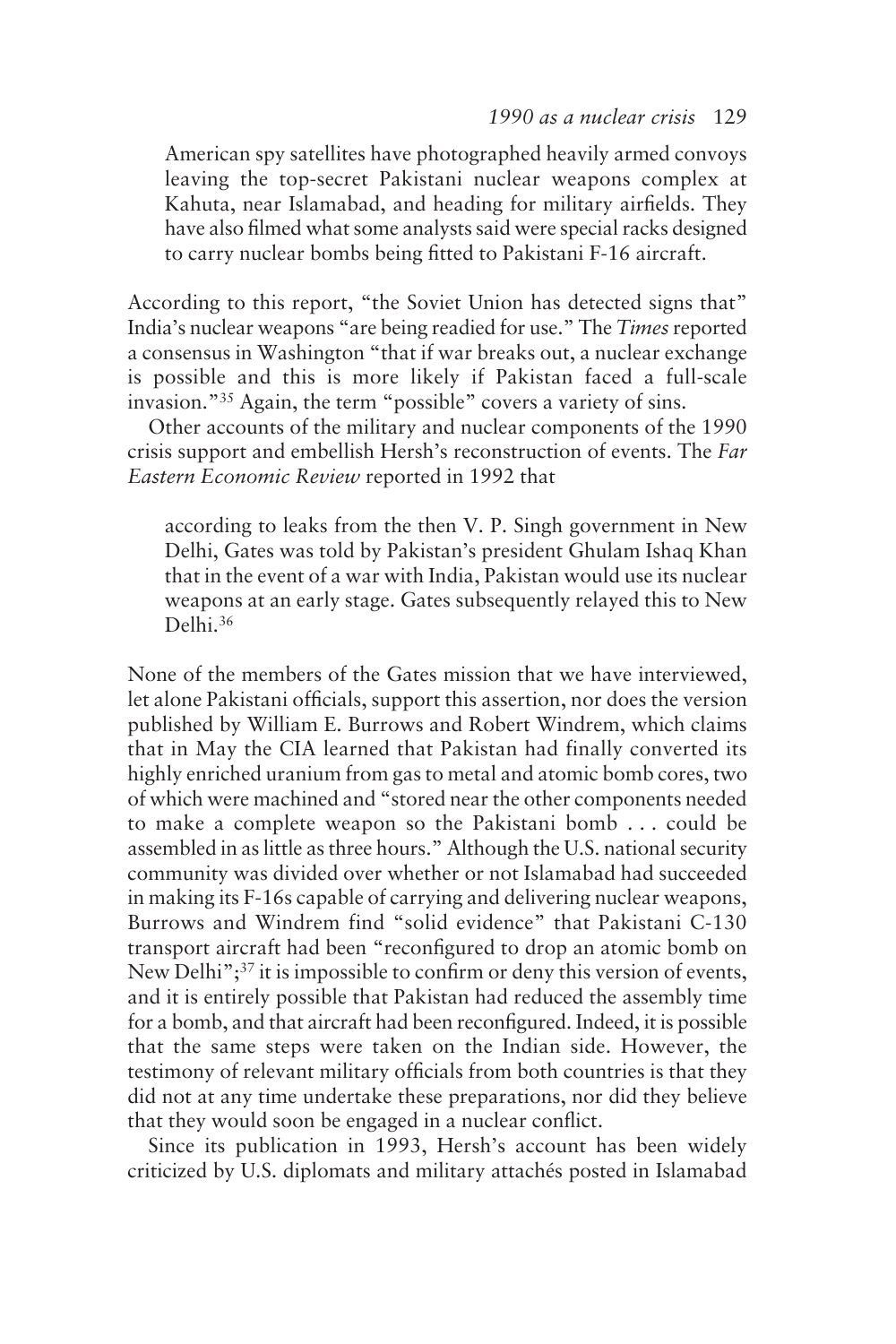and New Delhi during the spring of 1990, as also by regional policymakers, who tend to regard the whole nuclear dimension of the crisis as exaggerated, if not fabricated, by the Americans. In particular, the U.S. ambassadors involved in the crisis decision-making at that time, Robert Oakley in Islamabad and William Clark in New Delhi, directly contradict Hersh's central claims. Oakley and Clark deny any knowledge of the possible National Security Agency (NSA) intercept from Pakistan that is said to have authorized the assembly of nuclear weapons. Oakley contends that the issue of Pakistan violating the Pressler Amendment "had nothing to do . . . at least so far as we knew, with the preparation or deployment of nuclear weapons or the supposed evacuation of Pakistan's main uranium enrichment facility at Kahuta." As for Hersh's account of F-16s on strip alert, the U.S. air force attaché in Islamabad, Don Jones, called it "the silliest allegation I read in the article, and there were a lot of silly things in the article . . . some of the things he said were just on the face of it, ridiculous. It's not true." Moreover, Jones adds:

The Pakistan air force F-16s were sheltered. They were all in sheltered revetments. You'd have to have a camera capable of seeing through three feet of concrete to know what was underneath. They did not leave their alert birds out in the open. They were all sheltered. So from any aspect that you care to look at it, that particular statement simply was not – does not hold water. It's so silly that it – that it found its way into print astounds me, really.<sup>38</sup>

Hersh's version of the Pakistani decision-making process – that in early April 1990 General Aslam Beg, Pakistan's ranking military officer at the time, had authorized the technicians at Kahuta to assemble nuclear weapons and that he was prepared to use the bomb against India if necessary – has been categorically rejected by a number of the Pakistanis involved. Beg has stated at times that the fear of a nuclear war was in the American mind but not in those of the Indians and Pakistanis, although he has also been recorded as saying that the possibility of Pakistan's possessing a nuclear weapon was enough to deter New Delhi from adventurism. Beg has gone to the extent of saying that the Pakistanis were not even thinking of a war, and the threat of war was blown out of all proportions by the Americans, who did not want to continue their military aid program to Pakistan following the Soviet withdrawal from Afghanistan and were looking for an excuse to snap the aid linkage with Pakistan.<sup>39</sup> It is interesting that Beg and his Indian counterpart both single out the Americans as having placed too great a weightage on nuclear considerations in order to pressure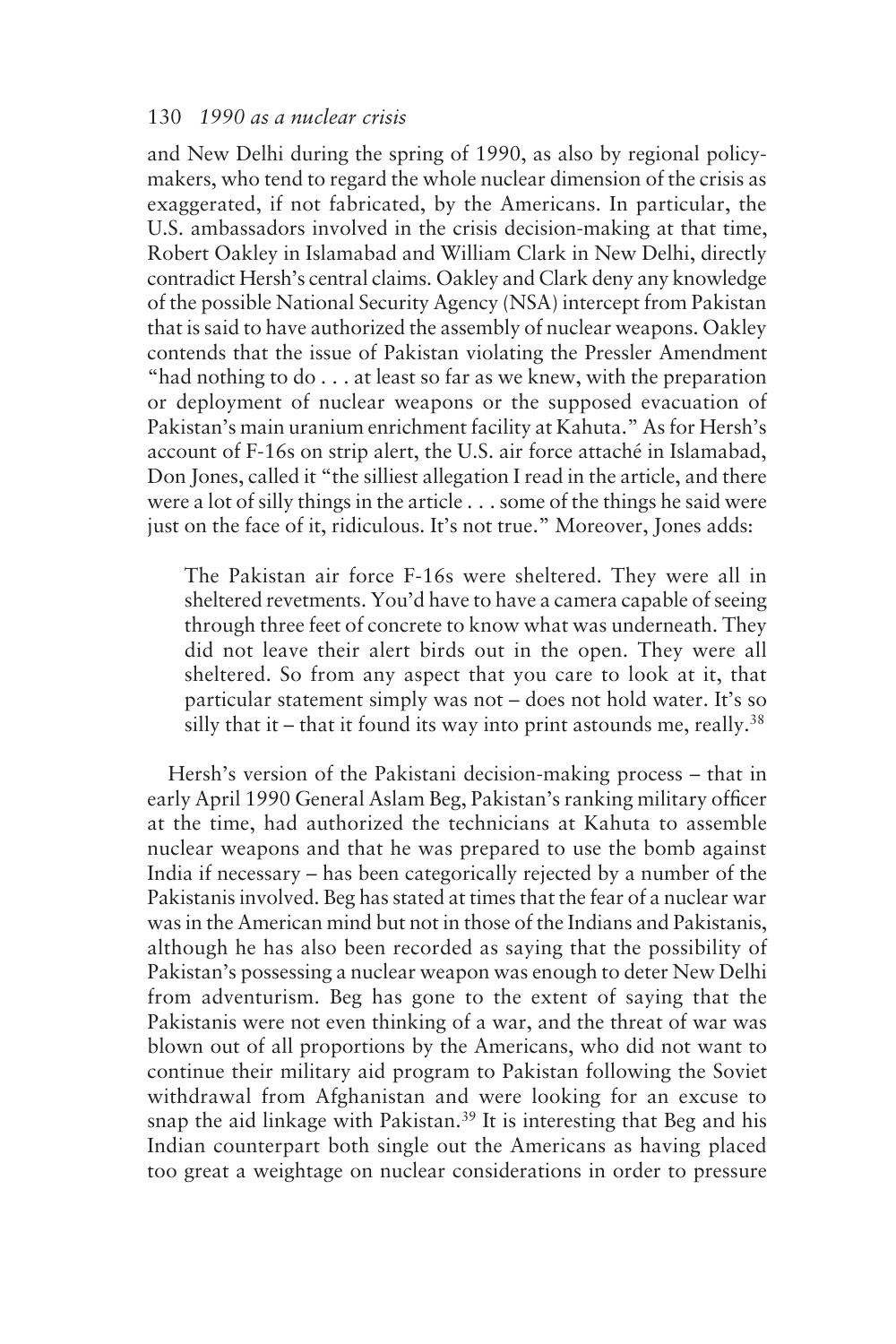their respective countries to adhere to various arms control or nuclear restraint arrangements.

Beg's Indian counterpart, General Sharma, also scoffs at the notion of the Pakistanis preparing for nuclear war:

There is a lot of bluff and bluster from Pakistan. It is different to talk about something and totally different to do something. In return it is bluff and bluster from India that we would do this and that. In hard military terms your capability is not judged by the bluff and bluster, but by what you have in your pocket and what you can do with it.40

Sharma thereby reveals some doubts as to whether India had nuclear weapons by 1990. Although he and other generals had been asking for nuclear weapons from the mid-1960s onward, it is possible that they were not privy to developments in the Indian weapons program.

On the face of it, conversations with senior American, Indian, and Pakistani officials seem to indicate that the facts about what was happening in 1990 reside somewhere between the Hersh account and that portrayed in the Stimson Center proceedings. The discrepancies between them are rooted in disagreements within the U.S. government over exactly what the Pakistani leadership was doing with its nuclear capabilities as well as between the Indians and Pakistanis themselves, as to what the capabilities of their respective states were, let alone their intentions. In particular, the views of some Americans may have changed between 1990 and 1993, when Hersh's account first appeared. In 1990 there was incomplete and fragmentary evidence, some of it alarming, but not conclusive to the effect that India or Pakistan were thinking of, or were even capable of, delivering a nuclear weapon upon each other. By 1993 their understanding of the crisis had become more balanced.

Clearly, however, Pakistan was doing something. Clues to this can be found in Oakley's discussion with Hersh, in which his denials of Pakistani nuclear preparations are substantially more tepid than his comments during the Stimson proceedings. He has been quoted as saying that "the evacuation of Kahuta is not necessarily evidence of war," because Pakistan has long feared an Indian first strike against the enrichment facility.41 This would imply either that there *was* an evacuation, or at least that intelligence data *suggested* Kahuta was being cleared out. On the truck convoy, Oakley reportedly told Hersh that: "We never had any *hard* indications that any nuclear warheads had been delivered to an air base. You could *guess* that" (italics in original). An oblique exchange between Oakley and Colonel Jones is also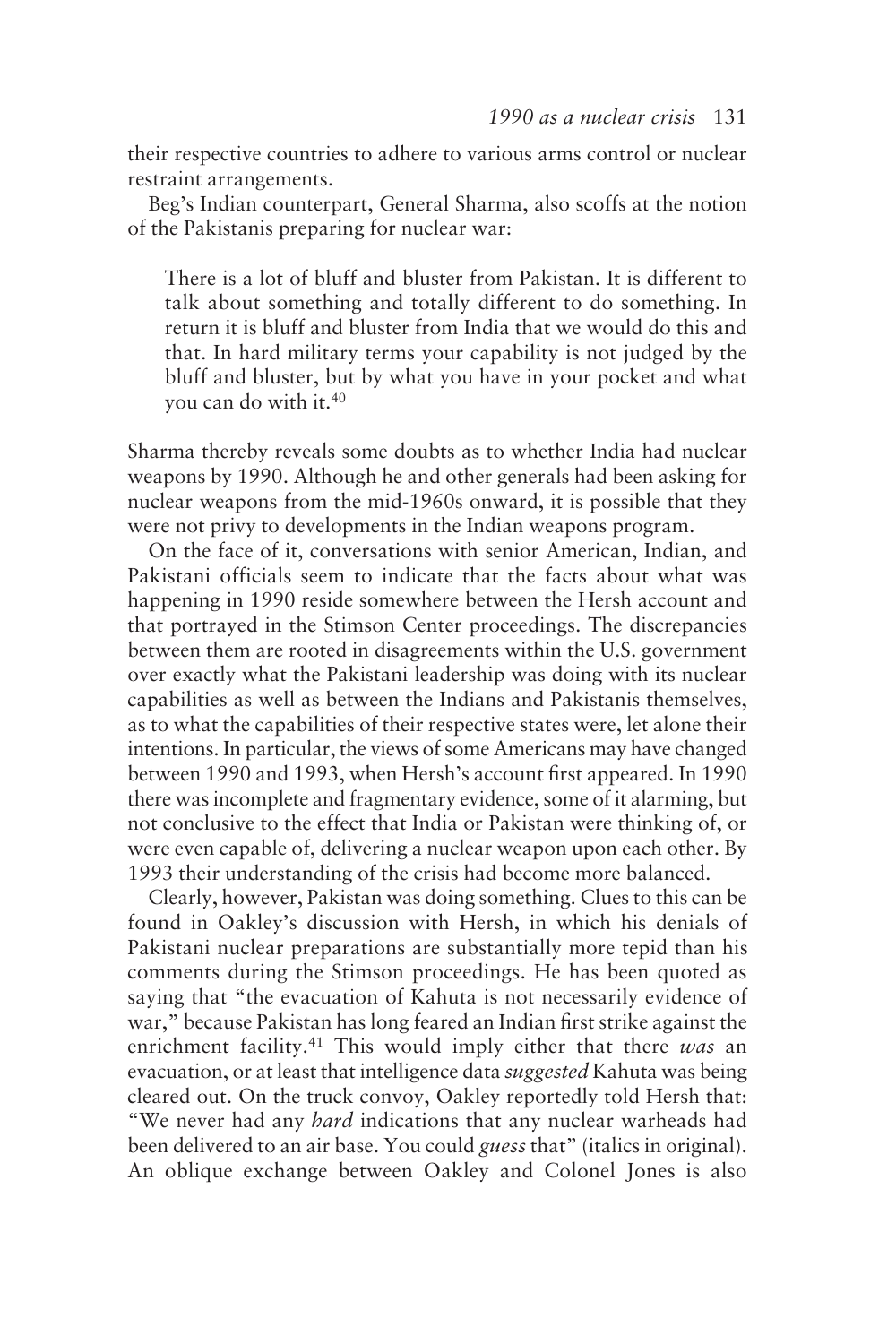#### 132 *1990 as a nuclear crisis*

suggestive. According to the Stimson account, Oakley facetiously says: "Don, I do not want to put words in your mouth, but with respect to Seymour Hersh's allegation or claim that Pakistani nuclear devices were starting to be deployed from Kahuta to the various airfields – that's because they were in big crates on big trucks. And on top of each crate it said, 'Pakistan Nuclear Devices,' – headed for airport." A moment later Jones replies: "Mr. Ambassador, you probably remember when we found out the trucks were being moved – and how that got blown out of proportion." Oakley does not respond. These comments strongly imply that U.S. intelligence had picked up signs of *some* unusual movements that suggested at least the possibility of nuclear material being moved. In sum, as Oakley says, "ISI was putting out all sorts of messages." Intelligence analysts in Washington found these messages more credible than U.S. diplomats in the field. A paragraph in Hersh's article captures this divergence of perspectives:

One American nuclear-intelligence expert subsequently described Oakley's comments as a "classic case of what we were dealing with" in reporting to the State Department and the White House on an ally's nuclear-weapons program: "It's a warning situation, but they want smoking guns for everything. The guy is saying, 'Wait until the bombs are dropped on New Delhi.'"42

A senior American diplomat, now retired, responds that intelligence analysts are prone to making "worst-case" analyses and judgments, putting together fragments of information into an alarming "big picture" that may not correspond with reality.<sup>43</sup>

It is also possible that all these Pakistani actions suggestive of nuclear delivery preparations were a colossal bluff. Without corroboration from Pakistani leaders, only a circumstantial case can be made for the claim that Islamabad devised a clever hoax to achieve its objectives in 1990. Pakistan certainly had the motive: it interpreted Indian deployments in Rajasthan as possible preparation for a conventional assault that could sever the strife-ridden Sindh province from northern Pakistan. As tensions rose, Pakistani officials may have believed it necessary to do something dramatic to signal their deterrent resolve; this need was greater than that on the Indian side because, after all, New Delhi had tested a nuclear explosive device, while Pakistan had not. Faking nuclear delivery preparations would have spurred the United States into action. The precedent was there: South Africa did something like this a few years earlier, and it had an impact on American policy. Was it the Pakistani calculation that Washington would intervene to ease the tension, or at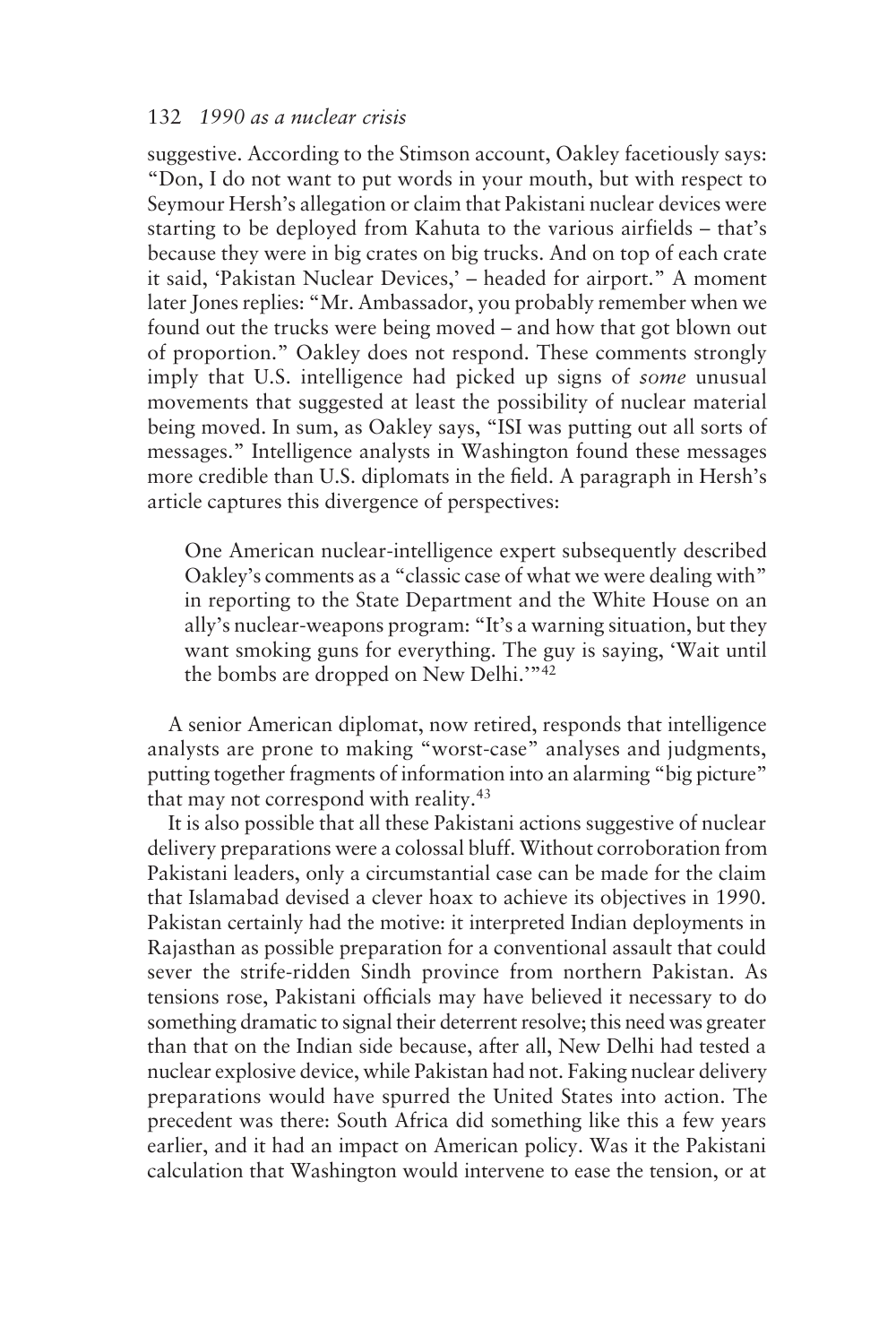#### *1990 as a nuclear crisis* 133

least pass along its observations to Indian leaders, who would be deterred from any aggression they might be contemplating? Hersh's anonymous source said of the Pakistani truck convoy, "their big mistake was putting on more security than they needed." A contrary interpretation is that the Pakistanis put on *just the right amount* of security: enough to set off alarm bells in Washington. Burrows and Windrem note that the idea of a Pakistani bluff "was later given credence in some intelligence circles," especially considering that "the data collected by U.S. intelligence systems, far from being ambiguous, were almost unbelievably explicit."<sup>44</sup> To make an analogy to a murder case, Pakistan had the motive and the weapon, and was seen at the scene of the crime. What is missing is a credible eye-witness account of precisely what happened at the crime scene, or a confession from the murderer.

As for the Gates mission, the claim by Hersh that it was a direct outcome of signs picked up by U.S. intelligence that Pakistan was making nuclear delivery preparations is neither provable nor disprovable on the basis of existing evidence. However, the embassies' concern was different; they (and the NSC) believed that without timely intervention, Indian–Pakistani tension would develop into an inexorable momentum toward war in the fall of 1990. U.S. intelligence estimated at the time that there was a 10 to 20 percent chance of war. As one former senior Bush administration official says, the U.S. view was that, "there was a considerable chance of war. That said, no one could map out exactly what it meant. How serious it would go, how it might escalate, whether it would become a major conventional war, or something else; nobody knew exactly whether it would take place, much less how it might evolve." This official further recalls that the Indians and Pakistanis "were not acting with sufficient sobriety. There was a little bit of recklessness in the air. There was a little bit of blindness or forgetfulness about how destructive wars can be." Furthermore:

I think for most of us who were involved, nuclear weapons formed the backdrop for the crisis . . . the concern was not that a nuclear exchange was imminent; the concern was that this thing was beginning to spin out of control and that would lead to clashes, potentially conventional warfare. Most of our analysis suggested that India would fare better than Pakistan, and that very early on, as a result, Pakistan might want to consider threatening . . . a nuclear action. Or, that India, thinking about that, would escalate conventionally very early on, to eradicate it.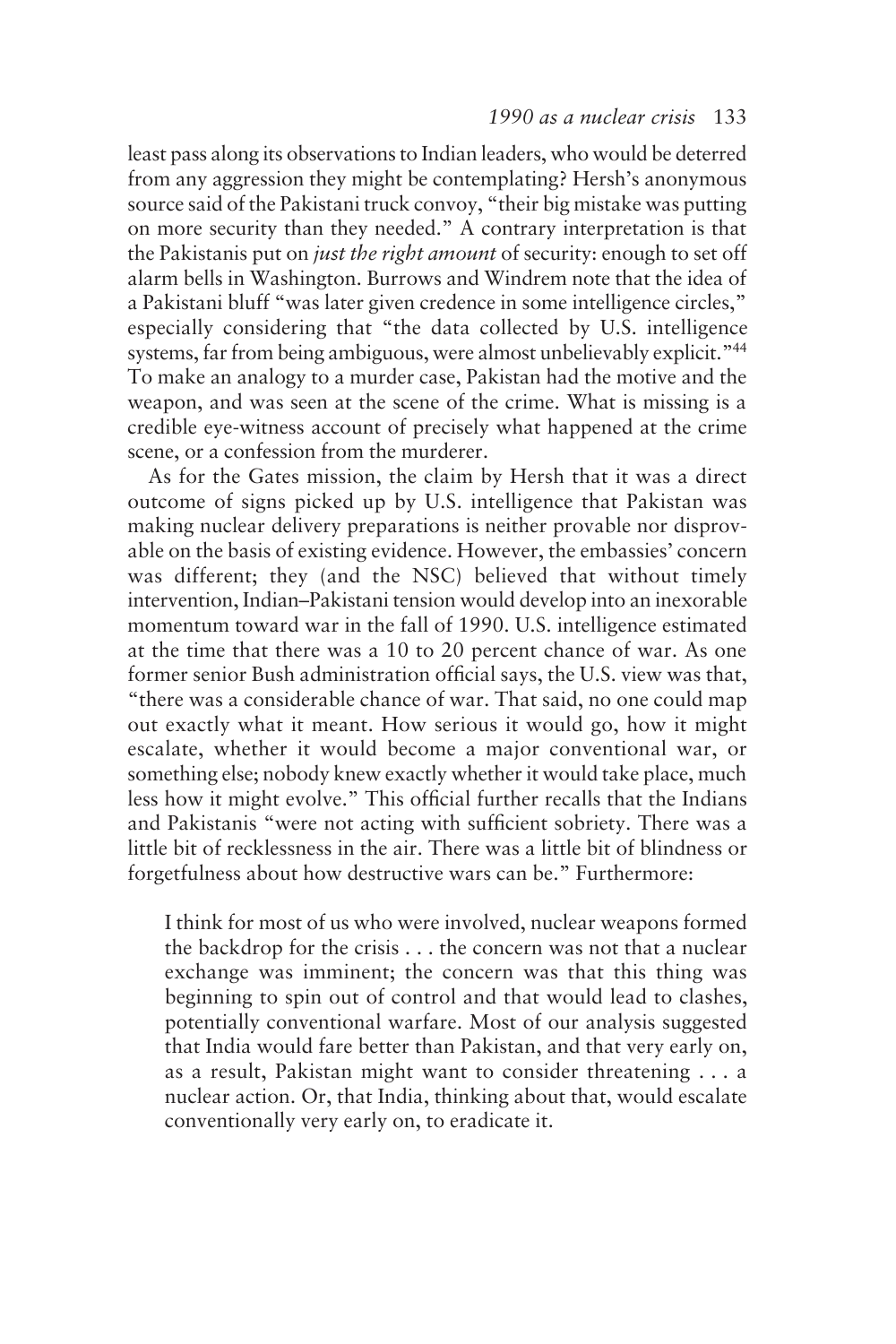# **The nuclear issue and the crisis**

Was there any link, at that time, between Washington's response to the crisis and its concern over the expanding covert Pakistani nuclear weapons program? Pakistan was, after all, "sanctioned" later in the year when President Bush was unable to certify to Congress, as required by the Pressler Amendment, that Pakistan did not possess a nuclear weapon, and that continued American assistance to Islamabad would be helpful in ensuring that it did not acquire one. But several U.S. officials interviewed for this project deny that such a link existed. While they were concerned about the Pakistani program – indeed, had "certified" Pakistan the year before knowing that Pakistan had probably crossed over some of the "red lines" drawn by earlier administrations – they argued that the crisis had been treated on its merits. Decisive evidence about Pakistan's nuclear program came only in July, according to senior officials. Yet, one can speculate that Pakistan's nuclear program influenced attitudes deeper in the bureaucracy. Those familiar with Pakistan's nuclear program were aware that American officials had "seen no evil, heard no evil, and spoken no evil" for nearly ten years, despite conclusive evidence being available of Pakistan's burgeoning nuclear program. The CIA, in particular, had been angry at the failure to sanction Pakistan in 1988; it had even prepared a video for senior officials showing how Pakistan had violated not only American law, but its own promises to two U.S. administrations. Its officials had been stressing how serious the South Asian nuclear crisis was, and were among Seymour Hersh's most important sources, especially Richard Kerr, who characterized the crisis as "the most dangerous nuclear situation we have ever faced . . . far more frightening than the Cuban missile crisis."45

# **Nuclear lessons**

A number of conclusions emerge from this discussion of the nuclear component of the 1990 crisis.

First, most Americans, on the one hand, and most South Asians, on the other, seem to have drawn contrasting, if not divergent lessons about the effects of nuclear weapons and threats during the 1990 crisis. The dominant American interpretation was that the crisis was made worse by the existence of nuclear weapons in India and Pakistan, and that 1990 was largely, if not entirely, *a nuclear crisis*. This view seems to have been adopted by the Clinton administration – even though the Bush administration was more relaxed in its sense of urgency and crisis.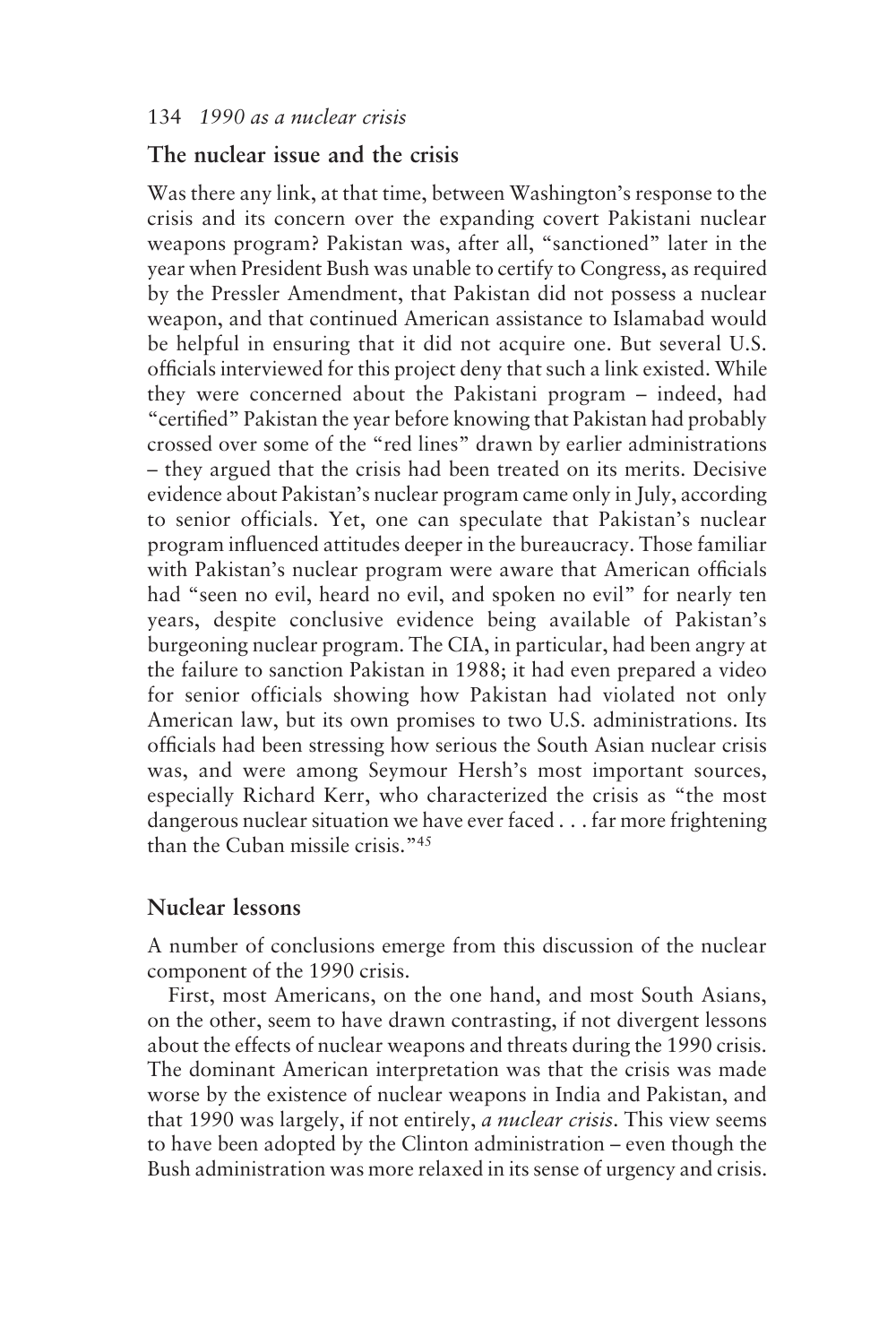On the other hand, Indians and Pakistanis seem to concur that nuclear weapons may have limited the risks of war, but did not inhibit the opportunity to pursue their conflict "by other means" in Kashmir and elsewhere. For them, the nuclear dimensions of the 1990 crisis were quite comparable to similar crises in the Cold War; they were forgotten once the immediate moment of danger had passed. Indians and Pakistanis seem to have concluded that the other side could be fully trusted to behave responsibly in future crises, but in the meantime their deeper antagonisms and disputes could also be actively pursued at low risk. Thus, compared to the Americans, South Asian nuclear experts, including some of the most senior Pakistani generals, assert that the likelihood of regional war was low partly *because* both sides believed that the other had an operational nuclear capability.46

Second, there seems to be a fundamental difference of opinion as to whether or not nuclear weapons were actually brandished during the crisis. The public statements by leaders on both sides were ambiguous, yet there remains the suspicion that a nuclear threshold of one sort or another was crossed, and while there is no hard evidence, the behavior of some of the decision-makers (especially the Indian prime minister and the foreign minister) would indicate that they were persuaded (whether by Yaqub Khan, or by other actions or statements is unclear) that a war with Pakistan was quite likely, and that it might be a nuclear war. American officials have not publicly discussed the issue as to whether actual nuclear threats were issued, but Gates and others who discuss the crisis point to its severity, and do not, by inference, rule out the possibility of an actual nuclear threat, although no such threat had been conveyed by one or other of the protagonists to either of the U.S. ambassadors or to Gates' team.

Third, there is no doubt that intelligence was bad on all sides. However, did bad intelligence shape the crises in any significant way? Did political leaders act on the basis of bad intelligence, or were they denied reliable information by incompetent or inadequate intelligence agencies? There can be a failure to look and a failure to "see" evidence, i.e. correctly assess what is known, as well as a failure to properly utilize intelligence in making policy decisions.

Fourth, the crisis indubitably accelerated the region's movement towards the development of operational nuclear weapons and the systems that could deliver them within a fairly short time-frame viz. aircraft and missiles that had been modified to carry such weapons and missiles that were solely developed for this purpose. If the United States had wanted to stop the spread of nuclear weapons to South Asia then 1991–3 was the critical opportunity for it to have acted decisively.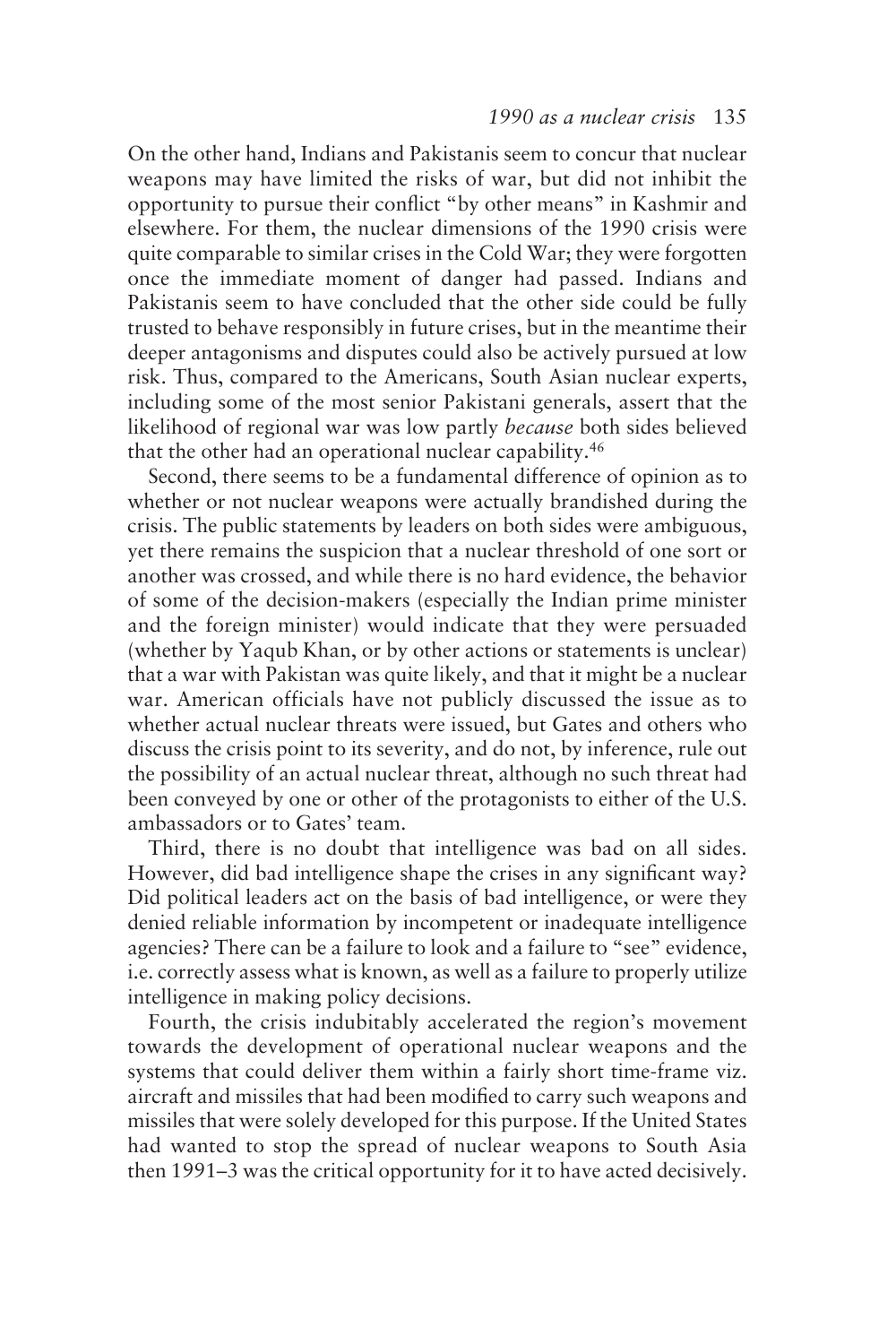# 136 *1990 as a nuclear crisis*

While the Bush administration had planned to devote more attention to the region in its second term, since it had become preoccupied with Gulf issues immediately after the 1990 crisis, that moment never came. The successor Clinton administration plunged into a treaty-oriented approach to non-proliferation largely because of its need to prepare for the NPT review conference, and subsequent negotiations over a Comprehensive Test Ban Treaty.

This turned out to be counter-productive, as the very pressures mounted against India to sign the NPT and the CTBT molded Indian opinion even more strongly in favor of exercising the nuclear option, and Pakistan merely followed suit. Washington never addressed the full panoply of motives (security, prestige, technology transfer, and so forth) that lay behind the Indian nuclear program.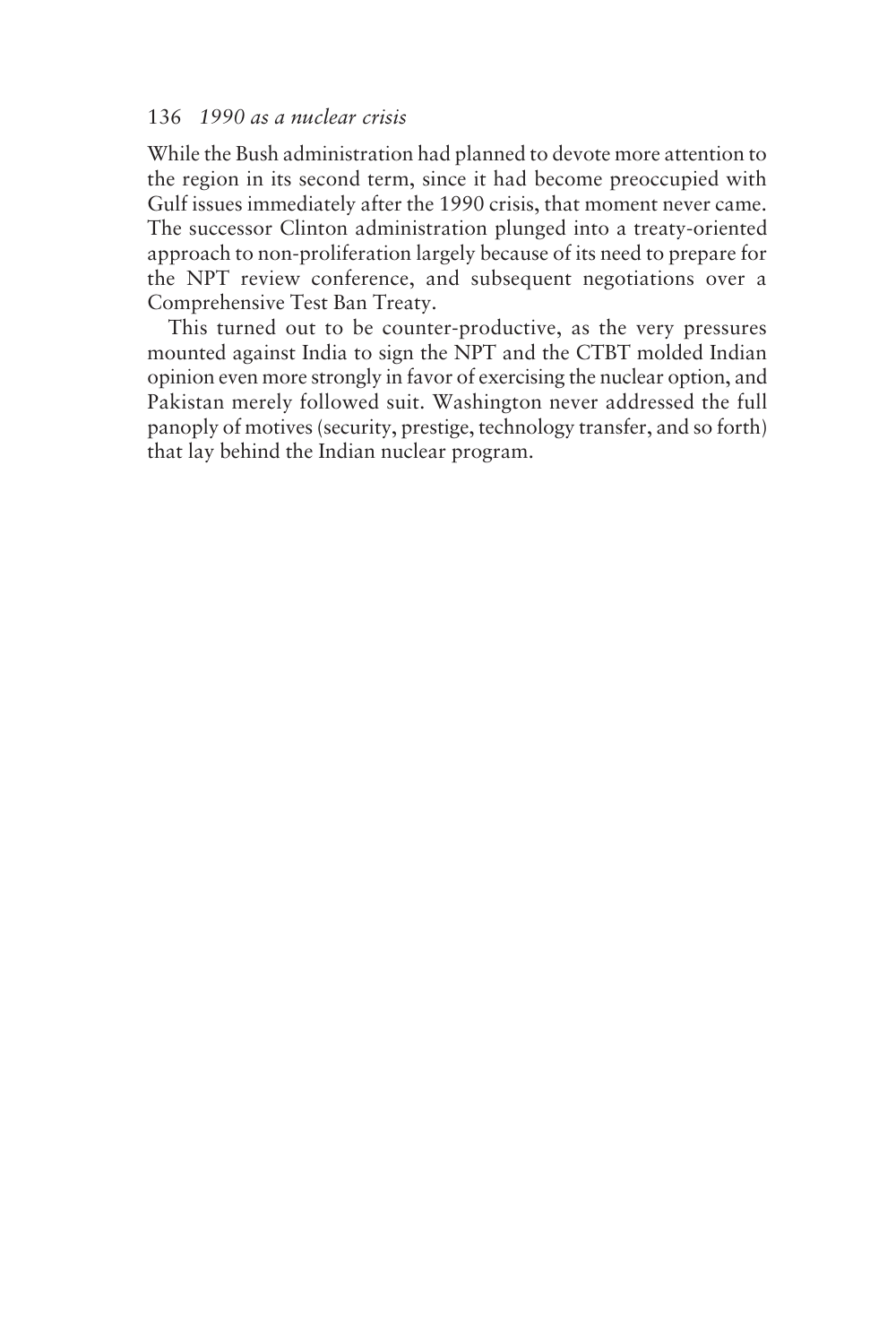Historically, the regional agreements reached between India and Pakistan have not really been substantial achievements, being more directed toward a formal termination of hostilities than a step toward genuine reconciliation and durable peace. The Tashkent agreement contributed to an internal struggle in Pakistan, and the growth of a "stab in the back" sentiment. In the case of Simla, the final agreement between Zulfiqar Ali Bhutto and Indira Gandhi on Kashmir, if there was one, was never recorded, and there remains a serious dispute as to whether it was intended to lead to a permanent resolution of the Kashmir dispute. Even the recent Lahore "bus diplomacy," greeted with such fervor and hope in South Asia and the world, did not prevent the serious conflicts some weeks later in Kargil. While there are bright spots noticeable, South Asia, now nuclear-armed and economically lagging behind the rest of Asia, with well over half the world's poorest people, presents a picture of an area in retreat, not advance.

Our evaluation of the 1990 crisis, plus what we have learned from the study of the 1987 Brasstacks crisis, is that both left the region worse off. There is little to suggest that the lessons of the Brasstacks crisis instructed the political and military leaderships in India and Pakistan on how to avert the subsequent 1990 crisis or guide their actions in handling it. No conflict resulted from these crises, but they did accelerate the nuclearization of South Asia. These events have left India and Pakistan in a worsened position.

On the other hand, the situation could have become far worse. The 1990 crisis could have escalated but did not. Both governments were weak, but not indecisive or inexperienced, and the region came out of the crisis somewhat chastened – in that sense some have compared 1990 with the Cuban Missile Crisis – but it remains to be seen whether regional leaders, both civilian and military, have learned the deeper lessons of 1990 and are aware of the risks that they incurred by their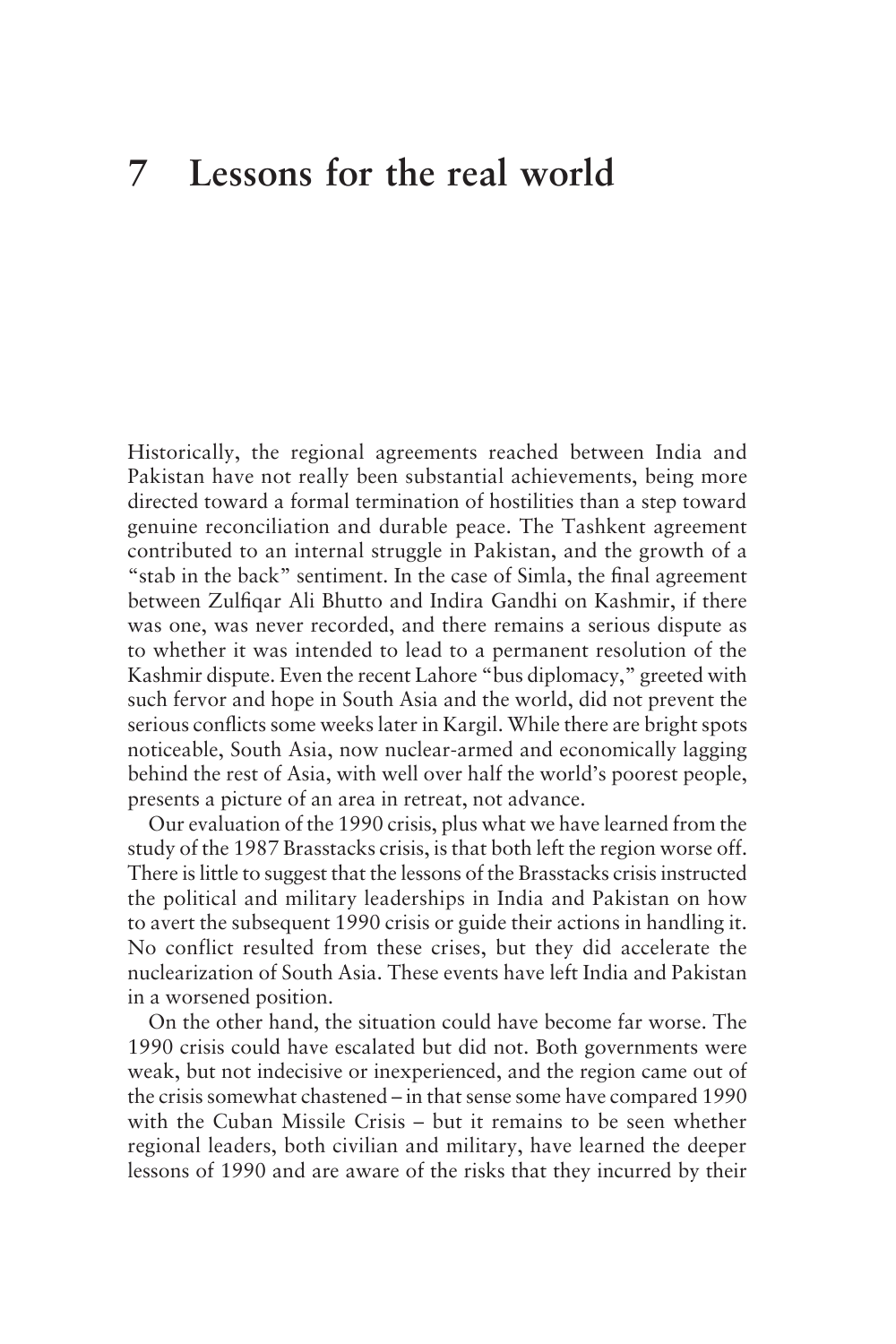policies. The Kargil conflict of 1999 casts doubt on this assumption. The subsequent summit meeting between Prime Minister Atal Behari Vajpayee and President Pervaiz Musharraf at Agra in July 2001 highlights both the difficulty but also the importance of moving forward to a sustained, high-level India–Pakistan dialogue.

# **Major conclusions**

We have come to the following answers to some critical questions raised in this study. First, was there a crisis? Our view is that the answer has to be a firm "yes" although no military action took place. All the politicians, military and civil officials, and diplomats that we have talked to differ regarding the likelihood or proximity of military action and about the possibility of nuclear weapons entering the crisis; but they are uniformly agreed that they were living through a period of high tension, which had a significant potential to erupt into conflict. It is a matter of semantics whether we identify this period of high tension as a crisis or near-conflict situation. If nothing else, 1990, along with Brasstacks, has become a metaphor in the region for a "close-run thing," although regional elites differ from outsiders regarding their imminence or seriousness.

Second, how did this crisis differ from other crises? It was unique primarily because of its complex nature. It was compounded out of four nearly simultaneous sub-crises. There was a crisis that steadily enlarged in the Indian part of Kashmir; a crisis in the internal polity of both states; an India–Pakistan military crisis that acquired dangerous military overtones; and a suspected nuclear crisis. It was an unusual conjunction of circumstances: a simultaneous convergence of nuclear instability, a risk of conventional war, an internal conflict in Kashmir, and weak or unstable governments coming into power.

Third, what was the underlying cause of the crisis? Our view is that the explosion of dissidence and separatist feelings in Kashmir largely brought it about. This took both the Indian and Pakistani governments by surprise, and necessitated major Indian military movement. The uprising also raised the possibility of Indian forces crossing the LOC to attack training camps located in Pakistan-administered Kashmir or Pakistan itself. The events in Kashmir became the backdrop to subsequent calculations and recalculations of larger military and strategic moves by both sides. Kashmir remains a major point of dispute between India and Pakistan, which necessarily includes the Kashmiris living on both sides of the LOC. The larger lesson here is that domestic political developments in these complex, multi-ethnic, multi-linguistic states can have direct international consequences, especially since many of India's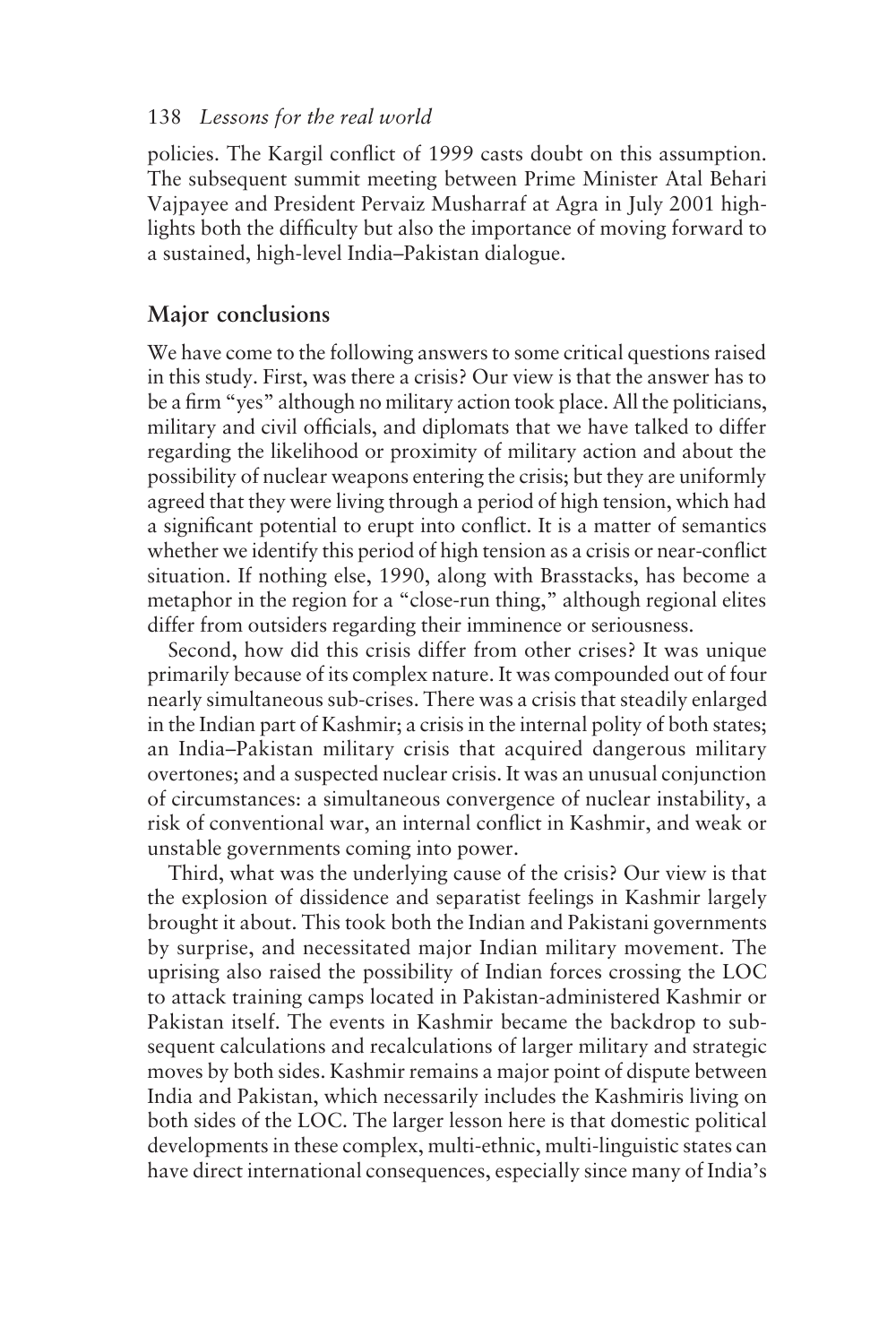and Pakistan's domestic political groups have links across the borders. The crisis was to some degree a military crisis, and a nuclear crisis, but its underlying cause lay in the domestic politics of both states.

Fourth, what precipitated the crisis of 1990? It was the movement of their military forces that were deemed most threatening by the other side, leading to a crisis atmosphere. The alarm raised in both countries over military movements effected in the other grew out of a combination of misperception, miscalculation, and worst-case analyses by all concerned. The failure of the Pakistani forces to return to their peacetime stations after the Zarb-i-Momin exercise was assessed by the Indian military as creating a military situation which positioned Pakistan's strike forces in locations from where they could launch offensive operations against India within a period of 24 to 48 hours. The Pakistani military officials claim that their troops returned within four weeks to their peacetime stations after the Zarb-i-Momin exercise, and that these maneuvers were held in a transparent manner far from the India– Pakistan border; this was very differently assessed by the Indians.

For their part, Pakistani military officials assessed the Indian tank movements in the Mahajan area as being indicative of the possible concentration of an Indian strike force, not far from the international border. The Indian military officials, on their part, believe that their "routine" tank exercises in their traditional exercise location in the Mahajan field ranges were only part of their annual training cycles and that tank units being rotated through Mahajan could not have been utilized for offensive operations. Thus each military establishment, while believing that their own actions were purely defensive in nature, were apprehensive about the military movements of the other side.

Fifth, was the crisis of 1990 imbued with a nuclear component and, more specifically, were nuclear weapons successful in deterring the conflict? This is a highly controversial issue. Indian interlocutors strongly denied that they had configured a nuclear threat from Pakistan into their estimations of its total military capabilities; hence the question of a nuclear threat from Pakistan did not enter their calculations. By 1990 both sides had undoubtedly acquired limited or primitive nuclear capabilities, but neither had a credible delivery system or a nuclear strategy or doctrine, and both sides doubted whether the other was nuclear capable in the sense of having an operational nuclear weapon; however, there was no conclusive evidence available to either of them that this was the correct assessment. Therefore, while remaining concerned with the possibility of a nuclear dimension intruding, neither side appears to have believed at that juncture that there was a serious likelihood of this occurring. This was the perception of the military and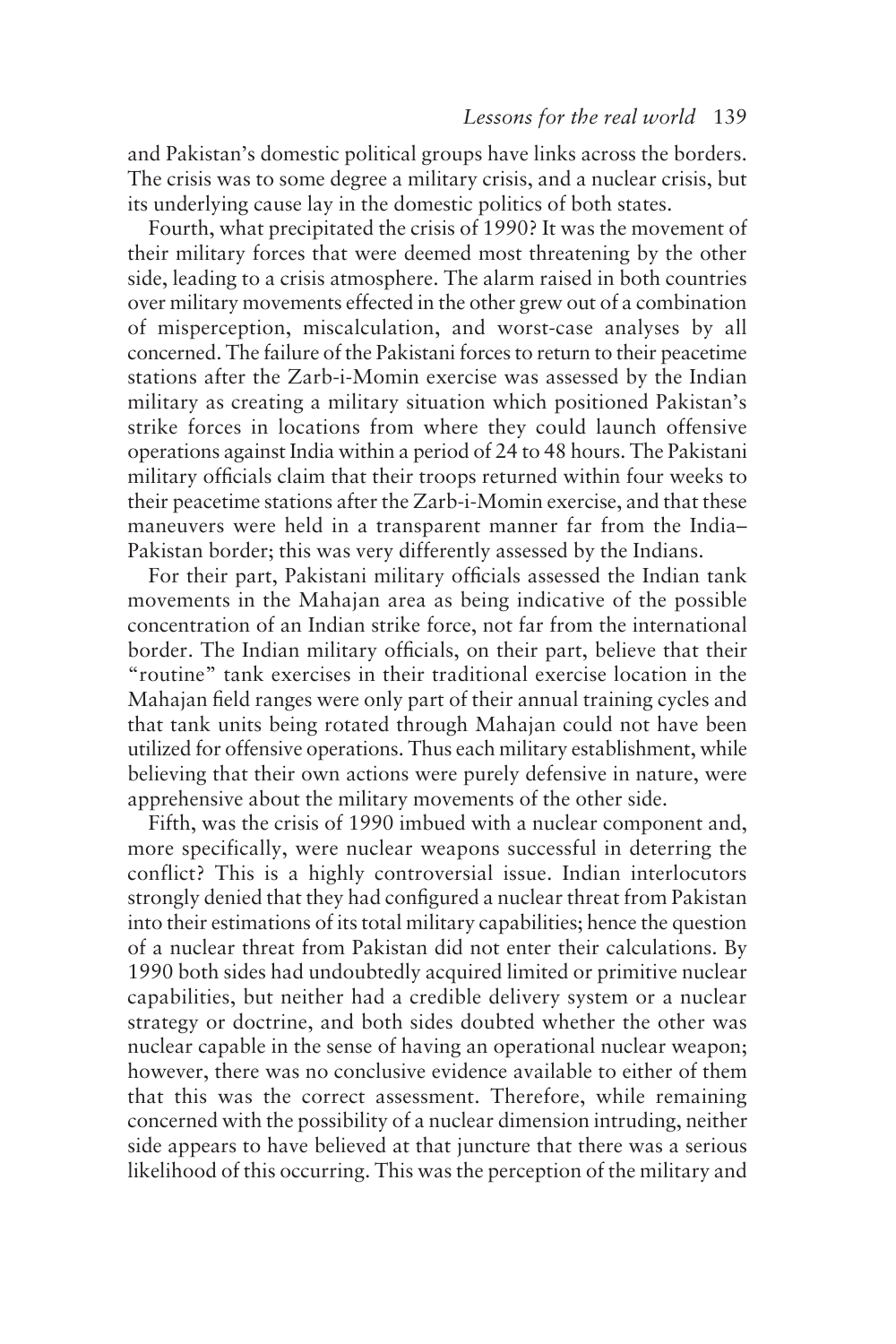intelligence community, but we have reason to believe that, on the Indian side, its political leaders were more alarmed. On the Pakistani side, senior military and political leaders were not unduly alarmed either, although Benazir's views are hard to determine, but in any case she was not central to Pakistani policy-making on the crisis itself. There were important differences also within the American policy and intelligence communities regarding the risk of war; but there was significant concern also that, even though the risk was small, an escalation to a conventional conflict might ultimately lead to the use of nuclear weapons.

Sixth, how did domestic politics exacerbate the crisis? As we have noted above, the underlying cause of the crisis was an uprising in Kashmir, but the two governments in India and Pakistan were minority governments, dependent on the support of different coalition partners. They had recently come into power and were constantly harassed by the need to deal with internal threats to their respective governments; so it could be reasonably assumed that their political leaderships were unable to make the necessary investment in time and effort to appreciate the problem brewing or take the remedial action necessary to defuse the crisis. Undoubtedly, on the Indian side, V. P. Singh had a great deal of experience in important positions in the state and central governments. The Indian bureaucracy, both civil and military, was fully in control of the administration and was not hesitant in using its powers to deal with the situation, even crises, as they arose. Compared to V. P. Singh, Benazir Bhutto was inexperienced both in leadership and administration. In addition, she was not fully in control of the crisis, because the two other members of the troika, President Ghulam Ishaq Khan and General Aslam Beg, dominated Pakistan's crisis management apparatus.

Seventh, what was the role of the public statements made during the crisis? This was largely malefic, and deserves close scrutiny. Rhetorical excess and populist proclamations were indulged in at the highest levels on both sides. No doubt, Prime Ministers Singh and Bhutto, leading weak and unstable governments, needed to indulge in verbal pyrotechnics to meet any criticism of "softness" toward the adversary from their political opposition. That opposition came especially from right-wing parties, and in Pakistan's case, elements of the intelligence community. Bhutto's outbursts during her March 1990 tour of Kashmir and Singh's rhetoric in the Indian Parliament greatly added to heightening the tensions between the two countries. Paradoxically, indulgence in inflammatory rhetoric only made their position worse over the longer run. As perceptively noted by the Indian journalist, Shekhar Gupta: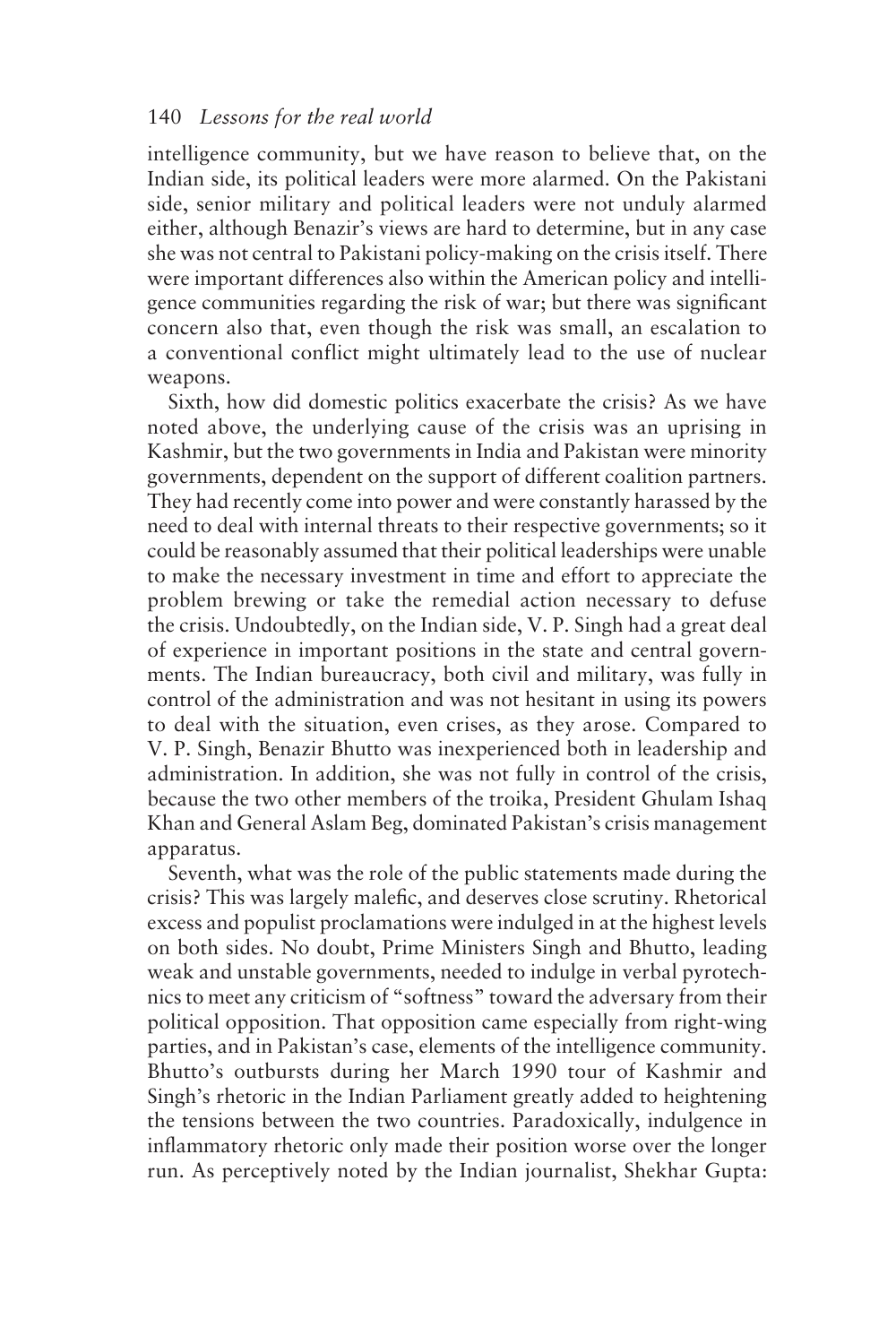"For Benazir the dilemma is: if she relents on Kashmir she is damned at home: if she does not she could be headed for a war she may not want."<sup>1</sup> Singh's position was similar. He needed to play up the Pakistani threat and its involvement in Kashmir to meet the criticism of the BJP and Congress Parties that he was not being sufficiently resolute. But, he too, did not want a purposeless conflict with Pakistan.

Eighth, what was the role played by the print and electronic media? This was notably incendiary, and was to reappear again in later crises. The radio had been extensively used for propaganda campaigns in 1971. Nearly twenty years later, during the 1990 crisis, the more powerful visual media was employed (film, television, and videotapes), especially by Pakistan, to whip up support for the militants in Kashmir, and to highlight the atrocities purportedly committed by the Indian forces. These programs were available to the population in the border states of India. Counter-measures of the same genre were then undertaken by India. These campaigns on radio and TV were easy to organize by the two countries as both these elements of the media were state-controlled at that time. In 1990, cable TV was not as extensively available as at present to offer a wider and more balanced fare to the viewer. The print media also served as a conduit for the public relations machinery of both governments, presenting a distorted image of the "Other." In India, this was easily achieved through the institution of several dozen "defense correspondents" accredited to the Ministry of Defense, who are dependent on it for tidbits of information. Consequently, they felt obliged to carry the handouts and leaks put out by the Ministry, lest they be excluded from this Government controlled information-dissemination regime. Despite its press being free, and the democratic form of governance being well established in India, information on national security is very selectively disseminated. The role of the so-called "defense correspondents" in exacerbating the 1990, earlier, and later crises is noteworthy.

Ninth, what was the role of the United States? Washington was constructively engaged in preventive diplomacy. This had two elements, one was the active diplomacy conducted by the two U.S. ambassadors in Islamabad and New Delhi, the other was the highly publicized Gates mission. The active role played by the ambassadors greatly helped India and Pakistan to avert a more serious crisis, as may have the Gates mission. It is a matter of conjecture, however, as to the extent to which the Gates mission was useful, depending on the appreciation whether the crisis had passed or was still lingering by the time he went to Islamabad and New Delhi. Its larger significance arises from the fact that it encouraged the negotiation and establishment of a series of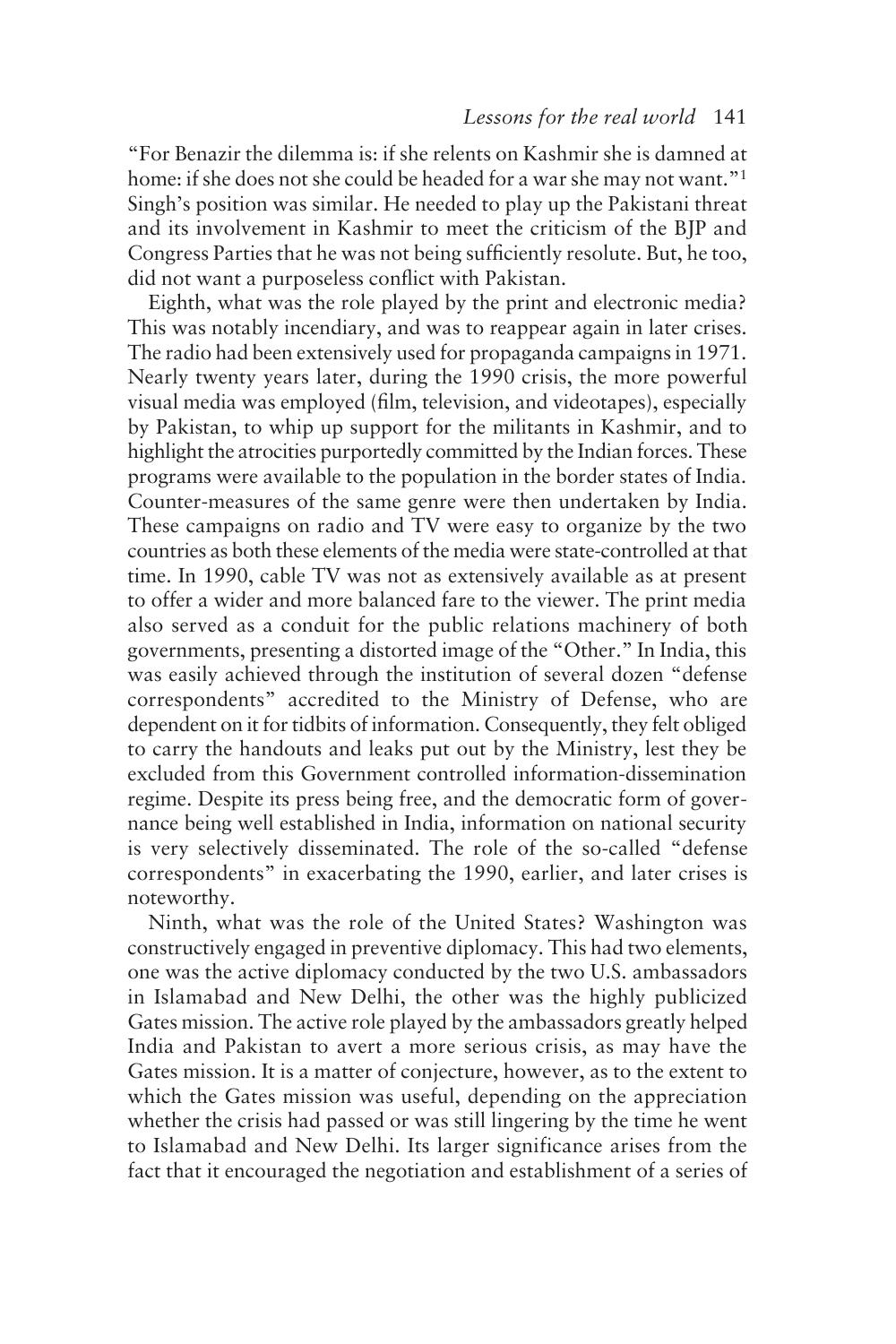military CBMs between India and Pakistan shortly after the 1990 crisis abated.

# **How real was the threat of war?**

The final and major question that has dogged this study – indeed all studies of the 1990 crisis – is how real was the threat of war? We have seen in an earlier chapter how American analysts tried to quantify the risk of war between India and Pakistan, placing it at less than 20 percent – still a very high figure for a conflict that had a potential to become nuclear. This figure was high enough to stimulate American diplomacy because nuclear weapons were involved – as was the case nine years later during the Kargil crisis, when the risk of war was stated to be even higher.

Yet few South Asians believed that the crisis of 1990 would progress into a full-fledged war. Despite the almost daily issue of bellicose speeches from both sides, the danger of war was never regarded as realistic. Four factors seem to have contributed toward the formulation of this view.

One is that internal political confusion in *both* countries was an effective check on what some outsiders considered a quick drift toward war. The same factor that precipitated the crisis paradoxically may have put a brake on its evolution into a military confrontation. For India the disturbed internal situation in Punjab and Kashmir discouraged a decision to contemplate a war with Pakistan. Wars are rarely won if the local population where the war is to be waged happen to be alienated if not completely hostile. This was definitely a factor three years earlier in the Brasstacks crisis, when Pakistan made a feint toward India's then rebellious Punjab state in response to a threatened Indian move toward the similarly restive Sind province. By 1990 India had a full-scale insurrection on its hands in Kashmir, and a still-unhappy Punjab; besides, both these states are physically situated on the borders of Pakistan. An equally important consideration for Pakistan was the then prevalent situation in Sindh. If war were contemplated it would need to be fought in only three sectors Kashmir, Punjab, and the Rajasthan–Sindh areas. Cognizant of India's strategic advantage in the Sindh–Rajasthan sector, Pakistani planners could not afford to leave it undefended. Behind these calculations, in both states, lay the memory of the Indian intervention in East Pakistan that led to the formation of Bangladesh. The empirical evidence reveals that war in South Asia has been linked to ethnic or regional separatism; in the case of 1990 (as in 1987) the vulnerabilities as well as the opportunities were mutual for both India and Pakistan.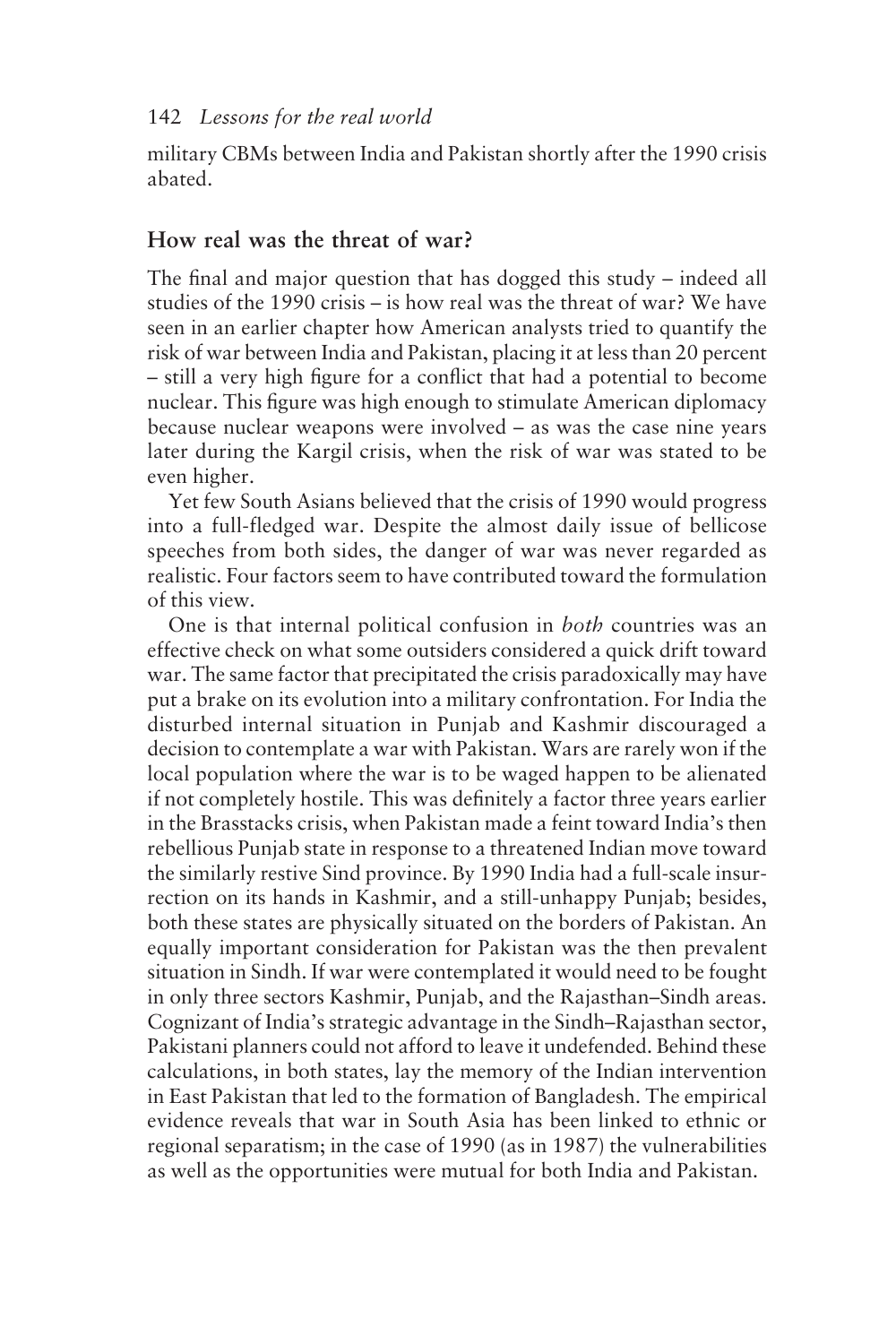Another factor that restrained both countries from plunging ahead into a major conflict was that both countries realized that war would wreck havoc on their economies. At that time both states were attempting to liberalize, privatize, and deregulate their economies to attract foreign investment. A war was not only likely to scare these investors, but would have adversely affected investments by likely new trading partners. However, ten years later the risk of economic backlash apparently did little to influence Pakistan's decisions that led to Kargil. Economic factors may influence foreign policy, but can be trumped by nationalism or strong security considerations.

Further, both India and Pakistan were uncertain about what diplomatic support they might receive from abroad if the crisis escalated. During the Cold War it was expected that the bloc leader would come to the assistance of its followers, but in the post-Cold War period the level of diplomatic support likely to be extended by friends was uncertain. A war was, in fact, likely to attract more condemnation than support. The leaders of the United States, the Soviet Union, and China were extremely reluctant to see another conflict in South Asia.

Finally, the existence of nuclear capabilities could not be ignored, although it does not appear to have been a determining factor in preventing a wider conflict. Not only were both countries known to have the wherewithal to manufacture nuclear weapons, they also possessed the rudimentary means to deliver at least a few weapons upon identified targets. When one is pushed to the wall, the emotive issue of survival provides full justification to employ all available means to avert destruction.

A combination of all these factors influenced the decision-makers on both sides to be wary of moving down the path of confrontation. Nevertheless, the leaders continued to play the game of brinkmanship, although with extreme caution and meticulous care, which, ostensibly, seemed to be aimed primarily at their domestic audiences.

As opposed to this regional view that war, including nuclear war, was unlikely, a case has been made out by those, especially Americans, who thought that war was very possible. Four factors are often cited here, which convinced many that not only would there be a fourth round, but that it could have escalated to the nuclear level.

First, both India and Pakistan had weak minority governments which were dependent upon their alliance partners.<sup>2</sup> Perhaps that is why one comes across rhetorical but incendiary statements by one side that there will be a "thousand-years war," and the retort that those boasting of a thousand-years war would not be able to survive a thousand hours of fighting. Such remarks were obviously aimed at impressing domestic constituencies.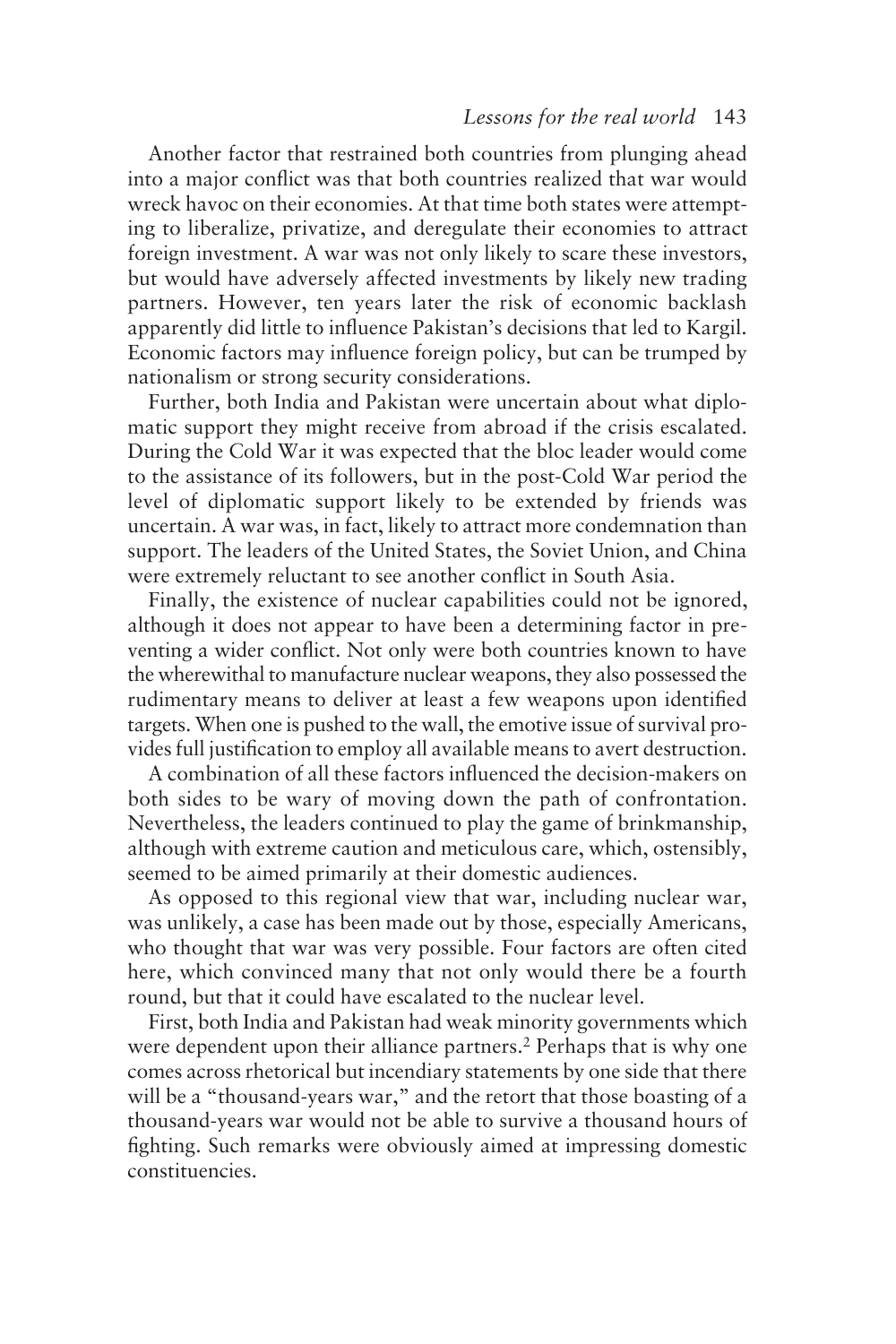Second, the media played the role of accelerating the crisis and contributing to the drift toward war. Neither the Pakistani nor the Indian press distinguished itself by their moderation; both were used by their respective governments to send "signals," not only to foreign governments, but to their own population. How could the Americans and others sort out the difference between an inflammatory statement generated for domestic consumption, and one whose target was the other country?

Third, the gap between the conventional capabilities of India and Pakistan was seen by some as a factor that could influence Pakistan to quickly – even pre-emptively – use its nuclear capabilities.

Finally, frustration over the inability by the international community to convince the two states to sign the Non-Proliferation Treaty contributed to the suspicion that they had something to hide, and could be planning a surprise or sneak attack. Of course, this was exactly the view held by the Indian (and to a lesser extent, the Pakistani) leadership during much of the Cold War when Delhi urged others to join one or the other disarmament treaty. India was also suspicious of the intentions as well as the credentials of the nuclear weapon powers urging restraint upon India, while retaining and improving their own nuclear arsenals.

# **Toward the future**

The invariable statement from scholars, administrators, bureaucrats, and others (including, at times, the authors) is that the leaders of India and Pakistan do not "trust" each other, or that there is a lack of trust which makes conflict resolution difficult. Alternatively, there is an often expressed view that leaders on the two sides "lack the will" to end these conflicts, or to deal with the "underlying causes" of regional crisis.

We regard these views as both wrong and patronizing. It seems to assume that the leaders of the region lack will power, integrity, or capability, and are doomed to stumble from near disaster to near disaster or go over the brink as happened in 1971 or in 1999. We take a different view. The crises of 1987 and 1990 were not caused by a lack of will, but by an excess of willfulness; they did not feature ignorant or reckless leaders, but very intelligent ones; these leaders did not display a lack of trust, indeed the idea of trusting the other side never occurred to them.

While the 1990 crisis derived from misperceptions of the adversary's actions, and misjudgments of his perceptions, and Kashmir was again the chief theater of tensions, these events were symptomatic of the enduring malaise that afflicts India–Pakistan relations, and of their long,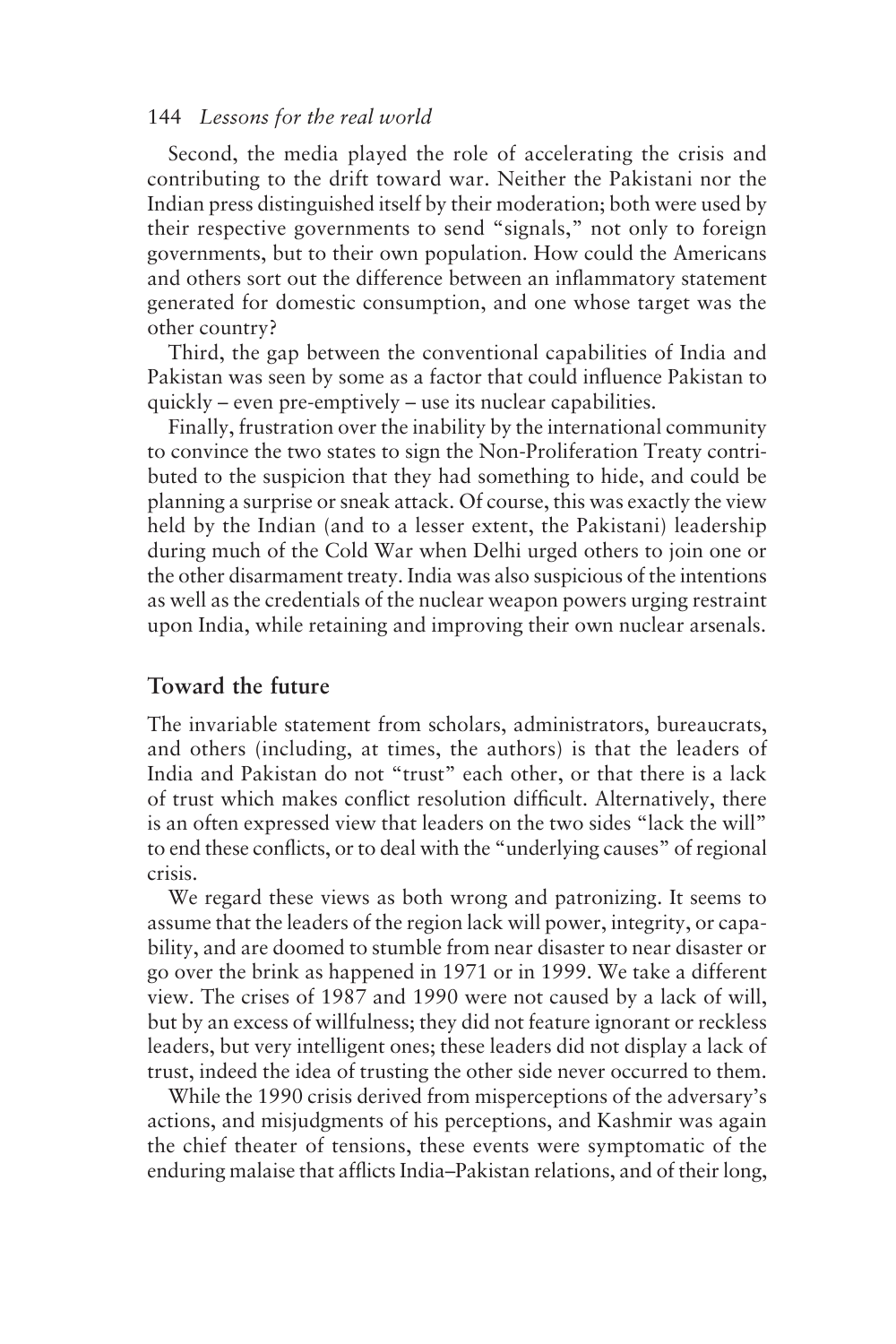confrontational history. We reject the view that there was no crisis at all, and that outsiders played no significant role in helping to resolve it. Indeed, the role of outsiders can be seen, not so much in crisis averting, as crisis deferral, since the 1990 crisis followed upon, and was linked to, the Brasstacks crisis three years earlier, and was itself followed by a whole series of minor border skirmishes, culminating in the Kargil conflict that took place after both states had declared themselves to be nuclear weapons states.

Could the 1990 crisis have been averted if better *communications* had existed between the two military and political leaderships? Probably not. In contrast to the Brasstacks crisis, the communications between India and Pakistan were never disrupted. The Gujral–Yaqub Khan meetings maintained these contacts at very high political levels. The army hotlines continued to function between the Military Operations Directorates and, according to officers on both sides, they were not used to send misleading information, as they were during the Brasstacks crisis. There was some disruption, however, in the air-force hotlines. This is significant, because in the military context of 1990 it would have been the air forces of both states that would have been used to initiate the war by striking at the adversary's airfields. Apropos, mobilization of their respective armies would have been quickly detected by India, Pakistan, and outside powers.

It seems obvious to us that the establishment of confidence between adversarial nations requires a broad-based relationship involving a wide range of sectional interests. This could include legislators, academics, professionals, students, and so on. Promoting trade and commerce is very important for intermeshing bilateral relations. The exploitation and sharing of common resources like water or hydropower could also establish these mutual dependencies and strengthen the commitment to the confidence-building measures already emplaced.

As for Kashmir, the location and cause for the 1990 crisis, it has proven to be an enduring regional conundrum. The statistical record reveals that terrorist violence in Kashmir acquired serious proportions in 1989–90; but it grew steadily worse, thereafter, before peaking in 1993, culminating in the 1999 Kargil crisis and continuing thereafter till the time of this writing. This is established by the annual statistics of violent incidents in Jammu and Kashmir, their death toll, kidnappings by militants, and so on.3 The tradition of minority and coalition governments, which obtained during this crisis, has embedded itself in India. Coalition governments are now a regular feature of Indian governance at this stage of its democratic evolution, whilst the military's influence on foreign policy – whether direct or indirect – seems to be a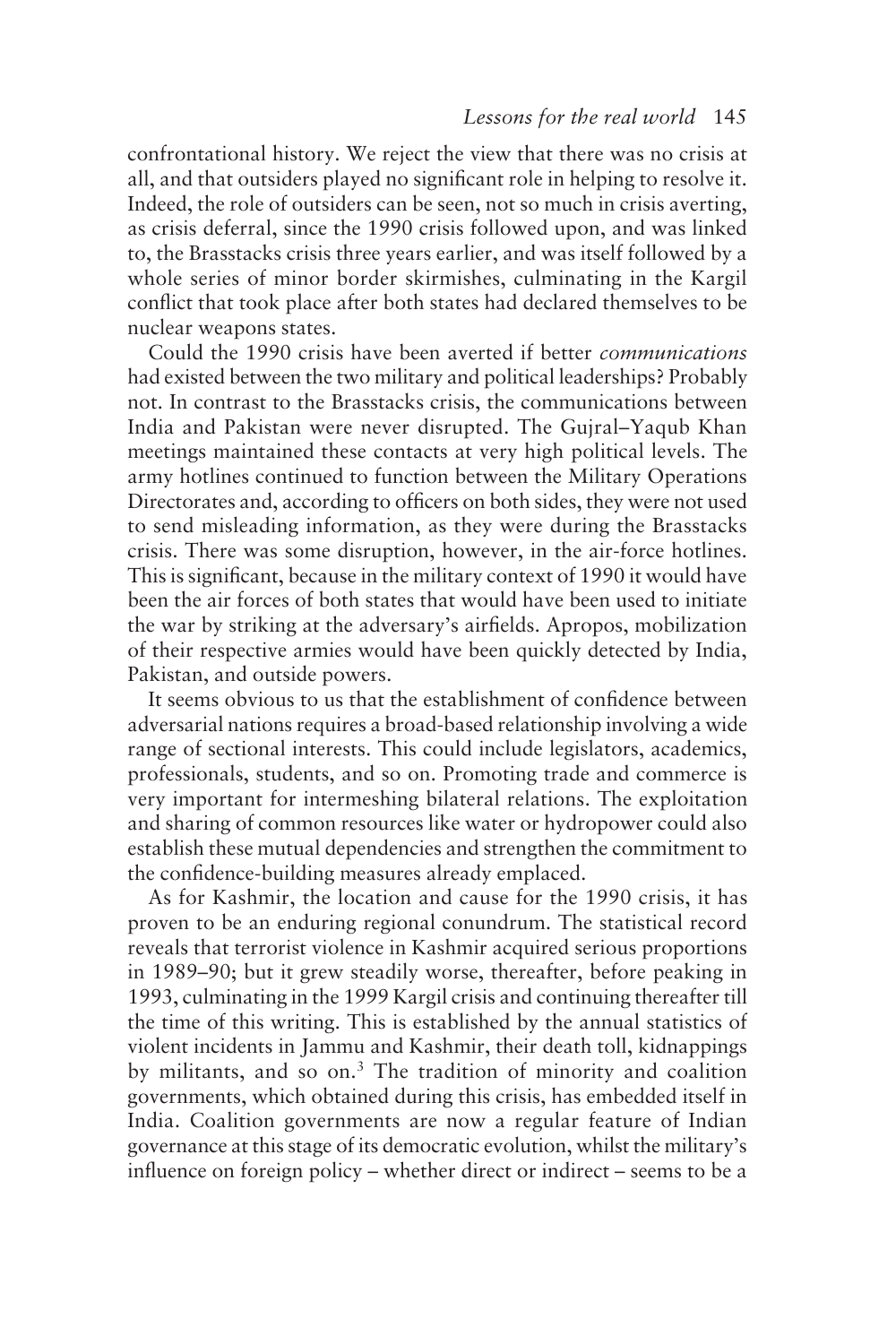lasting feature of Pakistan's politics. Government voices issue therefore from an "uncertain trumpet." The probability of future crises arising from a similar concatenation of circumstances points to the need to establish more institutionalized arrangements for dialog between the two governments to avert crises and to defuse them should they, nevertheless, occur.

One issue much discussed among diplomats, academics, foundation officials, and peace advocates is what is the most efficient way of promoting a dialog between the two states and removing the misunderstandings and misperceptions that were so important in this crisis in particular. Some have advocated private, high-level unofficial "Track II" diplomacy, wherein former government officials meet and report their discussions back to the respective governments. Others have disdain for these efforts, arguing that "people's diplomacy" featuring intellectuals and the "common man (or woman)" are the answer, on the grounds that the governments themselves are part of the problem, not part of the solution. There have also been calls, largely unheeded by both sides, for a greater flow of journalists, intellectuals, media persons, and cultural exchanges, and some have worked toward improving the contacts between the next generation of Indians and Pakistanis. Finally, it has often been pointed out that given the historical economic and physical links between the territories that now comprise India and Pakistan, that greater economic ties are important in providing a stabilizing ballast to the relationship.

Given that India and Pakistan are so far away from a normal relationship, and so crisis-prone, and given the importance of gross misperceptions in the relationship, the thinness of their acquisition of shared interests, and the presence in both countries of groups that do not want to have a better relationship at all, it is easy to answer the question posed by would-be peacemakers as to which of these steps are most important. They are *all* important. India and Pakistan will not have a normal relationship, let alone be able to avert future crises, until there is a strategic understanding between the two states, until gross (and systematically disseminated) distortions are reduced, and until real economic and social ties grow between them. Sadly, the crisis of 1990 was overtaken, and in some ways overshadowed, by the Kargil conflict, which itself was followed by a failed India–Pakistan summit in Agra in 1999 and then by the protracted crisis of  $2001-2$ .<sup>4</sup> It seems to be a safe prediction that there will be future 1990s, future Brasstacks, and future Kargils, unless the faltering dialog between the two states on a wide range of vital issues advances with a greater sense of urgency and responsibility.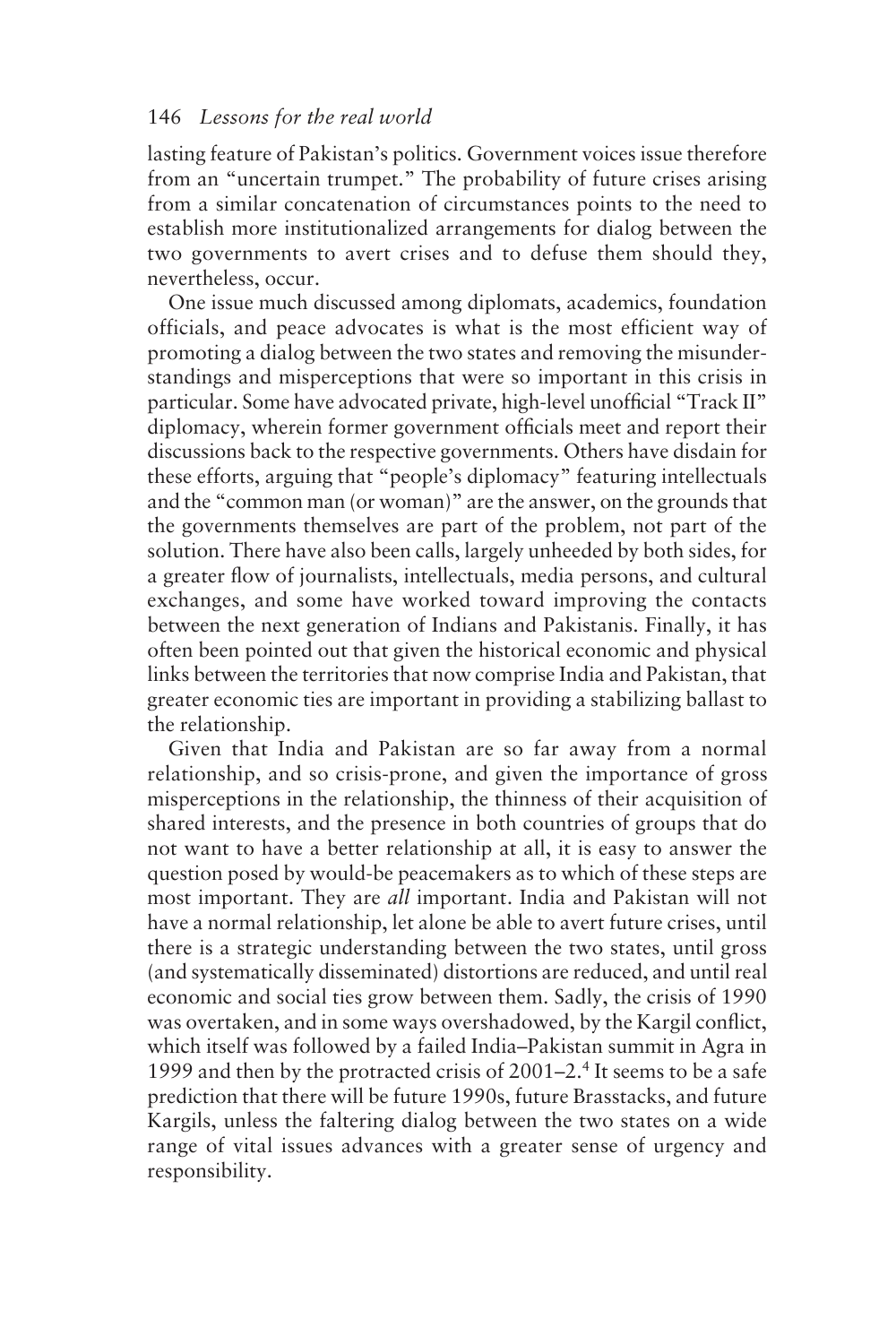#### **Introduction**

- 1 The following is drawn from the summary of crisis and conflict in Richard N. Lebow, *Between Peace and War: The Nature of International Crisis* (Baltimore: Johns Hopkins University Press, 1981), pp. 7–12.
- 2 These writings include Seymour M. Hersh, "On the Nuclear Edge," *New Yorker*, March 29, 1993; William E. Burrows and Robert Windrem, *Critical Mass: The Dangerous Race for Superweapons in a Fragmenting World* (New York: Simon and Schuster, 1994); Shirin Tahir–Kheli, *Lessons for the Future: The Gates Mission to India and Pakistan* (unpublished manuscript, 1994); Devin T. Hagerty, "Nuclear Deterrence in South Asia: The 1990 Indo-Pakistani Crisis," *International Security*, 20 (Winter 1995–6); Devin T. Hagerty, *The Consequences of Nuclear Proliferation: Lessons from South Asia* (Cambridge: MIT Press, 1998); and Stephen P. Cohen, "1990: South Asia's Useful Nuclear Crisis," paper presented to the 1992 Annual Meeting of the American Association for the Advancement of Science, Chicago, February 6–7, 1992.
- 3 *Hearing of the Senate Government Affairs Committee*. Testimony by James Woolsey, director, Central Intelligence Agency, February 24, 1993, p. 2. Woolsey spoke long after the crisis, but his remarks, presumably prepared by his service, reflect the dominant opinion within the American intelligence community at the time.
- 4 Apart from reportage during the crisis period, namely spring 1990, the only retrospective accounts are an interview given by the then-incumbent chief of the army staff Gen. (ret.) V. N. Sharma, "It's All Bluff and Bluster," *The Economic Times* (New Delhi) May 18, 1993, an article by the then-incumbent Secretary to the Prime Minister, B. G. Deshmukh, "The Inside Story," *India Today*, February 28, 1994, and a brief, but thoughtful article by the Deputy Director of the Institute for Defense Studies and Analyses, Commander Uday Bhaskar, "The May 1990 Nuclear Crisis: An Indian Perspective," *Studies in Conflict and Terrorism*, 20 (Oct.–Dec. 1997) pp. 317–32, which will be discussed later.
- 5 B.C. Chakravorty, *History of the Indo-Pak War, 1965* (New Delhi: Historical Division, Ministry of Defence, Government of India, 1992), and the Hamoodur-Rahman Commission Report (1974 and other dates), available at http://www.bangla2000.com/bangladesh/Independence-War/ Report-Hamoodur-Rahman/press-release.shtm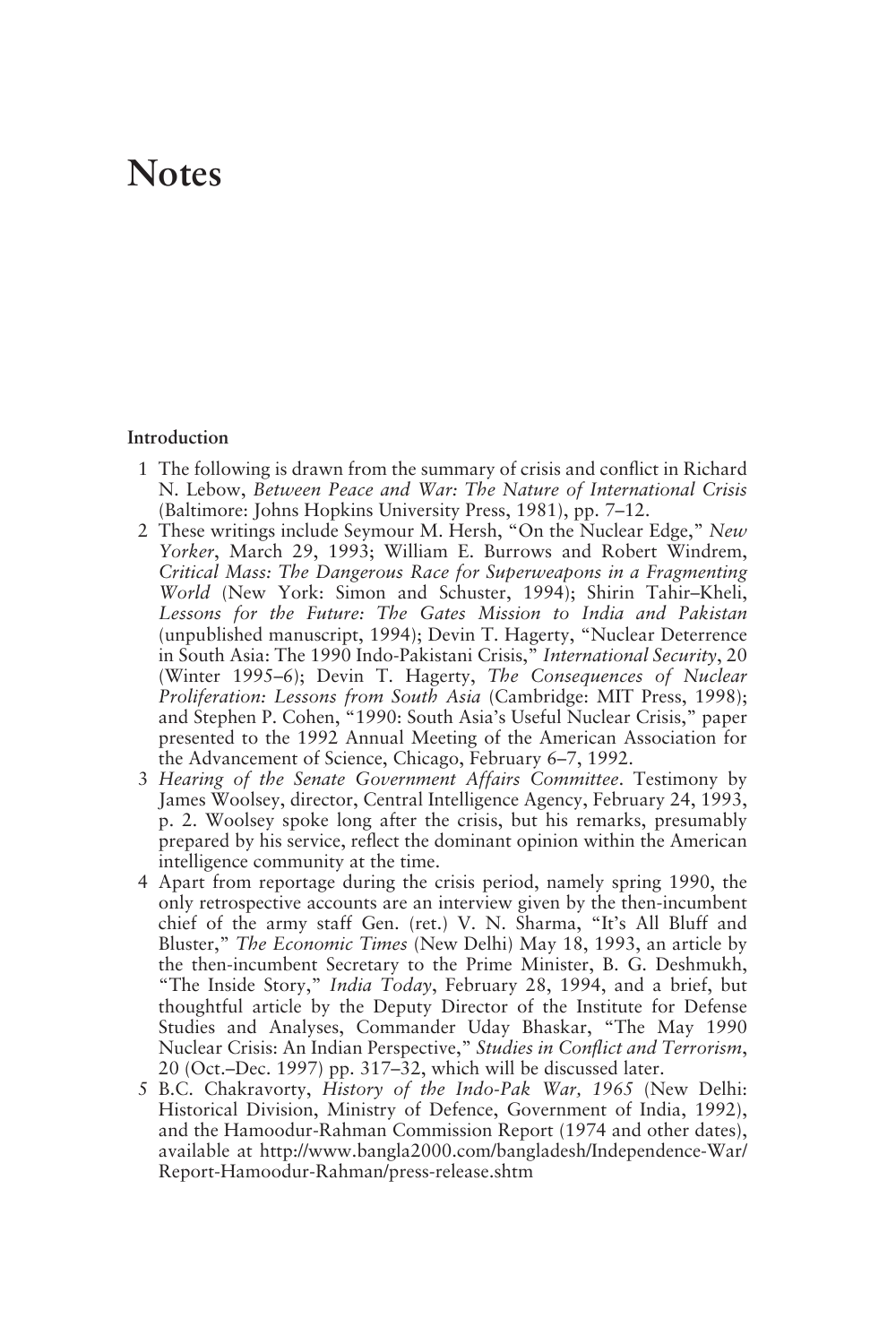- 6 Kanti Bajpai, P. R. Chari, Pervaiz Iqbal Cheema, Stephen P. Cohen, and Sumit Ganguly, *Brasstacks and Beyond: Crisis Perception and Management in South Asia* (New Delhi: Manohar, 1995; Lahore: Vanguard Publishers, 1996; Columbia, MO: South Asia Books, 1996).
- 7 Hersh, "On the Nuclear Edge," and Mishi Faruqee and Michael Krepon, "Conflict Prevention and Confidence Building Measures in South Asia: The 1990 Crisis," Center Occasional Paper 17 (Washington, D.C.: The Henry L. Stimson Center, 1994) p. 6.
- 8 See Hagerty, *The Consequences of Nuclear Proliferation*.

### **1 The strategic context**

- 1 For contemporaneous accounts see Rodney Jones on the end of the Cold War and South Asia ("Old Quarrels and New Realities: Security in Southern Asia After the Cold War," *Washington Quarterly* 15 (Winter 1992), pp. 105–28); also a piece by Sumit Ganguly ("South Asia After the Cold War," *The Washington Quarterly* 15 (Fall 1992), p. 173); Ross Munro ("The Loser: India in the 1990s," *The National Interest* 32 (Summer 1993), p. 62); and Sandy Gordon ("South Asia After the Cold War: Winners and Losers," *Asian Survey* 35 (1995), p. 879) on different estimates of the region and the impact on the region of the end of the Cold War; Chris Smith, *India's Ad Hoc Arsenal: Direction or Drift in Defense Policy?* (Oxford: Oxford University Press, 1994); Thomas P. Thornton, *U.S.–Pak, U.S.–Indian Relations after the Cold War*; also Peter Rodman, *More Precious Than Peace: The Cold War and the Struggle for the Third World* (New York: C. Scribner and Sons, 1994).
- 2 See "The End of History?" in *The National Interest* 16 (Summer 1989): pp. 3–18. For an expanded version see Fukuyama's subsequent book, *The End of History and the Last Man* (New York: Free Press, 1992).
- 3 Paul Kennedy, *Preparing for the Twenty-First Century* (New York: Random House, 1993), p. 324.
- 4 This was a crude effort by the Soviets to line up support for their invasion of Afghanistan. The Indian government and the Indian press, while strongly pro-Soviet, were unwilling to link India with the Soviet Asian initiative. See G. K. Reddy, "Brezhnev Unfolds New Asian Security Plan," *The Hindu*, December 20, 1980, for an account of a difficult meeting between Brezhnev and Indira Gandhi, then prime minister.
- 5 There was little support in India for the Gorbachev proposal, and some editorials criticized Gorbachev for failing to condemn Pakistan for threatening Indian security by its military build-up and nuclear activities. A year later as Exercise Brasstacks moved forward, the Soviets were to join the United States in urging restraint upon India. A typical Indian response to Gorbachev was: "It is one thing to be wary of President Reagan and Secretary Weinberger and quite another to slip into the slot reserved for India in Gorbachev's scheme of things to checkmate U.S. influence in Asia and the Pacific." *Sunday Observer*, November 26, 1986.
- 6 Richard Nations, "Moscow's New Tack," in *Far Eastern Economic Review*, August 14, 1986, pp. 30–4.
- 7 Mikhail Gorbachev's speech in Vladivostok, July 28, 1986, *Foreign Broadcast Information Service (FBIS), USSR National Affairs*, translated by Moscow Television Service, July 28, 1986.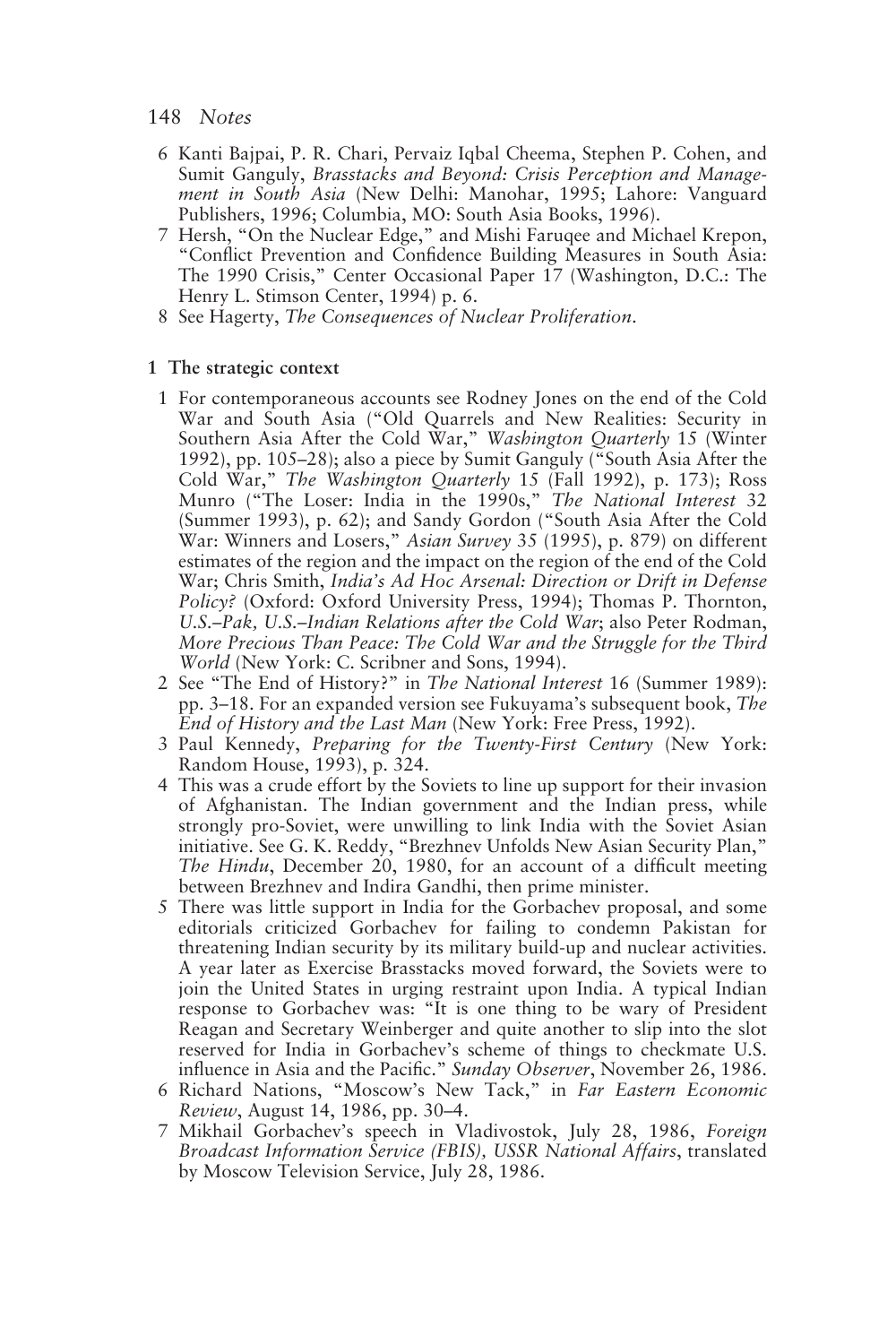- 8 I. K. Gujral, "India and the New Soviet World Outlook," reprinted in *India Today*, April 7, 1989.
- 9 Ibid.
- 10 Based on conversations by one of the authors in Islamabad in early 1990 with both Pakistani and American officials.
- 11 For analyses of the changing nature of Washington's links with Islamabad at the turn of the decade, see Thomas P. Thornton, "The New Phase in U.S.–Pakistani Relations," *Foreign Affairs* 89 (Summer 1989): 142–159; and Rodney W. Jones, "Pakistan and the United States: Partners After Afghanistan," *Washington Quarterly* 12 (Summer 1989): pp. 65–87.
- 12 For an analysis of this rapidly changing regional security environment, see Rodney W. Jones, "Old Quarrels and New Realities."

#### **2 A region in turmoil on the eve of crisis**

- 1 In January, 1990, just after the resolution of the Brasstacks crisis, the *New York Times*, January 23, 1990, carried a story suggesting that there had been malfeasance in the purchase of \$1.4 billion worth of howitzers from the Swedish company, Bofors. While the deal was defended in parliament, contradictions in statements made by Rajiv Gandhi and his ministers eroded his popular support and led the opposition parties to launch personal attacks against him.
- 2 Congress was eager for revenge and eventually toppled the NF in early 1990 and, led by P. V. Narasimha Rao, went on to win the subsequent national election in 1991. Agents of the Sri Lankan separatist group, the LTTE, assassinated Rajiv Gandhi during the election campaign.
- 3 For an overview of India's entanglement in Sri Lanka see *Dilemmas of Indo-Sri Lankan Relations* (Colombo: Bandaranaike Centre for International Studies, SWRD, 1991); Rajesh Kadian, *India's Sri Lanka Fiasco: Peace Keepers at War* (New Delhi: Vision Books, 1990); P. R. Chari, "The IPKF Experience in Sri Lanka," *ACDIS Occasional Paper* (Urbana, IL: Program in Arms Control, Disarmament, and International Security, 1994), and Depinder Singh, *The IPKF in Sri Lanka* (Noida, UP, India: Trishul Publications, 1991).
- 4 J. N. Dixit, *Anatomy of a Flawed Inheritance: Indo-Pak Relations*, 1970–1994 (Delhi: Konarak, 1995), p. 122.
- 5 Ibid., p. 123.
- 6 Ibid.
- 7 Ibid., pp. 127–8.
- 8 Subsequently, Benazir and Nawaz were to trade places twice, until Pakistan's enfeebled democracy – much damaged by the policies of both – was swept away by the army in a widely popular coup in October 1999.
- 9 Stephen P. Cohen, *The Pakistan Army* (Karachi: Oxford University Press, 1992), p. 146.
- 10 Personal interview by one of the authors.
- 11 For a comprehensive Indian and Pakistani account of Simla, based upon interviews with many of the participants, see P. R. Chari and Pervaiz Iqbal Cheema, *The Simla Agreement 1972: Its Wasted Promise* (New Delhi: Manohar, 2001).
- 12 IISS, *Strategic Survey, 1989–1990* (London: Brassey's for the International Institute for Strategic Studies, 1990), p. 166.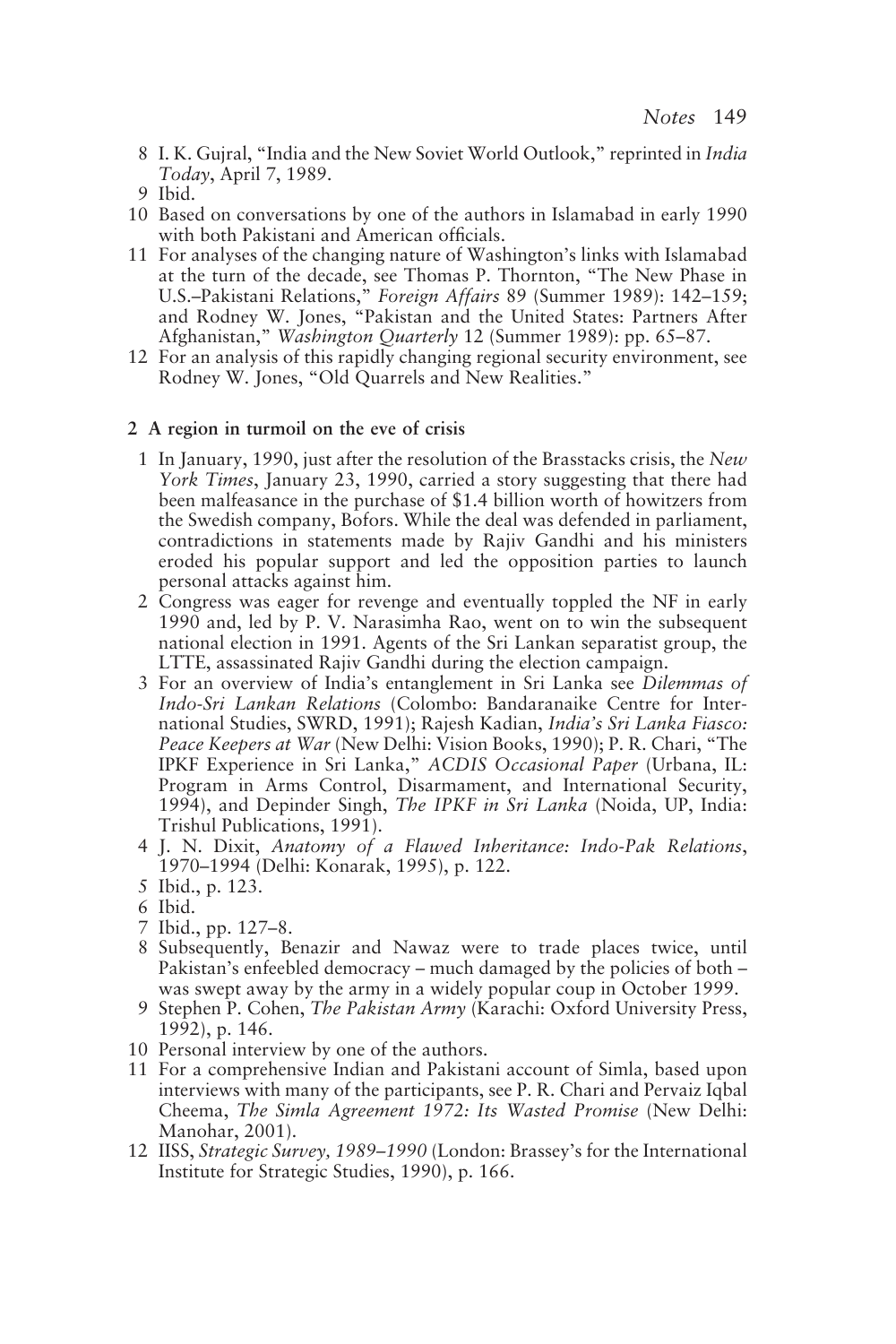- 13 Dixit, pp. 124–5.
- 14 For a review of the "democratic peace" literature, see Steve Chan, "In Search of Democratic Peace: Problems and Promise," *Mershon International Studies Review* 41 (May 1997), pp. 59–91; and for an excellent summary, see Bruce Russett, *Grasping the Democratic Peace: Principles for a Post-Cold War World* (Princeton: Princeton University Press, 1993), pp. 30–5.

#### **3 Kashmir: from Simla to chaos**

- 1 For the physical divisions of Kashmir, see S. M. Huda, "Economic Background of Kashmir," in *Pakistan Horizon*, 2 June, 1949; Robert Wirsing, *India, Pakistan, and the Kashmir Dispute: On Regional Conflict and Its Resolution* (New York: St. Martin's Press, 1994); and Sumit Ganguly, *The Crisis in Kashmir: Portents of War and Hopes of Peace* (New York: Woodrow Wilson Center Press and Cambridge University Press, 1997).
- 2 The official British designation glosses over some of the issues of sovereignty raised by these locutions and refers to "Indian-administered" and "Pakistan-administered" Kashmir.
- 3 For the text of the agreement, see Dorothy Woodman, *Himalayan Frontiers: A Political Review of British, Chinese, Indian, and Russian Rivalries* (New York: Praeger, 1969).
- 4 For the Pakistani perspective, see Pervaiz Iqbal Cheema, "Pakistan, India, and Kashmir: A Historical Review," in *Perspectives on Kashmir: The Roots of Conflict in South Asia*, ed. Raju G. C. Thomas (Boulder: Westview Press, 1992).
- 5 For a less-than-sympathetic discussion of the plight of the Pandits, see Sumanta Bose, *The Challenge in Kashmir* (New Delhi: Sage, 1997).
- 6 Sumit Ganguly, *Origins of War in South Asia: The Indo-Pakistani Conflict Since 1947*, second edition (Boulder, CO: Westview Press, 1994) and "Wars Without End? The Indo-Pakistani Conflict," *Annals of the American Academy of Political and Social Science* 541 (September 1995), pp. 167–78.
- 7 Ganguly, *Origins of War in South Asia*. Also see Raju Thomas, *Perspectives on Kashmir*, for varying perspectives on what happened in 1947–8.
- 8 Parenthetically, one of the authors (Cohen) met a British officer who was in service with the Pakistan army; he admitted that he had entered Kashmir subsequently with regular Pakistan army troops, although he and other British officers were ostensibly ordered to stay behind and let Pakistani officers do the fighting. The accusation that the United States was supportive of the separatists, and of Pakistan's intervention, is backed by no evidence whatsoever. At the time the United States was relatively disinterested in the region, and to the extent that it was engaged, it was to bring about a ceasefire and accommodation between the two successor states. See Dennis Kux, *Estranged Democracies: India and the United States, 1941–1991* (New Delhi: Sage Publications, 1993). The first two chapters on the Roosevelt and Truman presidencies are significant.
- 9 See Cheema, in *Perspectives on Kashmir*.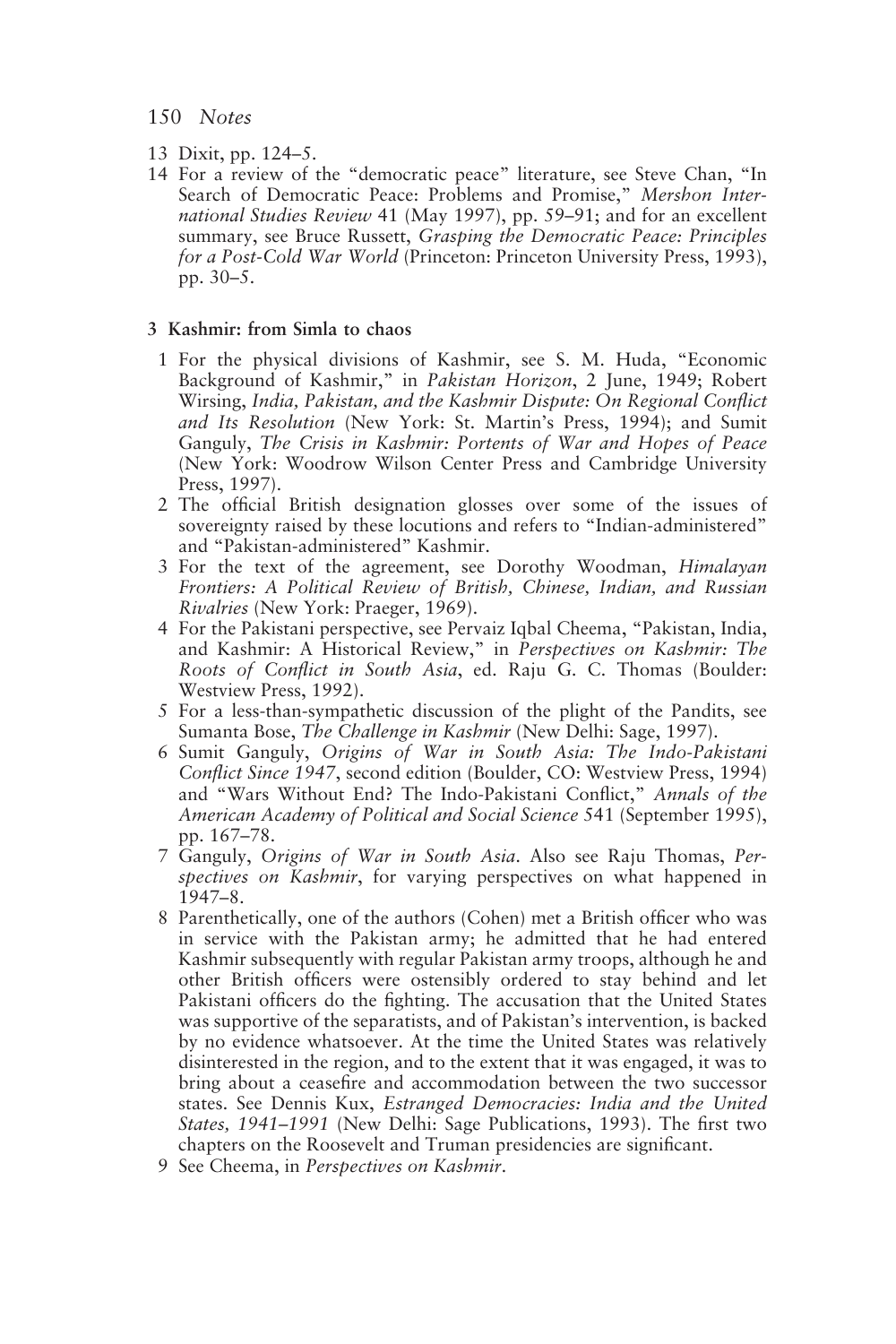- 10 The legality of Kashmir's accession has been questioned recently by scholars and officials in Britain and America and, of course, in Pakistan. A British scholar, Alastair Lamb, questioned the validity of the instrument of accession. Lamb raised many intriguing questions: was Jammu and Kashmir (J&K) invaded before the instrument of accession was signed? Did the Maharaja put off the signing and permit a reference to the instrument of accession? Did the ruler of the state ever sign the accession instrument? For details, see Alastair Lamb, *Birth of a Tragedy: Kashmir 1947* (Karachi: Oxford University Press, 1994) pp. 81–103. An American official, Assistant Secretary of State Robin Raphel, appeared to support this interpretation, but subsequent American silence on the issue made it unclear as to whether she was offering the official U.S. position or her personal interpretation.
- 11 See the original letters of both the Maharaja of Kashmir and the acceptance letter of Lord Mountbatten in Josef Korbel, *Danger in Kashmir* (Princeton: Princeton University Press, 1966), pp. 80–4.
- 12 In a telegram sent to the British prime minister, Nehru categorically stated initially that "the question of accession in any disputed territory or state must be decided in accordance with the wishes of the people and we adhere to this view." In a telegram sent to the Pakistani prime minister on October 28, 1947, Nehru once asserted that the accession of Kashmir is subject to reference to the people of the state and their decision. He further stated that India had no desire to impose any decision. In a broadcast to the nation in November 1947, Nehru once again emphasized that "We have declared that the fate of Kashmir is ultimately to be decided by the people. That pledge we have given and the Maharaja has supported it, not only to the people of Kashmir, but to the world. We will not and cannot back out of it." For details of repeated pledges, see *Documents on the Foreign Relations of Pakistan: The Kashmir Question*, ed. K. Sarwar Hasan (Karachi: Pakistan Institute of International Affairs, 1966), pp. 62–77.
- 13 G. W. Choudhury, *Pakistan's Relations with India 1947–1966* (London: Pall Mall Press, 1968), pp. 106–7.
- 14 Choudhri, Muhammad Ali, *The Emergence of Pakistan* (New York: Columbia University Press, 1967), pp. 300–1.
- 15 See S. M. Burke, *Pakistan's Foreign Policy: An Historical Analysis* (Karachi: Oxford University Press, 1973), p. 29.
- 16 Choudhury, pp. 112–13.
- 17 See details of the ceasefire line in Robert Wirsing, *India, Pakistan, and the Kashmir Dispute: On Regional Conflict and Its Resolution* (New York: St. Martin's Press, 1994), pp. 61–8, 75–6.
- 18 Damodar R. Sardesai, "The Origins of Kashmir's International and Legal Status," in Raju G. C. Thomas, ed. *Perspectives on Kashmir: The Roots of Conflict in South Asia* (Boulder: Westview Press, 1992).
- 19 See, for instance, Saquib Yusuf's exasperated tone in "Why not 'Now'?" in *The Muslim*, January 7, 1990. He writes: "Strangest of all, the Chairman of the Jammu and Kashmir Liberation Front finds that Pakistan is a threat to his country's national identity, just as India is to his Islamic identity."
- 20 For a brief UN history of the conflicts in Kashmir plus information about the UN peacekeeping operations in the state, see the web site of the United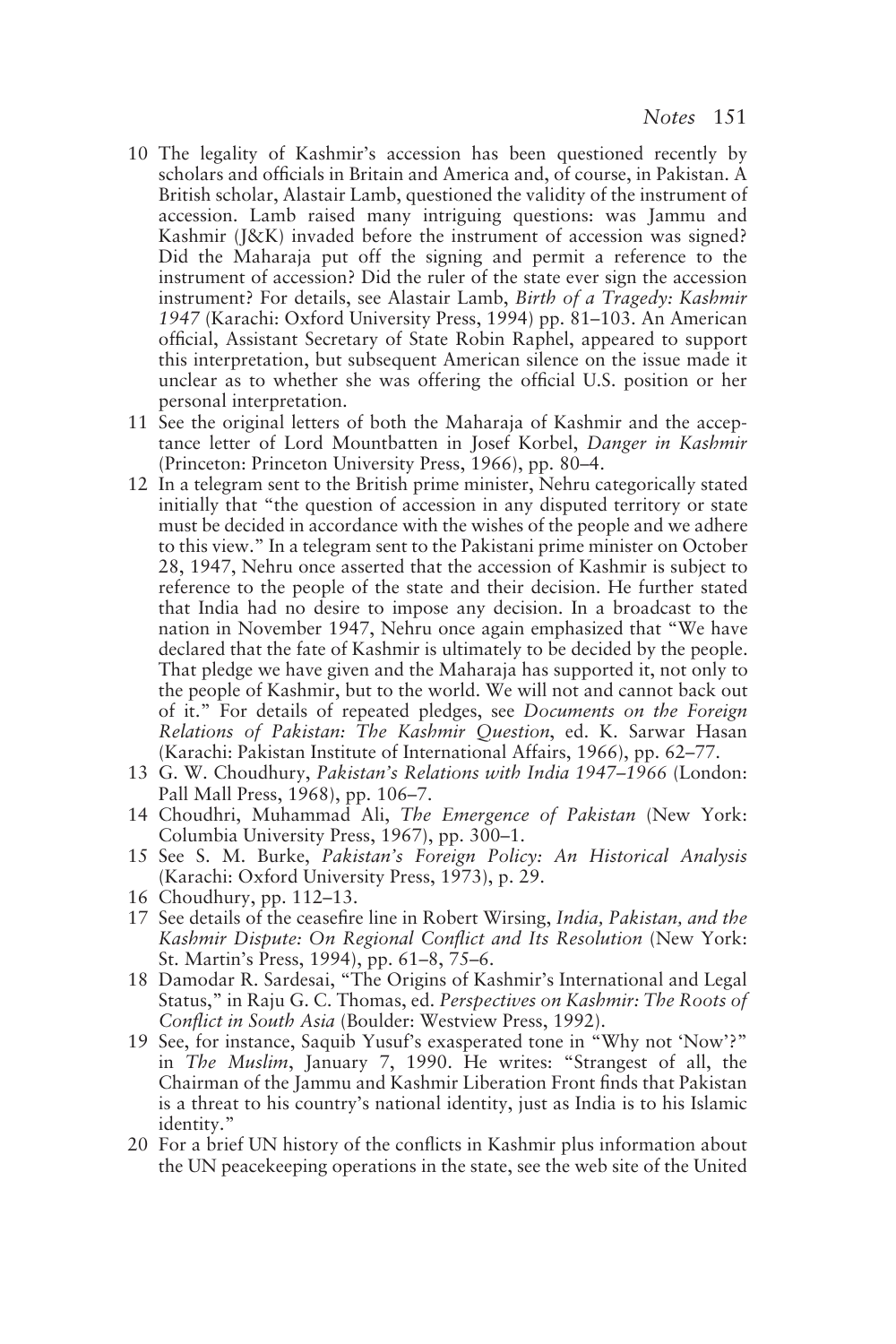Nations Department of Public Information, United Nations Peacekeeping Operations: United Nations Military Observer Group in India and Pakistan (UNMOGIP) October 31, 1997. Available at http://www.un.org/ Depts/DPKO/Missions/unmogip.htm.

- 21 India, Pakistan, and the Kashmir Dispute, p. 190.
- 22 Stephen P. Cohen, "U.S.–Soviet Cooperation in South Asia," in Roger Kanet and Edward Kolodziej, eds., *The Cold War as Cooperation* (London: Macmillan, 1990, and Baltimore: Johns Hopkins University Press, 1991).
- 23 Even Pakistanis accept the proposition that Kashmiris themselves seemed unwilling to join Pakistan. See D. Z. Haq, writing a Forum piece in *The Muslim*, January 17, 1990. He quotes President Ayub Khan as commenting on Indian "repression" in Kashmir: "Yes, but when are Kashmiris themselves going to do something about it?" He further adds that when Ayub Khan, under pressure from foreign minister Bhutto, permitted armed commandos to enter the Valley, "they met with little success, receiving almost no local help."
- 24 Brig A. Haroon, *Kashmir Battles of 1948–1965–1971 and Ongoing Freedom Struggle* (Lahore: 1995), p. 116.
- 25 For detailed analyses of the Simla agreement by the two co-authors of this book, see P. R. Chari and Pervaiz Iqbal Cheema, *The Simla Agreement*, 1972 (New Delhi: Manohar, 2001).
- 26 For the texts of various documents and statements associated with the Simla summit, see Chari and Cheema, *The Simla Agreement*, pp. 191ff.
- 27 Just before his arrest by the military in Pakistan, Bhutto prepared a special White Paper setting forth the Pakistani position on Kashmir. See Government of Pakistan, *White Paper on the Jammu and Kashmir Dispute* (Islamabad: Ministry of External Affairs, January, 1977). Besides attacking Ayub Khan for his inept diplomacy at Tashkent, the White Paper has a useful interpretation of the text of the Simla Agreement, setting forth the Pakistani understanding of what the text means on Kashmir.
- 28 In 1984 Indian forces assumed a dominant position on the Siachin Glacier, but the line that separated the two forces in that region of Kashmir had not been determined.
- 29 Pervaiz Iqbal Cheema "The Kashmir Dispute and Peace of South Asia," *Regional Studies* XV (Winter 1996–7), pp. 170–88.
- 30 In 1964, at Nehru's insistence, Abdullah went to Pakistan to have talks with the leaders in Pakistan and Azad Kashmir (or Pakistan-occupied Kashmir as India calls it). The visit remained inconclusive as Abdullah had to rush back to New Delhi on receiving the news of Nehru's death on May 27, 1964.
- 31 National Conference leaders G. M. Sadiq and Bakshi Ghulam Mohammed, for instance, preferred to remain with India. See Pran Chopra, *MAG*, October 19–25, 1989.
- 32 Khurshid Ahmed Mir, "Held Kashmir: Resistance and Liberation from India," *Nation*, November 3, 1989.
- 33 According to Chopra, Sheikh Abdullah had spent twenty years in custody. For nine years he had been in prison, then externed from the state, the remainder he spent under house arrest. Not once did Abdullah think of moving to Pakistan (*MAG*, 1989).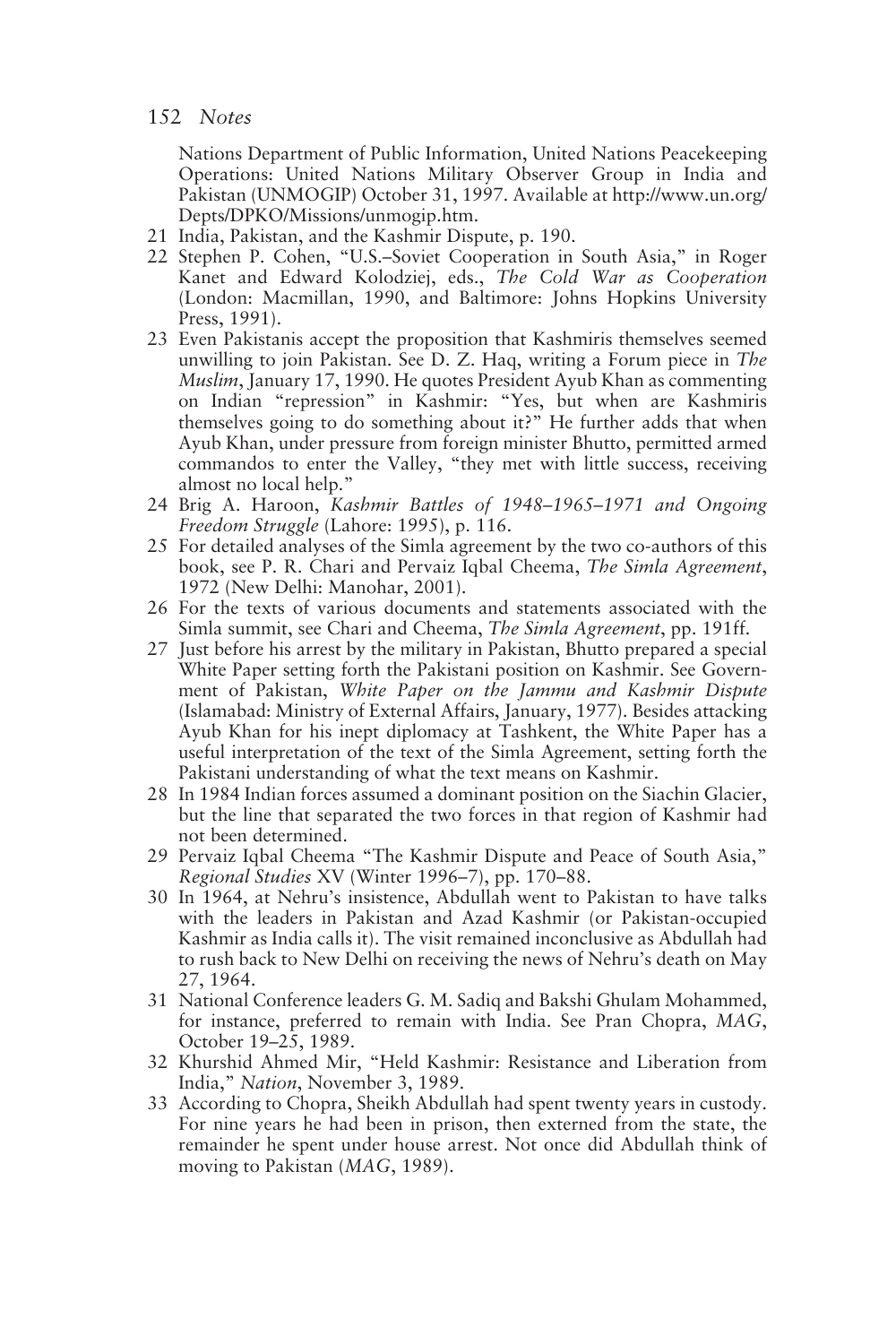- 34 Ibid. Chopra further writes that the conditions of the Abdullah–Gandhi accord were straightforward: the sheikh would drop his demand for a plebiscite (he had been asking for it since his incarceration in 1953) and accept Jammu and Kashmir accession to India. In return, if the Kashmir state assembly voted for it, the title of the chief executive of Kashmir could revert back to prime minister (after 1953, the title had been downgraded to chief minister). Also, if the assembly voted for it, Srinagar could ask for the repeal of certain provisions that had eroded the state's special status under Article 370 of the Indian Constitution. The state assembly took neither step. The agreement, however, fell apart quickly under pressure of local politics between the National Conference and the Congress. According to Chopra, Abdullah also reacted to the presence of the anti-Article 370 BJP in the new Janata government in New Delhi. On May 23, 1977, Abdullah threatened to return to his prior demands "if we are not assured a place of honor and dignity in terms of the safeguards provided under Article 370."
- 35 Ashutosh Varshney, "India, Pakistan, and Kashmir: Antinomies of Nationalism," *Asian Survey* 31 (November 1991), p. 1014.
- 36 M. J. Akbar, *Kashmir: Behind the Vale* (New Delhi: Viking, 1991), pp. 202–4.
- 37 The existing governor, B. K. Nehru (a distinguished member of the Nehru family), refused to carry out Delhi's command to get rid of Farooq. He was replaced by Jagmohan who was a loyal member of Indira's circle from the time he was lieutenant-governor in Delhi during the 1975–7 emergency and who, working for Gandhi's son, Sanjay, facilitated the "efficient," if brutal, administration of that state.
- 38 W. H. Morris-Jones, "India After Indira: A Tale of Two Legacies," *Third World Quarterly* 7 (April 1985), p. 248.
- 39 Akbar, *Behind the Vale*, p. 207.
- 40 For an outside characterization of conditions in Kashmir during this period, see Asia Watch, *Kashmir Under Siege: Human Rights in India* (New York: Human Rights Watch, 1991).
- 41 Inderjit Badhwar, "A Tarnished Triumph," *India Today*, April 15, 1987, pp 76–8; and "Farooq Under Fire," *India Today*, September 15, 1987, pp. 42–7.
- 42 Akbar, *Behind the Vale*, p. 213.
- 43 The Kashmiri elites were always believed to be corrupt and nepotistic. Some observers estimate that more than 90 percent of the wealth in the state is in the hands of fewer than 200 families. For instance, see Rajesh Kadian, *The Kashmir Tangle: Issues and Options* (Boulder: Westview Press, 1993) and Tavleen Singh, *Kashmir: A Tragedy of Errors* (New Delhi: Viking, 1995). Given Farooq's lack of mandate, however, the corruption and inefficiency became politically significant. It allowed extremist opposition groups to come together against Farooq. See Sumit Ganguly, *The Crisis in Kashmir: Portents of War, Hopes for Peace* (New York: Woodrow Wilson Center Press and Cambridge University Press, 1997).
- 44 While there has been much attention paid to the alienation of younger members of the National Conference, there is some evidence that senior members were equally disillusioned. In 1986 one senior National Conference official holding a government position made contact with at least one Western power, asking it to support a separatist movement. These feelers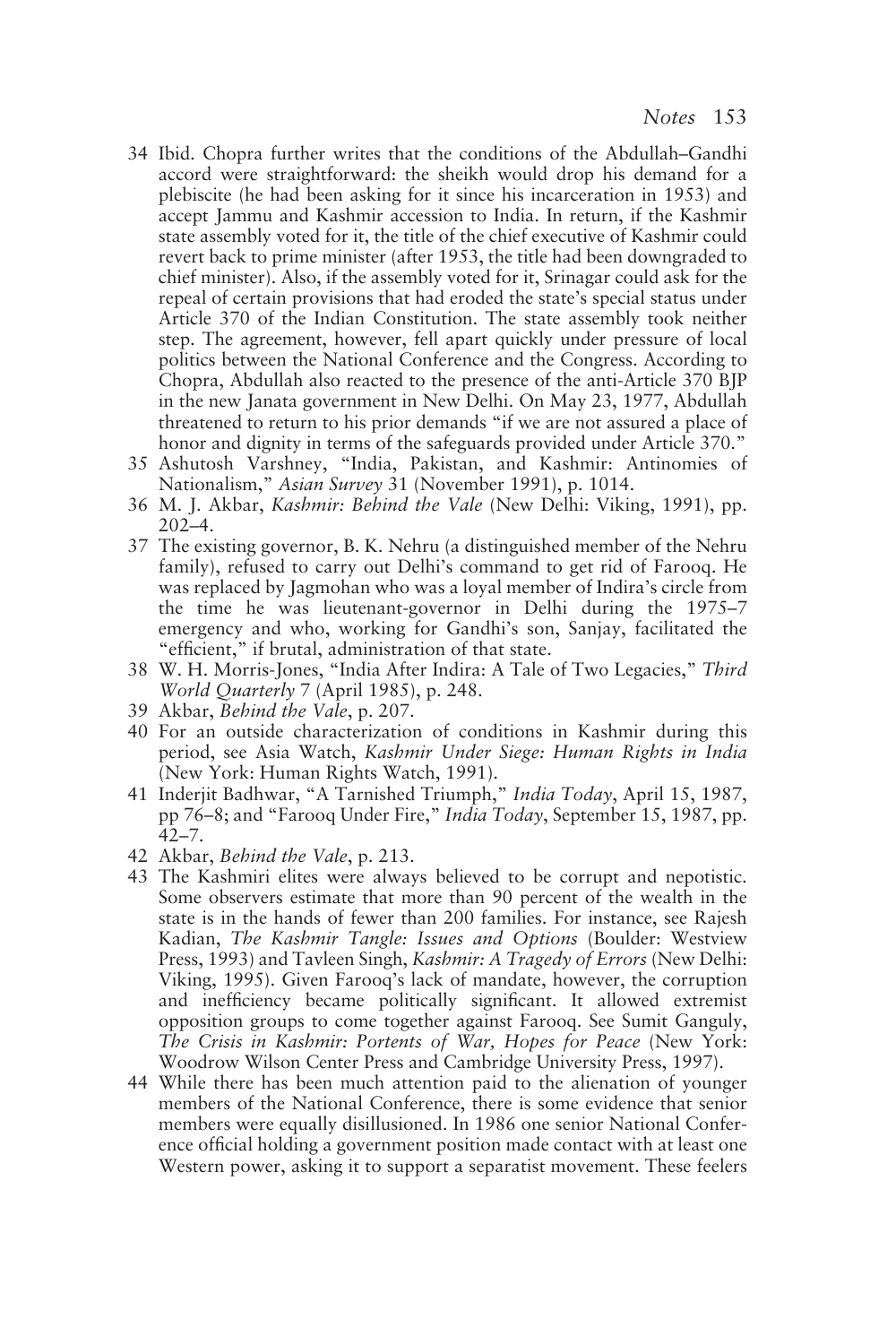were (to our knowledge) firmly rejected, but they may indicate considerable alienation from New Delhi within the older generation of Kashmiri leaders, or perhaps their sensitivity to the pressure from a younger generation, which was more vocal and active in their discontent with the merger with Congress and the continuation of corrupt politics-as-usual in the Valley.

- 45 Sumit Ganguly, "Avoiding War in Kashmir," *Foreign Affairs* 74 (Winter 1990–1), p. 64.
- 46 See editorial in *The Muslim*, January 21, 1990. It states: "It goes without saying that no government in Pakistan, all the more so an elected one and thus inherently more responsive to popular feelings, can keep itself aloof from the kind of attachment the people of this country have with their brethren in occupied Kashmir."
- 47 Wirsing, *India, Pakistan and the Kashmir Dispute* pp. 128–9.
- 48 This description is from Inderjit Badhwar, "Kashmir: Valley of Tears" in *India Today*, May 31, 1989, pp. 34–43.
- 49 Ibid. This description is from the same source.
- 50 Ved Marwah, *Uncivil Wars: Pathology of Terrorism in India* (New Delhi: HarperCollins Publishers, 1997), p. 60.
- 51 Ibid., p. 76.
- 52 "Indianise Kashmir," *India Today*, September 30, 1989, p. 11.
- 53 This particular kidnapping was very controversial, even among the militants. They were criticized by many Muslim leaders for having committed a most un-Islamic act by putting an innocent woman at risk. In the end she was released unharmed.
- 54 *Asia Watch* (New York); *Kashmir Under Siege: Human Rights in India* (New York: Human Rights Watch, May 1991), p. 13.
- 55 Later in the year, in July 1990, "President's rule" replaced "Governor's rule."
- 56 About the same time, on January 21, 1990, Pakistani Foreign Minister Sahibzada Yaqub Khan left for New Delhi ostensibly to convince India that the rebellion in Kashmir was truly indigenous. This important visit will be discussed later in Chapter 4. See Sikander Hayat, "Pakistan's Diplomatic Offensive on Kashmir," *Frontier Post*, January 22, 1990. New Delhi was also making statements about the "grave miscalculation" of aiding and abetting the uprising in Kashmir.
- 57 *India Today*, June 30, 1990, p. 71.
- 58 Marwah, pp. 78–9.
- 59 Ibid., p. 85.
- 60 Ibid., p. 88.
- 61 Ibid., pp. 96–7.
- 62 Ibid., p. 86.
- 63 Ibid., pp. 91–2.
- 64 Ibid., p. 98.
- 65 Ibid., p. 99.
- 66 Ganguly, *The Crisis in Kashmir*, p. 108.
- 67 For instance, see editorial in *The Muslim*, January 21, 1990: "It was, therefore, only proper that a high-level meeting chaired by the President Ghulam Ishaq Khan in Islamabad on Saturday (January 20, 1990) took stock of the situation in the occupied territory and of the way it could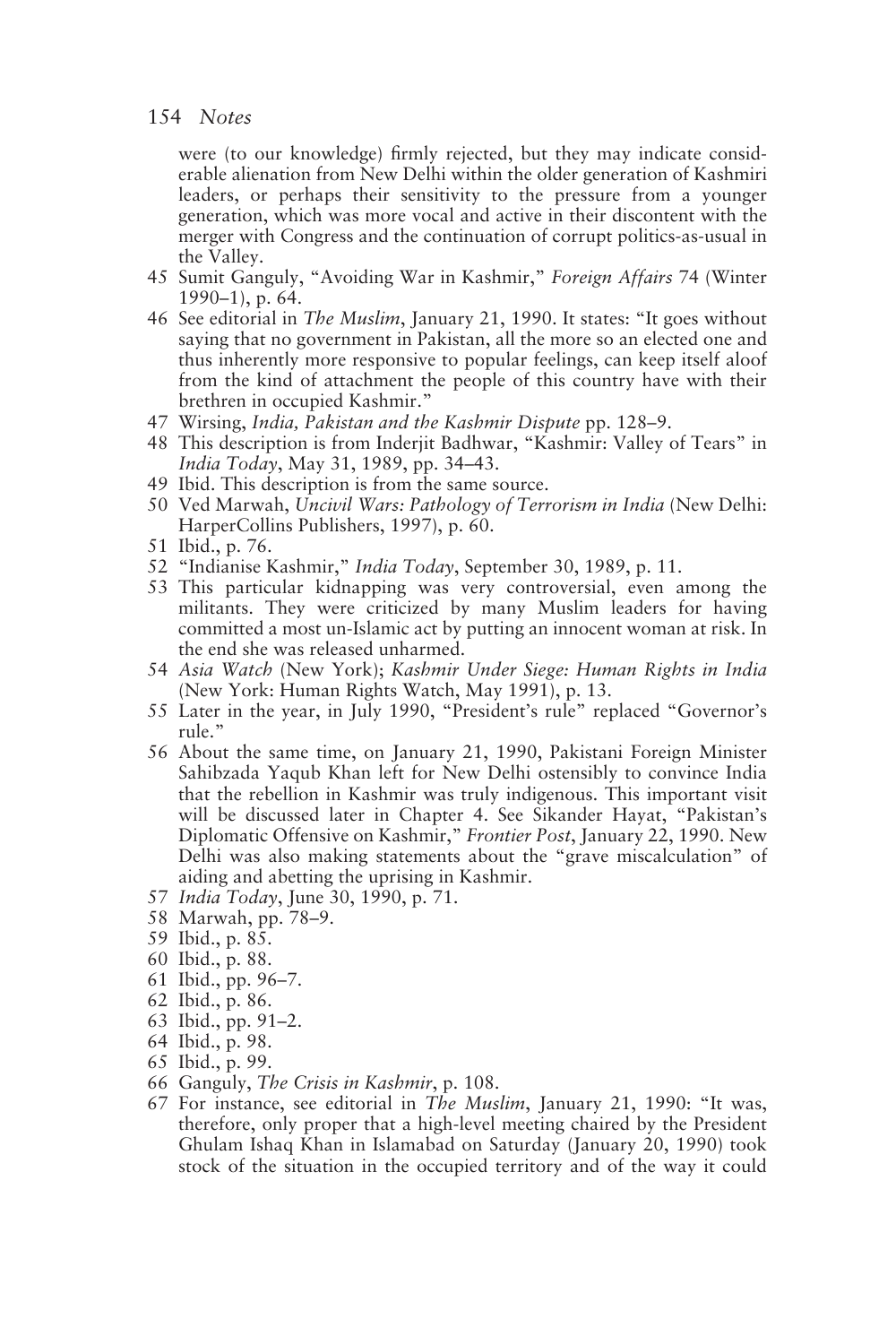affect Pakistan's national interests in the days ahead." Further, Pakistani National Assembly speaker, Malik Miraj Khalid, warned against being too belligerent on Kashmir so as not to provide India with a pretext, presumably, of crossing the international border as it had done in 1965. See *The Muslim*, January 27, 1990.

- 68 The Indian general responsible for creating the Siachen problem in the first place has discussed his actions publicly, and with some sense of regret. He apparently acted without full authority. See Lieutenant General M. L. Chibber, "Siachen – The Untold Story (A Personal Account)," *Indian Defence Review*, January 1990, pp. 89–95.
- 69 Robert G. Wirsing "The Kashmir Conflict," *Current History* 95 (April 1996), pp. 171–6.
- 70 Quoted in A. G. Noorani, "CBMs for the Siachen Glacier, Sir Creek and the Wular Barrage," in *Crisis Prevention, Confidence Building, and Reconciliation in South Asia*, eds. Michael Krepon and Amit Sevak (New York: St. Martin's Press, 1995), p. 81.
- 71 *Asian Recorder*, January 1–7, 1973, 11159, citing the *Times of India*, the *Hindustan Times*, and *Radio Pakistan*.
- 72 Robert G. Wirsing, *Strategic Studies* (Islamabad: The Institute of Strategic Studies) 41 (Autumn 1988). Also see Robert G. Wirsing, *Pakistan's Security Under Zia 1977–88: The Policy Imperatives of a Peripheral Asian State* (New York: St. Martin's Press, 1991), pp. 143–94.
- 73 Lieutenant General M. L. Chibber, "Siachen The Untold Story," pp. 89–95.
- 74 Noorani, "CBMs for the Siachen Glacier, Sir Creek and the Wular Barrage," p. 81.
- 75 Chibber, "Siachen The Untold Story," pp. 87–88.
- 76 See Robert Wirsing, *India, Pakistan and the Kashmir Dispute*, pp. 204–6.
- 77 For a full description of the Wular Barrage issue, see Noorani in Krepon and Sevak, pp. 94–100.
- 78 For representative views at this time, see chapters by Noor A. Husain, P. R. Chari, Lt-Gen. Eric Vas, M. B. Naqvi, R. R. Subramaniam, Lieut-Gen. A. I. Akram, Jagat Mehta, and K. Subrahmanyam in *The Security of South Asia: Asian and American Perspectives*, ed. Stephen Philip Cohen (Urbana, Ill.: University of Illinois Press, 1987). Kashmir is barely mentioned, as proliferation and Afghanistan-related issues dominate the analyses. Most of the Pakistanis argued that the Soviet threat and Indian hegemonic aspirations were the leading cause of regional insecurity: none (including several retired generals) argued that Kashmir was the central problem between India and Pakistan. On the Indian side, few commentators bothered with Kashmir, and those that did, such as K. Subrahmanyam, wrote as if the Simla Agreement had preserved peace for twelve years and would continue indefinitely. During the conference, at which initial drafts of the chapters were presented, one of the authors suggested that Kashmir was *not* a subject of great contention between the two states and should be resolved. This was firmly rejected by Indians and Pakistanis alike.
- 79 Sumit Ganguly, *The Crisis in Kashmir*, pp. 36–7.
- 80 The works of the fine Kashmiri anthropologist, T. N. Madan, who has devoted his life to the study of Kashmiri society, are uniquely valuable. See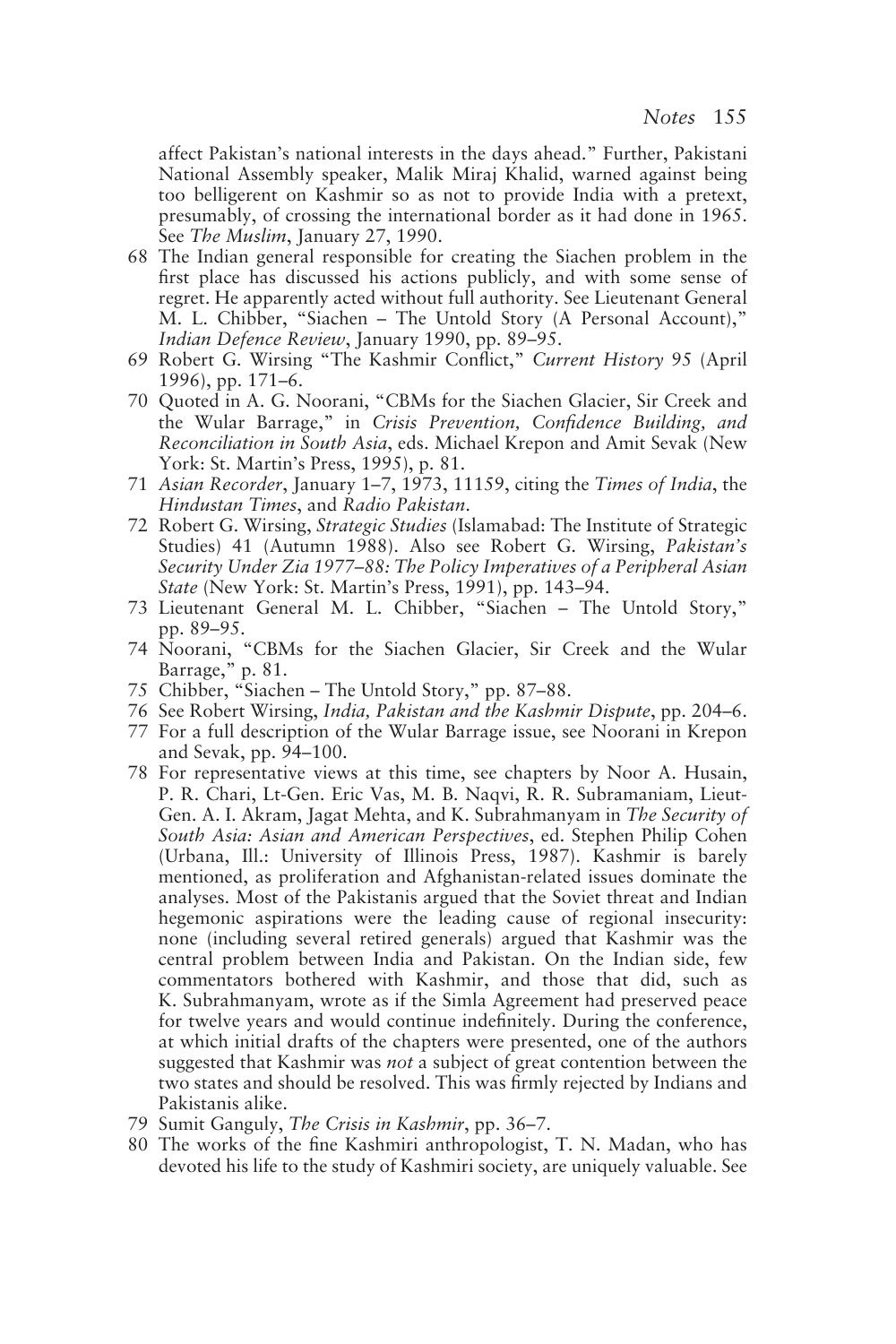T. N. Madan, *Family and Kinship: A Study of the Pandits of Rural Kashmir* (New York: Oxford University Press, 1989); *Muslim Communities of South Asia: Culture, Society, and Power* (New Delhi: Manohar, 1995); and *Culture and Development* (New York: Oxford University Press, 1983).

- 81 On the other hand, some Indian officials argue that the Kashmiris remain Kashmiris: easily cowed, and certainly more vulnerable to threat and pressure than others. Some in the Indian police (usually Punjabis) have offered the observation that a Kashmiri "militant" will crack under torture far more quickly than his Punjabi equivalent.
- 82 The classic expression of this position is by Jagmohan, who served (twice) as governor of Jammu and Kashmir. His memoir-analysis, *My Frozen Turbulence in Kashmir* (New Delhi: Allied, 1991) is a monumental defense of his own role in these events, but also contains much useful information and some misinformation about events in New Delhi, Kashmir, and Pakistan.
- 83 *India Today*, June 30, 1990, p. 71.
- 84 Inderjit Badhwar, "Asserting Authority," *India Today*, February 28, 1990, p. 31.
- 85 Marwah, pp. 76–7.
- 86 See Pankaj Pachauri and Zafar Meraj, "Drifting Dangerously," *India Today*, January 15, 1990, pp. 8–13; and Shekhar Gupta, "Militant Siege," *India Today* (international edition) January 31, 1990, pp. 30–7.
- 87 "Kashmir: Echoes of War," *The Economist*, January 27, 1990, p. 33; "Kashmir: Fighting Words," *The Economist*, February 3, 1990, p. 32.
- 88 Gupta, "Militant Siege," p. 34.
- 89 Ganguly, *Crisis in Kashmir*.
- 90 For a U.S. account of the damage to the Third World caused by the Cold War – written by one of the leading U.S. strategists of the Cold War – see Peter Rodman, *More Precious than Peace: The Cold War and the Struggle for the Third World* (New York: C. Scribner and Sons, 1994).
- 91 For a detailed and systematic analysis of steps undertaken by India to erode the special status of Kashmir, see Pervaiz Iqbal Cheema, "India's Kashmir Policy" in *Perspectives on Kashmir*, ed. Dr. K. F. Yusuf (Islamabad: Pakistan Forum, 1994), pp. 97–108.

### **4 From domestic insurgency to international concern**

- 1 Michael Krepon and Mishi Faruqee, eds., "Conflict Prevention and Confidence-Building Measures in South Asia: The 1990 Crisis," Occasional Paper No. 17 (Washington, D.C.: The Henry L. Stimson Center, April 1994), p. 5. This is the transcript of a meeting convened by the Stimson Center to discuss the 1990 crisis. Participants included the U.S. ambassadors to New Delhi and Islamabad in 1990 and several South Asian diplomats and military officers.
- 2 But even among the Indian experts there was (and remains) a wide difference of opinion as to the strategy most appropriate to contain and eliminate the separatist *cum* terrorist movement.
- 3 See, for example, "The Enemy Within," *India Today* (editorial), March 31, 1990, p. 11; Sumit Ganguly, "Avoiding War in Kashmir," *Foreign*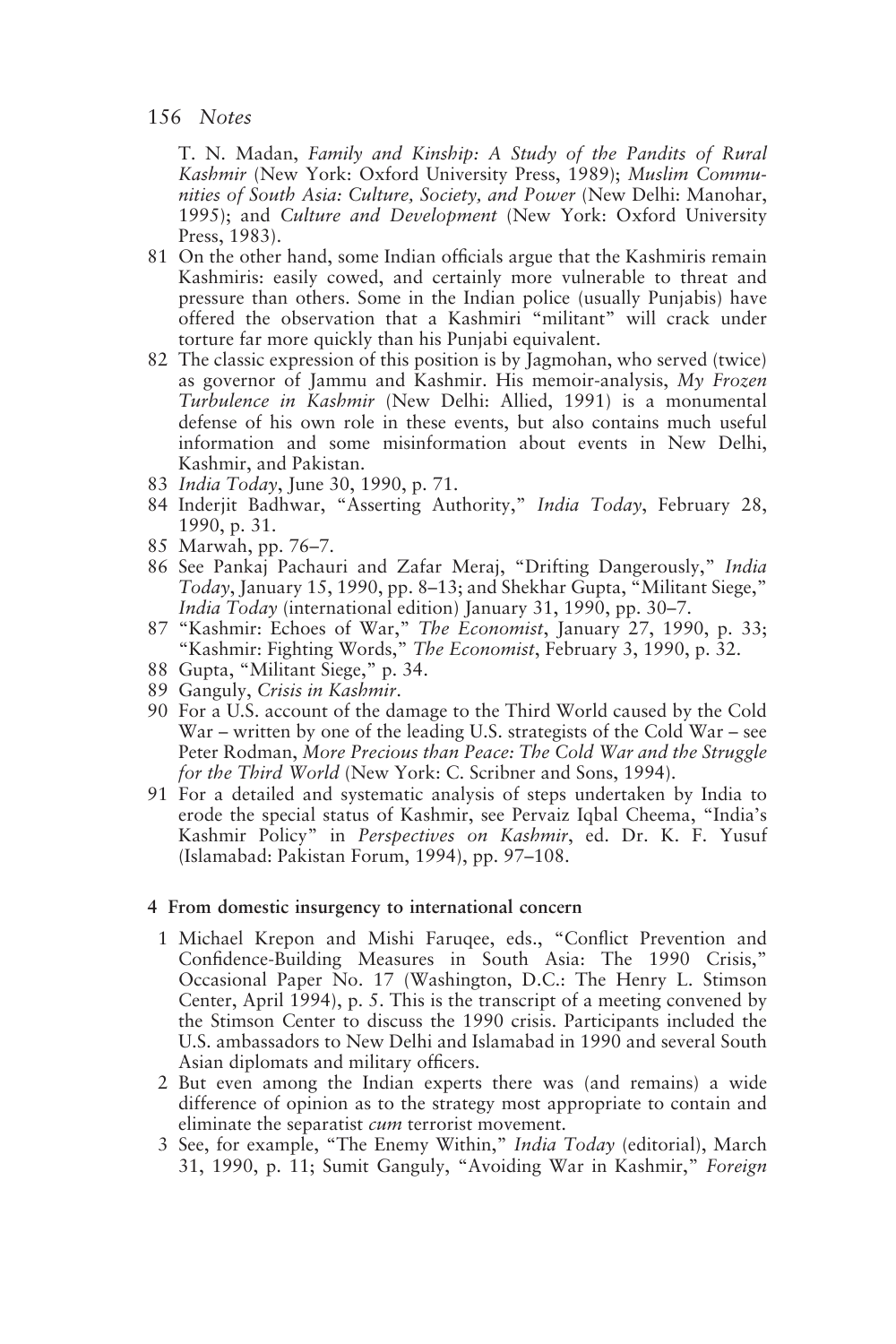*Affairs* 74 (Winter 1990–1) pp. 63, 65; M. J. Akbar, *Kashmir: Behind the Vale* (New Delhi: Viking, 1991), p. 215; "Crossfire: Kashmir," *India Today*, August 31, 1991, pp. 77–87; George Fernandes, "India's Policies in Kashmir: An Assessment and Discourse," and Jagat Mehta, "Resolving Kashmir in the International Context of the 1990s," in *Perspectives on Kashmir: The Roots of Conflict in South Asia*, ed. Raju G. C. Thomas (Boulder: Westview, 1992), pp. 286, 394–5; and Alastair Lamb, *Kashmir: A Disputed Legacy, 1846–1990* (Karachi: Oxford University Press, 1993), pp. 332, 340.

- 4 Krepon and Faruqee, "The 1990 Crisis," p. 6.
- 5 J. N. Dixit, *Anatomy of a Flawed Inheritance: Indo-Pak Relations, 1970–1994* (Delhi: Konarak, 1995), p. 125.
- 6 This is ex-governor Jagmohan's viewpoint; he discusses at great length, as evidence of Pakistani subversive intentions, "Operation Topac." This was, allegedly, a systematic Pakistani effort to infiltrate and suborn the ranks of the Valley Kashmiris; Jagmohan's discussion cites verbatim statements by Zia and other senior Pakistani leaders *My Frozen Turbulence in Kashmir* (New Delhi: Allied, 1991), pp. 406ff. He does acknowledge some doubts about the origins of Topac (p. 410), and concludes that it is "immaterial whether such a plan was conceived and executed by Pakistani agencies or it was merely a model or scenario worked out by the Research and Analysis Wing or any other branch of the Indian government." In fact, it was the latter, although Jagmohan is correct in surmising that there were Pakistani plans afoot. The real question is whether Indian decisions were influenced by disinformation operations mounted by the Indian government itself – in intelligence parlance, a "blowback." The first public presentation of Topac appears in the *Indian Defense Review*, July 1989, although the article does not make it clear that Topac was an entirely fictional exercise – among other things the operation's name does not conform with the Pakistani practice of giving its operations and exercises Western or Islamic titles. See also the discussion by K. Subrahmanyam that relies upon the scenario, "Kashmir," *Strategic Analysis*, May 1990, pp. 98–111, and Sumit Ganguly, *The Crisis in Kashmir: Portents of War and Hopes of Peace* (New York: Woodrow Wilson Center Press and Cambridge University Press, 1997), p. 15.
- 7 Ibid.
- 8 *India Today*, January 31, 1990.
- 9 These talks about the terms and extent of support broke down. The first group of four Kashmiris apparently went across to Pakistan for training some time in 1987 after they were released from an Indian jail. They claim to have spoken with Zia on that trip. There have been some reports that there were contacts between dissident Sikhs and the Kashmiris in Pakistan, concerning joint operations in Jammu.
- 10 B. G. Deshmukh, "The Inside Story," *India Today*, February 28, 1994, p. 62.
- 11 Shirin Tahir-Kheli, "Lessons for the Future: The Gates Mission to India and Pakistan" (unpublished manuscript), p. 6.

- 13 Krepon and Faruqee, "The 1990 Crisis," p. 6.
- 14 One of the first reports of these conversations is in Stephen P. Cohen, *The Pakistan Army* (Berkeley: University of California Press, 1984). Indian

<sup>12</sup> Ibid.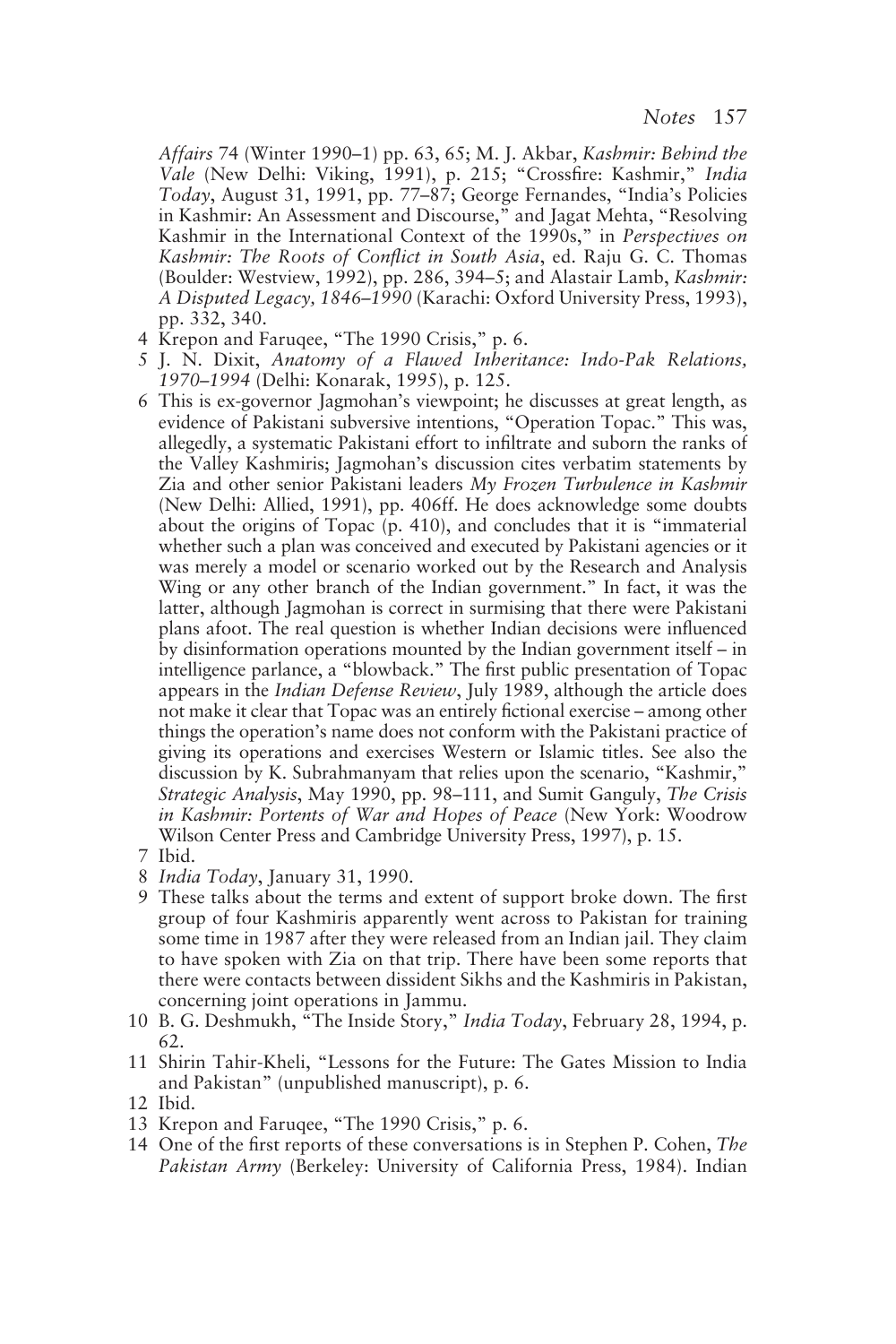intelligence officials questioned the author about this passage shortly afterward. By the mid-1990s official Pakistan military journals were publishing articles with elaborate scenarios of nuclear war fighting and deterrence between India and Pakistan. We will return to this issue in Chapter 6.

- 15 *India Today*, February 28, 1990.
- 16 *India Today*, January 31, 1990.
- 17 Malcolm Davidson, "Bhutto Says Pakistan Does Not Want War With India Over Kashmir," *Reuters Library Report*, February 10, 1990.
- 18 Personal communication.
- 19 Interview.
- 20 Typically, see "Mission to Delhi" (editorial), *The Muslim*, January 9, 1990.
- 21 *The Muslim*, January 11, 1990.
- 22 Interview.
- 23 It might be pointed out here, at the anecdotal level, that Benazir Bhutto's second child was born in mid-January 1990.
- 24 Quoted in Tariq Butt, "Comment," *The Muslim*, January 25, 1990.
- 25 Shekhar Gupta, "Nuclear Weapons in the Subcontinent," in *Defense and Insecurity in Southern Asia: The Nuclear and Conventional Dimensions, Occasional Paper 21*, ed. Chris Smith, Shekhar Gupta, William J. Durch, and Michael Krepon (Washington, D.C.: The Henry L. Stimson Center, 1995), p. 39.
- 26 Syed Rifaat Hussain, "Benazir's Downfall: The International Dimension," *The News*, August 10, 1991. Hussain is a leading Pakistani academic who served a brief tour in the Pakistan embassy in Washington during Benazir Bhutto's second term as prime minister.
- 27 Ibid.
- 28 Based on interviews in Pakistan.
- 29 Based on interviews in India.
- 30 Based on interviews in India with several participants in these events.
- 31 The quasi-official Indian report on the Kargil war makes some reference to these talks, but its text draws no inferences, although the public version of the report is heavily edited. See *Report of the Kargil Review Committee: From Surprise to Reckoning* (New Delhi: Sage Publications, 1999), p. 65.
- 32 Hussain, *Frontier Post*, January 29, 1990.
- 33 See *The Muslim*, "Policy on Kashmir," February 1, 1990.
- 34 Sikander Hayat, "Vigilant Eyes on Kashmir Control Line," *Frontier Post*, January 29, 1990.
- 35 Based on an interview with a former air force officer.
- 36 The *Xinhua General Overseas News Service*, February 21, 1990.
- 37 *Far Eastern Economic Review*, May 17, 1990, p. 11.
- 38 The *Xinhua General Overseas News Service*, February 21, 1990.
- 39 S. Viswam and Salamat Ali, "Vale of Tears," *Far Eastern Economic Review*, February 8, 1990, pp. 19–21.
- 40 Raja Asghar, "Bhutto Predicts Victory for Kashmir Independence Campaign," *Reuters Library Report*, March 13, 1990.
- 41 Interview with official, then posted in Islamabad.
- 42 The Indian Kargil Commission Report describes the speech as "highly emotional," and "inciting the masses." *Report of the Kargil Review*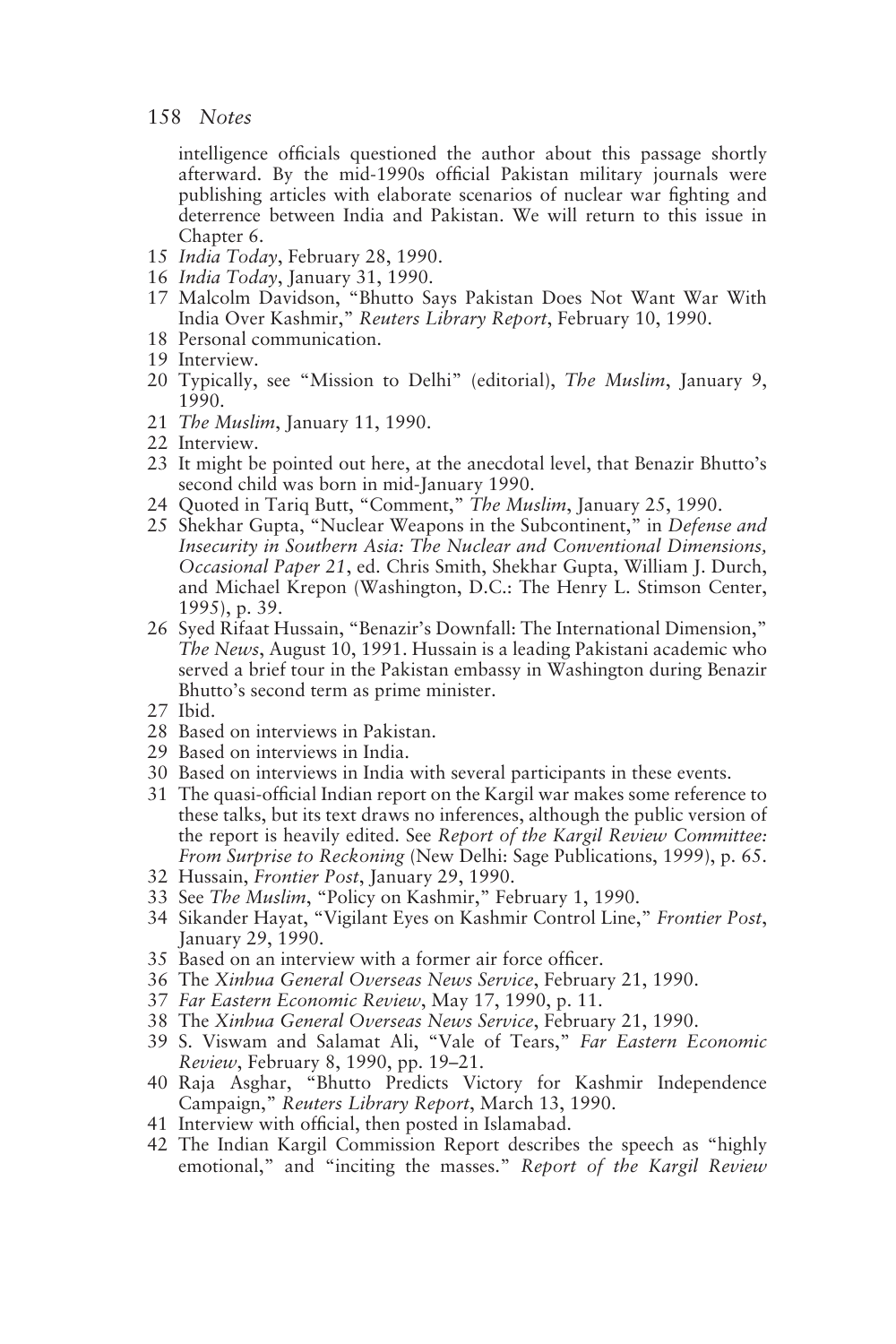*Committee: From Surprise to Reckoning* (New Delhi: Sage Publications, 1999), p. 66.

- 43 Interview.
- 44 Moses Manoharan, "Indian Leader Tells Pakistan to Stay Out of Kashmir Uprising," *Reuters Library Report*, March 13, 1990.
- 45 "Crush Pak Camps: BJP," *Times of India*, April 8, 1990.
- 46 David Housego, "India Urged to Attack Camps in Pakistan Over Strife in Kashmir," *Financial Times*, April 9, 1990.
- 47 See *Far Eastern Economic Review*, April 26, 1990, 10–11; also see the *Financial Times*, April 11, 1990; and the *Times of India*, April 11, 1990.
- 48 Interview with a senior Pakistan army officer, who notes that plans to assist the Kashmiris developed after the uprising in Kashmir, not before.
- 49 David Housego and Zafar Meraj, "Indian Premier Warns of Danger of Kashmir War," *Financial Times*, April 11, 1990; Coomi Kapoor, "Indian Threat of Armed Reprisals," *The Times* (London), April 11, 1990; Tony Allen-Mills, "India Ready for War After Hostages Are Executed," *The Independent* (London), April 12, 1990; Mark Fineman, "India's Leader Warns of an Attack by Pakistan," *Los Angeles Times*, April 15, 1990; "VP Urges Nation to Be Ready as Pak Troops Move to Border," *Times of India*, April 11, 1990.
- 50 "Unwarranted Bellicosity," *Dawn* (Karachi), April 12, 1990.
- 51 See "Conflict Prevention," Krepon and Faruqee, pp. 17–22.
- 52 "Indian Threats Demand Vigilance," *Dawn* (Karachi), April 12, 1990; James Clad and Salamat Ali, "Will Words Lead to War?" *Far Eastern Economic Review*, April 26, 1990, pp. 10–11; Malcolm Davidson, "Pakistan Condemns Indian Premier's Talk of War Over Kashmir," *Reuters Library Report*, April 11, 1990; Malcolm Davidson, "Kashmir Row Sparks Dangerous Period for India and Pakistan," *Reuters Library Report*, April 13, 1990; "Pakistan Ready to Meet Indian Invasion, Minister Says," *Reuters Library Report*, April 14, 1990.
- 53 The terminology of both the Indian and Pakistan armies designates a "corps" as consisting of one infantry division and one armor division, or two infantry divisions supplemented by an armor brigade. But the numbers of divisions is flexible and could be augmented for operational purposes.
- 54 These statements regarding the deployment patterns of the Indian army and air force units are based on interviews.
- 55 Comment by Inder Malhotra, *Times of India*, June 14, 1990.
- 56 *Economic Times*, May 18, 1993.
- 57 Gen. (ret.) V. N. Sharma, "It's All Bluff and Bluster," *Economic Times* (Bombay), May 18, 1993.
- 58 Interview with a very senior Pakistani military official.
- 59 Devin Hagerty's chapter on "Nuclear Weapons and the Kashmir Crisis" in *The Theory and Practice of Nuclear Deterrence in South Asia* (Philadelphia: University of Pennsylvania, 1995), pp. 217–80.
- 60 Mushahid Hussain, "Pakistan 'Responding to Change'," *Jane's Defense Weekly*, October 14, 1989, 779; Malcolm Davidson, "Pakistani Army Chief Vows to Stay Out of Politics," *Reuters Library Report*, December 10, 1989.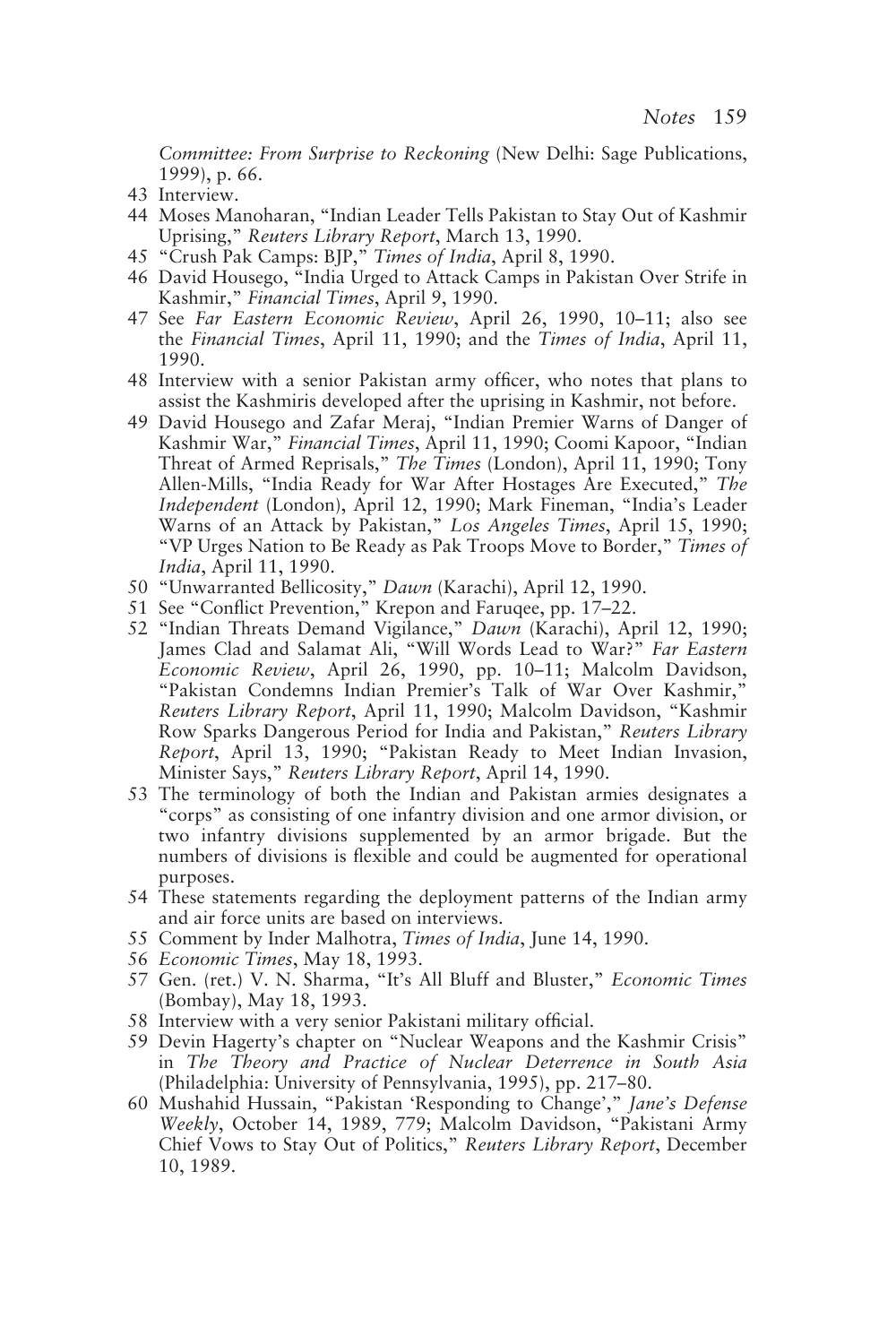- 61 For a full account of the Brasstacks exercise see Bajpai *et al*. *Beyond Brasstacks: Perception and Management of Crisis in South Asia* (New Delhi: Manohar, 1995). For a hawkish Indian interpretation, see Ravi Rikhye, *The War that Never Was* (New Delhi: Chanakya Publications, 1988).
- 62 Kanti Bajpai *et al*.
- 63 Salamat Ali, "The Counter-Punch," *Far Eastern Economic Review*, October 26, 1989, pp. 25.
- 64 *Pakistan Times*, November 30, 1989.
- 65 *Frontier Post*, December 25, 1989.
- 66 B. G. Deshmukh, "The Inside Story," *India Today*, February 28, 1994, p. 63.
- 67 Sharma, "Bluff and Bluster."
- 68 Based on personal interviews.
- 69 K. Subrahmanyam in *Kashmir in India and Pakistan: Crisis of Relationship*, ed. Air Commodore Jasjit Singh (New Delhi: Lancer Publishers, 1990), p. 123.
- 70 Deshmukh, "The Inside Story," p. 63.
- 71 *The Nation*, October 21, 1989.
- 72 Sharma, "Bluff and Bluster."
- 73 Based on contemporaneous interviews with a number of mid-level Pakistan army officers at this time.
- 74 Sharma, "Bluff and Bluster."
- 75 Comments of the U.S. ambassador to New Delhi, William Clark, in Krepon and Faruqee, "1990 Crisis," p. 3.
- 76 *Reuters Library Reports*, April 11, 1990. An identical report had appeared in The Independent that day and it is unclear whether General Beg had received his information from the paper, or whether the press report was founded on Beg's statement.
- 77 *Washington Post*, April 14, 1990.
- 78 Personal interview.
- 79 Sharma, "Bluff and Bluster."
- 80 Deshmukh, "The Inside Story."
- 81 Krepon and Faruqee, "The 1990 Crisis."
- 82 Interview.
- 83 "Indian Troops Reinforced Near Kashmir Border With Pakistan," *Reuters Library Report*, April 12, 1990.
- 84 Davidson, "Dangerous Period for India and Pakistan."
- 85 Steve Coll, "Indian Troops, Separatist Violence Aggravate Kashmir Crisis," *Washington Post*, April 13, 1990.
- 86 *Los Angeles Times*, April 15, 1990, p. 47.
- 87 Ibid.
- 88 Mark Fineman, "The Makings of a Bloody, Old-Fashioned War," *The Economist*, April 21, 1990, p. 35.
- 89 Ibid.
- 90 Steve Coll, "Assault on Pakistan Gains Favor in India," *Washington Post*, April 15, 1990.
- 91 Mark Fineman, "India's Leader Warns of an Attack by Pakistan," *Los Angeles Times*, April 15, 1990, A7; "Indian Forces Battle Moslems in Kashmir," *Chicago Tribune*, April 16, 1990.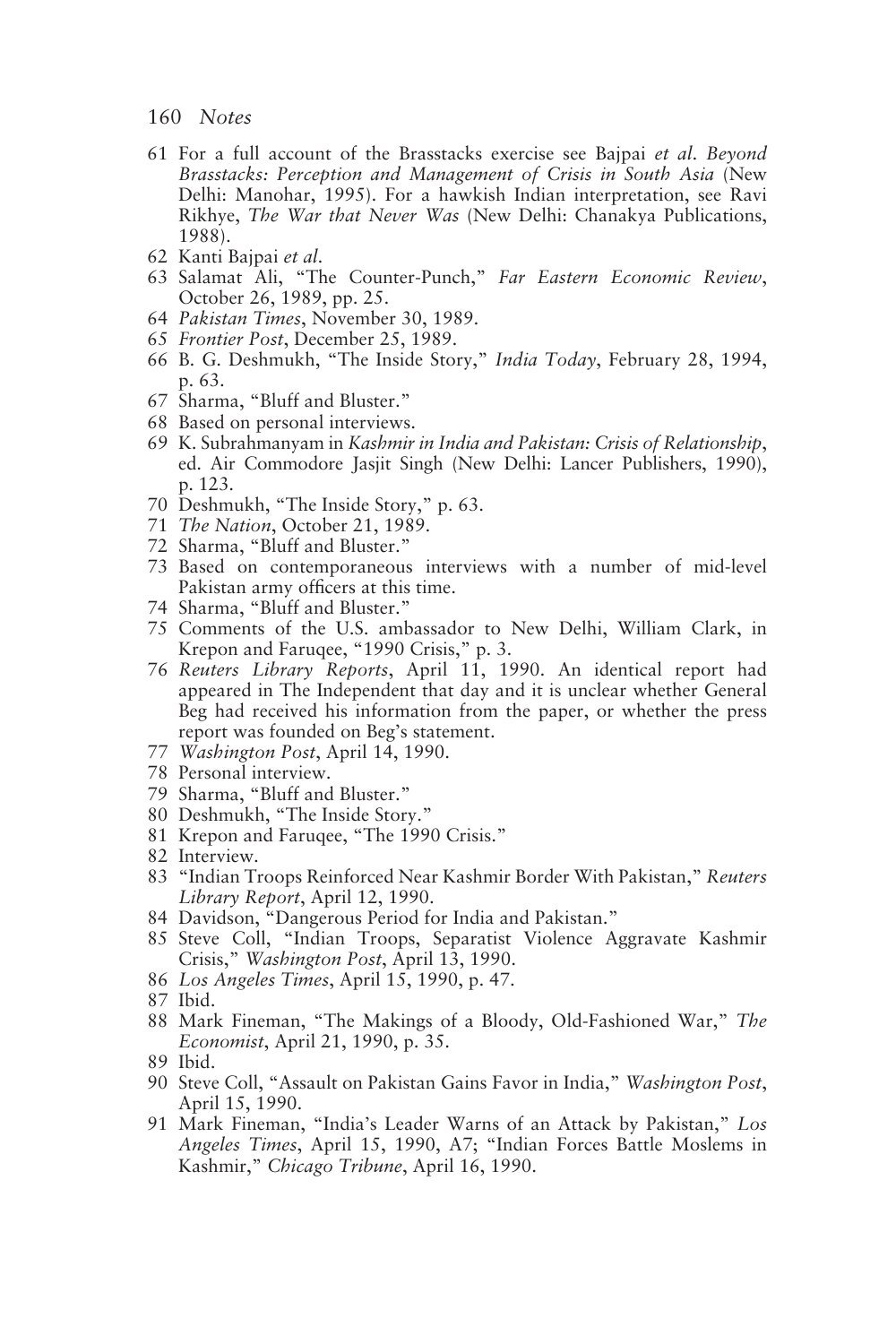- 92 Interview.
- 93 Ibid.
- 94 "If Pushed Beyond a Point By Pakistan, We Will Retaliate," *India Today*, April 30, 1990, p. 76.
- 95 Based on personal interviews.
- 96 Based on personal interviews.
- 97 Subhash Chakravarti and Amit Roy, "Militants Fan War Fever Over Kashmir," *Sunday Times* (London), April 15, 1990; Clad and Ali, "Will Words Lead to War?" James Clad, "Valley of Violence," *Far Eastern Economic Review*, May 24, 1990, 22; Zahid Hussain, "Protest Flag Becomes Focus of Kashmir Border Strife," *The Times* (London), April 24, 1990; Ahmed Rashid, "Kashmir Talks Too Far Off to Ease Rising Tensions," *The Independent* (London), April 16, 1990; Jose Katigbak, "Indo-Pakistan Border Violations on the Rise, Says UN." *Reuters Library Report*, April 23, 1990.
- 98 Rashid, "Rising Tensions;" Christopher Lockwood, Daily Telegraph (London), April 20, 1990; Salamat Ali, "Avoiding Action," *Far Eastern Economic Review*, May 3, 1990, p. 26.
- 99 Lockwood, *Daily Telegraph*; Mark Fineman, "Nervous Pakistanis Watch 'the Wall' and Indian Troops," *Los Angeles Times*, 20 April 1990; Ali, "Avoiding Action," p. 26.
- 100 Ali, "Avoiding Action," p. 26.
- 101 While only two of the Indian divisions were "armor" divisions, one according to American military sources, was mechanized; this 33rd Division was subsequently redesignated as an armor division. In the South Asian context the gap between a mechanized division and an armored division is much narrower than that between a mechanized and an infantry division.
- 102 Malcolm Davidson, "Pakistani General Says More Indian Troops Deployed Near Border," *Reuters Library Report*, 19 April 1990.
- 103 Krepon and Faruqee, "The 1990 Crisis," p. v.
- 104 One scholar who has examined the prospect of a conventional preemptive attack on airfields is Eric Arnett, who examines the consequences of American sales of runway-busting bombs to India in the context of a regional conventional–nuclear balance. See Eric Arnett, "Conventional Arms Sales and Nuclear Stability in South Asia" in *Nuclear Weapons and Arms Control in South Asia After the Test Ban*, ed. Eric Arnett (Oxford University Press, 1998).
- 105 Based on personal interview.
- 106 Deshmukh, "The Inside Story," p. 63.
- 107 Statement made by Lt Col. Davis. Krepon and Faruqee, "1990 Crisis," p. 15.
- 108 Interview with Ambassador Clark.
- 109 Krepon and Faruqee, "The 1990 Crisis," pp. 13–19.
- 110 Yojana Sharma "China: Fears of Separatism Sharpen," *Inter Press Service*, February 21, 1990; Shekhar Gupta, "Turning Down the Heat," *India Today*, May 15, 1990; Deshmukh, "The Inside Story."
- 111 *UPI*, April 18, 1990.
- 112 White House Background Briefing by Senior Administration Official, *Federal News Service*, May 24, 1990.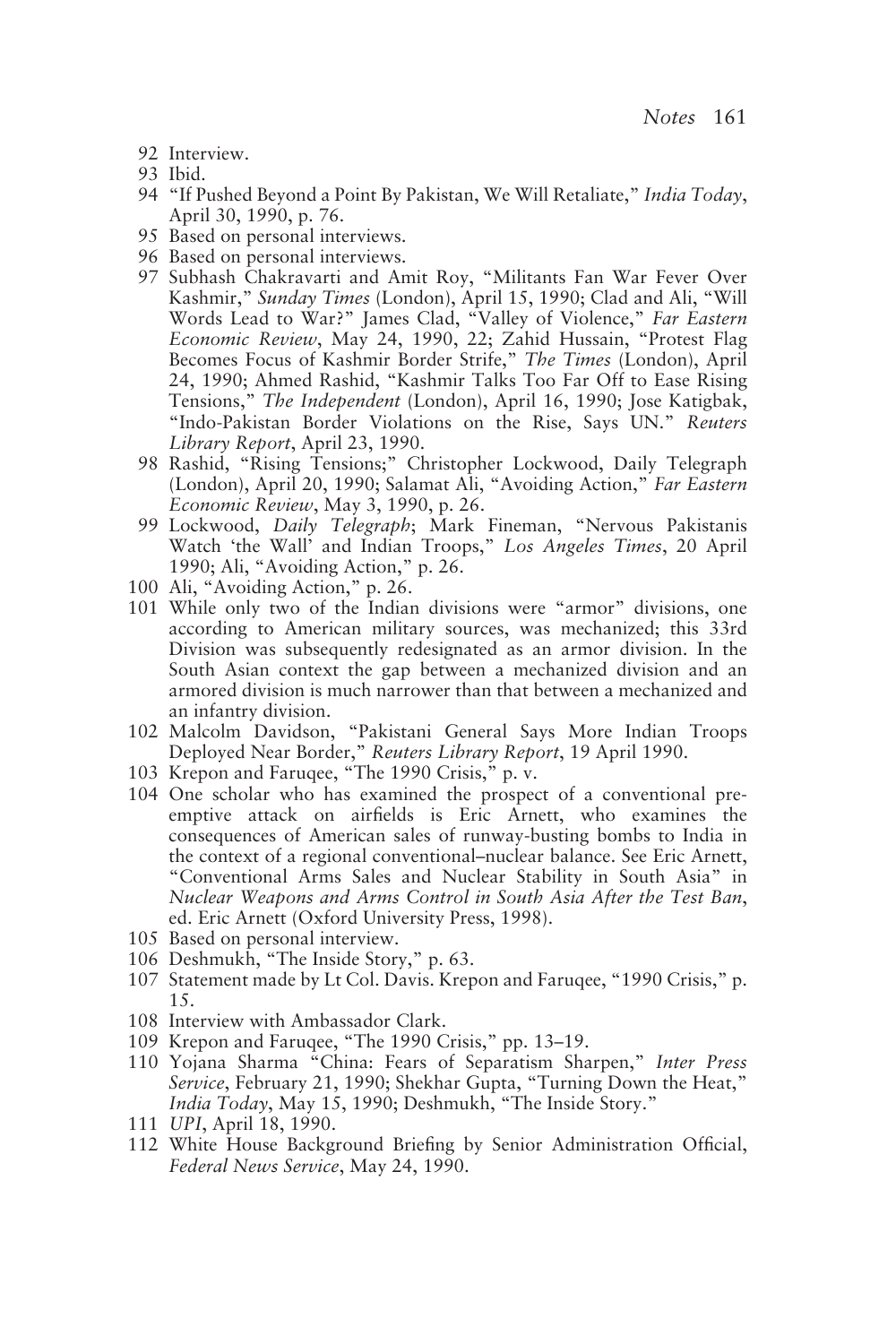- 113 *Times of India*, April 8, 1990; *Chicago Tribune*, April 16, 1990; *Washington Post*, April 18, 1990.
- 114 Interview.
- 115 *Daily Telegraph*, April 17, 1990.
- 116 *Reuters Library Report*, April 19, 1990.
- 117 *Daily Telegraph*, April 19, 1990.
- 118 *The Times* (London), April 24, 1990.
- 119 *India Today*, May 15, 1990.
- 120 *Reuters Library Report*, April 26, 1990.

#### **5 America's deepening engagement**

- 1 For the announcement of the mission see, "Regional Issues in the Upcoming U.S.–Soviet Summit," *White House Background Briefing*, Federal News Service, May 24, 1990.
- 2 Reported in the *Washington Post*, April 18, 1997. Also see Al Kamen, "U.S. Voices Concern Over Kashmir," *Washington Post*, April 19, 1990.
- 3 *The Muslim*, January 7, 1990.
- 4 *Indian Express*, May 20, 1990.
- 5 *Washington Post*, April 18, 1990, citing Robert M. Kimmit, undersecretary of state.
- 6 See, for example, the story by a well-informed Pakistani academic, Syed Riffat Hussain, "Benazir's Downfall: The International Dimension," *The News*, August 10, 1991.
- 7 Devin Hagerty, "Nuclear Weapons and the Kashmir Crisis," in *Theory and Practice of Nuclear Deterrence in South Asia* (University of Pennsylvania, 1995), pp. 261–2.
- 8 *The Muslim*, May 17, 1990. See also, Chicago Tribune, May 17, 1990.
- 9 *The Hindu*, May 17, 1990.
- 10 Ibid.
- 11 M. Ziauddin, "U.S. Envoy Holds Talks on Kashmir," *United Press International*, May 20, 1990.
- 12 Seymour M. Hersh, "On the Nuclear Edge," *New Yorker*, March 29, 1993, 67–8; comments of Oakley and the U.S. ambassador to New Delhi, William Clark, in "Conflict Prevention and Confidence Building Measures in South Asia: The 1990 Crisis," Occasional Paper 17 ed. Michael Krepon and Mishi Faruqee (Washington, D.C.: The Henry Stimson Center, 1994), pp. 4, 8–9; John F. Burns, "U.S. Urges Pakistan to Settle Feud With India Over Kashmir," *New York Times*, May 21, 1990. Pakistani officials later denied that they agreed to shut down any training camps.
- 13 Krepon and Faruqee, "The 1990 Crisis," p. 8.
- 14 Hersh, p. 67.
- 15 Interview.
- 16 *The Hindu*, May 21, 1990.
- 17 Interviews in Islamabad and other cities in 1990.
- 18 *UPI*, May 16, 1990.
- 19 *The Muslim*, May 18, 1990. Almost ten years later, after India conducted a series of nuclear weapons tests, Advani, then minister for home affairs, repeated the threat. Various interpretations have been put upon the latter,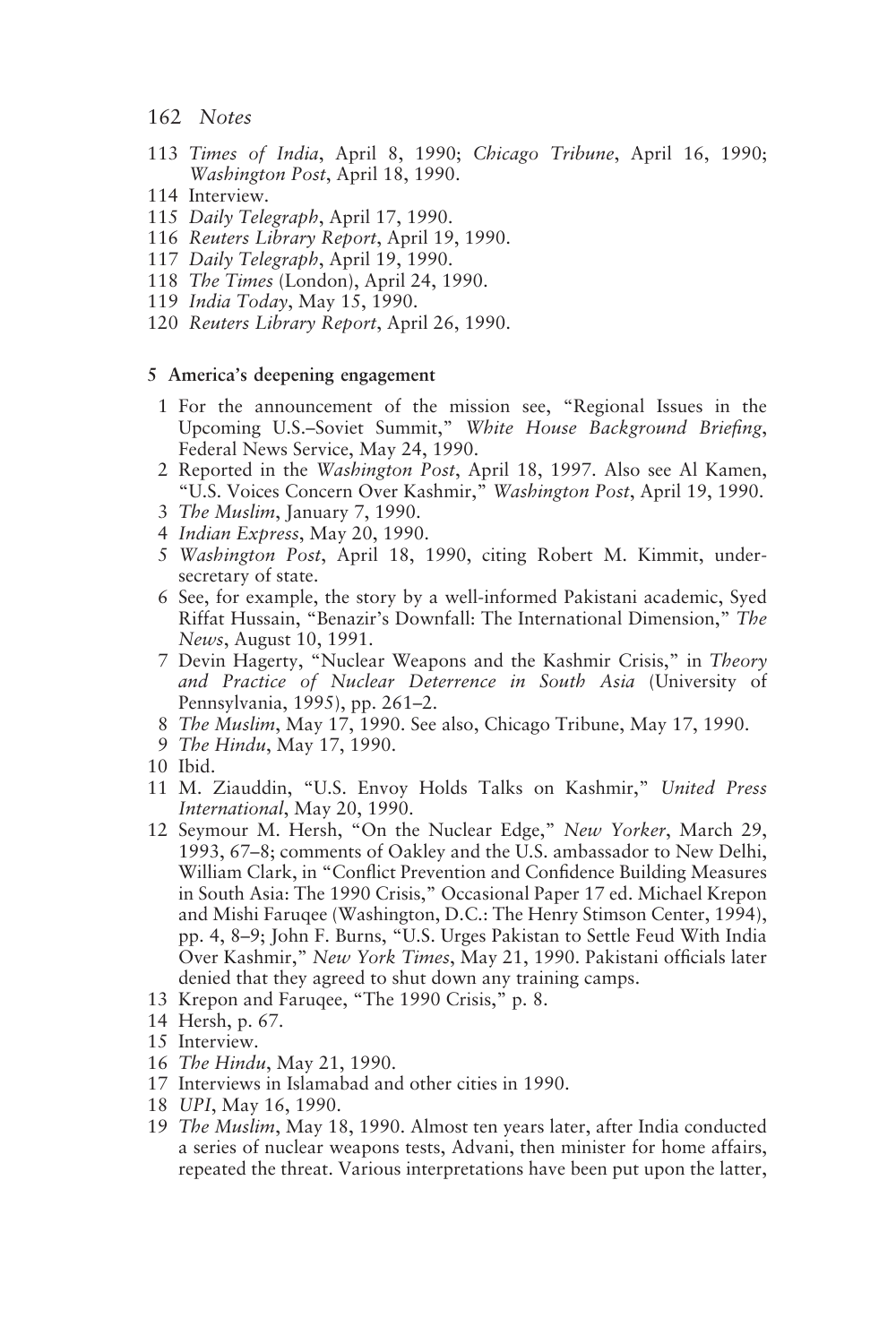one being that the Indian government was trying to pressure Pakistan to test and that Advani's threat was calculated to produce this result.

- 20 Ramanna was brought into the V. P. Singh government because of Singh's desire to include a number of scientists and technocrats. He was also associated with the earlier (1974) nuclear test. *Reuters Library Report*, May 17, 1990.
- 21 B. G. Deshmukh, "The Inside Story," *India Today*, February 28, 1994, p. 62.
- 22 Hersh, p. 68, Krepon and Faruqee, "1990 Crisis," p. 4; "The Killing of Hopes for Peace in Kashmir," *Economist*, May 26, 1990.
- 23 Interview with former senior Bush administration official.
- 24 *Daily Telegraph*, May 22, 1997.
- 25 *India Today*, June 15, 1990.
- 26 Quoted in Hagerty. Also see the *Daily Telegraph*, May 22, 1997.
- 27 It has subsequently been disclosed that later in 1990 the two sides agreed to keep quiet about a major cross border conflict, even though it had involved some casualties and movement of territory back and forth between the two sides in Kashmir itself. Gen. (ret.) Mirza Aslam Beg, "Let History Judge," *The News* (Islamabad), October 15, 1998. For an Indian response, confirming that Pakistan had made incursions across the Line of Control in 1990, see *Deccan Herald*, October 23, 1998.
- 28 Based on communication from one of the Indian participants at the Gates meetings in New Delhi.
- 29 *Xinhua General News Service*, June 3, 1990.
- 30 *Times of India*, June 8, 1990.
- 31 Based on personal interviews.
- 32 Devin Hagerty, *Theory and Practice of Nuclear Deterrence in South Asia*, p. 15.
- 33 *Newsweek*, June 4, 1990. Krepon and Faruqee, "The 1990 Crisis," and *U.S. News & World Report*, June 11, 1990.
- 34 Robert M. Gates, "Preventive Diplomacy: Concept and Reality," excerpts from a speech to a "Conference on Preventive Diplomacy" held in Taipei, Taiwan, August 29, 1996, Center for Strategic and International Studies Pacific Forum, PacNet No. 39, September 27, 1996.
- 35 Robert M. Gates, "The CIA's Little-Known Resume," *New York Times*, October 29, 1998.
- 36 Burrows and Windrem, *Critical Mass*, pp. 16–17.
- 37 "Regional Issues in the Upcoming U.S.–Soviet Summit," *White House Background Briefing*, Federal News Service, May 24, 1990.
- 38 Adams, "Pakistan 'Nuclear War Threat'"; see also, Landay, "U.S. Diplomatic Mission Fails," *United Press International*, May 21, 1990; and Balram Tandon, "Delhi Rejects Bush Plan for Peace Talks," *Daily Telegraph*, May 22, 1990.
- 39 Krepon and Faruqee, "The 1990 Crisis," p. 4.
- 40 Ibid., pp. 30–1.
- 41 Ibid., pp. 20, 30–3.
- 42 Interview.
- 43 Krepon and Faruqee, "The 1990 Crisis."
- 44 *The Muslim*, May 17, 1990.
- 45 *Japan Times*, May 1, 1990.
- 46 *Dawn*, May 3, 1990.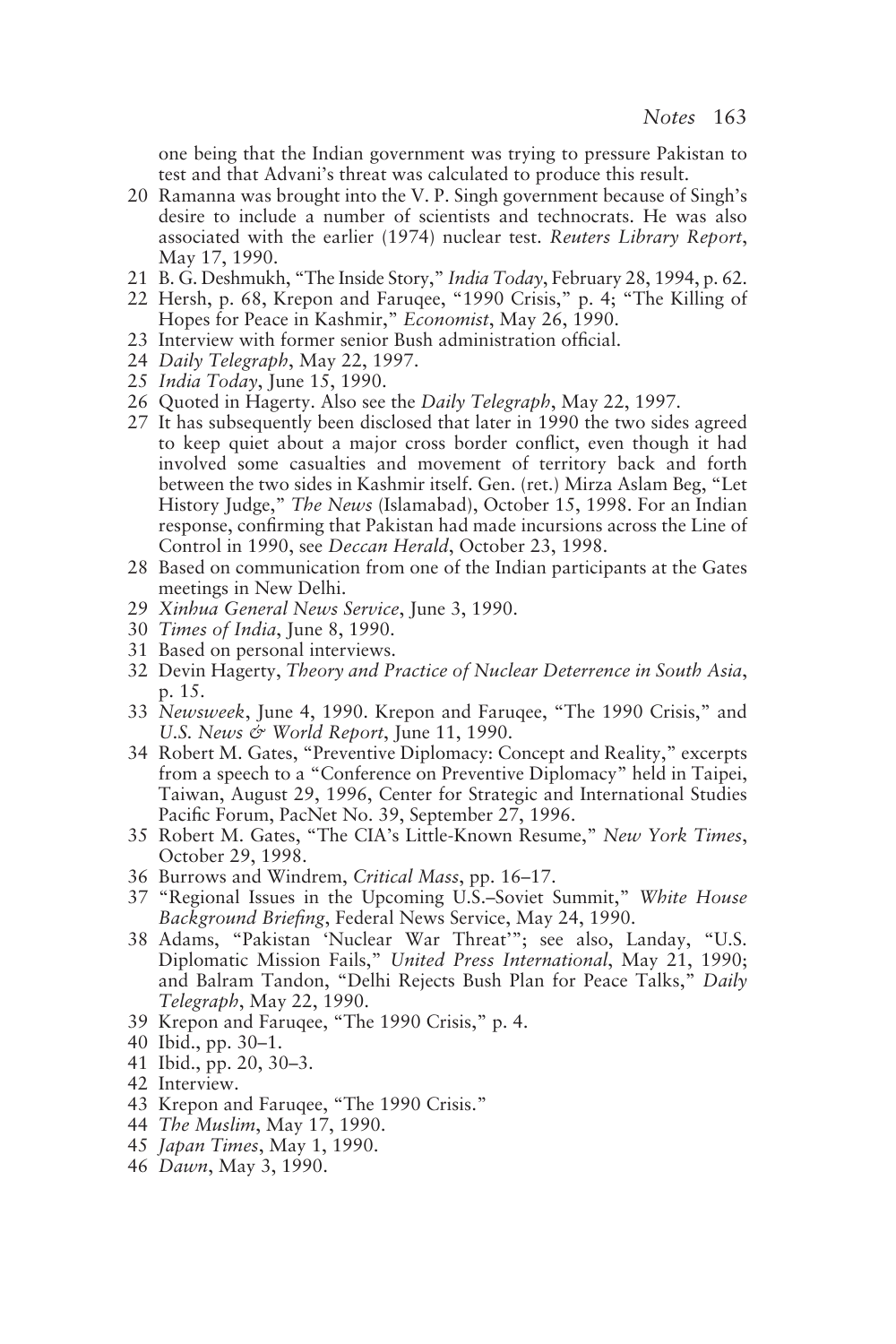#### **6 1990 as a nuclear crisis**

- 1 Seymour Hersh, "On the Nuclear Edge," *New Yorker*, March 29, 1993, and William E. Burrows and Robert Windrem, *Critical Mass: The Dangerous Race for Superweapons in a Fragmenting World* (New York: Simon and Schuster, 1994).
- 2 Josef Korbel, *Danger in Kashmir* (Princeton, NJ: Princeton University Press, 1966).
- 3 The most comprehensive survey of the Indian program is in George Perkovich, *India's Nuclear Bomb: The Impact on Global Proliferation* (Berkeley: University of California Press, 1999); for a cultural/ interpretative account of the Indian nuclear program, see Itty Abraham, *The Making of the Indian Atomic Bomb: Science, Secrecy and the Postcolonial State* (New York: Zed Books, 1998).
- 4 For a Pakistani journalist's account of the program, based on interviews with many key participants, see Shahid-ur-Rahman, *Long Road to Chagai* (Islamabad: Print-Wise Publications, 1999). For a survey of the Pakistani program, see Stephen P. Cohen, *The Pakistan Army* (revised edition: Karachi: Oxford University Press, 1998).
- 5 Zulfiqar Ali Bhutto, "Deterrence against Aggression," Chapter 16 in *The Myth of Independence* (New York: Oxford University Press, 1969).
- 6 See Stephen P. Cohen, *The Pakistan Army*, pp. 153, 155.
- 7 According to one informed Pakistani military source, the idea of "strategic defiance" came from the ISI Director, Lt-Gen. Hamid Gul, as the Afghan war began to wind down. The term was picked up by the army chief, Gen. Aslam Beg. Gul looked to Central Asia, Beg looked to Kashmir; in the end both were stymied.
- 8 This is one conclusion reached by Shirin Tahir-Kheli in an unpublished paper, 1994.
- 9 For two comprehensive studies of poll data, especially commissioned for the purpose, see David Cortright and Amitabh Mattoo, eds., *India and the Bomb: Public Opinion and Nuclear Options* (Notre Dame, IN: University of Notre Dame Press, 1996), and David Cortright and Samina Ahmed, eds., *Pakistan and the Bomb: Public Opinion and Nuclear Options* (Notre Dame, IN: University of Notre Dame Press, 1998).
- 10 Deshmukh was cabinet secretary in 1990. See his *A Cabinet Secretary Looks Around* (Mumbai: Bharatiya Vidya Bhavan, 1998).
- 11 Raj Chengappa, *Weapons of Peace* (New Delhi: HarperCollins, 2000), p. 357.
- 12 K. Subrahmanyam, "Indian Nuclear Policy 1964–98 (A Personal Recollection)," in Jasjit Singh, ed., *Nuclear India* (New Delhi: Knowledge World and the Institute for Defence Studies and Analysis, 1998), p. 44.
- 13 Ibid., p. 45.
- 14 *Report of the Kargil Review Committee: From Surprise to Reckoning* (New Delhi: Sage Publications, 1999), pp. 66, 73, 193. According to the authors, the RAW report cited highly placed sources from an un-named country to the effect that Pakistan "would attempt to hit one or two targets in India with nuclear weapons at the very commencement of *any* armed conflict." While it could be that Pakistani strategic policy had changed from April–May to August, we find no evidence to indicate that such a first-strike doctrine had been adapted by Pakistan, at least with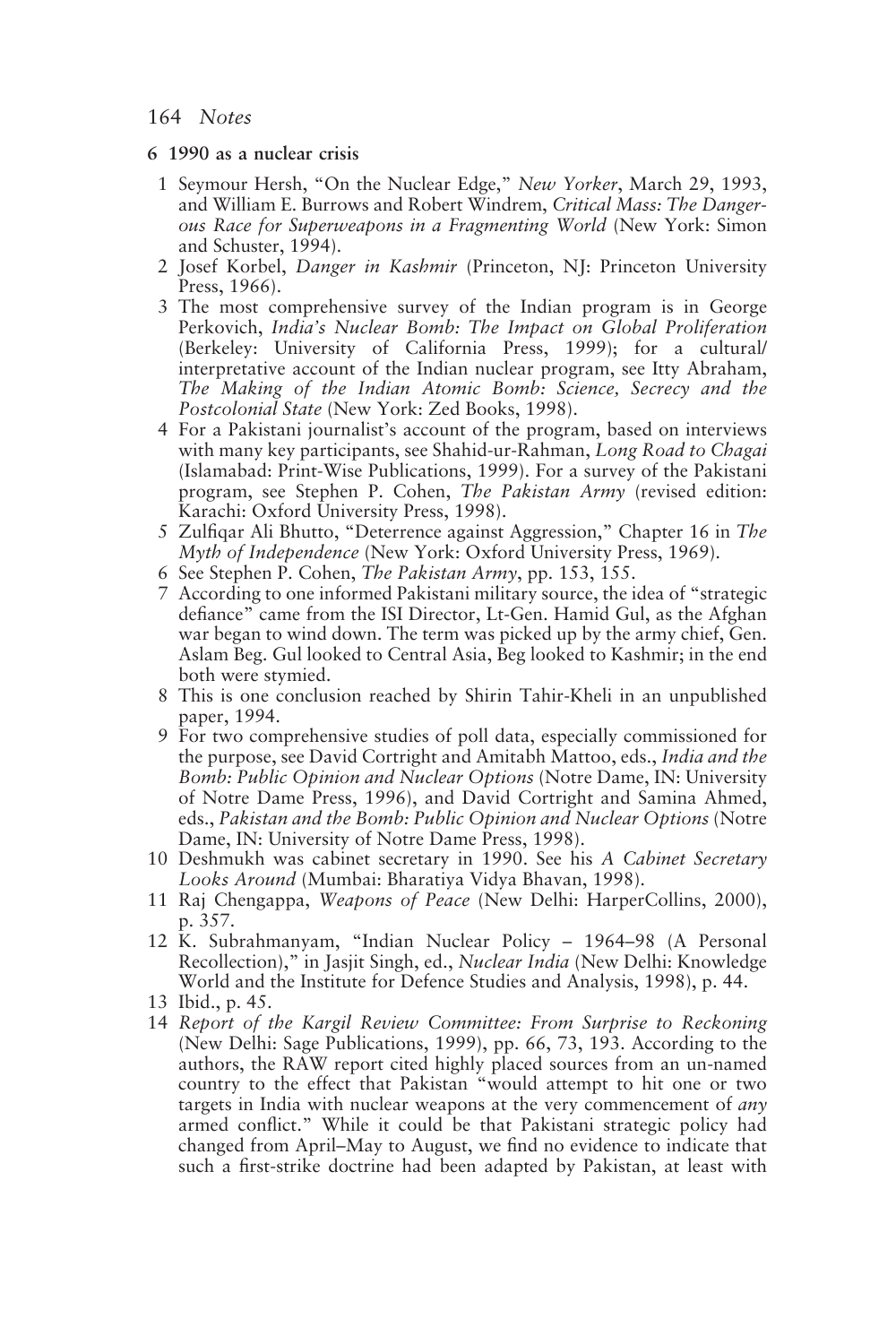reference to *any* armed conflict. At that time Pakistani strategists were discussing several options for nuclear use under a variety of circumstances.

- 15 George Perkovich, *India's Nuclear Bomb* (Berkeley: University of California Press, 1999), p. 293. He also states that by then Pakistan, also, had acquired the capability to assemble nuclear weapons. Perkovich cites an article by Subrahmanyam, "Politics of Shakti," *Times of India*, May 26, 1998, but it is not clear whether this refers to Pakistan and India's capabilities or the planned Indian response. Perkovich describes the formation of a small, secret, group to develop plans for ensuring that in the event of a nuclear attack on India the government would continue to function and would be able to retaliate. The group was proposed by the Scientific Advisor to the Minister of Defense, V.S. Arunachalam, and included himself, R. Chidambaram of the Indian Atomic Energy Commission, Arun Singh (former Minister of State for Defense), General K. Sundarji, who had just retired, and a few others including K. Subrahmanyam. The committee did not include India's service chiefs, and worked out an arrangement by which base commanders and scientists would be ordered to carry out a retaliatory attack should the top civilian and military leadership be wiped out in a nuclear attack.
- 16 Shahid-ur-Rahman, *Long Road to Chagai*. The author had access to many of the key personnel in the weapons and missile programs; references to the M-11 program were, according to the author, "expunged" and other sections were deleted because of political sensitivity; the book contains many inaccuracies, but it is hard to tell whether these are the responsibility of the author or those he talked to.
- 17 Ibid., pp. 82–3.
- 18 Dawn, June 27, 2001.
- 19 For a comprehensive narrative history of the evolution of Indian nuclear thinking, see Perkovich, and also W. P. S. Sidhu, "The Development of an Indian Nuclear Doctrine Since 1998," Dissertation submitted to the Degree Committee of the Faculty of History for the degree of Doctor of Philosophy, Emmanuel College, Cambridge University, February 1997. Also see Kanti P. Bajpai and Amitabh Mattoo, *Security India: Strategic Thought and Practice, Essays by George K. Tanham with Commentaries* (New Delhi: Manohar, 1996). For a discussion of Pakistani nuclear thought, see Stephen P. Cohen, *The Pakistan Army*, pp. 152ff., and a flurry of recent articles in Pakistani military journals.
- 20 The term strategic enclave was coined by Itty Abraham and further developed by George Perkovich. See Abraham, *The Making of the Indian Atomic Bomb: Science, Secrecy and the Postcolonial State* (New York: Zed Books, 1998), and George Perkovich, *India's Nuclear Bomb: The Impact on Global Proliferation* (Berkeley: University of California Press, 1999).
- 21 From the hawkish Indian perspective that India could have "taken out" Pakistan's weak nuclear capabilities some time in the 1980s, but since this opportunity was lost (it could not have been done in any case without great cost) Pakistan's program was the perfect justification to lever an Indian program from a reluctant Indian leadership.
- 22 Josef Korbel, p. 272.
- 23 Cohen, *The Pakistan Army*, p. 154.
- 24 Ibid.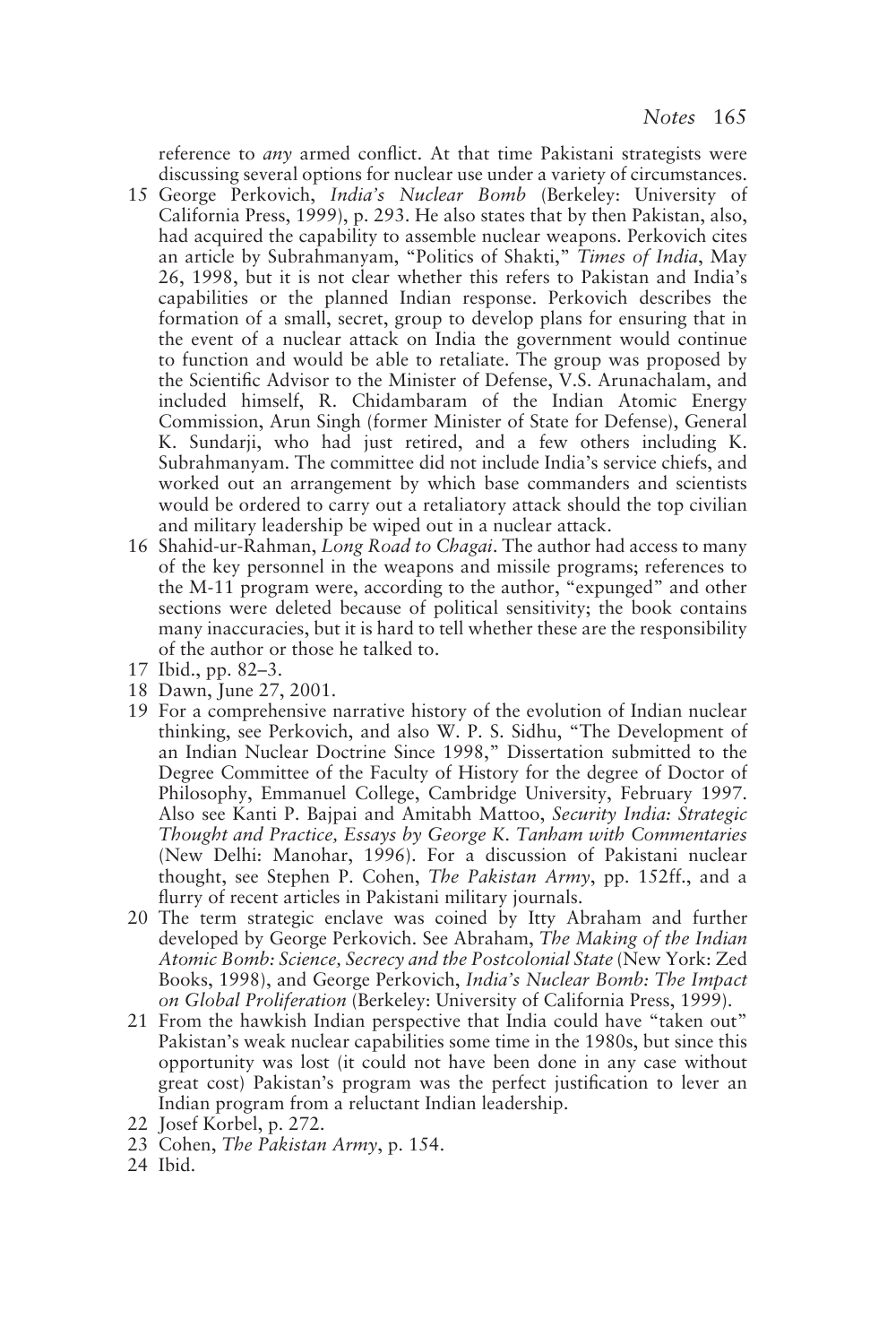- 25 Kuldip Nayar interview with Pakistani nuclear scientist A. Q. Khan, *The Observer*, March 1, 1987; President Mohammad Zia-ul-Haq in "Knocking at the Nuclear Door," *Time*, March 30, 1987.
- 26 K. Subrahmanyam, "Capping, Managing, or Eliminating Nuclear Weapons?" In *South Asia After the Cold War*, ed. Kanti P. Bajpai and Stephen P. Cohen (Boulder: Westview, 1993), p. 184.
- 27 *The Consequences of Nuclear Proliferation: Lessons from South Asia* (Cambridge, MA: MIT Press), pp. 167–8.
- 28 Abdul Sattar, "Reducing Nuclear Dangers in South Asia," *Regional Studies* (Islamabad) 8 (Winter 1994–5), p. 9.
- 29 Ibid., p. 3.
- 30 See "Ex-President Discusses Nuclear Program, Politics," *Foreign Broadcast Information Service Daily Report, Near East and South Asia*, July 26, 1993, pp. 69–71; and "General Beg Claims Country Conducted 'Cold' Nuclear Test," *Foreign Broadcast Information Service, Daily Report, Near East and South Asia*, August 3, 1993, p. 56.
- 31 "General Mirza Aslam Beg's Major Presentations," *Defense Journal* (June–July 1991), p. 41.
- 32 Hersh, "On the Nuclear Edge," pp. 56, 62–4, 66, 67, 57.
- 33 Ibid., p. 64.
- 34 Ibid., pp. 66–8, 57.
- 35 James Adams, "Pakistan 'Nuclear War Threat'," *Sunday Times*, May 27, 1990.
- 36 Hamish McDonald, "Destroyer of Worlds," *Far Eastern Economic Review*, April 30, 1992, p. 24.
- 37 Burrows and Windrem, pp. 61–2, 82.
- 38 Michael Krepon and Mishi Faruqee, eds., "Conflict Prevention and Confidence Building Measures in South Asia: The 1990 Crisis," Occasional Paper 17 (Washington, D.C.: The Stimson Center, 1994), pp. 21–2.
- 39 Interview; also see Hersh.
- 40 Gen. (ret.) V. N. Sharma, "It's All Bluff and Bluster," *Economic Times* (Bombay), May 18, 1993.
- 41 Hersh, p. 65.
- 42 Ibid., 65, 66; Krepon and Faruqee, "The 1990 Crisis," p. 18.
- 43 Interview.
- 44 Hersh, p. 65; Burrows and Windrem, p. 85.
- 45 For a critique of this interpretation, see the informed contribution by Captain Uday Bhaskar of the Institute of Defense Studies and Analysis, the Government of India's "think-tank," in two publications: "How Real was the N-Crisis of '90," *Times of India*, May 25, 1996, and the more nuanced "The May 1990 Nuclear 'Crisis': An Indian Perspective," *Studies in Conflict and Terrorism* 20 (1997), pp. 317–32.
- 46 Gen. Sundarji stressed this point. See *India Today*, April 30, 1990.

#### **7 Lessons for the real world**

- 1 Shekhar Gupta, "Benazir Bhutto: Playing with Fire," *India Today*, May 31, 1990.
- 2 Devin Hagerty's chapter "Nuclear Weapons and the Kashmir Crisis," in *The Theory and Practice of Nuclear Deterrence in South Asia*" (University of Pennsylvania, 1995).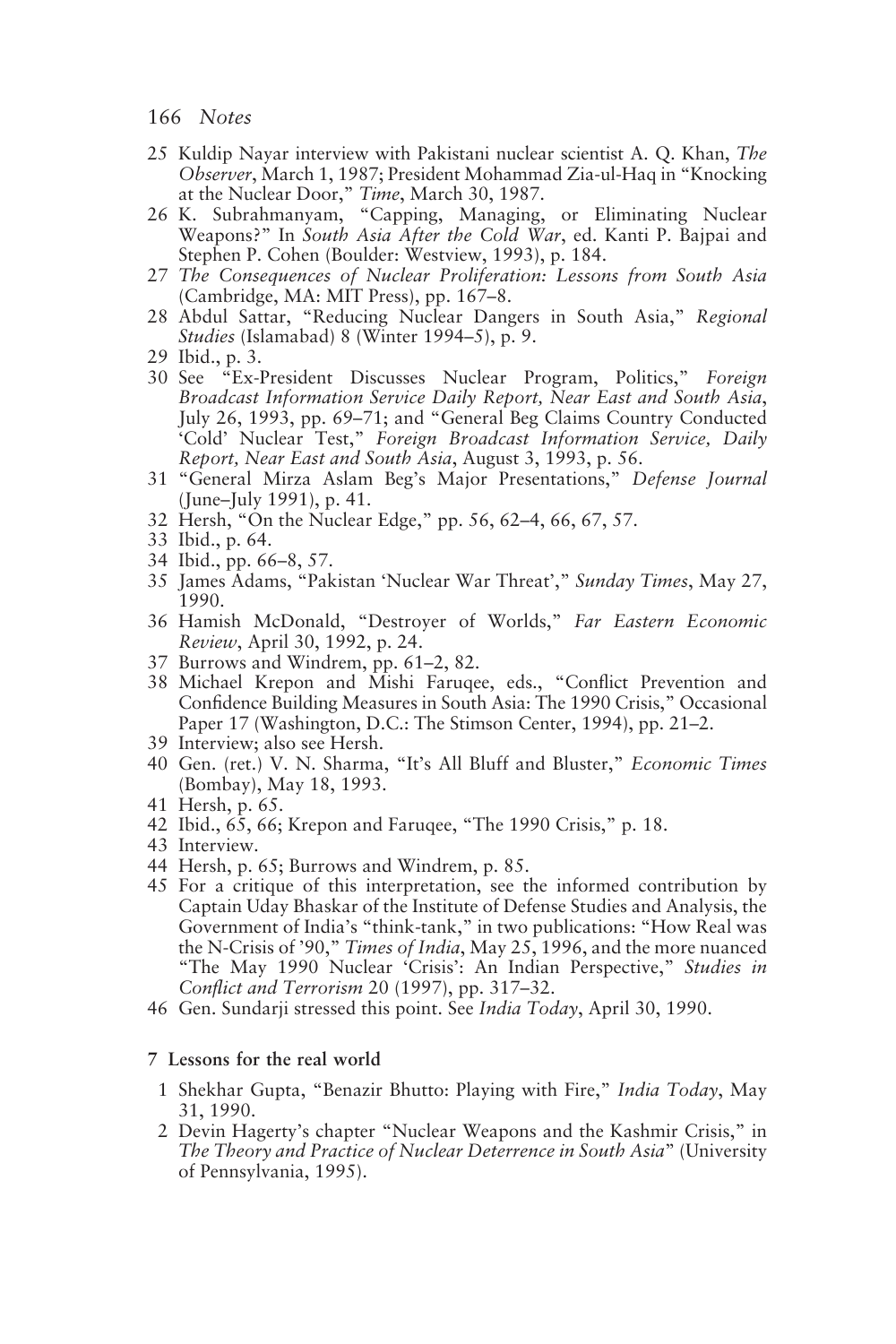- 3 See Ved Marwah, *Uncivil War: Pathology of Terrorism in India* (New Delhi: HarperCollins, 1997), 367 Annexures. For instance, the death toll in terrorist violence was 31 (1988), 92 (1989), 1177(1990), 1393 (1991), 1909 (1992), 1323 (1993), and 217 (1994).
- 4 For an overview of the many India–Pakistan conflicts, see Sumit Ganguly, *Conflicts Unending* (New York: Columbia University Press, 2002), and for a study of the 2001–2 crisis, see Stephen Philip Cohen, "South Asia Amid Crisis," in Richard Ellings and Aaron L. Friedberg, eds., *Strategic Asia, 2002–03* (Seattle: National Bureau of Asian Research, 2002).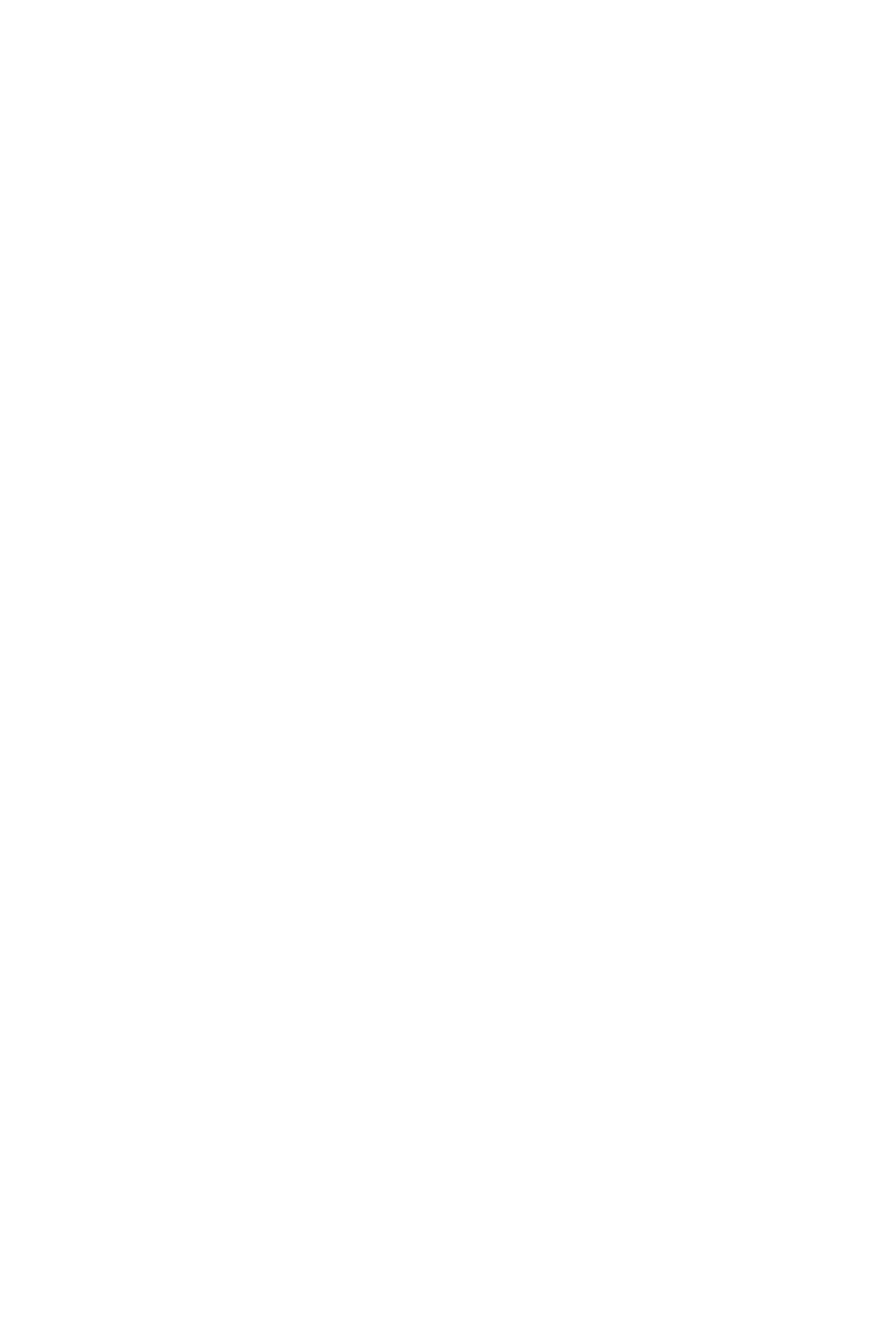# **Index**

Abdullah, Doctor Farooq 43, 44, 45–7, 49, 52, 59, 60 Abdullah, Sheikh (*Sher-e-Kashmir*: "The Lion of Kashmir") 43, 44, 64 Advani, L.K. 86, 105 Afghan Mujahidin alliance 11 Afghan War 19 Afghanistan, Soviet withdrawal from 9, 11, 13, 16, 20, 102 Akbar, M.J. 45, 46 Akhund, Iqbal 104 Arafat, Yasser 17 Armenia 10 Asia Watch 450 Association of Southeast Nations (ASEAN) 14 Ayodhya issue 23 Azerbaijan 10 Baker, James 12 Beg, Mirza Afzal 44 Beg, General Mirza Aslam: attitude

- to Benazir Bhutto 28; Brasstacks crisis and 80–1; Gates mission and 103–5; on Indian military at Rajasthan 84, 85; meeting about Kashmir (Feb 1990) 70; military response to V.P. Singh statement (Apr 1990) 76; on nuclear weapons 120, 126, 127, 130–1; political power of 27; shared executive power with Benazir Bhutto 78, 140
- Berlin Wall, dismantling of 10

Bharatiya Janata Party (BJP) 23, 24, 25, 33, 52, 66, 75, 77, 141 Bhindranwale, Jarnail Singh 44, 45 Bhutto, Benazir 28–32, 103: collapse of government 77–8; criticisms of 25, 30–1, 98–9, 140, 141; election (1988) 16, 22, 47; relations with Rajiv Gandhi 18, 25–6; relations with USA 19, 102, 105; response to Kashmiri insurgency 68–70, 74, 75, 98; Yaqub and 71 Bhutto, Zulfiqar Ali 28, 30, Ali 41, 42, 116, 117, 137 Bofors scandal 23–4, 25 Border Security Force (BSF) 91 Brasstacks crisis (1987) 1: communications during 145; consequences 9, 16, 32, 96; leadership in 21; military resentment towards 26–7; official history 5; Pakistan nuclear program and 122, 123, 125; role of V.P. Singh in 24, 72; significance of 3, 4, 22, 137, 138; US role in 108; Zarb-1-Momin and 80–4 Brezhnev doctrine 10 brinkmanship 1 Burrows, William E. 110, 129, 133 Bush, George H. 12, 13, 100, 101, 105: administration 5, 19, 99, 102, 109, 114, 134, 136; –Gorbachev summit (1989) 13

Butt, Ghulam Nabi 51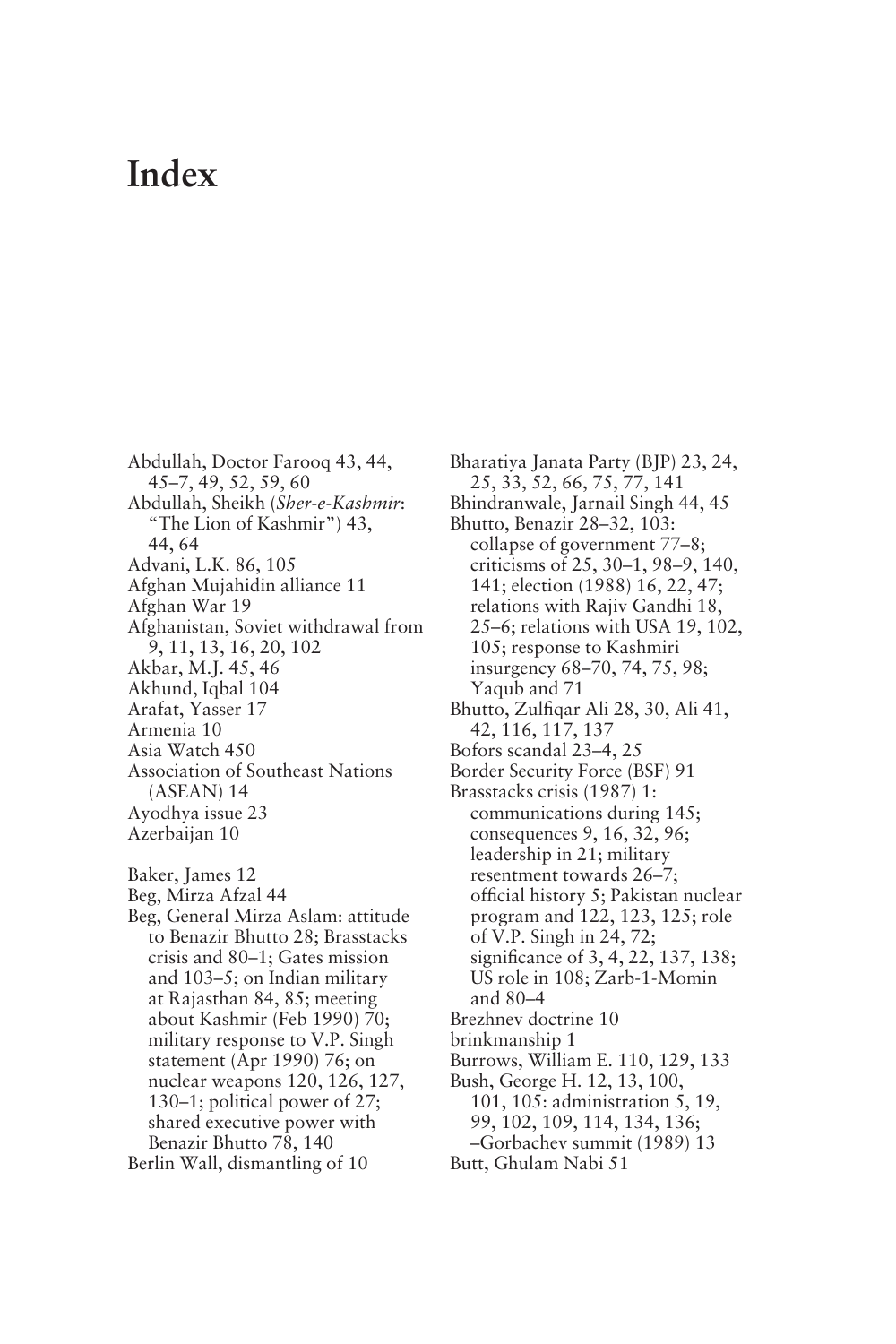## 170 *Index*

Chandra, Naresh 89, 94 Chandrashekhar government 32 Cheema, Ghulam Sarwar 103 Chemical Weapons Convention 18 Chengappa, Raj 119, 120 Chibber, Lieutenant General M.L. 54–5 China 12 Chu, Sumdorong 16 CIA 98, 100, 102, 114, 129, 134 Clark, William 91, 92, 98, 108, 111, 130 Clinton administration 5, 114, 134, 136 coercive diplomacy 1 Cold War 20: end of 13 Comprehensive Test Ban Treaty 136 Conference on Security and Cooperation in Europe (CSCE) 18 confidence-building measures (CBMs) 9, 103, 106, 108, 109, 110, 111, 113, 142 Congress Party 23, 24, 25, 32, 33, 44, 46, 66, 141 CRPF 50, 51 crisis, types of: complex 2–4; composite 4; compound 2–4; domestic political 3 CTBT 136 Cuban Missile Crisis (1962) 1, 3, 137 Czechosloviakia 10 Dal, Janata 32 Dar, Ajaz 47 *Dawn* 57 Deshmukh, B.G. 105, 118, 119, 120 Devi Lal 23 Dixit, J.N. 25, 26, 31, 67 Estonia 10 Faiz, Faiz Ahmed 71 Farooq, Mirwaiz Maulvi 52, 59 Fernandes, George 52 *Frontier Post, The* 73 Fukuyama, Francis: "End of

History?, The" 13

Gandhi, Indira 30, 31, 41–5, 116, 137

Gandhi, Rajiv 23: alignment with National Conference Party 46; confidence-building measures and 99; criticism of National Front government 25; criticisms of 52, 94; electoral defeat of 21, 24, 49, 66, 67; military appointments by 48; non proliferation agreement 18; nuclear capability under 118, 119; in opposition 75, 77; rapprochement of Benazir Bhutto with 69; relations with China 16; talks on Siachen area 56 Ganguly, Sumit 46, 62

Gates, Robert 100, 101, 102, 127,

129, 135 Gates mission 5, 92, 96, 97: consequences 107–8; evaluation 109–12, 113, 141–2; in Islamabad 102–5; in New Delhi 105–7; origins 101–2; Pakistan nuclear strength 128, 129, 133

Geneva Accords 11

Georgia, republic of 10

German unification 10

Ghali, Boutros Boutros 102

glasnost 14

Gorbachev, Mikhail 10, 11, 12, 13, 16, 24

Great Britain, response to crisis 112

Gujral, Inder Khan: Gates mission and 105, 106, 109; Indian foreign policy 15, 24–6; on Kashmir 70; Yaqub Khan conversations and 71–3, 94, 97, 128

Gulf War 2, 9 Gupta, Shekhar 140

- Haass, Richard 101, 102
- Hagerty, Devin 8
- Haq, Mushirul 52
- Havel, Vaclav 11
- Helsinki Accord 108
- Hersh, Seymour 3, 80, 110, 115, 120, 134: *New Yorker* article 7–8, 9, 126–33

Honecker, Eric 10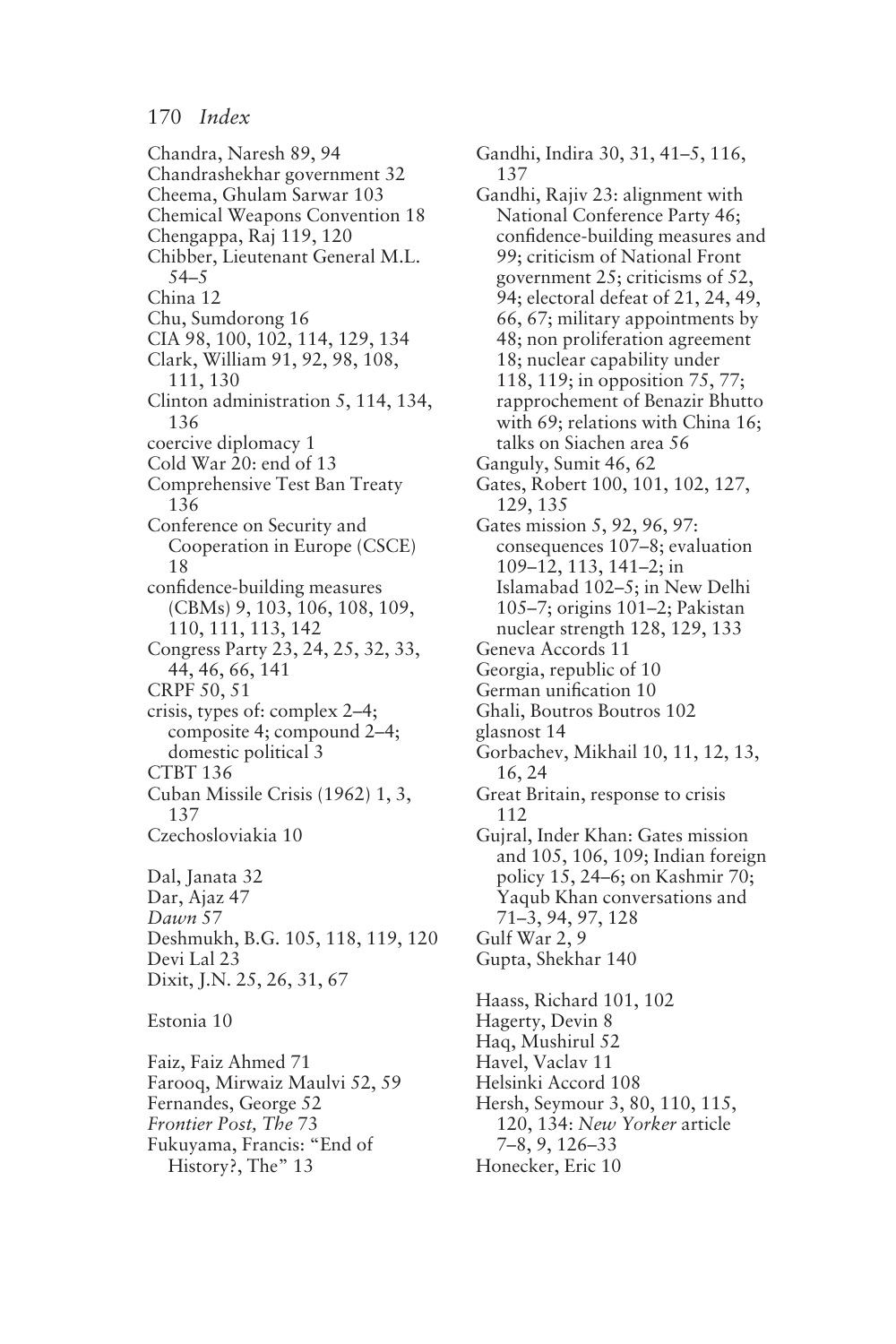Hussein, Saddam 31 *India Today* 48, 49, 74, 86 Indian Air Force 77, 119 Indian Peace-Keeping Force (IPKF) 16, 24, 94, 96, 102 India–Pakistan Summits (1999, 2001) 3 India–Pakistan wars: (1947–8) 39; (1965) 39; (1971) 3, 39, 41, 53; official histories 5 Indo-Soviet Treaty 15 Indo-Sri Lankan agreement of (1987) 24 Indus Waters Treaty (1960) 56, 100 Intermediate Nuclear Forces (INF) 18 Inter-Services Intelligence (ISI) 17, 67, 68, 69, 84, 105, 132 Intifada 17, 18 Iran–Iraq war 31 Iraq: invasion of Kuwait 14; nuclear program 17, 18, 19, 20 Ishaq, Ghulam 103 Jagmohan Malhotra 45, 47, 49, 50, 51, 52, 59–61, 68 Jamaat-i-Islami 67 Jammu and Kashmir Liberation Front (JKLF) 48–9, 68 Janata Dal 23, 52 Janata Party 23 Jones, Colonel Donald 130, 131–2 Kaifu, Toshiki 112 Kargil Committee Report 119 Kargil crisis (1999) 1, 3, 113, 138, 143, 145, 146 Kashmir crisis 34–64: 1984–88 45–53; definitions of area 34–6; diplomatic record 39–40; explanations of 57–61, 61–4; onset of crisis 43–4; origins of conflict 36–9; rise of insurgency 65–6 Kashmir People's League 48 Kashmir War, Second (1965) 40–1 Kazakhstan 10 Kelly, John 100, 101, 102, 108

Hungary 10

Kennedy, Paul 13 Kerr, Richard J. 126–7, 134 Khan, Dr A.Q. 123 Khan, Amanullah 72 Khan, Ayub 116 Khan, President Ghulam Ishaq 28, 31, 32, 70, 78, 103–5, 126, 129, 140 Khan, Sahibzada Yaqub 71–3, 94, 97, 99, 128, 135 Khera, H.L. 52 Kimmett, Robert 96, 98, 99 Klerk, F.W. de 18 Korbel, Josef 115, 124 Kuwait, Iraq invasion of 9 Lal, Bhajan 106 Lal, Devi 24, 77 Latvia 10 Latvian Popular Front 10 Left Front 23 Liberation Tigers of Tamil Eelam (LTTE) 16, 94 Line of Control (LOC) 3, 42, 53–4, 55, 73, 93, 138 Lithuania 10 Lok Dal factions 23 Mahajan 84–6 Mahsud, Lt Gen Alam Jan 88 Mandal Commission 61, 77 Mandela, Nelson 18 Marwah, Ved 46, 51 Mizos 59 Mohajir Quami Movement (MQM) 78 Morris-Jones, W.H. 45 Mountbatten, Lord Louis 37 Moynihan, Daniel Patrick 98 Mujahidin 11, 16, 96 Mukti Bahini 41 muscular retrenchment 14 Musharraf, Pervaiz 138 Muslim United Front (UF) 46 Mustafa, Mir 51

Nagas 59 Nagorno-Karabakh 10 Najibullah government 11 Narasimha Rao, P.V. 25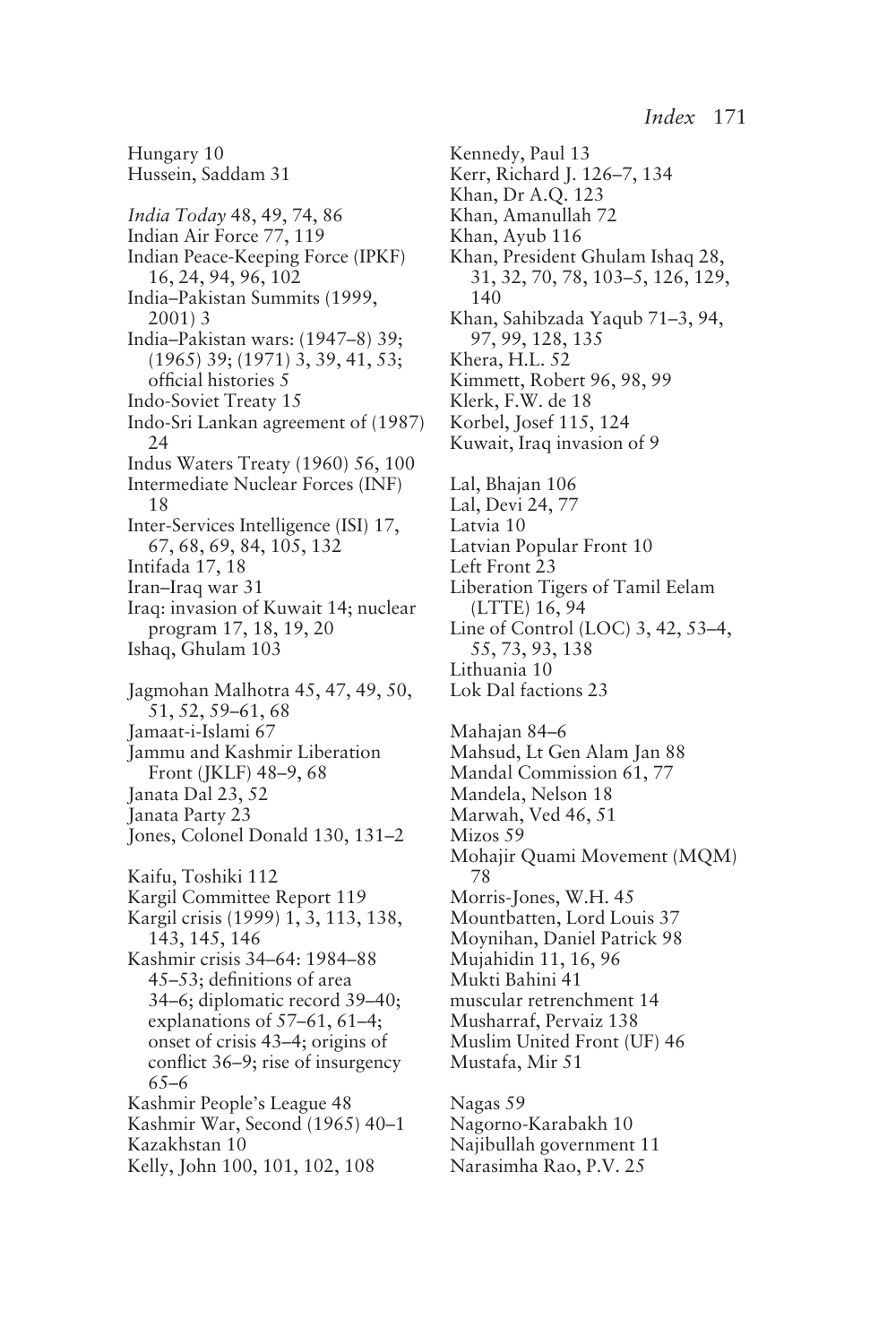National Conference Party 43, 44, 46 National Front (NF) 22, 23, 24, 25 National Security Agency (NSA) 130 National Technical means (NTMs) 99, 103 Naxalites 59 near nuclear event 3 Nehru, B.K. 45 Nehru, Jawaharlal 37, 40, 57 *Newstrack* 74 Non-Proliferation Treaty (NPT) 6, 18, 136, 144 Noorani, A.G. 55 North Korea nuclear program 17, 19, 20 Nuclear Nonproliferation Act (1978) 20 nuclear program: capability 118–21; crisis 115–36; history of regional nuclearization 116–18; India 19–20, 43, 121–3; injection of weapons into the crisis 124–6; Iraq 17, 18, 19, 20; North Korea 17, 19, 20; nuclear proliferation 18–20; Pakistan 17, 18, 19, 20, 27, 30, 43, 77, 96, 102, 104, 121–3; *see also* Hersh, Seymour: *New Yorker* article

Oakley, Robert 92, 97, 98, 112: Gates mission 103; on initial uprising in Kashmir 67; on Kashmir, before 1990 65; on Pakistan nuclear weapons 130, 131–2; role of 108 Operation Black Thunder 47 Operation Gibraltar 40, 125 Operation Grand Slam 89

- Operation Meghdoot 54, 56
- Operation Topac 75
- Pakistan Air Force (PAF) 76, 90, 120 Pakistan Atomic Energy Commission 120
- Pakistan People's Party (PPP) 22, 30, 78
- Pak-Sino-American axis 15
- *Panun Kashmir* 35
- Parthasarathy, G. 44

perestroika 14 Perkovich, George 119 Poland 10 Polisario 18 Premadasa, Ranasinge 16 Pressler Amendment 19, 130, 134 Qayyum, Sardar Abdul 70 "Quit India" movement 48 "Quit Kashmir" movement 48 Ramanna, Raja 105 Rao, General K.V. Krishna 48, 49, 60–1 Raphel, Arnold 21 Reagan, Ronald 13: administration 19 Review and Extension Conference 6 Rishi Pir temple, Srinagar 47 Sandrock, Colonel John 91 Sattar, Abdul 51, 69–70, 111, 125 Saxena, Girish 60, 61 Sayeed, Mufti Mohammed 50, 66, 86 Sayeed, Rubaiya 49–50, 59, 66, 79 Shah, Ghulam Mohammed 44, 45, 46, 48 Shah, Shabbir 48, 49 Sharif, Mian Nawaz 28, 22, 32, 78 Sharma, General V.N. 77, 79, 82, 105, 131 Shekhar, Chandra 23 *Sher-e-Kashmir* ("The Lion of Kashmir"; Sheikh Abdullah) 43, 44, 64 Siachin Glacier area 53–7, 70 Sikhs 59 Simla Agreement 41–2, 43, 53, 55, 63, 72, 101, 109, 137 Singh, Lal 106 Singh, S.K. 25 Singh, V.P. 31, 70, 140, 141: American engagement and 100; antagonism towards 23; election as prime minister 21, 22, 23–4, 66; Gates mission and 105, 106; government 32, 49, 119, 129; on nuclear attacks 126; on preparation for war 74–7, 84,